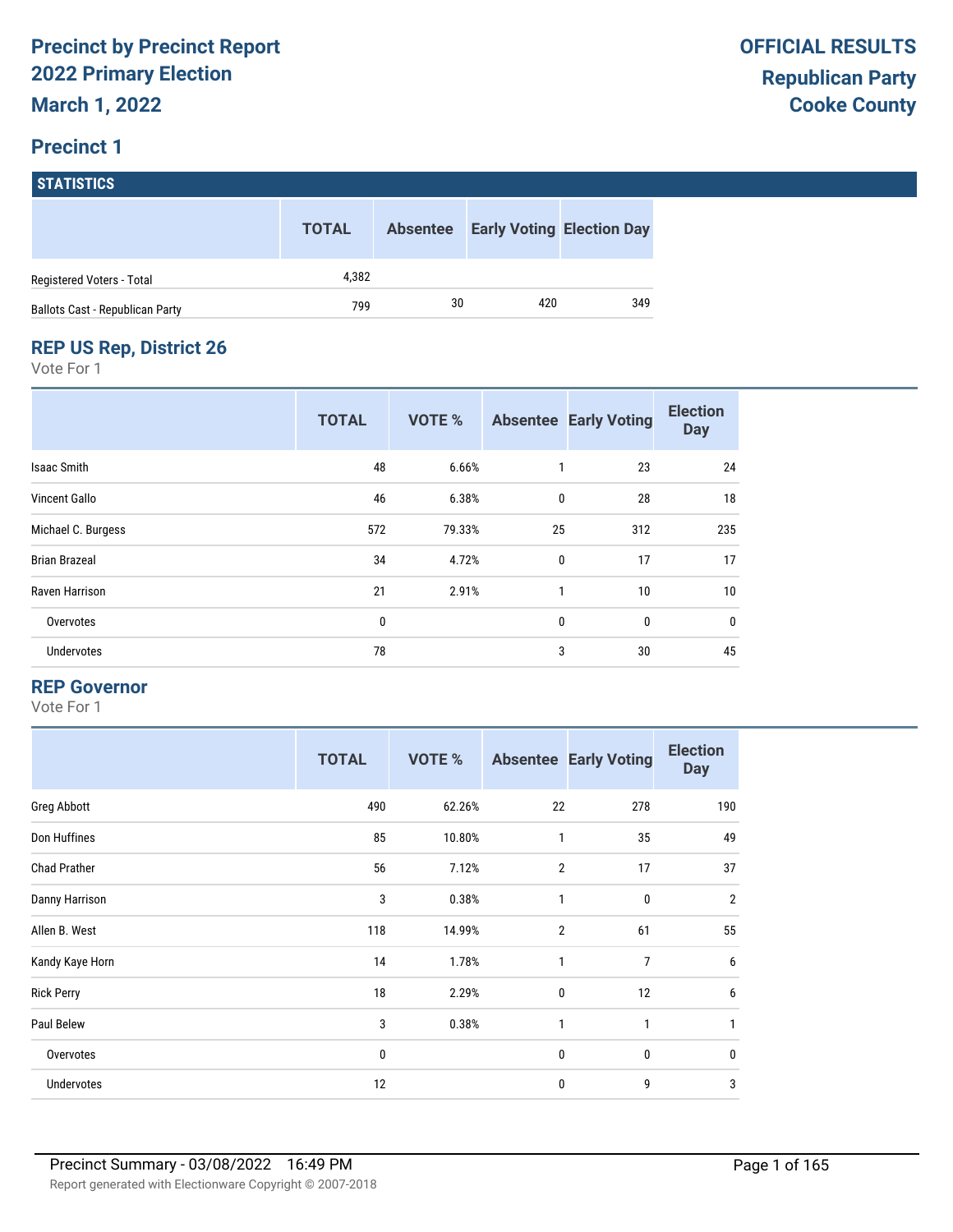#### **Precinct 1**

#### **REP Lieutenant Governor**

Vote For 1

|                        | <b>TOTAL</b> | <b>VOTE %</b> |                | <b>Absentee Early Voting</b> | <b>Election</b><br><b>Day</b> |
|------------------------|--------------|---------------|----------------|------------------------------|-------------------------------|
| Zach Vance             | 48           | 6.69%         | $\overline{2}$ | 27                           | 19                            |
| Dan Patrick            | 505          | 70.33%        | 22             | 272                          | 211                           |
| <b>Todd M. Bullis</b>  | 8            | 1.11%         | 0              | 3                            | 5                             |
| <b>Trayce Bradford</b> | 61           | 8.50%         | 3              | 29                           | 29                            |
| <b>Aaron Sorrells</b>  | 18           | 2.51%         | 0              | 7                            | 11                            |
| <b>Daniel Miller</b>   | 78           | 10.86%        | $\overline{2}$ | 41                           | 35                            |
| Overvotes              | 0            |               | 0              | 0                            | $\mathbf 0$                   |
| <b>Undervotes</b>      | 81           |               | $\mathbf{1}$   | 41                           | 39                            |

#### **REP Attorney General**

Vote For 1

|                   | <b>TOTAL</b> | <b>VOTE %</b> |                | <b>Absentee Early Voting</b> | <b>Election</b><br><b>Day</b> |
|-------------------|--------------|---------------|----------------|------------------------------|-------------------------------|
| Louie Gohmert     | 152          | 19.71%        | $\overline{2}$ | 76                           | 74                            |
| Ken Paxton        | 276          | 35.80%        | 10             | 143                          | 123                           |
| George P. Bush    | 238          | 30.87%        | 13             | 119                          | 106                           |
| Eva Guzman        | 105          | 13.62%        | 5              | 68                           | 32                            |
| Overvotes         | 0            |               | 0              | 0                            | 0                             |
| <b>Undervotes</b> | 28           |               | 0              | 14                           | 14                            |

#### **REP Comptroller of Public Accounts**

|                   | <b>TOTAL</b> | <b>VOTE %</b> |    | <b>Absentee Early Voting</b> | <b>Election</b><br><b>Day</b> |
|-------------------|--------------|---------------|----|------------------------------|-------------------------------|
| Glenn Hegar       | 534          | 79.94%        | 22 | 297                          | 215                           |
| Mark V. Goloby    | 134          | 20.06%        | 4  | 57                           | 73                            |
| Overvotes         | 0            |               | 0  | 0                            | $\mathbf{0}$                  |
| <b>Undervotes</b> | 131          |               | 4  | 66                           | 61                            |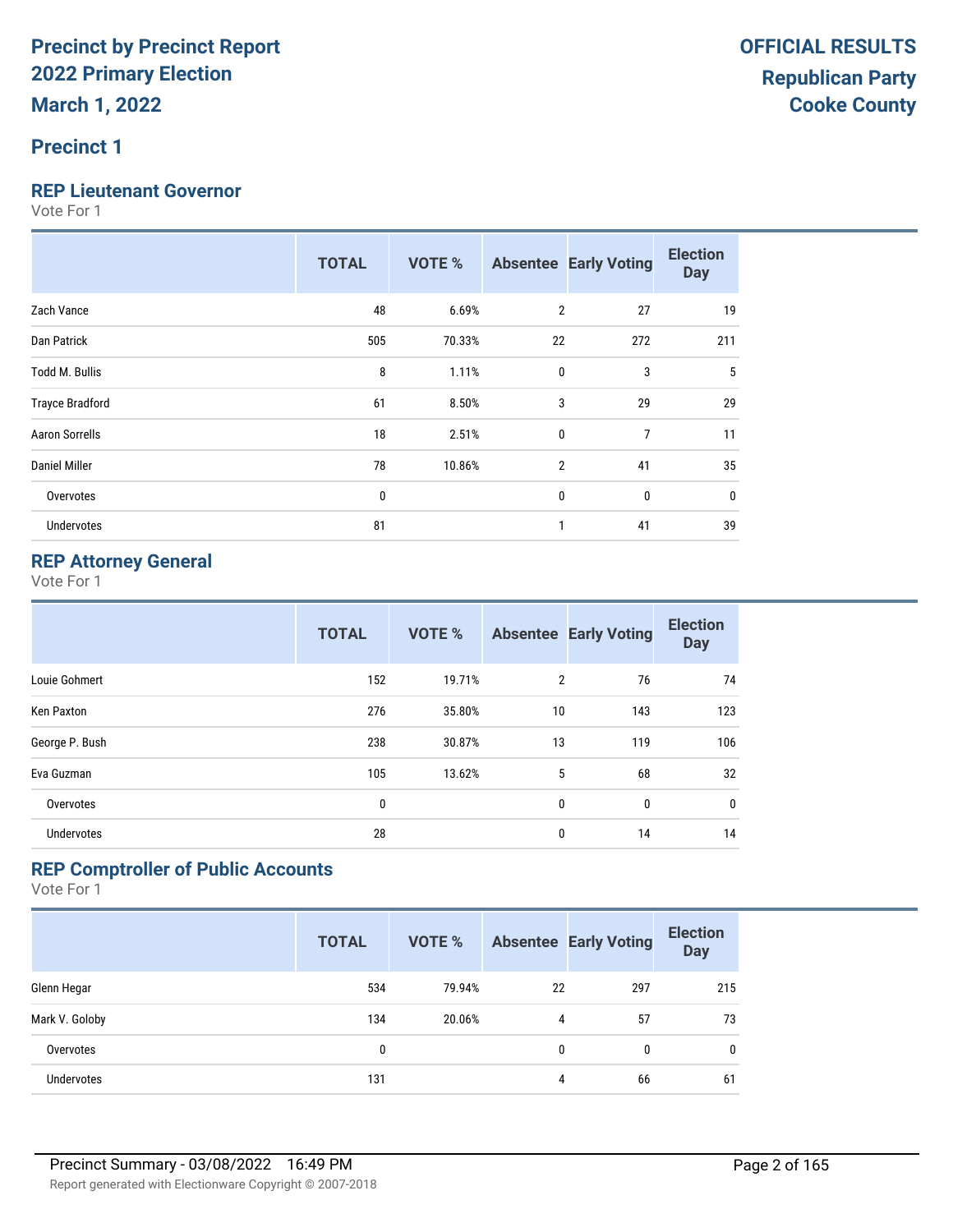#### **Precinct 1**

#### **REP Comm General Land Office**

Vote For 1

|                        | <b>TOTAL</b> | <b>VOTE %</b> |              | <b>Absentee Early Voting</b> | <b>Election</b><br><b>Day</b> |
|------------------------|--------------|---------------|--------------|------------------------------|-------------------------------|
| Ben Armenta            | 49           | 8.46%         | 3            | 21                           | 25                            |
| Don W. Minton          | 68           | 11.74%        | 4            | 41                           | 23                            |
| <b>Tim Westley</b>     | 84           | 14.51%        | 0            | 42                           | 42                            |
| Dawn Buckingham        | 196          | 33.85%        | 11           | 105                          | 80                            |
| <b>Weston Martinez</b> | 16           | 2.76%         | 1            | 8                            | $\overline{7}$                |
| Rufus Lopez            | 14           | 2.42%         | $\mathbf{0}$ | 9                            | 5                             |
| Victor Avila           | 37           | 6.39%         | 1            | 18                           | 18                            |
| Jon Spiers             | 115          | 19.86%        | 3            | 60                           | 52                            |
| Overvotes              | 0            |               | $\mathbf 0$  | $\mathbf{0}$                 | $\bf{0}$                      |
| Undervotes             | 220          |               | 7            | 116                          | 97                            |

### **REP Commissioner of Agriculture**

|                   | <b>TOTAL</b> | <b>VOTE %</b> |    | <b>Absentee Early Voting</b> | <b>Election</b><br><b>Day</b> |
|-------------------|--------------|---------------|----|------------------------------|-------------------------------|
| Carey A. Counsil  | 78           | 12.30%        | 4  | 46                           | 28                            |
| James White       | 203          | 32.02%        | 9  | 105                          | 89                            |
| Sid Miller        | 353          | 55.68%        | 10 | 187                          | 156                           |
| Overvotes         | 0            |               | 0  | 0                            | $\mathbf{0}$                  |
| <b>Undervotes</b> | 165          |               | 7  | 82                           | 76                            |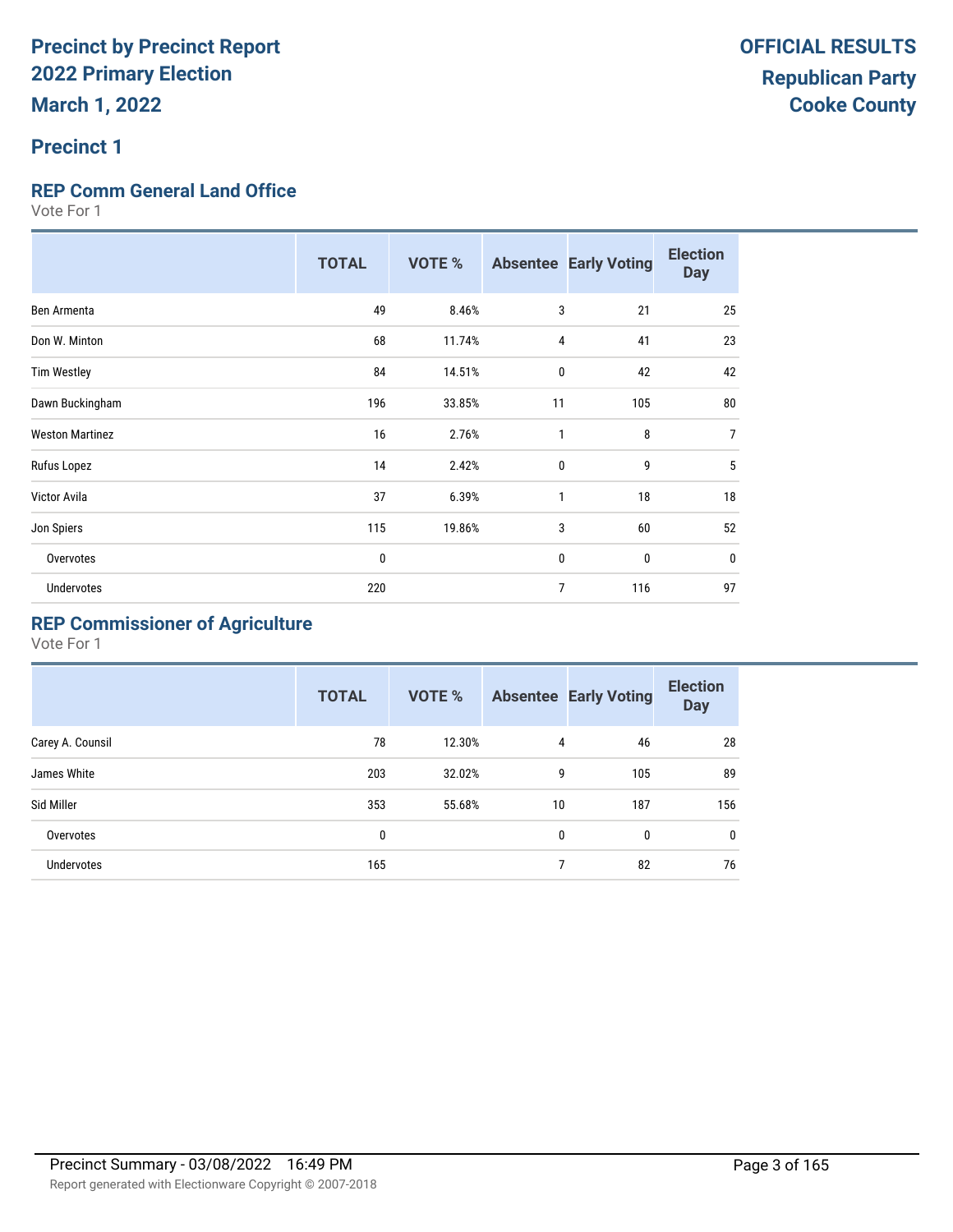#### **Precinct 1**

#### **REP Railroad Commissioner**

Vote For 1

| 102<br>0<br>16.86%<br>Dawayne Tipton                     | 58<br>44   |
|----------------------------------------------------------|------------|
| 292<br>48.26%<br>14<br>Wayne Christian                   | 128<br>150 |
| 99<br>9<br>16.36%<br>Sarah Stogner                       | 34<br>56   |
| 47<br>Tom Slocum Jr<br>7.77%<br>0                        | 26<br>21   |
| Marvin "Sarge" Summers<br>65<br>10.74%<br>$\overline{2}$ | 30<br>33   |
| 0<br>0<br>Overvotes                                      | 0<br>0     |
| 5<br><b>Undervotes</b><br>194                            | 87<br>102  |

#### **REP Justice, Supreme Court, Pl 3**

Vote For 1

|                   | <b>TOTAL</b> | VOTE %  |    | <b>Absentee Early Voting</b> | <b>Election</b><br><b>Day</b> |
|-------------------|--------------|---------|----|------------------------------|-------------------------------|
| Debra Lehrmann    | 599          | 100.00% | 23 | 318                          | 258                           |
| Overvotes         | 0            |         | 0  |                              | 0                             |
| <b>Undervotes</b> | 200          |         |    | 102                          | 91                            |

#### **REP Justice, Supreme Court, Pl 5**

|                   | <b>TOTAL</b> | VOTE %  |    | <b>Absentee Early Voting</b> | <b>Election</b><br><b>Day</b> |
|-------------------|--------------|---------|----|------------------------------|-------------------------------|
| Rebeca Huddle     | 584          | 100.00% | 24 | 312                          | 248                           |
| Overvotes         | 0            |         | 0  | 0                            | 0                             |
| <b>Undervotes</b> | 215          |         | 6  | 108                          | 101                           |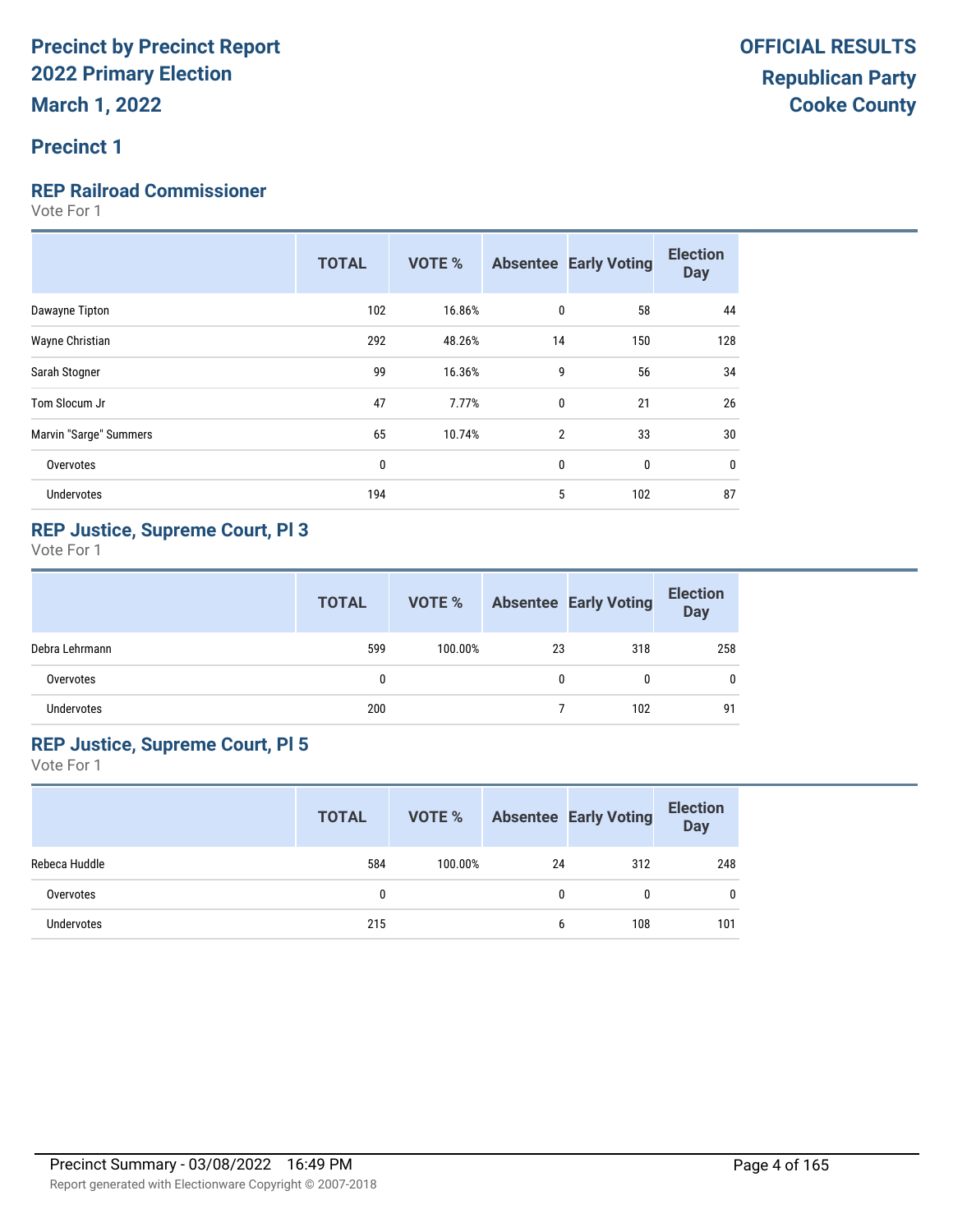### **REP Justice, Supreme Court, Pl 9**

Vote For 1

|                   | <b>TOTAL</b> | VOTE % |          | <b>Absentee Early Voting</b> | <b>Election</b><br><b>Day</b> |
|-------------------|--------------|--------|----------|------------------------------|-------------------------------|
| David J. Schenck  | 344          | 58.50% | 12       | 168                          | 164                           |
| Evan Young        | 244          | 41.50% | 11       | 140                          | 93                            |
| Overvotes         | 0            |        | $\Omega$ | $\mathbf{0}$                 | 0                             |
| <b>Undervotes</b> | 211          |        |          | 112                          | 92                            |

#### **REP Judge, Ct of Crim App, Pl 2**

Vote For 1

|                   | <b>TOTAL</b> | VOTE %  |    | <b>Absentee Early Voting</b> | <b>Election</b><br><b>Day</b> |
|-------------------|--------------|---------|----|------------------------------|-------------------------------|
| Mary Lou Keel     | 582          | 100.00% | 24 | 316                          | 242                           |
| Overvotes         | 0            |         | 0  | 0                            | $\mathbf{0}$                  |
| <b>Undervotes</b> | 217          |         | 6  | 104                          | 107                           |

#### **REP Judge, Ct of Crim App, Pl 5**

Vote For 1

|                     | <b>TOTAL</b> | <b>VOTE %</b> |    | <b>Absentee Early Voting</b> | <b>Election</b><br><b>Day</b> |
|---------------------|--------------|---------------|----|------------------------------|-------------------------------|
| <b>Scott Walker</b> | 371          | 62.78%        | 16 | 205                          | 150                           |
| Clint Morgan        | 220          | 37.22%        |    | 106                          | 107                           |
| Overvotes           | 0            |               | 0  | 0                            | 0                             |
| <b>Undervotes</b>   | 208          |               |    | 109                          | 92                            |

#### **REP Judge, Ct of Crim App, Pl 6**

|                       | <b>TOTAL</b> | VOTE %  |    | <b>Absentee Early Voting</b> | <b>Election</b><br><b>Day</b> |
|-----------------------|--------------|---------|----|------------------------------|-------------------------------|
| Jesse F. McClure, III | 566          | 100.00% | 23 | 306                          | 237                           |
| Overvotes             | 0            |         | 0  | 0                            | $\mathbf{0}$                  |
| <b>Undervotes</b>     | 233          |         |    | 114                          | 112                           |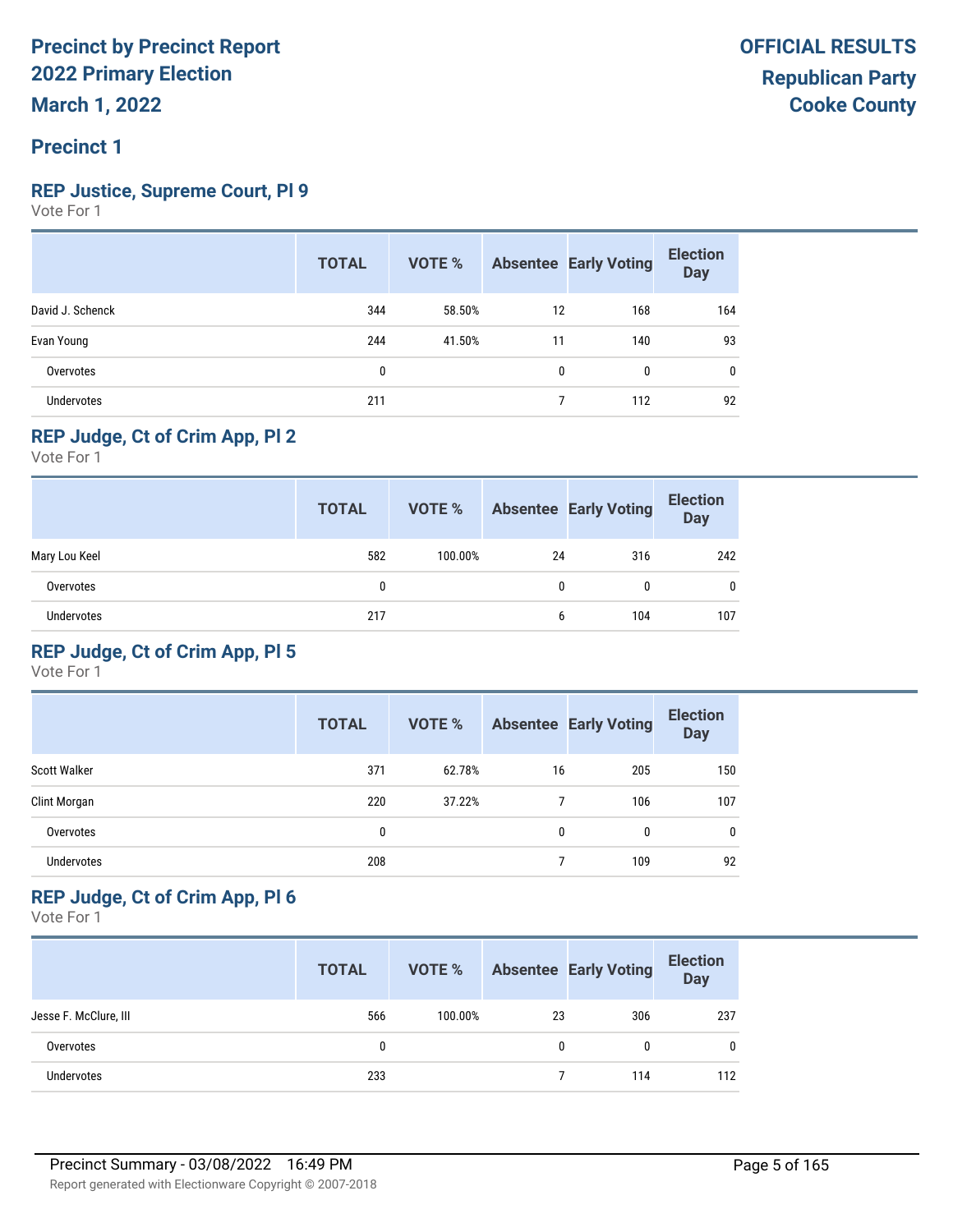#### **REP Member, State BoE, Dist 12**

Vote For 1

|                   | <b>TOTAL</b> |         |    | <b>VOTE %</b> Absentee Early Voting | <b>Election</b><br>Day |
|-------------------|--------------|---------|----|-------------------------------------|------------------------|
| Pam Little        | 578          | 100.00% | 24 | 314                                 | 240                    |
| Overvotes         | 0            |         | 0  | 0                                   | 0                      |
| <b>Undervotes</b> | 221          |         | b  | 106                                 | 109                    |

#### **REP State Senator, Dist 30**

Vote For 1

|               | <b>TOTAL</b> | VOTE %  |    | <b>Absentee Early Voting</b> | <b>Election</b><br><b>Day</b> |
|---------------|--------------|---------|----|------------------------------|-------------------------------|
| Drew Springer | 673          | 100.00% | 24 | 363                          | 286                           |
| Overvotes     |              |         | 0  |                              | $\mathbf{0}$                  |
| Undervotes    | 126          |         | b  | 57                           | 63                            |

### **REP State Rep, Dist 68**

Vote For 1

|                     | <b>TOTAL</b> | <b>VOTE %</b> |    | <b>Absentee Early Voting</b> | <b>Election</b><br><b>Day</b> |
|---------------------|--------------|---------------|----|------------------------------|-------------------------------|
| <b>Craig Carter</b> | 97           | 13.07%        | 3  | 55                           | 39                            |
| Mark Middleton      | 97           | 13.07%        | 1  | 48                           | 48                            |
| David Spiller       | 523          | 70.49%        | 22 | 282                          | 219                           |
| Gary W. Franklin    | 25           | 3.37%         | 0  | 14                           | 11                            |
| Overvotes           | 0            |               | 0  | 0                            | 0                             |
| <b>Undervotes</b>   | 57           |               | 4  | 21                           | 32                            |

#### **REP Justice, 2nd Ct of App Dist, Pl 3**

|                | <b>TOTAL</b> | VOTE %  |    | <b>Absentee Early Voting</b> | <b>Election</b><br>Day |
|----------------|--------------|---------|----|------------------------------|------------------------|
| Elizabeth Kerr | 588          | 100.00% | 24 | 317                          | 247                    |
| Overvotes      | 0            |         |    | 0                            | 0                      |
| Undervotes     | 211          |         | 6  | 103                          | 102                    |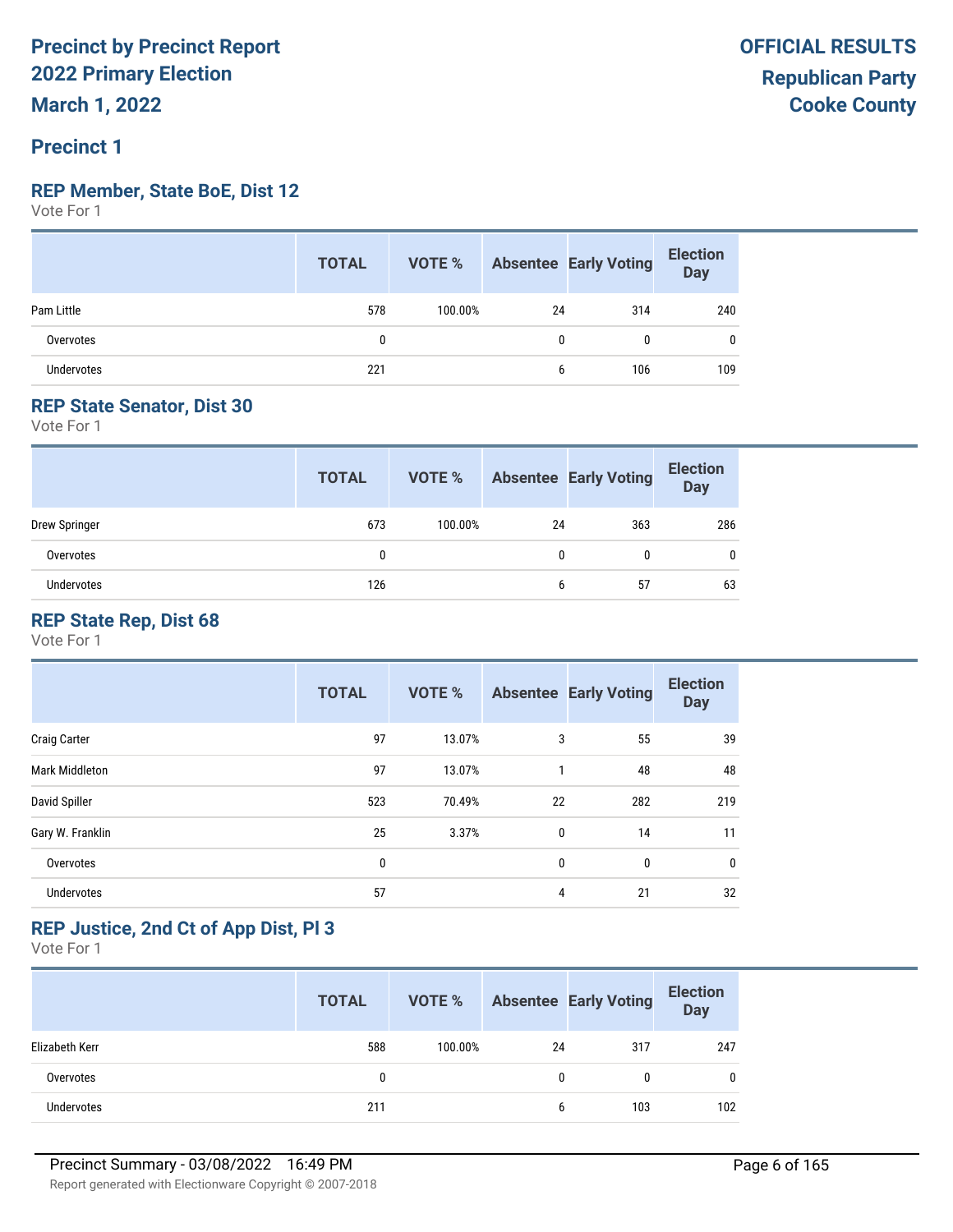#### **Precinct 1**

#### **REP County Judge**

Vote For 1

|                      | <b>TOTAL</b> | <b>VOTE %</b> |                | <b>Absentee Early Voting</b> | <b>Election</b><br><b>Day</b> |
|----------------------|--------------|---------------|----------------|------------------------------|-------------------------------|
| Leon Klement         | 228          | 30.20%        | 11             | 120                          | 97                            |
| John O. Roane        | 303          | 40.13%        | 11             | 157                          | 135                           |
| <b>Steve Starnes</b> | 224          | 29.67%        | 6              | 128                          | 90                            |
| Overvotes            | 0            |               | $\mathbf{0}$   | $\mathbf{0}$                 | 0                             |
| <b>Undervotes</b>    | 44           |               | $\overline{2}$ | 15                           | 27                            |

#### **REP Judge, County Court at Law**

Vote For 1

|                   | <b>TOTAL</b> | <b>VOTE %</b> |    | <b>Absentee Early Voting</b> | <b>Election</b><br><b>Day</b> |
|-------------------|--------------|---------------|----|------------------------------|-------------------------------|
| Lynn Switzer      | 326          | 43.82%        | 14 | 191                          | 121                           |
| John H. Morris    | 418          | 56.18%        | 15 | 216                          | 187                           |
| Overvotes         | 0            |               | 0  | 0                            | 0                             |
| <b>Undervotes</b> | 55           |               |    | 13                           | 41                            |

#### **REP District Clerk**

Vote For 1

|                   | <b>TOTAL</b> | VOTE %  |    | <b>Absentee Early Voting</b> | <b>Election</b><br><b>Day</b> |
|-------------------|--------------|---------|----|------------------------------|-------------------------------|
| Marci A. Gilbert  | 643          | 100.00% | 26 | 352                          | 265                           |
| Overvotes         |              |         | 0  | 0                            | $\mathbf{0}$                  |
| <b>Undervotes</b> | 156          |         | 4  | 68                           | 84                            |

#### **REP County Clerk**

|                   | <b>TOTAL</b> | VOTE %  |    | <b>Absentee Early Voting</b> | <b>Election</b><br><b>Day</b> |
|-------------------|--------------|---------|----|------------------------------|-------------------------------|
| Pam Harrison      | 657          | 100.00% | 28 | 364                          | 265                           |
| Overvotes         | 0            |         | 0  |                              | 0                             |
| <b>Undervotes</b> | 142          |         |    | 56                           | 84                            |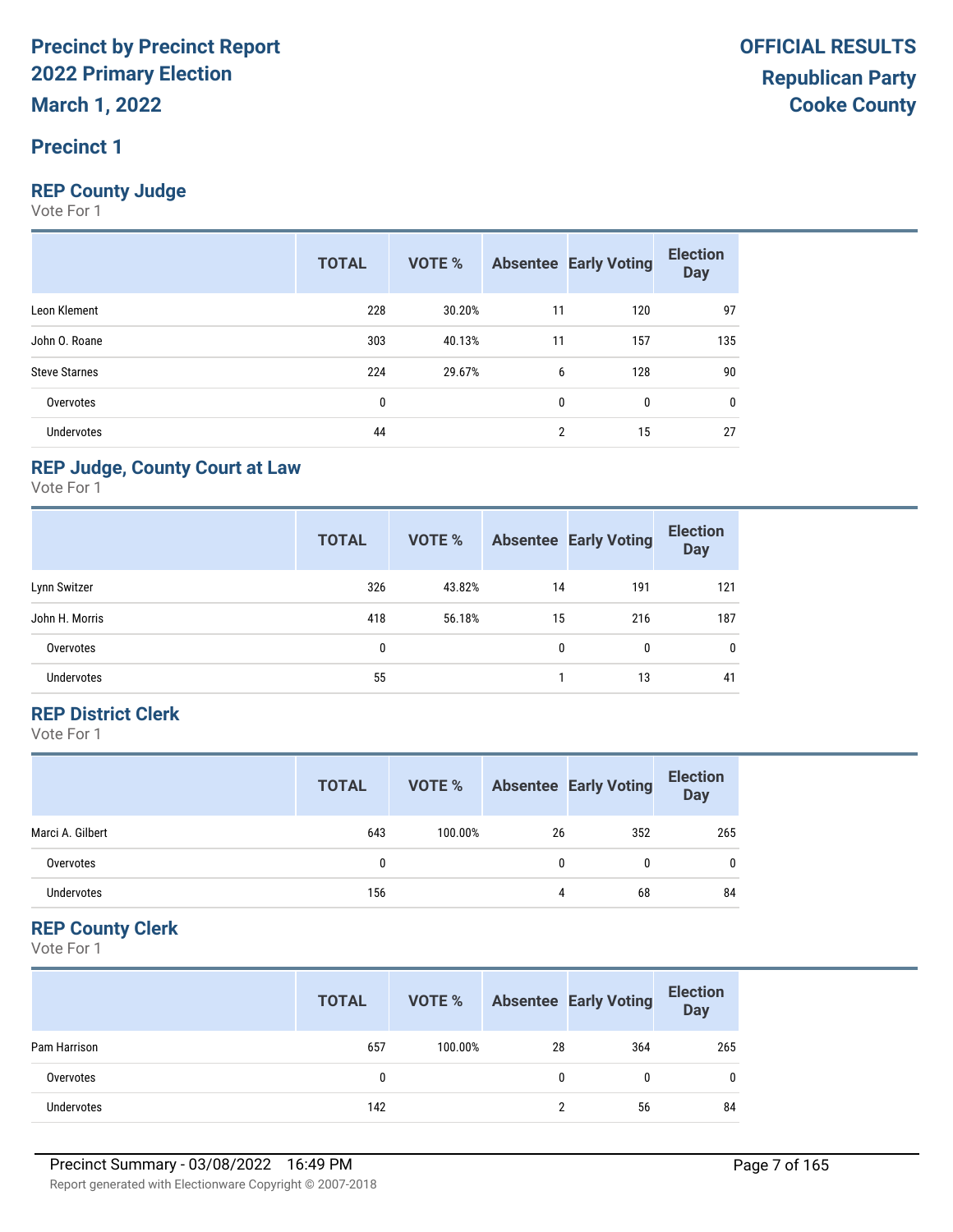#### **Precinct 1**

#### **REP County Treasurer**

Vote For 1

|                   | <b>TOTAL</b> |         |    | <b>VOTE %</b> Absentee Early Voting | <b>Election</b><br>Day |
|-------------------|--------------|---------|----|-------------------------------------|------------------------|
| Patty Brennan     | 641          | 100.00% | 25 | 355                                 | 261                    |
| Overvotes         |              |         |    | 0                                   | 0                      |
| <b>Undervotes</b> | 158          |         |    | 65                                  | 88                     |

#### **REP JOP Pct 2**

Vote For 1

|                                | <b>TOTAL</b> | <b>VOTE %</b> |    | <b>Absentee Early Voting</b> | <b>Election</b><br><b>Day</b> |
|--------------------------------|--------------|---------------|----|------------------------------|-------------------------------|
| <b>Bradley "Brad" Mitchell</b> | 289          | 42.01%        | 14 | 138                          | 137                           |
| Carroll L. Johnson             | 399          | 57.99%        | 11 | 234                          | 154                           |
| Overvotes                      | 0            |               | 0  | 0                            | $\mathbf{0}$                  |
| Undervotes                     | 111          |               | 5  | 48                           | 58                            |

#### **REP County Chair**

Vote For 1

|                   | <b>TOTAL</b> | VOTE %  |    | <b>Absentee Early Voting</b> | <b>Election</b><br>Day |
|-------------------|--------------|---------|----|------------------------------|------------------------|
| Chris McNamara    | 626          | 100.00% | 22 | 338                          | 266                    |
| Overvotes         | 0            |         | 0  | 0                            | 0                      |
| <b>Undervotes</b> | 173          |         | 8  | 82                           | 83                     |

#### **REP Proposition 1**

|                   | <b>TOTAL</b> | VOTE % |    | <b>Absentee Early Voting</b> | <b>Election</b><br><b>Day</b> |
|-------------------|--------------|--------|----|------------------------------|-------------------------------|
| <b>YES</b>        | 709          | 89.97% | 25 | 367                          | 317                           |
| N <sub>0</sub>    | 79           | 10.03% | 4  | 47                           | 28                            |
| Overvotes         | 0            |        | 0  | 0                            | $\mathbf{0}$                  |
| <b>Undervotes</b> | 11           |        |    | 6                            | $\overline{4}$                |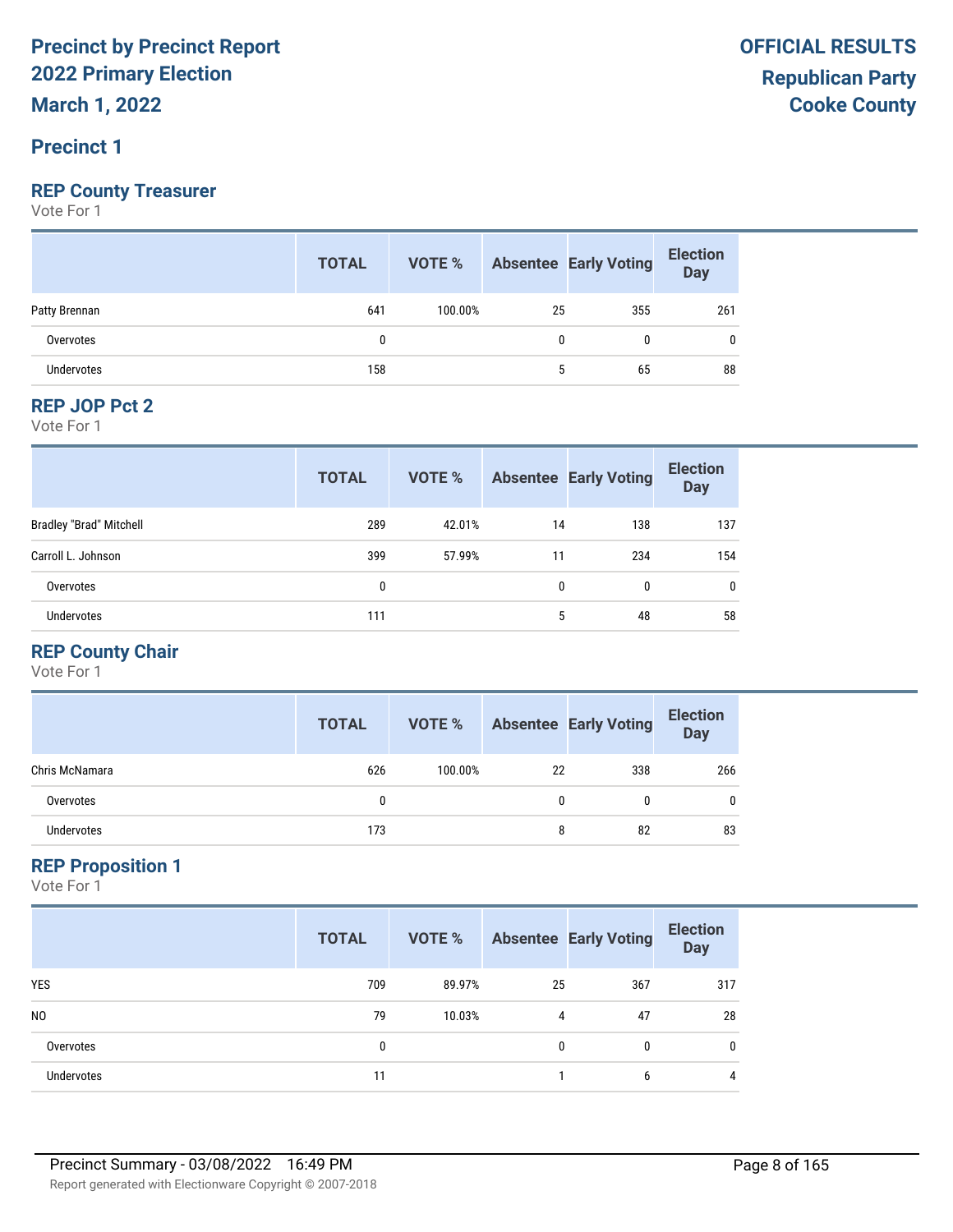### **Precinct 1**

#### **REP Proposition 2**

Vote For 1

|                   | <b>TOTAL</b> |        |    | <b>VOTE %</b> Absentee Early Voting | <b>Election</b><br>Day |
|-------------------|--------------|--------|----|-------------------------------------|------------------------|
| <b>YES</b>        | 593          | 76.62% | 20 | 305                                 | 268                    |
| N <sub>0</sub>    | 181          | 23.38% | 5  | 106                                 | 70                     |
| Overvotes         | 0            |        | 0  | 0                                   | 0                      |
| <b>Undervotes</b> | 25           |        | 5  | 9                                   | 11                     |

#### **REP Proposition 3**

Vote For 1

|                   | <b>TOTAL</b> | VOTE % |    | <b>Absentee Early Voting</b> | <b>Election</b><br><b>Day</b> |
|-------------------|--------------|--------|----|------------------------------|-------------------------------|
| <b>YES</b>        | 685          | 87.48% | 24 | 358                          | 303                           |
| N <sub>0</sub>    | 98           | 12.52% | 5  | 53                           | 40                            |
| Overvotes         | 0            |        | 0  | 0                            | $\mathbf{0}$                  |
| <b>Undervotes</b> | 16           |        |    | g                            | 6                             |

#### **REP Proposition 4**

Vote For 1

|                | <b>TOTAL</b> | VOTE % |    | <b>Absentee Early Voting</b> | <b>Election</b><br><b>Day</b> |
|----------------|--------------|--------|----|------------------------------|-------------------------------|
| <b>YES</b>     | 696          | 89.92% | 27 | 362                          | 307                           |
| N <sub>0</sub> | 78           | 10.08% |    | 43                           | 34                            |
| Overvotes      | 0            |        | 0  | $\mathbf{0}$                 | 0                             |
| Undervotes     | 25           |        |    | 15                           | 8                             |

#### **REP Proposition 5**

|                | <b>TOTAL</b> | VOTE % |              | <b>Absentee Early Voting</b> | <b>Election</b><br><b>Day</b> |
|----------------|--------------|--------|--------------|------------------------------|-------------------------------|
| <b>YES</b>     | 649          | 84.62% | 24           | 340                          | 285                           |
| N <sub>0</sub> | 118          | 15.38% | 5            | 58                           | 55                            |
| Overvotes      | 0            |        | $\mathbf{0}$ | 0                            | 0                             |
| Undervotes     | 32           |        |              | 22                           | g                             |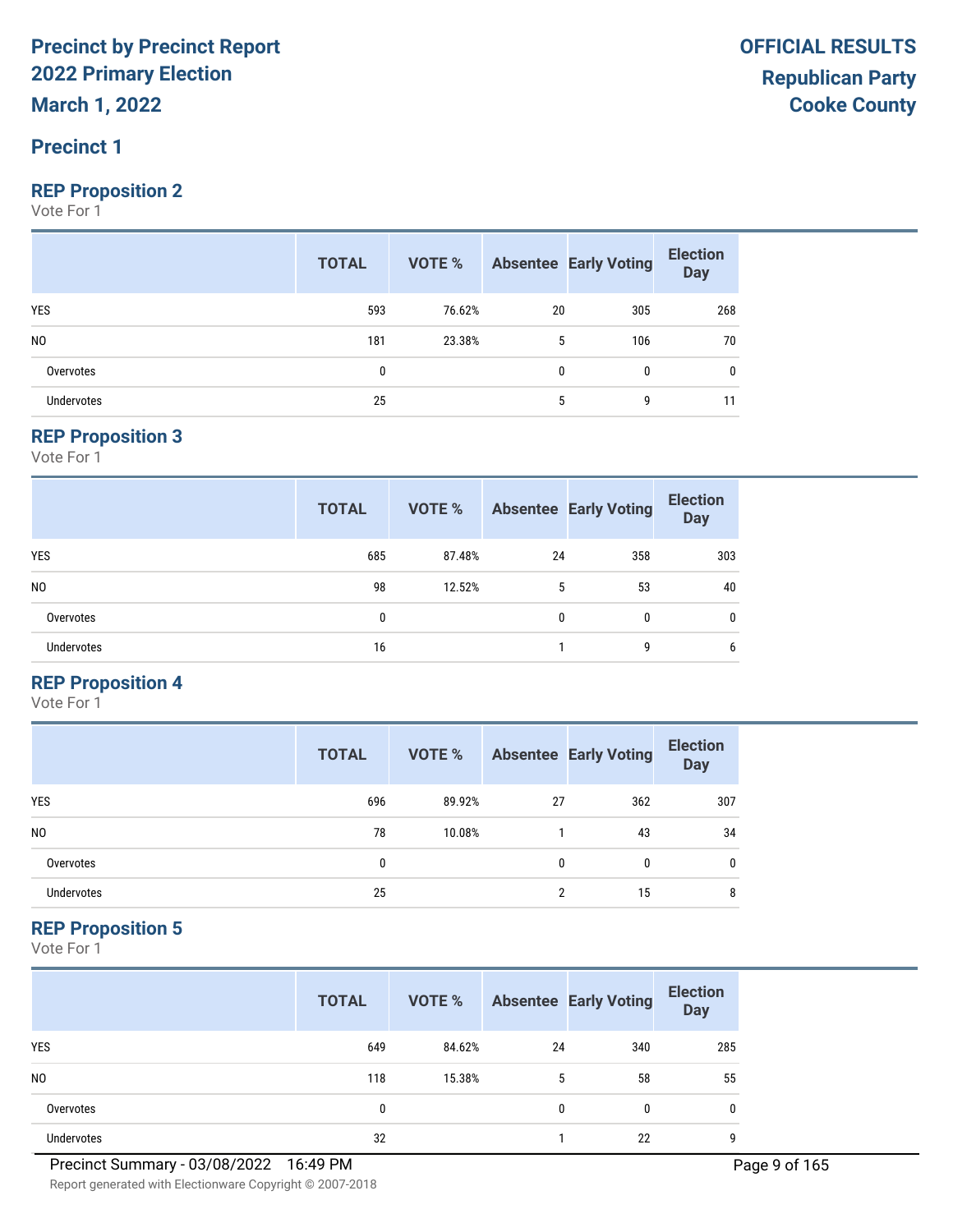#### **Precinct 1**

#### **REP Proposition 6**

Vote For 1

|                   | <b>TOTAL</b> |        |              | <b>VOTE %</b> Absentee Early Voting | <b>Election</b><br>Day |
|-------------------|--------------|--------|--------------|-------------------------------------|------------------------|
| <b>YES</b>        | 616          | 80.31% | 21           | 321                                 | 274                    |
| N <sub>0</sub>    | 151          | 19.69% |              | 83                                  | 61                     |
| Overvotes         | 0            |        | $\mathbf{0}$ | 0                                   | 0                      |
| <b>Undervotes</b> | 32           |        | <sup>2</sup> | 16                                  | 14                     |

#### **REP Proposition 7**

Vote For 1

|                   | <b>TOTAL</b> | <b>VOTE %</b> |    | <b>Absentee Early Voting</b> | <b>Election</b><br><b>Day</b> |
|-------------------|--------------|---------------|----|------------------------------|-------------------------------|
| <b>YES</b>        | 745          | 95.64%        | 28 | 390                          | 327                           |
| N <sub>0</sub>    | 34           | 4.36%         | 2  | 21                           | 11                            |
| Overvotes         | 0            |               | 0  | 0                            | 0                             |
| <b>Undervotes</b> | 20           |               | 0  | 9                            | 11                            |

#### **REP Proposition 8**

Vote For 1

|                | <b>TOTAL</b> | VOTE % |    | <b>Absentee Early Voting</b> | <b>Election</b><br><b>Day</b> |
|----------------|--------------|--------|----|------------------------------|-------------------------------|
| <b>YES</b>     | 711          | 91.51% | 25 | 372                          | 314                           |
| N <sub>0</sub> | 66           | 8.49%  | 5  | 33                           | 28                            |
| Overvotes      | 0            |        | 0  | 0                            | $\mathbf{0}$                  |
| Undervotes     | 22           |        | 0  | 15                           |                               |

#### **REP Proposition 9**

Vote For 1

|                | <b>TOTAL</b> | VOTE % |              | <b>Absentee Early Voting</b> | <b>Election</b><br><b>Day</b> |
|----------------|--------------|--------|--------------|------------------------------|-------------------------------|
| <b>YES</b>     | 646          | 82.82% | 24           | 346                          | 276                           |
| N <sub>0</sub> | 134          | 17.18% | 4            | 65                           | 65                            |
| Overvotes      | 0            |        | $\mathbf{0}$ | 0                            | 0                             |
| Undervotes     | 19           |        | ∩            | g                            | 8                             |

**OFFICIAL RESULTS**

Report generated with Electionware Copyright © 2007-2018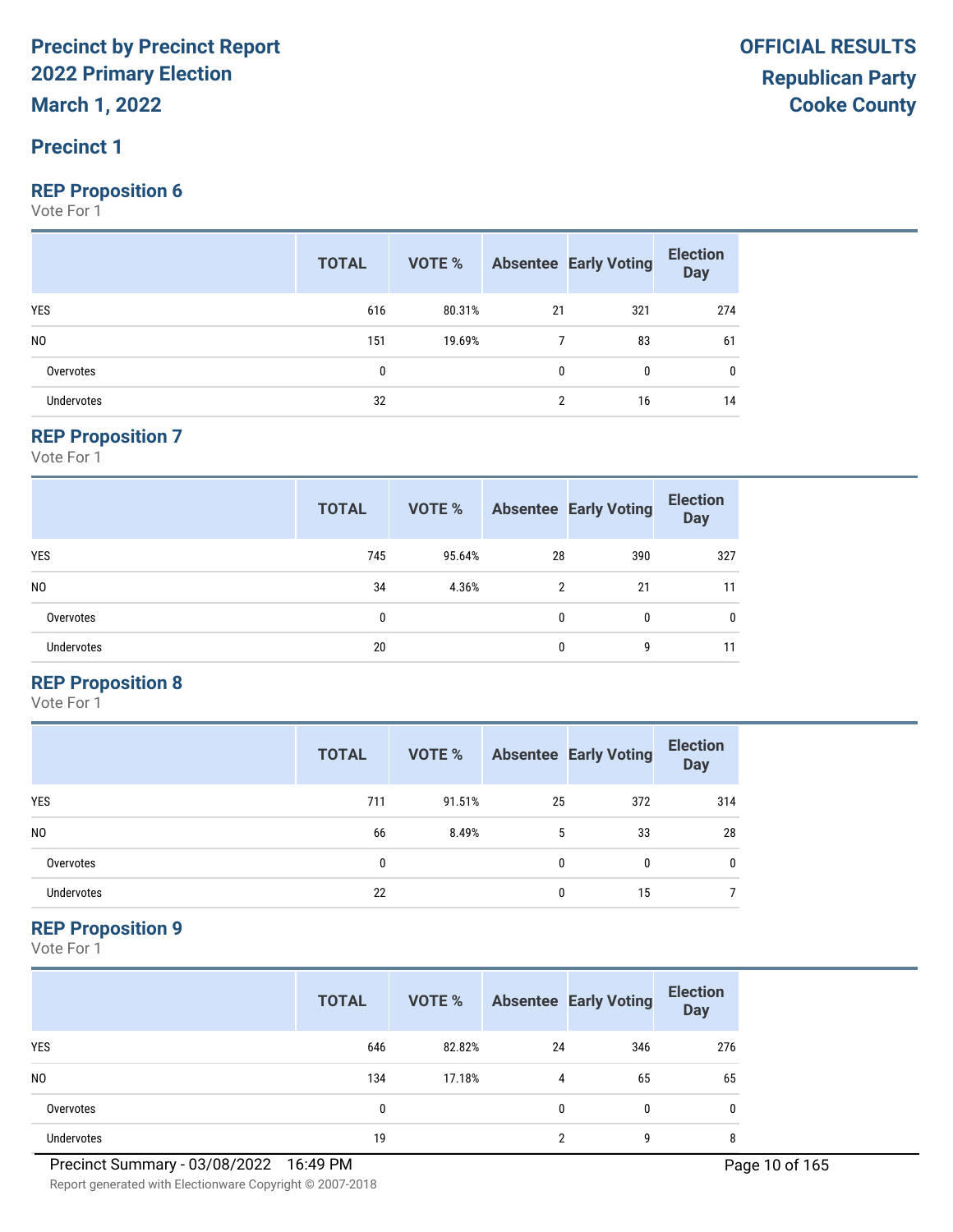#### **Precinct 1**

#### **REP Proposition 10**

|                   | <b>TOTAL</b> |        |    | <b>VOTE %</b> Absentee Early Voting | <b>Election</b><br>Day |
|-------------------|--------------|--------|----|-------------------------------------|------------------------|
| <b>YES</b>        | 708          | 92.07% | 24 | 376                                 | 308                    |
| N <sub>0</sub>    | 61           | 7.93%  | 3  | 29                                  | 29                     |
| Overvotes         |              |        | 0  | 0                                   | 0                      |
| <b>Undervotes</b> | 30           |        | 3  | 15                                  | 12                     |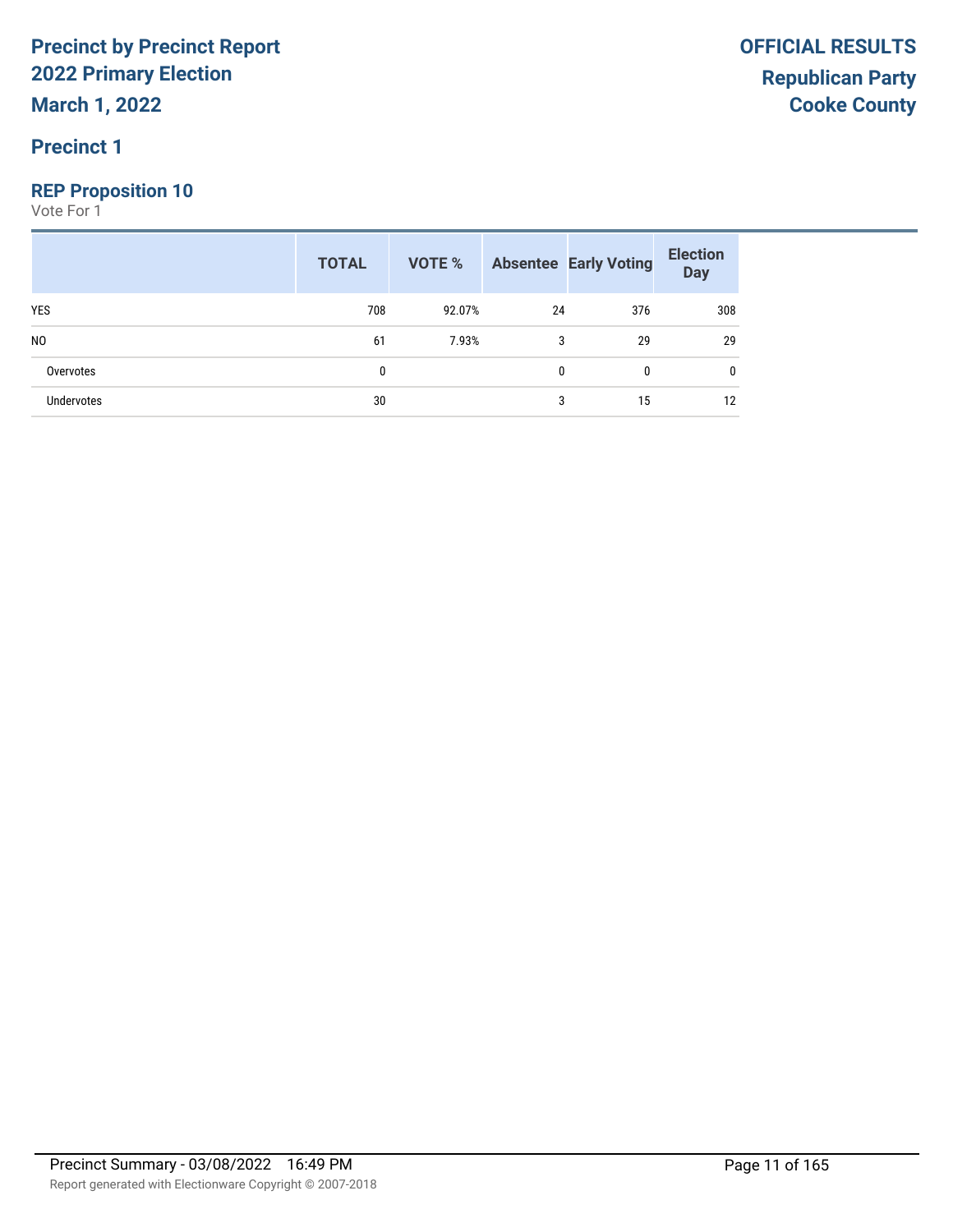# **STATISTICS**

|                                        | <b>TOTAL</b> |    | <b>Absentee Early Voting Election Day</b> |     |
|----------------------------------------|--------------|----|-------------------------------------------|-----|
| Registered Voters - Total              | 2.464        |    |                                           |     |
| <b>Ballots Cast - Republican Party</b> | 196          | 10 | 82                                        | 104 |

#### **REP US Rep, District 26**

Vote For 1

|                      | <b>TOTAL</b> | <b>VOTE %</b> |                | <b>Absentee Early Voting</b> | <b>Election</b><br><b>Day</b> |
|----------------------|--------------|---------------|----------------|------------------------------|-------------------------------|
| <b>Isaac Smith</b>   | 21           | 12.14%        | $\overline{2}$ | 7                            | 12                            |
| Vincent Gallo        | 14           | 8.09%         | $\mathbf{0}$   | 8                            | 6                             |
| Michael C. Burgess   | 121          | 69.94%        | 6              | 51                           | 64                            |
| <b>Brian Brazeal</b> | 8            | 4.62%         | $\mathbf{0}$   | 3                            | 5                             |
| Raven Harrison       | 9            | 5.20%         | $\mathbf{0}$   | 5                            | $\overline{4}$                |
| Overvotes            | 0            |               | $\mathbf{0}$   | 0                            | 0                             |
| Undervotes           | 23           |               | 2              | 8                            | 13                            |

#### **REP Governor**

|                     | <b>TOTAL</b> | <b>VOTE %</b> |              | <b>Absentee Early Voting</b> | <b>Election</b><br><b>Day</b> |
|---------------------|--------------|---------------|--------------|------------------------------|-------------------------------|
| Greg Abbott         | 132          | 69.47%        | 9            | 51                           | 72                            |
| Don Huffines        | 26           | 13.68%        | $\mathbf 0$  | 13                           | 13                            |
| <b>Chad Prather</b> | 5            | 2.63%         | $\mathbf 0$  | $\overline{2}$               | 3                             |
| Danny Harrison      | 1            | 0.53%         | $\mathbf 0$  | $\bf{0}$                     | 1                             |
| Allen B. West       | 19           | 10.00%        | $\mathbf{1}$ | 11                           | 7                             |
| Kandy Kaye Horn     | 1            | 0.53%         | $\mathbf 0$  | $\mathbf{1}$                 | $\mathbf 0$                   |
| <b>Rick Perry</b>   | 6            | 3.16%         | $\mathbf 0$  | $\overline{2}$               | 4                             |
| Paul Belew          | 0            | 0.00%         | $\mathbf 0$  | 0                            | $\mathbf 0$                   |
| Overvotes           | 0            |               | $\mathbf 0$  | 0                            | $\mathbf 0$                   |
| Undervotes          | 6            |               | 0            | $\overline{2}$               | 4                             |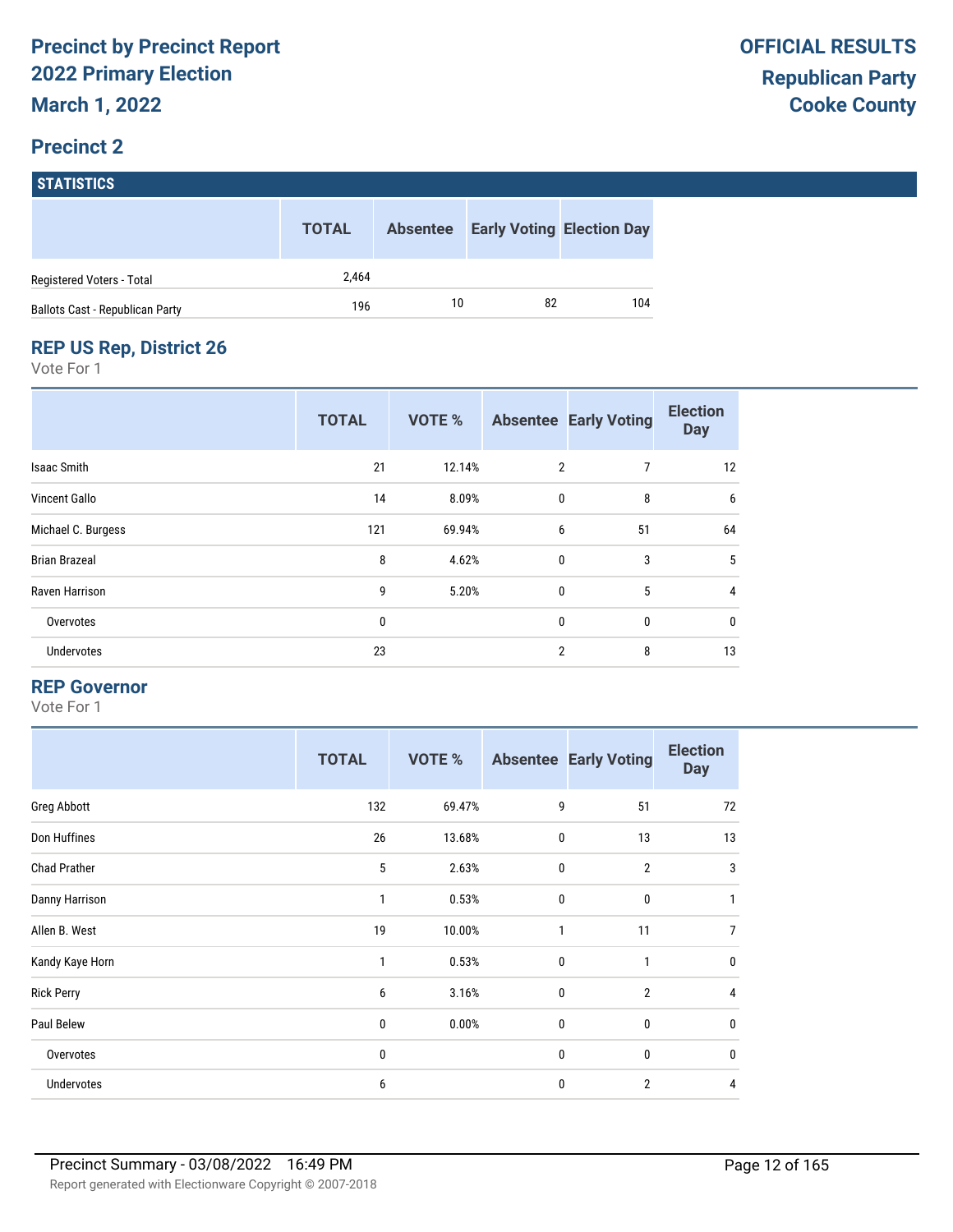#### **Precinct 2**

#### **REP Lieutenant Governor**

Vote For 1

|                        | <b>TOTAL</b> | VOTE % |                | <b>Absentee Early Voting</b> | <b>Election</b><br><b>Day</b> |
|------------------------|--------------|--------|----------------|------------------------------|-------------------------------|
| Zach Vance             | 20           | 11.49% | $\bf{0}$       | 9                            | 11                            |
| Dan Patrick            | 128          | 73.56% | 8              | 52                           | 68                            |
| <b>Todd M. Bullis</b>  | 4            | 2.30%  | $\bf{0}$       | $\mathbf{0}$                 | 4                             |
| <b>Trayce Bradford</b> | 4            | 2.30%  | $\mathbf{0}$   |                              | 3                             |
| <b>Aaron Sorrells</b>  | 4            | 2.30%  | $\mathbf{0}$   | $\overline{2}$               | $\overline{2}$                |
| <b>Daniel Miller</b>   | 14           | 8.05%  | $\bf{0}$       | 4                            | 10                            |
| Overvotes              | 0            |        | $\mathbf{0}$   | $\mathbf{0}$                 | 0                             |
| Undervotes             | 22           |        | $\overline{2}$ | 14                           | 6                             |

#### **REP Attorney General**

Vote For 1

|                   | <b>TOTAL</b> | <b>VOTE %</b> |              | <b>Absentee Early Voting</b> | <b>Election</b><br><b>Day</b> |
|-------------------|--------------|---------------|--------------|------------------------------|-------------------------------|
| Louie Gohmert     | 22           | 11.70%        | 1            | 10                           | 11                            |
| Ken Paxton        | 84           | 44.68%        | 5            | 32                           | 47                            |
| George P. Bush    | 57           | 30.32%        | 1            | 24                           | 32                            |
| Eva Guzman        | 25           | 13.30%        | 3            | 11                           | 11                            |
| Overvotes         | 0            |               | $\mathbf{0}$ | $\mathbf{0}$                 | 0                             |
| <b>Undervotes</b> | 8            |               | $\mathbf{0}$ | 5                            | 3                             |

#### **REP Comptroller of Public Accounts**

|                   | <b>TOTAL</b> | <b>VOTE %</b> |   | <b>Absentee Early Voting</b> | <b>Election</b><br><b>Day</b> |
|-------------------|--------------|---------------|---|------------------------------|-------------------------------|
| Glenn Hegar       | 127          | 82.47%        | 5 | 50                           | 72                            |
| Mark V. Goloby    | 27           | 17.53%        | 4 | 11                           | 12                            |
| Overvotes         | 0            |               | 0 | 0                            | 0                             |
| <b>Undervotes</b> | 42           |               |   | 21                           | 20                            |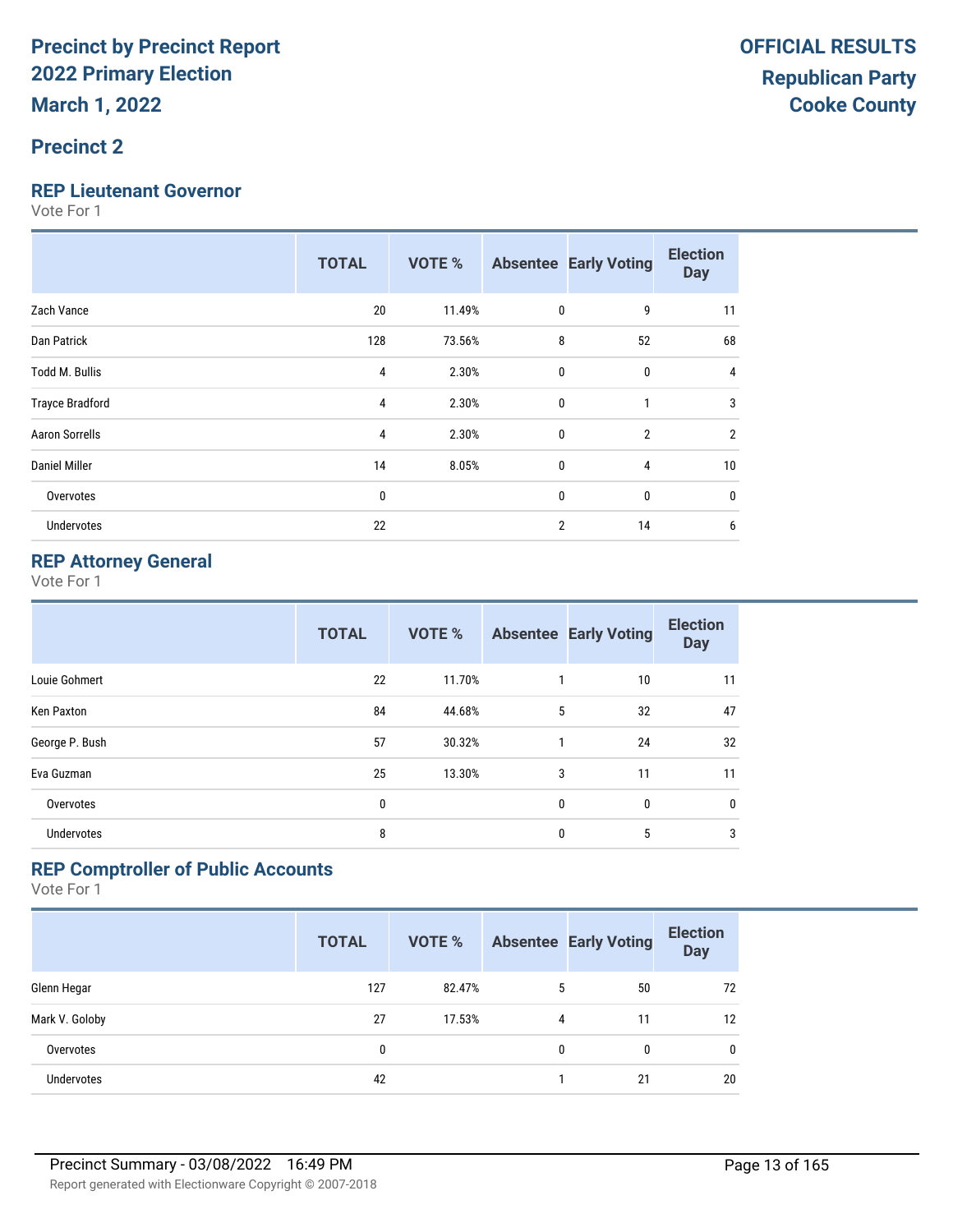#### **Precinct 2**

#### **REP Comm General Land Office**

Vote For 1

|                        | <b>TOTAL</b>   | <b>VOTE %</b> |              | <b>Absentee Early Voting</b> | <b>Election</b><br><b>Day</b> |
|------------------------|----------------|---------------|--------------|------------------------------|-------------------------------|
| Ben Armenta            | 18             | 12.77%        | $\mathbf 0$  | 9                            | 9                             |
| Don W. Minton          | 17             | 12.06%        | 0            | $\overline{7}$               | 10                            |
| <b>Tim Westley</b>     | 25             | 17.73%        | $\mathbf{0}$ | 9                            | 16                            |
| Dawn Buckingham        | 44             | 31.21%        | 4            | 15                           | 25                            |
| <b>Weston Martinez</b> | $\overline{2}$ | 1.42%         | $\mathbf{0}$ | 0                            | $\overline{2}$                |
| Rufus Lopez            | 3              | 2.13%         | $\mathbf{0}$ | $\mathbf{1}$                 | $\overline{2}$                |
| Victor Avila           | 17             | 12.06%        | $\mathbf{0}$ | 9                            | 8                             |
| Jon Spiers             | 15             | 10.64%        | 3            | 5                            | 7                             |
| Overvotes              | 0              |               | 0            | 0                            | $\mathbf{0}$                  |
| <b>Undervotes</b>      | 55             |               | 3            | 27                           | 25                            |

### **REP Commissioner of Agriculture**

|                  | <b>TOTAL</b> | VOTE % |              | <b>Absentee Early Voting</b> | <b>Election</b><br><b>Day</b> |
|------------------|--------------|--------|--------------|------------------------------|-------------------------------|
| Carey A. Counsil | 28           | 19.44% |              | 6                            | 21                            |
| James White      | 55           | 38.19% |              | 25                           | 29                            |
| Sid Miller       | 61           | 42.36% | 5            | 27                           | 29                            |
| Overvotes        | 0            |        | $\mathbf{0}$ | 0                            | $\mathbf 0$                   |
| Undervotes       | 52           |        | 3            | 24                           | 25                            |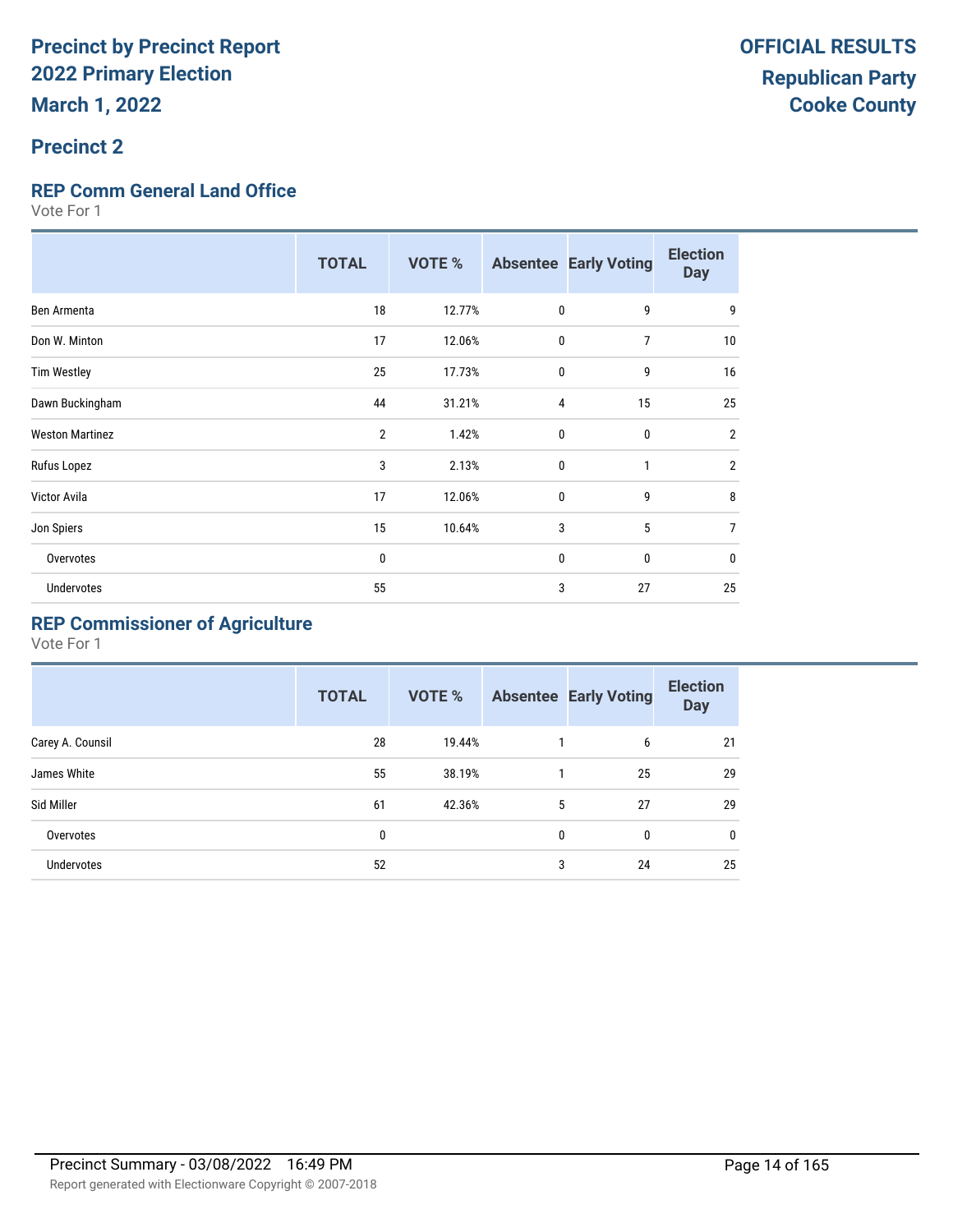#### **Precinct 2**

#### **REP Railroad Commissioner**

Vote For 1

|                        | <b>TOTAL</b> | <b>VOTE %</b> |                | <b>Absentee Early Voting</b> | <b>Election</b><br><b>Day</b> |
|------------------------|--------------|---------------|----------------|------------------------------|-------------------------------|
| Dawayne Tipton         | 34           | 23.78%        | 2              | 10                           | 22                            |
| Wayne Christian        | 52           | 36.36%        | 1              | 23                           | 28                            |
| Sarah Stogner          | 29           | 20.28%        | 0              | 11                           | 18                            |
| Tom Slocum Jr          | 13           | 9.09%         | $\mathfrak{p}$ | 5                            | 6                             |
| Marvin "Sarge" Summers | 15           | 10.49%        | $\overline{2}$ | 9                            | 4                             |
| Overvotes              | $\bf{0}$     |               | 0              | 0                            | 0                             |
| Undervotes             | 53           |               | 3              | 24                           | 26                            |
|                        |              |               |                |                              |                               |

#### **REP Justice, Supreme Court, Pl 3**

Vote For 1

|                | <b>TOTAL</b> | VOTE %  |   | <b>Absentee Early Voting</b> | <b>Election</b><br><b>Day</b> |
|----------------|--------------|---------|---|------------------------------|-------------------------------|
| Debra Lehrmann | 132          | 100.00% |   | 55                           | 70                            |
| Overvotes      | 0            |         | 0 | 0                            | 0                             |
| Undervotes     | 64           |         | 3 | 27                           | 34                            |

#### **REP Justice, Supreme Court, Pl 5**

|               | <b>TOTAL</b> | VOTE %  |   | <b>Absentee Early Voting</b> | <b>Election</b><br><b>Day</b> |
|---------------|--------------|---------|---|------------------------------|-------------------------------|
| Rebeca Huddle | 125          | 100.00% | b | 53                           | 66                            |
| Overvotes     |              |         | 0 |                              | $\mathbf{0}$                  |
| Undervotes    | 71           |         | 4 | 29                           | 38                            |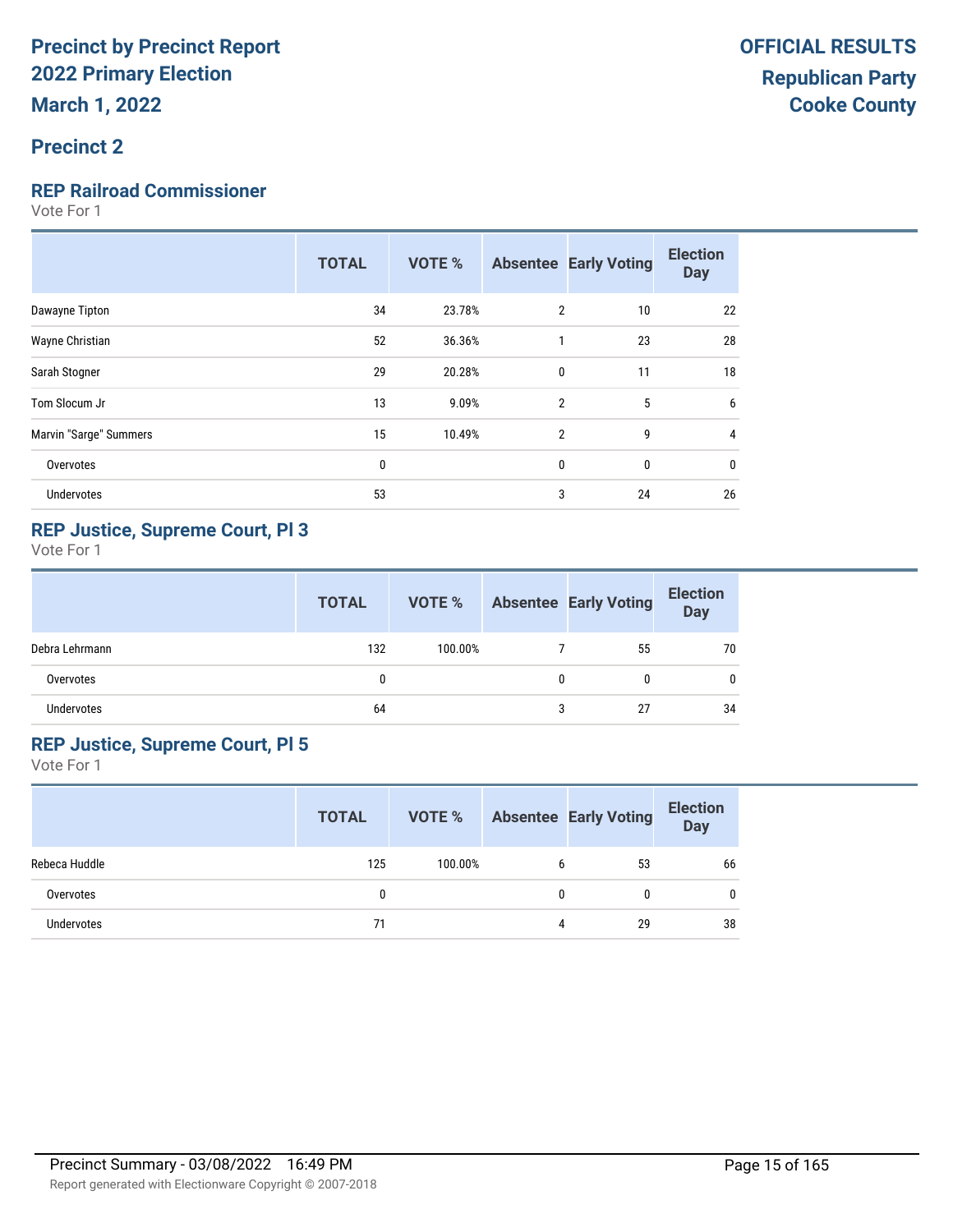### **REP Justice, Supreme Court, Pl 9**

Vote For 1

|                   | <b>TOTAL</b> | VOTE % |                | <b>Absentee Early Voting</b> | <b>Election</b><br><b>Day</b> |
|-------------------|--------------|--------|----------------|------------------------------|-------------------------------|
| David J. Schenck  | 75           | 55.97% | $\overline{2}$ | 28                           | 45                            |
| Evan Young        | 59           | 44.03% | 5              | 26                           | 28                            |
| Overvotes         | 0            |        | 0              | 0                            | 0                             |
| <b>Undervotes</b> | 62           |        | 3              | 28                           | 31                            |

#### **REP Judge, Ct of Crim App, Pl 2**

Vote For 1

|               | <b>TOTAL</b> | VOTE %  |   | <b>Absentee Early Voting</b> | <b>Election</b><br>Day |
|---------------|--------------|---------|---|------------------------------|------------------------|
| Mary Lou Keel | 129          | 100.00% |   | 54                           | 68                     |
| Overvotes     | 0            |         |   |                              | 0                      |
| Undervotes    | 67           |         | 3 | 28                           | 36                     |

#### **REP Judge, Ct of Crim App, Pl 5**

Vote For 1

|                     | <b>TOTAL</b> | <b>VOTE %</b> |   | <b>Absentee Early Voting</b> | <b>Election</b><br><b>Day</b> |
|---------------------|--------------|---------------|---|------------------------------|-------------------------------|
| <b>Scott Walker</b> | 99           | 70.21%        | 2 | 38                           | 59                            |
| Clint Morgan        | 42           | 29.79%        | 5 | 20                           | 17                            |
| Overvotes           | 0            |               | 0 | 0                            | 0                             |
| <b>Undervotes</b>   | 55           |               | 3 | 24                           | 28                            |

#### **REP Judge, Ct of Crim App, Pl 6**

|                       | <b>TOTAL</b> | VOTE %  |   | <b>Absentee Early Voting</b> | <b>Election</b><br>Day |
|-----------------------|--------------|---------|---|------------------------------|------------------------|
| Jesse F. McClure, III | 128          | 100.00% |   | 53                           | 69                     |
| Overvotes             |              |         | 0 |                              | $\mathbf{0}$           |
| Undervotes            | 68           |         | 4 | 29                           | 35                     |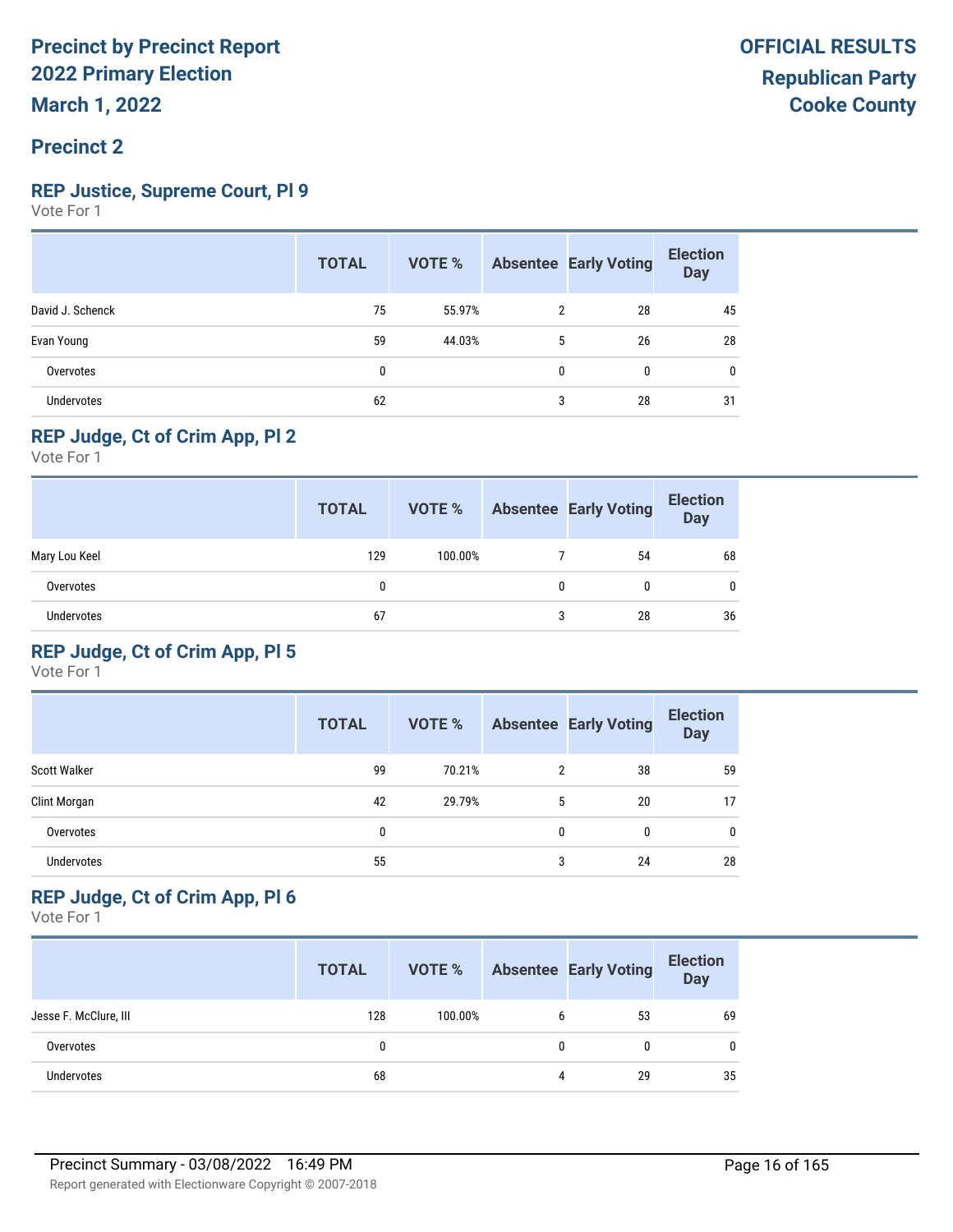#### **Precinct 2**

#### **REP Member, State BoE, Dist 12**

Vote For 1

|                   | <b>TOTAL</b> | VOTE %  |   | Absentee Early Voting | <b>Election</b><br>Day |
|-------------------|--------------|---------|---|-----------------------|------------------------|
| Pam Little        | 128          | 100.00% | b | 53                    | 69                     |
| Overvotes         |              |         | 0 | 0                     | 0                      |
| <b>Undervotes</b> | 68           |         | 4 | 29                    | 35                     |

#### **REP State Senator, Dist 30**

Vote For 1

|               | <b>TOTAL</b> | VOTE %  |   | <b>Absentee Early Voting</b> | <b>Election</b><br><b>Day</b> |
|---------------|--------------|---------|---|------------------------------|-------------------------------|
| Drew Springer | 152          | 100.00% | b | 61                           | 85                            |
| Overvotes     | 0            |         |   | 0                            | 0                             |
| Undervotes    | 44           |         | 4 | 21                           | 19                            |

#### **REP State Rep, Dist 68**

Vote For 1

|                       | <b>TOTAL</b> | <b>VOTE %</b> |                | <b>Absentee Early Voting</b> | <b>Election</b><br><b>Day</b> |
|-----------------------|--------------|---------------|----------------|------------------------------|-------------------------------|
| <b>Craig Carter</b>   | 22           | 12.15%        | $\overline{2}$ | 12                           | 8                             |
| <b>Mark Middleton</b> | 31           | 17.13%        | 0              | 12                           | 19                            |
| David Spiller         | 118          | 65.19%        | 8              | 49                           | 61                            |
| Gary W. Franklin      | 10           | 5.52%         | 0              | 4                            | 6                             |
| Overvotes             | 0            |               | 0              | 0                            | 0                             |
| <b>Undervotes</b>     | 15           |               | 0              | 5                            | 10                            |

#### **REP Justice, 2nd Ct of App Dist, Pl 3**

|                   | <b>TOTAL</b> | VOTE %  |              | <b>Absentee Early Voting</b> | <b>Election</b><br>Day |
|-------------------|--------------|---------|--------------|------------------------------|------------------------|
| Elizabeth Kerr    | 130          | 100.00% | b            | 53                           |                        |
| Overvotes         | 0            |         | $\mathbf{0}$ |                              |                        |
| <b>Undervotes</b> | 66           |         | 4            | 29                           | 33                     |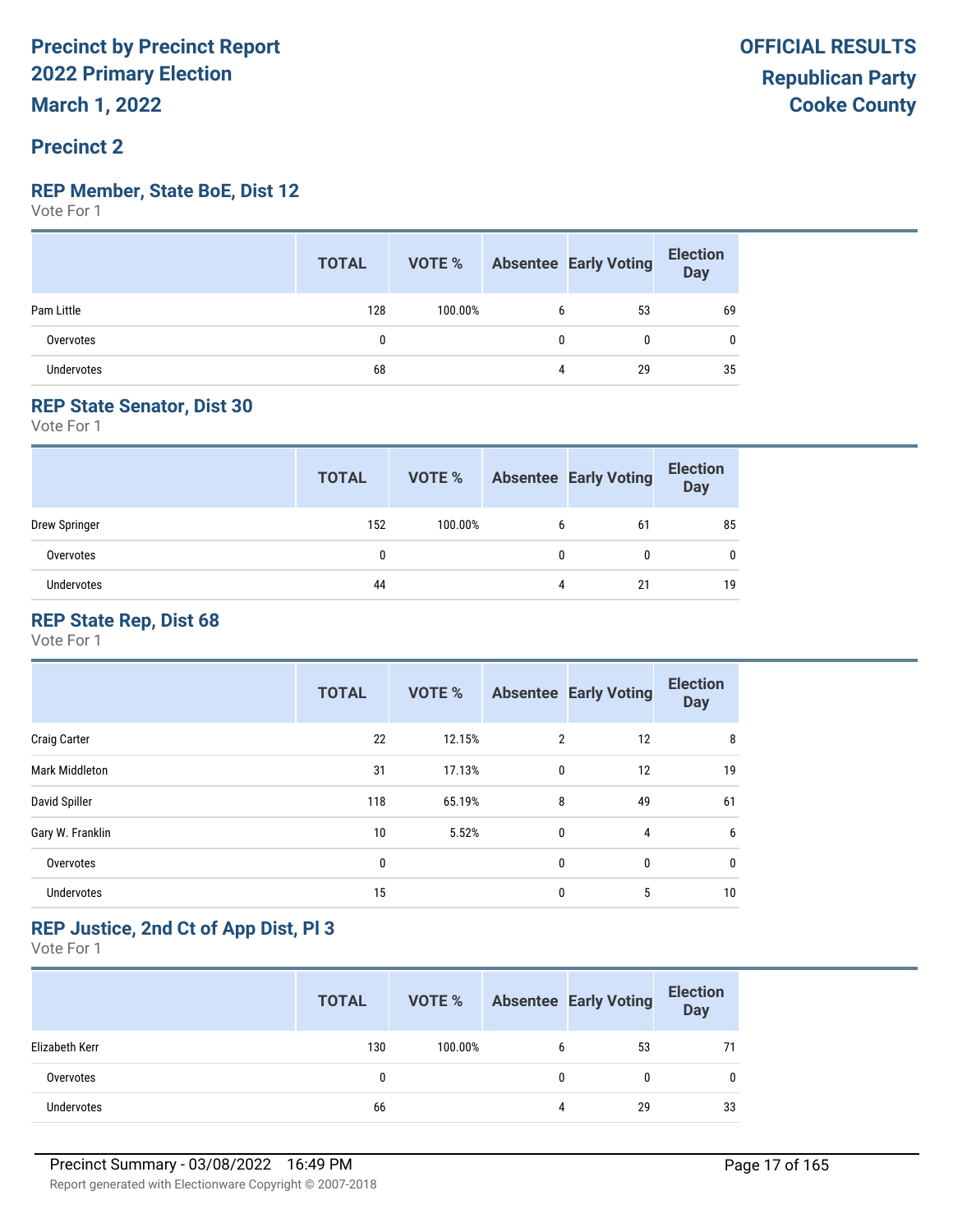#### **Precinct 2**

#### **REP County Judge**

Vote For 1

|                      | <b>TOTAL</b> | <b>VOTE %</b> |                | <b>Absentee Early Voting</b> | <b>Election</b><br><b>Day</b> |
|----------------------|--------------|---------------|----------------|------------------------------|-------------------------------|
| Leon Klement         | 64           | 35.75%        | 3              | 24                           | 37                            |
| John O. Roane        | 70           | 39.11%        | 4              | 32                           | 34                            |
| <b>Steve Starnes</b> | 45           | 25.14%        | $\overline{2}$ | 20                           | 23                            |
| Overvotes            | 0            |               | 0              | 0                            | 0                             |
| <b>Undervotes</b>    | 17           |               |                | 6                            | 10                            |

#### **REP Judge, County Court at Law**

Vote For 1

|                   | <b>TOTAL</b> | <b>VOTE %</b> |   | <b>Absentee Early Voting</b> | <b>Election</b><br><b>Day</b> |
|-------------------|--------------|---------------|---|------------------------------|-------------------------------|
| Lynn Switzer      | 75           | 41.90%        | 5 | 25                           | 45                            |
| John H. Morris    | 104          | 58.10%        | 4 | 48                           | 52                            |
| Overvotes         | 0            |               | 0 | 0                            | 0                             |
| <b>Undervotes</b> | 17           |               |   | g                            |                               |

#### **REP District Clerk**

Vote For 1

|                  | <b>TOTAL</b> | VOTE %  |   | <b>Absentee Early Voting</b> | <b>Election</b><br><b>Day</b> |
|------------------|--------------|---------|---|------------------------------|-------------------------------|
| Marci A. Gilbert | 149          | 100.00% | b | 64                           | 79                            |
| Overvotes        |              |         | 0 |                              | $\mathbf{0}$                  |
| Undervotes       | 47           |         | 4 | 18                           | 25                            |

#### **REP County Clerk**

|              | <b>TOTAL</b> | VOTE %  |   | <b>Absentee Early Voting</b> | <b>Election</b><br><b>Day</b> |
|--------------|--------------|---------|---|------------------------------|-------------------------------|
| Pam Harrison | 155          | 100.00% |   | 67                           | 81                            |
| Overvotes    | 0            |         | 0 |                              |                               |
| Undervotes   | 41           |         | 3 | 15                           | 23                            |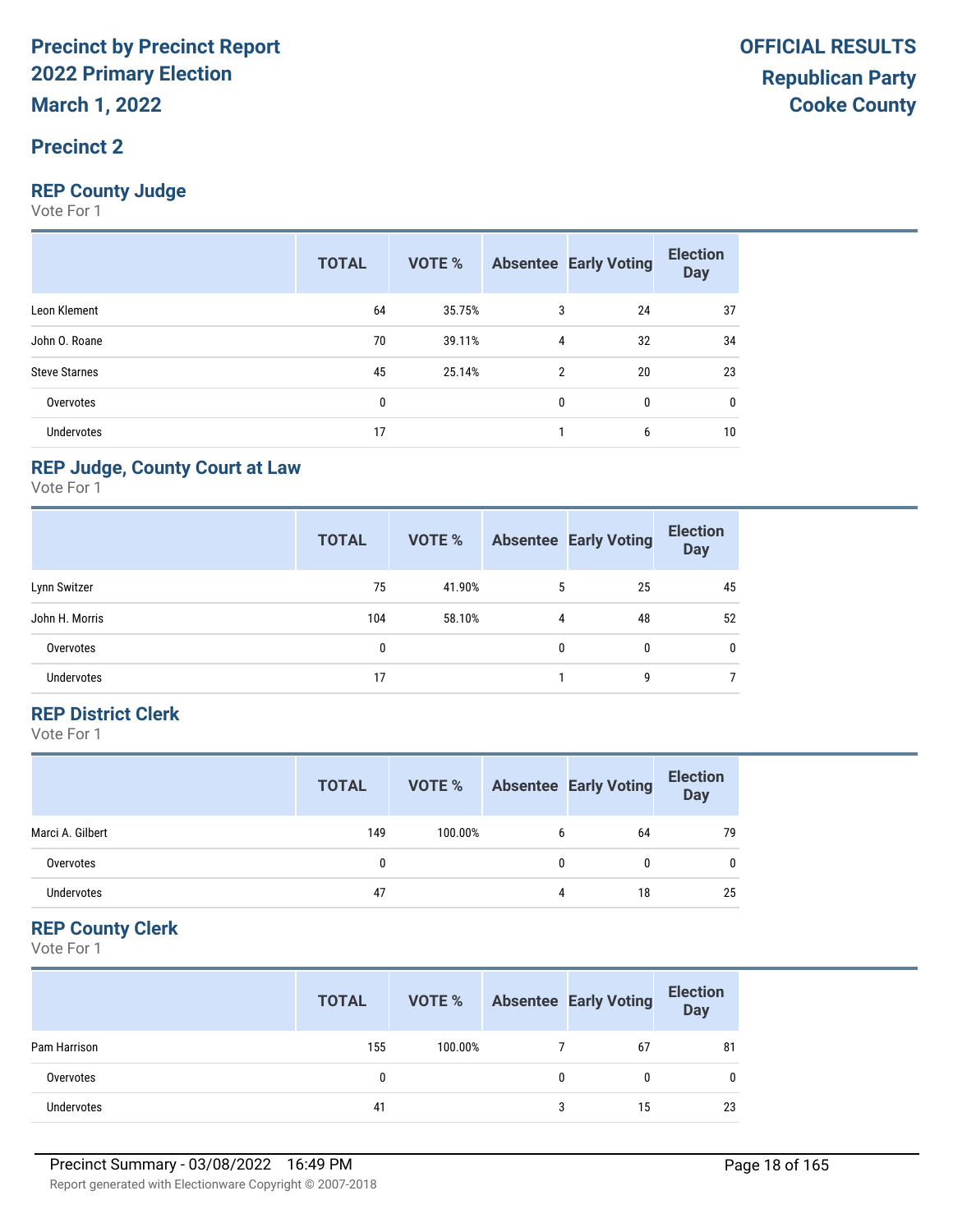#### **Precinct 2**

### **REP County Treasurer**

Vote For 1

|                   | <b>TOTAL</b> | VOTE %  |   | <b>Absentee Early Voting</b> | <b>Election</b><br>Day |
|-------------------|--------------|---------|---|------------------------------|------------------------|
| Patty Brennan     | 147          | 100.00% | b | 65                           | 76                     |
| Overvotes         | 0            |         |   | 0                            | 0                      |
| <b>Undervotes</b> | 49           |         | 4 | 17                           | 28                     |

#### **REP County Commissioner Pct 4**

Vote For 1

|                  | <b>TOTAL</b> | <b>VOTE %</b> |              | <b>Absentee Early Voting</b> | <b>Election</b><br><b>Day</b> |
|------------------|--------------|---------------|--------------|------------------------------|-------------------------------|
| Jeremy Jay Bayer | 37           | 22.42%        | 4            | 13                           | 20                            |
| John Metzler     | 96           | 58.18%        | 5            | 45                           | 46                            |
| Matt P. Sicking  | 32           | 19.39%        | $\mathbf{0}$ | 9                            | 23                            |
| Overvotes        | 0            |               | $\Omega$     | $\mathbf{0}$                 | 0                             |
| Undervotes       | 31           |               |              | 15                           | 15                            |

#### **REP JOP Pct 1**

Vote For 1

|                      | <b>TOTAL</b> | VOTE %  |   | <b>Absentee Early Voting</b> | <b>Election</b><br><b>Day</b> |
|----------------------|--------------|---------|---|------------------------------|-------------------------------|
| John J. "Jody" Henry | 143          | 100.00% | h | 64                           | 73                            |
| Overvotes            | 0            |         | 0 |                              | 0                             |
| Undervotes           | 53           |         | 4 | 18                           | 31                            |

#### **REP County Chair**

|                   | <b>TOTAL</b> | VOTE %  |   | <b>Absentee Early Voting</b> | <b>Election</b><br><b>Day</b> |
|-------------------|--------------|---------|---|------------------------------|-------------------------------|
| Chris McNamara    | 140          | 100.00% | 6 | 60                           | 74                            |
| Overvotes         |              |         | 0 |                              | 0                             |
| <b>Undervotes</b> | 56           |         |   | 22                           | 30                            |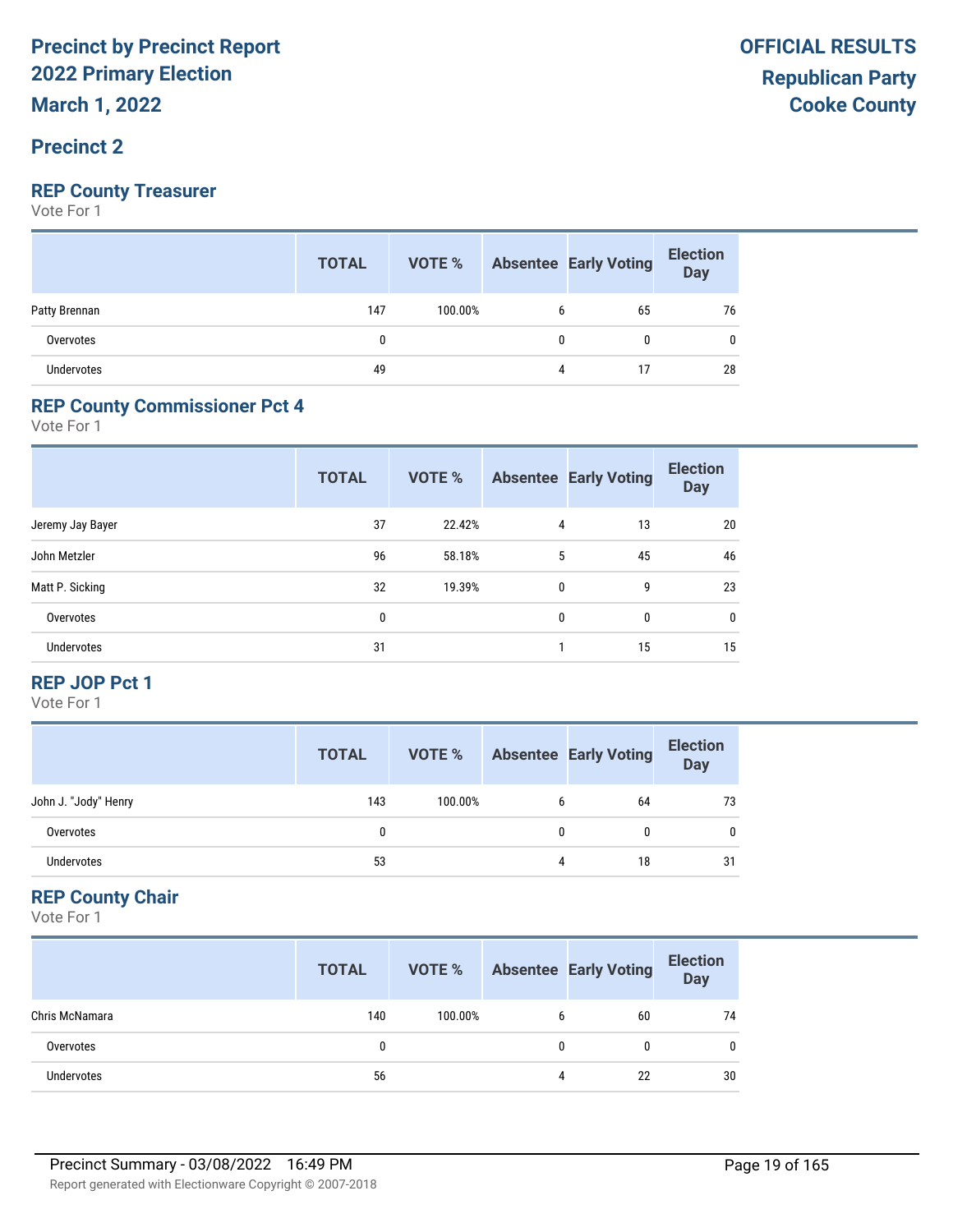#### **Precinct 2**

#### **REP Proposition 1**

Vote For 1

|                   | <b>TOTAL</b> |        |              | VOTE % Absentee Early Voting | <b>Election</b><br>Day |
|-------------------|--------------|--------|--------------|------------------------------|------------------------|
| <b>YES</b>        | 170          | 89.95% | 10           | 70                           | 90                     |
| N <sub>0</sub>    | 19           | 10.05% | $\mathbf{0}$ | g                            | 10                     |
| Overvotes         | 0            |        | 0            | $\mathbf{0}$                 | 0                      |
| <b>Undervotes</b> |              |        | 0            | 3                            | 4                      |

#### **REP Proposition 2**

Vote For 1

|                   | <b>TOTAL</b> | <b>VOTE %</b> |   | <b>Absentee Early Voting</b> | <b>Election</b><br><b>Day</b> |
|-------------------|--------------|---------------|---|------------------------------|-------------------------------|
| <b>YES</b>        | 149          | 80.11%        |   | 59                           | 83                            |
| N <sub>0</sub>    | 37           | 19.89%        | 3 | 19                           | 15                            |
| Overvotes         | 0            |               | 0 | 0                            | $\mathbf{0}$                  |
| <b>Undervotes</b> | 10           |               | 0 | 4                            | 6                             |

#### **REP Proposition 3**

Vote For 1

|                | <b>TOTAL</b> | VOTE % |    | <b>Absentee Early Voting</b> | <b>Election</b><br><b>Day</b> |
|----------------|--------------|--------|----|------------------------------|-------------------------------|
| <b>YES</b>     | 166          | 88.30% | 10 | 68                           | 88                            |
| N <sub>0</sub> | 22           | 11.70% | 0  | 12                           | 10                            |
| Overvotes      | 0            |        | 0  | 0                            | 0                             |
| Undervotes     | 8            |        | 0  | ∩                            | 6                             |

#### **REP Proposition 4**

Vote For 1

|                | <b>TOTAL</b> | VOTE % |              | <b>Absentee Early Voting</b> | <b>Election</b><br><b>Day</b> |
|----------------|--------------|--------|--------------|------------------------------|-------------------------------|
| <b>YES</b>     | 168          | 88.89% | 10           | 69                           | 89                            |
| N <sub>0</sub> | 21           | 11.11% | $\mathbf{0}$ | 10                           | 11                            |
| Overvotes      | 0            |        | $\mathbf{0}$ | 0                            | 0                             |
| Undervotes     |              |        | 0            | ാ                            | 4                             |

Report generated with Electionware Copyright © 2007-2018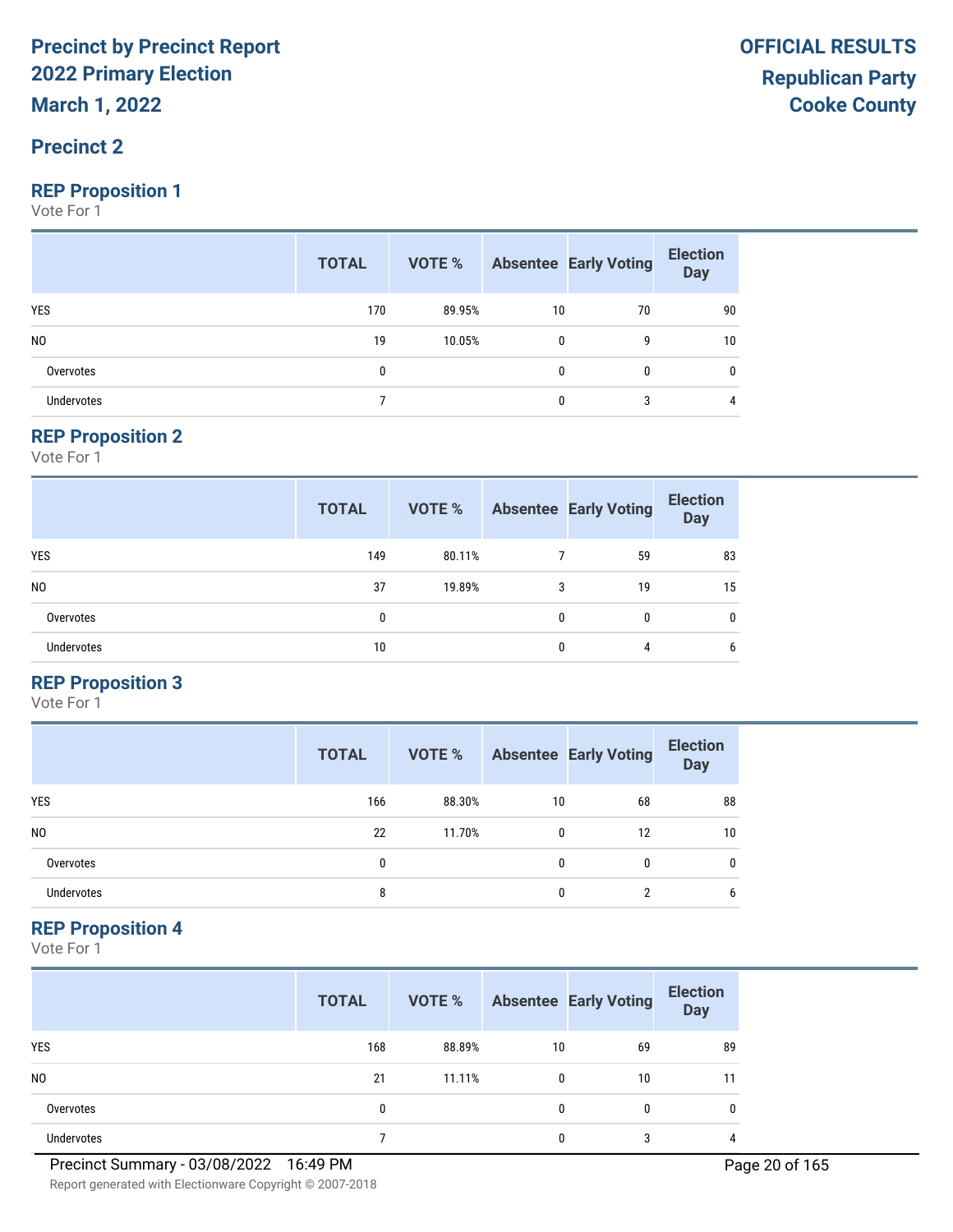**March 1, 2022**

#### **Precinct 2**

#### **REP Proposition 5**

Vote For 1

|                   | <b>TOTAL</b> |        |   | <b>VOTE %</b> Absentee Early Voting | <b>Election</b><br><b>Day</b> |
|-------------------|--------------|--------|---|-------------------------------------|-------------------------------|
| <b>YES</b>        | 167          | 89.78% | 9 | 71                                  | 87                            |
| N <sub>0</sub>    | 19           | 10.22% | 0 | 9                                   | 10                            |
| Overvotes         | 0            |        | 0 | $\mathbf{0}$                        | 0                             |
| <b>Undervotes</b> | 10           |        |   | ົ                                   |                               |

#### **REP Proposition 6**

Vote For 1

|                   | <b>TOTAL</b> | VOTE % |   | <b>Absentee Early Voting</b> | <b>Election</b><br><b>Day</b> |
|-------------------|--------------|--------|---|------------------------------|-------------------------------|
| <b>YES</b>        | 157          | 86.26% | 8 | 67                           | 82                            |
| N <sub>0</sub>    | 25           | 13.74% | 2 | 9                            | 14                            |
| Overvotes         | 0            |        | 0 | 0                            | $\mathbf{0}$                  |
| <b>Undervotes</b> | 14           |        | 0 | 6                            | 8                             |

#### **REP Proposition 7**

Vote For 1

|                | <b>TOTAL</b> | VOTE % |    | <b>Absentee Early Voting</b> | <b>Election</b><br><b>Day</b> |
|----------------|--------------|--------|----|------------------------------|-------------------------------|
| <b>YES</b>     | 180          | 95.74% | 10 | 76                           | 94                            |
| N <sub>0</sub> | 8            | 4.26%  | 0  | 3                            | 5                             |
| Overvotes      | $\mathbf{0}$ |        | 0  |                              | 0                             |
| Undervotes     | 8            |        | 0  | 3                            | 5                             |

#### **REP Proposition 8**

Vote For 1

|                | <b>TOTAL</b> | VOTE % |              | <b>Absentee Early Voting</b> | <b>Election</b><br><b>Day</b> |
|----------------|--------------|--------|--------------|------------------------------|-------------------------------|
| <b>YES</b>     | 169          | 89.42% | 10           | 71                           | 88                            |
| N <sub>0</sub> | 20           | 10.58% | $\mathbf{0}$ | 9                            | 11                            |
| Overvotes      | 0            |        | $\mathbf{0}$ | 0                            | 0                             |
| Undervotes     |              |        | 0            | ∩                            | b                             |

Report generated with Electionware Copyright © 2007-2018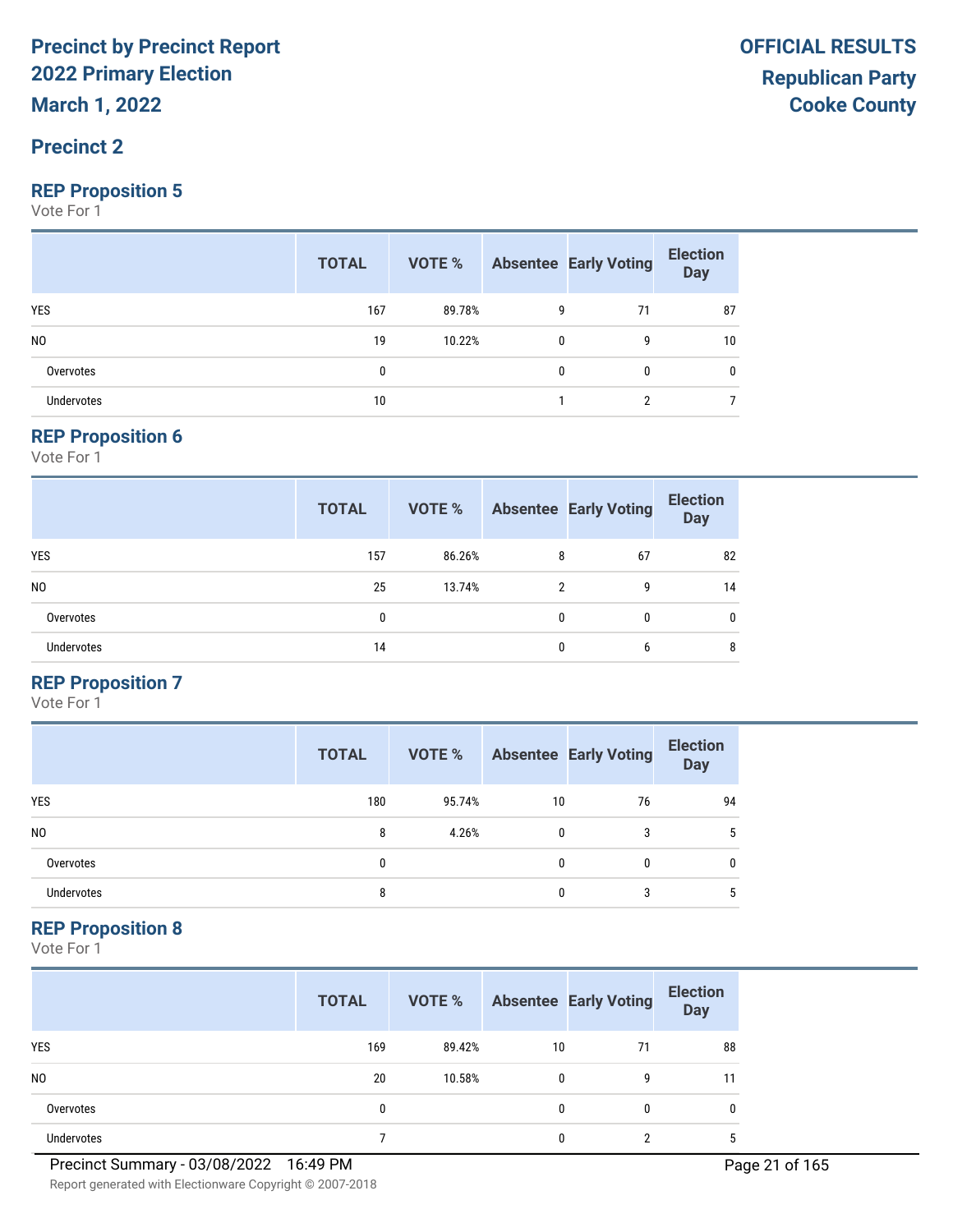**March 1, 2022**

#### **Precinct 2**

#### **REP Proposition 9**

Vote For 1

|                   | <b>TOTAL</b> |        |              | <b>VOTE %</b> Absentee Early Voting | <b>Election</b><br><b>Day</b> |
|-------------------|--------------|--------|--------------|-------------------------------------|-------------------------------|
| <b>YES</b>        | 171          | 90.00% | 10           | 71                                  | 90                            |
| N <sub>0</sub>    | 19           | 10.00% | $\mathbf{0}$ | 8                                   | 11                            |
| Overvotes         | 0            |        | $\mathbf{0}$ | $\mathbf{0}$                        | 0                             |
| <b>Undervotes</b> | 6            |        | $\mathbf{0}$ | 3                                   | 3                             |

#### **REP Proposition 10**

|                   | <b>TOTAL</b> | VOTE % |              | <b>Absentee Early Voting</b> | <b>Election</b><br><b>Day</b> |
|-------------------|--------------|--------|--------------|------------------------------|-------------------------------|
| <b>YES</b>        | 179          | 94.71% | 10           | 74                           | 95                            |
| N <sub>0</sub>    | 10           | 5.29%  | $\mathbf{0}$ | 4                            | 6                             |
| Overvotes         | 0            |        | 0            | 0                            | $\mathbf{0}$                  |
| <b>Undervotes</b> |              |        | 0            | 4                            | 3                             |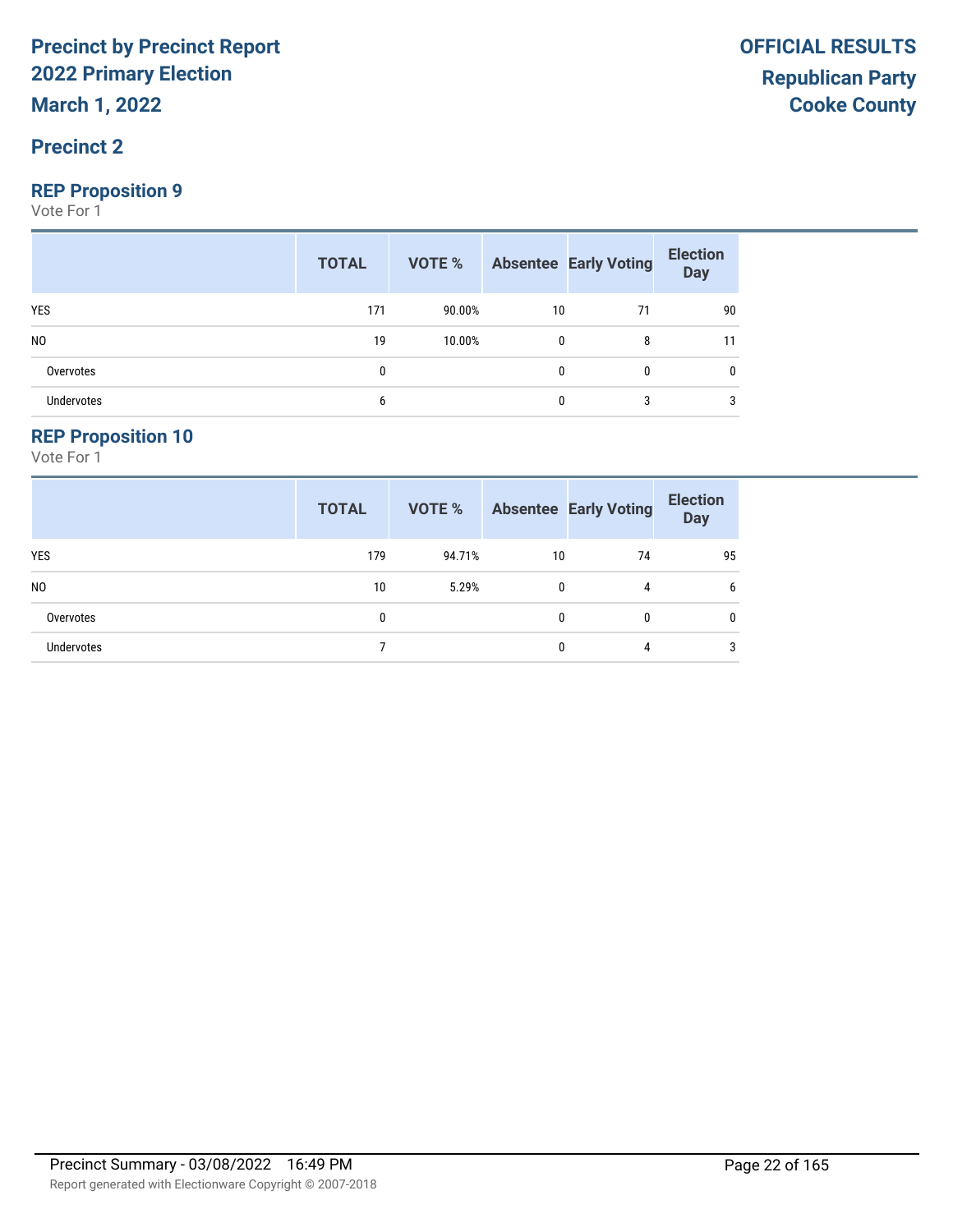# **STATISTICS**

|                                        | <b>TOTAL</b> |   | <b>Absentee Early Voting Election Day</b> |     |
|----------------------------------------|--------------|---|-------------------------------------------|-----|
| Registered Voters - Total              | 580          |   |                                           |     |
| <b>Ballots Cast - Republican Party</b> | 204          | 4 | 70                                        | 130 |

#### **REP US Rep, District 26**

Vote For 1

|                      | <b>TOTAL</b>   | <b>VOTE %</b> |              | <b>Absentee Early Voting</b> | <b>Election</b><br><b>Day</b> |
|----------------------|----------------|---------------|--------------|------------------------------|-------------------------------|
| <b>Isaac Smith</b>   | 9              | 5.08%         | $\mathbf 0$  | 3                            | 6                             |
| <b>Vincent Gallo</b> | 16             | 9.04%         | 0            | 3                            | 13                            |
| Michael C. Burgess   | 145            | 81.92%        | 4            | 55                           | 86                            |
| <b>Brian Brazeal</b> | 5              | 2.82%         | $\mathbf 0$  | $\mathbf 0$                  | 5                             |
| Raven Harrison       | $\overline{2}$ | 1.13%         | 0            | $\mathbf 0$                  | $\overline{2}$                |
| Overvotes            | 0              |               | $\mathbf{0}$ | $\mathbf{0}$                 | 0                             |
| <b>Undervotes</b>    | 27             |               | 0            | 9                            | 18                            |

#### **REP Governor**

|                     | <b>TOTAL</b>   | <b>VOTE %</b> |             | <b>Absentee Early Voting</b> | <b>Election</b><br><b>Day</b> |
|---------------------|----------------|---------------|-------------|------------------------------|-------------------------------|
| Greg Abbott         | 132            | 66.67%        | 4           | 45                           | 83                            |
| Don Huffines        | 23             | 11.62%        | $\mathbf 0$ | 5                            | 18                            |
| <b>Chad Prather</b> | 7              | 3.54%         | $\mathbf 0$ | 3                            | 4                             |
| Danny Harrison      | 1              | 0.51%         | $\mathbf 0$ | 0                            | 1                             |
| Allen B. West       | 32             | 16.16%        | 0           | 14                           | 18                            |
| Kandy Kaye Horn     | 0              | 0.00%         | $\mathbf 0$ | 0                            | $\mathbf 0$                   |
| <b>Rick Perry</b>   | $\overline{2}$ | 1.01%         | $\mathbf 0$ | 0                            | $\overline{2}$                |
| Paul Belew          | 1              | 0.51%         | $\mathbf 0$ | 0                            | 1                             |
| Overvotes           | 0              |               | $\mathbf 0$ | 0                            | $\mathbf 0$                   |
| Undervotes          | 6              |               | $\mathbf 0$ | 3                            | 3                             |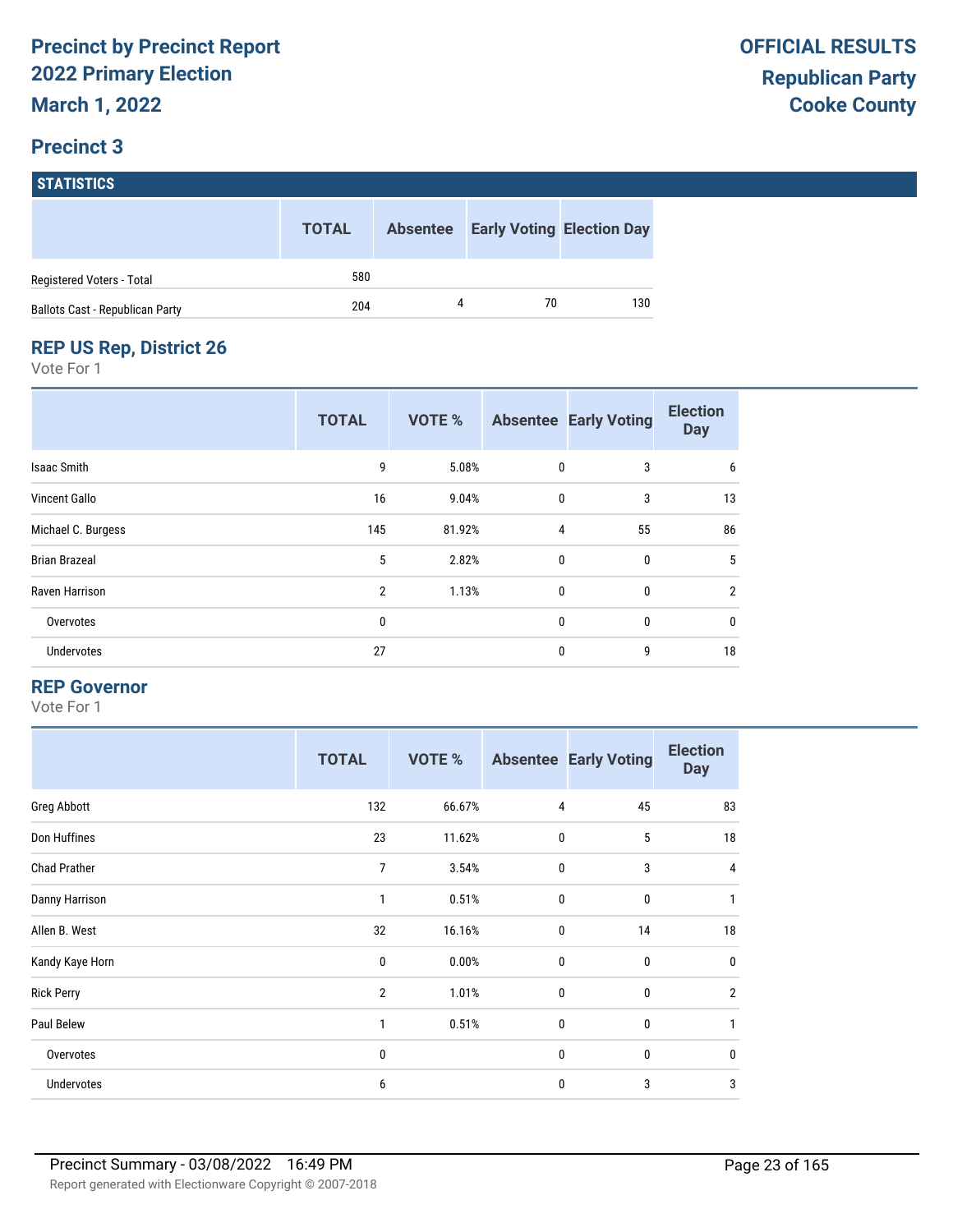#### **Precinct 3**

#### **REP Lieutenant Governor**

Vote For 1

|                        | <b>TOTAL</b> | <b>VOTE %</b> |              | <b>Absentee Early Voting</b> | <b>Election</b><br><b>Day</b> |
|------------------------|--------------|---------------|--------------|------------------------------|-------------------------------|
| Zach Vance             | 8            | 4.28%         | $\mathbf 0$  | 3                            | 5                             |
| Dan Patrick            | 138          | 73.80%        | 4            | 49                           | 85                            |
| Todd M. Bullis         | 3            | 1.60%         | $\mathbf 0$  | 0                            | 3                             |
| <b>Trayce Bradford</b> | 10           | 5.35%         | $\mathbf{0}$ | 4                            | 6                             |
| <b>Aaron Sorrells</b>  | 6            | 3.21%         | $\mathbf 0$  | $\overline{2}$               | 4                             |
| <b>Daniel Miller</b>   | 22           | 11.76%        | $\mathbf 0$  | $\overline{7}$               | 15                            |
| Overvotes              | $\mathbf{0}$ |               | $\mathbf 0$  | $\bf{0}$                     | 0                             |
| Undervotes             | 17           |               | 0            | 5                            | 12                            |

#### **REP Attorney General**

Vote For 1

|                   | <b>TOTAL</b> | <b>VOTE %</b> |              | <b>Absentee Early Voting</b> | <b>Election</b><br><b>Day</b> |
|-------------------|--------------|---------------|--------------|------------------------------|-------------------------------|
| Louie Gohmert     | 47           | 24.23%        | 0            | 18                           | 29                            |
| <b>Ken Paxton</b> | 81           | 41.75%        | 4            | 20                           | 57                            |
| George P. Bush    | 57           | 29.38%        | 0            | 23                           | 34                            |
| Eva Guzman        | 9            | 4.64%         | $\mathbf{0}$ | 5                            | $\overline{4}$                |
| Overvotes         | 0            |               | 0            | 0                            | 0                             |
| <b>Undervotes</b> | 10           |               | 0            | 4                            | 6                             |

#### **REP Comptroller of Public Accounts**

|                   | <b>TOTAL</b> | <b>VOTE %</b> |   | <b>Absentee Early Voting</b> | <b>Election</b><br><b>Day</b> |
|-------------------|--------------|---------------|---|------------------------------|-------------------------------|
| Glenn Hegar       | 141          | 81.98%        | 4 | 55                           | 82                            |
| Mark V. Goloby    | 31           | 18.02%        | 0 |                              | 24                            |
| Overvotes         | 0            |               | 0 | 0                            | $\mathbf{0}$                  |
| <b>Undervotes</b> | 32           |               | 0 | 8                            | 24                            |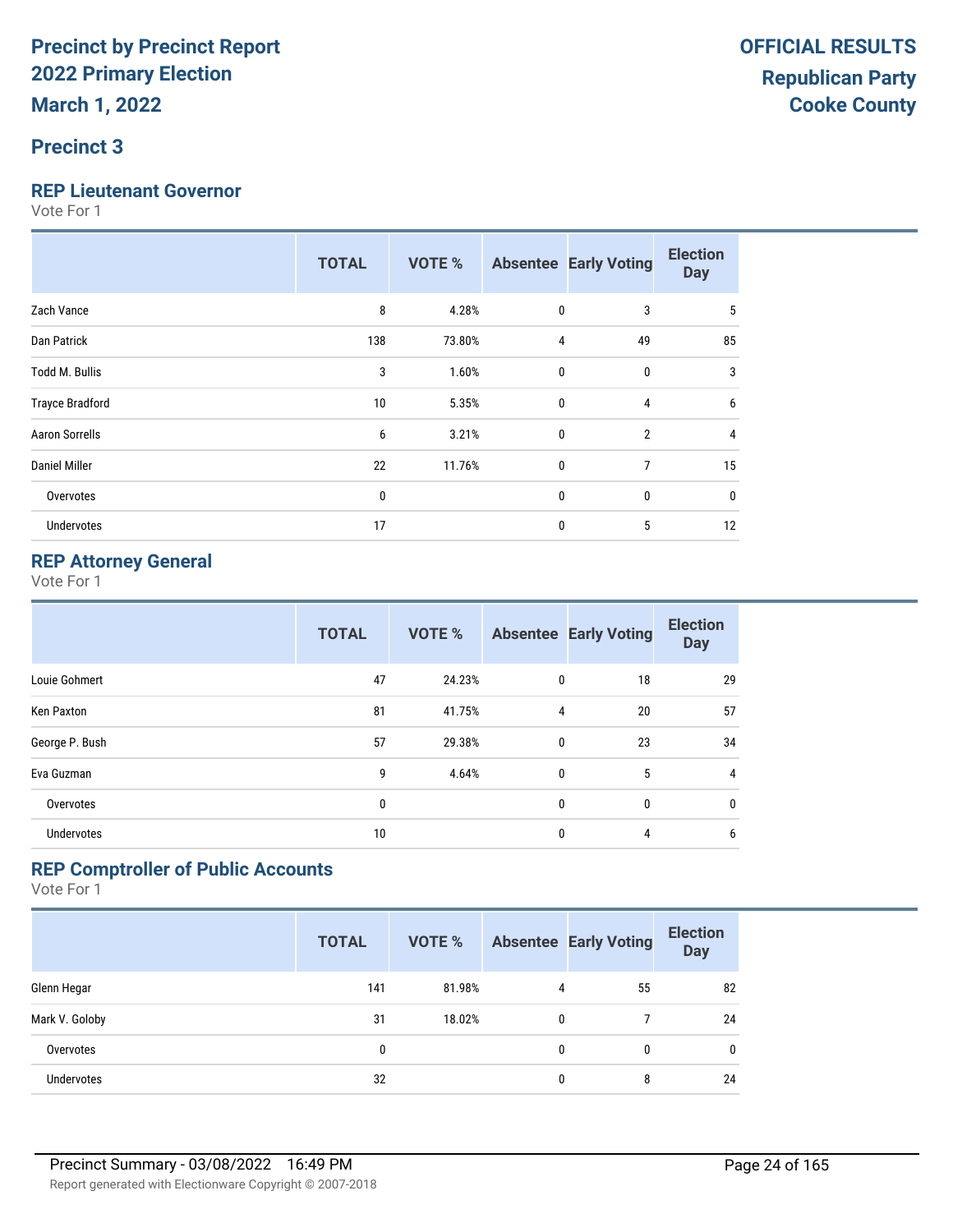#### **Precinct 3**

#### **REP Comm General Land Office**

Vote For 1

|                        | <b>TOTAL</b> | <b>VOTE %</b> | <b>Absentee</b> | <b>Early Voting</b> | <b>Election</b><br><b>Day</b> |
|------------------------|--------------|---------------|-----------------|---------------------|-------------------------------|
| Ben Armenta            | 6            | 4.26%         |                 | $\overline{2}$      | 3                             |
| Don W. Minton          | 15           | 10.64%        | $\mathbf 0$     | 4                   | 11                            |
| <b>Tim Westley</b>     | 26           | 18.44%        | 1               | 8                   | 17                            |
| Dawn Buckingham        | 52           | 36.88%        | $\overline{2}$  | 21                  | 29                            |
| <b>Weston Martinez</b> | 7            | 4.96%         | $\mathbf 0$     | $\mathbf{1}$        | 6                             |
| Rufus Lopez            | 6            | 4.26%         | $\mathbf{0}$    | 3                   | 3                             |
| Victor Avila           | 11           | 7.80%         | $\mathbf 0$     | $\mathbf{1}$        | 10                            |
| Jon Spiers             | 18           | 12.77%        | 0               | 6                   | 12                            |
| Overvotes              | 0            |               | $\mathbf{0}$    | 0                   | $\mathbf 0$                   |
| Undervotes             | 63           |               | 0               | 24                  | 39                            |

### **REP Commissioner of Agriculture**

|                  | <b>TOTAL</b> | VOTE % |              | <b>Absentee Early Voting</b> | <b>Election</b><br><b>Day</b> |
|------------------|--------------|--------|--------------|------------------------------|-------------------------------|
| Carey A. Counsil | 11           | 6.51%  | 0            | 3                            | 8                             |
| James White      | 53           | 31.36% | $\mathbf{0}$ | 19                           | 34                            |
| Sid Miller       | 105          | 62.13% | 4            | 36                           | 65                            |
| Overvotes        | 0            |        | $\mathbf{0}$ | 0                            | $\mathbf{0}$                  |
| Undervotes       | 35           |        | $\mathbf{0}$ | 12                           | 23                            |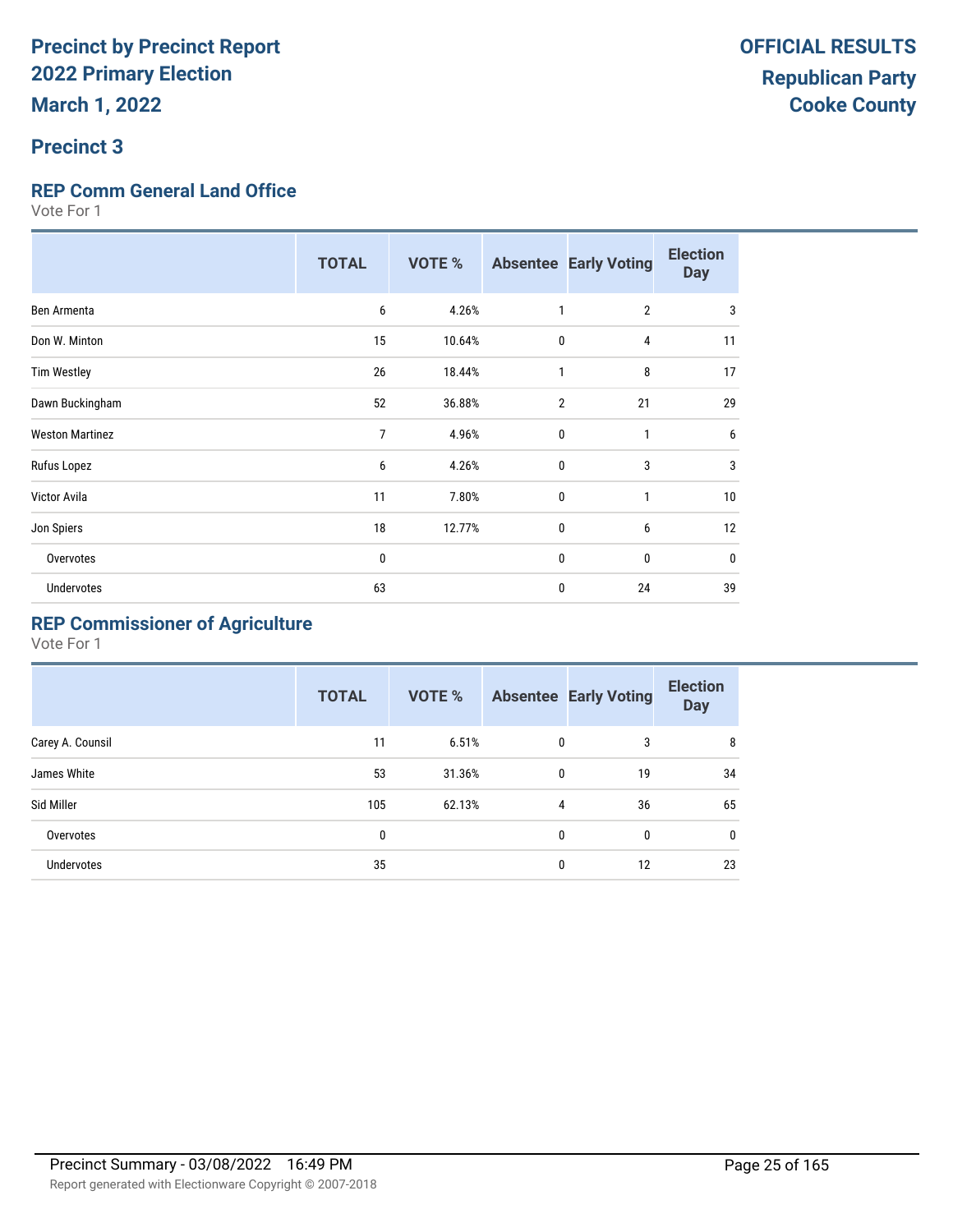#### **Precinct 3**

#### **REP Railroad Commissioner**

Vote For 1

|                        | <b>TOTAL</b> | <b>VOTE %</b> |              | <b>Absentee Early Voting</b> | <b>Election</b><br><b>Day</b> |
|------------------------|--------------|---------------|--------------|------------------------------|-------------------------------|
| Dawayne Tipton         | 27           | 18.24%        | 0            | 13                           | 14                            |
| Wayne Christian        | 70           | 47.30%        | $\mathbf{0}$ | 17                           | 53                            |
| Sarah Stogner          | 20           | 13.51%        | 4            | 8                            | 8                             |
| Tom Slocum Jr          | 16           | 10.81%        | $\mathbf{0}$ | 6                            | 10                            |
| Marvin "Sarge" Summers | 15           | 10.14%        | $\mathbf{0}$ | 4                            | 11                            |
| Overvotes              | 0            |               | $\mathbf{0}$ | $\mathbf 0$                  | $\bf{0}$                      |
| <b>Undervotes</b>      | 56           |               | 0            | 22                           | 34                            |
|                        |              |               |              |                              |                               |

#### **REP Justice, Supreme Court, Pl 3**

Vote For 1

|                | <b>TOTAL</b> | VOTE %  |   | <b>Absentee Early Voting</b> | <b>Election</b><br><b>Day</b> |
|----------------|--------------|---------|---|------------------------------|-------------------------------|
| Debra Lehrmann | 155          | 100.00% | 4 | 52                           | 99                            |
| Overvotes      | 0            |         | 0 |                              |                               |
| Undervotes     | 49           |         | 0 | 18                           | 31                            |

#### **REP Justice, Supreme Court, Pl 5**

|               | <b>TOTAL</b> | VOTE %  |   | <b>Absentee Early Voting</b> | <b>Election</b><br><b>Day</b> |
|---------------|--------------|---------|---|------------------------------|-------------------------------|
| Rebeca Huddle | 154          | 100.00% | 4 | 52                           | 98                            |
| Overvotes     |              |         | 0 | 0                            | 0                             |
| Undervotes    | 50           |         | 0 | 18                           | 32                            |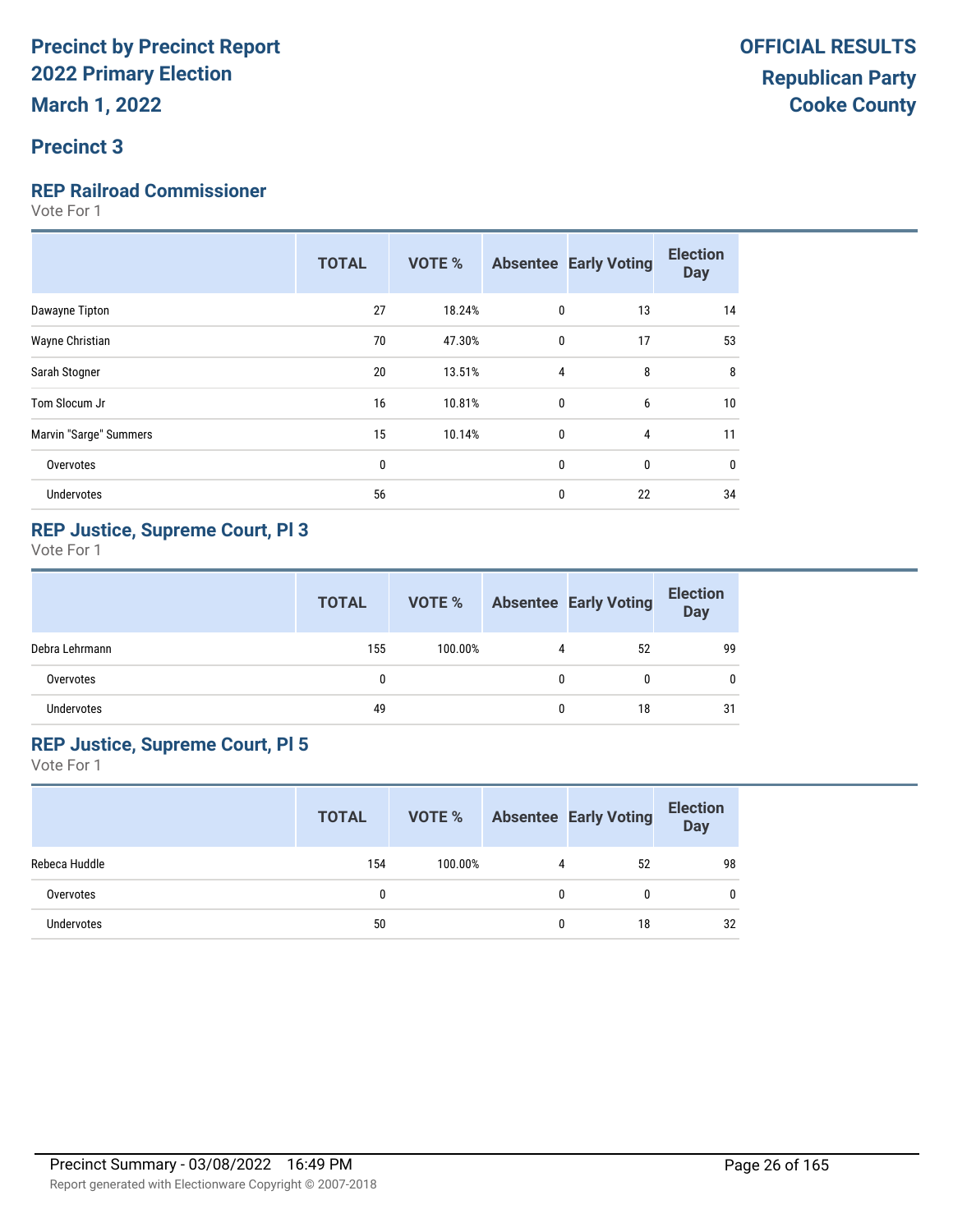#### **REP Justice, Supreme Court, Pl 9**

Vote For 1

|                   | <b>TOTAL</b> | VOTE % |              | <b>Absentee Early Voting</b> | <b>Election</b><br><b>Day</b> |
|-------------------|--------------|--------|--------------|------------------------------|-------------------------------|
| David J. Schenck  | 105          | 70.95% | 2            | 32                           | 71                            |
| Evan Young        | 43           | 29.05% | 2            | 15                           | 26                            |
| Overvotes         | $\mathbf{0}$ |        | $\mathbf{0}$ | $\mathbf{0}$                 | 0                             |
| <b>Undervotes</b> | 56           |        | $\mathbf{0}$ | 23                           | 33                            |

#### **REP Judge, Ct of Crim App, Pl 2**

Vote For 1

|               | <b>TOTAL</b> | VOTE %  |   | <b>Absentee Early Voting</b> | <b>Election</b><br><b>Day</b> |
|---------------|--------------|---------|---|------------------------------|-------------------------------|
| Mary Lou Keel | 150          | 100.00% | 4 | 49                           | 97                            |
| Overvotes     | 0            |         |   |                              | 0                             |
| Undervotes    | 54           |         | 0 | 21                           | 33                            |

#### **REP Judge, Ct of Crim App, Pl 5**

Vote For 1

|                     | <b>TOTAL</b> | <b>VOTE %</b> |   | <b>Absentee Early Voting</b> | <b>Election</b><br><b>Day</b> |
|---------------------|--------------|---------------|---|------------------------------|-------------------------------|
| <b>Scott Walker</b> | 89           | 62.68%        | 3 | 27                           | 59                            |
| Clint Morgan        | 53           | 37.32%        |   | 14                           | 38                            |
| Overvotes           | 0            |               | 0 | 0                            | 0                             |
| <b>Undervotes</b>   | 62           |               | 0 | 29                           | 33                            |

#### **REP Judge, Ct of Crim App, Pl 6**

|                       | <b>TOTAL</b> | VOTE %  |   | <b>Absentee Early Voting</b> | <b>Election</b><br>Day |
|-----------------------|--------------|---------|---|------------------------------|------------------------|
| Jesse F. McClure, III | 148          | 100.00% | 4 | 47                           | 97                     |
| Overvotes             |              |         | 0 |                              | 0                      |
| Undervotes            | 56           |         | 0 | 23                           | 33                     |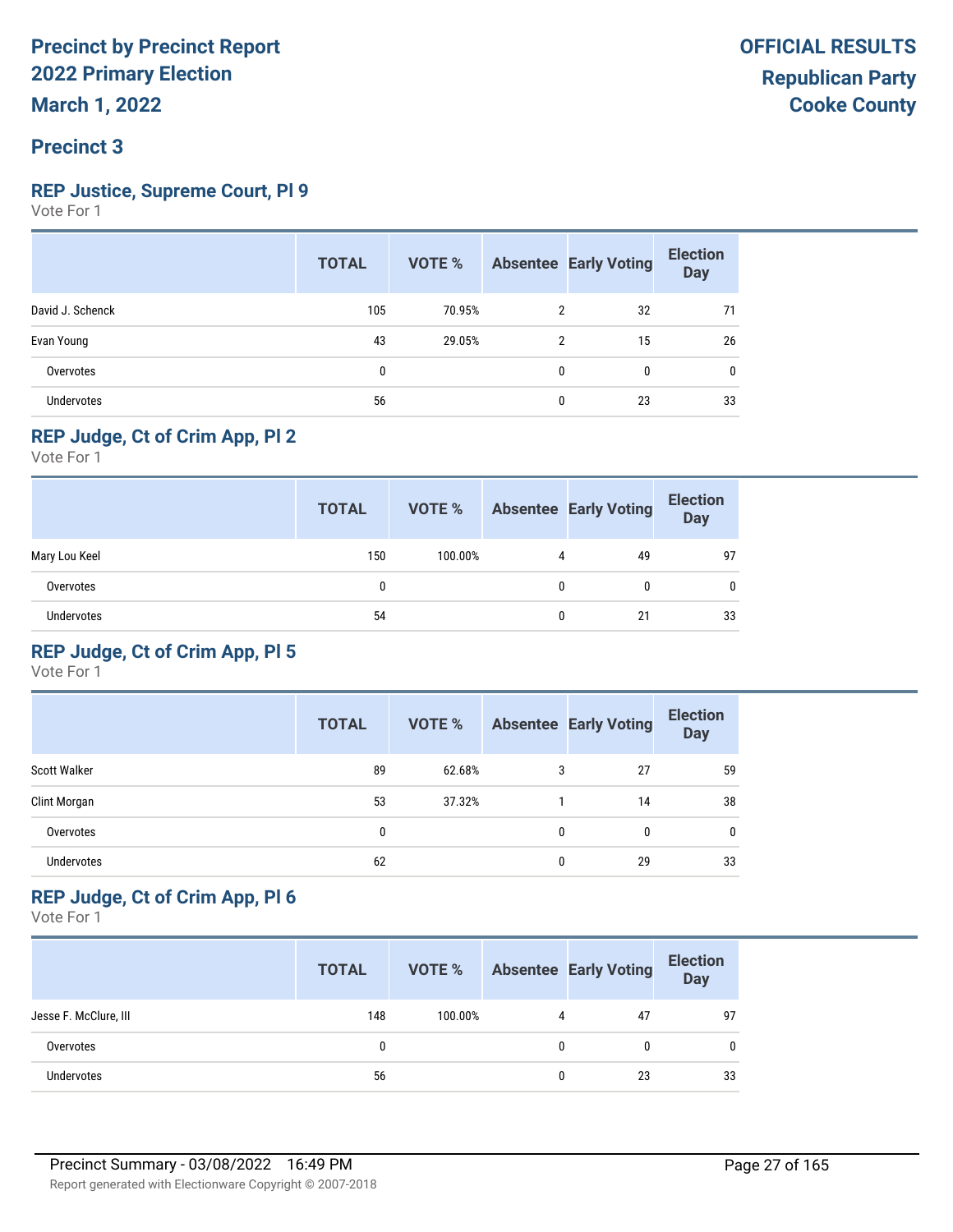#### **Precinct 3**

#### **REP Member, State BoE, Dist 12**

Vote For 1

|                   | <b>TOTAL</b> |         |   | <b>VOTE %</b> Absentee Early Voting | <b>Election</b><br>Day |
|-------------------|--------------|---------|---|-------------------------------------|------------------------|
| Pam Little        | 148          | 100.00% | 4 | 47                                  | 97                     |
| Overvotes         | 0            |         | 0 |                                     | 0                      |
| <b>Undervotes</b> | 56           |         | 0 | 23                                  | 33                     |

#### **REP State Senator, Dist 30**

Vote For 1

|               | <b>TOTAL</b> | VOTE %  |              | <b>Absentee Early Voting</b> | <b>Election</b><br><b>Day</b> |
|---------------|--------------|---------|--------------|------------------------------|-------------------------------|
| Drew Springer | 168          | 100.00% | 4            | 53                           | 111                           |
| Overvotes     | 0            |         | $\mathbf{0}$ | 0                            | 0                             |
| Undervotes    | 36           |         | 0            | 17                           | 19                            |

#### **REP State Rep, Dist 68**

Vote For 1

|                       | <b>TOTAL</b> | <b>VOTE %</b> |              | <b>Absentee Early Voting</b> | <b>Election</b><br><b>Day</b> |
|-----------------------|--------------|---------------|--------------|------------------------------|-------------------------------|
| <b>Craig Carter</b>   | 17           | 9.09%         | 0            | 4                            | 13                            |
| <b>Mark Middleton</b> | 45           | 24.06%        | $\mathbf{0}$ | 12                           | 33                            |
| David Spiller         | 120          | 64.17%        | 4            | 48                           | 68                            |
| Gary W. Franklin      | 5            | 2.67%         | $\mathbf{0}$ | 1                            | 4                             |
| Overvotes             | 0            |               | 0            | 0                            | 0                             |
| <b>Undervotes</b>     | 17           |               | 0            | 5                            | 12                            |

#### **REP Justice, 2nd Ct of App Dist, Pl 3**

|                   | <b>TOTAL</b> | VOTE %  |   | <b>Absentee Early Voting</b> | <b>Election</b><br>Day |
|-------------------|--------------|---------|---|------------------------------|------------------------|
| Elizabeth Kerr    | 150          | 100.00% | 4 | 49                           | 97                     |
| Overvotes         | 0            |         | 0 |                              |                        |
| <b>Undervotes</b> | 54           |         | 0 | 21                           | 33                     |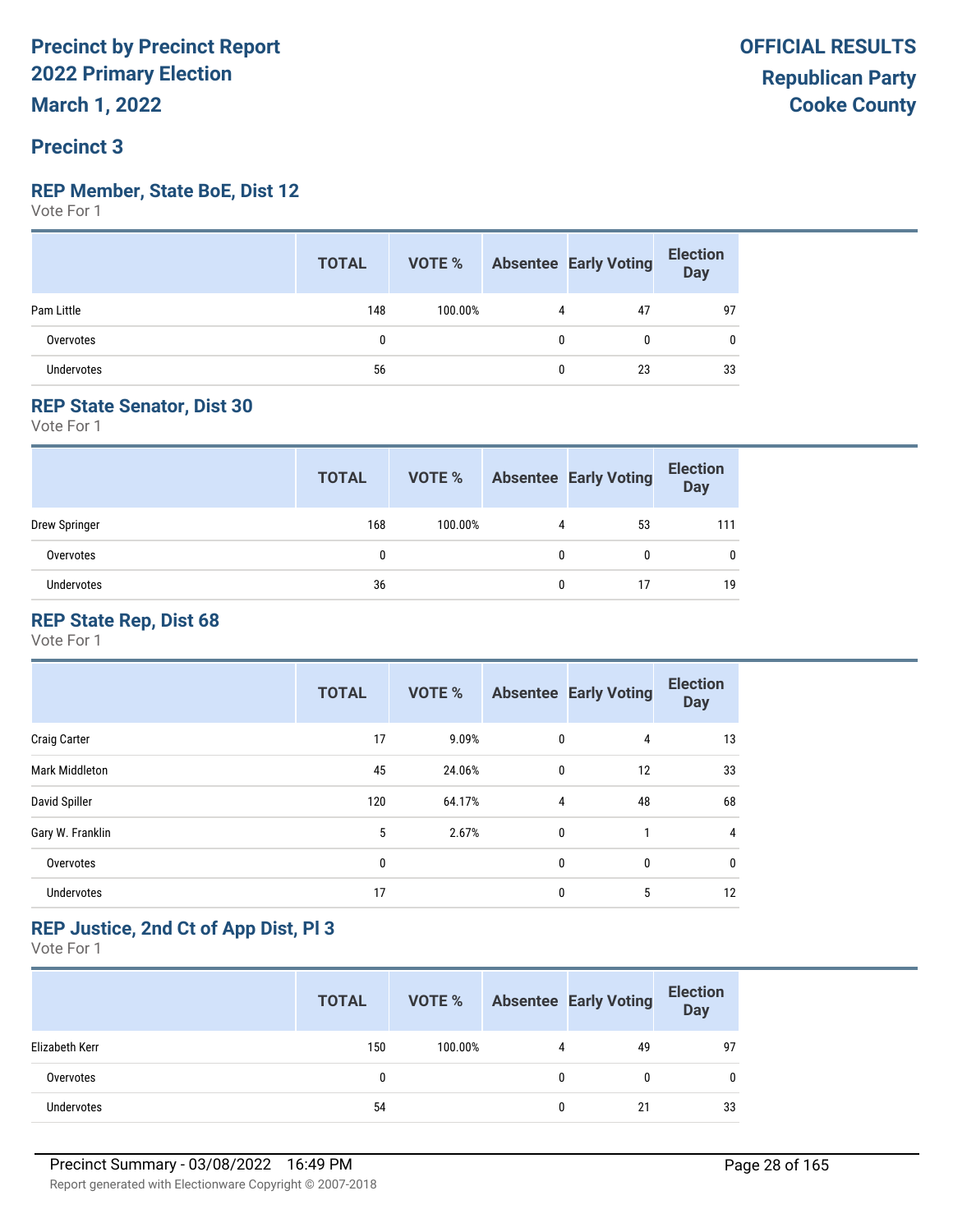#### **Precinct 3**

#### **REP County Judge**

Vote For 1

|                      | <b>TOTAL</b> | VOTE % |              | <b>Absentee Early Voting</b> | <b>Election</b><br><b>Day</b> |
|----------------------|--------------|--------|--------------|------------------------------|-------------------------------|
| Leon Klement         | 82           | 41.84% | 0            | 16                           | 66                            |
| John O. Roane        | 72           | 36.73% | 2            | 31                           | 39                            |
| <b>Steve Starnes</b> | 42           | 21.43% | 2            | 20                           | 20                            |
| Overvotes            | 0            |        | $\mathbf{0}$ | 0                            | 0                             |
| <b>Undervotes</b>    | 8            |        | 0            | 3                            | 5                             |

#### **REP Judge, County Court at Law**

Vote For 1

|                | <b>TOTAL</b> | <b>VOTE %</b> |              | <b>Absentee Early Voting</b> | <b>Election</b><br><b>Day</b> |
|----------------|--------------|---------------|--------------|------------------------------|-------------------------------|
| Lynn Switzer   | 105          | 55.56%        | 4            | 35                           | 66                            |
| John H. Morris | 84           | 44.44%        | $\mathbf{0}$ | 30                           | 54                            |
| Overvotes      | 0            |               | 0            | 0                            | 0                             |
| Undervotes     | 15           |               | 0            | 5                            | 10                            |

#### **REP District Clerk**

Vote For 1

|                  | <b>TOTAL</b> | VOTE %  |   | <b>Absentee Early Voting</b> | <b>Election</b><br>Day |
|------------------|--------------|---------|---|------------------------------|------------------------|
| Marci A. Gilbert | 160          | 100.00% | 4 | 55                           | 101                    |
| Overvotes        |              |         | 0 | 0                            | 0                      |
| Undervotes       | 44           |         |   | 15                           | 29                     |

#### **REP County Clerk**

|                   | <b>TOTAL</b> | VOTE %  |              | <b>Absentee Early Voting</b> | <b>Election</b><br>Day |
|-------------------|--------------|---------|--------------|------------------------------|------------------------|
| Pam Harrison      | 162          | 100.00% | 4            | 56                           | 102                    |
| Overvotes         | 0            |         | $\mathbf{0}$ |                              |                        |
| <b>Undervotes</b> | 42           |         | 0            | 14                           | 28                     |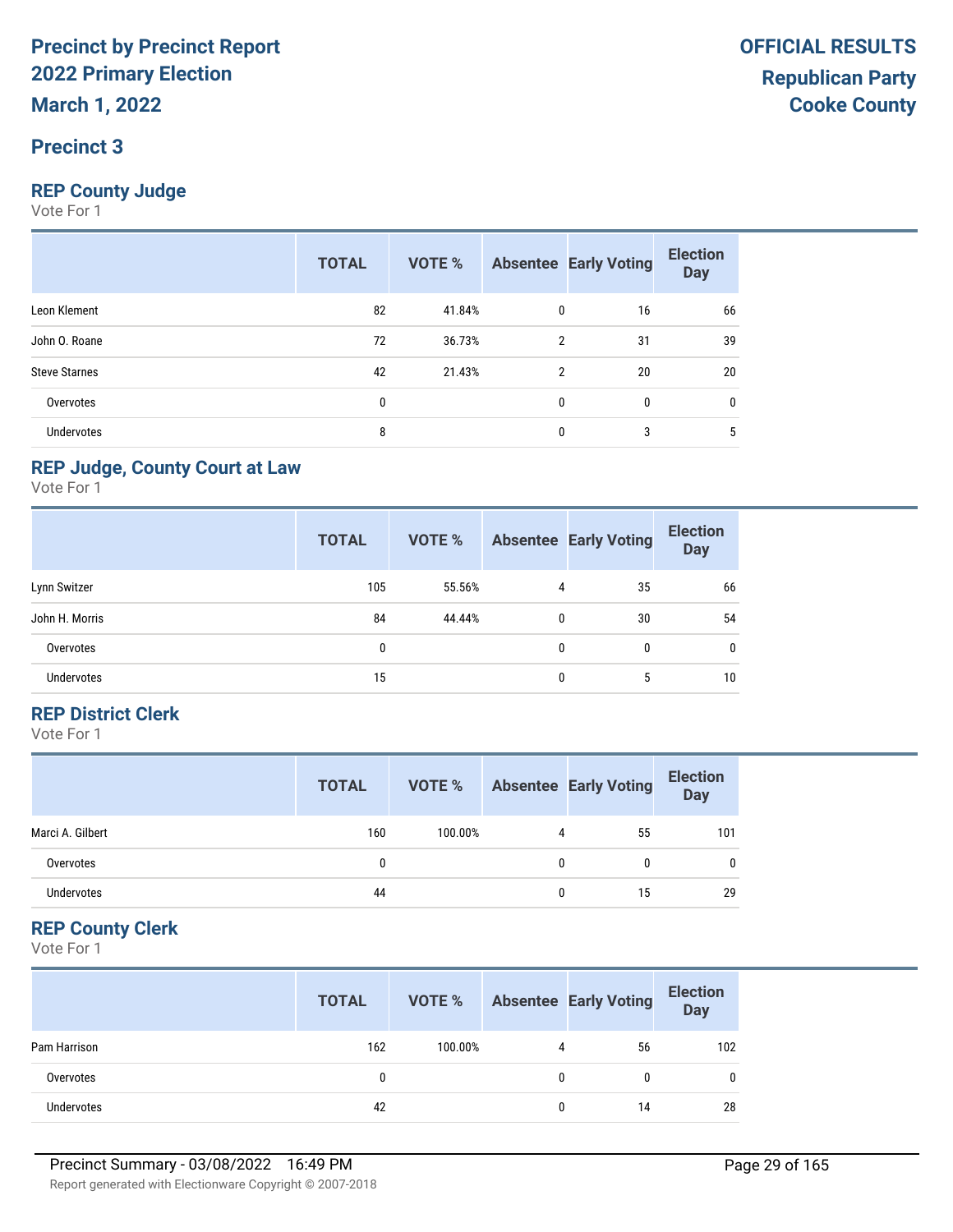**March 1, 2022**

#### **Precinct 3**

#### **REP County Treasurer**

Vote For 1

|                   | <b>TOTAL</b> |         |   | <b>VOTE %</b> Absentee Early Voting | <b>Election</b><br>Day |
|-------------------|--------------|---------|---|-------------------------------------|------------------------|
| Patty Brennan     | 155          | 100.00% |   | 54                                  | 97                     |
| Overvotes         |              |         | 0 |                                     |                        |
| <b>Undervotes</b> | 49           |         | 0 | 16                                  | 33                     |

#### **REP JOP Pct 2**

Vote For 1

|                                | <b>TOTAL</b> | VOTE % |   | <b>Absentee Early Voting</b> | <b>Election</b><br><b>Day</b> |
|--------------------------------|--------------|--------|---|------------------------------|-------------------------------|
| <b>Bradley "Brad" Mitchell</b> | 82           | 50.00% | 0 | 29                           | 53                            |
| Carroll L. Johnson             | 82           | 50.00% | 4 | 31                           | 47                            |
| Overvotes                      | 0            |        | 0 | 0                            | $\mathbf{0}$                  |
| <b>Undervotes</b>              | 40           |        | 0 | 10                           | 30                            |

#### **REP County Chair**

Vote For 1

|                   | <b>TOTAL</b> | VOTE %  |   | <b>Absentee Early Voting</b> | <b>Election</b><br>Day |
|-------------------|--------------|---------|---|------------------------------|------------------------|
| Chris McNamara    | 153          | 100.00% | 4 | 50                           | 99                     |
| Overvotes         |              |         | 0 | 0                            | 0                      |
| <b>Undervotes</b> | 51           |         | 0 | 20                           | 31                     |

#### **REP Proposition 1**

|                   | <b>TOTAL</b> | VOTE % |   | <b>Absentee Early Voting</b> | <b>Election</b><br><b>Day</b> |
|-------------------|--------------|--------|---|------------------------------|-------------------------------|
| <b>YES</b>        | 188          | 94.95% | 4 | 68                           | 116                           |
| N <sub>0</sub>    | 10           | 5.05%  | 0 |                              | -9                            |
| Overvotes         | 0            |        | 0 | 0                            | $\mathbf{0}$                  |
| <b>Undervotes</b> | 6            |        | 0 |                              | 5                             |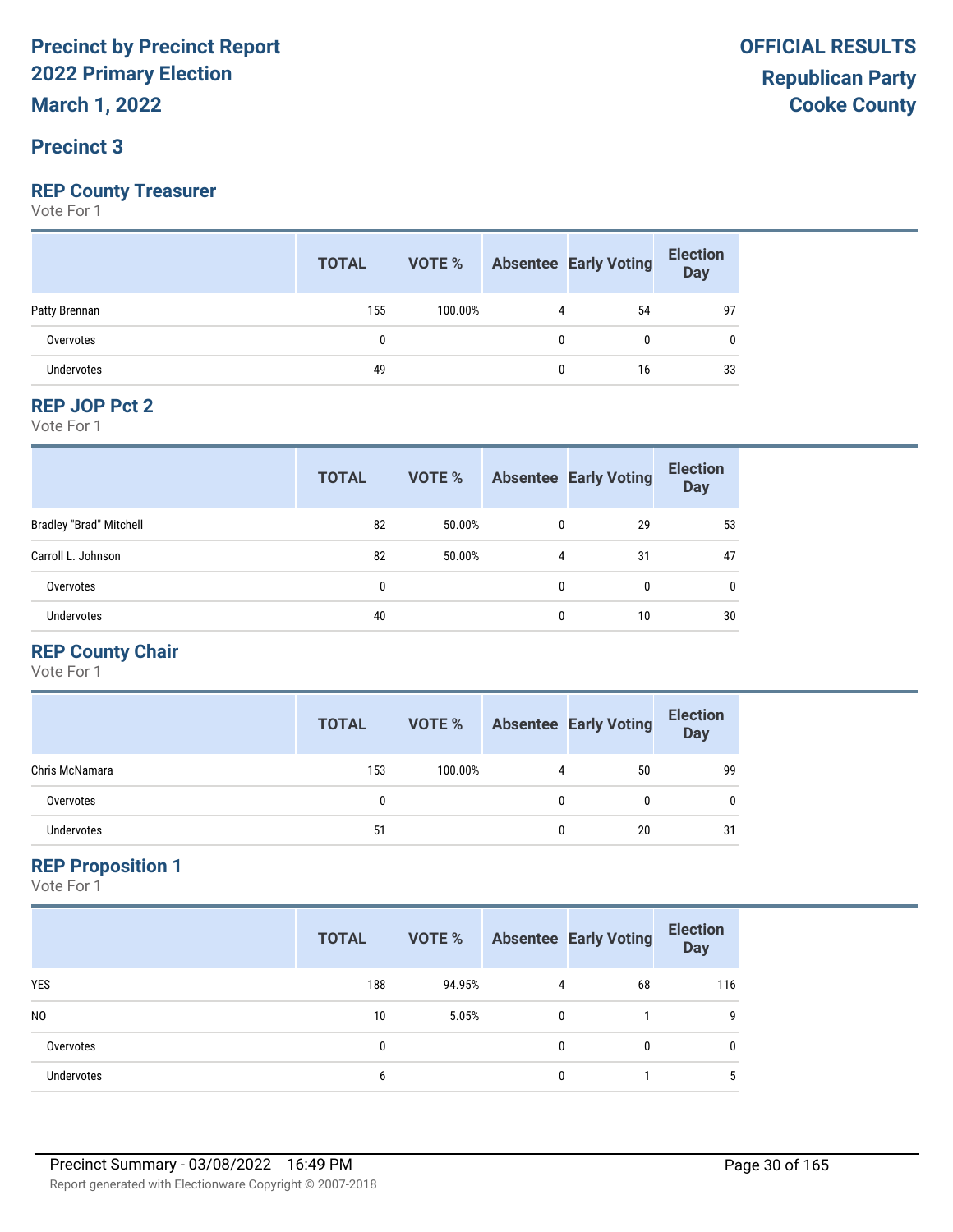#### **Precinct 3**

#### **REP Proposition 2**

Vote For 1

|                   | <b>TOTAL</b> |        |   | <b>VOTE %</b> Absentee Early Voting | <b>Election</b><br>Day |
|-------------------|--------------|--------|---|-------------------------------------|------------------------|
| <b>YES</b>        | 153          | 79.27% | 4 | 51                                  | 98                     |
| N <sub>0</sub>    | 40           | 20.73% | 0 | 17                                  | 23                     |
| Overvotes         |              |        | 0 | $\mathbf{0}$                        | 0                      |
| <b>Undervotes</b> |              |        | 0 |                                     | q                      |

#### **REP Proposition 3**

Vote For 1

|                   | <b>TOTAL</b> | VOTE % |          | <b>Absentee Early Voting</b> | <b>Election</b><br><b>Day</b> |
|-------------------|--------------|--------|----------|------------------------------|-------------------------------|
| <b>YES</b>        | 185          | 92.50% | 4        | 63                           | 118                           |
| N <sub>0</sub>    | 15           | 7.50%  | 0        |                              | 8                             |
| Overvotes         | 0            |        | 0        | 0                            | $\mathbf{0}$                  |
| <b>Undervotes</b> | 4            |        | $\theta$ | 0                            | 4                             |

#### **REP Proposition 4**

Vote For 1

|                | <b>TOTAL</b> | VOTE % |              | <b>Absentee Early Voting</b> | <b>Election</b><br>Day |
|----------------|--------------|--------|--------------|------------------------------|------------------------|
| <b>YES</b>     | 182          | 92.86% | 4            | 63                           | 115                    |
| N <sub>0</sub> | 14           | 7.14%  | 0            | 5                            | q                      |
| Overvotes      |              |        | 0            | 0                            | 0                      |
| Undervotes     | 8            |        | <sup>0</sup> |                              | 6                      |

#### **REP Proposition 5**

Vote For 1

|                | <b>TOTAL</b> | VOTE % |   | <b>Absentee Early Voting</b> | <b>Election</b><br><b>Day</b> |
|----------------|--------------|--------|---|------------------------------|-------------------------------|
| <b>YES</b>     | 182          | 92.86% | 4 | 62                           | 116                           |
| N <sub>0</sub> | 14           | 7.14%  |   | 8                            | 6                             |
| Overvotes      | 0            |        |   | 0                            | 0                             |
| Undervotes     | 8            |        |   | 0                            | 8                             |

Report generated with Electionware Copyright © 2007-2018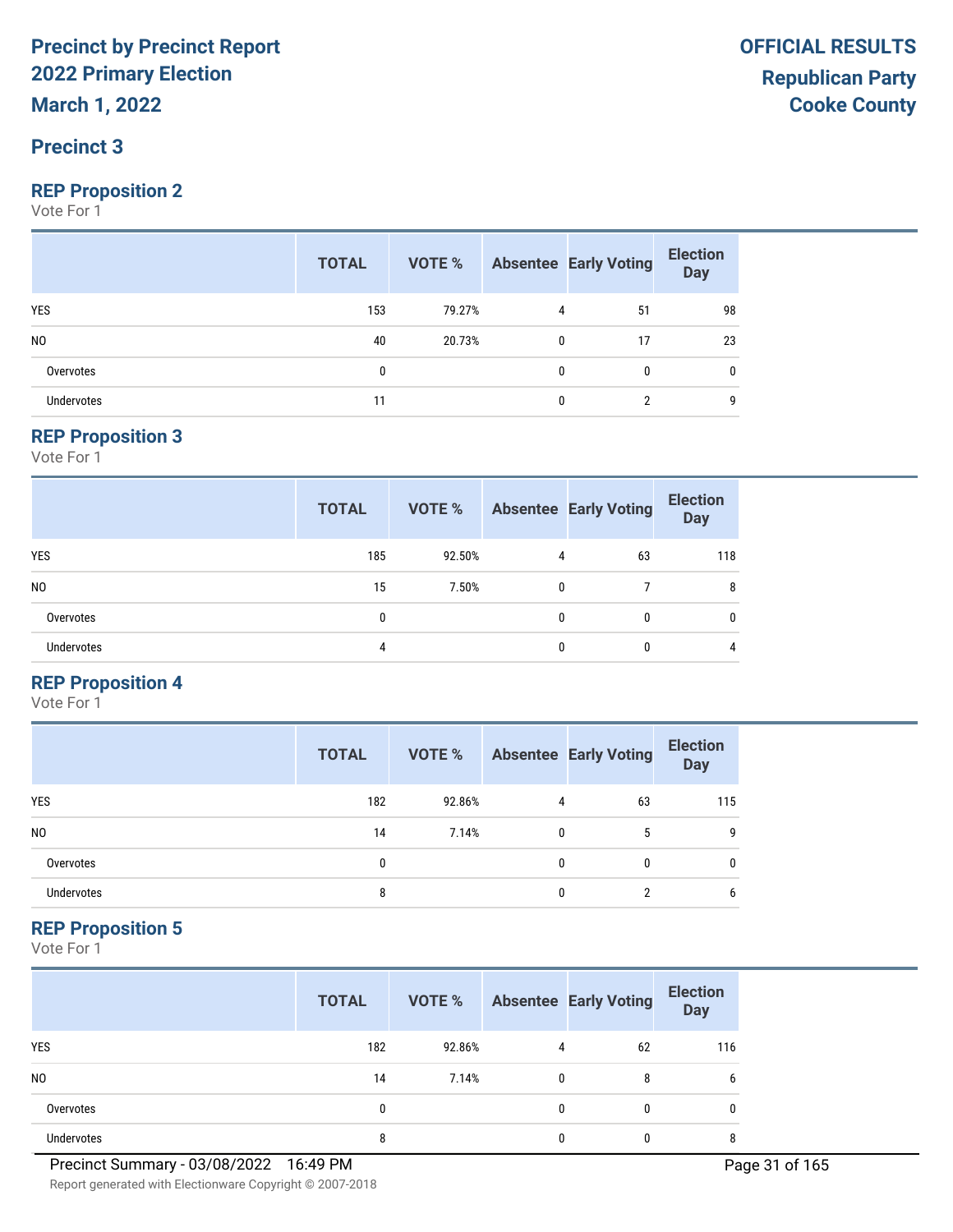#### **Precinct 3**

#### **REP Proposition 6**

Vote For 1

|                   | <b>TOTAL</b> |        |              | <b>VOTE %</b> Absentee Early Voting | <b>Election</b><br><b>Day</b> |
|-------------------|--------------|--------|--------------|-------------------------------------|-------------------------------|
| <b>YES</b>        | 159          | 83.25% | 2            | 57                                  | 100                           |
| N <sub>0</sub>    | 32           | 16.75% | 2            | 8                                   | 22                            |
| Overvotes         | 0            |        | $\mathbf{0}$ | $\mathbf{0}$                        | 0                             |
| <b>Undervotes</b> | 13           |        | 0            | 5                                   | 8                             |

#### **REP Proposition 7**

Vote For 1

|                   | <b>TOTAL</b> | VOTE % |   | <b>Absentee Early Voting</b> | <b>Election</b><br><b>Day</b> |
|-------------------|--------------|--------|---|------------------------------|-------------------------------|
| <b>YES</b>        | 192          | 97.46% | 4 | 69                           | 119                           |
| N <sub>0</sub>    | 5            | 2.54%  | 0 | 0                            | 5                             |
| Overvotes         | 0            |        | 0 | 0                            | 0                             |
| <b>Undervotes</b> |              |        | 0 |                              | 6                             |

#### **REP Proposition 8**

Vote For 1

|                | <b>TOTAL</b> | VOTE % |   | <b>Absentee Early Voting</b> | <b>Election</b><br><b>Day</b> |
|----------------|--------------|--------|---|------------------------------|-------------------------------|
| <b>YES</b>     | 189          | 95.94% | 4 | 66                           | 119                           |
| N <sub>0</sub> | 8            | 4.06%  | 0 | 3                            | 5                             |
| Overvotes      | 0            |        | 0 | 0                            | 0                             |
| Undervotes     |              |        | O |                              | 6                             |

#### **REP Proposition 9**

|                | <b>TOTAL</b> | VOTE % |   | <b>Absentee Early Voting</b> | <b>Election</b><br><b>Day</b> |
|----------------|--------------|--------|---|------------------------------|-------------------------------|
| <b>YES</b>     | 159          | 80.71% | 3 | 58                           | 98                            |
| N <sub>0</sub> | 38           | 19.29% |   | 12                           | 25                            |
| Overvotes      | 0            |        | 0 | 0                            | 0                             |
| Undervotes     |              |        |   | O                            |                               |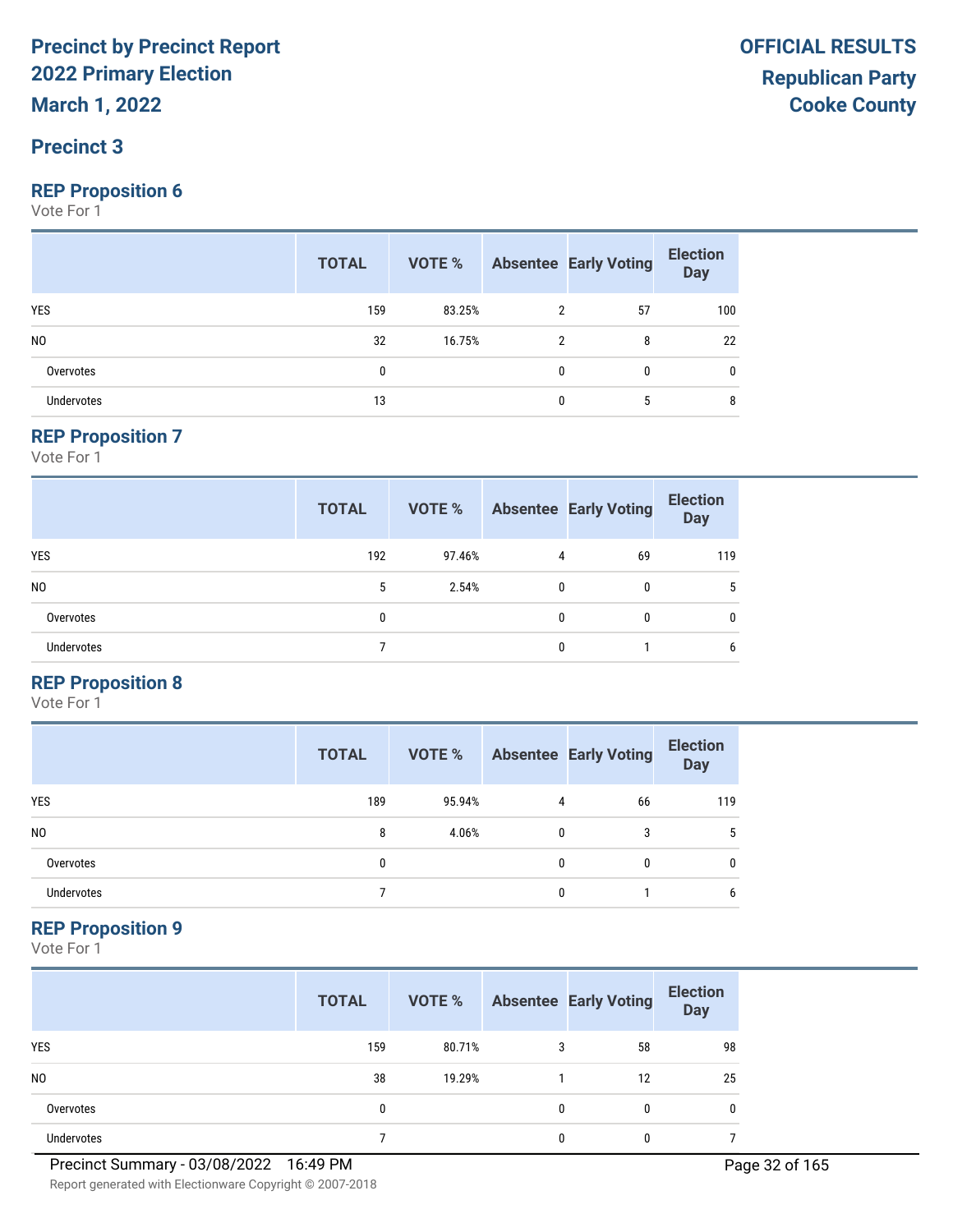**March 1, 2022**

#### **Precinct 3**

#### **REP Proposition 10**

|                | <b>TOTAL</b> |        |              | <b>VOTE %</b> Absentee Early Voting | <b>Election</b><br><b>Day</b> |
|----------------|--------------|--------|--------------|-------------------------------------|-------------------------------|
| <b>YES</b>     | 188          | 96.91% | 4            | 66                                  | 118                           |
| N <sub>0</sub> | 6            | 3.09%  | $\mathbf{0}$ | 2                                   | 4                             |
| Overvotes      | 0            |        | 0            | $\mathbf{0}$                        | 0                             |
| Undervotes     | 10           |        | 0            | 2                                   | 8                             |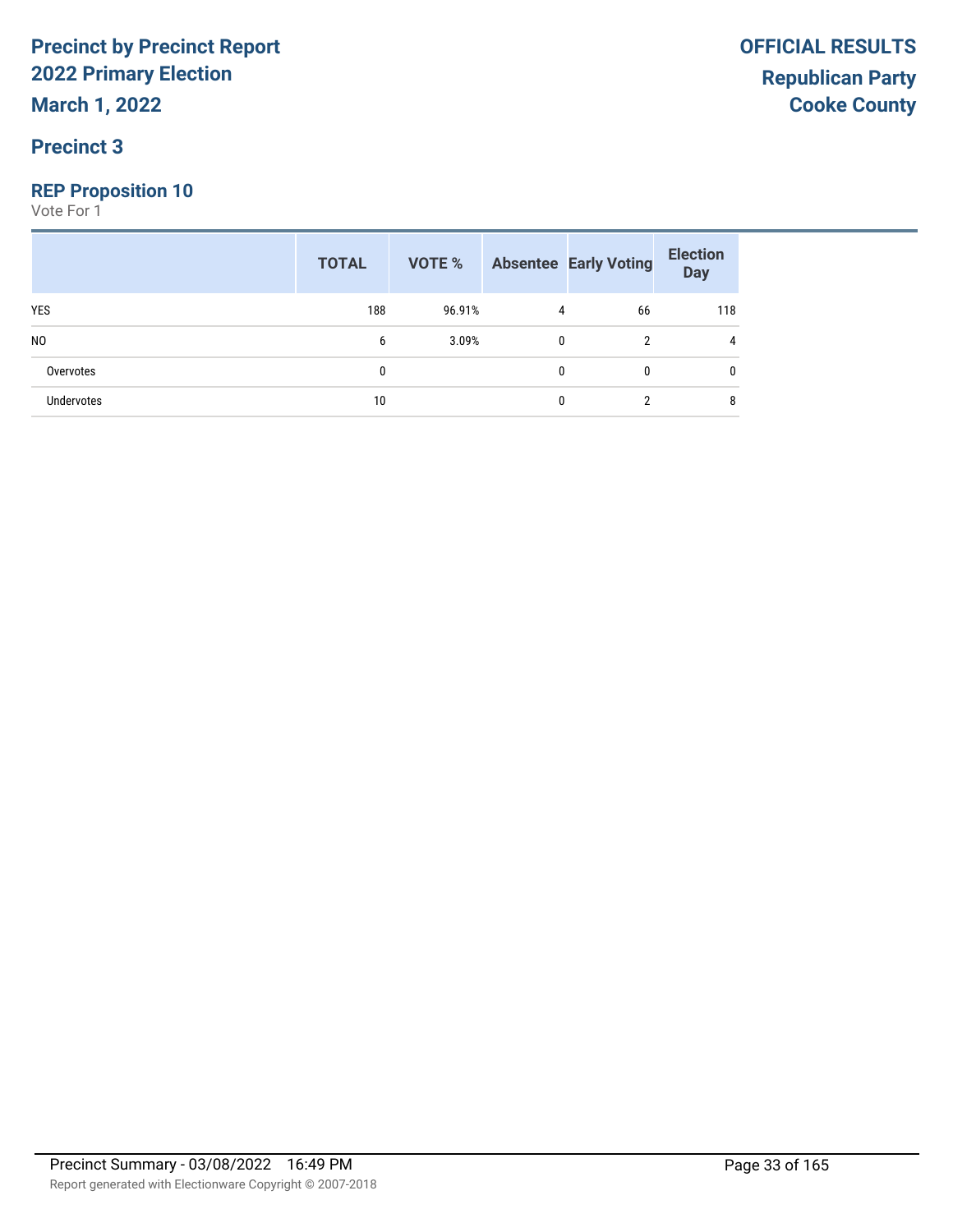# **STATISTICS**

|                                        | <b>TOTAL</b> | <b>Absentee</b> |     | <b>Early Voting Election Day</b> |
|----------------------------------------|--------------|-----------------|-----|----------------------------------|
| Registered Voters - Total              | 2.929        |                 |     |                                  |
| <b>Ballots Cast - Republican Party</b> | 560          | 22              | 218 | 320                              |

#### **REP US Rep, District 26**

Vote For 1

|                      | <b>TOTAL</b> | <b>VOTE %</b> |              | <b>Absentee Early Voting</b> | <b>Election</b><br><b>Day</b> |
|----------------------|--------------|---------------|--------------|------------------------------|-------------------------------|
| <b>Isaac Smith</b>   | 40           | 7.94%         | 1            | 16                           | 23                            |
| Vincent Gallo        | 14           | 2.78%         | $\mathbf 0$  | 3                            | 11                            |
| Michael C. Burgess   | 410          | 81.35%        | 16           | 173                          | 221                           |
| <b>Brian Brazeal</b> | 21           | 4.17%         | $\mathbf 0$  | 9                            | 12                            |
| Raven Harrison       | 19           | 3.77%         | $\mathbf{1}$ | $\overline{2}$               | 16                            |
| Overvotes            | 0            |               | 0            | 0                            | 0                             |
| Undervotes           | 56           |               | 4            | 15                           | 37                            |

#### **REP Governor**

|                     | <b>TOTAL</b>   | <b>VOTE %</b> |              | <b>Absentee Early Voting</b> | <b>Election</b><br><b>Day</b> |
|---------------------|----------------|---------------|--------------|------------------------------|-------------------------------|
| Greg Abbott         | 372            | 67.39%        | 20           | 157                          | 195                           |
| Don Huffines        | 69             | 12.50%        | $\mathbf{1}$ | 14                           | 54                            |
| <b>Chad Prather</b> | 27             | 4.89%         | $\mathbf 0$  | 10                           | 17                            |
| Danny Harrison      | $\overline{2}$ | 0.36%         | $\mathbf 0$  | $\bf{0}$                     | $\overline{2}$                |
| Allen B. West       | 61             | 11.05%        | $\mathbf{1}$ | 24                           | 36                            |
| Kandy Kaye Horn     | 7              | 1.27%         | $\mathbf 0$  | 3                            | 4                             |
| <b>Rick Perry</b>   | 14             | 2.54%         | $\mathbf 0$  | $\overline{7}$               | 7                             |
| Paul Belew          | 0              | 0.00%         | $\mathbf 0$  | 0                            | $\mathbf 0$                   |
| Overvotes           | 0              |               | $\mathbf 0$  | 0                            | $\mathbf 0$                   |
| Undervotes          | 8              |               | 0            | 3                            | 5                             |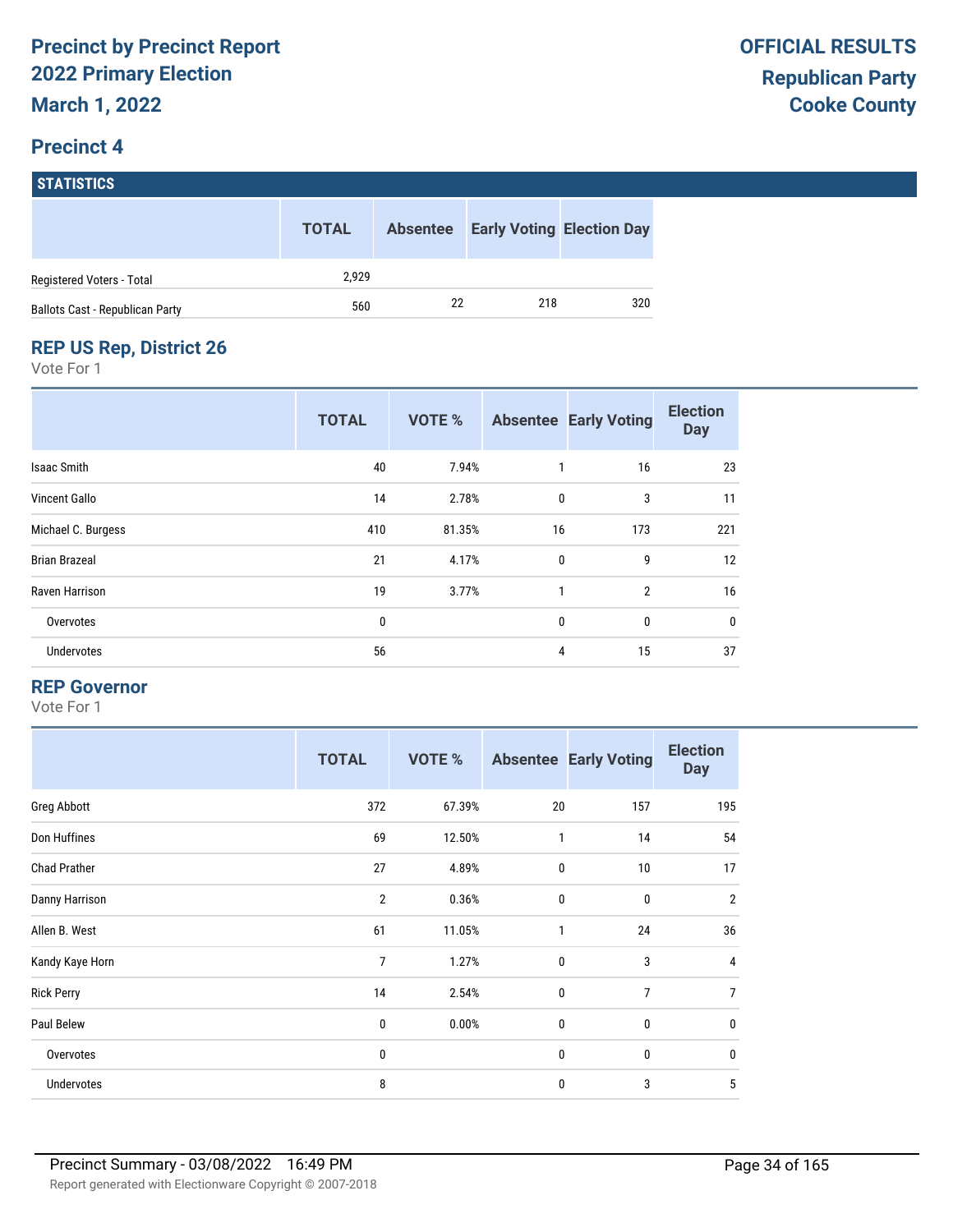#### **Precinct 4**

#### **REP Lieutenant Governor**

Vote For 1

|                        | <b>TOTAL</b> | <b>VOTE %</b> |                | <b>Absentee Early Voting</b> | <b>Election</b><br><b>Day</b> |
|------------------------|--------------|---------------|----------------|------------------------------|-------------------------------|
| Zach Vance             | 20           | 3.82%         | 0              | 9                            | 11                            |
| Dan Patrick            | 412          | 78.63%        | 16             | 159                          | 237                           |
| <b>Todd M. Bullis</b>  | 7            | 1.34%         | 0              | $\overline{2}$               | 5                             |
| <b>Trayce Bradford</b> | 28           | 5.34%         | $\mathbf{0}$   | 11                           | 17                            |
| <b>Aaron Sorrells</b>  | 16           | 3.05%         | $\overline{2}$ | 9                            | 5                             |
| Daniel Miller          | 41           | 7.82%         | 3              | 15                           | 23                            |
| Overvotes              | 0            |               | $\mathbf{0}$   | 0                            | 0                             |
| Undervotes             | 36           |               |                | 13                           | 22                            |

#### **REP Attorney General**

Vote For 1

|                   | <b>TOTAL</b> | <b>VOTE %</b> |                | <b>Absentee Early Voting</b> | <b>Election</b><br><b>Day</b> |
|-------------------|--------------|---------------|----------------|------------------------------|-------------------------------|
| Louie Gohmert     | 75           | 13.64%        | $\overline{2}$ | 28                           | 45                            |
| Ken Paxton        | 232          | 42.18%        | 11             | 89                           | 132                           |
| George P. Bush    | 174          | 31.64%        | 6              | 58                           | 110                           |
| Eva Guzman        | 69           | 12.55%        | 3              | 42                           | 24                            |
| Overvotes         | 0            |               | 0              | 0                            | $\mathbf 0$                   |
| <b>Undervotes</b> | 10           |               | 0              | 1                            | 9                             |

#### **REP Comptroller of Public Accounts**

|                   | <b>TOTAL</b> | <b>VOTE %</b> |    | <b>Absentee Early Voting</b> | <b>Election</b><br><b>Day</b> |
|-------------------|--------------|---------------|----|------------------------------|-------------------------------|
| Glenn Hegar       | 381          | 82.29%        | 12 | 157                          | 212                           |
| Mark V. Goloby    | 82           | 17.71%        | 8  | 28                           | 46                            |
| Overvotes         | 0            |               | 0  | $\bf{0}$                     | 0                             |
| <b>Undervotes</b> | 97           |               | 2  | 33                           | 62                            |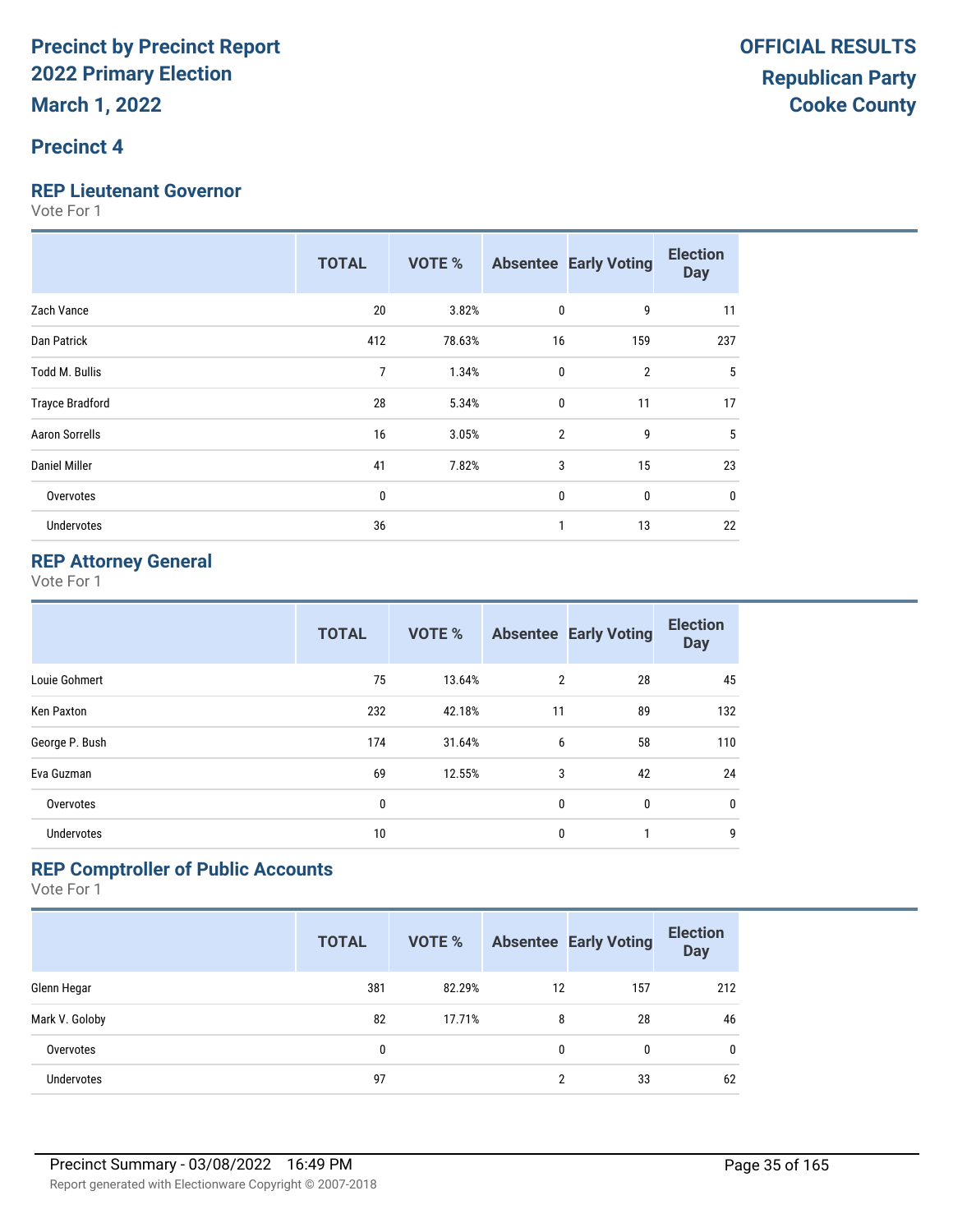#### **Precinct 4**

#### **REP Comm General Land Office**

Vote For 1

|                        | <b>TOTAL</b> | <b>VOTE %</b> |              | <b>Absentee Early Voting</b> | <b>Election</b><br><b>Day</b> |
|------------------------|--------------|---------------|--------------|------------------------------|-------------------------------|
| Ben Armenta            | 36           | 8.89%         | 3            | 8                            | 25                            |
| Don W. Minton          | 46           | 11.36%        | 0            | 17                           | 29                            |
| <b>Tim Westley</b>     | 68           | 16.79%        | 2            | 31                           | 35                            |
| Dawn Buckingham        | 130          | 32.10%        | 1            | 59                           | 70                            |
| <b>Weston Martinez</b> | 12           | 2.96%         | 3            | 5                            | $\overline{4}$                |
| Rufus Lopez            | 7            | 1.73%         | $\mathbf{0}$ | 3                            | 4                             |
| Victor Avila           | 35           | 8.64%         | 6            | 13                           | 16                            |
| Jon Spiers             | 71           | 17.53%        | 3            | 27                           | 41                            |
| Overvotes              | 0            |               | $\mathbf 0$  | $\mathbf{0}$                 | $\mathbf{0}$                  |
| <b>Undervotes</b>      | 155          |               | 4            | 55                           | 96                            |

### **REP Commissioner of Agriculture**

|                  | <b>TOTAL</b> | <b>VOTE %</b> |   | <b>Absentee Early Voting</b> | <b>Election</b><br><b>Day</b> |
|------------------|--------------|---------------|---|------------------------------|-------------------------------|
| Carey A. Counsil | 61           | 13.23%        | 3 | 15                           | 43                            |
| James White      | 170          | 36.88%        | 9 | 73                           | 88                            |
| Sid Miller       | 230          | 49.89%        | 7 | 88                           | 135                           |
| Overvotes        | 0            |               | 0 | 0                            | $\mathbf{0}$                  |
| Undervotes       | 99           |               | 3 | 42                           | 54                            |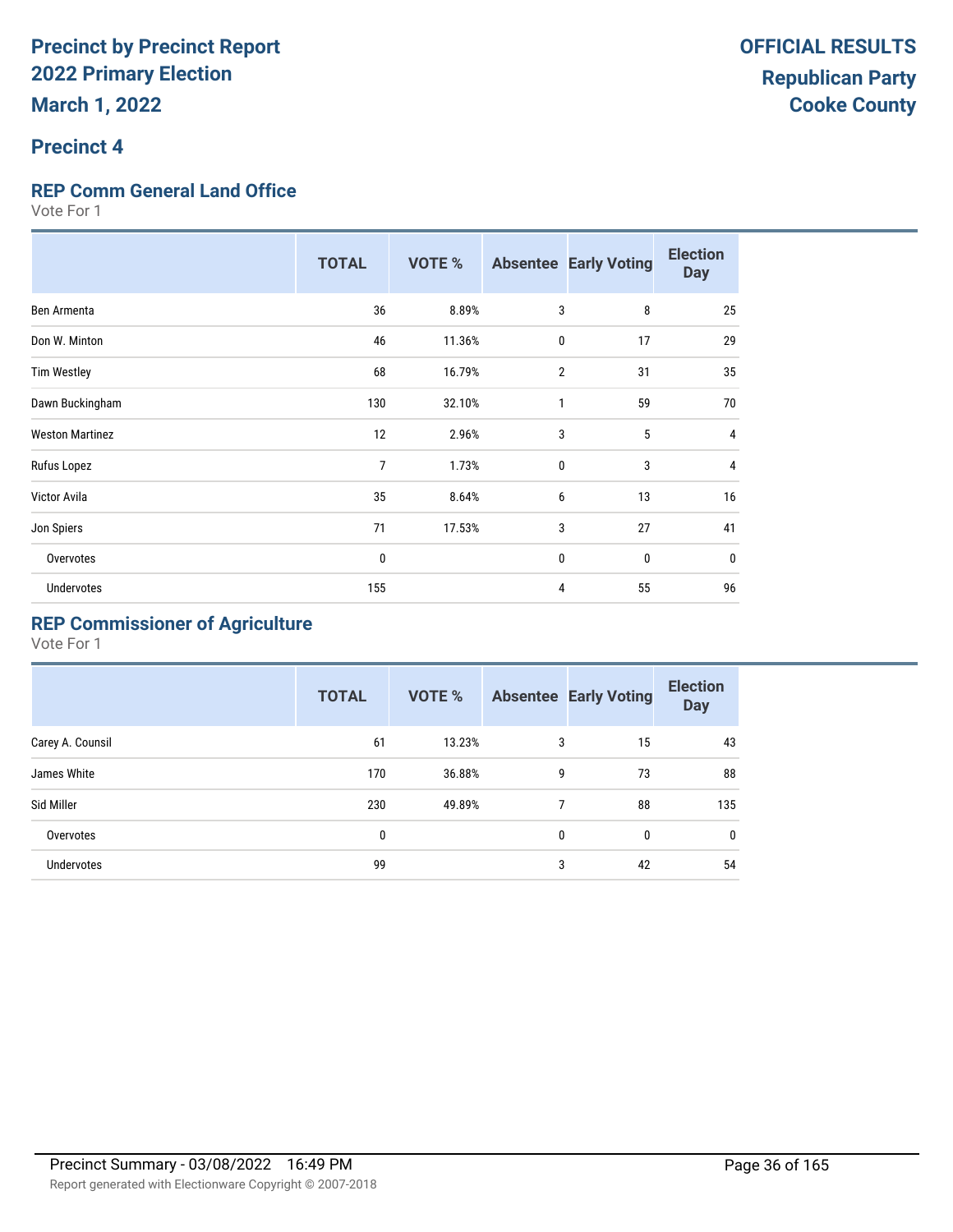## **Precinct 4**

### **REP Railroad Commissioner**

Vote For 1

|                        | <b>TOTAL</b> | <b>VOTE %</b> |                | <b>Absentee Early Voting</b> | <b>Election</b><br><b>Day</b> |
|------------------------|--------------|---------------|----------------|------------------------------|-------------------------------|
| Dawayne Tipton         | 106          | 24.65%        |                | 51                           | 54                            |
| Wayne Christian        | 170          | 39.53%        | 10             | 62                           | 98                            |
| Sarah Stogner          | 74           | 17.21%        | 1              | 29                           | 44                            |
| Tom Slocum Jr          | 39           | 9.07%         | 5              | 13                           | 21                            |
| Marvin "Sarge" Summers | 41           | 9.53%         | $\overline{2}$ | 16                           | 23                            |
| Overvotes              | 0            |               | $\mathbf 0$    | 0                            | 0                             |
| <b>Undervotes</b>      | 130          |               | 3              | 47                           | 80                            |
|                        |              |               |                |                              |                               |

## **REP Justice, Supreme Court, Pl 3**

Vote For 1

|                | <b>TOTAL</b> | VOTE %  |    | <b>Absentee Early Voting</b> | <b>Election</b><br><b>Day</b> |
|----------------|--------------|---------|----|------------------------------|-------------------------------|
| Debra Lehrmann | 434          | 100.00% | 20 | 167                          | 247                           |
| Overvotes      | 0            |         | 0  |                              | 0                             |
| Undervotes     | 126          |         | າ  | 51                           | 73                            |

### **REP Justice, Supreme Court, Pl 5**

|               | <b>TOTAL</b> | VOTE %  |    | <b>Absentee Early Voting</b> | <b>Election</b><br><b>Day</b> |
|---------------|--------------|---------|----|------------------------------|-------------------------------|
| Rebeca Huddle | 424          | 100.00% | 20 | 162                          | 242                           |
| Overvotes     | 0            |         | 0  | N                            | $\mathbf{0}$                  |
| Undervotes    | 136          |         |    | 56                           | 78                            |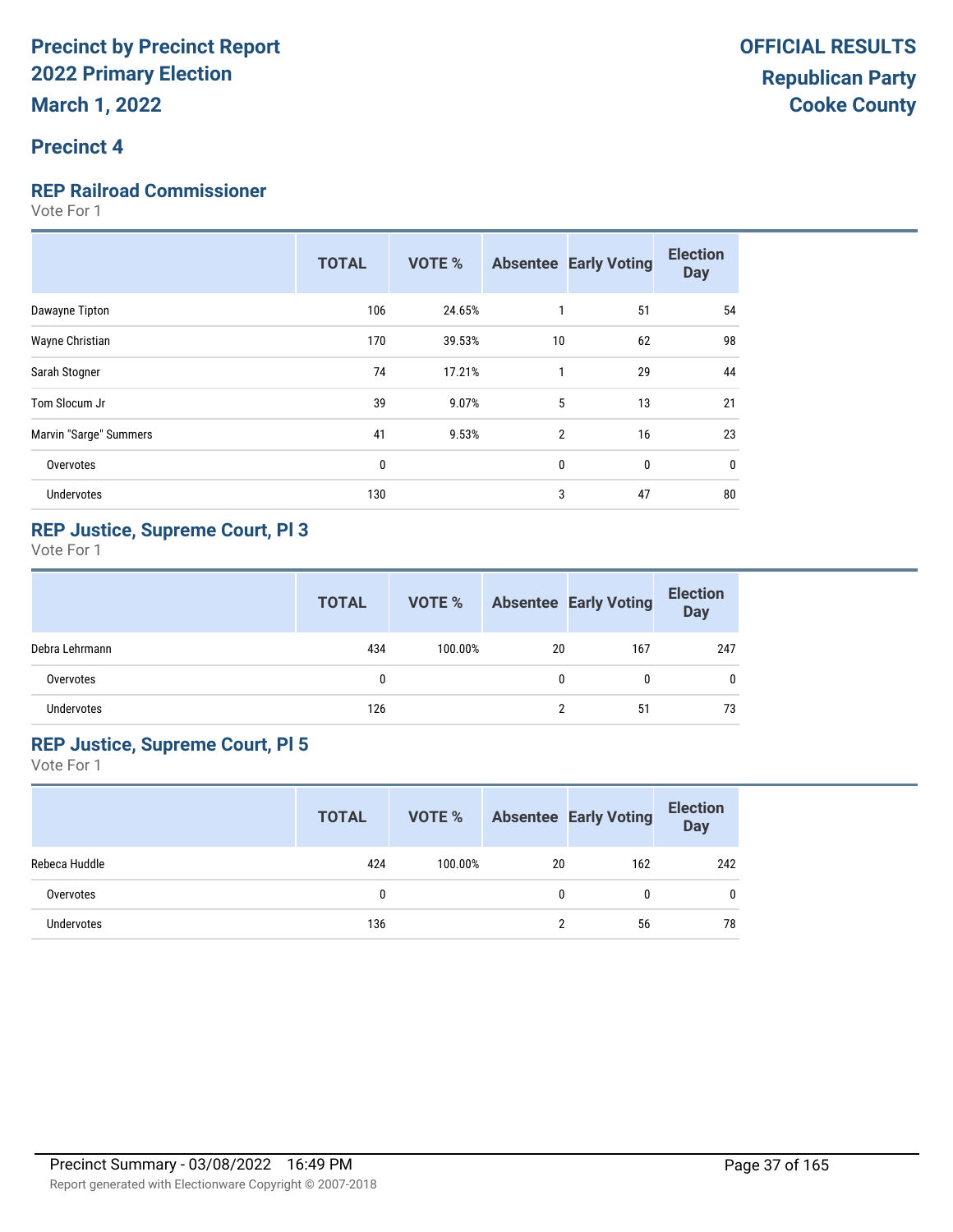## **REP Justice, Supreme Court, Pl 9**

Vote For 1

|                   | <b>TOTAL</b> | VOTE % |                | <b>Absentee Early Voting</b> | <b>Election</b><br><b>Day</b> |
|-------------------|--------------|--------|----------------|------------------------------|-------------------------------|
| David J. Schenck  | 264          | 62.26% | 10             | 103                          | 151                           |
| Evan Young        | 160          | 37.74% | 10             | 66                           | 84                            |
| Overvotes         | 0            |        | 0              | 0                            | $\mathbf{0}$                  |
| <b>Undervotes</b> | 136          |        | $\overline{2}$ | 49                           | 85                            |

## **REP Judge, Ct of Crim App, Pl 2**

Vote For 1

|                   | <b>TOTAL</b> | VOTE %  |    | <b>Absentee Early Voting</b> | <b>Election</b><br>Day |
|-------------------|--------------|---------|----|------------------------------|------------------------|
| Mary Lou Keel     | 423          | 100.00% | 20 | 169                          | 234                    |
| Overvotes         | 0            |         | 0  |                              | 0                      |
| <b>Undervotes</b> | 137          |         | າ  | 49                           | 86                     |

## **REP Judge, Ct of Crim App, Pl 5**

Vote For 1

|                     | <b>TOTAL</b> | <b>VOTE %</b> |    | <b>Absentee Early Voting</b> | <b>Election</b><br><b>Day</b> |
|---------------------|--------------|---------------|----|------------------------------|-------------------------------|
| <b>Scott Walker</b> | 298          | 70.28%        | 14 | 123                          | 161                           |
| Clint Morgan        | 126          | 29.72%        | 6  | 45                           | 75                            |
| Overvotes           | 0            |               | 0  | 0                            | 0                             |
| <b>Undervotes</b>   | 136          |               | 2  | 50                           | 84                            |

## **REP Judge, Ct of Crim App, Pl 6**

|                       | <b>TOTAL</b> | VOTE %  |    | <b>Absentee Early Voting</b> | <b>Election</b><br><b>Day</b> |
|-----------------------|--------------|---------|----|------------------------------|-------------------------------|
| Jesse F. McClure, III | 408          | 100.00% | 20 | 157                          | 231                           |
| Overvotes             | 0            |         | 0  |                              | 0                             |
| <b>Undervotes</b>     | 152          |         | າ  | 61                           | 89                            |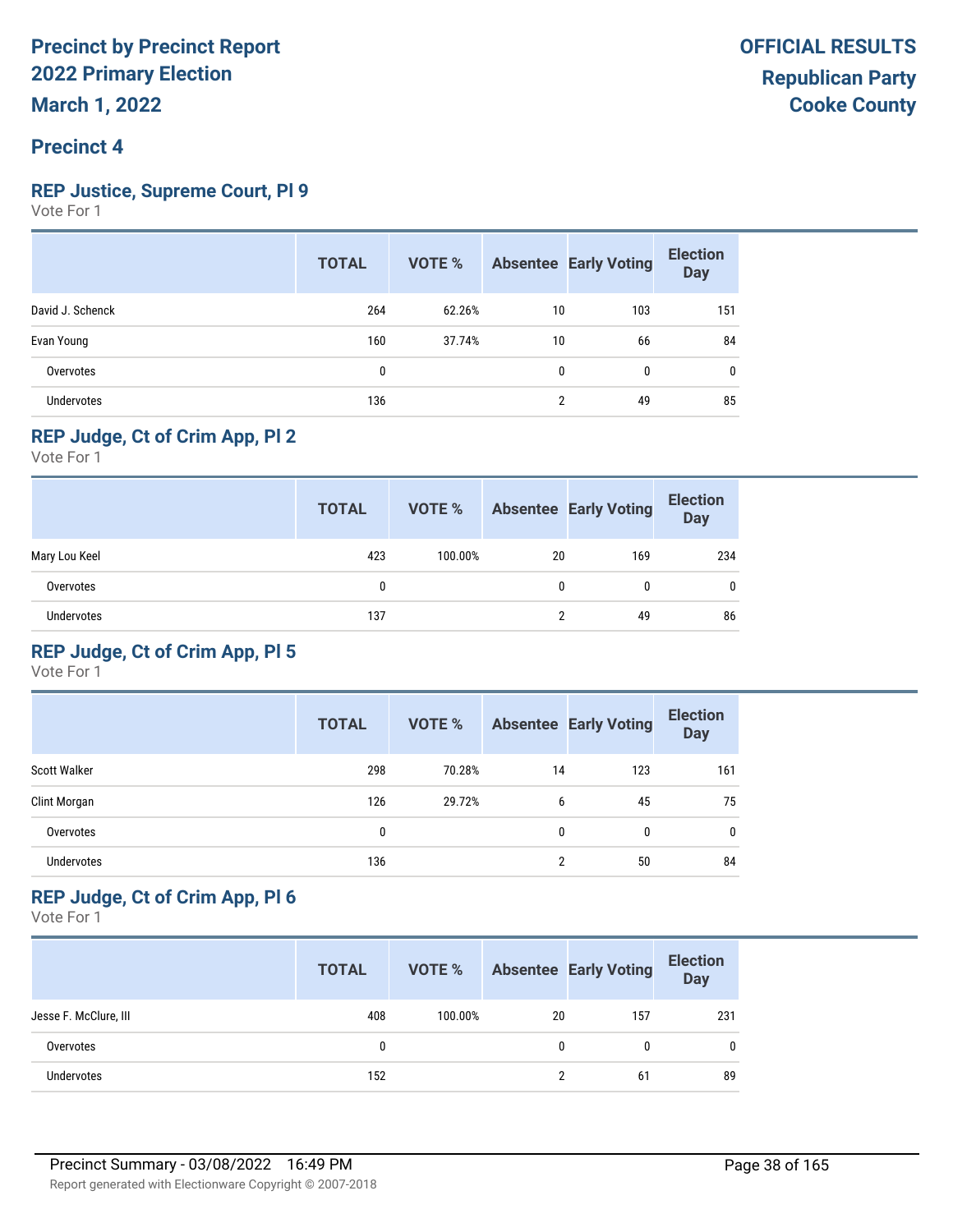#### **REP Member, State BoE, Dist 12**

Vote For 1

|                   | <b>TOTAL</b> |         |    | <b>VOTE %</b> Absentee Early Voting | <b>Election</b><br>Day |
|-------------------|--------------|---------|----|-------------------------------------|------------------------|
| Pam Little        | 417          | 100.00% | 21 | 162                                 | 234                    |
| Overvotes         |              |         |    | 0                                   | 0                      |
| <b>Undervotes</b> | 143          |         |    | 56                                  | 86                     |

## **REP State Senator, Dist 30**

Vote For 1

|               | <b>TOTAL</b> | VOTE %  |    | <b>Absentee Early Voting</b> | <b>Election</b><br><b>Day</b> |
|---------------|--------------|---------|----|------------------------------|-------------------------------|
| Drew Springer | 499          | 100.00% | 22 | 195                          | 282                           |
| Overvotes     | 0            |         | 0  |                              | $\mathbf{0}$                  |
| Undervotes    | 61           |         |    | 23                           | 38                            |

## **REP State Rep, Dist 68**

Vote For 1

|                       | <b>TOTAL</b> | <b>VOTE %</b> |             | <b>Absentee Early Voting</b> | <b>Election</b><br><b>Day</b> |
|-----------------------|--------------|---------------|-------------|------------------------------|-------------------------------|
| <b>Craig Carter</b>   | 45           | 8.62%         | $\mathbf 0$ | 16                           | 29                            |
| <b>Mark Middleton</b> | 73           | 13.98%        | 4           | 20                           | 49                            |
| David Spiller         | 390          | 74.71%        | 16          | 164                          | 210                           |
| Gary W. Franklin      | 14           | 2.68%         | 1           | 6                            | 7                             |
| Overvotes             | 0            |               | 0           | 0                            | 0                             |
| <b>Undervotes</b>     | 38           |               | 1           | 12                           | 25                            |

## **REP Justice, 2nd Ct of App Dist, Pl 3**

|                   | <b>TOTAL</b> | VOTE %  |    | <b>Absentee Early Voting</b> | <b>Election</b><br>Day |
|-------------------|--------------|---------|----|------------------------------|------------------------|
| Elizabeth Kerr    | 415          | 100.00% | 20 | 162                          | 233                    |
| Overvotes         | 0            |         |    | 0                            | 0                      |
| <b>Undervotes</b> | 145          |         |    | 56                           | 87                     |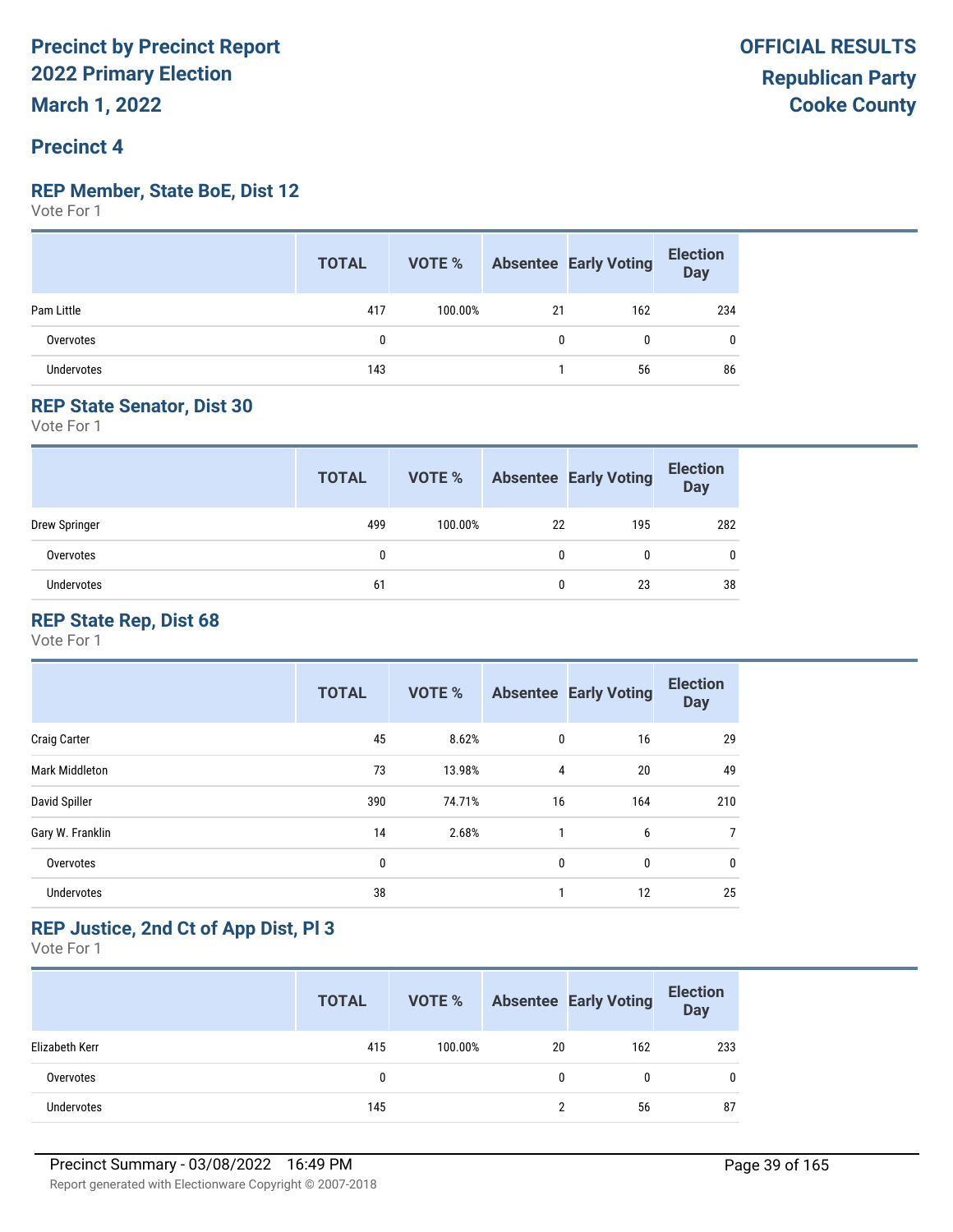## **Precinct 4**

## **REP County Judge**

Vote For 1

|                      | <b>TOTAL</b> | VOTE % |              | <b>Absentee Early Voting</b> | <b>Election</b><br><b>Day</b> |
|----------------------|--------------|--------|--------------|------------------------------|-------------------------------|
| Leon Klement         | 180          | 34.22% | 5            | 72                           | 103                           |
| John O. Roane        | 192          | 36.50% | 8            | 81                           | 103                           |
| <b>Steve Starnes</b> | 154          | 29.28% | 9            | 59                           | 86                            |
| Overvotes            | 0            |        | $\mathbf{0}$ | $\mathbf{0}$                 | 0                             |
| Undervotes           | 34           |        | 0            | 6                            | 28                            |

### **REP Judge, County Court at Law**

Vote For 1

|                | <b>TOTAL</b> | <b>VOTE %</b> |    | <b>Absentee Early Voting</b> | <b>Election</b><br><b>Day</b> |
|----------------|--------------|---------------|----|------------------------------|-------------------------------|
| Lynn Switzer   | 236          | 44.95%        | 10 | 73                           | 153                           |
| John H. Morris | 289          | 55.05%        | 12 | 139                          | 138                           |
| Overvotes      | 0            |               | 0  | 0                            | 0                             |
| Undervotes     | 35           |               | 0  | 6                            | 29                            |

### **REP District Clerk**

Vote For 1

|                   | <b>TOTAL</b> | VOTE %  |    | <b>Absentee Early Voting</b> | <b>Election</b><br><b>Day</b> |
|-------------------|--------------|---------|----|------------------------------|-------------------------------|
| Marci A. Gilbert  | 459          | 100.00% | 22 | 180                          | 257                           |
| Overvotes         | 0            |         | 0  | 0                            | $\mathbf{0}$                  |
| <b>Undervotes</b> | 101          |         | O  | 38                           | 63                            |

## **REP County Clerk**

|              | <b>TOTAL</b> | VOTE %  |              | <b>Absentee Early Voting</b> | <b>Election</b><br>Day |
|--------------|--------------|---------|--------------|------------------------------|------------------------|
| Pam Harrison | 472          | 100.00% | 22           | 188                          | 262                    |
| Overvotes    | 0            |         | $\mathbf{0}$ | 0                            |                        |
| Undervotes   | 88           |         | 0            | 30                           | 58                     |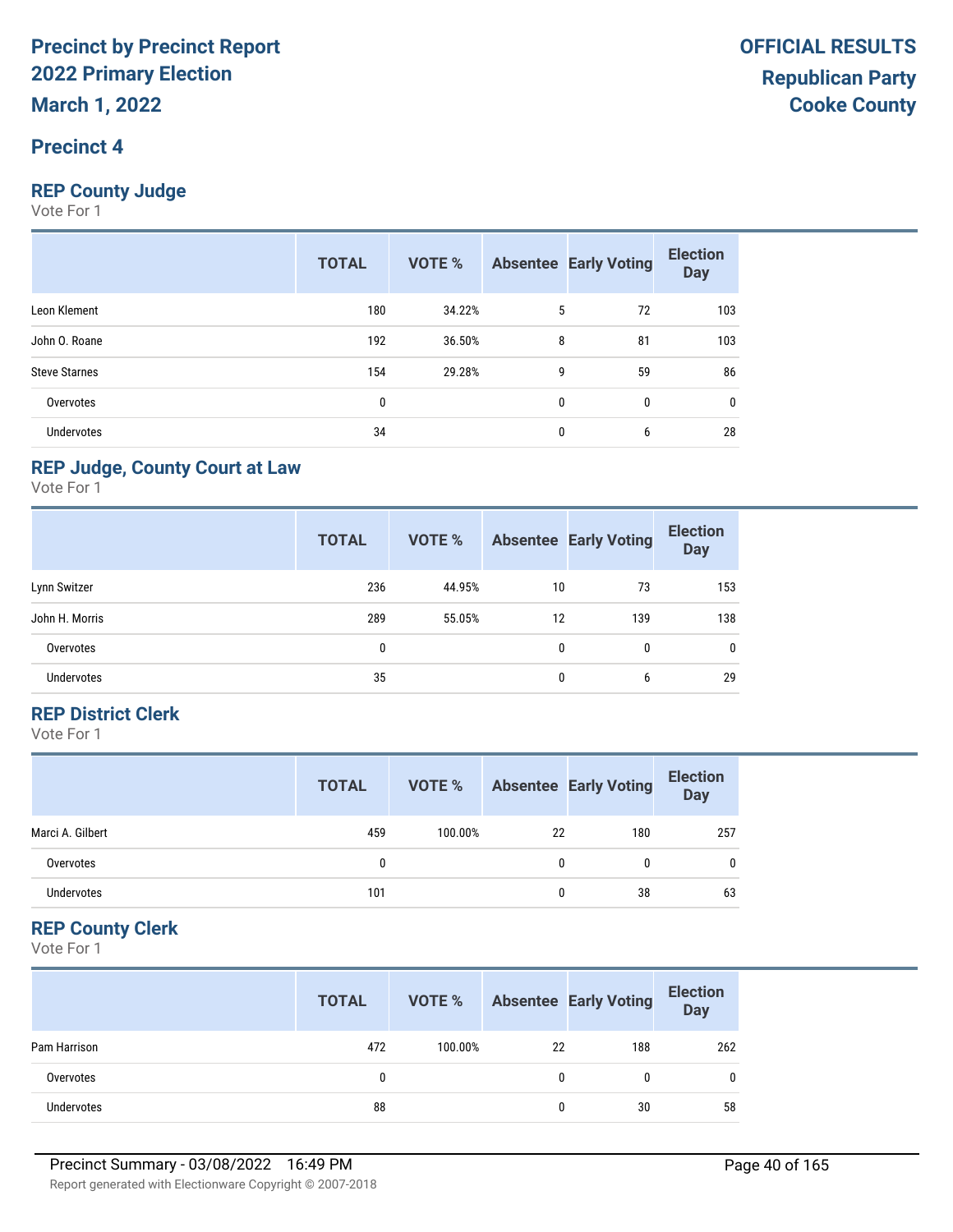**March 1, 2022**

## **Precinct 4**

## **REP County Treasurer**

Vote For 1

|                   | <b>TOTAL</b> | <b>VOTE %</b> |    | <b>Absentee Early Voting</b> | <b>Election</b><br>Day |
|-------------------|--------------|---------------|----|------------------------------|------------------------|
| Patty Brennan     | 457          | 100.00%       | 21 | 179                          | 257                    |
| Overvotes         |              |               |    | 0                            | 0                      |
| <b>Undervotes</b> | 103          |               |    | 39                           | 63                     |

#### **REP JOP Pct 1**

Vote For 1

|                      | <b>TOTAL</b> | VOTE %  |              | <b>Absentee Early Voting</b> | <b>Election</b><br><b>Day</b> |
|----------------------|--------------|---------|--------------|------------------------------|-------------------------------|
| John J. "Jody" Henry | 465          | 100.00% | 22           | 181                          | 262                           |
| Overvotes            | 0            |         | $\mathbf{0}$ | 0                            | 0                             |
| Undervotes           | 95           |         | $\mathbf{0}$ | 37                           | 58                            |

## **REP County Chair**

Vote For 1

|                | <b>TOTAL</b> | VOTE %  |    | <b>Absentee Early Voting</b> | <b>Election</b><br><b>Day</b> |
|----------------|--------------|---------|----|------------------------------|-------------------------------|
| Chris McNamara | 442          | 100.00% | 21 | 177                          | 244                           |
| Overvotes      | 0            |         | 0  |                              |                               |
| Undervotes     | 118          |         |    | 41                           | 76                            |

#### **REP Proposition 1**

|                   | <b>TOTAL</b> | VOTE % |          | <b>Absentee Early Voting</b> | <b>Election</b><br><b>Day</b> |
|-------------------|--------------|--------|----------|------------------------------|-------------------------------|
| <b>YES</b>        | 514          | 93.45% | 20       | 198                          | 296                           |
| N <sub>0</sub>    | 36           | 6.55%  | 0        | 16                           | 20                            |
| Overvotes         | 0            |        | $\Omega$ | $\mathbf{0}$                 | 0                             |
| <b>Undervotes</b> | 10           |        | າ        | 4                            | 4                             |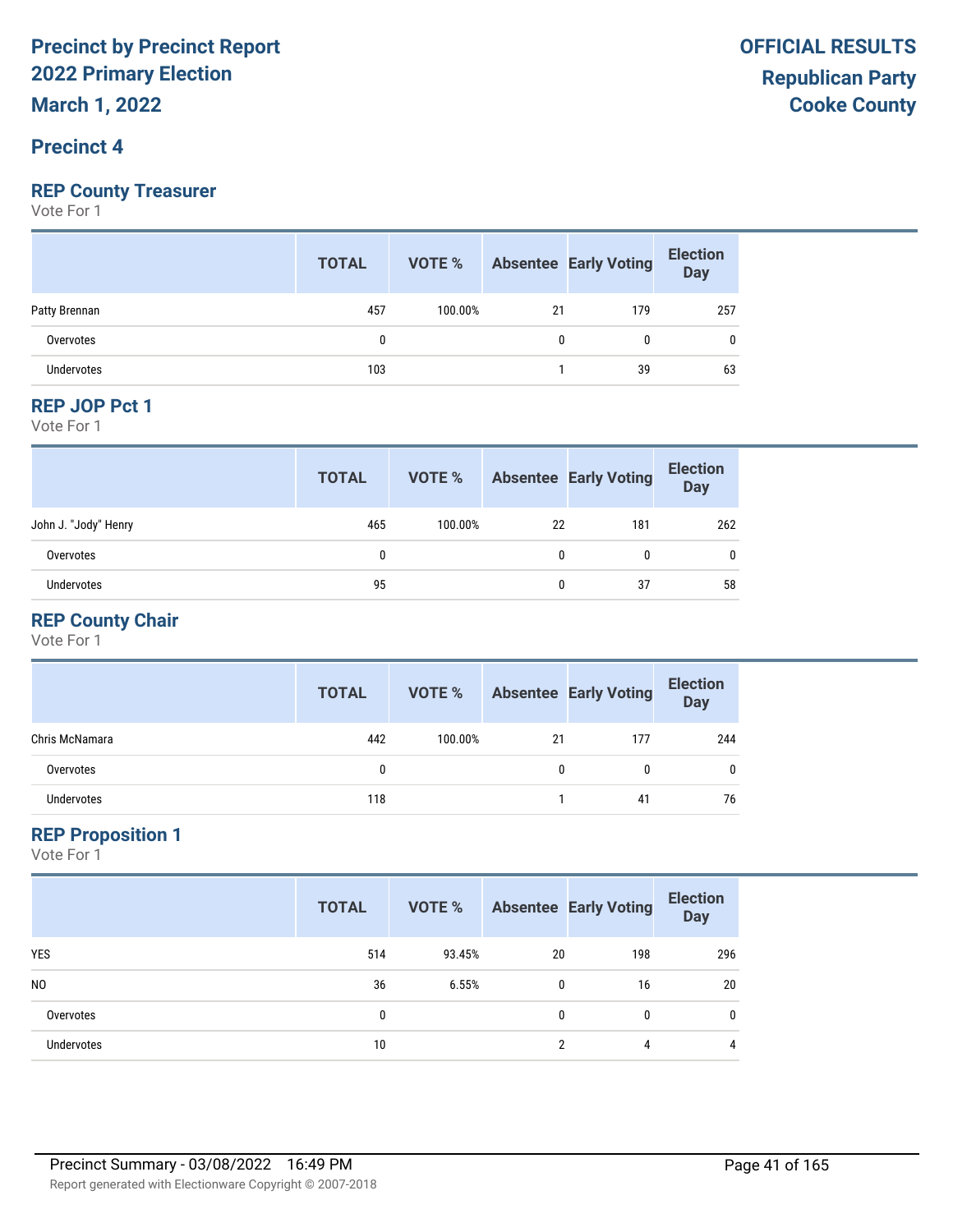**March 1, 2022**

## **Precinct 4**

#### **REP Proposition 2**

Vote For 1

|                   | <b>TOTAL</b> |        |              | <b>VOTE %</b> Absentee Early Voting | <b>Election</b><br>Day |
|-------------------|--------------|--------|--------------|-------------------------------------|------------------------|
| <b>YES</b>        | 418          | 77.55% | 12           | 155                                 | 251                    |
| N <sub>0</sub>    | 121          | 22.45% | 10           | 54                                  | 57                     |
| Overvotes         | 0            |        | $\mathbf{0}$ | $\mathbf{0}$                        | 0                      |
| <b>Undervotes</b> | 21           |        | 0            | g                                   | 12                     |

#### **REP Proposition 3**

Vote For 1

|                   | <b>TOTAL</b> | <b>VOTE %</b> |              | <b>Absentee Early Voting</b> | <b>Election</b><br><b>Day</b> |
|-------------------|--------------|---------------|--------------|------------------------------|-------------------------------|
| <b>YES</b>        | 473          | 86.00%        | 19           | 182                          | 272                           |
| N <sub>0</sub>    | 77           | 14.00%        | 3            | 30                           | 44                            |
| Overvotes         | 0            |               | $\mathbf{0}$ | 0                            | $\mathbf{0}$                  |
| <b>Undervotes</b> | 10           |               | 0            | 6                            | 4                             |

## **REP Proposition 4**

Vote For 1

|                | <b>TOTAL</b> | VOTE % |    | <b>Absentee Early Voting</b> | <b>Election</b><br><b>Day</b> |
|----------------|--------------|--------|----|------------------------------|-------------------------------|
| <b>YES</b>     | 496          | 92.02% | 18 | 190                          | 288                           |
| N <sub>0</sub> | 43           | 7.98%  | 0  | 18                           | 25                            |
| Overvotes      | 0            |        | 0  | 0                            | 0                             |
| Undervotes     | 21           |        | 4  | 10                           |                               |

#### **REP Proposition 5**

|                | <b>TOTAL</b> | VOTE % |              | <b>Absentee Early Voting</b> | <b>Election</b><br><b>Day</b> |
|----------------|--------------|--------|--------------|------------------------------|-------------------------------|
| <b>YES</b>     | 466          | 87.10% | 17           | 173                          | 276                           |
| N <sub>0</sub> | 69           | 12.90% | 3            | 30                           | 36                            |
| Overvotes      | 0            |        | $\mathbf{0}$ | 0                            | 0                             |
| Undervotes     | 25           |        | ∩            | 15                           | 8                             |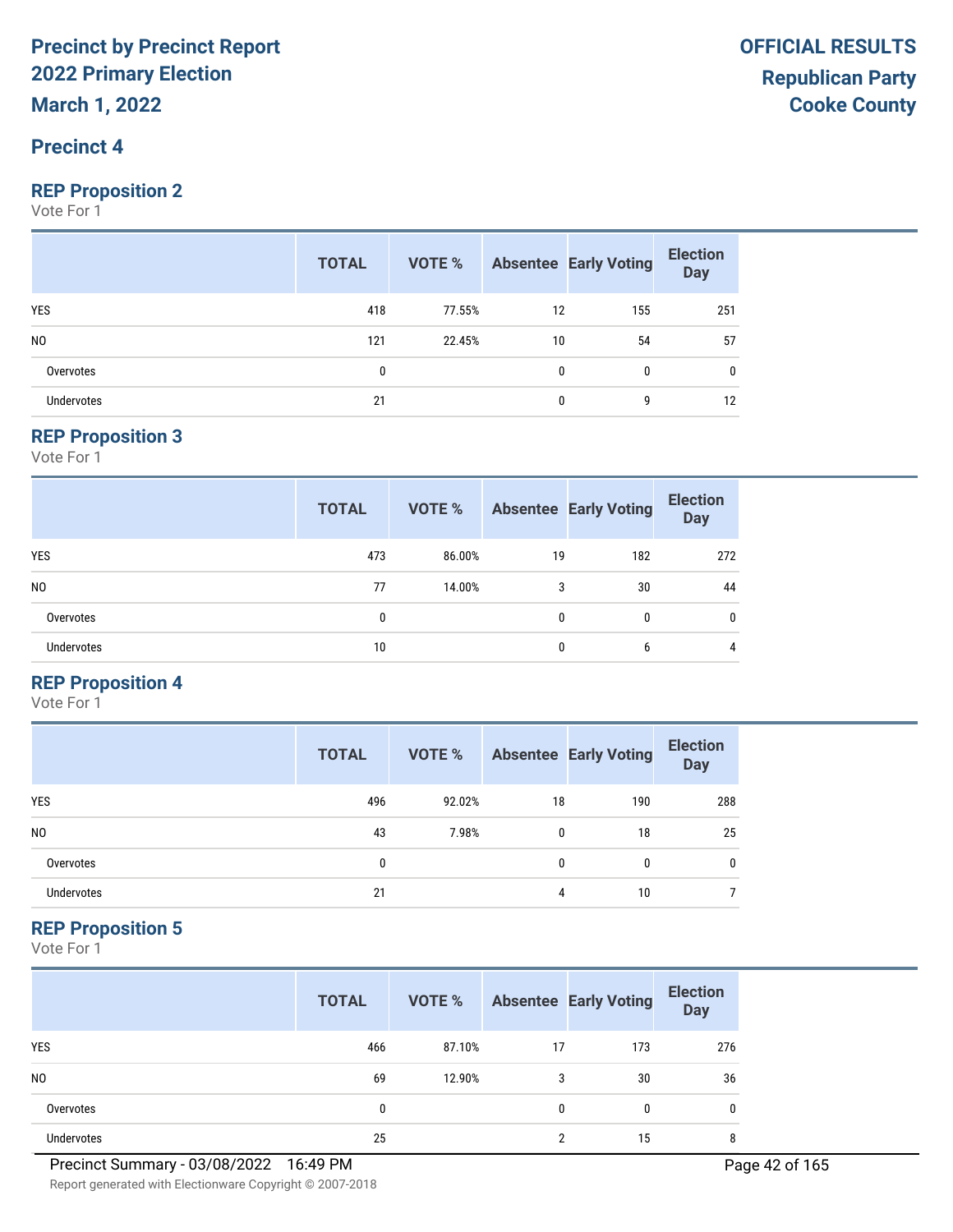## **Precinct 4**

#### **REP Proposition 6**

Vote For 1

|                   | <b>TOTAL</b> | <b>VOTE %</b> Absentee Early Voting |    |     | <b>Election</b><br>Day |
|-------------------|--------------|-------------------------------------|----|-----|------------------------|
| <b>YES</b>        | 423          | 81.66%                              | 15 | 158 | 250                    |
| N <sub>0</sub>    | 95           | 18.34%                              | 5  | 41  | 49                     |
| Overvotes         | 0            |                                     | 0  | 0   | 0                      |
| <b>Undervotes</b> | 42           |                                     | ∩  | 19  | 21                     |

#### **REP Proposition 7**

Vote For 1

|                   | <b>TOTAL</b> | <b>VOTE %</b> |              | <b>Absentee Early Voting</b> | <b>Election</b><br><b>Day</b> |
|-------------------|--------------|---------------|--------------|------------------------------|-------------------------------|
| YES               | 531          | 96.72%        | 21           | 207                          | 303                           |
| N <sub>0</sub>    | 18           | 3.28%         | $\mathbf{0}$ | 6                            | 12                            |
| Overvotes         | 0            |               | $\mathbf{0}$ | 0                            | $\mathbf{0}$                  |
| <b>Undervotes</b> | 11           |               |              | 5                            | 5                             |

## **REP Proposition 8**

Vote For 1

|                | <b>TOTAL</b> | VOTE % |    | <b>Absentee Early Voting</b> | <b>Election</b><br><b>Day</b> |
|----------------|--------------|--------|----|------------------------------|-------------------------------|
| <b>YES</b>     | 504          | 92.31% | 21 | 192                          | 291                           |
| N <sub>0</sub> | 42           | 7.69%  |    | 17                           | 24                            |
| Overvotes      | 0            |        | 0  | 0                            | 0                             |
| Undervotes     | 14           |        | 0  | g                            | 5                             |

#### **REP Proposition 9**

|                | <b>TOTAL</b> | VOTE % |          | <b>Absentee Early Voting</b> | <b>Election</b><br><b>Day</b> |
|----------------|--------------|--------|----------|------------------------------|-------------------------------|
| <b>YES</b>     | 464          | 86.41% | 18       | 173                          | 273                           |
| N <sub>0</sub> | 73           | 13.59% | 2        | 34                           | 37                            |
| Overvotes      | 0            |        | $\Omega$ | 0                            | 0                             |
| Undervotes     | 23           |        | c        | 11                           | 10                            |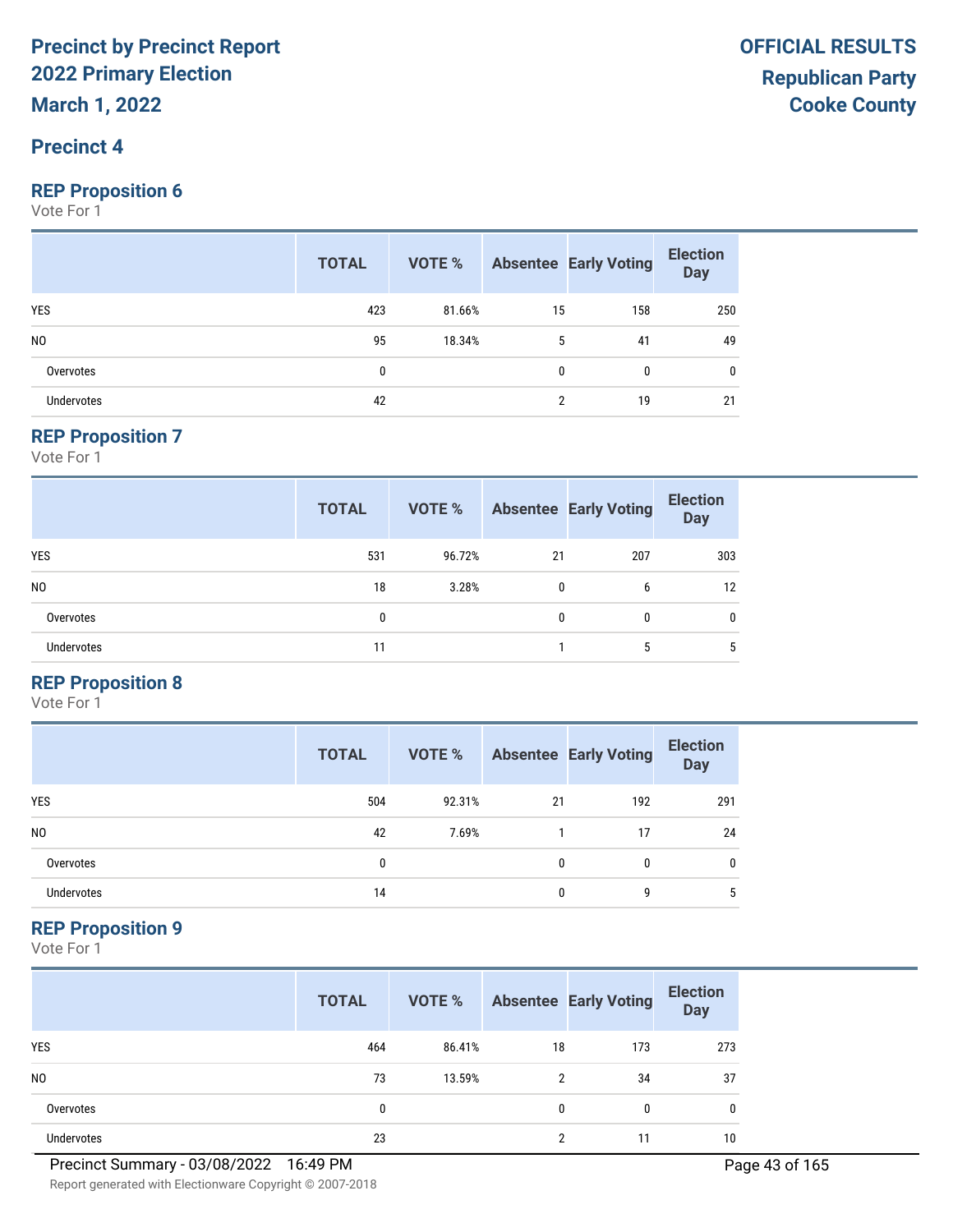## **Precinct 4**

## **REP Proposition 10**

|                | <b>TOTAL</b> |        |    | <b>VOTE % Absentee Early Voting</b> | <b>Election</b><br>Day |
|----------------|--------------|--------|----|-------------------------------------|------------------------|
| <b>YES</b>     | 511          | 94.28% | 20 | 191                                 | 300                    |
| N <sub>0</sub> | 31           | 5.72%  | 0  | 18                                  | 13                     |
| Overvotes      | 0            |        | 0  | $\mathbf{0}$                        |                        |
| Undervotes     | 18           |        | າ  | g                                   |                        |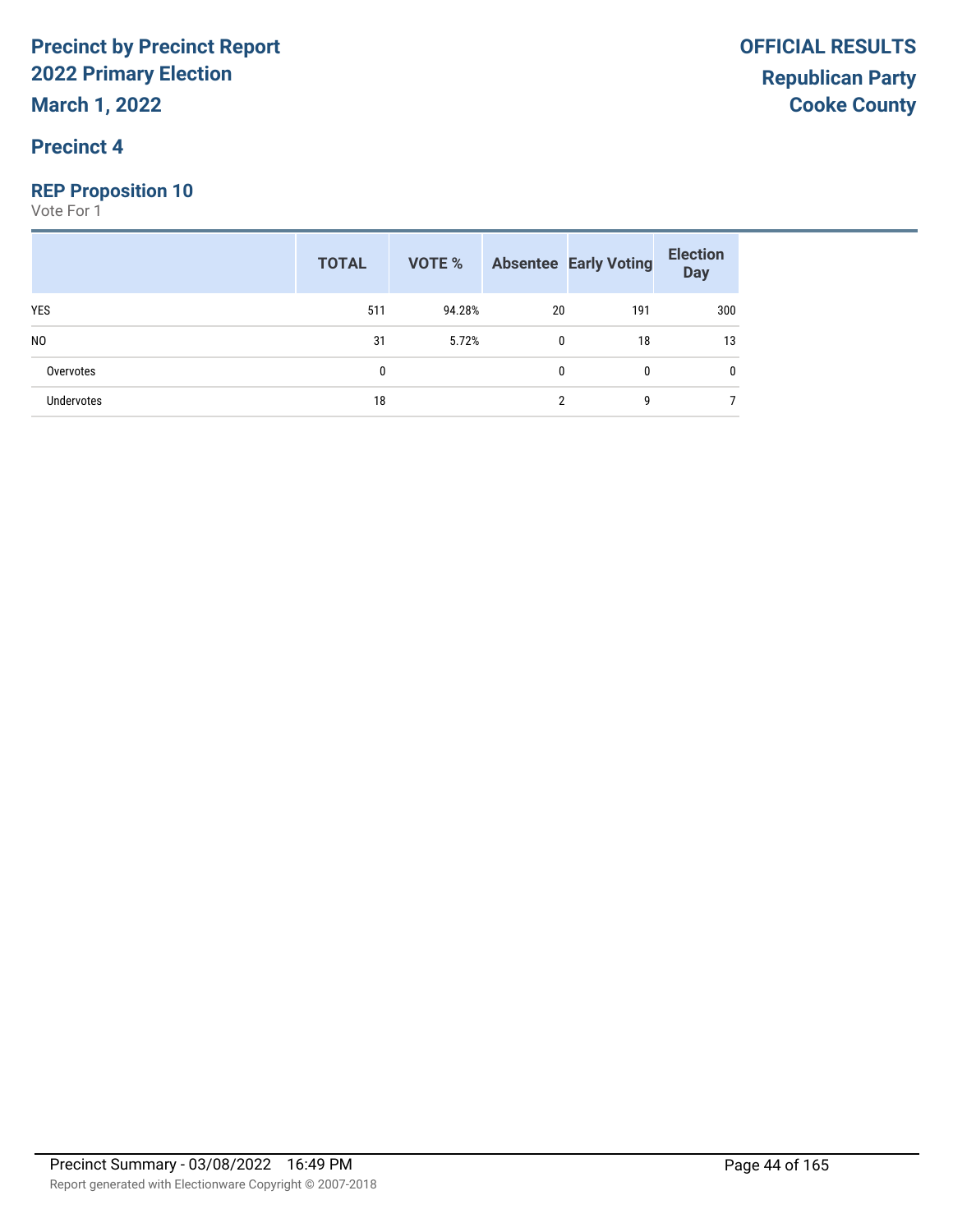# **STATISTICS**

|                                        | <b>TOTAL</b> | <b>Absentee</b> |     | <b>Early Voting Election Day</b> |
|----------------------------------------|--------------|-----------------|-----|----------------------------------|
| Registered Voters - Total              | 2,231        |                 |     |                                  |
| <b>Ballots Cast - Republican Party</b> | 514          |                 | 144 | 361                              |

## **REP US Rep, District 26**

Vote For 1

|                      | <b>TOTAL</b> | <b>VOTE %</b> |             | <b>Absentee Early Voting</b> | <b>Election</b><br><b>Day</b> |
|----------------------|--------------|---------------|-------------|------------------------------|-------------------------------|
| <b>Isaac Smith</b>   | 46           | 10.41%        | 0           | 12                           | 34                            |
| <b>Vincent Gallo</b> | 30           | 6.79%         | $\mathbf 0$ | 11                           | 19                            |
| Michael C. Burgess   | 326          | 73.76%        | 5           | 91                           | 230                           |
| <b>Brian Brazeal</b> | 16           | 3.62%         | $\mathbf 0$ | 4                            | 12                            |
| Raven Harrison       | 24           | 5.43%         | $\mathbf 0$ | 10                           | 14                            |
| Overvotes            | 0            |               | $\mathbf 0$ | $\mathbf{0}$                 | $\mathbf 0$                   |
| <b>Undervotes</b>    | 72           |               | 4           | 16                           | 52                            |

#### **REP Governor**

|                     | <b>TOTAL</b>   | <b>VOTE %</b> |              | <b>Absentee Early Voting</b> | <b>Election</b><br><b>Day</b> |
|---------------------|----------------|---------------|--------------|------------------------------|-------------------------------|
| Greg Abbott         | 344            | 67.19%        | 8            | 102                          | 234                           |
| Don Huffines        | 49             | 9.57%         | $\mathbf 0$  | 11                           | 38                            |
| <b>Chad Prather</b> | 30             | 5.86%         | $\mathbf 0$  | 8                            | 22                            |
| Danny Harrison      | 3              | 0.59%         | $\mathbf 0$  | $\overline{2}$               | $\mathbf{1}$                  |
| Allen B. West       | 82             | 16.02%        | 1            | 18                           | 63                            |
| Kandy Kaye Horn     | 1              | 0.20%         | $\mathbf 0$  | 1                            | $\mathbf 0$                   |
| <b>Rick Perry</b>   | 3              | 0.59%         | $\mathbf 0$  | $\mathbf 0$                  | 3                             |
| Paul Belew          | 0              | 0.00%         | $\mathbf{0}$ | 0                            | $\mathbf 0$                   |
| Overvotes           | 0              |               | $\mathbf 0$  | $\mathbf 0$                  | $\mathbf 0$                   |
| Undervotes          | $\overline{2}$ |               | 0            | $\overline{2}$               | $\mathbf 0$                   |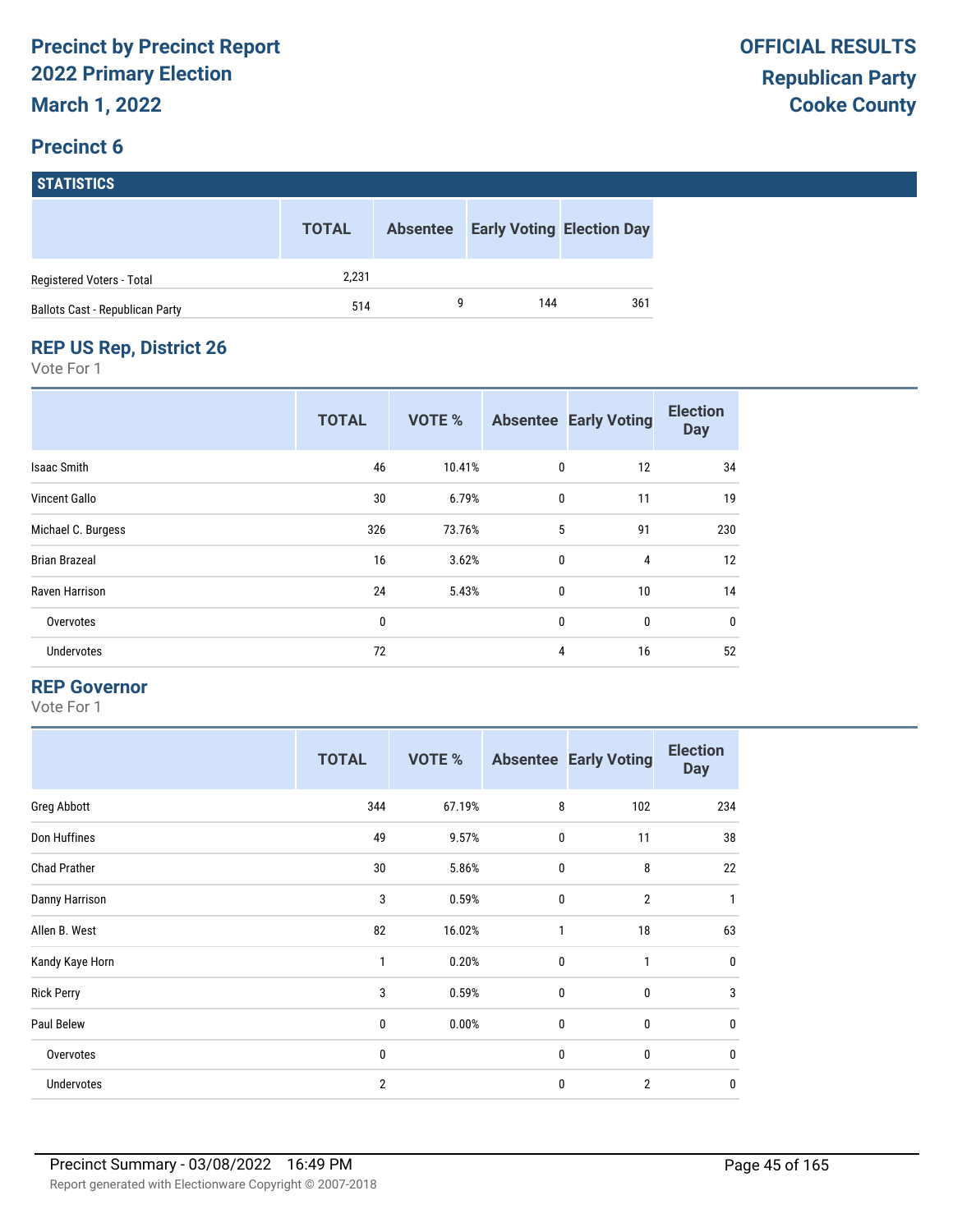## **Precinct 6**

#### **REP Lieutenant Governor**

Vote For 1

|                        | <b>TOTAL</b> | <b>VOTE %</b> |             | <b>Absentee Early Voting</b> | <b>Election</b><br><b>Day</b> |
|------------------------|--------------|---------------|-------------|------------------------------|-------------------------------|
| Zach Vance             | 30           | 6.26%         | $\mathbf 0$ | 7                            | 23                            |
| Dan Patrick            | 365          | 76.20%        | 8           | 106                          | 251                           |
| Todd M. Bullis         | 3            | 0.63%         | $\mathbf 0$ | 1                            | $\overline{2}$                |
| <b>Trayce Bradford</b> | 25           | 5.22%         | 1           | 10                           | 14                            |
| <b>Aaron Sorrells</b>  | 3            | 0.63%         | $\mathbf 0$ | 0                            | 3                             |
| Daniel Miller          | 53           | 11.06%        | $\mathbf 0$ | 12                           | 41                            |
| Overvotes              | 0            |               | 0           | 0                            | 0                             |
| Undervotes             | 35           |               | 0           | 8                            | 27                            |

## **REP Attorney General**

Vote For 1

|                   | <b>TOTAL</b> | <b>VOTE %</b> |                | <b>Absentee Early Voting</b> | <b>Election</b><br><b>Day</b> |
|-------------------|--------------|---------------|----------------|------------------------------|-------------------------------|
| Louie Gohmert     | 87           | 17.30%        | $\overline{2}$ | 18                           | 67                            |
| Ken Paxton        | 239          | 47.51%        | 3              | 65                           | 171                           |
| George P. Bush    | 125          | 24.85%        | 3              | 42                           | 80                            |
| Eva Guzman        | 52           | 10.34%        | 1              | 16                           | 35                            |
| Overvotes         | 0            |               | 0              | 0                            | $\mathbf 0$                   |
| <b>Undervotes</b> | 11           |               | 0              | 3                            | 8                             |

## **REP Comptroller of Public Accounts**

|                   | <b>TOTAL</b> | <b>VOTE %</b> |   | <b>Absentee Early Voting</b> | <b>Election</b><br><b>Day</b> |
|-------------------|--------------|---------------|---|------------------------------|-------------------------------|
| Glenn Hegar       | 335          | 82.92%        | 6 | 88                           | 241                           |
| Mark V. Goloby    | 69           | 17.08%        | 0 | 21                           | 48                            |
| Overvotes         | 0            |               | 0 | 0                            | $\mathbf{0}$                  |
| <b>Undervotes</b> | 110          |               | 3 | 35                           | 72                            |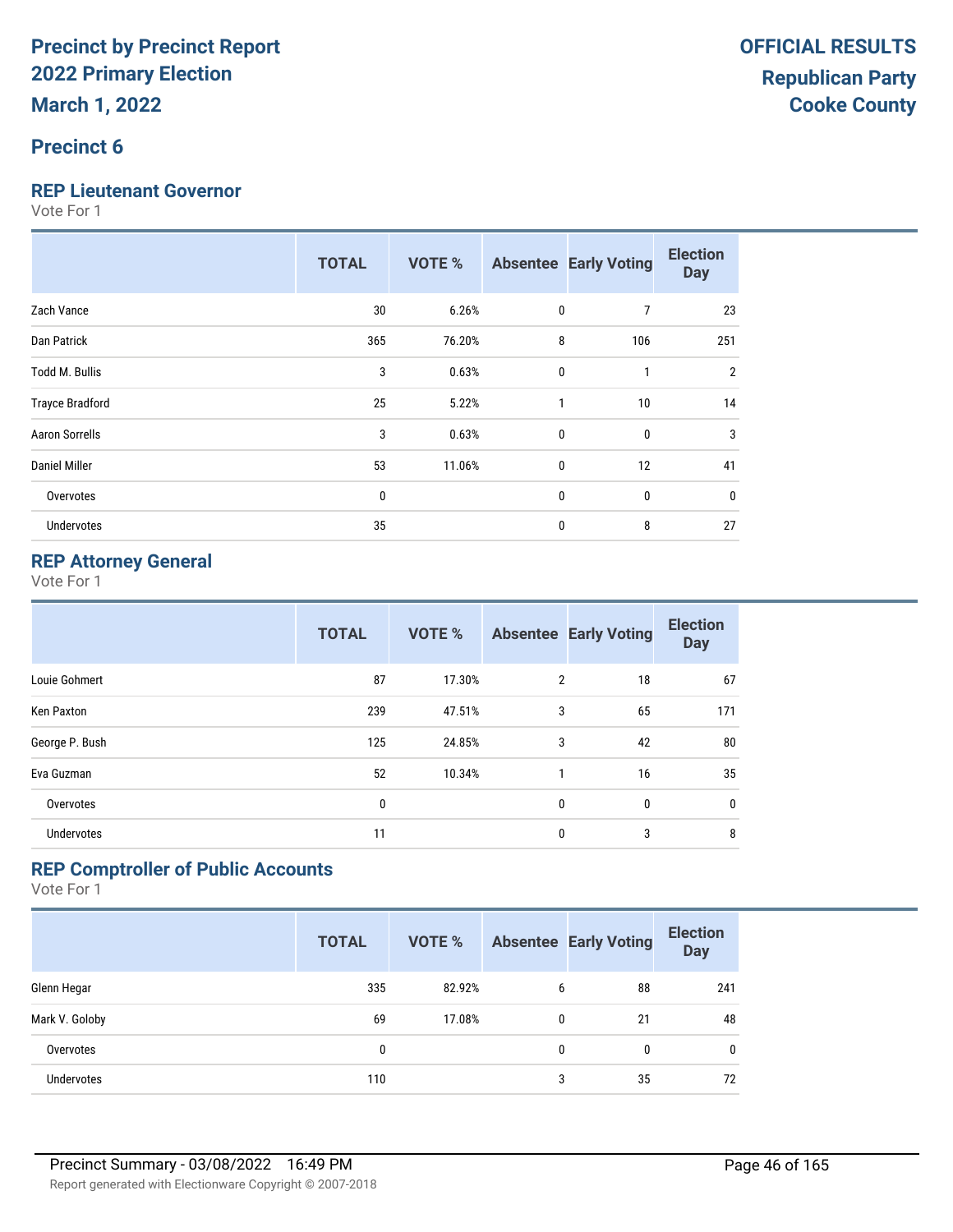## **Precinct 6**

## **REP Comm General Land Office**

Vote For 1

|                        | <b>TOTAL</b> | <b>VOTE %</b> |              | <b>Absentee Early Voting</b> | <b>Election</b><br><b>Day</b> |
|------------------------|--------------|---------------|--------------|------------------------------|-------------------------------|
| Ben Armenta            | 31           | 8.73%         | 0            | 10                           | 21                            |
| Don W. Minton          | 42           | 11.83%        | 0            | 14                           | 28                            |
| <b>Tim Westley</b>     | 64           | 18.03%        | 1            | 21                           | 42                            |
| Dawn Buckingham        | 106          | 29.86%        | 4            | 30                           | 72                            |
| <b>Weston Martinez</b> | 10           | 2.82%         | 0            | $\overline{2}$               | 8                             |
| Rufus Lopez            | 6            | 1.69%         | $\mathbf{0}$ | $\overline{2}$               | 4                             |
| <b>Victor Avila</b>    | 25           | 7.04%         | 0            | 7                            | 18                            |
| Jon Spiers             | 71           | 20.00%        | 0            | 18                           | 53                            |
| Overvotes              | 0            |               | 0            | $\mathbf{0}$                 | $\mathbf 0$                   |
| <b>Undervotes</b>      | 159          |               | 4            | 40                           | 115                           |

## **REP Commissioner of Agriculture**

|                  | <b>TOTAL</b> | <b>VOTE %</b> |                | <b>Absentee Early Voting</b> | <b>Election</b><br><b>Day</b> |
|------------------|--------------|---------------|----------------|------------------------------|-------------------------------|
| Carey A. Counsil | 35           | 8.54%         | 0              | 12                           | 23                            |
| James White      | 104          | 25.37%        | $\mathfrak{p}$ | 25                           | 77                            |
| Sid Miller       | 271          | 66.10%        | 5              | 75                           | 191                           |
| Overvotes        | 0            |               | 0              | 0                            | $\mathbf{0}$                  |
| Undervotes       | 104          |               | $\overline{2}$ | 32                           | 70                            |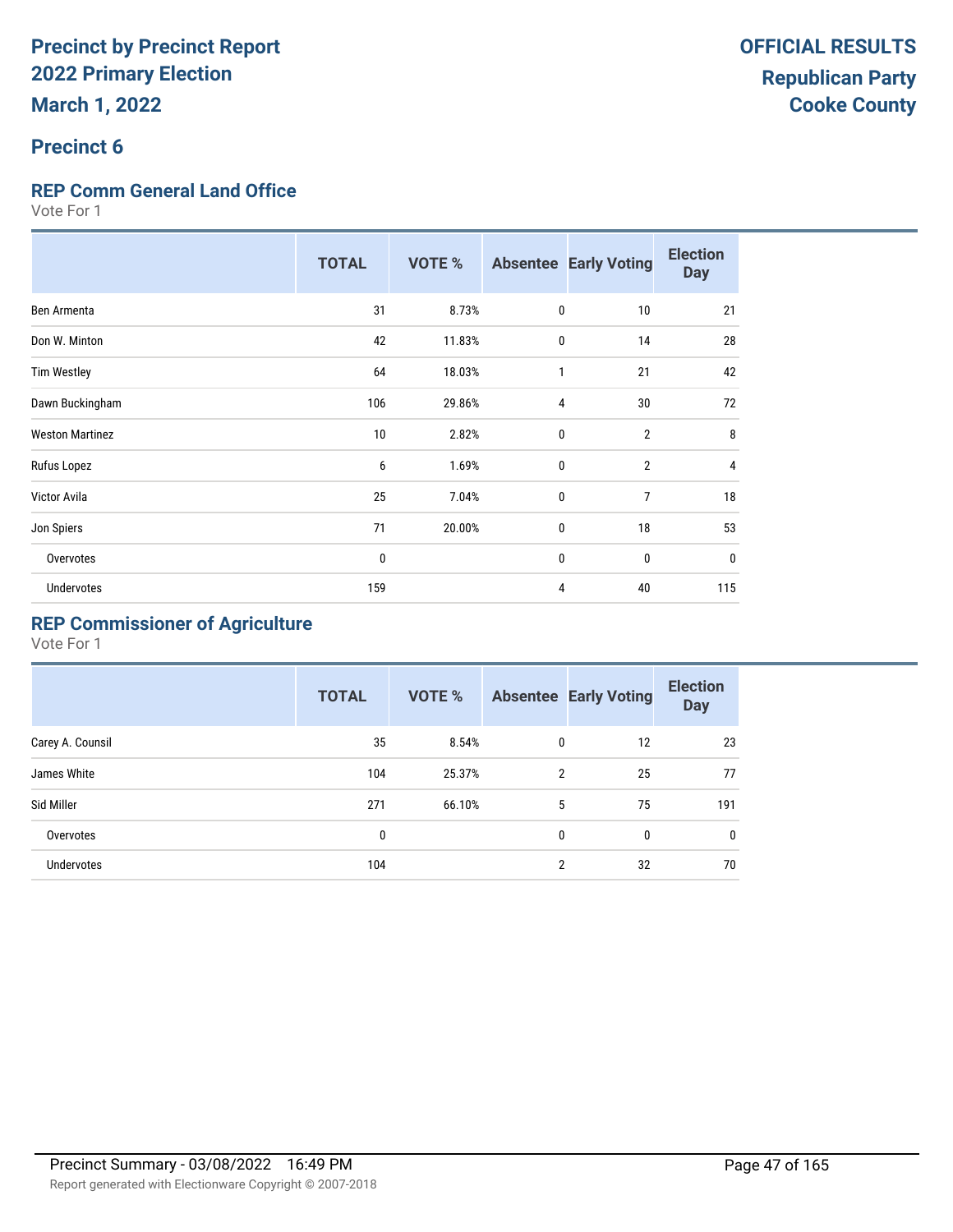## **Precinct 6**

## **REP Railroad Commissioner**

Vote For 1

|                        | <b>TOTAL</b> | <b>VOTE %</b> |              | <b>Absentee Early Voting</b> | <b>Election</b><br><b>Day</b> |
|------------------------|--------------|---------------|--------------|------------------------------|-------------------------------|
| Dawayne Tipton         | 79           | 22.13%        | 0            | 19                           | 60                            |
| Wayne Christian        | 137          | 38.38%        | 3            | 31                           | 103                           |
| Sarah Stogner          | 63           | 17.65%        | $\mathbf{0}$ | 24                           | 39                            |
| Tom Slocum Jr          | 28           | 7.84%         | $\mathbf{1}$ | 7                            | 20                            |
| Marvin "Sarge" Summers | 50           | 14.01%        | 1            | 15                           | 34                            |
| Overvotes              | $\mathbf{0}$ |               | 0            | 0                            | 0                             |
| <b>Undervotes</b>      | 157          |               | 4            | 48                           | 105                           |
|                        |              |               |              |                              |                               |

## **REP Justice, Supreme Court, Pl 3**

Vote For 1

|                | <b>TOTAL</b> | VOTE %  |   | <b>Absentee Early Voting</b> | <b>Election</b><br><b>Day</b> |
|----------------|--------------|---------|---|------------------------------|-------------------------------|
| Debra Lehrmann | 356          | 100.00% | 6 | 99                           | 251                           |
| Overvotes      | $\mathbf{0}$ |         | 0 | 0                            | 0                             |
| Undervotes     | 158          |         | 3 | 45                           | 110                           |

### **REP Justice, Supreme Court, Pl 5**

|               | <b>TOTAL</b> | <b>VOTE %</b> |   | <b>Absentee Early Voting</b> | <b>Election</b><br><b>Day</b> |
|---------------|--------------|---------------|---|------------------------------|-------------------------------|
| Rebeca Huddle | 350          | 100.00%       | 5 | 99                           | 246                           |
| Overvotes     |              |               | 0 | 0                            | 0                             |
| Undervotes    | 164          |               | 4 | 45                           | 115                           |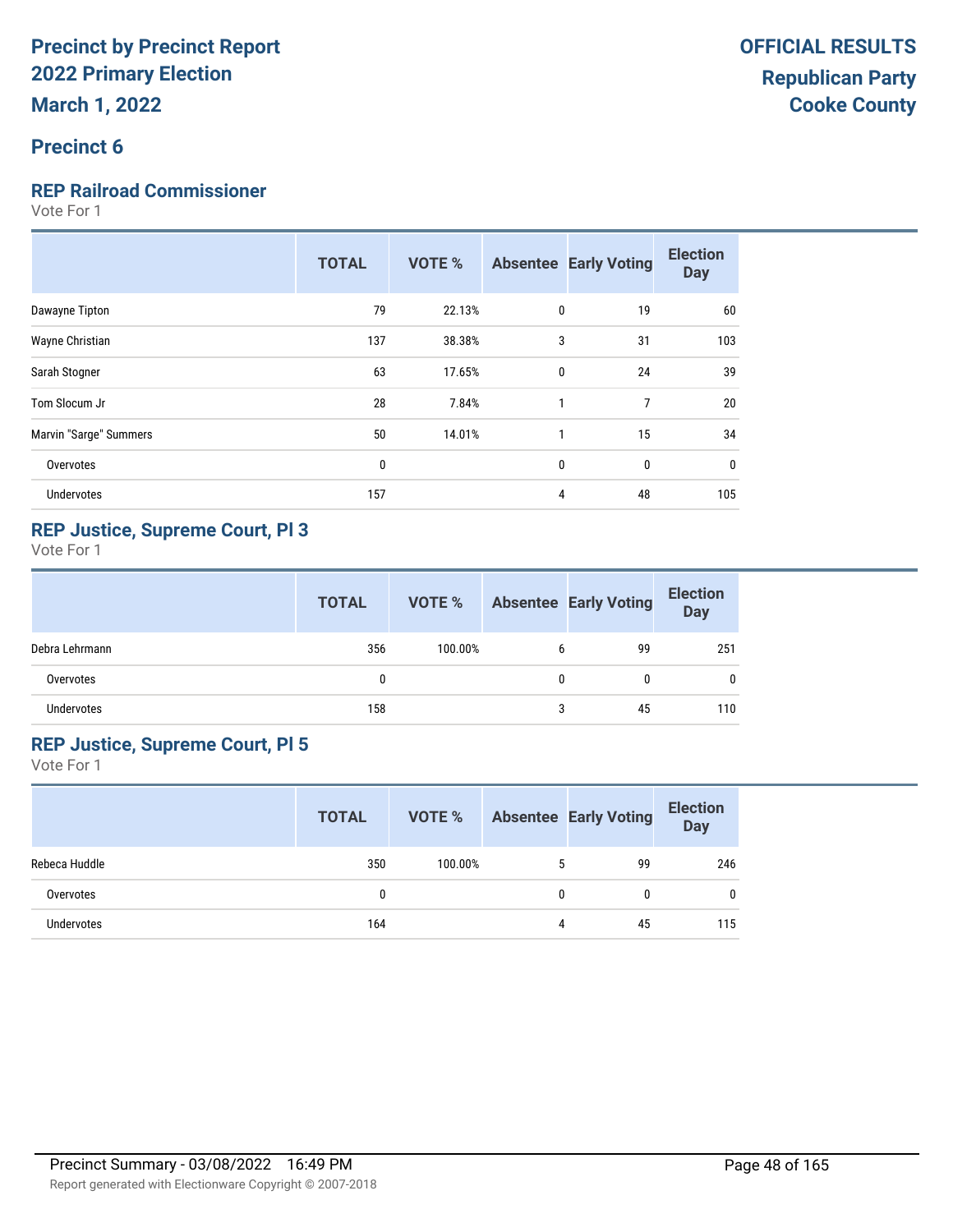## **Precinct 6**

### **REP Justice, Supreme Court, Pl 9**

Vote For 1

|                  | <b>TOTAL</b> | VOTE % |                | <b>Absentee Early Voting</b> | <b>Election</b><br><b>Day</b> |
|------------------|--------------|--------|----------------|------------------------------|-------------------------------|
| David J. Schenck | 218          | 63.93% | $\overline{2}$ | 56                           | 160                           |
| Evan Young       | 123          | 36.07% | 4              | 39                           | 80                            |
| Overvotes        | 0            |        | 0              | 0                            | 0                             |
| Undervotes       | 173          |        | 3              | 49                           | 121                           |

## **REP Judge, Ct of Crim App, Pl 2**

Vote For 1

|                   | <b>TOTAL</b> | VOTE %  |   | <b>Absentee Early Voting</b> | <b>Election</b><br><b>Day</b> |
|-------------------|--------------|---------|---|------------------------------|-------------------------------|
| Mary Lou Keel     | 344          | 100.00% | 5 | 97                           | 242                           |
| Overvotes         | 0            |         | 0 | 0                            | $\mathbf{0}$                  |
| <b>Undervotes</b> | 170          |         | 4 | 47                           | 119                           |

## **REP Judge, Ct of Crim App, Pl 5**

Vote For 1

|                     | <b>TOTAL</b> | <b>VOTE %</b> |   | <b>Absentee Early Voting</b> | <b>Election</b><br><b>Day</b> |
|---------------------|--------------|---------------|---|------------------------------|-------------------------------|
| <b>Scott Walker</b> | 204          | 59.48%        | 6 | 58                           | 140                           |
| Clint Morgan        | 139          | 40.52%        | 0 | 39                           | 100                           |
| Overvotes           | 0            |               | 0 | 0                            | 0                             |
| <b>Undervotes</b>   | 171          |               | 3 | 47                           | 121                           |

## **REP Judge, Ct of Crim App, Pl 6**

|                       | <b>TOTAL</b> | VOTE %  |   | <b>Absentee Early Voting</b> | <b>Election</b><br><b>Day</b> |
|-----------------------|--------------|---------|---|------------------------------|-------------------------------|
| Jesse F. McClure, III | 334          | 100.00% |   | 93                           | 236                           |
| Overvotes             | 0            |         | 0 |                              | $\mathbf{0}$                  |
| <b>Undervotes</b>     | 180          |         | 4 | 51                           | 125                           |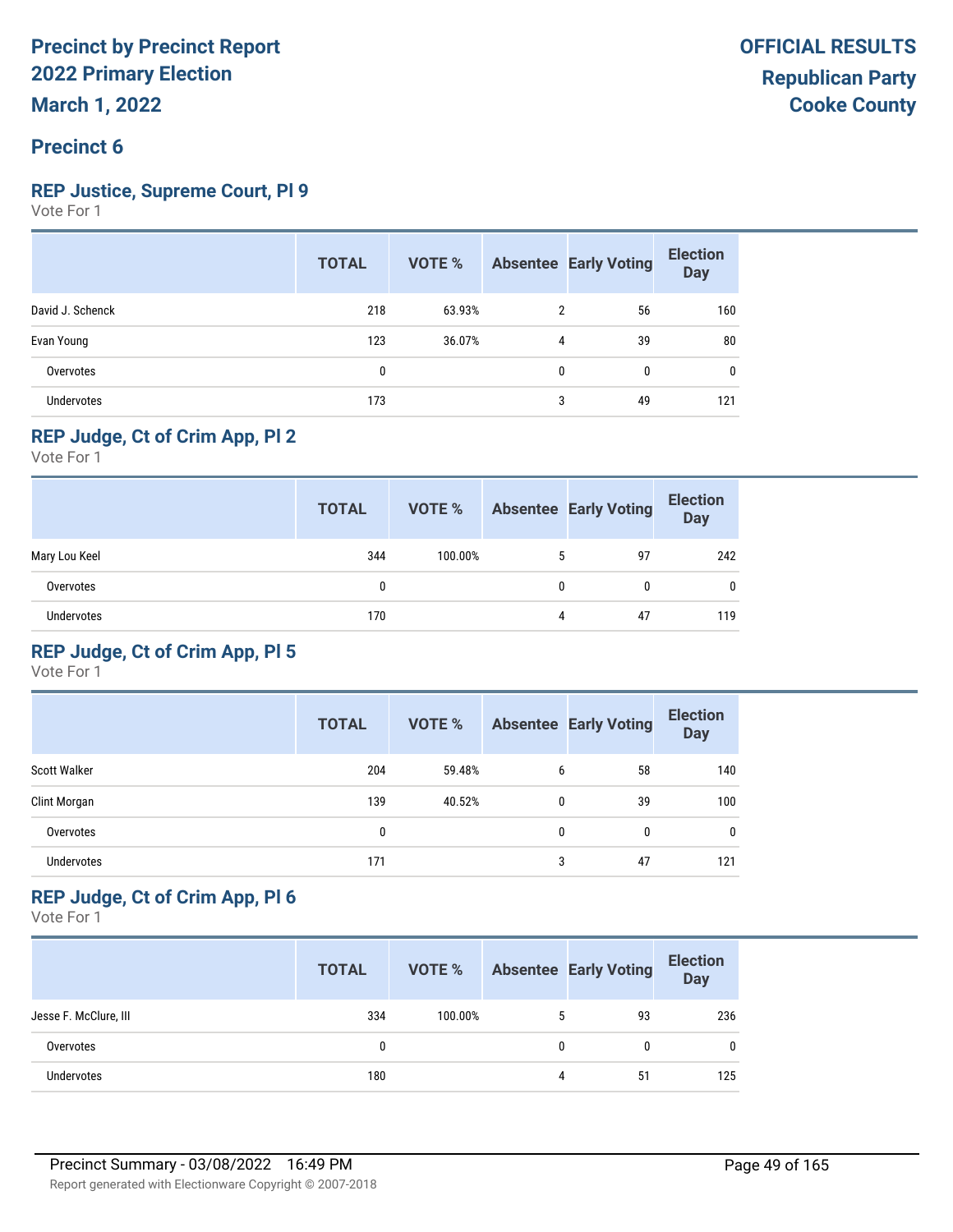## **Precinct 6**

#### **REP Member, State BoE, Dist 12**

Vote For 1

|                   | <b>TOTAL</b> |         |   | <b>VOTE %</b> Absentee Early Voting | <b>Election</b><br>Day |
|-------------------|--------------|---------|---|-------------------------------------|------------------------|
| Pam Little        | 344          | 100.00% |   | 98                                  | 241                    |
| Overvotes         | 0            |         | 0 | 0                                   | 0                      |
| <b>Undervotes</b> | 170          |         | 4 | 46                                  | 120                    |

## **REP State Senator, Dist 30**

Vote For 1

|               | <b>TOTAL</b> | VOTE %  |              | <b>Absentee Early Voting</b> | <b>Election</b><br><b>Day</b> |
|---------------|--------------|---------|--------------|------------------------------|-------------------------------|
| Drew Springer | 414          | 100.00% | 5            | 110                          | 299                           |
| Overvotes     | 0            |         | $\mathbf{0}$ | $\mathbf{0}$                 | 0                             |
| Undervotes    | 100          |         | 4            | 34                           | 62                            |

## **REP State Rep, Dist 68**

Vote For 1

|                       | <b>TOTAL</b> | <b>VOTE %</b> |              | <b>Absentee Early Voting</b> | <b>Election</b><br><b>Day</b> |
|-----------------------|--------------|---------------|--------------|------------------------------|-------------------------------|
| <b>Craig Carter</b>   | 56           | 12.84%        | 0            | 16                           | 40                            |
| <b>Mark Middleton</b> | 71           | 16.28%        | 1            | 20                           | 50                            |
| David Spiller         | 293          | 67.20%        | 5            | 82                           | 206                           |
| Gary W. Franklin      | 16           | 3.67%         | $\mathbf{0}$ | 3                            | 13                            |
| Overvotes             | 0            |               | 0            | 0                            | 0                             |
| <b>Undervotes</b>     | 78           |               | 3            | 23                           | 52                            |

## **REP Justice, 2nd Ct of App Dist, Pl 3**

|                   | <b>TOTAL</b> | VOTE %  |   | <b>Absentee Early Voting</b> | <b>Election</b><br>Day |
|-------------------|--------------|---------|---|------------------------------|------------------------|
| Elizabeth Kerr    | 342          | 100.00% | 5 | 93                           | 244                    |
| Overvotes         | 0            |         |   | 0                            | 0                      |
| <b>Undervotes</b> | 172          |         |   | 51                           | 117                    |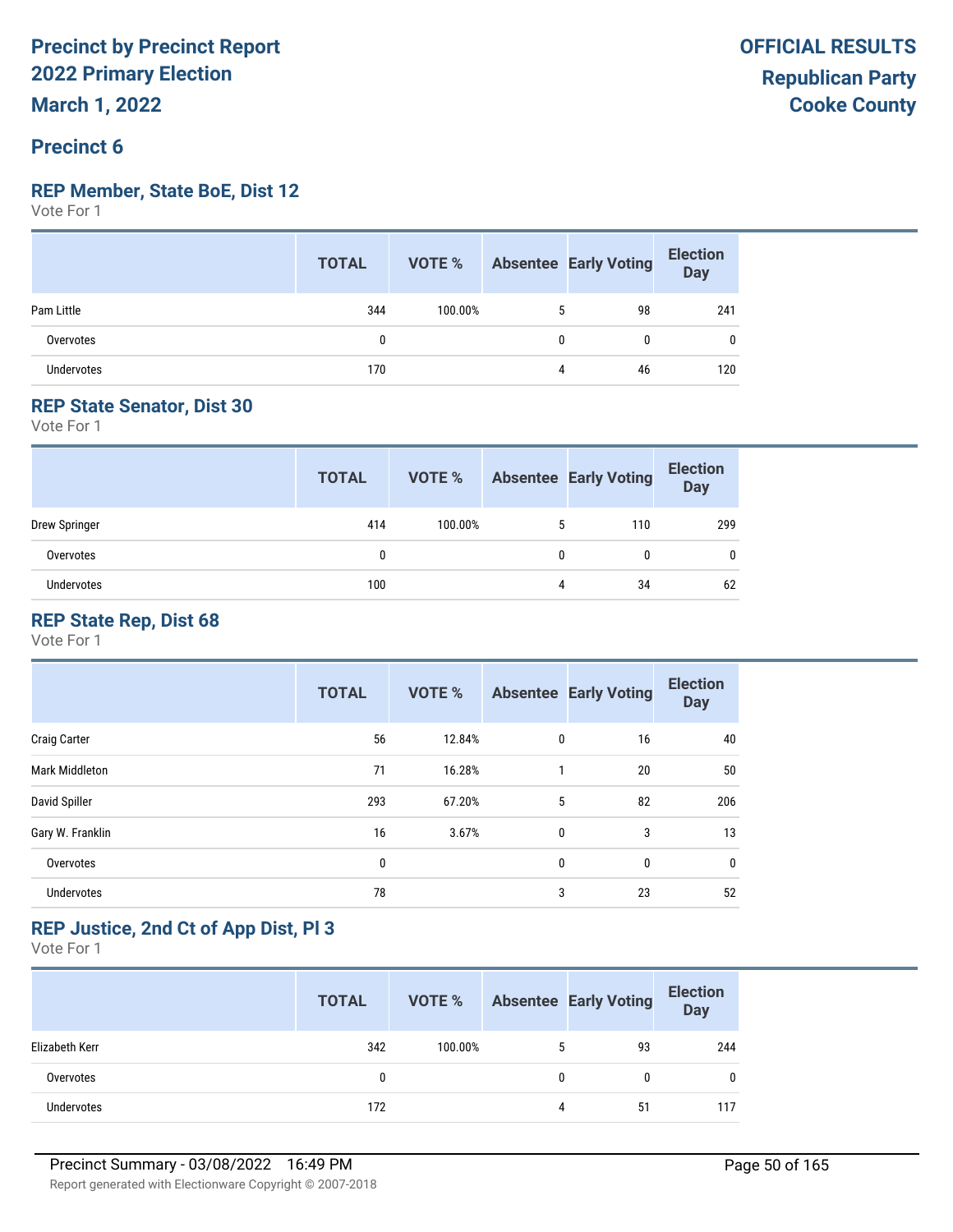## **Precinct 6**

## **REP County Judge**

Vote For 1

|                      | <b>TOTAL</b> | <b>VOTE %</b> |              | <b>Absentee Early Voting</b> | <b>Election</b><br><b>Day</b> |
|----------------------|--------------|---------------|--------------|------------------------------|-------------------------------|
| Leon Klement         | 140          | 30.77%        |              | 42                           | 97                            |
| John O. Roane        | 157          | 34.51%        |              | 36                           | 120                           |
| <b>Steve Starnes</b> | 158          | 34.73%        | 3            | 46                           | 109                           |
| Overvotes            | 0            |               | $\mathbf{0}$ | 0                            | 0                             |
| Undervotes           | 59           |               | 4            | 20                           | 35                            |

### **REP Judge, County Court at Law**

Vote For 1

|                   | <b>TOTAL</b> | <b>VOTE %</b> |   | <b>Absentee Early Voting</b> | <b>Election</b><br><b>Day</b> |
|-------------------|--------------|---------------|---|------------------------------|-------------------------------|
| Lynn Switzer      | 208          | 46.85%        | 3 | 54                           | 151                           |
| John H. Morris    | 236          | 53.15%        | 3 | 66                           | 167                           |
| Overvotes         | 0            |               | 0 | 0                            | 0                             |
| <b>Undervotes</b> | 70           |               | 3 | 24                           | 43                            |

### **REP District Clerk**

Vote For 1

|                   | <b>TOTAL</b> | VOTE %  |   | <b>Absentee Early Voting</b> | <b>Election</b><br>Day |
|-------------------|--------------|---------|---|------------------------------|------------------------|
| Marci A. Gilbert  | 367          | 100.00% | 5 | 100                          | 262                    |
| Overvotes         | 0            |         | 0 | 0                            | $\mathbf{0}$           |
| <b>Undervotes</b> | 147          |         | 4 | 44                           | 99                     |

## **REP County Clerk**

|              | <b>TOTAL</b> | VOTE %  |              | <b>Absentee Early Voting</b> | <b>Election</b><br><b>Day</b> |
|--------------|--------------|---------|--------------|------------------------------|-------------------------------|
| Pam Harrison | 397          | 100.00% | 8            | 110                          | 279                           |
| Overvotes    | 0            |         | $\mathbf{0}$ | 0                            |                               |
| Undervotes   | 117          |         |              | 34                           | 82                            |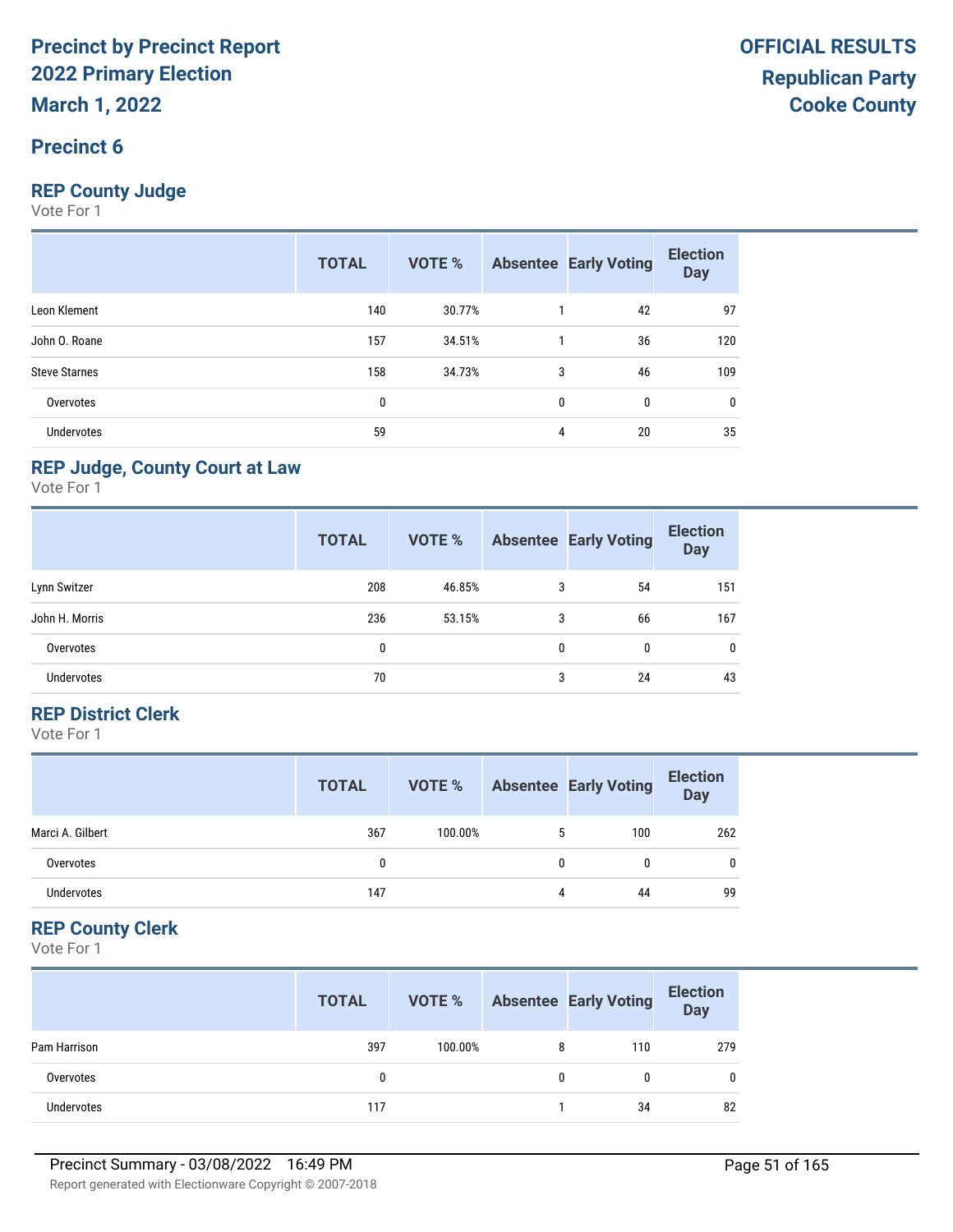## **Precinct 6**

## **REP County Treasurer**

Vote For 1

|               | <b>TOTAL</b> | VOTE %  | <b>Absentee Early Voting</b> | <b>Election</b><br>Day |
|---------------|--------------|---------|------------------------------|------------------------|
| Patty Brennan | 368          | 100.00% | 104                          | 258                    |
| Overvotes     | 0            |         | 0                            | 0                      |
| Undervotes    | 146          |         | 40                           | 103                    |

#### **REP JOP Pct 1**

Vote For 1

|                      | <b>TOTAL</b> | VOTE %  |   | <b>Absentee Early Voting</b> | <b>Election</b><br><b>Day</b> |
|----------------------|--------------|---------|---|------------------------------|-------------------------------|
| John J. "Jody" Henry | 369          | 100.00% | b | 103                          | 260                           |
| Overvotes            | 0            |         | 0 | 0                            | 0                             |
| <b>Undervotes</b>    | 145          |         | 3 | 41                           | 101                           |

## **REP County Chair**

Vote For 1

|                | <b>TOTAL</b> | VOTE %  |              | <b>Absentee Early Voting</b> | <b>Election</b><br><b>Day</b> |
|----------------|--------------|---------|--------------|------------------------------|-------------------------------|
| Chris McNamara | 361          | 100.00% | 6            | 100                          | 255                           |
| Overvotes      | 0            |         | $\mathbf{0}$ | $\mathbf{0}$                 | 0                             |
| Undervotes     | 153          |         | 3            | 44                           | 106                           |

#### **REP Proposition 1**

|                | <b>TOTAL</b> | VOTE % |              | <b>Absentee Early Voting</b> | <b>Election</b><br><b>Day</b> |
|----------------|--------------|--------|--------------|------------------------------|-------------------------------|
| <b>YES</b>     | 483          | 95.83% |              | 138                          | 338                           |
| N <sub>0</sub> | 21           | 4.17%  |              | 6                            | 14                            |
| Overvotes      | 0            |        | $\mathbf{0}$ | 0                            | 0                             |
| Undervotes     | 10           |        |              | 0                            | q                             |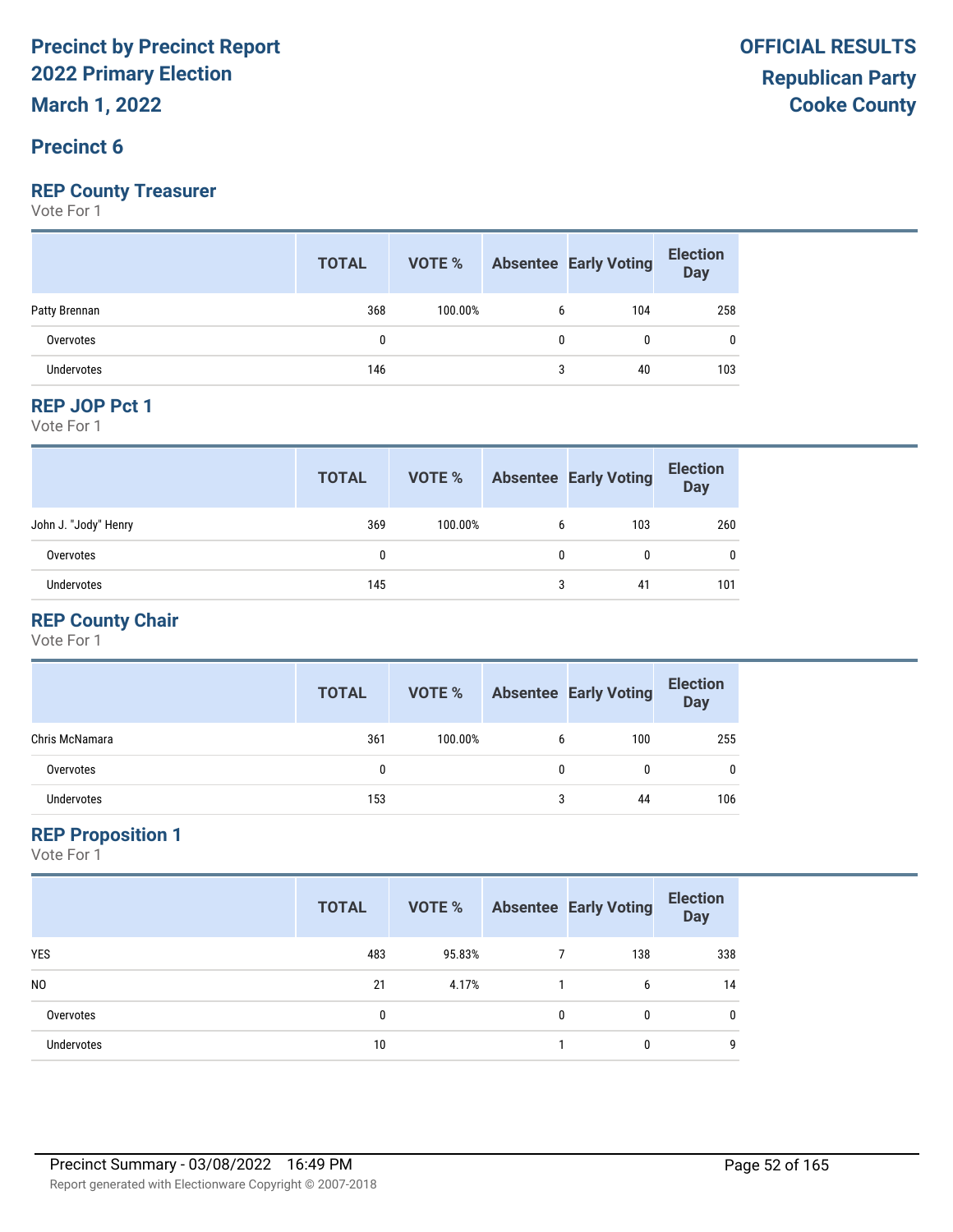## **Precinct 6**

#### **REP Proposition 2**

Vote For 1

|                   | <b>TOTAL</b> |        |   | <b>VOTE %</b> Absentee Early Voting | <b>Election</b><br>Day |
|-------------------|--------------|--------|---|-------------------------------------|------------------------|
| <b>YES</b>        | 400          | 81.97% | 6 | 109                                 | 285                    |
| N <sub>0</sub>    | 88           | 18.03% | 2 | 30                                  | 56                     |
| Overvotes         | 0            |        | 0 | 0                                   | 0                      |
| <b>Undervotes</b> | 26           |        |   | 5                                   | 20                     |

#### **REP Proposition 3**

Vote For 1

|                   | <b>TOTAL</b> | VOTE % |   | <b>Absentee Early Voting</b> | <b>Election</b><br><b>Day</b> |
|-------------------|--------------|--------|---|------------------------------|-------------------------------|
| <b>YES</b>        | 455          | 89.74% | 6 | 131                          | 318                           |
| N <sub>0</sub>    | 52           | 10.26% | 2 | 12                           | 38                            |
| Overvotes         | 0            |        | 0 | 0                            | 0                             |
| <b>Undervotes</b> |              |        |   |                              | 5                             |

## **REP Proposition 4**

Vote For 1

|                | <b>TOTAL</b> | VOTE % |   | <b>Absentee Early Voting</b> | <b>Election</b><br><b>Day</b> |
|----------------|--------------|--------|---|------------------------------|-------------------------------|
| <b>YES</b>     | 467          | 92.84% |   | 132                          | 328                           |
| N <sub>0</sub> | 36           | 7.16%  |   | 11                           | 24                            |
| Overvotes      | 0            |        | 0 | $\mathbf{0}$                 | 0                             |
| Undervotes     | 11           |        |   |                              | g                             |

#### **REP Proposition 5**

Vote For 1

|                   | <b>TOTAL</b> | VOTE % |              | <b>Absentee Early Voting</b> | <b>Election</b><br><b>Day</b> |
|-------------------|--------------|--------|--------------|------------------------------|-------------------------------|
| <b>YES</b>        | 433          | 89.28% | 6            | 118                          | 309                           |
| N <sub>0</sub>    | 52           | 10.72% |              | 18                           | 33                            |
| Overvotes         | 0            |        | $\mathbf{0}$ | 0                            | 0                             |
| <b>Undervotes</b> | 29           |        | ∩            | 8                            | 19                            |

**OFFICIAL RESULTS**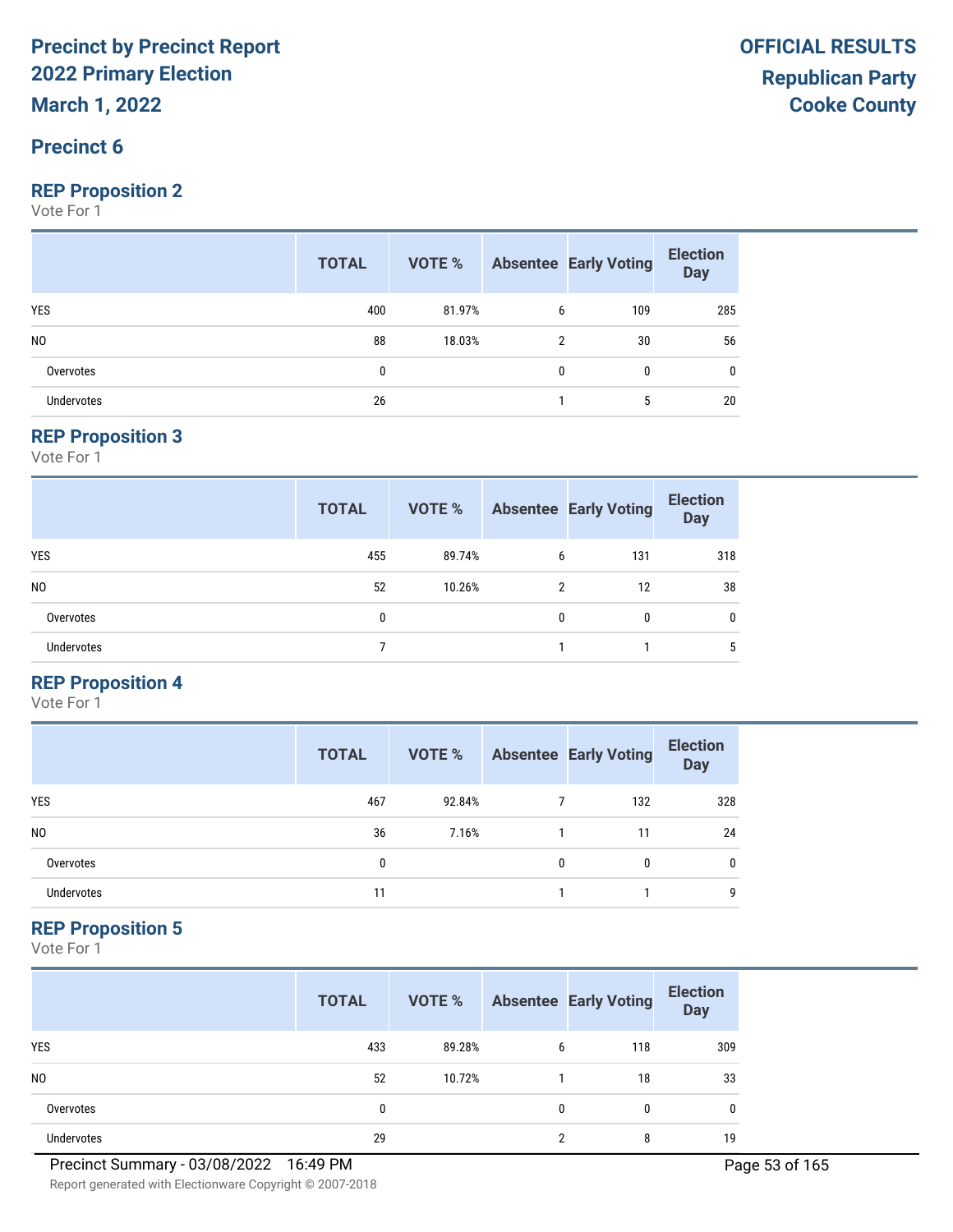### **Precinct 6**

#### **REP Proposition 6**

Vote For 1

|                   | <b>TOTAL</b> |        |              | <b>VOTE %</b> Absentee Early Voting | <b>Election</b><br>Day |
|-------------------|--------------|--------|--------------|-------------------------------------|------------------------|
| <b>YES</b>        | 417          | 86.51% |              | 108                                 | 302                    |
| N <sub>0</sub>    | 65           | 13.49% |              | 27                                  | 37                     |
| Overvotes         | 0            |        | $\mathbf{0}$ | $\mathbf{0}$                        | 0                      |
| <b>Undervotes</b> | 32           |        |              | g                                   | 22                     |

#### **REP Proposition 7**

Vote For 1

|                   | <b>TOTAL</b> | VOTE % |   | <b>Absentee Early Voting</b> | <b>Election</b><br><b>Day</b> |
|-------------------|--------------|--------|---|------------------------------|-------------------------------|
| <b>YES</b>        | 491          | 97.61% |   | 138                          | 346                           |
| N <sub>0</sub>    | 12           | 2.39%  |   | 3                            | 8                             |
| Overvotes         | 0            |        | 0 | 0                            | 0                             |
| <b>Undervotes</b> | 11           |        |   | 3                            |                               |

## **REP Proposition 8**

Vote For 1

|                | <b>TOTAL</b> | VOTE % |   | <b>Absentee Early Voting</b> | <b>Election</b><br><b>Day</b> |
|----------------|--------------|--------|---|------------------------------|-------------------------------|
| <b>YES</b>     | 477          | 95.21% |   | 136                          | 334                           |
| N <sub>0</sub> | 24           | 4.79%  |   | 6                            | 17                            |
| Overvotes      | 0            |        | 0 | 0                            | 0                             |
| Undervotes     | 13           |        |   | ∩                            | 10                            |

## **REP Proposition 9**

Vote For 1

|                   | <b>TOTAL</b> | VOTE % |              | <b>Absentee Early Voting</b> | <b>Election</b><br><b>Day</b> |
|-------------------|--------------|--------|--------------|------------------------------|-------------------------------|
| <b>YES</b>        | 428          | 85.77% |              | 117                          | 304                           |
| N <sub>0</sub>    | 71           | 14.23% |              | 24                           | 46                            |
| Overvotes         | 0            |        | $\mathbf{0}$ | 0                            | 0                             |
| <b>Undervotes</b> | 15           |        |              | 3                            |                               |

Report generated with Electionware Copyright © 2007-2018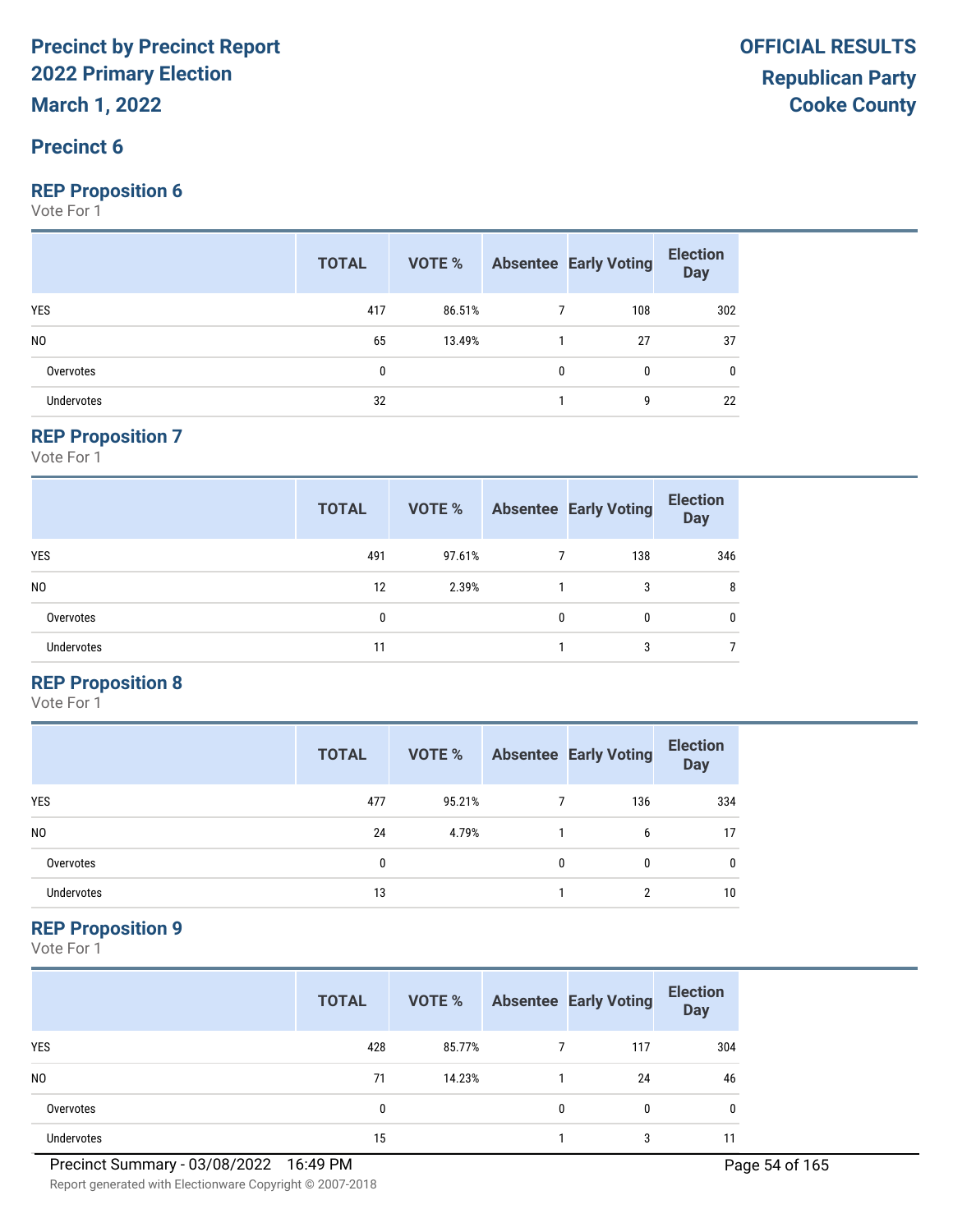**March 1, 2022**

## **Precinct 6**

## **REP Proposition 10**

|                   | <b>TOTAL</b> |        |   | <b>VOTE %</b> Absentee Early Voting | <b>Election</b><br>Day |
|-------------------|--------------|--------|---|-------------------------------------|------------------------|
| <b>YES</b>        | 475          | 96.35% | b | 132                                 | 337                    |
| N <sub>0</sub>    | 18           | 3.65%  |   | b                                   | 11                     |
| Overvotes         | 0            |        | 0 | 0                                   | 0                      |
| <b>Undervotes</b> | 21           |        | ∩ | b                                   | 13                     |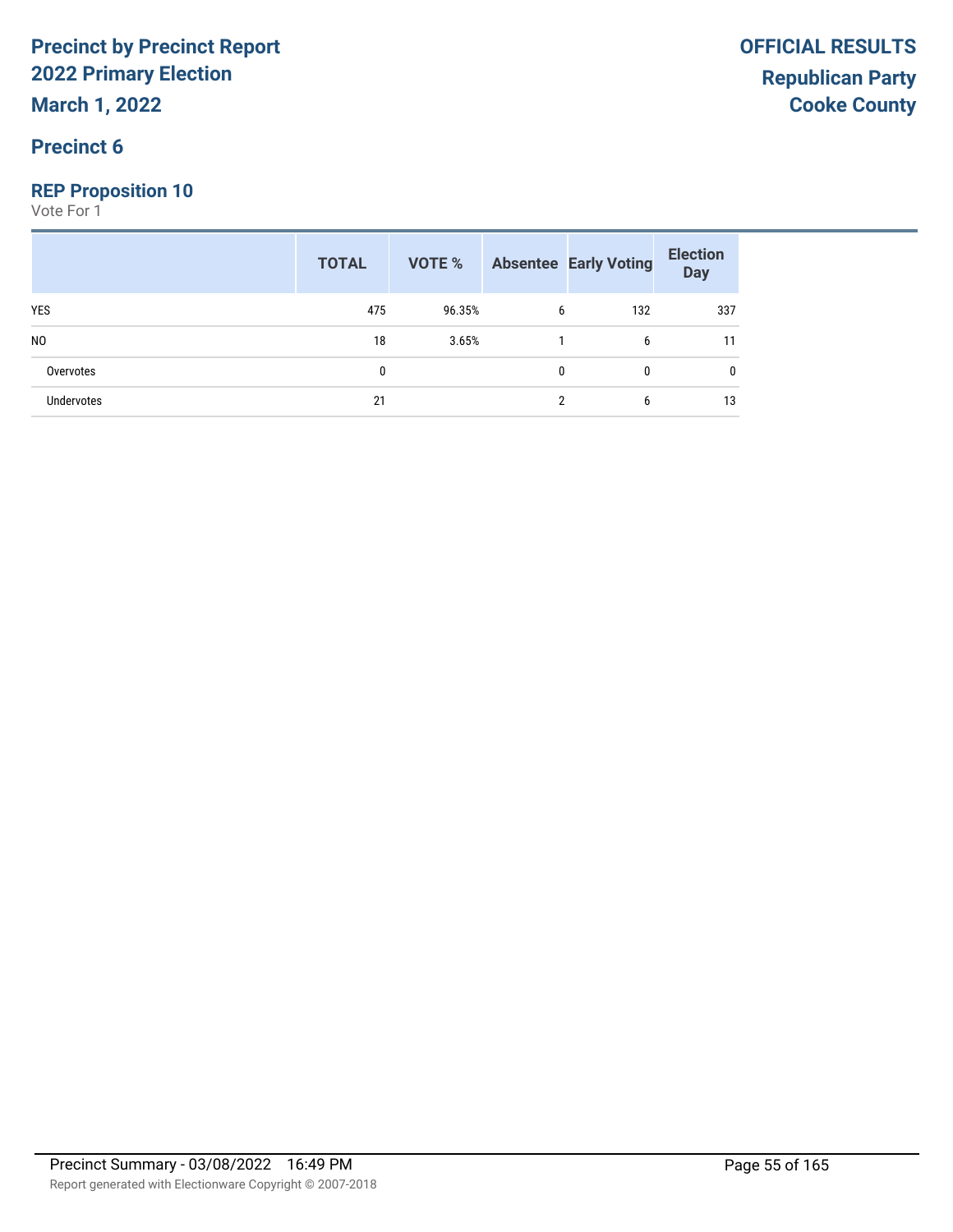## **Precinct 7**

**STATISTICS**

|                                 | <b>TOTAL</b> | <b>Absentee</b> | <b>Early Voting Election Day</b> |     |
|---------------------------------|--------------|-----------------|----------------------------------|-----|
| Registered Voters - Total       | 1.740        |                 |                                  |     |
| Ballots Cast - Republican Party | 381          | h               | 149                              | 226 |

## **REP US Rep, District 26**

Vote For 1

|                      | <b>TOTAL</b> | <b>VOTE %</b> |                | <b>Absentee Early Voting</b> | <b>Election</b><br><b>Day</b> |
|----------------------|--------------|---------------|----------------|------------------------------|-------------------------------|
| Isaac Smith          | 26           | 7.88%         | 1              | 10                           | 15                            |
| Vincent Gallo        | 23           | 6.97%         | $\mathbf 0$    | 8                            | 15                            |
| Michael C. Burgess   | 254          | 76.97%        | 3              | 102                          | 149                           |
| <b>Brian Brazeal</b> | 9            | 2.73%         | $\mathbf 0$    | 3                            | 6                             |
| Raven Harrison       | 18           | 5.45%         | $\mathbf{0}$   | 5                            | 13                            |
| Overvotes            | 0            |               | 0              | 0                            | 0                             |
| Undervotes           | 51           |               | $\overline{2}$ | 21                           | 28                            |

#### **REP Governor**

|                     | <b>TOTAL</b>   | <b>VOTE %</b> |              | <b>Absentee Early Voting</b> | <b>Election</b><br><b>Day</b> |
|---------------------|----------------|---------------|--------------|------------------------------|-------------------------------|
| Greg Abbott         | 210            | 55.56%        | 5            | 86                           | 119                           |
| Don Huffines        | 64             | 16.93%        | $\bf{0}$     | 15                           | 49                            |
| <b>Chad Prather</b> | 23             | 6.08%         | $\mathbf 0$  | 11                           | 12                            |
| Danny Harrison      | 3              | 0.79%         | $\bf{0}$     | $\overline{2}$               | 1                             |
| Allen B. West       | 66             | 17.46%        | $\mathbf{0}$ | 31                           | 35                            |
| Kandy Kaye Horn     | 3              | 0.79%         | $\mathbf 0$  | $\mathbf{1}$                 | $\overline{2}$                |
| <b>Rick Perry</b>   | 7              | 1.85%         | $\mathbf 0$  | $\overline{2}$               | 5                             |
| Paul Belew          | $\overline{2}$ | 0.53%         | 1            | 0                            | 1                             |
| Overvotes           | 0              |               | $\mathbf 0$  | 0                            | $\mathbf{0}$                  |
| Undervotes          | 3              |               | $\mathbf 0$  | $\mathbf{1}$                 | $\overline{2}$                |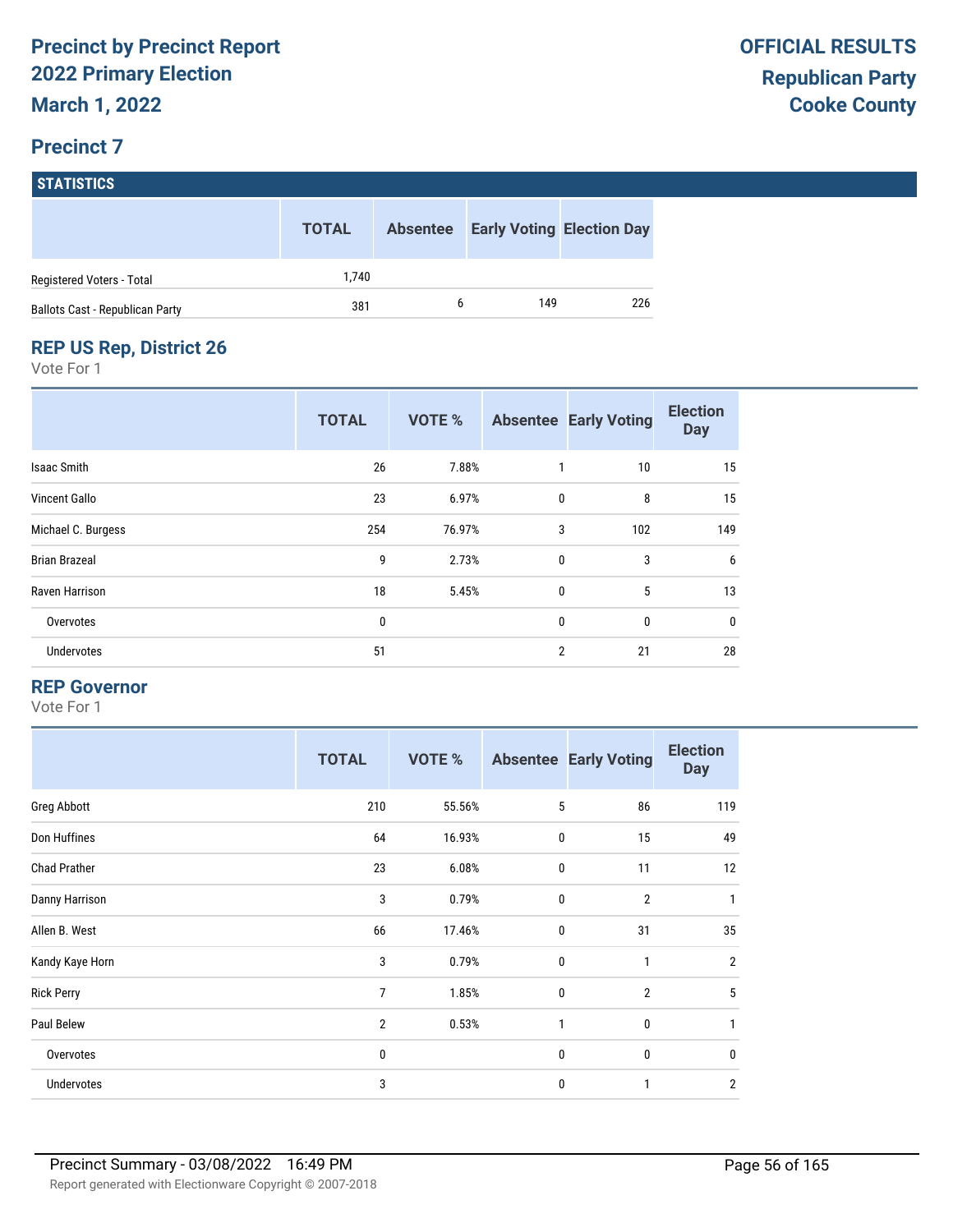## **Precinct 7**

#### **REP Lieutenant Governor**

Vote For 1

|                        | <b>TOTAL</b> | <b>VOTE %</b> |              | <b>Absentee Early Voting</b> | <b>Election</b><br><b>Day</b> |
|------------------------|--------------|---------------|--------------|------------------------------|-------------------------------|
| Zach Vance             | 23           | 6.50%         | 1            | 10                           | 12                            |
| Dan Patrick            | 246          | 69.49%        | 5            | 90                           | 151                           |
| Todd M. Bullis         | 9            | 2.54%         | $\pmb{0}$    | 5                            | 4                             |
| <b>Trayce Bradford</b> | 28           | 7.91%         | $\mathbf{0}$ | 12                           | 16                            |
| <b>Aaron Sorrells</b>  | 10           | 2.82%         | $\mathbf{0}$ | 4                            | 6                             |
| Daniel Miller          | 38           | 10.73%        | $\mathbf{0}$ | 15                           | 23                            |
| Overvotes              | 0            |               | $\mathbf{0}$ | 0                            | 0                             |
| Undervotes             | 27           |               | $\mathbf{0}$ | 13                           | 14                            |

## **REP Attorney General**

Vote For 1

|                   | <b>TOTAL</b> | <b>VOTE %</b> |   | <b>Absentee Early Voting</b> | <b>Election</b><br><b>Day</b> |
|-------------------|--------------|---------------|---|------------------------------|-------------------------------|
| Louie Gohmert     | 82           | 21.98%        | 0 | 30                           | 52                            |
| Ken Paxton        | 160          | 42.90%        | 5 | 51                           | 104                           |
| George P. Bush    | 100          | 26.81%        |   | 45                           | 54                            |
| Eva Guzman        | 31           | 8.31%         | 0 | 18                           | 13                            |
| Overvotes         | 0            |               | 0 | $\mathbf{0}$                 | $\mathbf 0$                   |
| <b>Undervotes</b> | 8            |               | 0 | 5                            | 3                             |

## **REP Comptroller of Public Accounts**

|                   | <b>TOTAL</b> | <b>VOTE %</b> |   | <b>Absentee Early Voting</b> | <b>Election</b><br><b>Day</b> |
|-------------------|--------------|---------------|---|------------------------------|-------------------------------|
| Glenn Hegar       | 254          | 77.44%        | 2 | 100                          | 152                           |
| Mark V. Goloby    | 74           | 22.56%        | 3 | 28                           | 43                            |
| Overvotes         | 0            |               | 0 | 0                            | $\mathbf{0}$                  |
| <b>Undervotes</b> | 53           |               |   | 21                           | 31                            |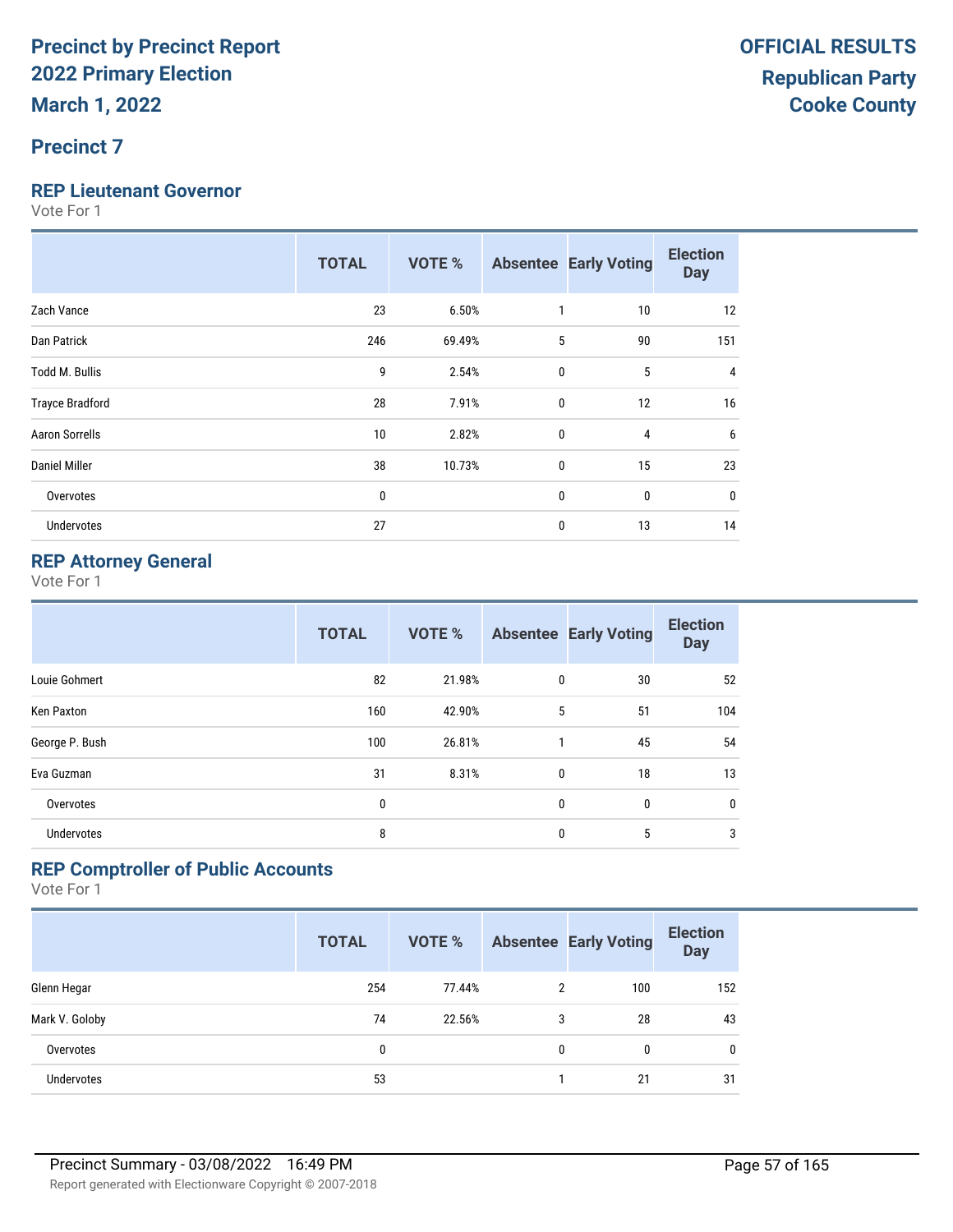## **Precinct 7**

## **REP Comm General Land Office**

Vote For 1

|                        | <b>TOTAL</b> | <b>VOTE %</b> |                | <b>Absentee Early Voting</b> | <b>Election</b><br><b>Day</b> |
|------------------------|--------------|---------------|----------------|------------------------------|-------------------------------|
| Ben Armenta            | 23           | 7.90%         | $\mathbf 0$    | 9                            | 14                            |
| Don W. Minton          | 39           | 13.40%        | $\mathbf 0$    | 15                           | 24                            |
| <b>Tim Westley</b>     | 53           | 18.21%        | $\overline{2}$ | 20                           | 31                            |
| Dawn Buckingham        | 82           | 28.18%        | $\mathbf 0$    | 38                           | 44                            |
| <b>Weston Martinez</b> | 8            | 2.75%         | $\mathbf 0$    | 3                            | 5                             |
| Rufus Lopez            | 9            | 3.09%         | $\mathbf 0$    | 4                            | 5                             |
| Victor Avila           | 25           | 8.59%         | $\overline{2}$ | $\overline{2}$               | 21                            |
| Jon Spiers             | 52           | 17.87%        | $\mathbf 0$    | 22                           | 30                            |
| Overvotes              | 0            |               | $\mathbf{0}$   | $\mathbf{0}$                 | $\mathbf 0$                   |
| <b>Undervotes</b>      | 90           |               | $\overline{2}$ | 36                           | 52                            |

## **REP Commissioner of Agriculture**

|                  | <b>TOTAL</b> | VOTE % |                | <b>Absentee Early Voting</b> | <b>Election</b><br><b>Day</b> |
|------------------|--------------|--------|----------------|------------------------------|-------------------------------|
| Carey A. Counsil | 31           | 9.75%  | 3              | 8                            | 20                            |
| James White      | 98           | 30.82% | 0              | 42                           | 56                            |
| Sid Miller       | 189          | 59.43% | $\mathfrak{p}$ | 72                           | 115                           |
| Overvotes        | 0            |        | 0              | 0                            | $\mathbf{0}$                  |
| Undervotes       | 63           |        |                | 27                           | 35                            |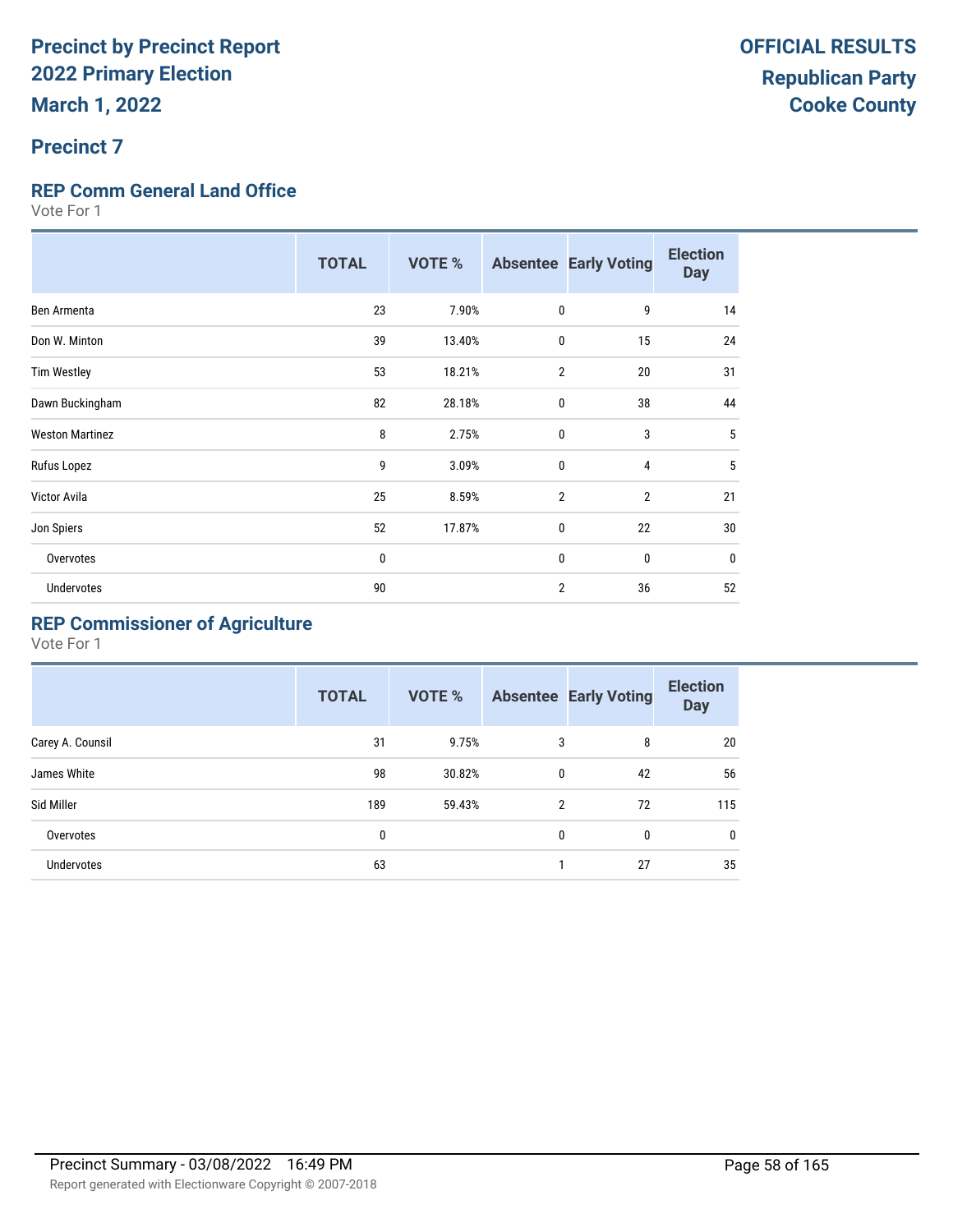## **Precinct 7**

### **REP Railroad Commissioner**

Vote For 1

|                        | <b>TOTAL</b> | <b>VOTE %</b> |                | <b>Absentee Early Voting</b> | <b>Election</b><br><b>Day</b> |
|------------------------|--------------|---------------|----------------|------------------------------|-------------------------------|
| Dawayne Tipton         | 72           | 24.08%        | 3              | 30                           | 39                            |
| Wayne Christian        | 144          | 48.16%        | $\overline{2}$ | 53                           | 89                            |
| Sarah Stogner          | 34           | 11.37%        | $\mathbf{0}$   | 13                           | 21                            |
| Tom Slocum Jr          | 20           | 6.69%         | $\mathbf{0}$   | 6                            | 14                            |
| Marvin "Sarge" Summers | 29           | 9.70%         | $\mathbf{0}$   | 9                            | 20                            |
| Overvotes              | $\mathbf{0}$ |               | 0              | 0                            | 0                             |
| Undervotes             | 82           |               | 1              | 38                           | 43                            |

## **REP Justice, Supreme Court, Pl 3**

Vote For 1

|                | <b>TOTAL</b> | VOTE %  |   | <b>Absentee Early Voting</b> | <b>Election</b><br><b>Day</b> |
|----------------|--------------|---------|---|------------------------------|-------------------------------|
| Debra Lehrmann | 283          | 100.00% | 4 | 105                          | 174                           |
| Overvotes      | 0            |         |   | 0                            | 0                             |
| Undervotes     | 98           |         |   | 44                           | 52                            |

### **REP Justice, Supreme Court, Pl 5**

|               | <b>TOTAL</b> | <b>VOTE %</b> |   | <b>Absentee Early Voting</b> | <b>Election</b><br><b>Day</b> |
|---------------|--------------|---------------|---|------------------------------|-------------------------------|
| Rebeca Huddle | 272          | 100.00%       | 4 | 98                           | 170                           |
| Overvotes     |              |               | 0 | 0                            | 0                             |
| Undervotes    | 109          |               |   | 51                           | 56                            |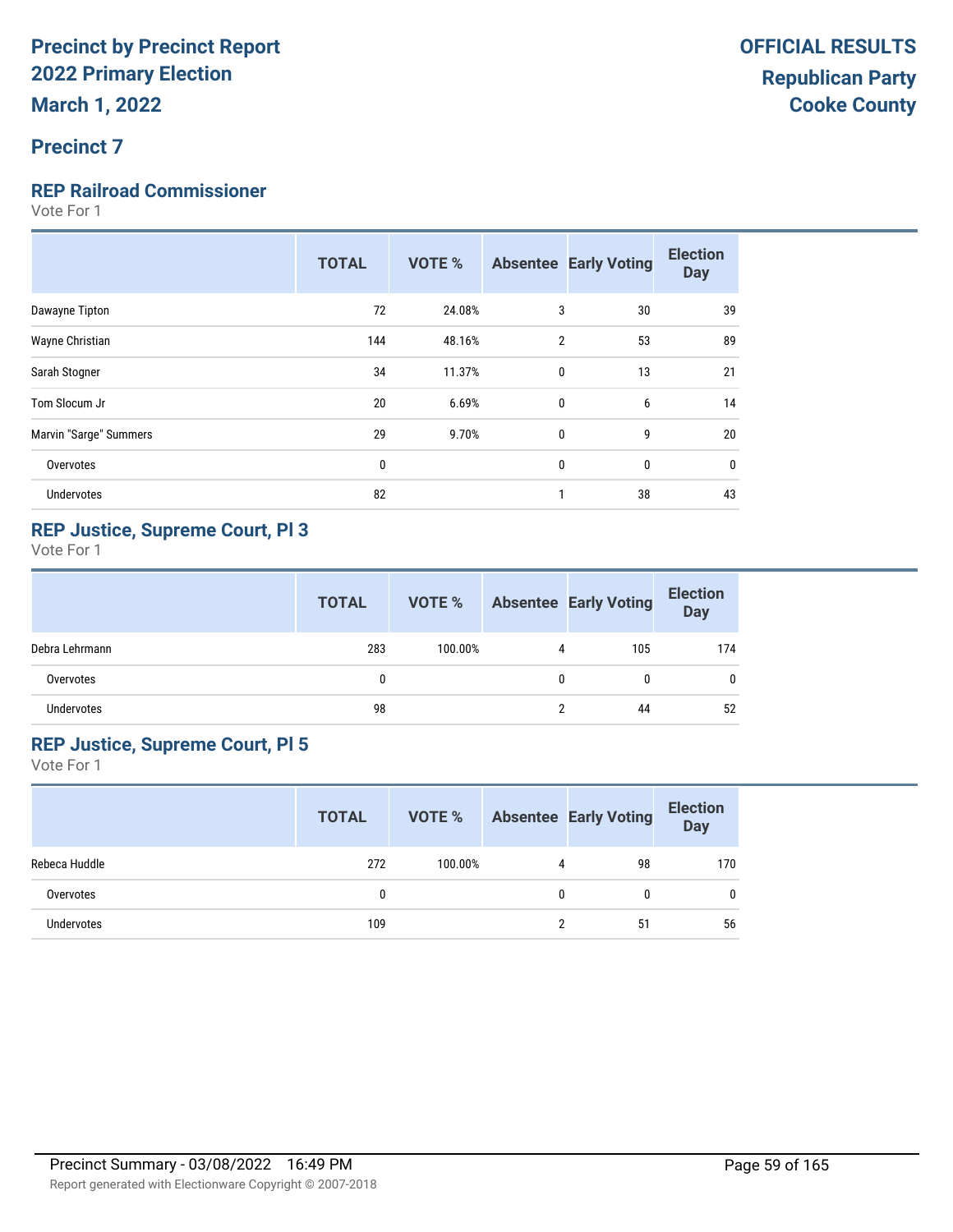## **Precinct 7**

### **REP Justice, Supreme Court, Pl 9**

Vote For 1

|                  | <b>TOTAL</b> | VOTE % |   | <b>Absentee Early Voting</b> | <b>Election</b><br><b>Day</b> |
|------------------|--------------|--------|---|------------------------------|-------------------------------|
| David J. Schenck | 174          | 60.42% | 4 | 63                           | 107                           |
| Evan Young       | 114          | 39.58% | 0 | 43                           | 71                            |
| Overvotes        | 0            |        | 0 | $\mathbf{0}$                 | 0                             |
| Undervotes       | 93           |        | 2 | 43                           | 48                            |

## **REP Judge, Ct of Crim App, Pl 2**

Vote For 1

|                   | <b>TOTAL</b> | VOTE %  |   | <b>Absentee Early Voting</b> | <b>Election</b><br>Day |
|-------------------|--------------|---------|---|------------------------------|------------------------|
| Mary Lou Keel     | 271          | 100.00% | 3 | 102                          | 166                    |
| Overvotes         | 0            |         | 0 |                              | 0                      |
| <b>Undervotes</b> | 110          |         | 3 | 47                           | 60                     |

## **REP Judge, Ct of Crim App, Pl 5**

Vote For 1

|                     | <b>TOTAL</b> | <b>VOTE %</b> |   | <b>Absentee Early Voting</b> | <b>Election</b><br><b>Day</b> |
|---------------------|--------------|---------------|---|------------------------------|-------------------------------|
| <b>Scott Walker</b> | 178          | 62.24%        | 2 | 68                           | 108                           |
| Clint Morgan        | 108          | 37.76%        | 2 | 38                           | 68                            |
| Overvotes           | 0            |               | 0 | 0                            | 0                             |
| <b>Undervotes</b>   | 95           |               | 2 | 43                           | 50                            |

## **REP Judge, Ct of Crim App, Pl 6**

|                       | <b>TOTAL</b> | VOTE %  |   | <b>Absentee Early Voting</b> | <b>Election</b><br><b>Day</b> |
|-----------------------|--------------|---------|---|------------------------------|-------------------------------|
| Jesse F. McClure, III | 260          | 100.00% | 4 | 95                           | 161                           |
| Overvotes             | 0            |         | 0 |                              | $\mathbf{0}$                  |
| <b>Undervotes</b>     | 121          |         | າ | 54                           | 65                            |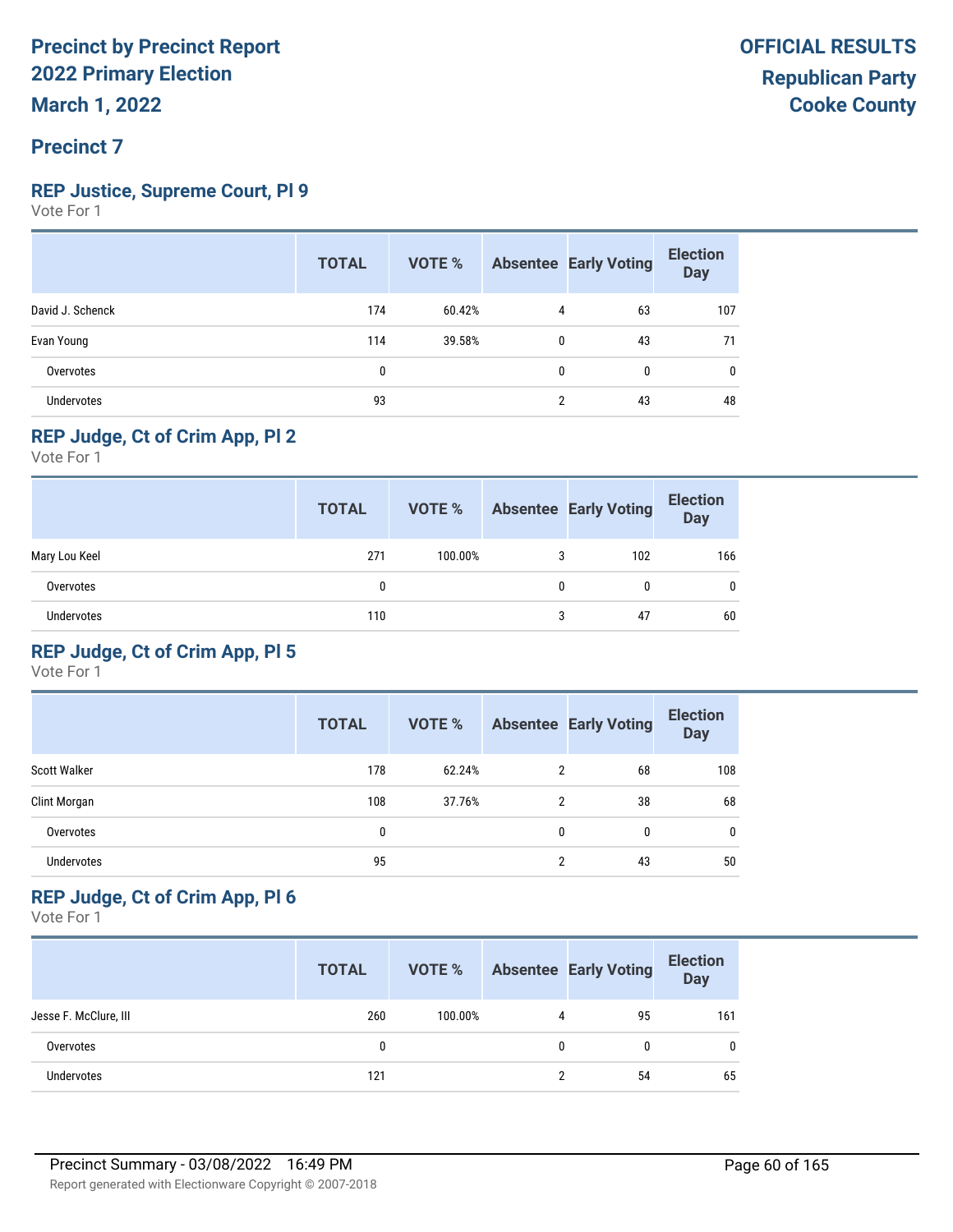## **Precinct 7**

#### **REP Member, State BoE, Dist 12**

Vote For 1

|                   | <b>TOTAL</b> |         |   | <b>VOTE %</b> Absentee Early Voting | <b>Election</b><br>Day |
|-------------------|--------------|---------|---|-------------------------------------|------------------------|
| Pam Little        | 270          | 100.00% | 4 | 100                                 | 166                    |
| Overvotes         |              |         | 0 | 0                                   | 0                      |
| <b>Undervotes</b> | 111          |         |   | 49                                  | 60                     |

## **REP State Senator, Dist 30**

Vote For 1

|               | <b>TOTAL</b> | VOTE %  |   | <b>Absentee Early Voting</b> | <b>Election</b><br><b>Day</b> |
|---------------|--------------|---------|---|------------------------------|-------------------------------|
| Drew Springer | 305          | 100.00% | 5 | 116                          | 184                           |
| Overvotes     | 0            |         |   | 0                            | 0                             |
| Undervotes    | 76           |         |   | 33                           | 42                            |

## **REP State Rep, Dist 68**

Vote For 1

|                       | <b>TOTAL</b> | <b>VOTE %</b> |   | <b>Absentee Early Voting</b> | <b>Election</b><br><b>Day</b> |
|-----------------------|--------------|---------------|---|------------------------------|-------------------------------|
| <b>Craig Carter</b>   | 40           | 11.76%        | 0 | 13                           | 27                            |
| <b>Mark Middleton</b> | 69           | 20.29%        | 0 | 26                           | 43                            |
| David Spiller         | 219          | 64.41%        | 4 | 83                           | 132                           |
| Gary W. Franklin      | 12           | 3.53%         | 1 | 6                            | 5                             |
| Overvotes             | 0            |               | 0 | 0                            | 0                             |
| <b>Undervotes</b>     | 41           |               | 1 | 21                           | 19                            |

## **REP Justice, 2nd Ct of App Dist, Pl 3**

|                   | <b>TOTAL</b> | VOTE %  |   | <b>Absentee Early Voting</b> | <b>Election</b><br>Day |
|-------------------|--------------|---------|---|------------------------------|------------------------|
| Elizabeth Kerr    | 268          | 100.00% | 4 | 98                           | 166                    |
| Overvotes         | 0            |         |   | 0                            | 0                      |
| <b>Undervotes</b> | 113          |         |   | 51                           | 60                     |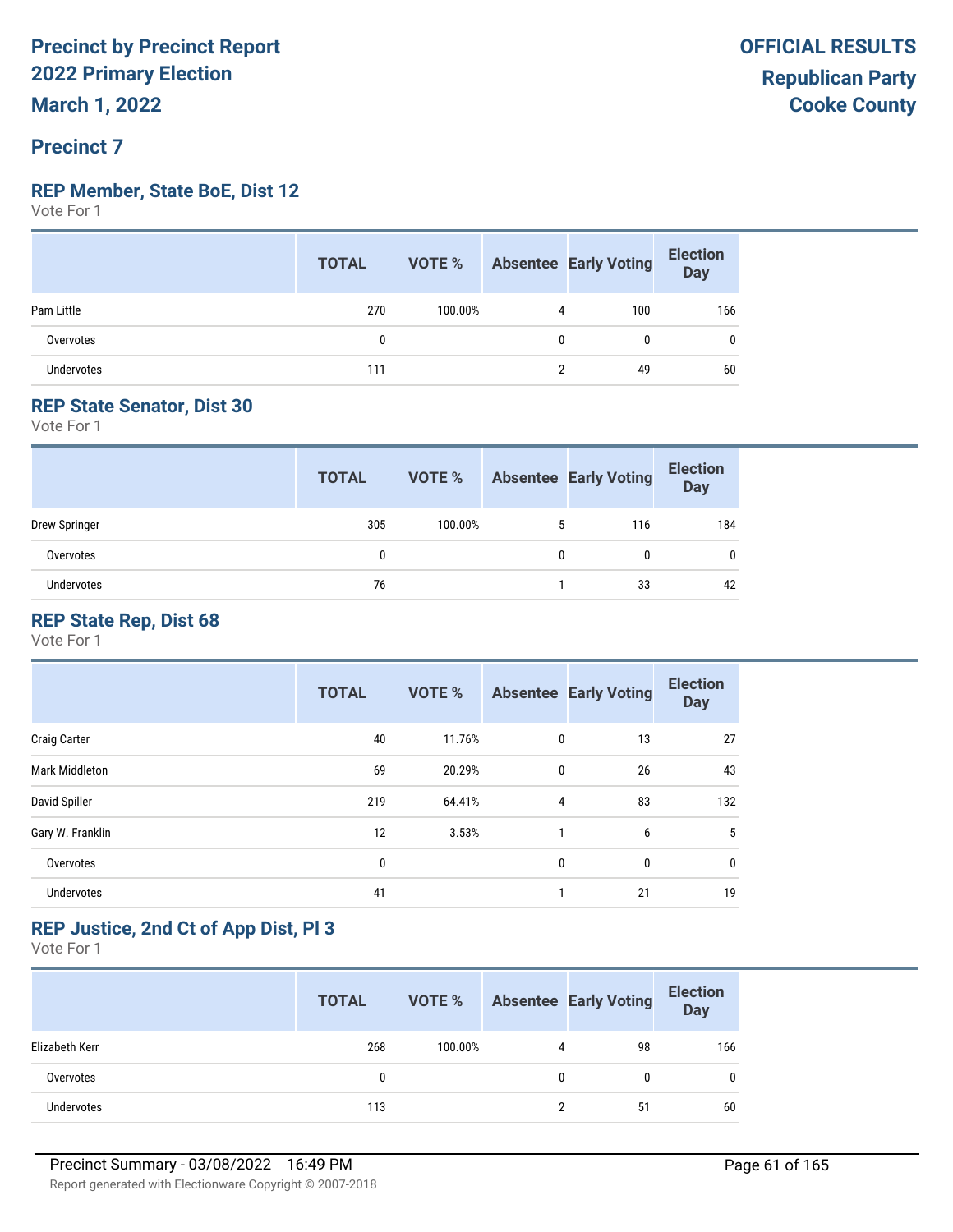## **Precinct 7**

## **REP County Judge**

Vote For 1

|                      | <b>TOTAL</b> | VOTE % |                | <b>Absentee Early Voting</b> | <b>Election</b><br><b>Day</b> |
|----------------------|--------------|--------|----------------|------------------------------|-------------------------------|
| Leon Klement         | 117          | 33.52% | 3              | 46                           | 68                            |
| John O. Roane        | 112          | 32.09% |                | 37                           | 74                            |
| <b>Steve Starnes</b> | 120          | 34.38% | $\overline{2}$ | 55                           | 63                            |
| Overvotes            | 0            |        | $\mathbf{0}$   | $\mathbf{0}$                 | 0                             |
| <b>Undervotes</b>    | 32           |        | 0              | 11                           | 21                            |

## **REP Judge, County Court at Law**

Vote For 1

|                   | <b>TOTAL</b> | VOTE % |   | <b>Absentee Early Voting</b> | <b>Election</b><br><b>Day</b> |
|-------------------|--------------|--------|---|------------------------------|-------------------------------|
| Lynn Switzer      | 151          | 45.07% | 2 | 60                           | 89                            |
| John H. Morris    | 184          | 54.93% | 4 | 74                           | 106                           |
| Overvotes         | 0            |        | 0 | 0                            | 0                             |
| <b>Undervotes</b> | 46           |        | 0 | 15                           | 31                            |

### **REP District Clerk**

Vote For 1

|                   | <b>TOTAL</b> | VOTE %  |   | <b>Absentee Early Voting</b> | <b>Election</b><br><b>Day</b> |
|-------------------|--------------|---------|---|------------------------------|-------------------------------|
| Marci A. Gilbert  | 288          | 100.00% | 4 | 107                          | 177                           |
| Overvotes         | 0            |         | 0 | 0                            | $\mathbf{0}$                  |
| <b>Undervotes</b> | 93           |         |   | 42                           | 49                            |

## **REP County Clerk**

|              | <b>TOTAL</b> | VOTE %  |              | <b>Absentee Early Voting</b> | <b>Election</b><br>Day |
|--------------|--------------|---------|--------------|------------------------------|------------------------|
| Pam Harrison | 303          | 100.00% | 4            | 115                          | 184                    |
| Overvotes    | 0            |         | $\mathbf{0}$ |                              | 0                      |
| Undervotes   | 78           |         |              | 34                           | 42                     |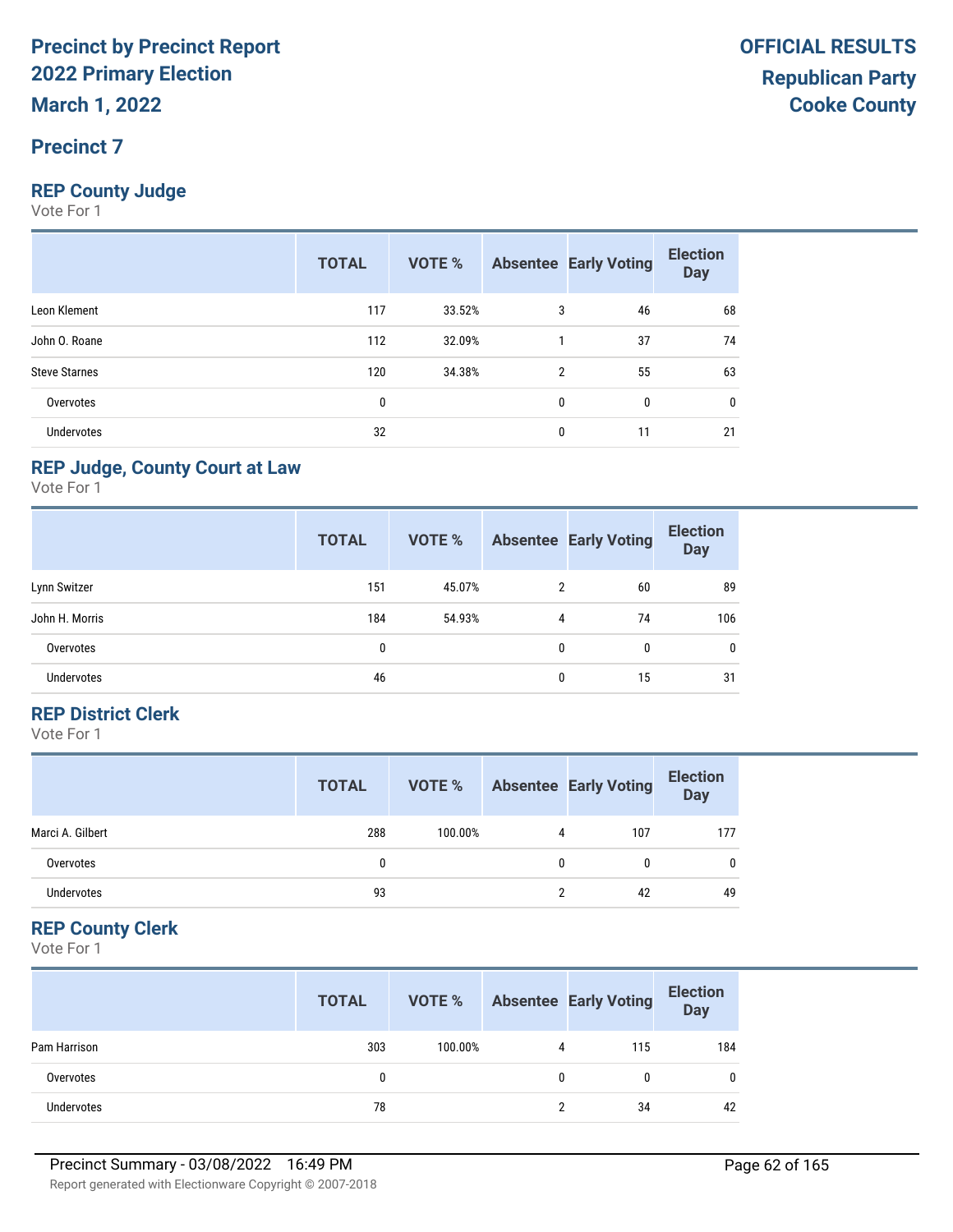## **Precinct 7**

### **REP County Treasurer**

Vote For 1

|                   | <b>TOTAL</b> | <b>VOTE %</b> Absentee Early Voting |   |     | <b>Election</b><br>Day |
|-------------------|--------------|-------------------------------------|---|-----|------------------------|
| Patty Brennan     | 287          | 100.00%                             |   | 109 | 174                    |
| Overvotes         | 0            |                                     | 0 | 0   | 0                      |
| <b>Undervotes</b> | 94           |                                     |   | 40  | 52                     |
|                   |              |                                     |   |     |                        |

#### **REP JOP Pct 1**

Vote For 1

|                      | <b>TOTAL</b> | VOTE %  |   | <b>Absentee Early Voting</b> | <b>Election</b><br><b>Day</b> |
|----------------------|--------------|---------|---|------------------------------|-------------------------------|
| John J. "Jody" Henry | 295          | 100.00% | 4 | 112                          | 179                           |
| Overvotes            | 0            |         | 0 | 0                            | 0                             |
| <b>Undervotes</b>    | 86           |         |   | 37                           | 47                            |

## **REP County Chair**

Vote For 1

|                | <b>TOTAL</b> | VOTE %  |   | <b>Absentee Early Voting</b> | <b>Election</b><br><b>Day</b> |
|----------------|--------------|---------|---|------------------------------|-------------------------------|
| Chris McNamara | 281          | 100.00% | 4 | 109                          | 168                           |
| Overvotes      | 0            |         |   | 0                            | 0                             |
| Undervotes     | 100          |         |   | 40                           | 58                            |

#### **REP Proposition 1**

|                | <b>TOTAL</b> | VOTE % |   | <b>Absentee Early Voting</b> | <b>Election</b><br><b>Day</b> |
|----------------|--------------|--------|---|------------------------------|-------------------------------|
| <b>YES</b>     | 365          | 96.05% | 5 | 142                          | 218                           |
| N <sub>0</sub> | 15           | 3.95%  |   |                              |                               |
| Overvotes      | 0            |        | 0 | 0                            | 0                             |
| Undervotes     |              |        | 0 | 0                            |                               |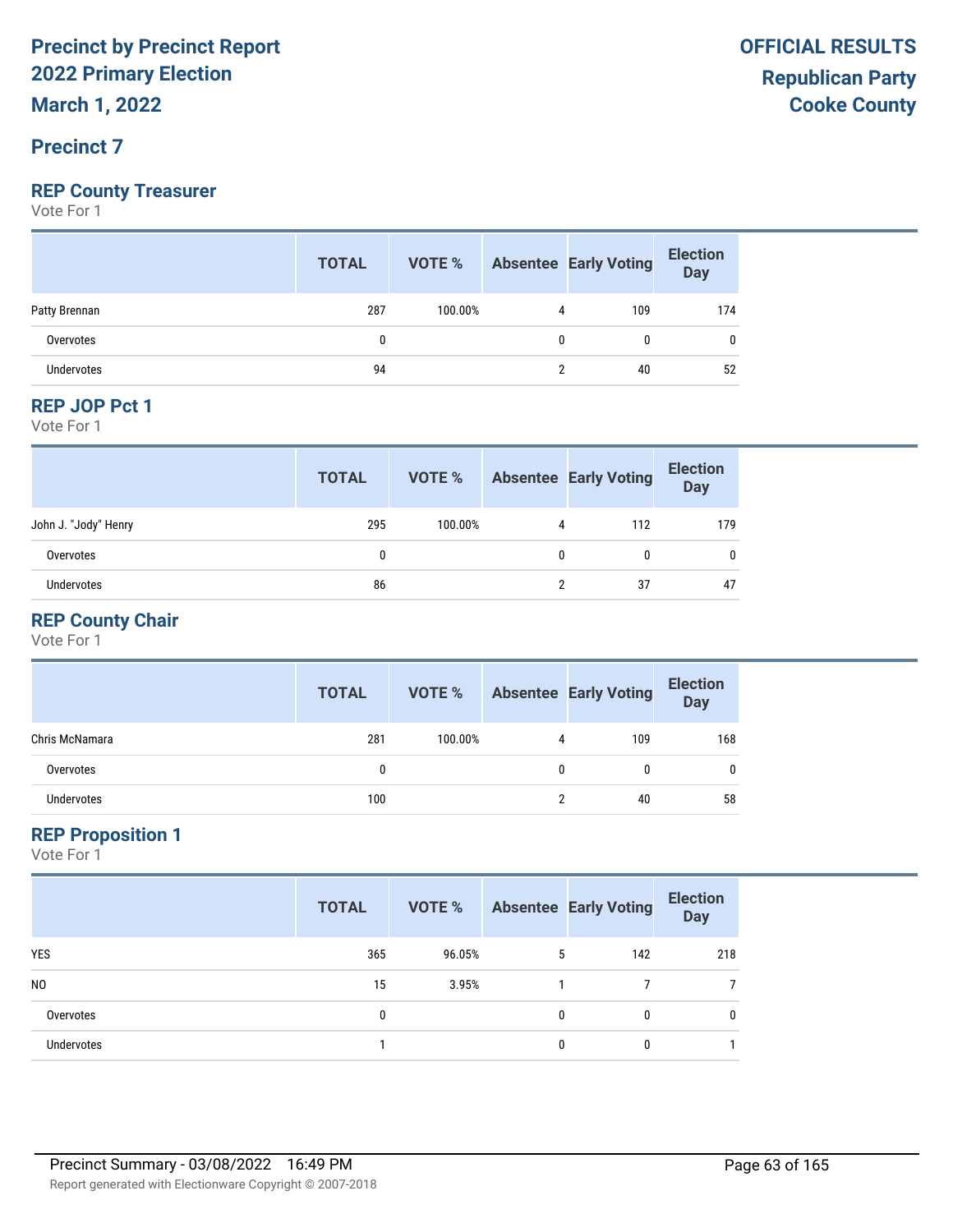## **Precinct 7**

#### **REP Proposition 2**

Vote For 1

|                | <b>TOTAL</b> |        |   | <b>VOTE %</b> Absentee Early Voting | <b>Election</b><br>$\overline{$ Day |
|----------------|--------------|--------|---|-------------------------------------|-------------------------------------|
| <b>YES</b>     | 305          | 82.66% | 4 | 121                                 | 180                                 |
| N <sub>0</sub> | 64           | 17.34% | 2 | 24                                  | 38                                  |
| Overvotes      | 0            |        | 0 | $\mathbf{0}$                        | 0                                   |
| Undervotes     | 12           |        | 0 | 4                                   | 8                                   |

#### **REP Proposition 3**

Vote For 1

|                   | <b>TOTAL</b> | VOTE % |   | <b>Absentee Early Voting</b> | <b>Election</b><br><b>Day</b> |
|-------------------|--------------|--------|---|------------------------------|-------------------------------|
| <b>YES</b>        | 335          | 89.10% | 6 | 135                          | 194                           |
| N <sub>0</sub>    | 41           | 10.90% | 0 | 14                           | 27                            |
| Overvotes         | 0            |        | 0 | 0                            | $\mathbf{0}$                  |
| <b>Undervotes</b> | 5            |        | 0 | 0                            | 5                             |

## **REP Proposition 4**

Vote For 1

|                | <b>TOTAL</b> | VOTE % |              | <b>Absentee Early Voting</b> | <b>Election</b><br><b>Day</b> |
|----------------|--------------|--------|--------------|------------------------------|-------------------------------|
| <b>YES</b>     | 345          | 93.50% | 5            | 134                          | 206                           |
| N <sub>0</sub> | 24           | 6.50%  |              | 12                           | 11                            |
| Overvotes      | 0            |        | $\mathbf{0}$ | 0                            | 0                             |
| Undervotes     | 12           |        | 0            | 3                            | 9                             |

#### **REP Proposition 5**

|                | <b>TOTAL</b> | VOTE % |              | <b>Absentee Early Voting</b> | <b>Election</b><br><b>Day</b> |
|----------------|--------------|--------|--------------|------------------------------|-------------------------------|
| <b>YES</b>     | 332          | 89.49% | 5            | 135                          | 192                           |
| N <sub>0</sub> | 39           | 10.51% |              | 12                           | 26                            |
| Overvotes      | 0            |        | $\mathbf{0}$ | 0                            | 0                             |
| Undervotes     | 10           |        | 0            | ∩                            | 8                             |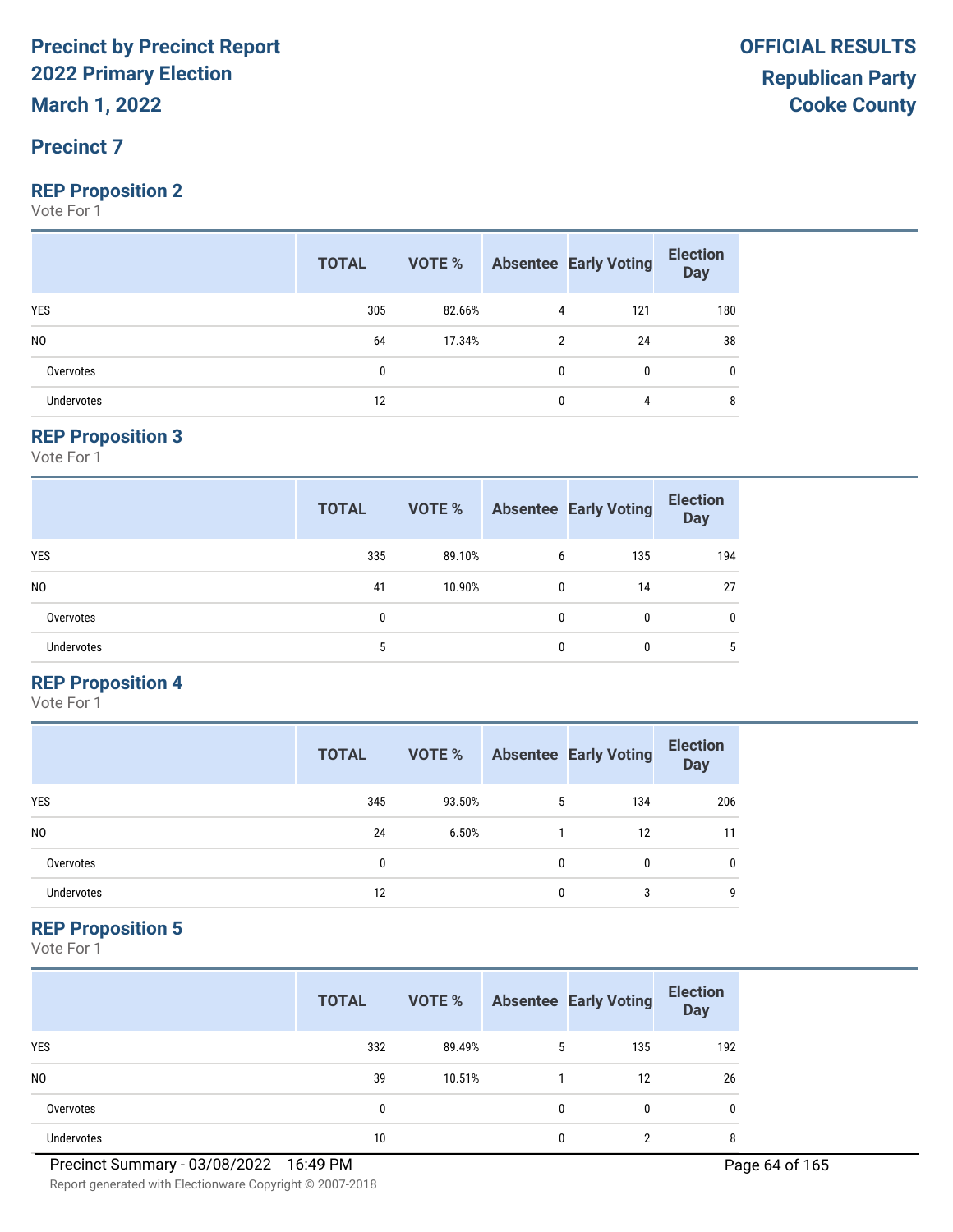### **Precinct 7**

#### **REP Proposition 6**

Vote For 1

|                | <b>TOTAL</b> |        |              | <b>VOTE %</b> Absentee Early Voting | <b>Election</b><br>Day |
|----------------|--------------|--------|--------------|-------------------------------------|------------------------|
| <b>YES</b>     | 327          | 88.38% | 5            | 124                                 | 198                    |
| N <sub>0</sub> | 43           | 11.62% |              | 21                                  | 21                     |
| Overvotes      | 0            |        | $\mathbf{0}$ | 0                                   | 0                      |
| Undervotes     | 11           |        | $\mathbf{0}$ | 4                                   |                        |

#### **REP Proposition 7**

Vote For 1

|                   | <b>TOTAL</b> | VOTE % |   | <b>Absentee Early Voting</b> | <b>Election</b><br><b>Day</b> |
|-------------------|--------------|--------|---|------------------------------|-------------------------------|
| <b>YES</b>        | 367          | 98.13% | 6 | 142                          | 219                           |
| N <sub>0</sub>    |              | 1.87%  | 0 | 3                            | $\overline{4}$                |
| Overvotes         |              |        | 0 | 0                            | $\mathbf{0}$                  |
| <b>Undervotes</b> |              |        | 0 | 4                            | 3                             |

## **REP Proposition 8**

Vote For 1

|                | <b>TOTAL</b> | VOTE % |   | <b>Absentee Early Voting</b> | <b>Election</b><br><b>Day</b> |
|----------------|--------------|--------|---|------------------------------|-------------------------------|
| <b>YES</b>     | 362          | 96.53% | 5 | 140                          | 217                           |
| N <sub>0</sub> | 13           | 3.47%  | 0 | 6                            |                               |
| Overvotes      | $\mathbf{0}$ |        | 0 | 0                            | 0                             |
| Undervotes     | 6            |        |   | 3                            |                               |

## **REP Proposition 9**

Vote For 1

|                   | <b>TOTAL</b> | VOTE % |   | <b>Absentee Early Voting</b> | <b>Election</b><br><b>Day</b> |
|-------------------|--------------|--------|---|------------------------------|-------------------------------|
| <b>YES</b>        | 331          | 88.98% | 6 | 131                          | 194                           |
| N <sub>0</sub>    | 41           | 11.02% |   | 15                           | 26                            |
| Overvotes         | 0            |        |   | 0                            | 0                             |
| <b>Undervotes</b> | g            |        |   | 3                            | 6                             |

Report generated with Electionware Copyright © 2007-2018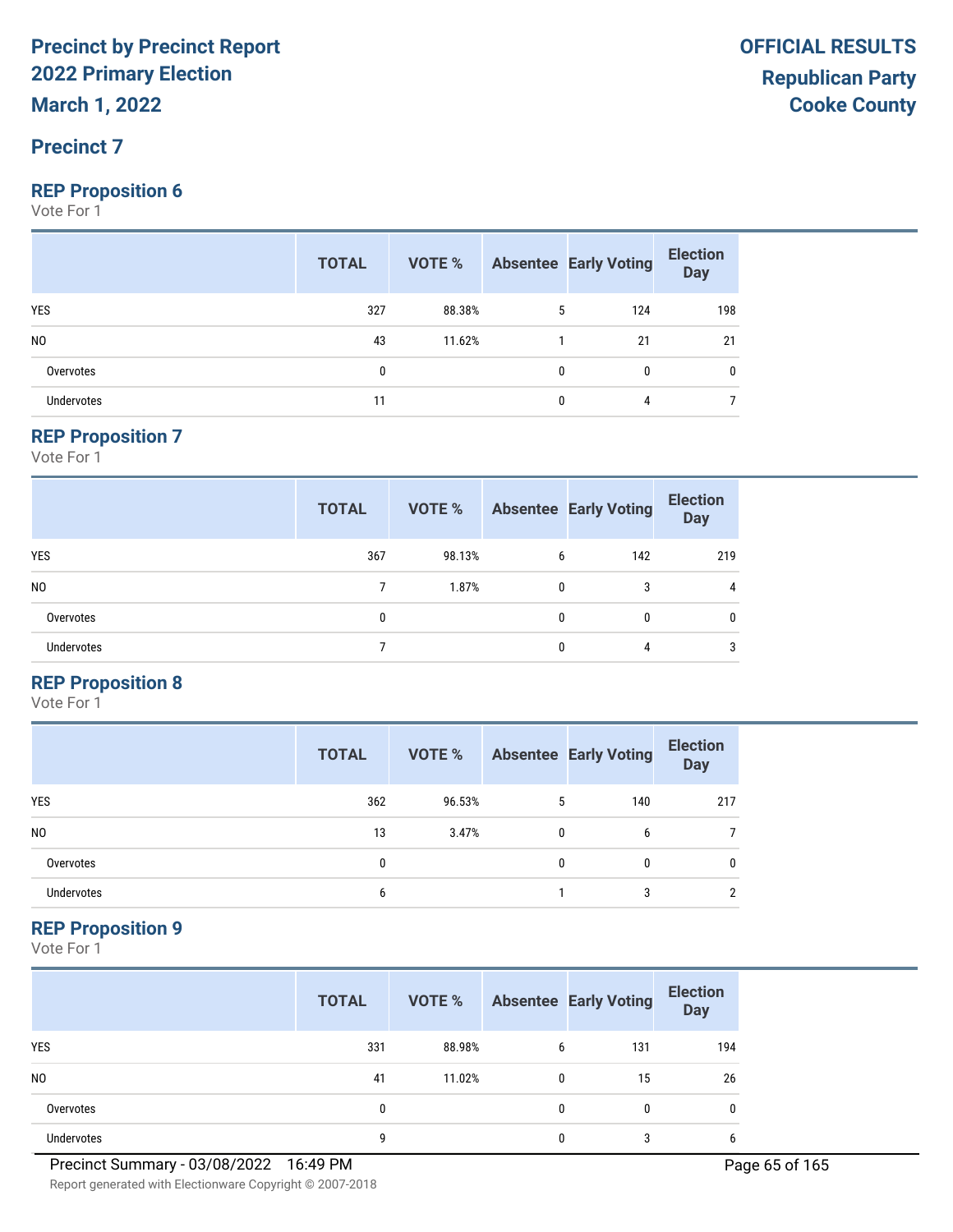**March 1, 2022**

## **Precinct 7**

## **REP Proposition 10**

|                   | <b>TOTAL</b> |        |              | <b>VOTE %</b> Absentee Early Voting | <b>Election</b><br>Day |
|-------------------|--------------|--------|--------------|-------------------------------------|------------------------|
| <b>YES</b>        | 352          | 95.14% | 6            | 137                                 | 209                    |
| N <sub>0</sub>    | 18           | 4.86%  | $\mathbf{0}$ | g                                   | g                      |
| Overvotes         | 0            |        | 0            | $\mathbf{0}$                        | 0                      |
| <b>Undervotes</b> | 11           |        | 0            | 3                                   | 8                      |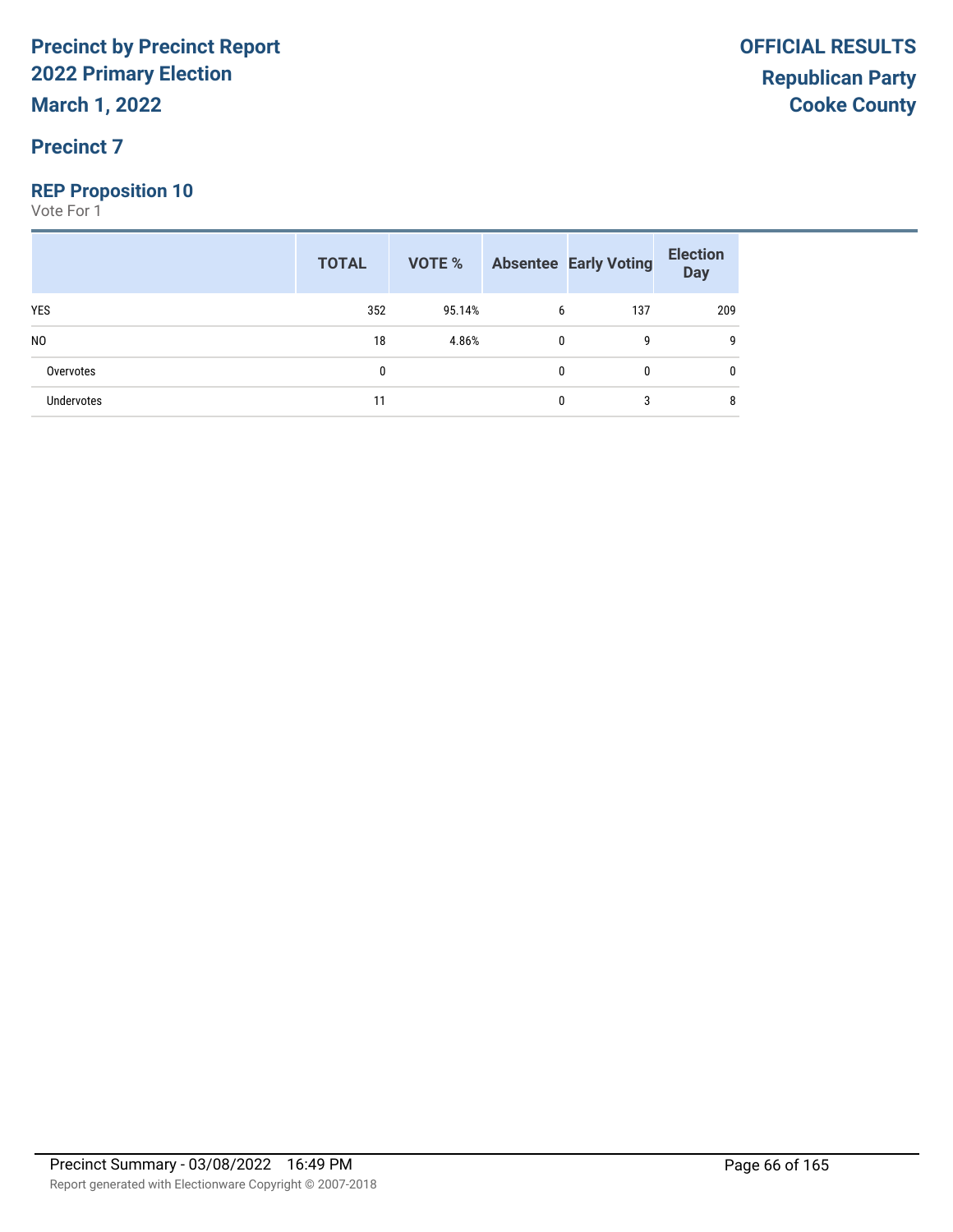# **STATISTICS**

|                                 | <b>TOTAL</b> | <b>Absentee</b> | <b>Early Voting Election Day</b> |     |
|---------------------------------|--------------|-----------------|----------------------------------|-----|
| Registered Voters - Total       | 1.055        |                 |                                  |     |
| Ballots Cast - Republican Party | 260          |                 | 99                               | 159 |

## **REP US Rep, District 26**

Vote For 1

|                      | <b>TOTAL</b> | <b>VOTE %</b> |                | <b>Absentee Early Voting</b> | <b>Election</b><br><b>Day</b> |
|----------------------|--------------|---------------|----------------|------------------------------|-------------------------------|
| Isaac Smith          | 35           | 15.02%        | 0              | 13                           | 22                            |
| <b>Vincent Gallo</b> | 20           | 8.58%         | $\mathbf{0}$   | 5                            | 15                            |
| Michael C. Burgess   | 167          | 71.67%        | $\overline{2}$ | 77                           | 88                            |
| <b>Brian Brazeal</b> | 5            | 2.15%         | $\mathbf{0}$   |                              | $\overline{4}$                |
| Raven Harrison       | 6            | 2.58%         | $\mathbf{0}$   | 1                            | 5                             |
| Overvotes            | 0            |               | $\mathbf{0}$   | 0                            | 0                             |
| Undervotes           | 27           |               | $\mathbf{0}$   | $\overline{2}$               | 25                            |

#### **REP Governor**

|                     | <b>TOTAL</b> | <b>VOTE %</b> |                | <b>Absentee Early Voting</b> | <b>Election</b><br><b>Day</b> |
|---------------------|--------------|---------------|----------------|------------------------------|-------------------------------|
| Greg Abbott         | 157          | 60.38%        | $\overline{2}$ | 64                           | 91                            |
| Don Huffines        | 34           | 13.08%        | $\mathbf 0$    | 8                            | 26                            |
| <b>Chad Prather</b> | 9            | 3.46%         | $\mathbf 0$    | 5                            | 4                             |
| Danny Harrison      | 0            | 0.00%         | $\mathbf{0}$   | $\mathbf 0$                  | $\mathbf{0}$                  |
| Allen B. West       | 50           | 19.23%        | $\bf{0}$       | 19                           | 31                            |
| Kandy Kaye Horn     | 3            | 1.15%         | $\mathbf{0}$   | 1                            | $\overline{2}$                |
| <b>Rick Perry</b>   | 7            | 2.69%         | $\mathbf 0$    | $\overline{2}$               | 5                             |
| Paul Belew          | 0            | 0.00%         | $\mathbf 0$    | 0                            | $\mathbf{0}$                  |
| Overvotes           | 0            |               | $\mathbf 0$    | 0                            | $\mathbf{0}$                  |
| Undervotes          | 0            |               | $\mathbf{0}$   | 0                            | $\mathbf{0}$                  |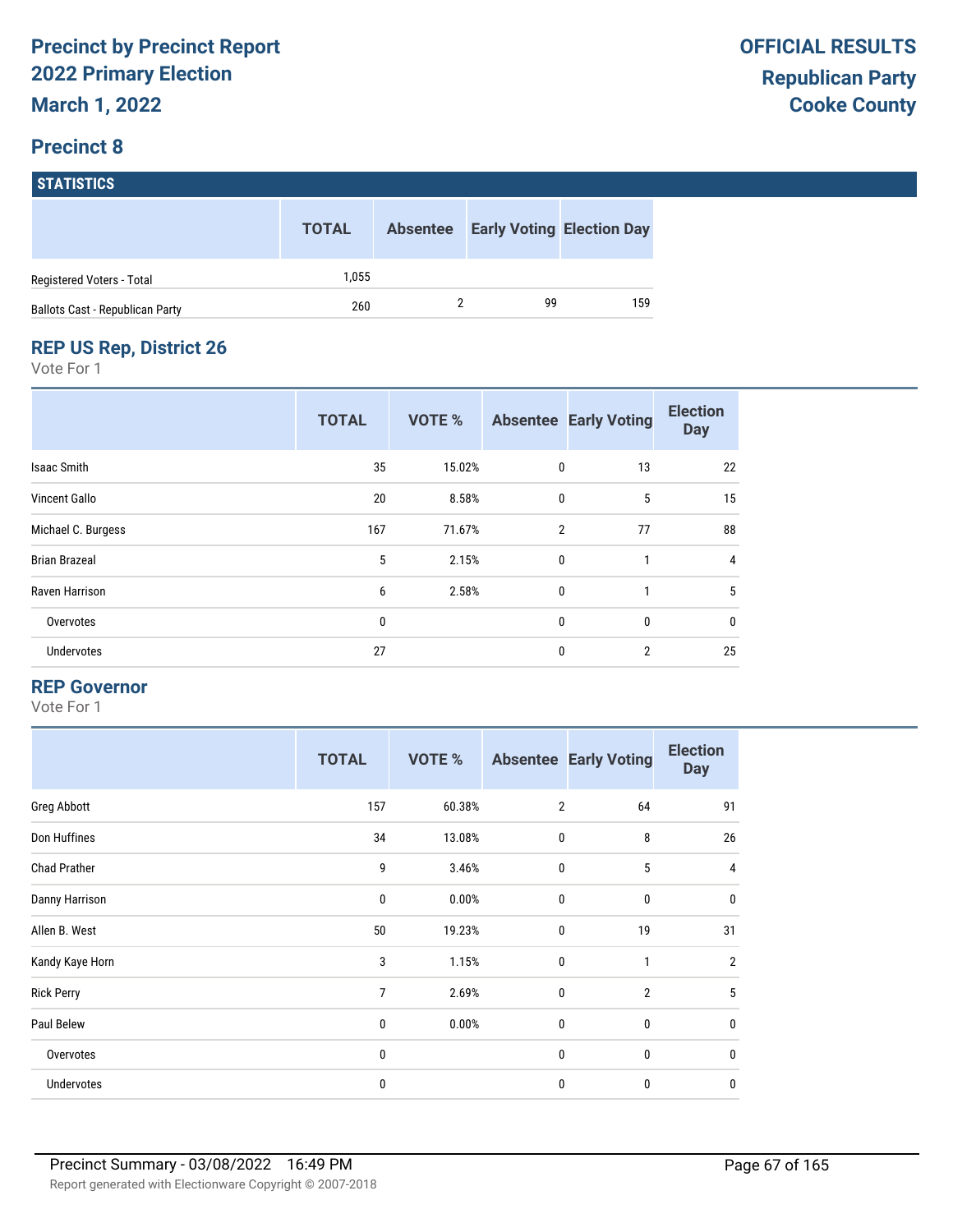## **Precinct 8**

#### **REP Lieutenant Governor**

Vote For 1

|                        | <b>TOTAL</b>   | <b>VOTE %</b> |                | <b>Absentee Early Voting</b> | <b>Election</b><br><b>Day</b> |
|------------------------|----------------|---------------|----------------|------------------------------|-------------------------------|
| Zach Vance             | 11             | 4.45%         | 0              | 5                            | 6                             |
| Dan Patrick            | 174            | 70.45%        | $\overline{2}$ | 71                           | 101                           |
| Todd M. Bullis         | 3              | 1.21%         | $\mathbf{0}$   | 0                            | 3                             |
| <b>Trayce Bradford</b> | 21             | 8.50%         | $\mathbf{0}$   | 5                            | 16                            |
| <b>Aaron Sorrells</b>  | $\overline{2}$ | 0.81%         | $\mathbf{0}$   | $\overline{2}$               | $\mathbf{0}$                  |
| Daniel Miller          | 36             | 14.57%        | $\mathbf 0$    | 13                           | 23                            |
| Overvotes              | 0              |               | $\mathbf 0$    | $\mathbf{0}$                 | 0                             |
| <b>Undervotes</b>      | 13             |               | 0              | 3                            | 10                            |

## **REP Attorney General**

Vote For 1

|                   | <b>TOTAL</b> | <b>VOTE %</b> |                | <b>Absentee Early Voting</b> | <b>Election</b><br><b>Day</b> |
|-------------------|--------------|---------------|----------------|------------------------------|-------------------------------|
| Louie Gohmert     | 74           | 28.57%        | $\overline{2}$ | 25                           | 47                            |
| Ken Paxton        | 99           | 38.22%        | 0              | 39                           | 60                            |
| George P. Bush    | 62           | 23.94%        | 0              | 19                           | 43                            |
| Eva Guzman        | 24           | 9.27%         | 0              | 16                           | 8                             |
| Overvotes         | 0            |               | 0              | $\mathbf{0}$                 | 0                             |
| <b>Undervotes</b> | 1            |               | 0              | 0                            | $\mathbf{1}$                  |

## **REP Comptroller of Public Accounts**

|                   | <b>TOTAL</b> | <b>VOTE %</b> |   | <b>Absentee Early Voting</b> | <b>Election</b><br><b>Day</b> |
|-------------------|--------------|---------------|---|------------------------------|-------------------------------|
| Glenn Hegar       | 166          | 72.81%        | 2 | 66                           | 98                            |
| Mark V. Goloby    | 62           | 27.19%        | 0 | 24                           | 38                            |
| Overvotes         | 0            |               | 0 | 0                            | $\mathbf{0}$                  |
| <b>Undervotes</b> | 32           |               | 0 | 9                            | 23                            |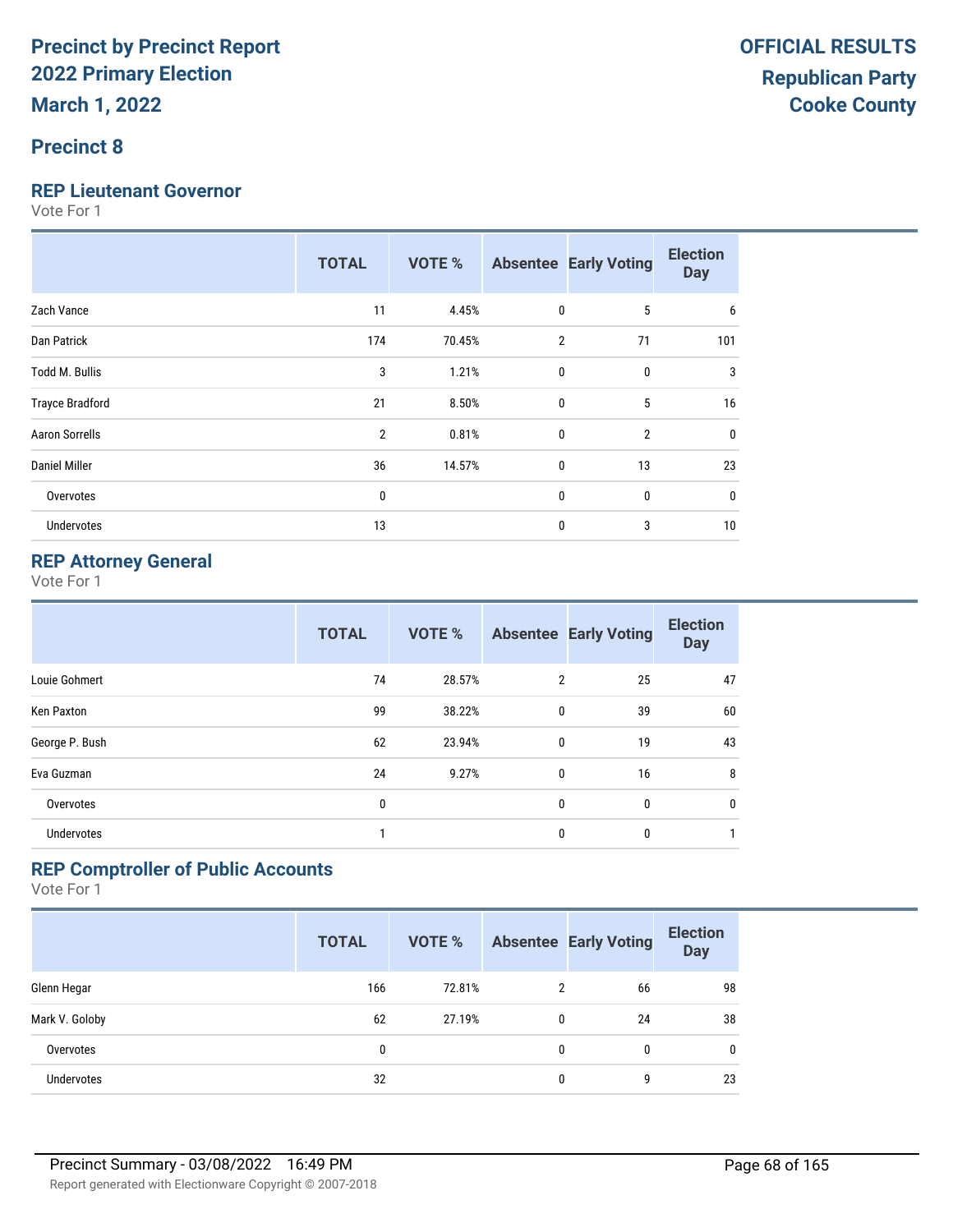## **Precinct 8**

## **REP Comm General Land Office**

Vote For 1

|                        | <b>TOTAL</b>   | <b>VOTE %</b> | <b>Absentee</b> | <b>Early Voting</b> | <b>Election</b><br><b>Day</b> |
|------------------------|----------------|---------------|-----------------|---------------------|-------------------------------|
| Ben Armenta            | 16             | 7.96%         | $\mathbf 0$     | $\overline{7}$      | 9                             |
| Don W. Minton          | 25             | 12.44%        | 0               | 12                  | 13                            |
| <b>Tim Westley</b>     | 33             | 16.42%        | $\overline{2}$  | 11                  | 20                            |
| Dawn Buckingham        | 51             | 25.37%        | 0               | 19                  | 32                            |
| <b>Weston Martinez</b> | 5              | 2.49%         | $\mathbf 0$     | 3                   | $\overline{2}$                |
| Rufus Lopez            | $\overline{7}$ | 3.48%         | $\mathbf{0}$    | $\overline{2}$      | 5                             |
| Victor Avila           | 30             | 14.93%        | $\mathbf 0$     | 18                  | 12                            |
| Jon Spiers             | 34             | 16.92%        | $\mathbf{0}$    | 8                   | 26                            |
| Overvotes              | 0              |               | 0               | 0                   | $\mathbf 0$                   |
| <b>Undervotes</b>      | 59             |               | 0               | 19                  | 40                            |

## **REP Commissioner of Agriculture**

|                  | <b>TOTAL</b> | <b>VOTE %</b> |                | <b>Absentee Early Voting</b> | <b>Election</b><br><b>Day</b> |
|------------------|--------------|---------------|----------------|------------------------------|-------------------------------|
| Carey A. Counsil | 21           | 9.25%         | 0              |                              | 14                            |
| James White      | 62           | 27.31%        | $\mathbf{0}$   | 26                           | 36                            |
| Sid Miller       | 144          | 63.44%        | $\mathfrak{p}$ | 55                           | 87                            |
| Overvotes        | 0            |               | 0              | 0                            | $\mathbf{0}$                  |
| Undervotes       | 33           |               | $\mathbf{0}$   | 11                           | 22                            |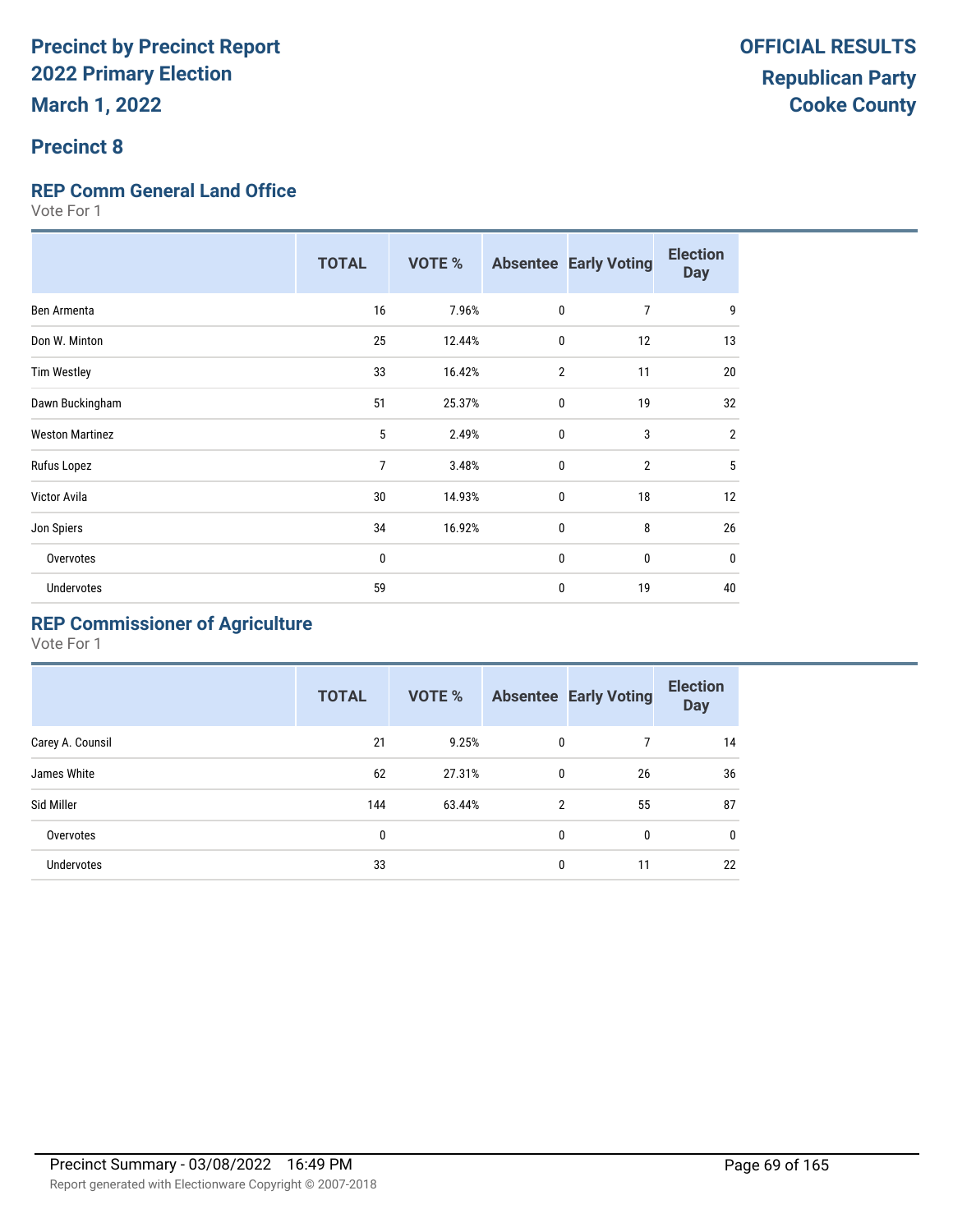## **Precinct 8**

## **REP Railroad Commissioner**

Vote For 1

|                        | <b>TOTAL</b> | <b>VOTE %</b> |              | <b>Absentee Early Voting</b> | <b>Election</b><br><b>Day</b> |
|------------------------|--------------|---------------|--------------|------------------------------|-------------------------------|
| Dawayne Tipton         | 48           | 22.75%        | 0            | 18                           | 30                            |
| Wayne Christian        | 98           | 46.45%        | $\mathbf{1}$ | 38                           | 59                            |
| Sarah Stogner          | 26           | 12.32%        | 0            | 11                           | 15                            |
| Tom Slocum Jr          | 15           | 7.11%         | $\mathbf{0}$ | 6                            | 9                             |
| Marvin "Sarge" Summers | 24           | 11.37%        | 0            | 9                            | 15                            |
| Overvotes              | $\bf{0}$     |               | 0            | 0                            | $\mathbf 0$                   |
| <b>Undervotes</b>      | 49           |               | 1            | 17                           | 31                            |
|                        |              |               |              |                              |                               |

## **REP Justice, Supreme Court, Pl 3**

Vote For 1

|                | <b>TOTAL</b> | VOTE %  |   | <b>Absentee Early Voting</b> | <b>Election</b><br><b>Day</b> |
|----------------|--------------|---------|---|------------------------------|-------------------------------|
| Debra Lehrmann | 204          | 100.00% | 2 | 81                           | 121                           |
| Overvotes      | 0            |         | 0 | 0                            |                               |
| Undervotes     | 56           |         | 0 | 18                           | 38                            |

### **REP Justice, Supreme Court, Pl 5**

|               | <b>TOTAL</b> | <b>VOTE %</b> |   | <b>Absentee Early Voting</b> | <b>Election</b><br><b>Day</b> |
|---------------|--------------|---------------|---|------------------------------|-------------------------------|
| Rebeca Huddle | 201          | 100.00%       |   | 79                           | 120                           |
| Overvotes     |              |               | 0 | 0                            | 0                             |
| Undervotes    | 59           |               | 0 | 20                           | 39                            |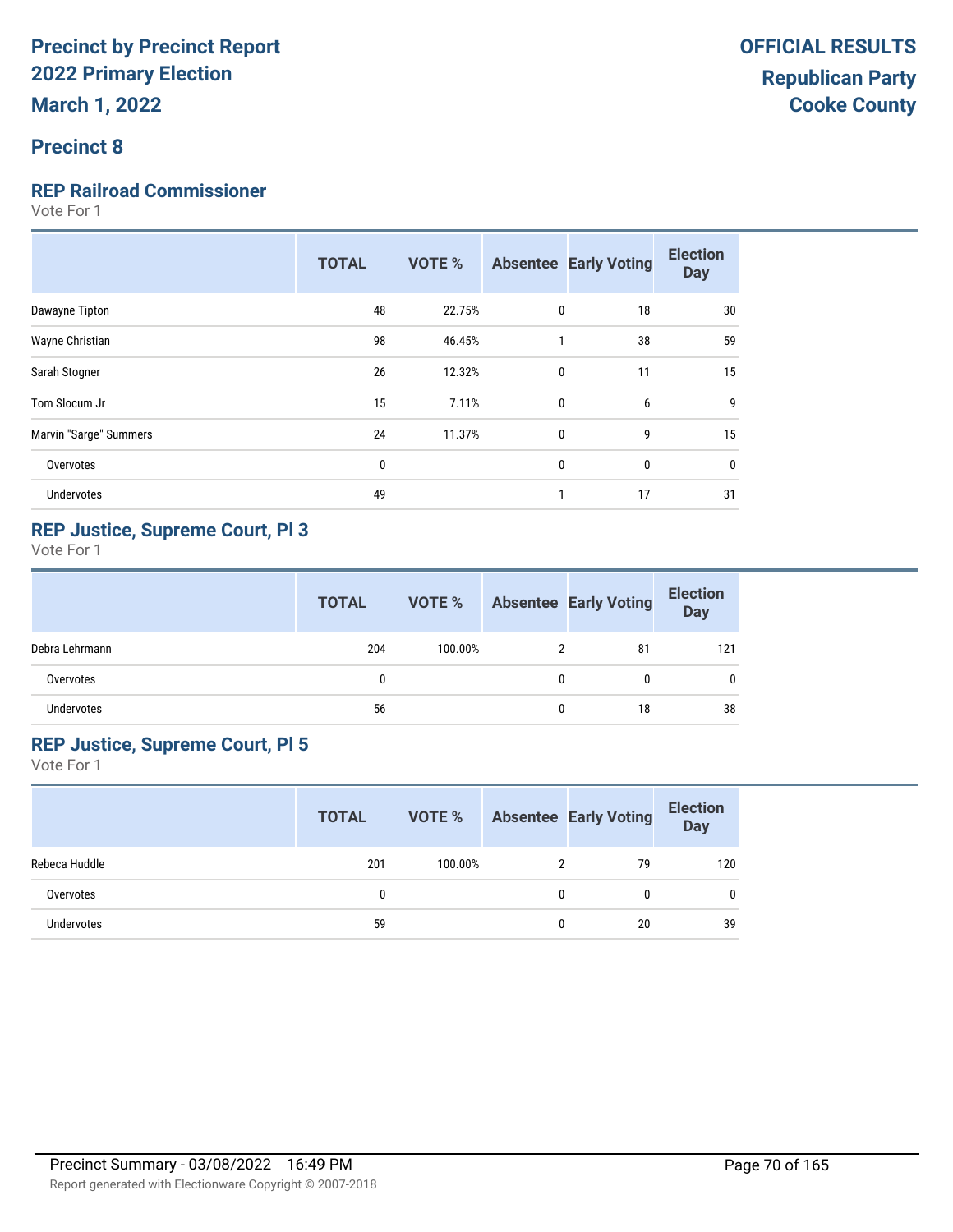## **Precinct 8**

### **REP Justice, Supreme Court, Pl 9**

Vote For 1

|                   | <b>TOTAL</b> | VOTE % |              | <b>Absentee Early Voting</b> | <b>Election</b><br><b>Day</b> |
|-------------------|--------------|--------|--------------|------------------------------|-------------------------------|
| David J. Schenck  | 131          | 62.09% |              | 45                           | 85                            |
| Evan Young        | 80           | 37.91% |              | 36                           | 43                            |
| Overvotes         | $\mathbf{0}$ |        | $\mathbf{0}$ | $\Omega$                     | 0                             |
| <b>Undervotes</b> | 49           |        | $\mathbf{0}$ | 18                           | 31                            |

## **REP Judge, Ct of Crim App, Pl 2**

Vote For 1

|               | <b>TOTAL</b> | VOTE %  |   | <b>Absentee Early Voting</b> | <b>Election</b><br><b>Day</b> |
|---------------|--------------|---------|---|------------------------------|-------------------------------|
| Mary Lou Keel | 193          | 100.00% |   | 74                           | 117                           |
| Overvotes     | 0            |         | 0 |                              | 0                             |
| Undervotes    | 67           |         | 0 | 25                           | 42                            |

## **REP Judge, Ct of Crim App, Pl 5**

Vote For 1

|                     | <b>TOTAL</b> | <b>VOTE %</b> |              | <b>Absentee Early Voting</b> | <b>Election</b><br><b>Day</b> |
|---------------------|--------------|---------------|--------------|------------------------------|-------------------------------|
| <b>Scott Walker</b> | 119          | 57.77%        |              | 48                           | 70                            |
| Clint Morgan        | 87           | 42.23%        |              | 33                           | 53                            |
| Overvotes           | 0            |               | 0            | 0                            | 0                             |
| <b>Undervotes</b>   | 54           |               | $\mathbf{0}$ | 18                           | 36                            |

## **REP Judge, Ct of Crim App, Pl 6**

|                       | <b>TOTAL</b> | VOTE %  |   | <b>Absentee Early Voting</b> | <b>Election</b><br><b>Day</b> |
|-----------------------|--------------|---------|---|------------------------------|-------------------------------|
| Jesse F. McClure, III | 189          | 100.00% |   | 73                           | 114                           |
| Overvotes             | 0            |         | 0 | 0                            | 0                             |
| <b>Undervotes</b>     | 71           |         | 0 | 26                           | 45                            |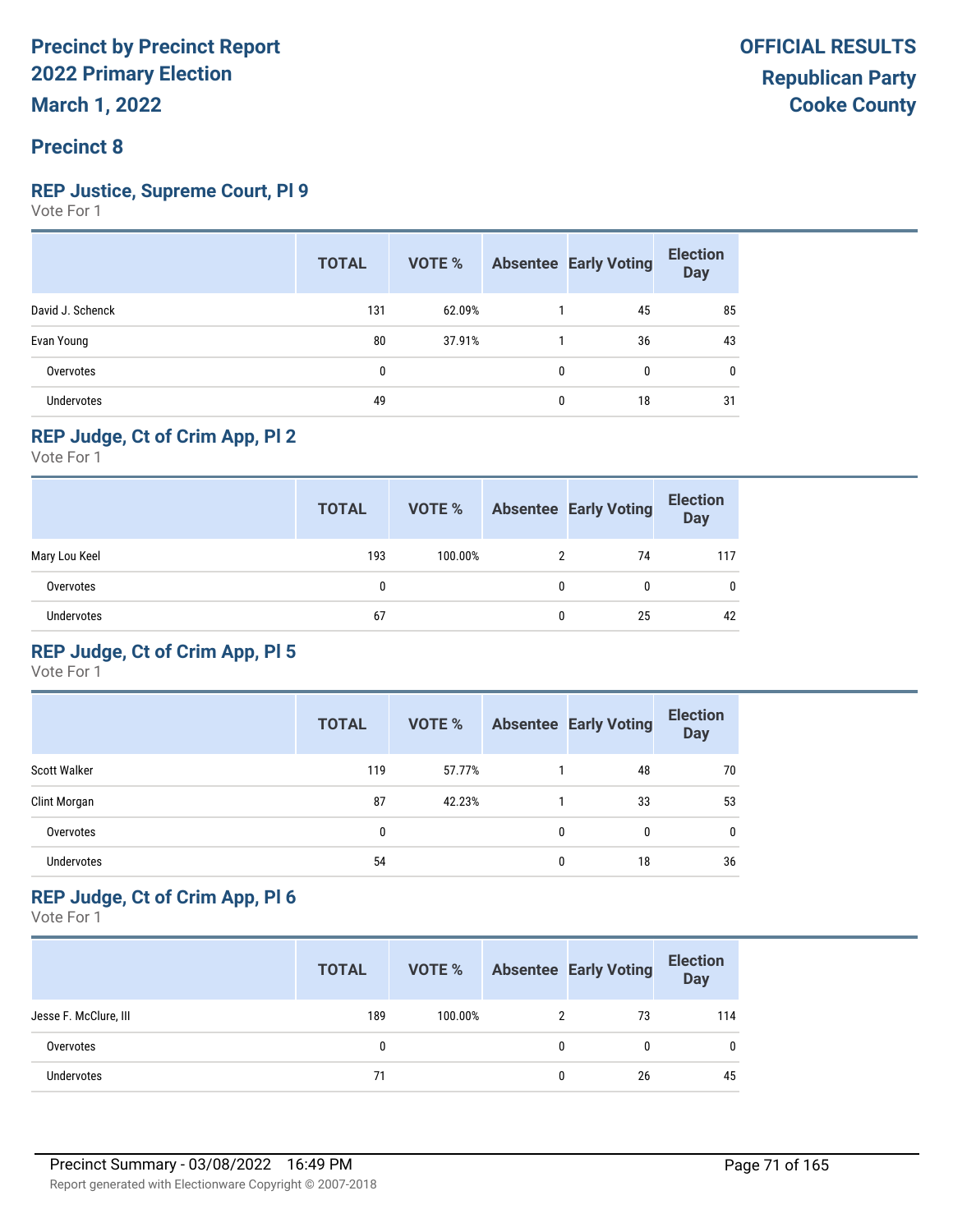## **Precinct 8**

#### **REP Member, State BoE, Dist 12**

Vote For 1

|                   | <b>TOTAL</b> | <b>VOTE %</b> | <b>Absentee Early Voting</b> | <b>Election</b><br>Day |
|-------------------|--------------|---------------|------------------------------|------------------------|
| Pam Little        | 188          | 100.00%       | 72                           | 114                    |
| Overvotes         | 0            |               | 0                            |                        |
| <b>Undervotes</b> | 72           |               | 27                           | 45                     |

## **REP State Senator, Dist 30**

Vote For 1

|               | <b>TOTAL</b> | VOTE %  | <b>Absentee Early Voting</b> | <b>Election</b><br><b>Day</b> |
|---------------|--------------|---------|------------------------------|-------------------------------|
| Drew Springer | 212          | 100.00% | 80                           | 130                           |
| Overvotes     | 0            |         | 0                            | 0                             |
| Undervotes    | 48           |         | 19                           | 29                            |

## **REP State Rep, Dist 68**

Vote For 1

|                       | <b>TOTAL</b> | <b>VOTE %</b> |                | <b>Absentee Early Voting</b> | <b>Election</b><br><b>Day</b> |
|-----------------------|--------------|---------------|----------------|------------------------------|-------------------------------|
| <b>Craig Carter</b>   | 30           | 12.45%        | 0              | 11                           | 19                            |
| <b>Mark Middleton</b> | 50           | 20.75%        | $\mathbf 0$    | 14                           | 36                            |
| David Spiller         | 154          | 63.90%        | $\overline{2}$ | 66                           | 86                            |
| Gary W. Franklin      | 7            | 2.90%         | $\mathbf 0$    | 3                            | 4                             |
| Overvotes             | 0            |               | 0              | 0                            | $\mathbf{0}$                  |
| Undervotes            | 19           |               | 0              | 5                            | 14                            |

## **REP Justice, 2nd Ct of App Dist, Pl 3**

|                   | <b>TOTAL</b> | VOTE %  |   | <b>Absentee Early Voting</b> | <b>Election</b><br>Day |
|-------------------|--------------|---------|---|------------------------------|------------------------|
| Elizabeth Kerr    | 193          | 100.00% | 2 | 73                           | 118                    |
| Overvotes         | 0            |         |   | 0                            | 0                      |
| <b>Undervotes</b> | 67           |         |   | 26                           | 41                     |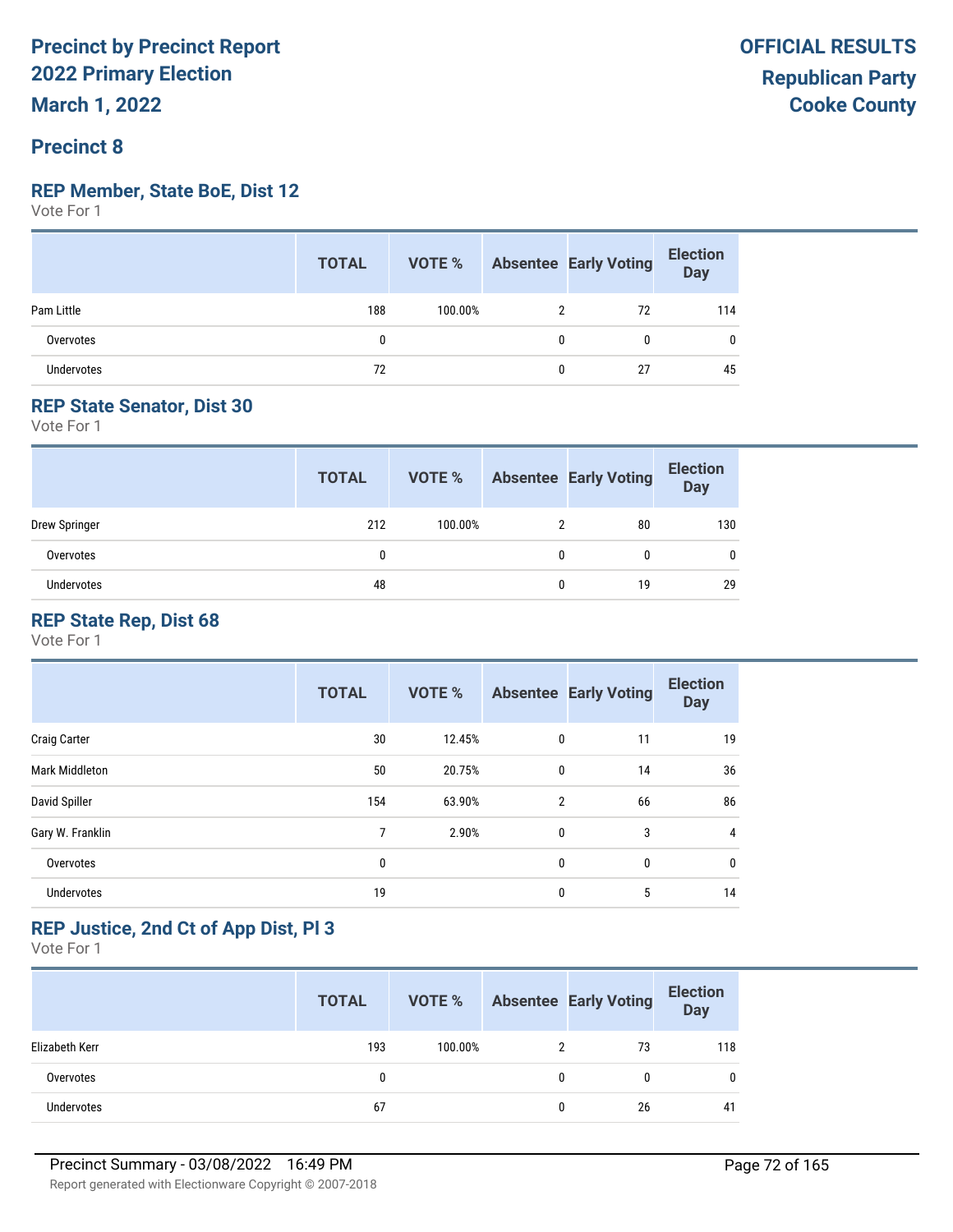#### **Precinct 8**

#### **REP County Judge**

Vote For 1

|                      | <b>TOTAL</b> | VOTE % |              | <b>Absentee Early Voting</b> | <b>Election</b><br><b>Day</b> |
|----------------------|--------------|--------|--------------|------------------------------|-------------------------------|
| Leon Klement         | 87           | 35.66% | 0            | 29                           | 58                            |
| John O. Roane        | 76           | 31.15% | 2            | 22                           | 52                            |
| <b>Steve Starnes</b> | 81           | 33.20% | $\mathbf{0}$ | 46                           | 35                            |
| Overvotes            | 0            |        | 0            | $\mathbf{0}$                 | 0                             |
| Undervotes           | 16           |        | 0            | $\overline{2}$               | 14                            |

#### **REP Judge, County Court at Law**

Vote For 1

|                   | <b>TOTAL</b> | <b>VOTE %</b> |   | <b>Absentee Early Voting</b> | <b>Election</b><br><b>Day</b> |
|-------------------|--------------|---------------|---|------------------------------|-------------------------------|
| Lynn Switzer      | 116          | 48.74%        | 0 | 46                           | 70                            |
| John H. Morris    | 122          | 51.26%        | 2 | 49                           | 71                            |
| Overvotes         | 0            |               | 0 | 0                            | 0                             |
| <b>Undervotes</b> | 22           |               | 0 | 4                            | 18                            |

#### **REP District Clerk**

Vote For 1

|                   | <b>TOTAL</b> | VOTE %  |   | <b>Absentee Early Voting</b> | <b>Election</b><br><b>Day</b> |
|-------------------|--------------|---------|---|------------------------------|-------------------------------|
| Marci A. Gilbert  | 202          | 100.00% |   | 79                           | 121                           |
| Overvotes         |              |         | 0 | 0                            | 0                             |
| <b>Undervotes</b> | 58           |         |   | 20                           | 38                            |

#### **REP County Clerk**

|              | <b>TOTAL</b> | VOTE %  |   | <b>Absentee Early Voting</b> | <b>Election</b><br><b>Day</b> |
|--------------|--------------|---------|---|------------------------------|-------------------------------|
| Pam Harrison | 210          | 100.00% |   | 83                           | 125                           |
| Overvotes    | 0            |         | 0 |                              | 0                             |
| Undervotes   | 50           |         | 0 | 16                           | 34                            |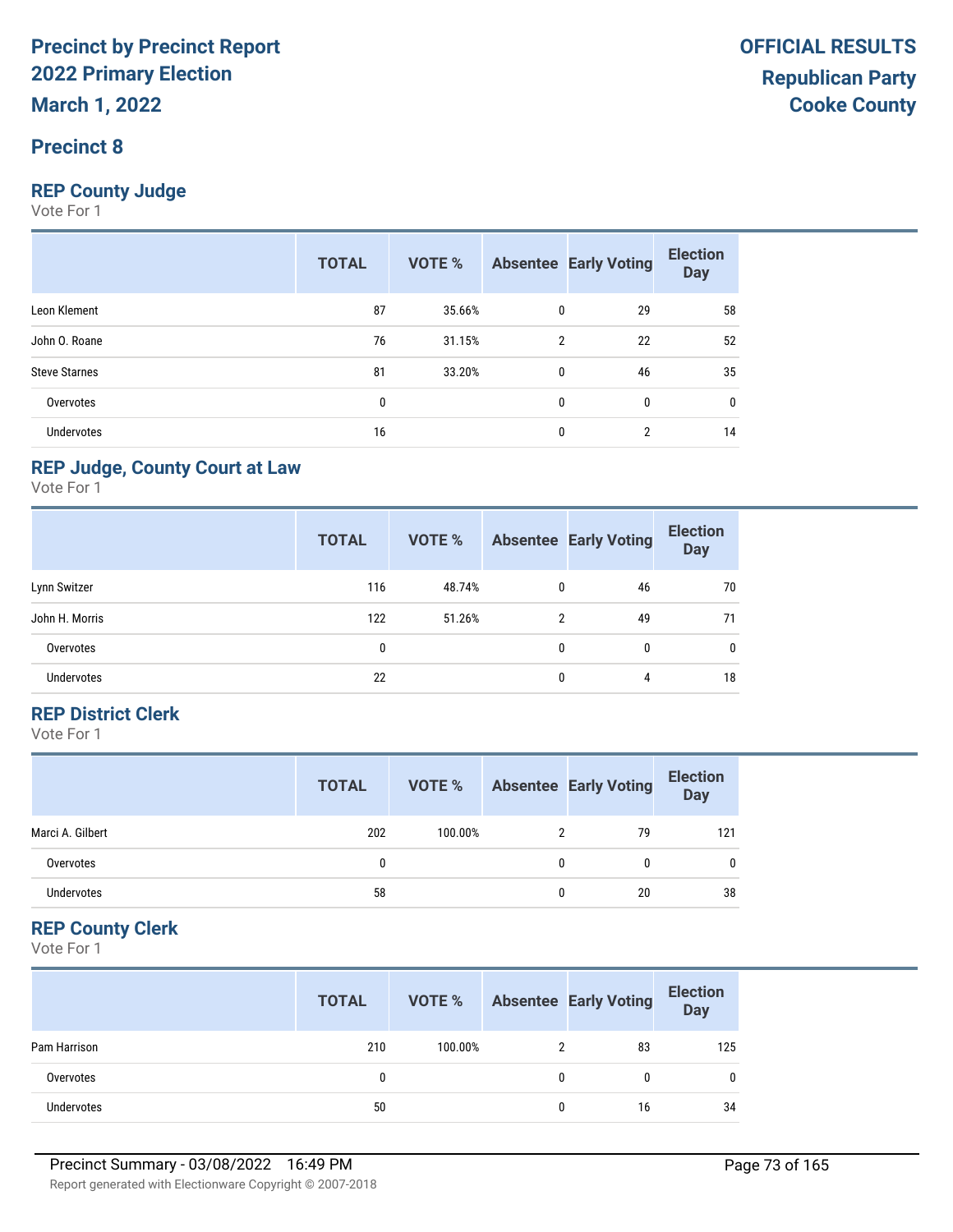#### **Precinct 8**

#### **REP County Treasurer**

Vote For 1

|                   | <b>TOTAL</b> | VOTE %  | <b>Absentee Early Voting</b> | <b>Election</b><br>Day |
|-------------------|--------------|---------|------------------------------|------------------------|
| Patty Brennan     | 199          | 100.00% | 76                           | 121                    |
| Overvotes         |              |         |                              | 0                      |
| <b>Undervotes</b> | 61           |         | 23                           | 38                     |

#### **REP County Commissioner Pct 2**

Vote For 1

|                   | <b>TOTAL</b> | VOTE %  |   | <b>Absentee Early Voting</b> | <b>Election</b><br><b>Day</b> |
|-------------------|--------------|---------|---|------------------------------|-------------------------------|
| Jason M. Snuggs   | 201          | 100.00% |   | 81                           | 118                           |
| Overvotes         | 0            |         |   |                              |                               |
| <b>Undervotes</b> | 59           |         | 0 | 18                           | 41                            |

#### **REP JOP Pct 2**

Vote For 1

|                                | <b>TOTAL</b> | VOTE % |          | <b>Absentee Early Voting</b> | <b>Election</b><br>Day |
|--------------------------------|--------------|--------|----------|------------------------------|------------------------|
| <b>Bradley "Brad" Mitchell</b> | 131          | 58.74% |          | 46                           | 83                     |
| Carroll L. Johnson             | 92           | 41.26% | $\Omega$ | 43                           | 49                     |
| Overvotes                      | 0            |        | 0        | 0                            |                        |
| Undervotes                     | 37           |        |          | 10                           | 27                     |

#### **REP County Chair**

|                   | <b>TOTAL</b> | VOTE %  |   | <b>Absentee Early Voting</b> | <b>Election</b><br><b>Day</b> |
|-------------------|--------------|---------|---|------------------------------|-------------------------------|
| Chris McNamara    | 198          | 100.00% |   | 78                           | 118                           |
| Overvotes         | 0            |         | 0 | 0                            | $\mathbf{0}$                  |
| <b>Undervotes</b> | 62           |         | 0 | 21                           | 41                            |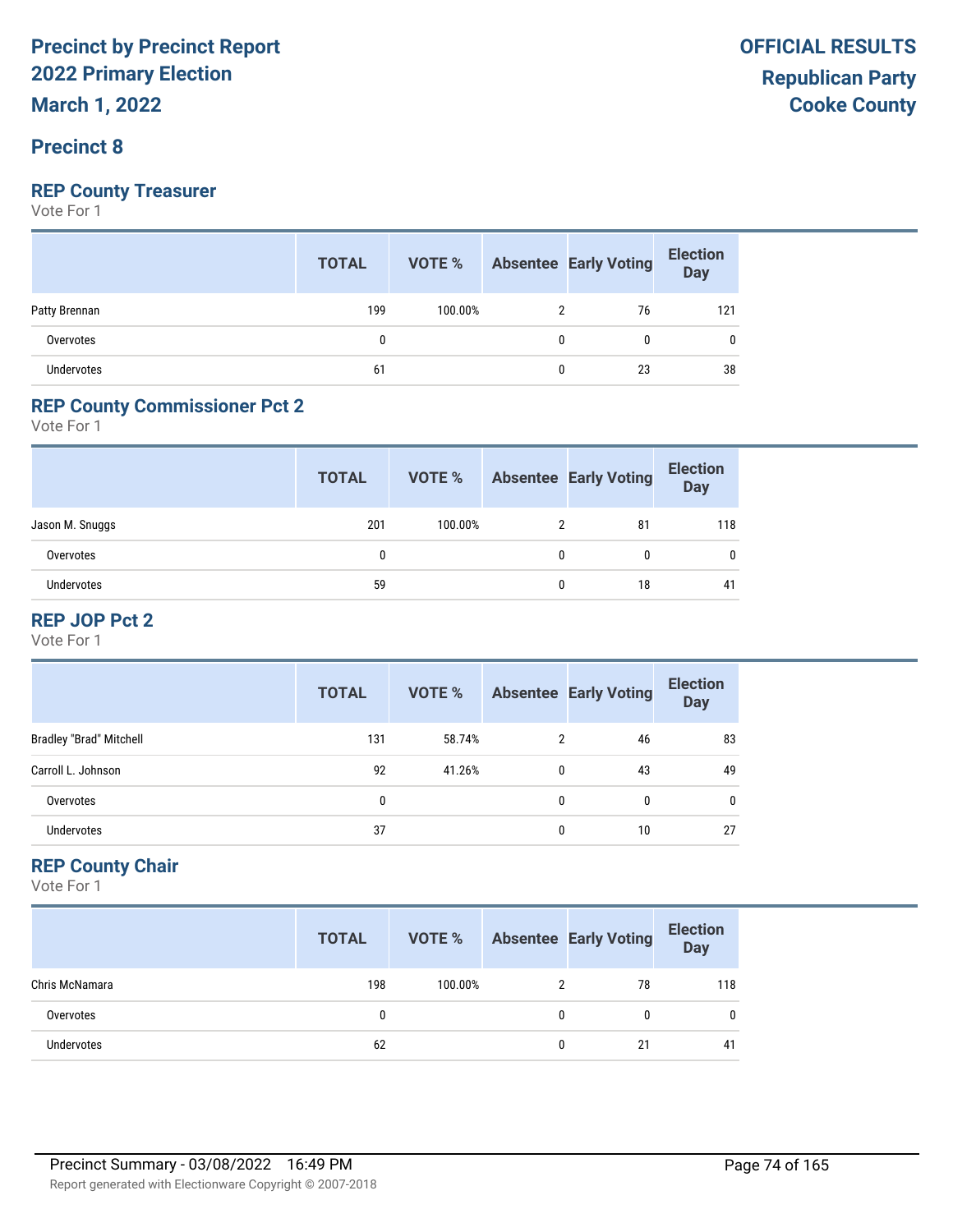#### **Precinct 8**

#### **REP Proposition 1**

Vote For 1

|                | <b>TOTAL</b> | <b>VOTE % Absentee Early Voting</b> |              |    | <b>Election</b><br>Day |
|----------------|--------------|-------------------------------------|--------------|----|------------------------|
| <b>YES</b>     | 245          | 97.22%                              |              | 95 | 148                    |
| N <sub>0</sub> |              | 2.78%                               | $\mathbf{0}$ | 2  |                        |
| Overvotes      | 0            |                                     |              | 0  | $\mathbf{0}$           |
| Undervotes     | 8            |                                     |              |    | 6                      |

#### **REP Proposition 2**

Vote For 1

|                   | <b>TOTAL</b> | VOTE % |              | <b>Absentee Early Voting</b> | <b>Election</b><br><b>Day</b> |
|-------------------|--------------|--------|--------------|------------------------------|-------------------------------|
| <b>YES</b>        | 205          | 83.33% | 2            | 74                           | 129                           |
| N <sub>0</sub>    | 41           | 16.67% | 0            | 21                           | 20                            |
| Overvotes         | 0            |        | $\mathbf{0}$ | 0                            | $\mathbf{0}$                  |
| <b>Undervotes</b> | 14           |        | 0            | 4                            | 10                            |

#### **REP Proposition 3**

Vote For 1

|                | <b>TOTAL</b> | VOTE % |   | <b>Absentee Early Voting</b> | <b>Election</b><br><b>Day</b> |
|----------------|--------------|--------|---|------------------------------|-------------------------------|
| <b>YES</b>     | 237          | 93.31% | 2 | 89                           | 146                           |
| N <sub>0</sub> | 17           | 6.69%  | 0 |                              | 10 <sup>°</sup>               |
| Overvotes      | $\mathbf{0}$ |        | 0 | 0                            | 0                             |
| Undervotes     | 6            |        | 0 | 3                            | 3                             |

#### **REP Proposition 4**

|                   | <b>TOTAL</b> | VOTE % |                | <b>Absentee Early Voting</b> | <b>Election</b><br><b>Day</b> |
|-------------------|--------------|--------|----------------|------------------------------|-------------------------------|
| <b>YES</b>        | 239          | 94.09% | $\mathfrak{p}$ | 92                           | 145                           |
| N <sub>0</sub>    | 15           | 5.91%  | $\mathbf{0}$   | 5                            | 10                            |
| Overvotes         | 0            |        | 0              | 0                            | 0                             |
| <b>Undervotes</b> | 6            |        | 0              | ∩                            | 4                             |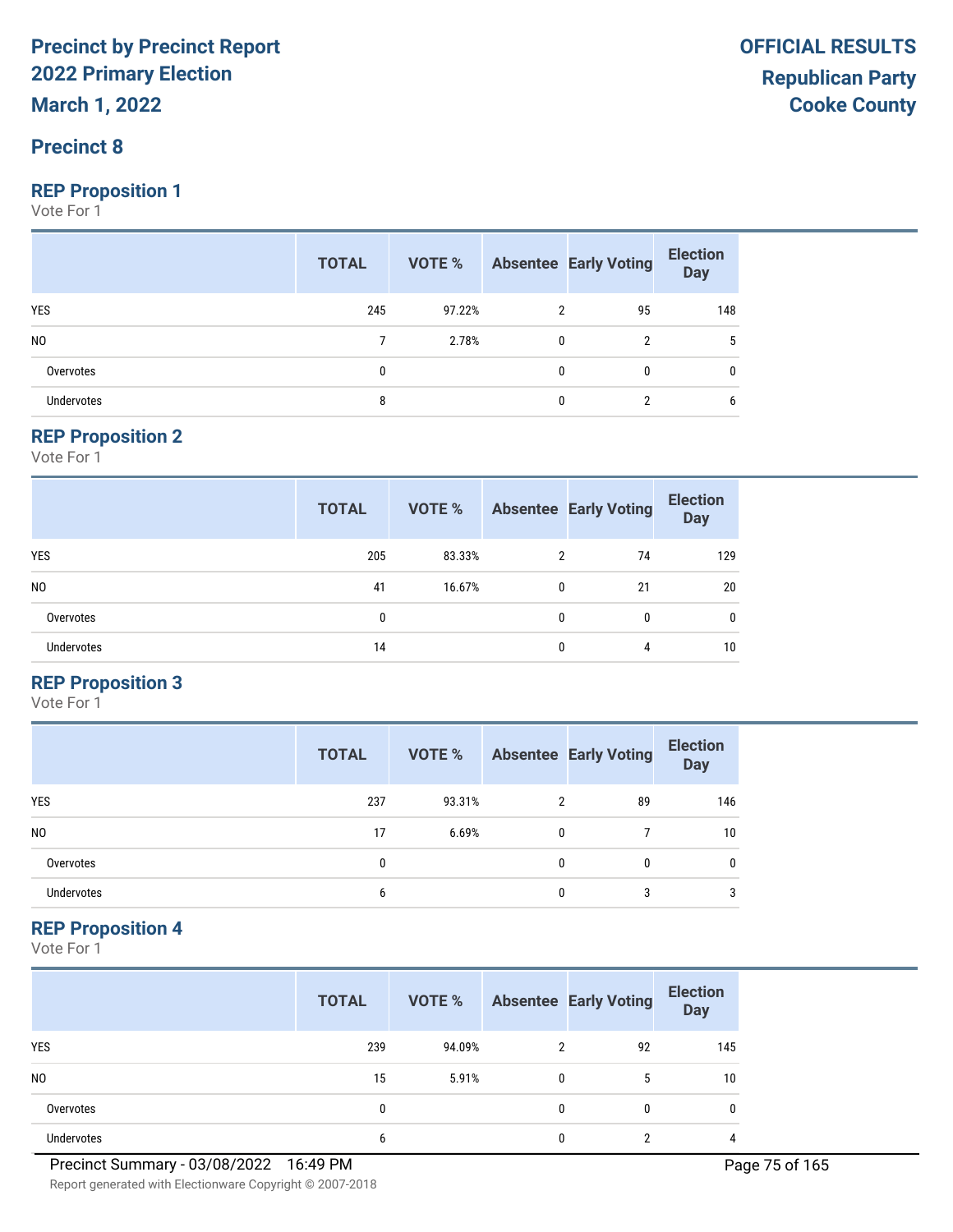#### **Precinct 8**

#### **REP Proposition 5**

Vote For 1

|                   | <b>TOTAL</b> |        |              | <b>VOTE %</b> Absentee Early Voting | <b>Election</b><br>Day |
|-------------------|--------------|--------|--------------|-------------------------------------|------------------------|
| <b>YES</b>        | 222          | 89.16% | 2            | 81                                  | 139                    |
| N <sub>0</sub>    | 27           | 10.84% | $\mathbf 0$  | 12                                  | 15                     |
| Overvotes         | 0            |        | 0            | $\mathbf{0}$                        | 0                      |
| <b>Undervotes</b> |              |        | $\mathbf{0}$ | 6                                   | 5                      |

#### **REP Proposition 6**

Vote For 1

|                   | <b>TOTAL</b> | VOTE % |   | <b>Absentee Early Voting</b> | <b>Election</b><br><b>Day</b> |
|-------------------|--------------|--------|---|------------------------------|-------------------------------|
| <b>YES</b>        | 226          | 89.68% | 2 | 81                           | 143                           |
| N <sub>0</sub>    | 26           | 10.32% | 0 | 15                           | 11                            |
| Overvotes         | 0            |        | 0 | 0                            | 0                             |
| <b>Undervotes</b> | 8            |        | 0 | 3                            | 5                             |

#### **REP Proposition 7**

Vote For 1

|                | <b>TOTAL</b> | VOTE % |   | <b>Absentee Early Voting</b> | <b>Election</b><br><b>Day</b> |
|----------------|--------------|--------|---|------------------------------|-------------------------------|
| <b>YES</b>     | 249          | 98.03% |   | 94                           | 153                           |
| N <sub>0</sub> | 5            | 1.97%  | 0 | 2                            | 3                             |
| Overvotes      | $\mathbf{0}$ |        | 0 | 0                            | 0                             |
| Undervotes     | 6            |        | O |                              | 3                             |

#### **REP Proposition 8**

|                   | <b>TOTAL</b> | VOTE % |               | <b>Absentee Early Voting</b> | <b>Election</b><br><b>Day</b> |
|-------------------|--------------|--------|---------------|------------------------------|-------------------------------|
| <b>YES</b>        | 244          | 95.31% | $\mathcal{P}$ | 93                           | 149                           |
| N <sub>0</sub>    | 12           | 4.69%  | $\mathbf{0}$  | 5                            |                               |
| Overvotes         | 0            |        | 0             | 0                            | 0                             |
| <b>Undervotes</b> | 4            |        | 0             |                              | 3                             |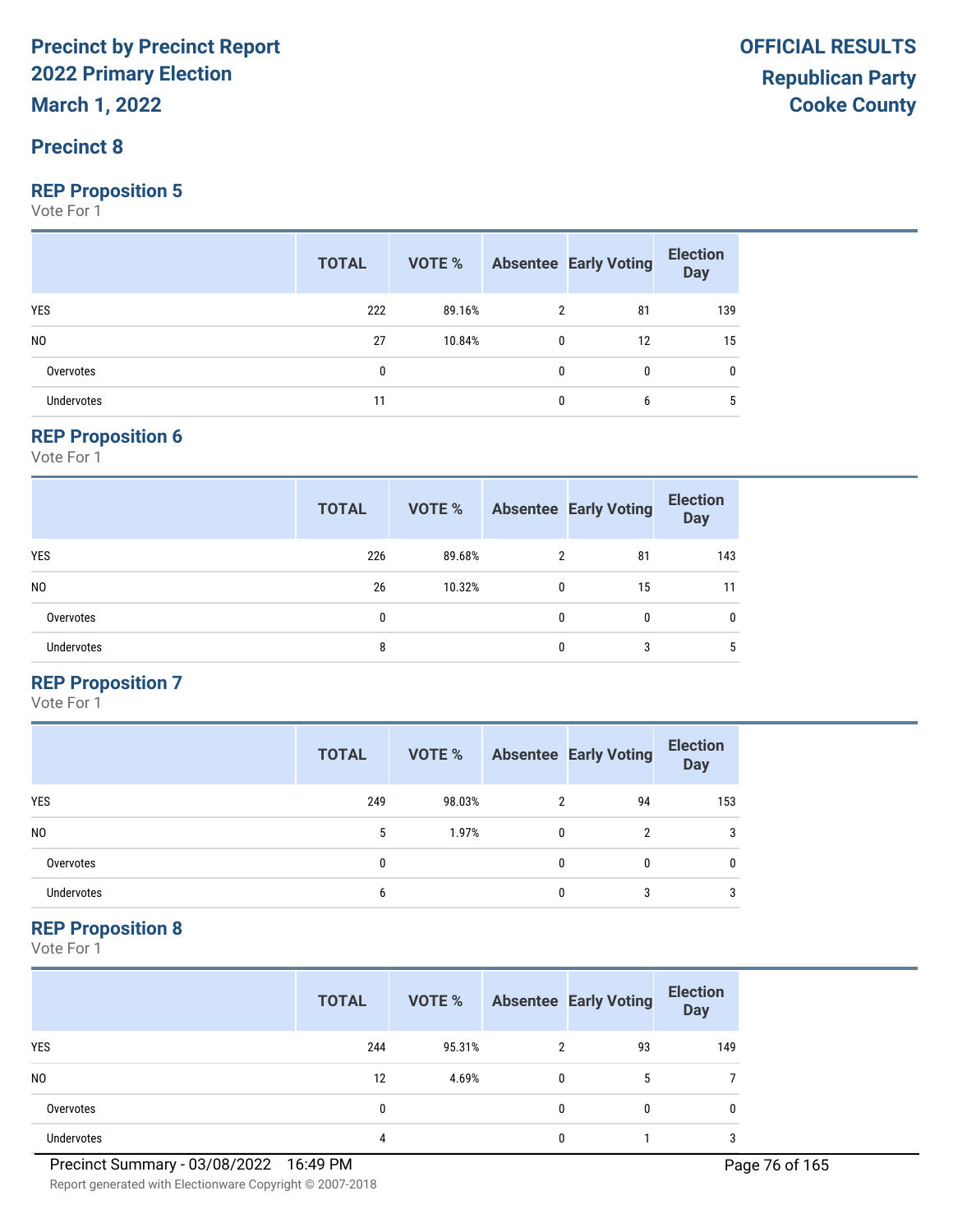**March 1, 2022**

#### **Precinct 8**

#### **REP Proposition 9**

Vote For 1

|                | <b>TOTAL</b> | VOTE % Absentee Early Voting |              |              | <b>Election</b><br><b>Day</b> |
|----------------|--------------|------------------------------|--------------|--------------|-------------------------------|
| <b>YES</b>     | 230          | 90.91%                       | 2            | 91           | 137                           |
| N <sub>0</sub> | 23           | 9.09%                        | $\mathbf{0}$ |              | 16                            |
| Overvotes      | 0            |                              | $\Omega$     | $\mathbf{0}$ | 0                             |
| Undervotes     |              |                              | $\Omega$     |              | 6                             |

#### **REP Proposition 10**

|                   | <b>TOTAL</b> | VOTE % |   | <b>Absentee Early Voting</b> | <b>Election</b><br><b>Day</b> |
|-------------------|--------------|--------|---|------------------------------|-------------------------------|
| YES               | 240          | 94.86% | 2 | 89                           | 149                           |
| N <sub>0</sub>    | 13           | 5.14%  | 0 | 8                            | 5                             |
| Overvotes         | 0            |        | 0 | 0                            | $\mathbf{0}$                  |
| <b>Undervotes</b> |              |        | 0 | റ                            | 5                             |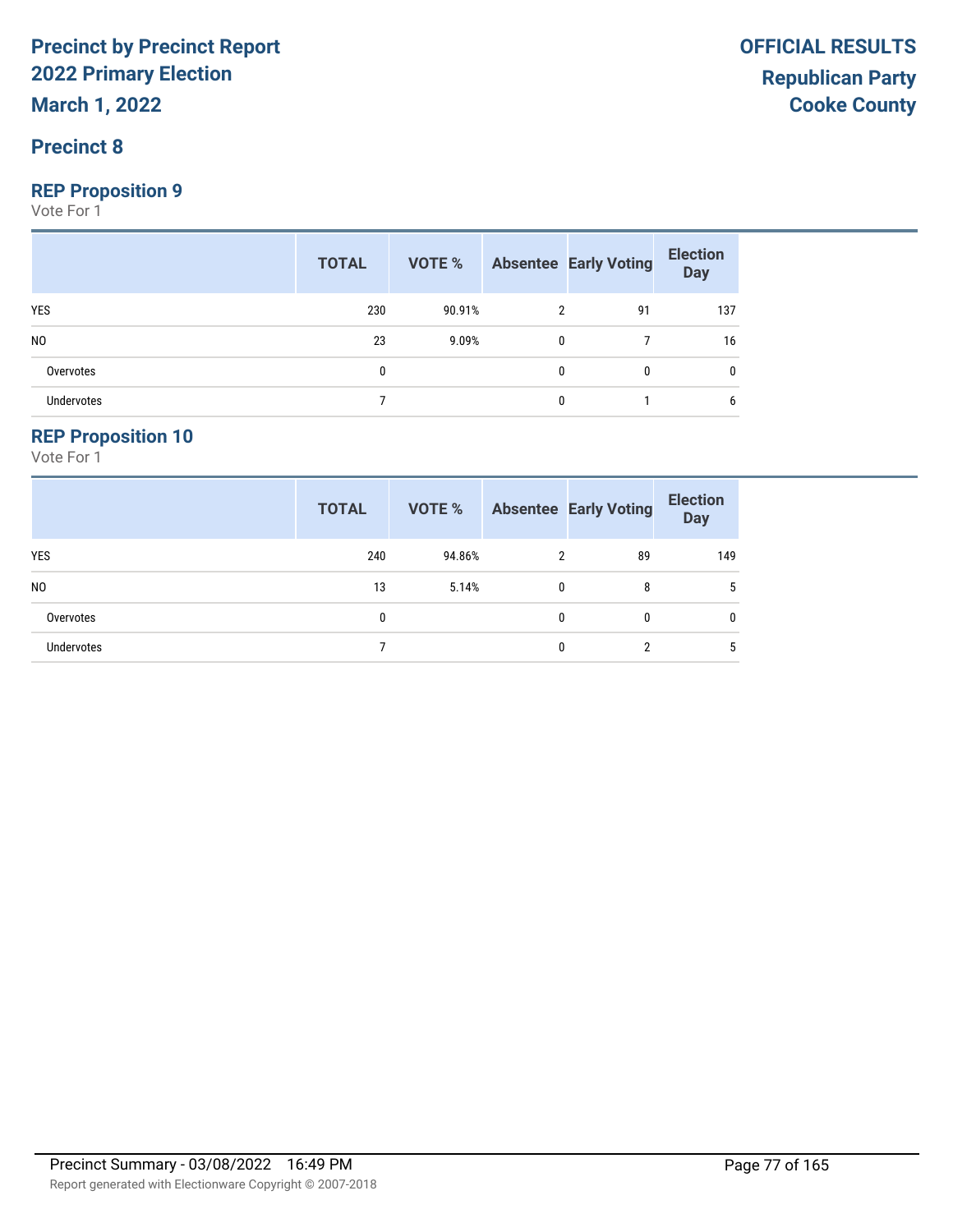### **Precinct 10**

| <b>STATISTICS</b>                      |              |                 |     |                                  |  |  |  |  |
|----------------------------------------|--------------|-----------------|-----|----------------------------------|--|--|--|--|
|                                        | <b>TOTAL</b> | <b>Absentee</b> |     | <b>Early Voting Election Day</b> |  |  |  |  |
| Registered Voters - Total              | 2,171        |                 |     |                                  |  |  |  |  |
| <b>Ballots Cast - Republican Party</b> | 584          | 11              | 179 | 394                              |  |  |  |  |

### **REP US Rep, District 26**

Vote For 1

|                      | <b>TOTAL</b> | VOTE % |              | <b>Absentee Early Voting</b> | <b>Election</b><br><b>Day</b> |
|----------------------|--------------|--------|--------------|------------------------------|-------------------------------|
| <b>Isaac Smith</b>   | 35           | 6.81%  | 0            | 14                           | 21                            |
| <b>Vincent Gallo</b> | 29           | 5.64%  | $\mathbf 0$  | 11                           | 18                            |
| Michael C. Burgess   | 397          | 77.24% | 10           | 119                          | 268                           |
| <b>Brian Brazeal</b> | 26           | 5.06%  | $\mathbf 0$  | $\overline{7}$               | 19                            |
| Raven Harrison       | 27           | 5.25%  | 0            | 6                            | 21                            |
| Overvotes            | $\bf{0}$     |        | $\mathbf{0}$ | $\mathbf{0}$                 | $\mathbf 0$                   |
| Undervotes           | 70           |        | 1            | 22                           | 47                            |

#### **REP Governor**

|                     | <b>TOTAL</b>   | <b>VOTE %</b> |                | <b>Absentee Early Voting</b> | <b>Election</b><br><b>Day</b> |
|---------------------|----------------|---------------|----------------|------------------------------|-------------------------------|
| Greg Abbott         | 350            | 60.45%        | 9              | 117                          | 224                           |
| Don Huffines        | 78             | 13.47%        | $\overline{2}$ | 22                           | 54                            |
| <b>Chad Prather</b> | 16             | 2.76%         | $\mathbf 0$    | 4                            | 12                            |
| Danny Harrison      | 1              | 0.17%         | $\mathbf 0$    | $\mathbf{1}$                 | $\mathbf 0$                   |
| Allen B. West       | 116            | 20.03%        | 0              | 28                           | 88                            |
| Kandy Kaye Horn     | 8              | 1.38%         | $\mathbf 0$    | $\overline{2}$               | 6                             |
| <b>Rick Perry</b>   | $\overline{7}$ | 1.21%         | $\mathbf 0$    | $\overline{2}$               | 5                             |
| Paul Belew          | 3              | 0.52%         | $\mathbf 0$    | 0                            | 3                             |
| Overvotes           | 0              |               | $\mathbf 0$    | 0                            | $\mathbf 0$                   |
| Undervotes          | 5              |               | 0              | 3                            | $\overline{2}$                |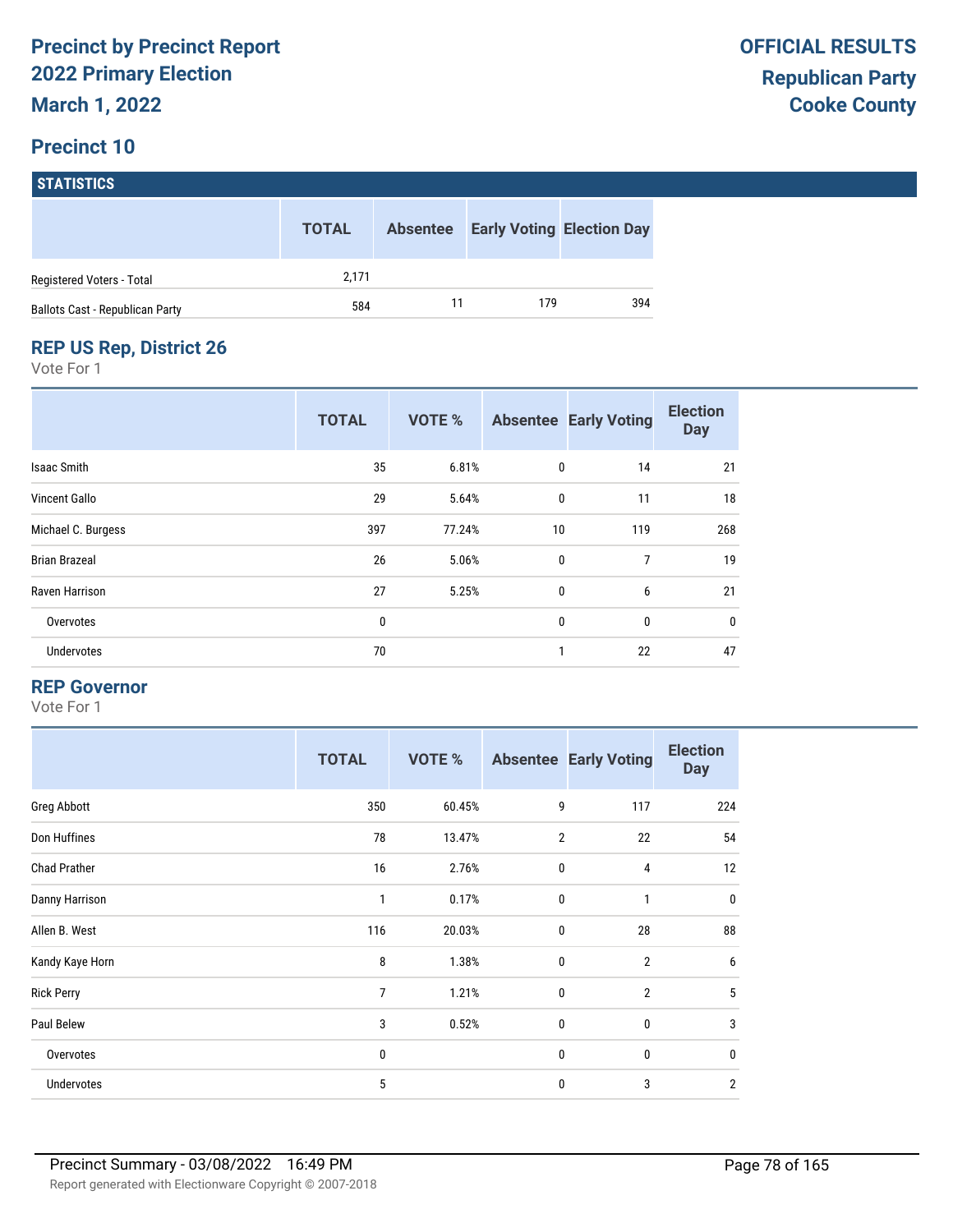#### **Precinct 10**

#### **REP Lieutenant Governor**

Vote For 1

|                        | <b>TOTAL</b> | <b>VOTE %</b> |    | <b>Absentee Early Voting</b> | <b>Election</b><br><b>Day</b> |
|------------------------|--------------|---------------|----|------------------------------|-------------------------------|
| Zach Vance             | 27           | 4.94%         | 0  | 6                            | 21                            |
| Dan Patrick            | 390          | 71.30%        | 10 | 125                          | 255                           |
| Todd M. Bullis         | 14           | 2.56%         | 0  | 6                            | 8                             |
| <b>Trayce Bradford</b> | 51           | 9.32%         | 0  | 18                           | 33                            |
| <b>Aaron Sorrells</b>  | 14           | 2.56%         | 0  | 4                            | 10                            |
| Daniel Miller          | 51           | 9.32%         | 0  | 8                            | 43                            |
| Overvotes              | $\bf{0}$     |               | 0  | 0                            | $\mathbf{0}$                  |
| <b>Undervotes</b>      | 37           |               | 1  | 12                           | 24                            |

#### **REP Attorney General**

Vote For 1

|                   | <b>TOTAL</b> | <b>VOTE %</b> |              | <b>Absentee Early Voting</b> | <b>Election</b><br><b>Day</b> |
|-------------------|--------------|---------------|--------------|------------------------------|-------------------------------|
| Louie Gohmert     | 151          | 26.35%        |              | 38                           | 112                           |
| Ken Paxton        | 229          | 39.97%        | 5            | 70                           | 154                           |
| George P. Bush    | 137          | 23.91%        | 2            | 44                           | 91                            |
| Eva Guzman        | 56           | 9.77%         | 3            | 23                           | 30                            |
| Overvotes         | 0            |               | 0            | 0                            | $\mathbf 0$                   |
| <b>Undervotes</b> | 11           |               | $\mathbf{0}$ | 4                            | $\overline{7}$                |

#### **REP Comptroller of Public Accounts**

|                   | <b>TOTAL</b> | <b>VOTE %</b> |    | <b>Absentee Early Voting</b> | <b>Election</b><br><b>Day</b> |
|-------------------|--------------|---------------|----|------------------------------|-------------------------------|
| Glenn Hegar       | 405          | 81.49%        | 11 | 130                          | 264                           |
| Mark V. Goloby    | 92           | 18.51%        | 0  | 20                           | 72                            |
| Overvotes         | 0            |               | 0  | 0                            | $\mathbf{0}$                  |
| <b>Undervotes</b> | 87           |               | 0  | 29                           | 58                            |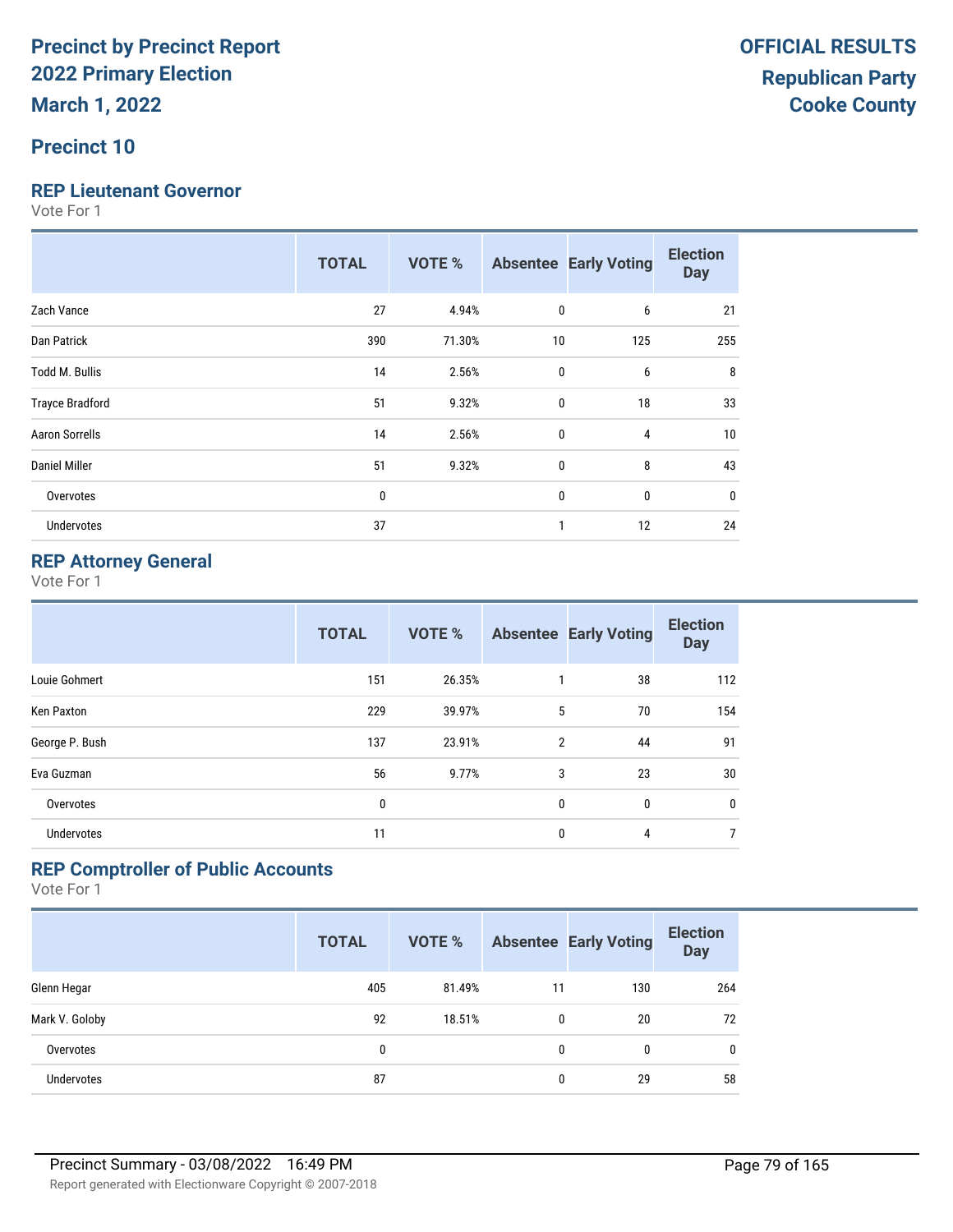#### **Precinct 10**

#### **REP Comm General Land Office**

Vote For 1

|                        | <b>TOTAL</b> | <b>VOTE %</b> |              | <b>Absentee Early Voting</b> | <b>Election</b><br><b>Day</b> |
|------------------------|--------------|---------------|--------------|------------------------------|-------------------------------|
| Ben Armenta            | 31           | 7.05%         | $\mathbf 0$  | 8                            | 23                            |
| Don W. Minton          | 53           | 12.05%        | $\mathbf 0$  | 19                           | 34                            |
| <b>Tim Westley</b>     | 62           | 14.09%        | 0            | 22                           | 40                            |
| Dawn Buckingham        | 148          | 33.64%        | 4            | 42                           | 102                           |
| <b>Weston Martinez</b> | 23           | 5.23%         | $\mathbf 0$  | 1                            | 22                            |
| Rufus Lopez            | 10           | 2.27%         | $\mathbf{0}$ | $\mathbf{1}$                 | 9                             |
| Victor Avila           | 42           | 9.55%         | 3            | 15                           | 24                            |
| Jon Spiers             | 71           | 16.14%        | 1            | 23                           | 47                            |
| Overvotes              | 0            |               | $\mathbf{0}$ | $\mathbf{0}$                 | $\bf{0}$                      |
| Undervotes             | 144          |               | 3            | 48                           | 93                            |

### **REP Commissioner of Agriculture**

|                   | <b>TOTAL</b> | <b>VOTE %</b> |   | <b>Absentee Early Voting</b> | <b>Election</b><br><b>Day</b> |
|-------------------|--------------|---------------|---|------------------------------|-------------------------------|
| Carey A. Counsil  | 60           | 12.35%        | 0 | 19                           | 41                            |
| James White       | 132          | 27.16%        |   | 44                           | 87                            |
| Sid Miller        | 294          | 60.49%        | 5 | 85                           | 204                           |
| Overvotes         | 0            |               | 0 | 0                            | 0                             |
| <b>Undervotes</b> | 98           |               | 5 | 31                           | 62                            |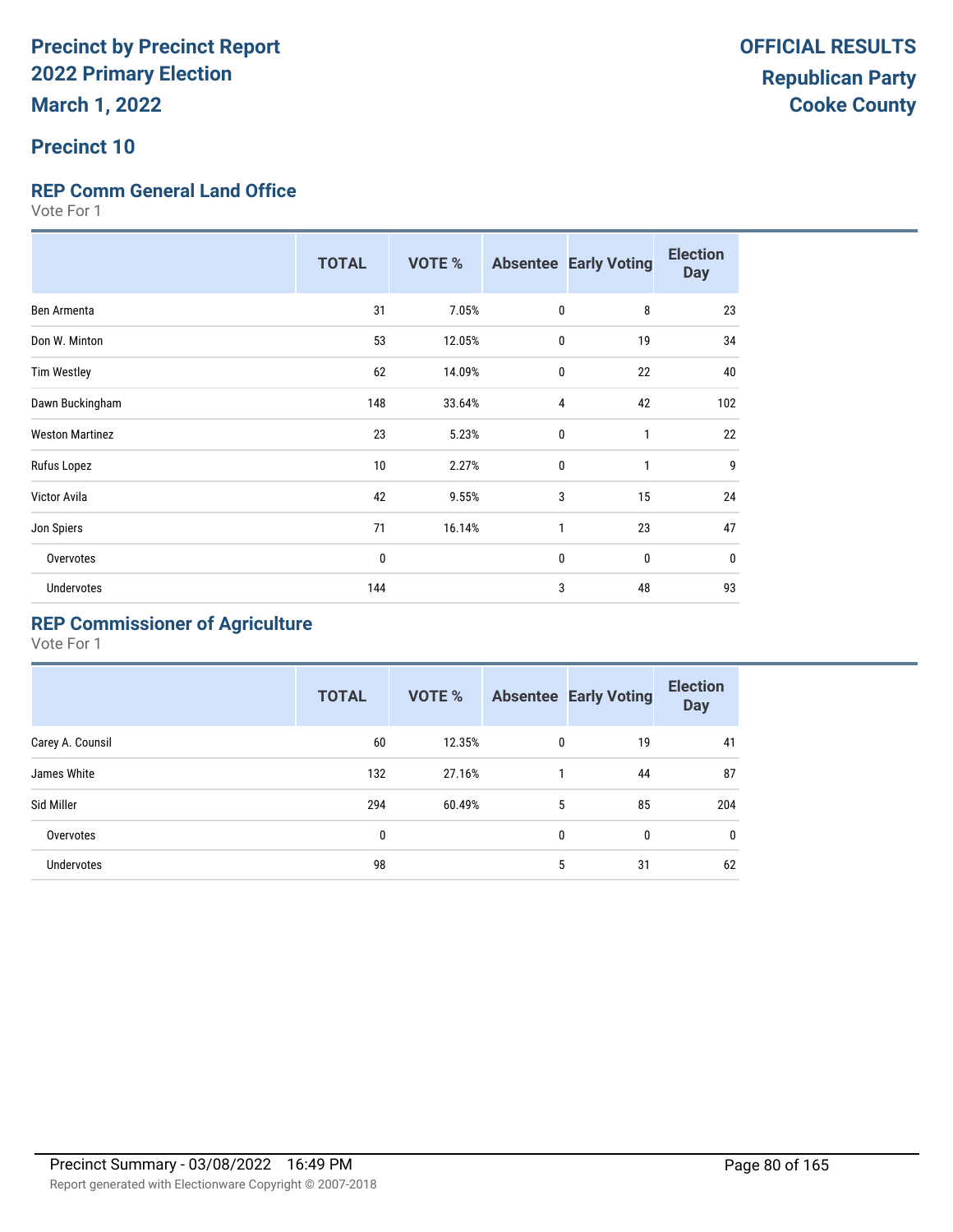#### **Precinct 10**

#### **REP Railroad Commissioner**

Vote For 1

|                        | <b>TOTAL</b> | <b>VOTE %</b> |              | <b>Absentee Early Voting</b> | <b>Election</b><br><b>Day</b> |
|------------------------|--------------|---------------|--------------|------------------------------|-------------------------------|
| Dawayne Tipton         | 79           | 17.44%        | 0            | 21                           | 58                            |
| Wayne Christian        | 214          | 47.24%        | 6            | 75                           | 133                           |
| Sarah Stogner          | 69           | 15.23%        | $\mathbf{0}$ | 20                           | 49                            |
| Tom Slocum Jr          | 52           | 11.48%        | $\mathbf{0}$ | 10                           | 42                            |
| Marvin "Sarge" Summers | 39           | 8.61%         | $\mathbf{0}$ | 12                           | 27                            |
| Overvotes              | $\bf{0}$     |               | 0            | $\mathbf 0$                  | $\bf{0}$                      |
| <b>Undervotes</b>      | 131          |               | 5            | 41                           | 85                            |
|                        |              |               |              |                              |                               |

#### **REP Justice, Supreme Court, Pl 3**

Vote For 1

|                   | <b>TOTAL</b> | VOTE %  |              | <b>Absentee Early Voting</b> | <b>Election</b><br><b>Day</b> |
|-------------------|--------------|---------|--------------|------------------------------|-------------------------------|
| Debra Lehrmann    | 430          | 100.00% |              | 126                          | 297                           |
| Overvotes         | $\mathbf{0}$ |         | $\mathbf{0}$ | 0                            | 0                             |
| <b>Undervotes</b> | 154          |         | 4            | 53                           | 97                            |

#### **REP Justice, Supreme Court, Pl 5**

|               | <b>TOTAL</b> | VOTE %  |   | <b>Absentee Early Voting</b> | <b>Election</b><br><b>Day</b> |
|---------------|--------------|---------|---|------------------------------|-------------------------------|
| Rebeca Huddle | 423          | 100.00% |   | 121                          | 295                           |
| Overvotes     |              |         | 0 | 0                            | 0                             |
| Undervotes    | 161          |         | 4 | 58                           | 99                            |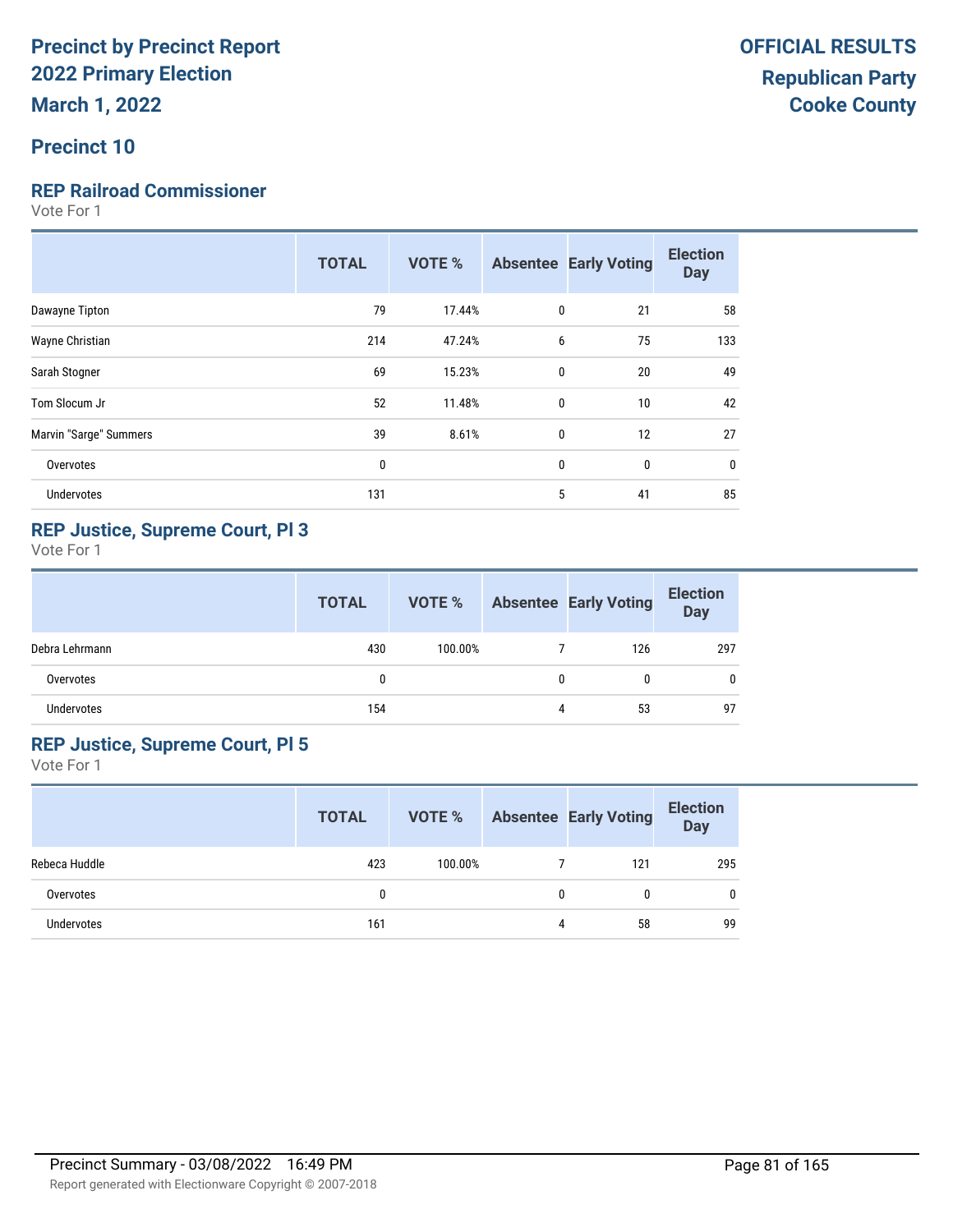#### **Precinct 10**

#### **REP Justice, Supreme Court, Pl 9**

Vote For 1

|                  | <b>TOTAL</b> | VOTE % |   | <b>Absentee Early Voting</b> | <b>Election</b><br><b>Day</b> |
|------------------|--------------|--------|---|------------------------------|-------------------------------|
| David J. Schenck | 236          | 55.27% |   | 59                           | 176                           |
| Evan Young       | 191          | 44.73% | 4 | 66                           | 121                           |
| Overvotes        | 0            |        | 0 | $\mathbf{0}$                 | 0                             |
| Undervotes       | 157          |        | 6 | 54                           | 97                            |

#### **REP Judge, Ct of Crim App, Pl 2**

Vote For 1

|                   | <b>TOTAL</b> | VOTE %  |   | <b>Absentee Early Voting</b> | <b>Election</b><br><b>Day</b> |
|-------------------|--------------|---------|---|------------------------------|-------------------------------|
| Mary Lou Keel     | 416          | 100.00% |   | 119                          | 290                           |
| Overvotes         | 0            |         | 0 | 0                            | $\mathbf{0}$                  |
| <b>Undervotes</b> | 168          |         | 4 | 60                           | 104                           |

#### **REP Judge, Ct of Crim App, Pl 5**

Vote For 1

|                     | <b>TOTAL</b> | <b>VOTE %</b> |   | <b>Absentee Early Voting</b> | <b>Election</b><br><b>Day</b> |
|---------------------|--------------|---------------|---|------------------------------|-------------------------------|
| <b>Scott Walker</b> | 237          | 57.25%        |   | 70                           | 160                           |
| Clint Morgan        | 177          | 42.75%        | 0 | 49                           | 128                           |
| Overvotes           | 0            |               | 0 | 0                            | 0                             |
| <b>Undervotes</b>   | 170          |               | 4 | 60                           | 106                           |

#### **REP Judge, Ct of Crim App, Pl 6**

|                       | <b>TOTAL</b> | VOTE %  |   | <b>Absentee Early Voting</b> | <b>Election</b><br><b>Day</b> |
|-----------------------|--------------|---------|---|------------------------------|-------------------------------|
| Jesse F. McClure, III | 409          | 100.00% |   | 111                          | 291                           |
| Overvotes             | 0            |         | 0 |                              | $\mathbf 0$                   |
| <b>Undervotes</b>     | 175          |         | 4 | 68                           | 103                           |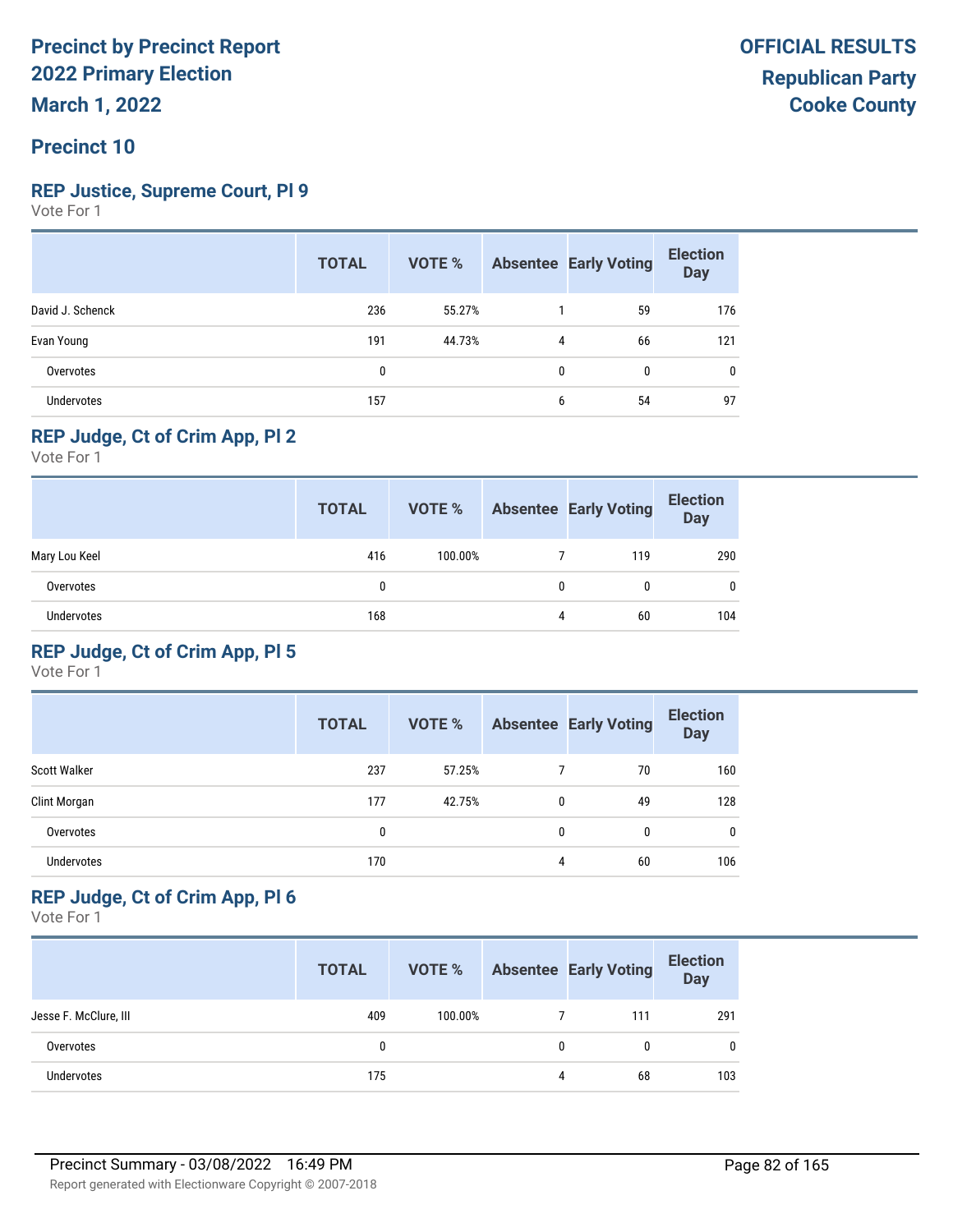**March 1, 2022**

#### **Precinct 10**

#### **REP Member, State BoE, Dist 12**

Vote For 1

|            | <b>TOTAL</b> |         |   | <b>VOTE %</b> Absentee Early Voting | <b>Election</b><br>Day |
|------------|--------------|---------|---|-------------------------------------|------------------------|
| Pam Little | 421          | 100.00% | 8 | 118                                 | 295                    |
| Overvotes  | 0            |         | 0 |                                     | 0                      |
| Undervotes | 163          |         | 3 | 61                                  | 99                     |

#### **REP State Senator, Dist 30**

Vote For 1

|               | <b>TOTAL</b> | VOTE %  |    | <b>Absentee Early Voting</b> | <b>Election</b><br><b>Day</b> |
|---------------|--------------|---------|----|------------------------------|-------------------------------|
| Drew Springer | 464          | 100.00% | 11 | 136                          | 317                           |
| Overvotes     | 0            |         | 0  |                              | 0                             |
| Undervotes    | 120          |         |    | 43                           | 77                            |

#### **REP State Rep, Dist 68**

Vote For 1

|                       | <b>TOTAL</b> | <b>VOTE %</b> |             | <b>Absentee Early Voting</b> | <b>Election</b><br><b>Day</b> |
|-----------------------|--------------|---------------|-------------|------------------------------|-------------------------------|
| <b>Craig Carter</b>   | 66           | 13.04%        | $\mathbf 0$ | 20                           | 46                            |
| <b>Mark Middleton</b> | 103          | 20.36%        | 0           | 22                           | 81                            |
| David Spiller         | 325          | 64.23%        | 11          | 109                          | 205                           |
| Gary W. Franklin      | 12           | 2.37%         | 0           | 6                            | 6                             |
| Overvotes             | 0            |               | 0           | 0                            | 0                             |
| <b>Undervotes</b>     | 78           |               | 0           | 22                           | 56                            |

#### **REP Justice, 2nd Ct of App Dist, Pl 3**

|                   | <b>TOTAL</b> | VOTE %  |   | <b>Absentee Early Voting</b> | <b>Election</b><br>Day |
|-------------------|--------------|---------|---|------------------------------|------------------------|
| Elizabeth Kerr    | 409          | 100.00% | 8 | 117                          | 284                    |
| Overvotes         | 0            |         |   | 0                            | 0                      |
| <b>Undervotes</b> | 175          |         | 3 | 62                           | 110                    |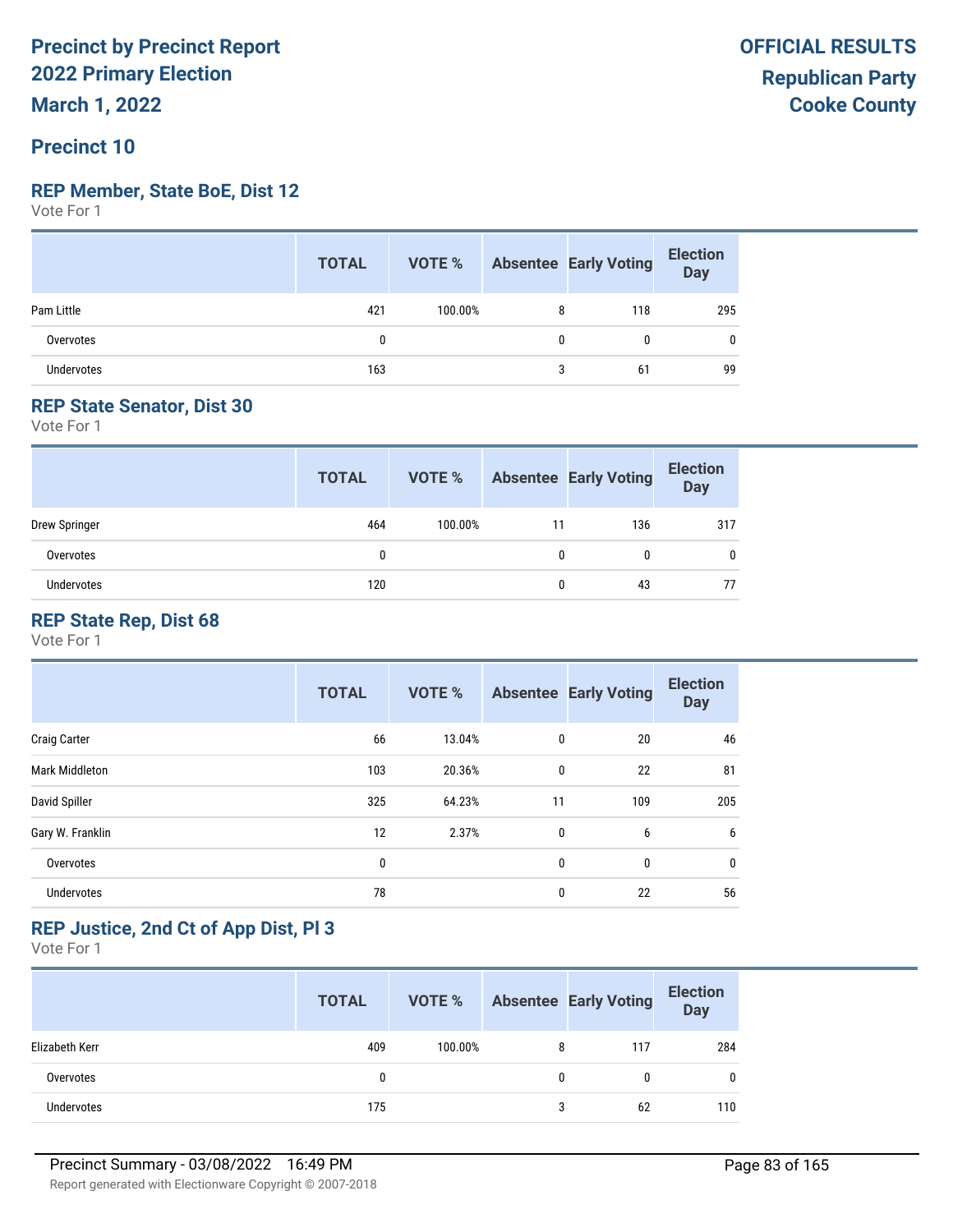# **Precinct 10**

#### **REP County Judge**

Vote For 1

|                      | <b>TOTAL</b> | <b>VOTE %</b> |                | <b>Absentee Early Voting</b> | <b>Election</b><br><b>Day</b> |
|----------------------|--------------|---------------|----------------|------------------------------|-------------------------------|
| Leon Klement         | 139          | 27.74%        | $\mathbf{0}$   | 42                           | 97                            |
| John O. Roane        | 227          | 45.31%        | 5              | 67                           | 155                           |
| <b>Steve Starnes</b> | 135          | 26.95%        | 4              | 47                           | 84                            |
| Overvotes            | 0            |               | $\mathbf{0}$   | 0                            | 0                             |
| <b>Undervotes</b>    | 83           |               | $\overline{2}$ | 23                           | 58                            |

#### **REP Judge, County Court at Law**

Vote For 1

|                   | <b>TOTAL</b> | <b>VOTE %</b> |   | <b>Absentee Early Voting</b> | <b>Election</b><br><b>Day</b> |
|-------------------|--------------|---------------|---|------------------------------|-------------------------------|
| Lynn Switzer      | 228          | 49.57%        | 2 | 68                           | 158                           |
| John H. Morris    | 232          | 50.43%        | 6 | 80                           | 146                           |
| Overvotes         | 0            |               | 0 | 0                            | 0                             |
| <b>Undervotes</b> | 124          |               | 3 | 31                           | 90                            |

#### **REP District Clerk**

Vote For 1

|                  | <b>TOTAL</b> | VOTE %  |   | <b>Absentee Early Voting</b> | <b>Election</b><br><b>Day</b> |
|------------------|--------------|---------|---|------------------------------|-------------------------------|
| Marci A. Gilbert | 427          | 100.00% | 8 | 125                          | 294                           |
| Overvotes        |              |         | 0 |                              | $\mathbf{0}$                  |
| Undervotes       | 157          |         | 3 | 54                           | 100                           |

#### **REP County Clerk**

|              | <b>TOTAL</b> | VOTE %  |    | <b>Absentee Early Voting</b> | <b>Election</b><br><b>Day</b> |
|--------------|--------------|---------|----|------------------------------|-------------------------------|
| Pam Harrison | 445          | 100.00% | 10 | 131                          | 304                           |
| Overvotes    | 0            |         | 0  |                              | 0                             |
| Undervotes   | 139          |         |    | 48                           | 90                            |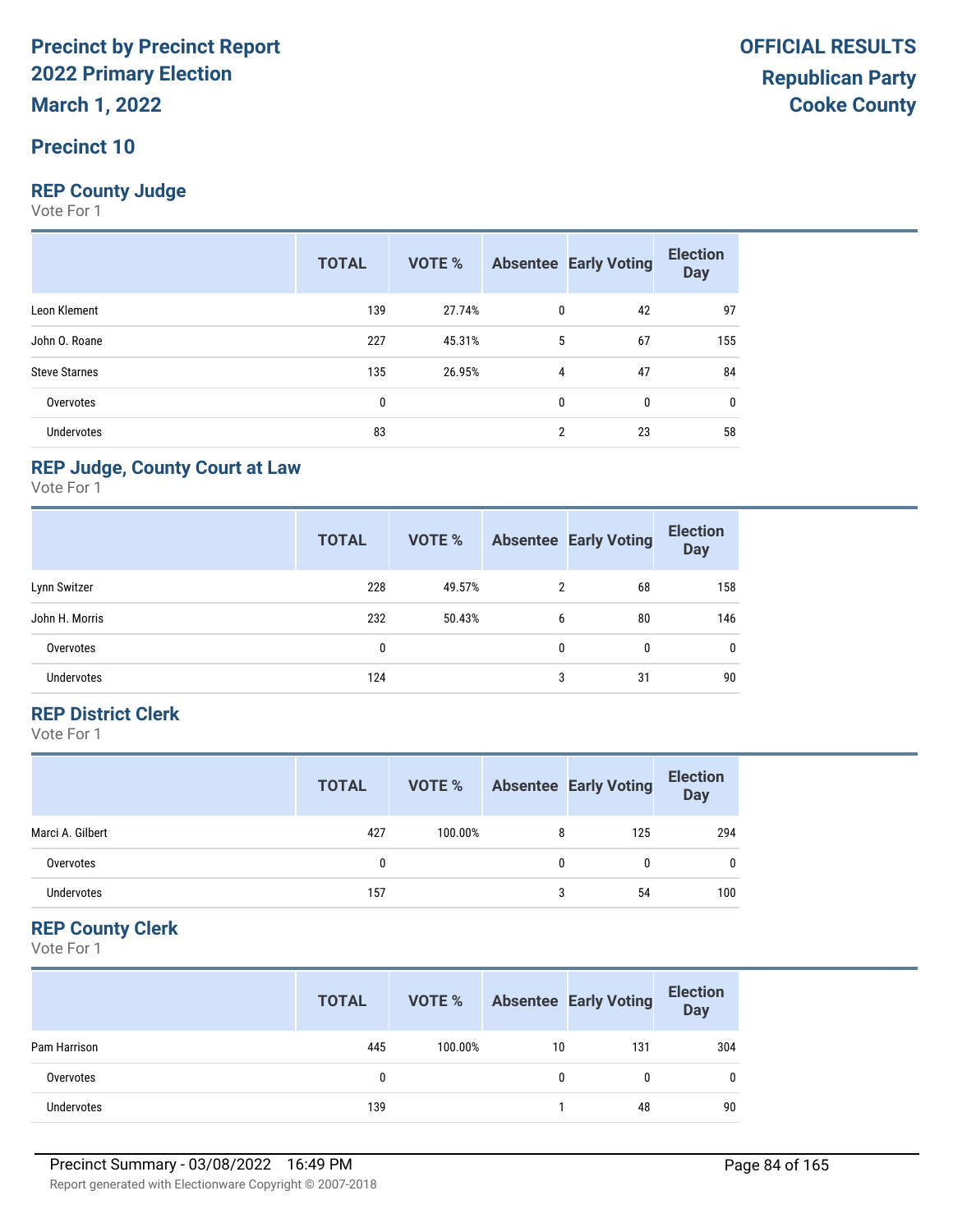**March 1, 2022**

#### **Precinct 10**

#### **REP County Treasurer**

Vote For 1

|               | <b>TOTAL</b> |         |   | <b>VOTE %</b> Absentee Early Voting | <b>Election</b><br>Day |
|---------------|--------------|---------|---|-------------------------------------|------------------------|
| Patty Brennan | 426          | 100.00% | 8 | 125                                 | 293                    |
| Overvotes     | 0            |         | 0 | 0                                   | 0                      |
| Undervotes    | 158          |         |   | 54                                  | 101                    |

#### **REP County Commissioner Pct 2**

Vote For 1

|                   | <b>TOTAL</b> | VOTE %  |   | <b>Absentee Early Voting</b> | <b>Election</b><br><b>Day</b> |
|-------------------|--------------|---------|---|------------------------------|-------------------------------|
| Jason M. Snuggs   | 442          | 100.00% | 9 | 125                          | 308                           |
| Overvotes         | $\mathbf{0}$ |         | 0 |                              |                               |
| <b>Undervotes</b> | 142          |         | ŋ | 54                           | 86                            |

#### **REP JOP Pct 2**

Vote For 1

|                                | <b>TOTAL</b> | VOTE % |   | <b>Absentee Early Voting</b> | <b>Election</b><br><b>Day</b> |
|--------------------------------|--------------|--------|---|------------------------------|-------------------------------|
| <b>Bradley "Brad" Mitchell</b> | 208          | 45.41% | 0 | 58                           | 150                           |
| Carroll L. Johnson             | 250          | 54.59% | 6 | 86                           | 158                           |
| Overvotes                      | 0            |        | 0 | 0                            |                               |
| <b>Undervotes</b>              | 126          |        | 5 | 35                           | 86                            |

#### **REP County Chair**

|                | <b>TOTAL</b> | VOTE %  |   | <b>Absentee Early Voting</b> | <b>Election</b><br><b>Day</b> |
|----------------|--------------|---------|---|------------------------------|-------------------------------|
| Chris McNamara | 408          | 100.00% |   | 121                          | 280                           |
| Overvotes      | 0            |         | 0 | 0                            | $\mathbf{0}$                  |
| Undervotes     | 176          |         | 4 | 58                           | 114                           |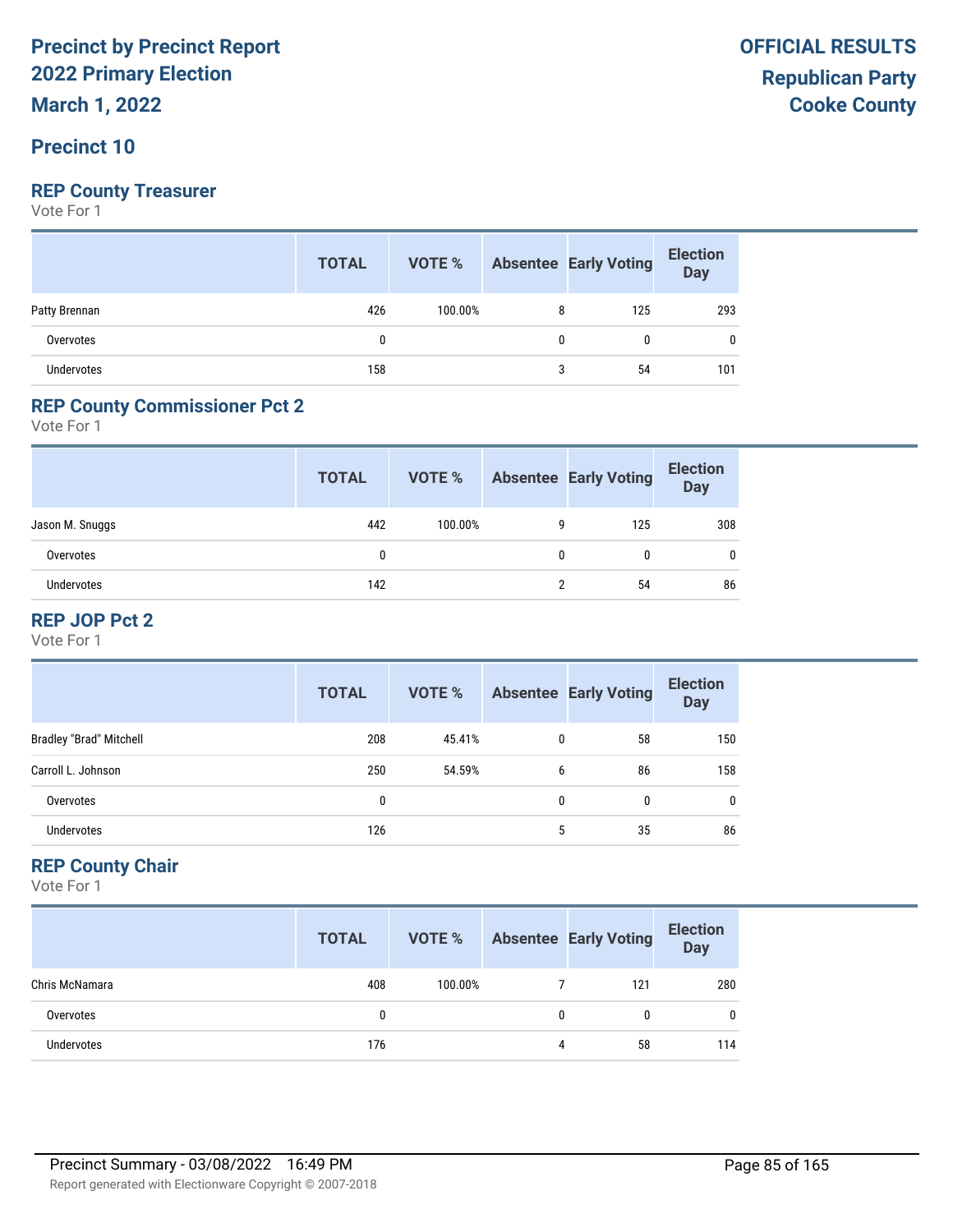**March 1, 2022**

#### **Precinct 10**

#### **REP Proposition 1**

Vote For 1

|                | <b>TOTAL</b> |        |              | <b>VOTE %</b> Absentee Early Voting | <b>Election</b><br>Day |
|----------------|--------------|--------|--------------|-------------------------------------|------------------------|
| <b>YES</b>     | 542          | 93.93% | 11           | 167                                 | 364                    |
| N <sub>0</sub> | 35           | 6.07%  | $\mathbf{0}$ | 9                                   | 26                     |
| Overvotes      | 0            |        | 0            |                                     | 0                      |
| Undervotes     |              |        | 0            | 3                                   | 4                      |

#### **REP Proposition 2**

Vote For 1

|                   | <b>TOTAL</b> | <b>VOTE %</b> |              | <b>Absentee Early Voting</b> | <b>Election</b><br><b>Day</b> |
|-------------------|--------------|---------------|--------------|------------------------------|-------------------------------|
| <b>YES</b>        | 448          | 80.14%        | 6            | 135                          | 307                           |
| N <sub>0</sub>    | 111          | 19.86%        | 3            | 37                           | 71                            |
| Overvotes         | 0            |               | $\mathbf{0}$ | 0                            | 0                             |
| <b>Undervotes</b> | 25           |               | 2            |                              | 16                            |

#### **REP Proposition 3**

Vote For 1

|                | <b>TOTAL</b> | VOTE % |   | <b>Absentee Early Voting</b> | <b>Election</b><br><b>Day</b> |
|----------------|--------------|--------|---|------------------------------|-------------------------------|
| <b>YES</b>     | 507          | 88.64% | 8 | 152                          | 347                           |
| N <sub>0</sub> | 65           | 11.36% | 0 | 23                           | 42                            |
| Overvotes      | 0            |        | 0 | 0                            | 0                             |
| Undervotes     | 12           |        | 3 | 4                            | 5                             |

#### **REP Proposition 4**

Vote For 1

|                | <b>TOTAL</b> | VOTE % |    | <b>Absentee Early Voting</b> | <b>Election</b><br><b>Day</b> |
|----------------|--------------|--------|----|------------------------------|-------------------------------|
| <b>YES</b>     | 541          | 93.44% | 11 | 163                          | 367                           |
| N <sub>0</sub> | 38           | 6.56%  | 0  | 13                           | 25                            |
| Overvotes      | 0            |        | 0  | 0                            | 0                             |
| Undervotes     | 5            |        |    | 3                            | ∩                             |

Report generated with Electionware Copyright © 2007-2018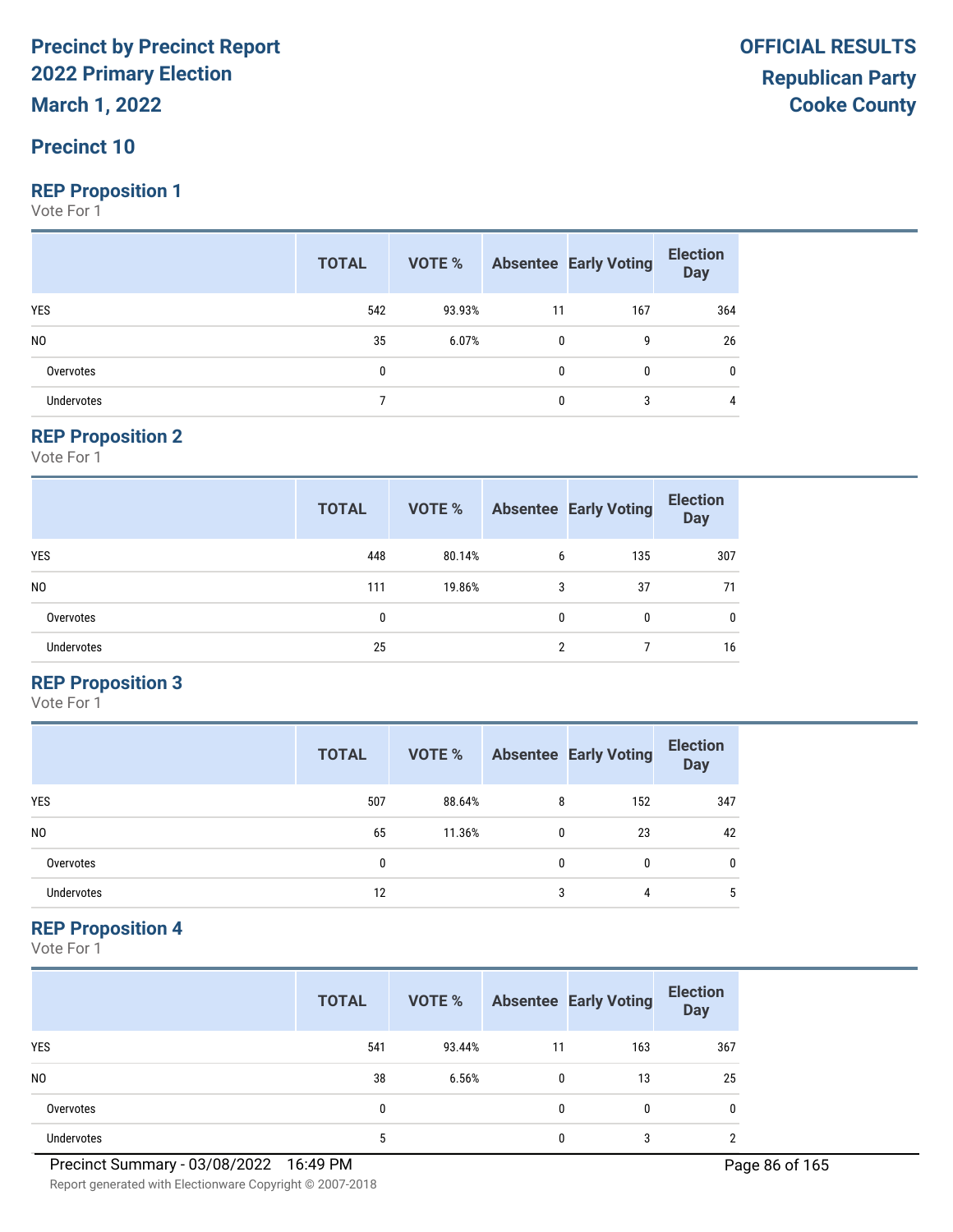**March 1, 2022**

#### **Precinct 10**

#### **REP Proposition 5**

Vote For 1

|                   | <b>TOTAL</b> |        |              | <b>VOTE %</b> Absentee Early Voting | <b>Election</b><br>Day |
|-------------------|--------------|--------|--------------|-------------------------------------|------------------------|
| YES               | 490          | 85.66% | 6            | 150                                 | 334                    |
| N <sub>0</sub>    | 82           | 14.34% | 3            | 25                                  | 54                     |
| Overvotes         | 0            |        | $\mathbf{0}$ | $\mathbf{0}$                        | 0                      |
| <b>Undervotes</b> | 12           |        |              | 4                                   | 6                      |

#### **REP Proposition 6**

Vote For 1

|                   | <b>TOTAL</b> | <b>VOTE %</b> |   | <b>Absentee Early Voting</b> | <b>Election</b><br><b>Day</b> |
|-------------------|--------------|---------------|---|------------------------------|-------------------------------|
| <b>YES</b>        | 484          | 85.36%        | 6 | 143                          | 335                           |
| N <sub>0</sub>    | 83           | 14.64%        | 3 | 29                           | 51                            |
| Overvotes         | 0            |               | 0 | 0                            | $\mathbf{0}$                  |
| <b>Undervotes</b> | 17           |               | 2 |                              | 8                             |

#### **REP Proposition 7**

Vote For 1

|                | <b>TOTAL</b> | VOTE % |    | <b>Absentee Early Voting</b> | <b>Election</b><br><b>Day</b> |
|----------------|--------------|--------|----|------------------------------|-------------------------------|
| <b>YES</b>     | 558          | 96.88% | 11 | 167                          | 380                           |
| N <sub>0</sub> | 18           | 3.12%  | 0  |                              | 11                            |
| Overvotes      | 0            |        | 0  | 0                            | 0                             |
| Undervotes     | 8            |        | 0  | 5                            | 3                             |

#### **REP Proposition 8**

Vote For 1

|                | <b>TOTAL</b> | VOTE % |              | <b>Absentee Early Voting</b> | <b>Election</b><br><b>Day</b> |
|----------------|--------------|--------|--------------|------------------------------|-------------------------------|
| <b>YES</b>     | 549          | 95.48% | 11           | 163                          | 375                           |
| N <sub>0</sub> | 26           | 4.52%  | $\mathbf{0}$ | 10                           | 16                            |
| Overvotes      | 0            |        | $\mathbf{0}$ | 0                            | 0                             |
| Undervotes     | q            |        | 0            | 6                            | 3                             |

Report generated with Electionware Copyright © 2007-2018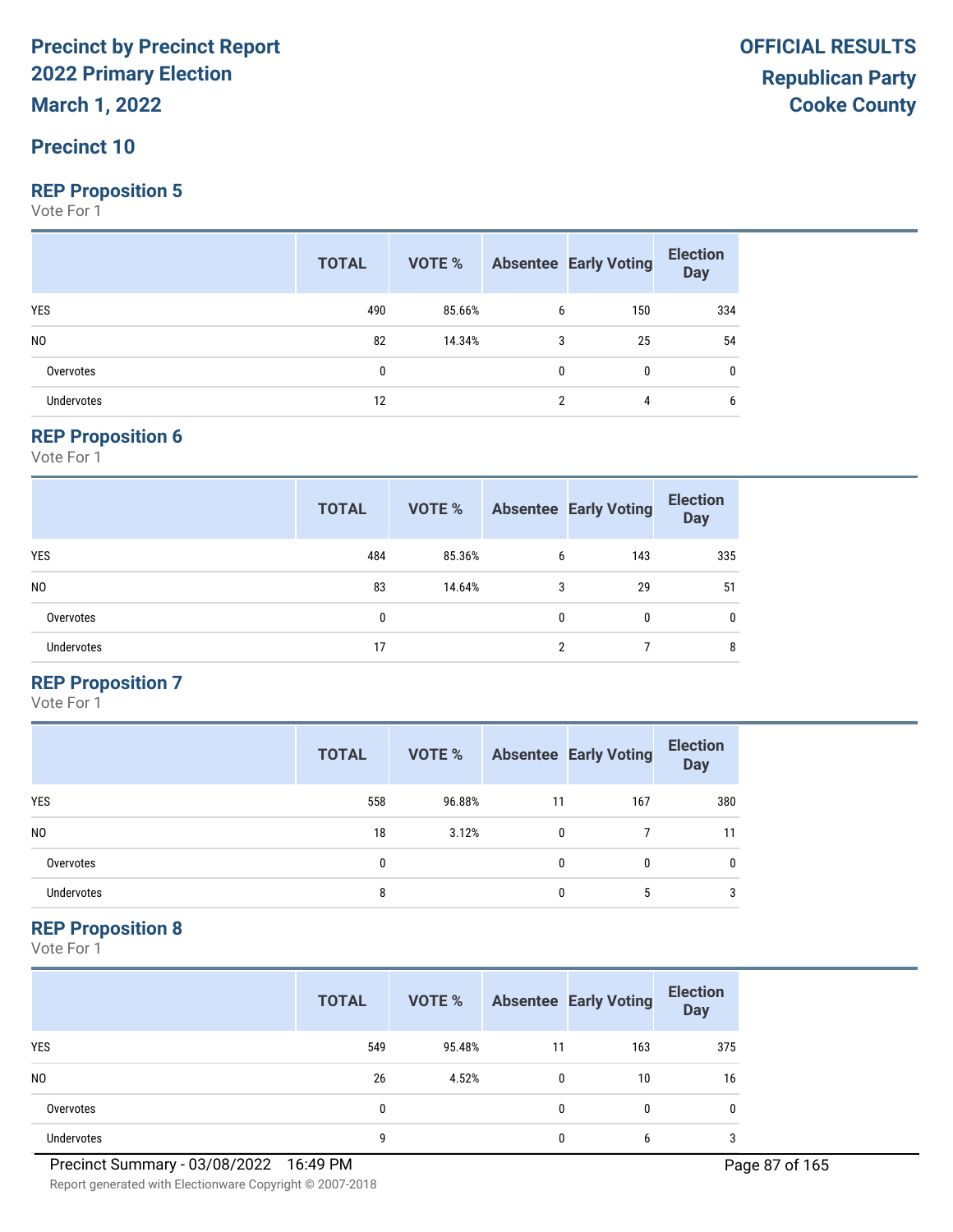**March 1, 2022**

#### **Precinct 10**

#### **REP Proposition 9**

Vote For 1

|                   | <b>TOTAL</b> |        |              | <b>VOTE %</b> Absentee Early Voting | <b>Election</b><br>Day |
|-------------------|--------------|--------|--------------|-------------------------------------|------------------------|
| <b>YES</b>        | 488          | 85.31% | 10           | 149                                 | 329                    |
| N <sub>0</sub>    | 84           | 14.69% | $\mathbf{0}$ | 25                                  | 59                     |
| Overvotes         | 0            |        | 0            | $\mathbf{0}$                        |                        |
| <b>Undervotes</b> | 12           |        |              | 5                                   | 6                      |

#### **REP Proposition 10**

|                   | <b>TOTAL</b> | <b>VOTE %</b> |                | <b>Absentee Early Voting</b> | <b>Election</b><br><b>Day</b> |
|-------------------|--------------|---------------|----------------|------------------------------|-------------------------------|
| <b>YES</b>        | 527          | 93.27%        | 6              | 160                          | 361                           |
| N <sub>0</sub>    | 38           | 6.73%         | 3              | 10                           | 25                            |
| Overvotes         | 0            |               | 0              | 0                            | 0                             |
| <b>Undervotes</b> | 19           |               | $\overline{2}$ | q                            | 8                             |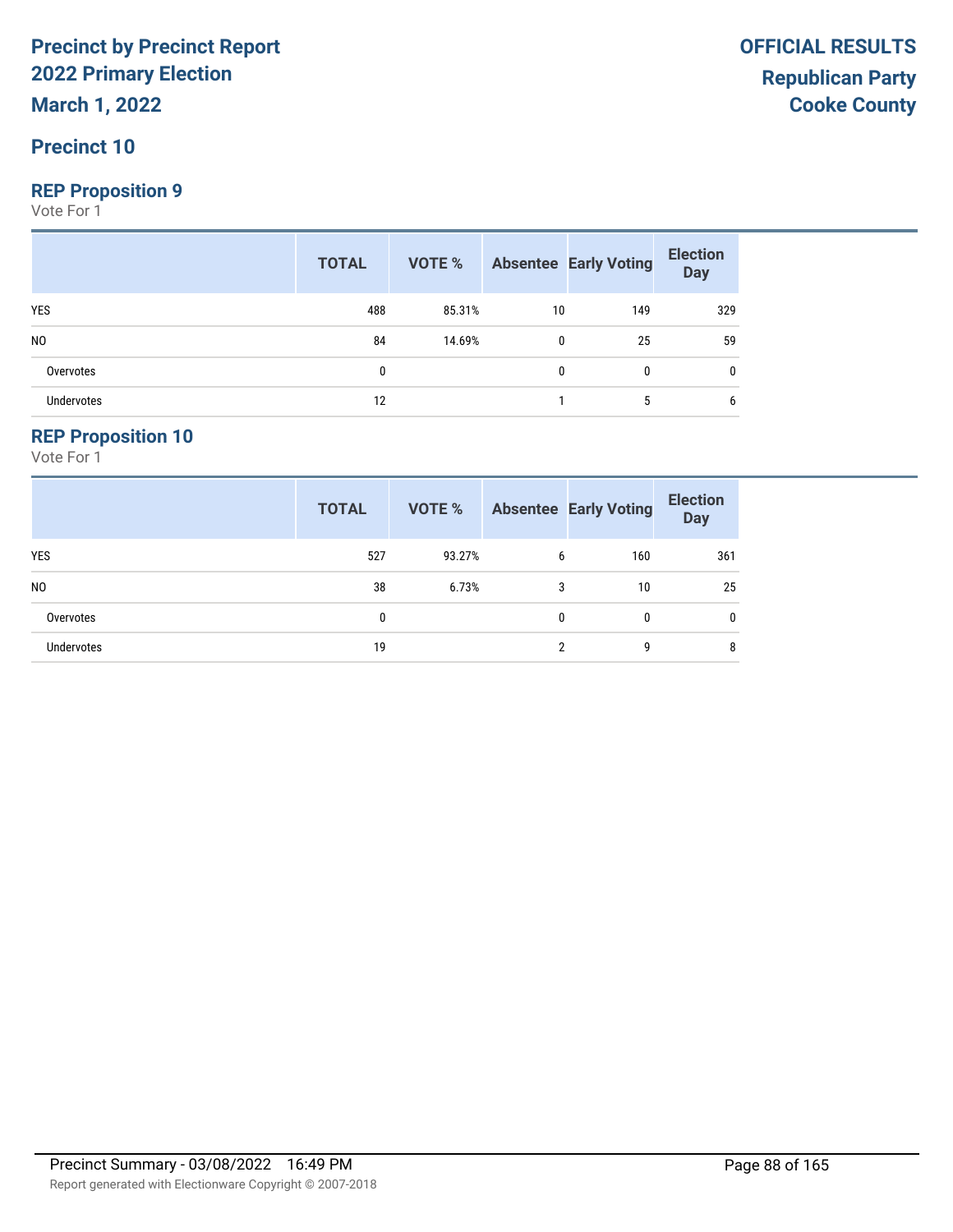# **STATISTICS**

|                                        | <b>TOTAL</b> | <b>Absentee</b> |     | <b>Early Voting Election Day</b> |
|----------------------------------------|--------------|-----------------|-----|----------------------------------|
| Registered Voters - Total              | 2.705        |                 |     |                                  |
| <b>Ballots Cast - Republican Party</b> | 593          | 10              | 152 | 431                              |

#### **REP US Rep, District 26**

Vote For 1

|                      | <b>TOTAL</b> | <b>VOTE %</b> |                | <b>Absentee Early Voting</b> | <b>Election</b><br><b>Day</b> |
|----------------------|--------------|---------------|----------------|------------------------------|-------------------------------|
| Isaac Smith          | 48           | 9.27%         | 0              | 14                           | 34                            |
| Vincent Gallo        | 34           | 6.56%         | $\mathbf 0$    | 9                            | 25                            |
| Michael C. Burgess   | 381          | 73.55%        | 5              | 102                          | 274                           |
| <b>Brian Brazeal</b> | 25           | 4.83%         | $\overline{2}$ | 4                            | 19                            |
| Raven Harrison       | 30           | 5.79%         | $\mathbf{0}$   | 10                           | 20                            |
| Overvotes            | 0            |               | $\mathbf 0$    | 0                            | $\mathbf 0$                   |
| Undervotes           | 75           |               | 3              | 13                           | 59                            |

#### **REP Governor**

|                     | <b>TOTAL</b>   | <b>VOTE %</b> |                | <b>Absentee Early Voting</b> | <b>Election</b><br><b>Day</b> |
|---------------------|----------------|---------------|----------------|------------------------------|-------------------------------|
| Greg Abbott         | 349            | 59.97%        | $\overline{7}$ | 103                          | 239                           |
| Don Huffines        | 89             | 15.29%        | $\mathbf 0$    | 17                           | 72                            |
| <b>Chad Prather</b> | 31             | 5.33%         | $\mathbf 0$    | 5                            | 26                            |
| Danny Harrison      | 1              | 0.17%         | $\mathbf 0$    | $\mathbf{1}$                 | $\mathbf 0$                   |
| Allen B. West       | 93             | 15.98%        | 0              | 18                           | 75                            |
| Kandy Kaye Horn     | 10             | 1.72%         | $\mathbf{1}$   | $\overline{2}$               | 7                             |
| <b>Rick Perry</b>   | $\overline{7}$ | 1.20%         | $\overline{2}$ | $\overline{4}$               | 1                             |
| Paul Belew          | $\overline{2}$ | 0.34%         | $\mathbf 0$    | 0                            | $\overline{2}$                |
| Overvotes           | 0              |               | $\mathbf 0$    | 0                            | $\mathbf 0$                   |
| Undervotes          | 11             |               | 0              | $\overline{2}$               | 9                             |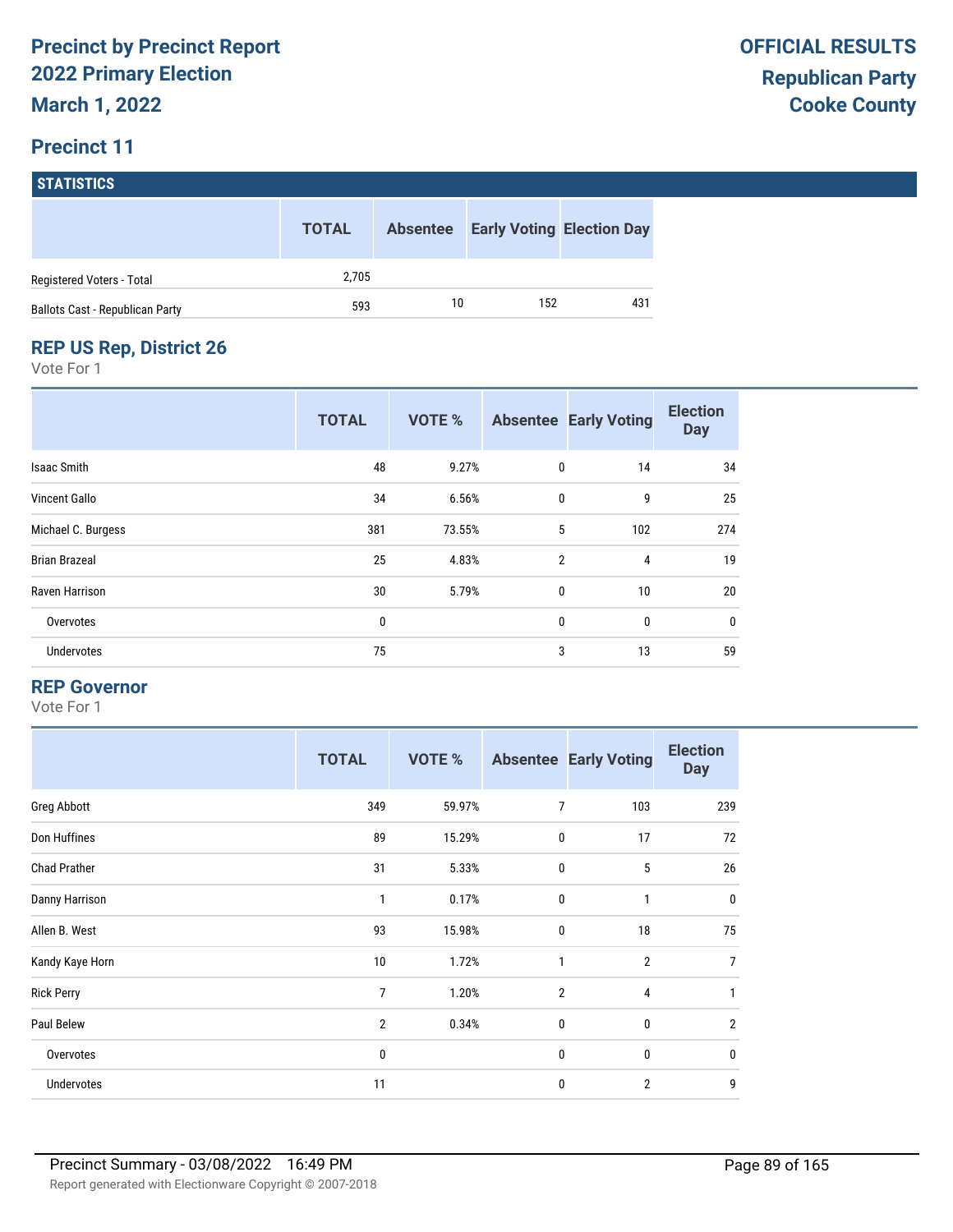#### **Precinct 11**

#### **REP Lieutenant Governor**

Vote For 1

|                        | <b>TOTAL</b> | <b>VOTE %</b> |                | <b>Absentee Early Voting</b> | <b>Election</b><br><b>Day</b> |
|------------------------|--------------|---------------|----------------|------------------------------|-------------------------------|
| Zach Vance             | 32           | 5.88%         | 1              | 7                            | 24                            |
| Dan Patrick            | 386          | 70.96%        | $\overline{7}$ | 102                          | 277                           |
| <b>Todd M. Bullis</b>  | 4            | 0.74%         | $\mathbf{0}$   | 1                            | 3                             |
| <b>Trayce Bradford</b> | 46           | 8.46%         | $\overline{2}$ | 13                           | 31                            |
| <b>Aaron Sorrells</b>  | 24           | 4.41%         | $\mathbf{0}$   | 4                            | 20                            |
| Daniel Miller          | 52           | 9.56%         | $\mathbf 0$    | 14                           | 38                            |
| Overvotes              | 0            |               | $\mathbf{0}$   | 0                            | 0                             |
| <b>Undervotes</b>      | 49           |               | $\mathbf{0}$   | 11                           | 38                            |

#### **REP Attorney General**

Vote For 1

|                | <b>TOTAL</b> | <b>VOTE %</b> |             | <b>Absentee Early Voting</b> | <b>Election</b><br><b>Day</b> |
|----------------|--------------|---------------|-------------|------------------------------|-------------------------------|
| Louie Gohmert  | 111          | 19.41%        | 0           | 28                           | 83                            |
| Ken Paxton     | 243          | 42.48%        | 3           | 65                           | 175                           |
| George P. Bush | 153          | 26.75%        | 3           | 39                           | 111                           |
| Eva Guzman     | 65           | 11.36%        | 3           | 17                           | 45                            |
| Overvotes      | 0            |               | $\mathbf 0$ | 0                            | $\mathbf 0$                   |
| Undervotes     | 21           |               | 1           | 3                            | 17                            |

#### **REP Comptroller of Public Accounts**

|                   | <b>TOTAL</b> | <b>VOTE %</b> |   | <b>Absentee Early Voting</b> | <b>Election</b><br><b>Day</b> |
|-------------------|--------------|---------------|---|------------------------------|-------------------------------|
| Glenn Hegar       | 412          | 83.23%        |   | 116                          | 289                           |
| Mark V. Goloby    | 83           | 16.77%        | 2 | 22                           | 59                            |
| Overvotes         | 0            |               | 0 | 0                            | 0                             |
| <b>Undervotes</b> | 98           |               |   | 14                           | 83                            |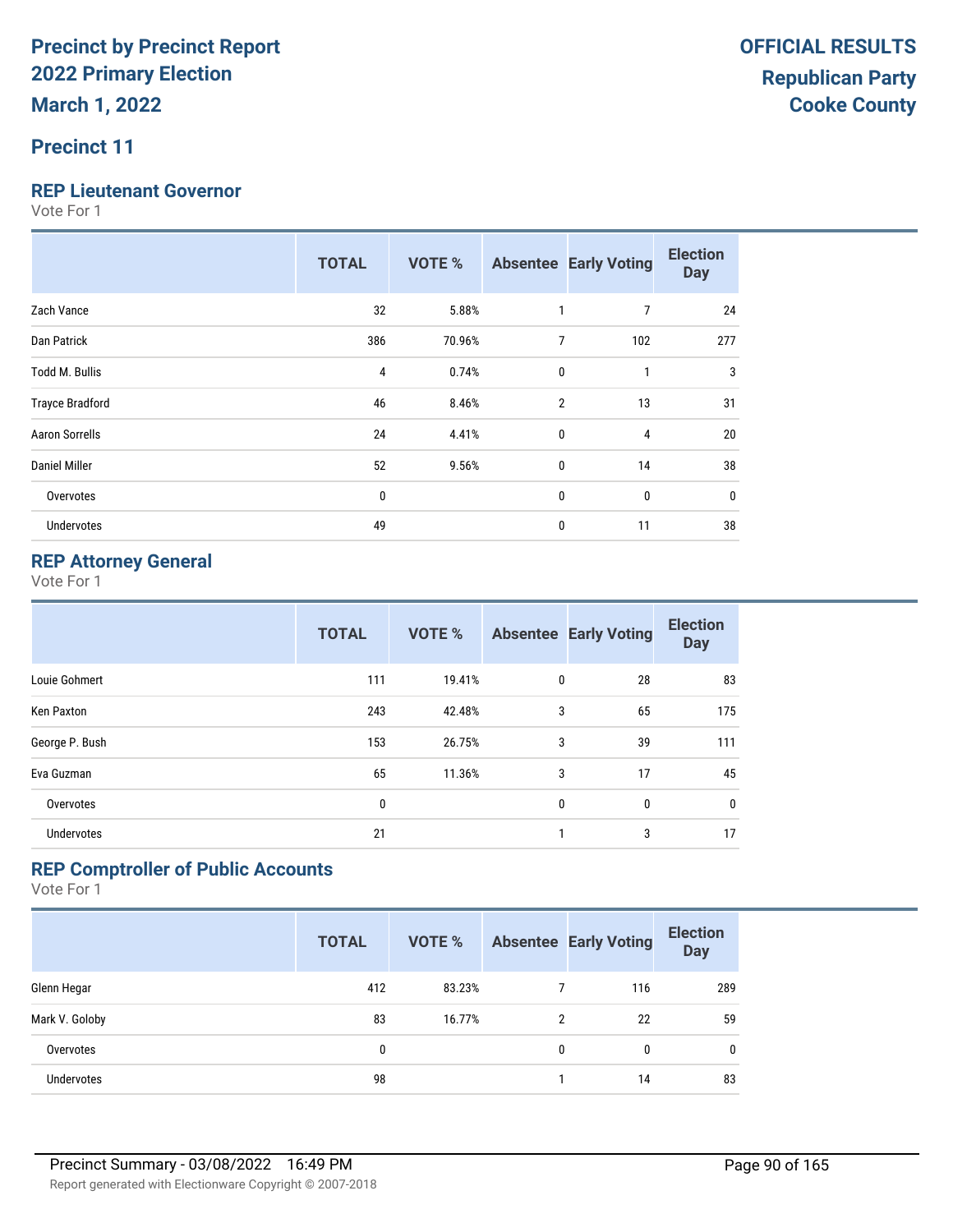#### **Precinct 11**

#### **REP Comm General Land Office**

Vote For 1

|                        | <b>TOTAL</b> | <b>VOTE %</b> |                | <b>Absentee Early Voting</b> | <b>Election</b><br><b>Day</b> |
|------------------------|--------------|---------------|----------------|------------------------------|-------------------------------|
| Ben Armenta            | 28           | 6.51%         | $\mathbf 0$    | 8                            | 20                            |
| Don W. Minton          | 64           | 14.88%        | $\overline{2}$ | 18                           | 44                            |
| <b>Tim Westley</b>     | 71           | 16.51%        | 0              | 15                           | 56                            |
| Dawn Buckingham        | 143          | 33.26%        | 3              | 40                           | 100                           |
| <b>Weston Martinez</b> | 16           | 3.72%         | 1              | 3                            | 12                            |
| Rufus Lopez            | 4            | 0.93%         | $\mathbf{0}$   | 3                            | $\mathbf{1}$                  |
| Victor Avila           | 32           | 7.44%         | 0              | 10                           | 22                            |
| Jon Spiers             | 72           | 16.74%        | 0              | 18                           | 54                            |
| Overvotes              | 0            |               | 0              | $\mathbf{0}$                 | $\bf{0}$                      |
| <b>Undervotes</b>      | 163          |               | 4              | 37                           | 122                           |

### **REP Commissioner of Agriculture**

|                   | <b>TOTAL</b> | VOTE % |              | <b>Absentee Early Voting</b> | <b>Election</b><br><b>Day</b> |
|-------------------|--------------|--------|--------------|------------------------------|-------------------------------|
| Carey A. Counsil  | 52           | 10.90% | 5            | 12                           | 35                            |
| James White       | 144          | 30.19% | 1            | 39                           | 104                           |
| Sid Miller        | 281          | 58.91% | 3            | 75                           | 203                           |
| Overvotes         | 0            |        | $\mathbf{0}$ | 0                            | 0                             |
| <b>Undervotes</b> | 116          |        |              | 26                           | 89                            |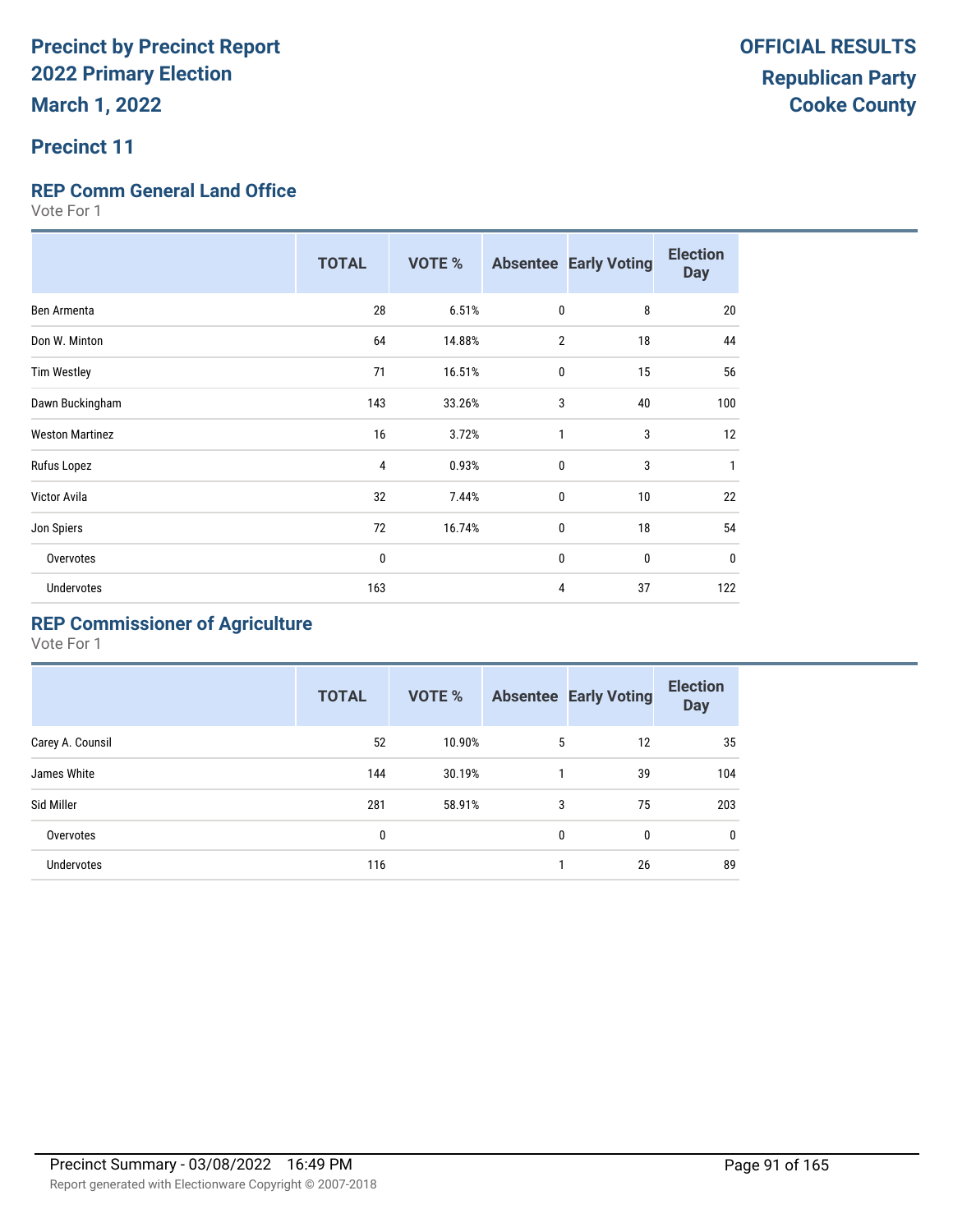#### **Precinct 11**

#### **REP Railroad Commissioner**

Vote For 1

|                        | <b>TOTAL</b> | <b>VOTE %</b> |              | <b>Absentee Early Voting</b> | <b>Election</b><br><b>Day</b> |
|------------------------|--------------|---------------|--------------|------------------------------|-------------------------------|
| Dawayne Tipton         | 83           | 19.26%        | 4            | 15                           | 64                            |
| Wayne Christian        | 187          | 43.39%        | 1            | 44                           | 142                           |
| Sarah Stogner          | 76           | 17.63%        | 1            | 22                           | 53                            |
| Tom Slocum Jr          | 40           | 9.28%         | $\mathbf{0}$ | 15                           | 25                            |
| Marvin "Sarge" Summers | 45           | 10.44%        | 0            | 11                           | 34                            |
| Overvotes              | 0            |               | 0            | 0                            | $\mathbf 0$                   |
| <b>Undervotes</b>      | 162          |               | 4            | 45                           | 113                           |
|                        |              |               |              |                              |                               |

#### **REP Justice, Supreme Court, Pl 3**

Vote For 1

|                | <b>TOTAL</b> | VOTE %  |   | <b>Absentee Early Voting</b> | <b>Election</b><br><b>Day</b> |
|----------------|--------------|---------|---|------------------------------|-------------------------------|
| Debra Lehrmann | 430          | 100.00% | 5 | 115                          | 310                           |
| Overvotes      | $\mathbf{0}$ |         | 0 | 0                            | 0                             |
| Undervotes     | 163          |         |   | 37                           | 121                           |

#### **REP Justice, Supreme Court, Pl 5**

|               | <b>TOTAL</b> | VOTE %  |   | <b>Absentee Early Voting</b> | <b>Election</b><br><b>Day</b> |
|---------------|--------------|---------|---|------------------------------|-------------------------------|
| Rebeca Huddle | 420          | 100.00% | 5 | 115                          | 300                           |
| Overvotes     |              |         | 0 | 0                            | 0                             |
| Undervotes    | 173          |         | 5 | 37                           | 131                           |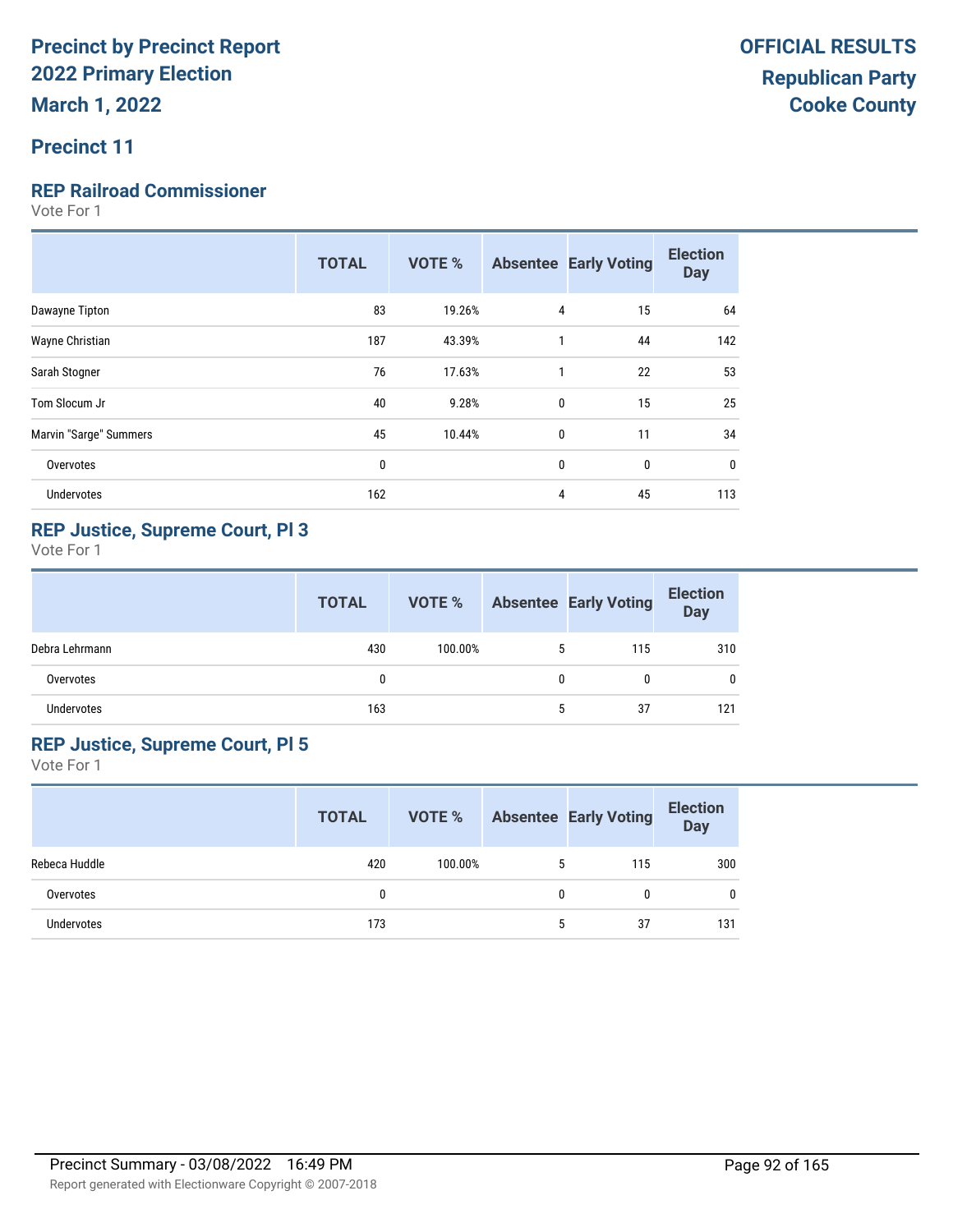#### **Precinct 11**

#### **REP Justice, Supreme Court, Pl 9**

Vote For 1

|                   | <b>TOTAL</b> | VOTE % |              | <b>Absentee Early Voting</b> | <b>Election</b><br><b>Day</b> |
|-------------------|--------------|--------|--------------|------------------------------|-------------------------------|
| David J. Schenck  | 244          | 59.37% | 3            | 65                           | 176                           |
| Evan Young        | 167          | 40.63% | 3            | 41                           | 123                           |
| Overvotes         | 0            |        | $\mathbf{0}$ | 0                            | $\mathbf{0}$                  |
| <b>Undervotes</b> | 182          |        | 4            | 46                           | 132                           |

#### **REP Judge, Ct of Crim App, Pl 2**

Vote For 1

|                   | <b>TOTAL</b> | VOTE %  |   | <b>Absentee Early Voting</b> | <b>Election</b><br><b>Day</b> |
|-------------------|--------------|---------|---|------------------------------|-------------------------------|
| Mary Lou Keel     | 404          | 100.00% | 5 | 111                          | 288                           |
| Overvotes         | 0            |         | 0 | 0                            | $\mathbf{0}$                  |
| <b>Undervotes</b> | 189          |         | 5 | 41                           | 143                           |

#### **REP Judge, Ct of Crim App, Pl 5**

Vote For 1

|                     | <b>TOTAL</b> | <b>VOTE %</b> |   | <b>Absentee Early Voting</b> | <b>Election</b><br><b>Day</b> |
|---------------------|--------------|---------------|---|------------------------------|-------------------------------|
| <b>Scott Walker</b> | 261          | 62.89%        |   | 69                           | 191                           |
| Clint Morgan        | 154          | 37.11%        | 4 | 36                           | 114                           |
| Overvotes           | 0            |               | 0 | 0                            | 0                             |
| <b>Undervotes</b>   | 178          |               | 5 | 47                           | 126                           |

#### **REP Judge, Ct of Crim App, Pl 6**

|                       | <b>TOTAL</b> | VOTE %  |   | <b>Absentee Early Voting</b> | <b>Election</b><br><b>Day</b> |
|-----------------------|--------------|---------|---|------------------------------|-------------------------------|
| Jesse F. McClure, III | 401          | 100.00% | 5 | 110                          | 286                           |
| Overvotes             | 0            |         | 0 | 0                            | $\mathbf 0$                   |
| Undervotes            | 192          |         | 5 | 42                           | 145                           |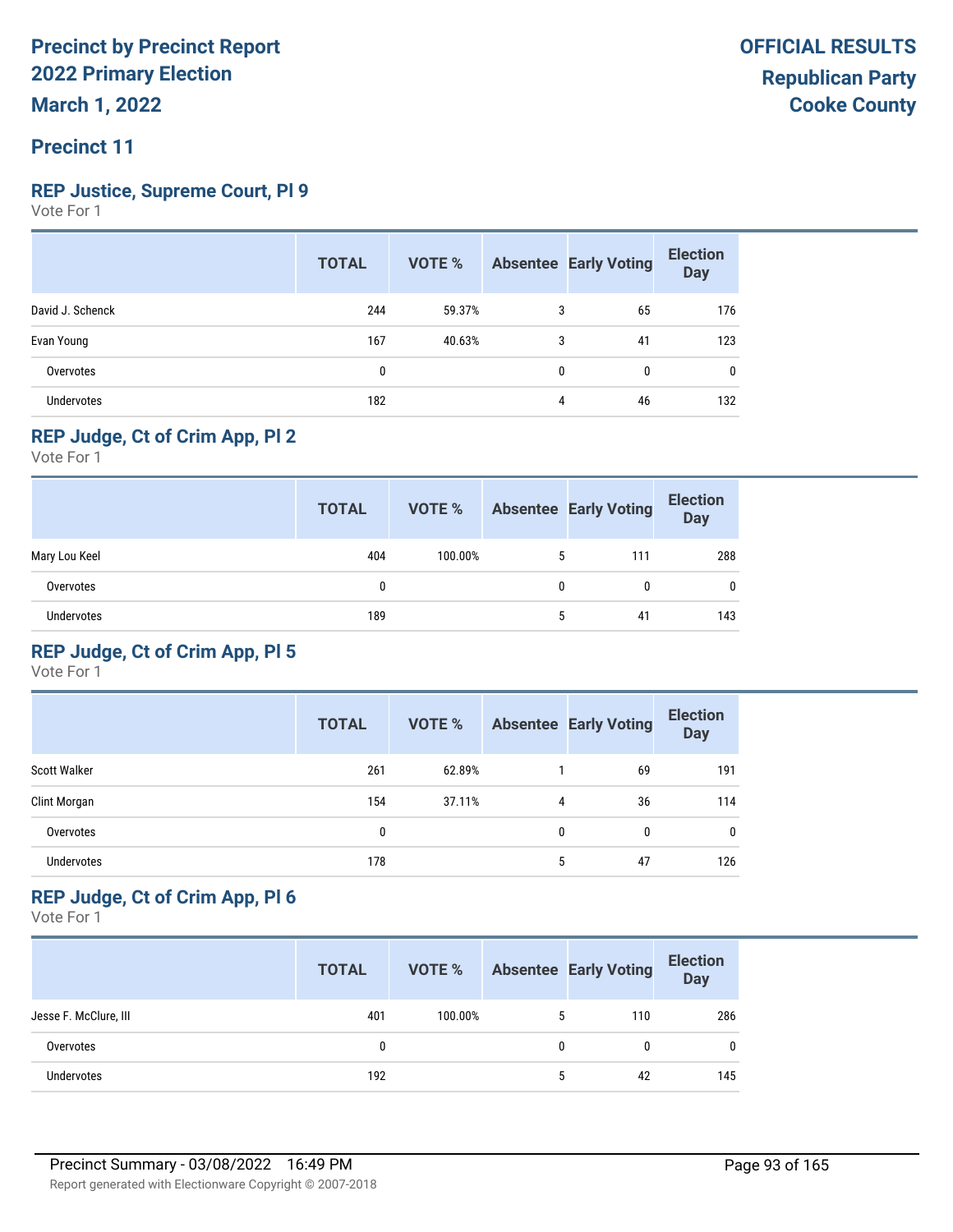#### **REP Member, State BoE, Dist 12**

Vote For 1

|            | <b>TOTAL</b> |         |   | <b>VOTE %</b> Absentee Early Voting | <b>Election</b><br>Day |
|------------|--------------|---------|---|-------------------------------------|------------------------|
| Pam Little | 406          | 100.00% |   | 109                                 | 292                    |
| Overvotes  | n            |         | 0 |                                     |                        |
| Undervotes | 187          |         | 5 | 43                                  | 139                    |

#### **REP State Senator, Dist 30**

Vote For 1

|               | <b>TOTAL</b> | VOTE %  |   | <b>Absentee Early Voting</b> | <b>Election</b><br><b>Day</b> |
|---------------|--------------|---------|---|------------------------------|-------------------------------|
| Drew Springer | 469          | 100.00% | 6 | 125                          | 338                           |
| Overvotes     | 0            |         | 0 | 0                            | 0                             |
| Undervotes    | 124          |         | 4 | 27                           | 93                            |

#### **REP State Rep, Dist 68**

Vote For 1

|                       | <b>TOTAL</b> | <b>VOTE %</b> |              | <b>Absentee Early Voting</b> | <b>Election</b><br><b>Day</b> |
|-----------------------|--------------|---------------|--------------|------------------------------|-------------------------------|
| <b>Craig Carter</b>   | 57           | 10.92%        | $\mathbf 0$  | 6                            | 51                            |
| <b>Mark Middleton</b> | 100          | 19.16%        | $\mathbf{0}$ | 29                           | 71                            |
| David Spiller         | 347          | 66.48%        | 9            | 102                          | 236                           |
| Gary W. Franklin      | 18           | 3.45%         | $\mathbf{0}$ |                              | 17                            |
| Overvotes             | 0            |               | 0            | 0                            | $\mathbf 0$                   |
| <b>Undervotes</b>     | 71           |               | 1            | 14                           | 56                            |

#### **REP Justice, 2nd Ct of App Dist, Pl 3**

|                   | <b>TOTAL</b> | VOTE %  |   | <b>Absentee Early Voting</b> | <b>Election</b><br><b>Day</b> |
|-------------------|--------------|---------|---|------------------------------|-------------------------------|
| Elizabeth Kerr    | 409          | 100.00% | 6 | 110                          | 293                           |
| Overvotes         | 0            |         | 0 | 0                            | 0                             |
| <b>Undervotes</b> | 184          |         |   | 42                           | 138                           |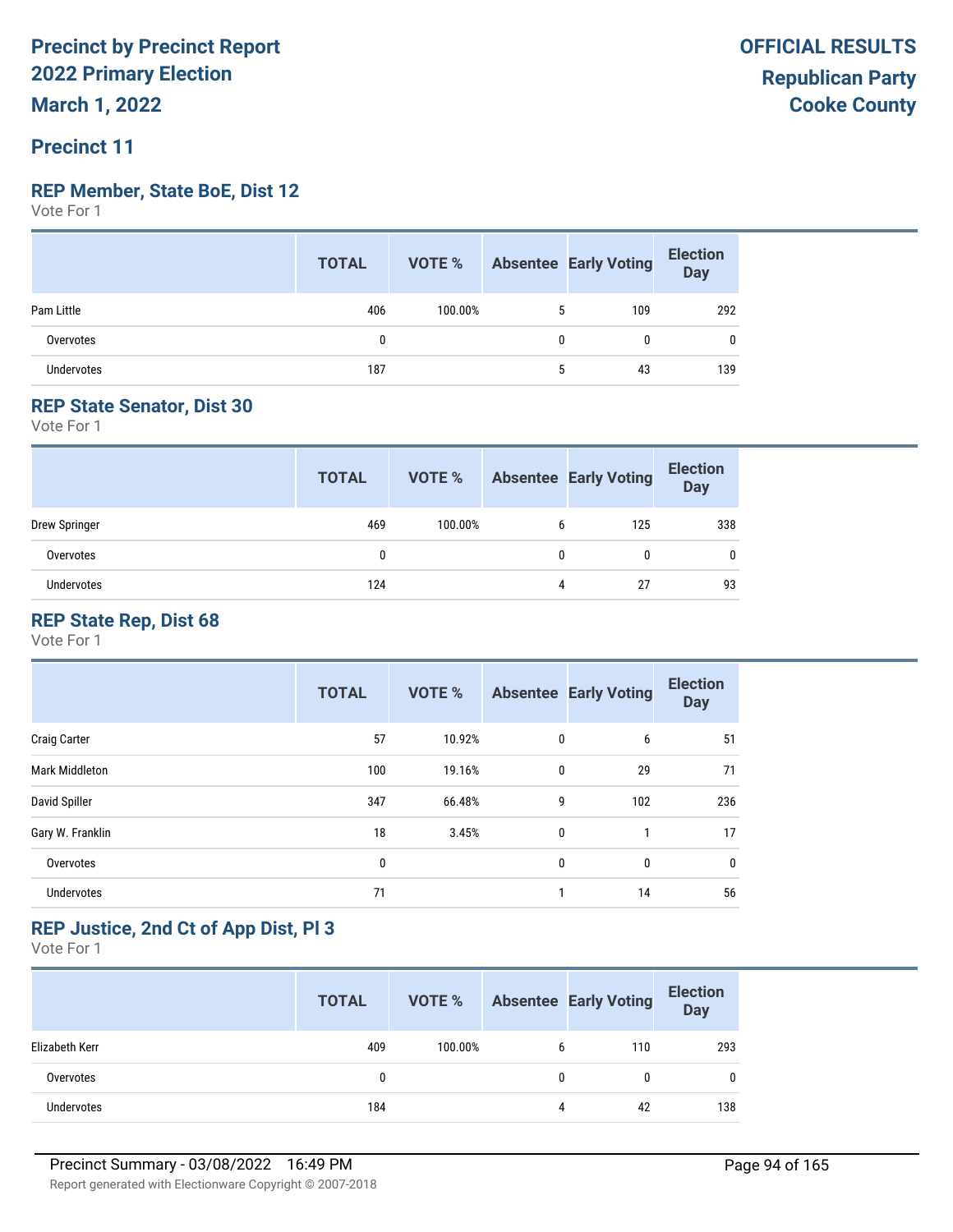#### **Precinct 11**

#### **REP County Judge**

Vote For 1

|                      | <b>TOTAL</b> | <b>VOTE %</b> |   | <b>Absentee Early Voting</b> | <b>Election</b><br><b>Day</b> |
|----------------------|--------------|---------------|---|------------------------------|-------------------------------|
| Leon Klement         | 169          | 32.25%        |   | 46                           | 122                           |
| John O. Roane        | 244          | 46.56%        | 4 | 64                           | 176                           |
| <b>Steve Starnes</b> | 111          | 21.18%        | 4 | 33                           | 74                            |
| Overvotes            | 0            |               | 0 | $\mathbf{0}$                 | 0                             |
| <b>Undervotes</b>    | 69           |               |   | 9                            | 59                            |

#### **REP Judge, County Court at Law**

Vote For 1

|                   | <b>TOTAL</b> | VOTE % |   | <b>Absentee Early Voting</b> | <b>Election</b><br><b>Day</b> |
|-------------------|--------------|--------|---|------------------------------|-------------------------------|
| Lynn Switzer      | 249          | 51.23% |   | 58                           | 184                           |
| John H. Morris    | 237          | 48.77% | 3 | 72                           | 162                           |
| Overvotes         | 0            |        | 0 | 0                            | $\mathbf{0}$                  |
| <b>Undervotes</b> | 107          |        | 0 | 22                           | 85                            |

#### **REP District Clerk**

Vote For 1

|                  | <b>TOTAL</b> | VOTE %  |   | <b>Absentee Early Voting</b> | <b>Election</b><br><b>Day</b> |
|------------------|--------------|---------|---|------------------------------|-------------------------------|
| Marci A. Gilbert | 427          | 100.00% | 6 | 117                          | 304                           |
| Overvotes        |              |         | 0 |                              | $\mathbf{0}$                  |
| Undervotes       | 166          |         | 4 | 35                           | 127                           |

#### **REP County Clerk**

|              | <b>TOTAL</b> | VOTE %  |    | <b>Absentee Early Voting</b> | <b>Election</b><br><b>Day</b> |
|--------------|--------------|---------|----|------------------------------|-------------------------------|
| Pam Harrison | 431          | 100.00% | 10 | 118                          | 303                           |
| Overvotes    | 0            |         | 0  |                              | 0                             |
| Undervotes   | 162          |         | 0  | 34                           | 128                           |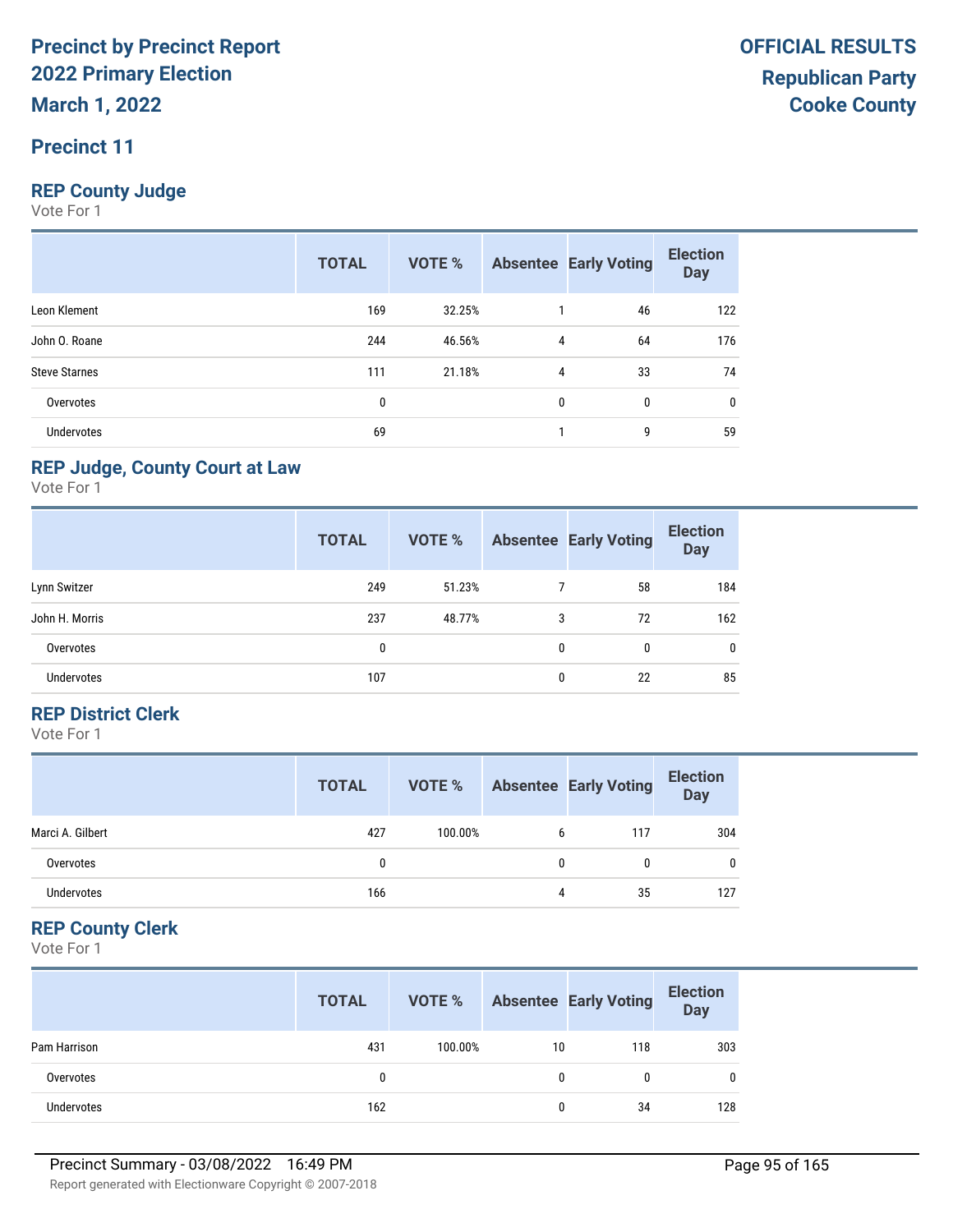**March 1, 2022**

#### **Precinct 11**

#### **REP County Treasurer**

Vote For 1

|               | <b>TOTAL</b> |         |   | <b>VOTE %</b> Absentee Early Voting | <b>Election</b><br>Day |
|---------------|--------------|---------|---|-------------------------------------|------------------------|
| Patty Brennan | 434          | 100.00% | g | 122                                 | 303                    |
| Overvotes     | 0            |         |   |                                     |                        |
| Undervotes    | 159          |         |   | 30                                  | 128                    |

#### **REP County Commissioner Pct 2**

Vote For 1

|                 | <b>TOTAL</b> | VOTE %  |   | <b>Absentee Early Voting</b> | <b>Election</b><br><b>Day</b> |
|-----------------|--------------|---------|---|------------------------------|-------------------------------|
| Jason M. Snuggs | 469          | 100.00% | 9 | 128                          | 332                           |
| Overvotes       |              |         | 0 | 0                            |                               |
| Undervotes      | 124          |         |   | 24                           | 99                            |

#### **REP JOP Pct 2**

Vote For 1

|                                | <b>TOTAL</b> | VOTE % |   | <b>Absentee Early Voting</b> | <b>Election</b><br><b>Day</b> |
|--------------------------------|--------------|--------|---|------------------------------|-------------------------------|
| <b>Bradley "Brad" Mitchell</b> | 226          | 46.69% | 3 | 46                           | 177                           |
| Carroll L. Johnson             | 258          | 53.31% | 3 | 80                           | 175                           |
| Overvotes                      | 0            |        | 0 | 0                            |                               |
| <b>Undervotes</b>              | 109          |        | 4 | 26                           | 79                            |

#### **REP County Chair**

|                   | <b>TOTAL</b> | VOTE %  |   | <b>Absentee Early Voting</b> | <b>Election</b><br><b>Day</b> |
|-------------------|--------------|---------|---|------------------------------|-------------------------------|
| Chris McNamara    | 421          | 100.00% | b | 114                          | 301                           |
| Overvotes         | 0            |         | 0 |                              | 0                             |
| <b>Undervotes</b> | 172          |         | 4 | 38                           | 130                           |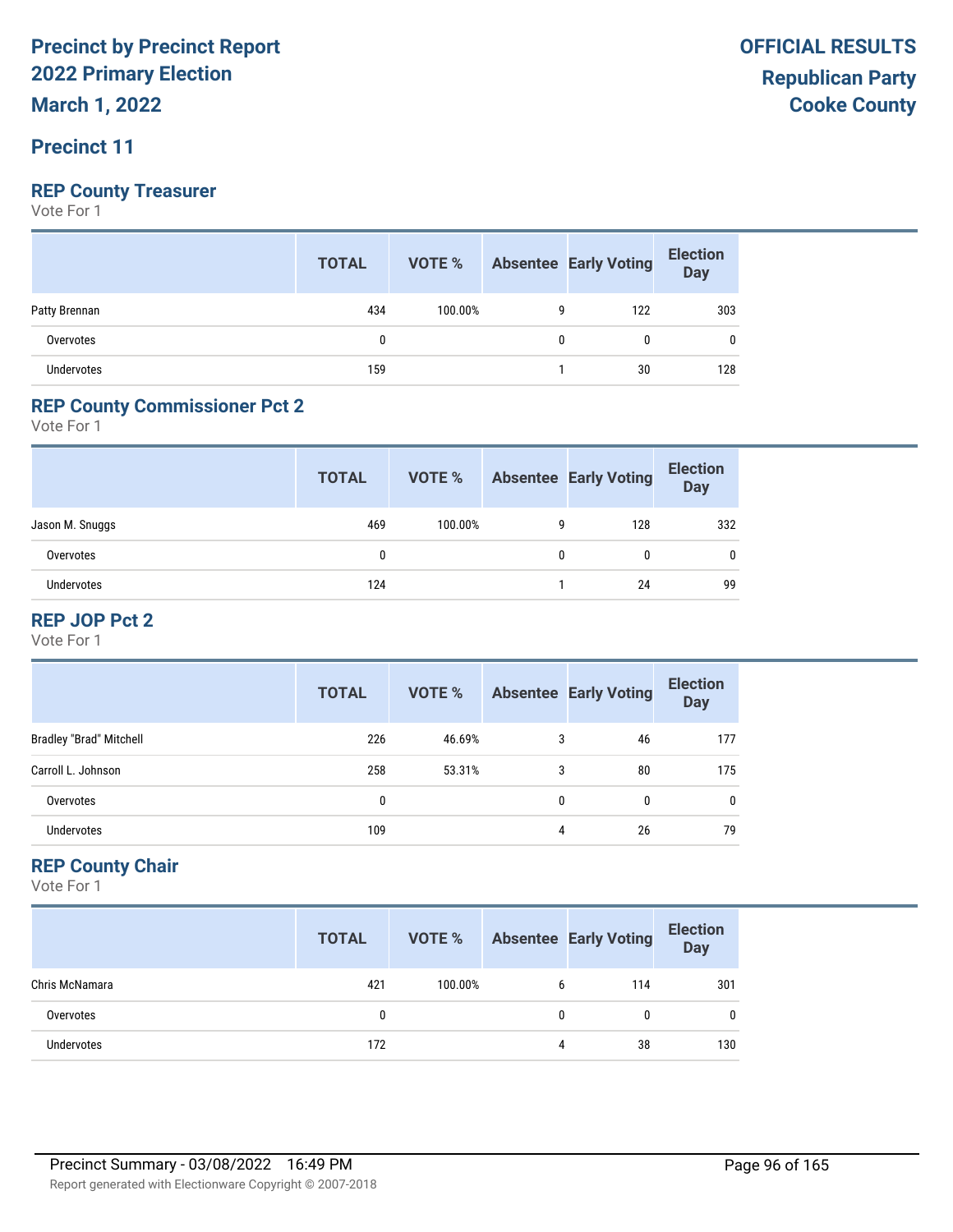**March 1, 2022**

#### **Precinct 11**

#### **REP Proposition 1**

Vote For 1

|                   | <b>TOTAL</b> |        |   | <b>VOTE %</b> Absentee Early Voting | <b>Election</b><br>Day |
|-------------------|--------------|--------|---|-------------------------------------|------------------------|
| <b>YES</b>        | 548          | 94.32% | 5 | 143                                 | 400                    |
| N <sub>0</sub>    | 33           | 5.68%  | 2 | 6                                   | 25                     |
| Overvotes         | 0            |        | 0 | 0                                   | 0                      |
| <b>Undervotes</b> | 12           |        | 3 | 3                                   | 6                      |

#### **REP Proposition 2**

Vote For 1

|                   | <b>TOTAL</b> | <b>VOTE %</b> |   | <b>Absentee Early Voting</b> | <b>Election</b><br><b>Day</b> |
|-------------------|--------------|---------------|---|------------------------------|-------------------------------|
| <b>YES</b>        | 471          | 83.22%        | 2 | 120                          | 349                           |
| N <sub>0</sub>    | 95           | 16.78%        | 4 | 24                           | 67                            |
| Overvotes         | 0            |               | 0 | 0                            | $\mathbf{0}$                  |
| <b>Undervotes</b> | 27           |               | 4 | 8                            | 15                            |

#### **REP Proposition 3**

Vote For 1

|                | <b>TOTAL</b> | VOTE % |   | <b>Absentee Early Voting</b> | <b>Election</b><br><b>Day</b> |
|----------------|--------------|--------|---|------------------------------|-------------------------------|
| <b>YES</b>     | 539          | 92.29% | 6 | 136                          | 397                           |
| N <sub>0</sub> | 45           | 7.71%  | 2 | 15                           | 28                            |
| Overvotes      | 0            |        | 0 | 0                            | 0                             |
| Undervotes     | 9            |        | ↑ |                              | 6                             |

#### **REP Proposition 4**

Vote For 1

|                   | <b>TOTAL</b> | VOTE % |              | <b>Absentee Early Voting</b> | <b>Election</b><br><b>Day</b> |
|-------------------|--------------|--------|--------------|------------------------------|-------------------------------|
| <b>YES</b>        | 523          | 91.75% |              | 136                          | 380                           |
| N <sub>0</sub>    | 47           | 8.25%  | $\mathbf{0}$ | 10                           | 37                            |
| Overvotes         | 0            |        | $\mathbf{0}$ | 0                            | 0                             |
| <b>Undervotes</b> | 23           |        | 3            | 6                            | 14                            |

Report generated with Electionware Copyright © 2007-2018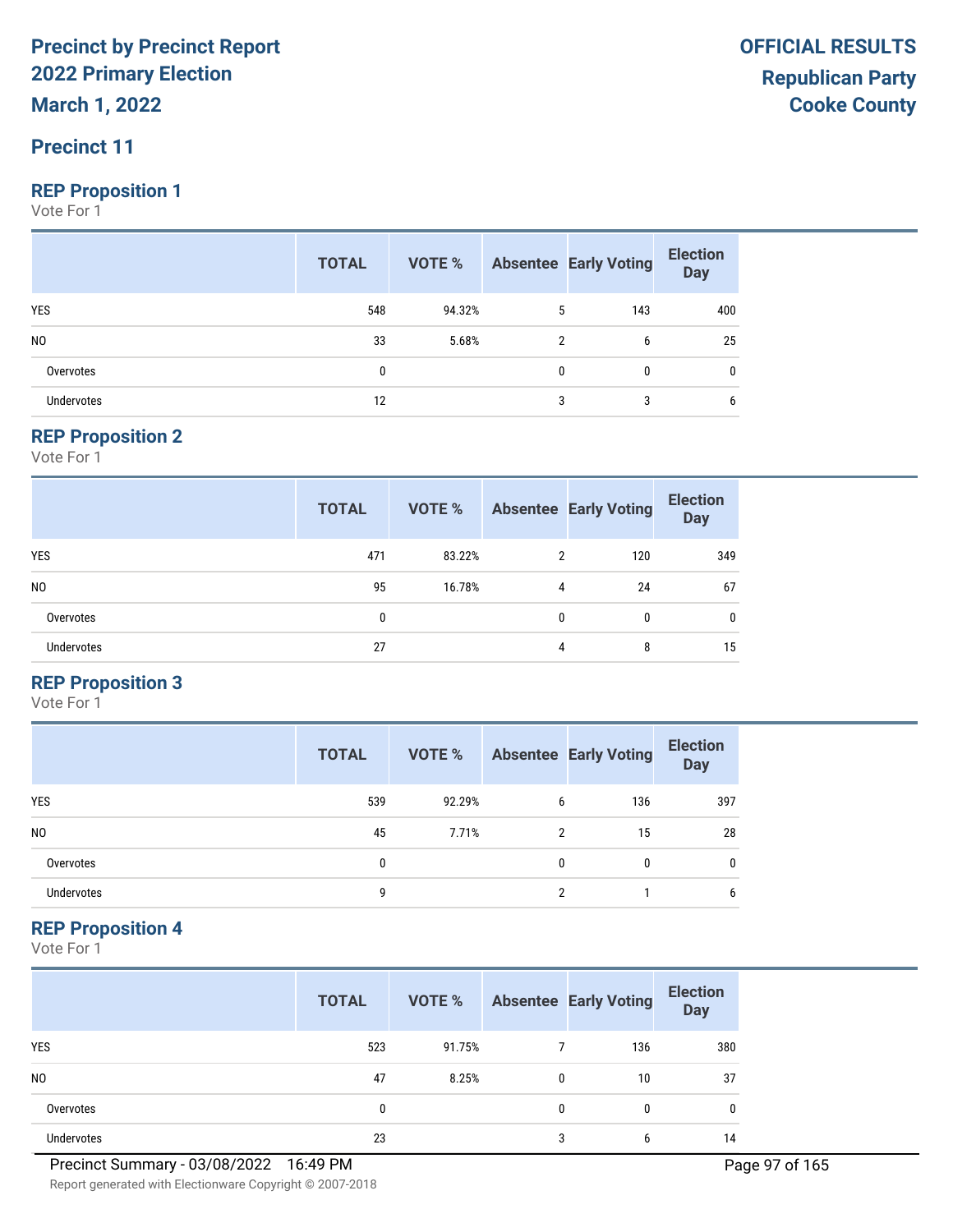**March 1, 2022**

#### **Precinct 11**

#### **REP Proposition 5**

Vote For 1

|                   | <b>TOTAL</b> |        |              | <b>VOTE %</b> Absentee Early Voting | <b>Election</b><br>Day |
|-------------------|--------------|--------|--------------|-------------------------------------|------------------------|
| <b>YES</b>        | 489          | 86.40% | 2            | 118                                 | 369                    |
| N <sub>0</sub>    | 77           | 13.60% | 4            | 26                                  | 47                     |
| Overvotes         | 0            |        | $\mathbf{0}$ | 0                                   | 0                      |
| <b>Undervotes</b> | 27           |        | 4            | 8                                   | 15                     |

#### **REP Proposition 6**

Vote For 1

|                   | <b>TOTAL</b> | <b>VOTE %</b> |   | <b>Absentee Early Voting</b> | <b>Election</b><br><b>Day</b> |
|-------------------|--------------|---------------|---|------------------------------|-------------------------------|
| <b>YES</b>        | 477          | 85.64%        | 3 | 119                          | 355                           |
| N <sub>0</sub>    | 80           | 14.36%        | 4 | 21                           | 55                            |
| Overvotes         | 0            |               | 0 | 0                            | $\mathbf{0}$                  |
| <b>Undervotes</b> | 36           |               | 3 | 12                           | 21                            |

#### **REP Proposition 7**

Vote For 1

|                | <b>TOTAL</b> | VOTE % |   | <b>Absentee Early Voting</b> | <b>Election</b><br><b>Day</b> |
|----------------|--------------|--------|---|------------------------------|-------------------------------|
| <b>YES</b>     | 561          | 96.89% | 9 | 141                          | 411                           |
| N <sub>0</sub> | 18           | 3.11%  | 0 |                              | 11                            |
| Overvotes      | 0            |        | 0 | 0                            | 0                             |
| Undervotes     | 14           |        |   | 4                            | 9                             |

#### **REP Proposition 8**

|                   | <b>TOTAL</b> | VOTE % |              | <b>Absentee Early Voting</b> | <b>Election</b><br><b>Day</b> |
|-------------------|--------------|--------|--------------|------------------------------|-------------------------------|
| <b>YES</b>        | 541          | 94.09% | 8            | 139                          | 394                           |
| N <sub>0</sub>    | 34           | 5.91%  | $\mathbf{0}$ | 8                            | 26                            |
| Overvotes         | 0            |        | $\mathbf{0}$ | 0                            | 0                             |
| <b>Undervotes</b> | 18           |        | ∩            | 5                            |                               |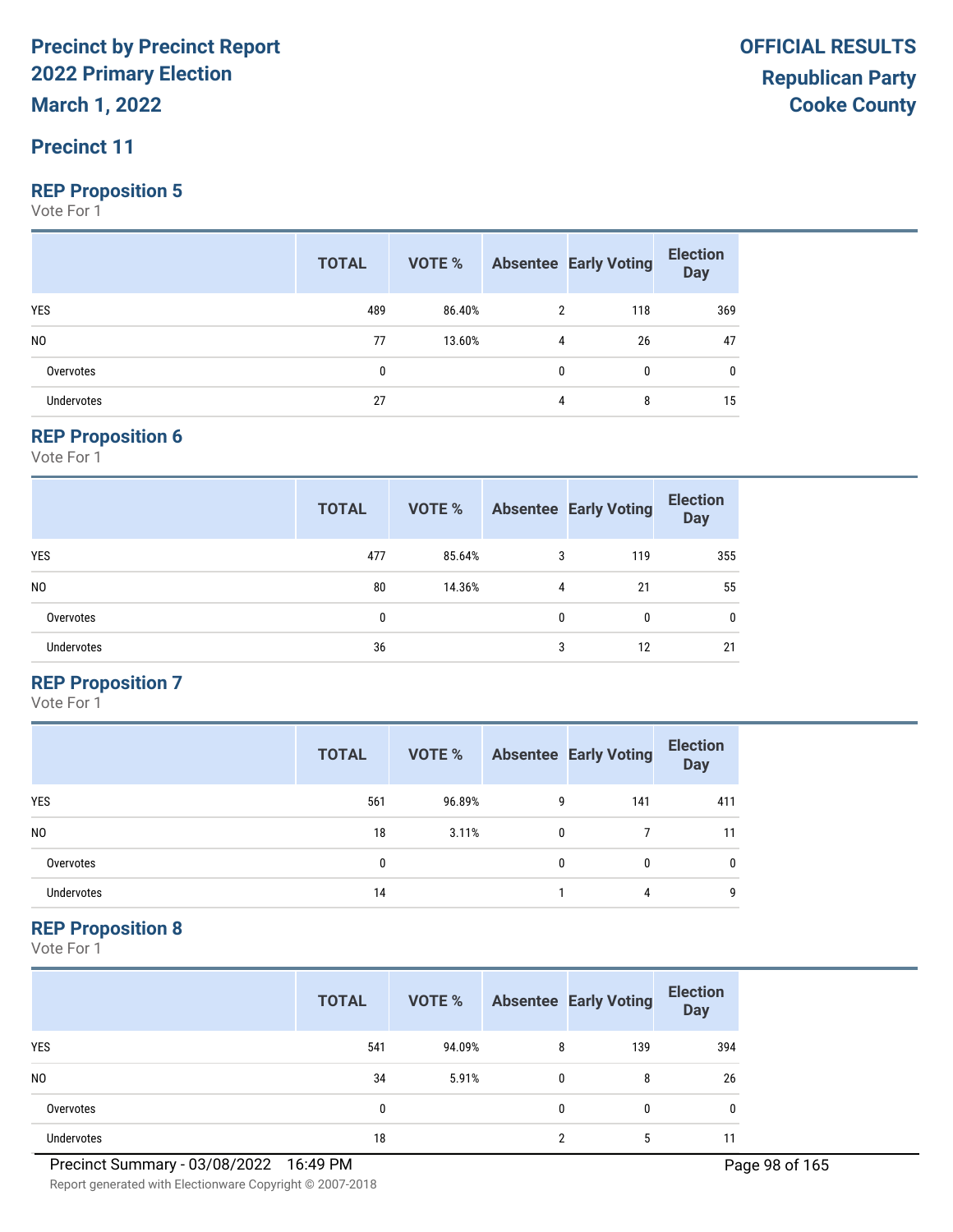**March 1, 2022**

#### **Precinct 11**

#### **REP Proposition 9**

Vote For 1

|                   | <b>TOTAL</b> |        |                | <b>VOTE %</b> Absentee Early Voting | <b>Election</b><br>Day |
|-------------------|--------------|--------|----------------|-------------------------------------|------------------------|
| <b>YES</b>        | 504          | 88.58% | 6              | 133                                 | 365                    |
| N <sub>0</sub>    | 65           | 11.42% | $\overline{2}$ | 11                                  | 52                     |
| Overvotes         | 0            |        | 0              |                                     | 0                      |
| <b>Undervotes</b> | 24           |        |                | 8                                   | 14                     |

#### **REP Proposition 10**

|                   | <b>TOTAL</b> | VOTE % |   | <b>Absentee Early Voting</b> | <b>Election</b><br><b>Day</b> |
|-------------------|--------------|--------|---|------------------------------|-------------------------------|
| <b>YES</b>        | 543          | 94.60% | 8 | 137                          | 398                           |
| N <sub>0</sub>    | 31           | 5.40%  | 0 | 10                           | 21                            |
| Overvotes         | 0            |        | 0 | 0                            | $\mathbf{0}$                  |
| <b>Undervotes</b> | 19           |        | C | 5                            | 12                            |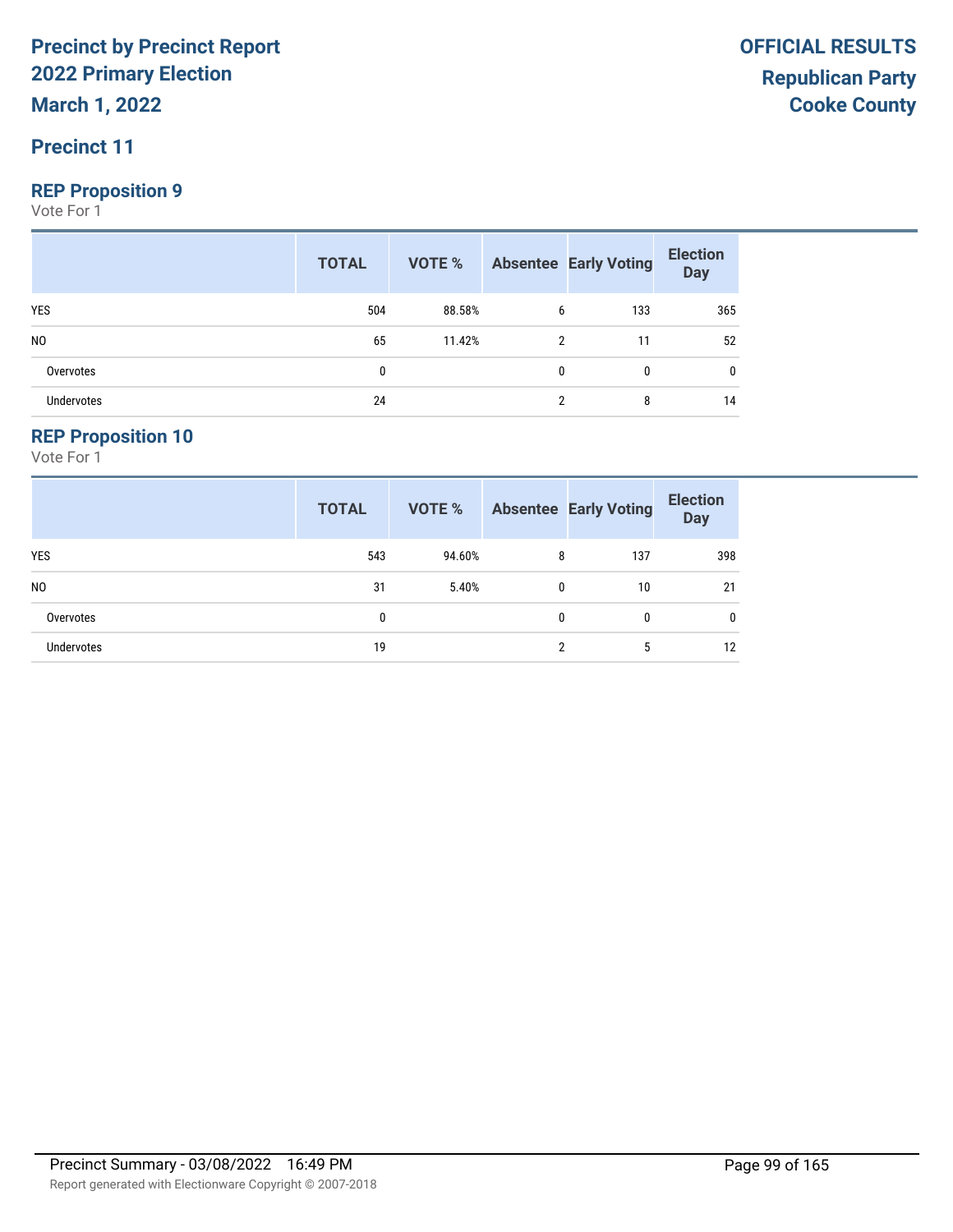|                                 | <b>TOTAL</b> | <b>Absentee</b> |    | <b>Early Voting Election Day</b> |
|---------------------------------|--------------|-----------------|----|----------------------------------|
| Registered Voters - Total       | 1.103        |                 |    |                                  |
| Ballots Cast - Republican Party | 368          |                 | 74 | 286                              |

#### **REP US Rep, District 26**

Vote For 1

|                      | <b>TOTAL</b> | <b>VOTE %</b> |              | <b>Absentee Early Voting</b> | <b>Election</b><br><b>Day</b> |
|----------------------|--------------|---------------|--------------|------------------------------|-------------------------------|
| Isaac Smith          | 45           | 14.11%        | $\mathbf 0$  | 6                            | 39                            |
| <b>Vincent Gallo</b> | 18           | 5.64%         | 1            | 5                            | 12                            |
| Michael C. Burgess   | 239          | 74.92%        | 4            | 54                           | 181                           |
| <b>Brian Brazeal</b> | 9            | 2.82%         | $\mathbf 0$  | 1                            | 8                             |
| Raven Harrison       | 8            | 2.51%         | $\mathbf{0}$ | $\overline{2}$               | 6                             |
| Overvotes            | 0            |               | $\mathbf 0$  | 0                            | $\mathbf 0$                   |
| Undervotes           | 49           |               | 3            | 6                            | 40                            |

#### **REP Governor**

|                     | <b>TOTAL</b>   | VOTE % |                | <b>Absentee Early Voting</b> | <b>Election</b><br><b>Day</b> |
|---------------------|----------------|--------|----------------|------------------------------|-------------------------------|
| Greg Abbott         | 222            | 62.01% | $\overline{7}$ | 48                           | 167                           |
| Don Huffines        | 38             | 10.61% | $\mathbf 0$    | 7                            | 31                            |
| <b>Chad Prather</b> | 31             | 8.66%  | $\mathbf 0$    | 4                            | 27                            |
| Danny Harrison      | $\overline{2}$ | 0.56%  | $\mathbf 0$    | $\mathbf 0$                  | $\overline{2}$                |
| Allen B. West       | 54             | 15.08% | $\mathbf 0$    | 11                           | 43                            |
| Kandy Kaye Horn     | $\overline{2}$ | 0.56%  | $\mathbf 0$    | 1                            | $\mathbf{1}$                  |
| <b>Rick Perry</b>   | $\overline{7}$ | 1.96%  | $\mathbf{0}$   | $\overline{2}$               | 5                             |
| Paul Belew          | $\overline{2}$ | 0.56%  | $\mathbf 0$    | $\mathbf 0$                  | $\overline{2}$                |
| Overvotes           | 0              |        | $\mathbf 0$    | 0                            | $\mathbf 0$                   |
| Undervotes          | 10             |        | 1              | 1                            | 8                             |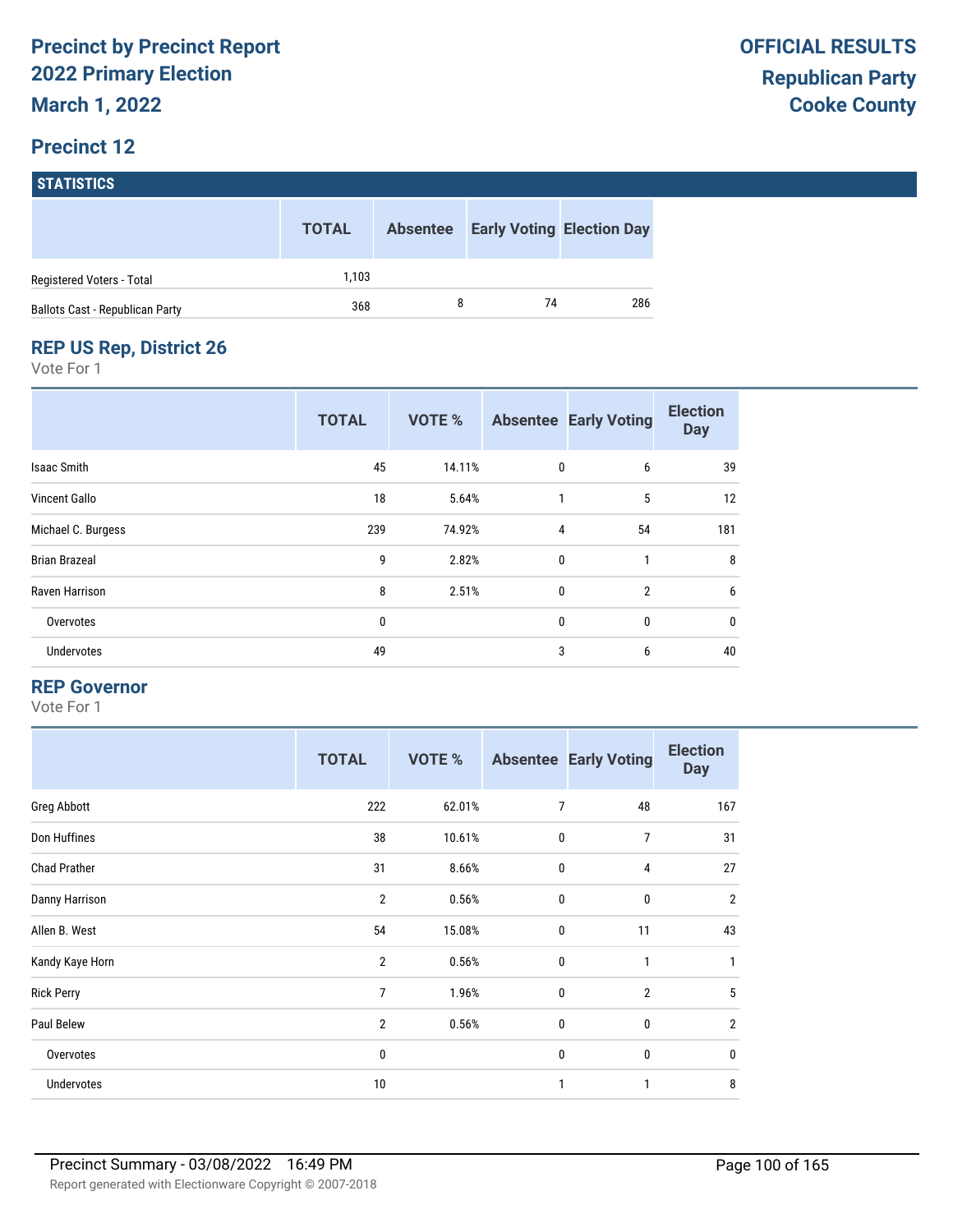#### **Precinct 12**

#### **REP Lieutenant Governor**

Vote For 1

|                        | <b>TOTAL</b> | <b>VOTE %</b> |                | <b>Absentee Early Voting</b> | <b>Election</b><br><b>Day</b> |
|------------------------|--------------|---------------|----------------|------------------------------|-------------------------------|
| Zach Vance             | 16           | 4.88%         | 0              | 5                            | 11                            |
| Dan Patrick            | 237          | 72.26%        | $\overline{7}$ | 51                           | 179                           |
| Todd M. Bullis         | 7            | 2.13%         | $\mathbf{0}$   | 0                            | $\overline{7}$                |
| <b>Trayce Bradford</b> | 18           | 5.49%         | $\mathbf{0}$   | 3                            | 15                            |
| <b>Aaron Sorrells</b>  | 8            | 2.44%         | 0              | 1                            | 7                             |
| <b>Daniel Miller</b>   | 42           | 12.80%        | $\mathbf{0}$   | 8                            | 34                            |
| Overvotes              | $\bf{0}$     |               | $\mathbf{0}$   | 0                            | 0                             |
| Undervotes             | 40           |               |                | 6                            | 33                            |

#### **REP Attorney General**

Vote For 1

|                   | <b>TOTAL</b> | <b>VOTE %</b> |              | <b>Absentee Early Voting</b> | <b>Election</b><br><b>Day</b> |
|-------------------|--------------|---------------|--------------|------------------------------|-------------------------------|
| Louie Gohmert     | 61           | 17.43%        | 0            | 13                           | 48                            |
| Ken Paxton        | 124          | 35.43%        | 7            | 15                           | 102                           |
| George P. Bush    | 126          | 36.00%        | $\mathbf{0}$ | 29                           | 97                            |
| Eva Guzman        | 39           | 11.14%        | 0            | 13                           | 26                            |
| Overvotes         | 0            |               | 0            | $\mathbf{0}$                 | $\mathbf 0$                   |
| <b>Undervotes</b> | 18           |               | $\mathbf{1}$ | 4                            | 13                            |

#### **REP Comptroller of Public Accounts**

|                   | <b>TOTAL</b> | <b>VOTE %</b> |                | <b>Absentee Early Voting</b> | <b>Election</b><br><b>Day</b> |
|-------------------|--------------|---------------|----------------|------------------------------|-------------------------------|
| Glenn Hegar       | 244          | 78.96%        | 6              | 48                           | 190                           |
| Mark V. Goloby    | 65           | 21.04%        | 0              | 16                           | 49                            |
| Overvotes         | 0            |               | 0              | 0                            | $\mathbf{0}$                  |
| <b>Undervotes</b> | 59           |               | $\overline{2}$ | 10                           | 47                            |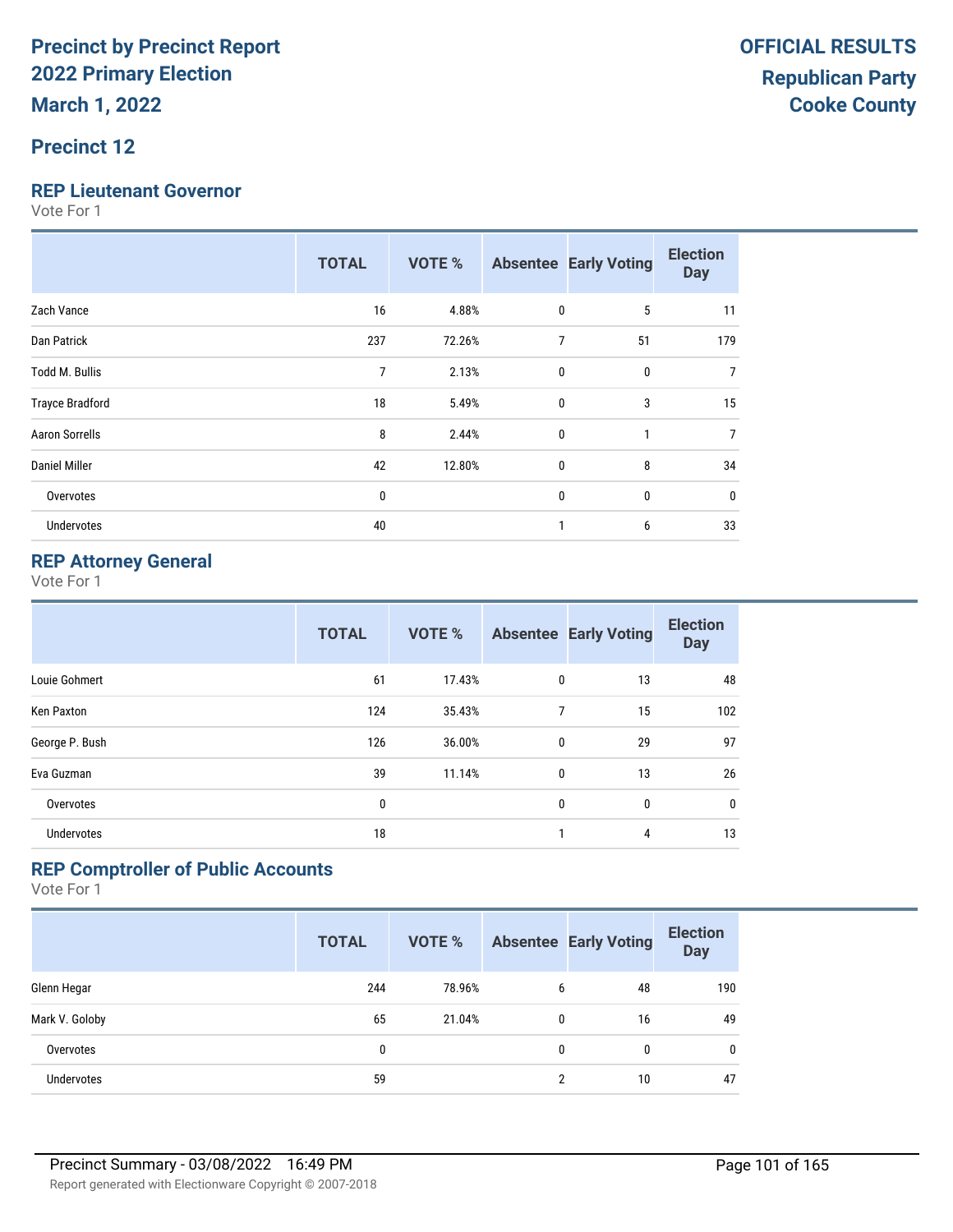#### **Precinct 12**

#### **REP Comm General Land Office**

Vote For 1

|                        | <b>TOTAL</b> | <b>VOTE %</b> |                | <b>Absentee Early Voting</b> | <b>Election</b><br><b>Day</b> |
|------------------------|--------------|---------------|----------------|------------------------------|-------------------------------|
| Ben Armenta            | 17           | 6.49%         | $\mathbf{0}$   | 3                            | 14                            |
| Don W. Minton          | 32           | 12.21%        | $\mathbf{0}$   | 11                           | 21                            |
| <b>Tim Westley</b>     | 42           | 16.03%        | $\mathbf{1}$   | 4                            | 37                            |
| Dawn Buckingham        | 80           | 30.53%        | 3              | 20                           | 57                            |
| <b>Weston Martinez</b> | 11           | 4.20%         | $\mathbf{0}$   | $\overline{2}$               | 9                             |
| Rufus Lopez            | 4            | 1.53%         | $\mathbf{0}$   | 0                            | 4                             |
| Victor Avila           | 24           | 9.16%         | $\mathbf{0}$   | 6                            | 18                            |
| Jon Spiers             | 52           | 19.85%        | $\overline{2}$ | 5                            | 45                            |
| Overvotes              | 0            |               | $\mathbf{0}$   | 0                            | 0                             |
| <b>Undervotes</b>      | 106          |               | $\overline{2}$ | 23                           | 81                            |

### **REP Commissioner of Agriculture**

|                  | <b>TOTAL</b> | <b>VOTE %</b> |   | <b>Absentee Early Voting</b> | <b>Election</b><br><b>Day</b> |
|------------------|--------------|---------------|---|------------------------------|-------------------------------|
| Carey A. Counsil | 32           | 10.13%        | 0 | 8                            | 24                            |
| James White      | 87           | 27.53%        | 4 | 15                           | 68                            |
| Sid Miller       | 197          | 62.34%        | 3 | 41                           | 153                           |
| Overvotes        | 0            |               | 0 | 0                            | 0                             |
| Undervotes       | 52           |               |   | 10                           | 41                            |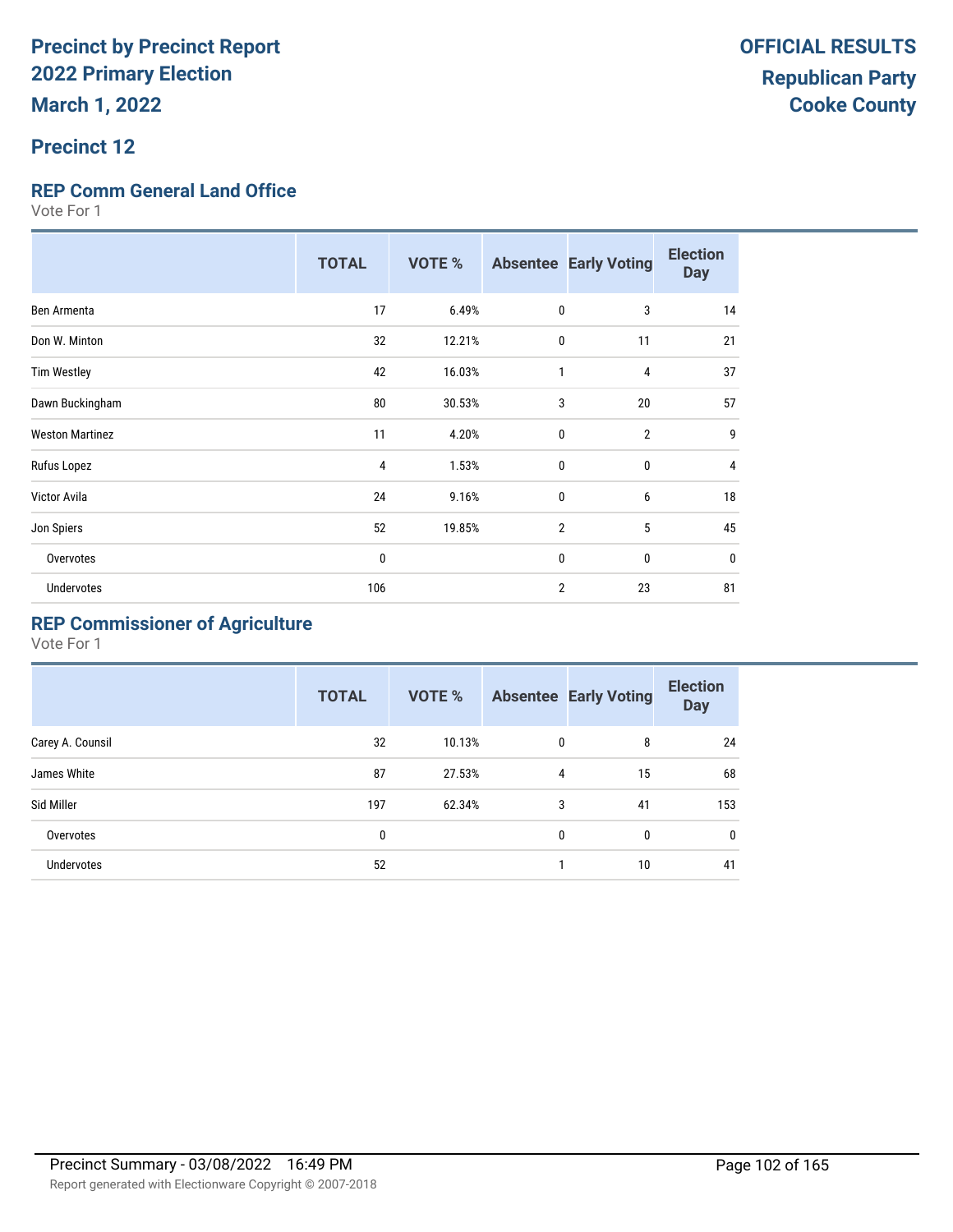#### **Precinct 12**

#### **REP Railroad Commissioner**

Vote For 1

|     |        |                |    | <b>Day</b> |
|-----|--------|----------------|----|------------|
| 69  | 25.27% |                | 14 | 55         |
| 112 | 41.03% | 6              | 22 | 84         |
| 41  | 15.02% | $\mathbf{0}$   | 12 | 29         |
| 25  | 9.16%  | $\mathbf{0}$   | 3  | 22         |
| 26  | 9.52%  | 0              | 4  | 22         |
| 0   |        | 0              | 0  | 0          |
| 95  |        | $\overline{2}$ | 19 | 74         |
|     |        |                |    | 0          |

#### **REP Justice, Supreme Court, Pl 3**

Vote For 1

|                | <b>TOTAL</b> | VOTE %  |   | <b>Absentee Early Voting</b> | <b>Election</b><br>Day |
|----------------|--------------|---------|---|------------------------------|------------------------|
| Debra Lehrmann | 270          | 100.00% | 5 | 51                           | 214                    |
| Overvotes      | $\mathbf{0}$ |         | 0 | 0                            | 0                      |
| Undervotes     | 98           |         | 3 | 23                           | 72                     |

#### **REP Justice, Supreme Court, Pl 5**

|               | <b>TOTAL</b> | VOTE %  |   | <b>Absentee Early Voting</b> | <b>Election</b><br><b>Day</b> |
|---------------|--------------|---------|---|------------------------------|-------------------------------|
| Rebeca Huddle | 264          | 100.00% | 4 | 52                           | 208                           |
| Overvotes     |              |         | 0 | N                            | $\mathbf{0}$                  |
| Undervotes    | 104          |         | 4 | 22                           | 78                            |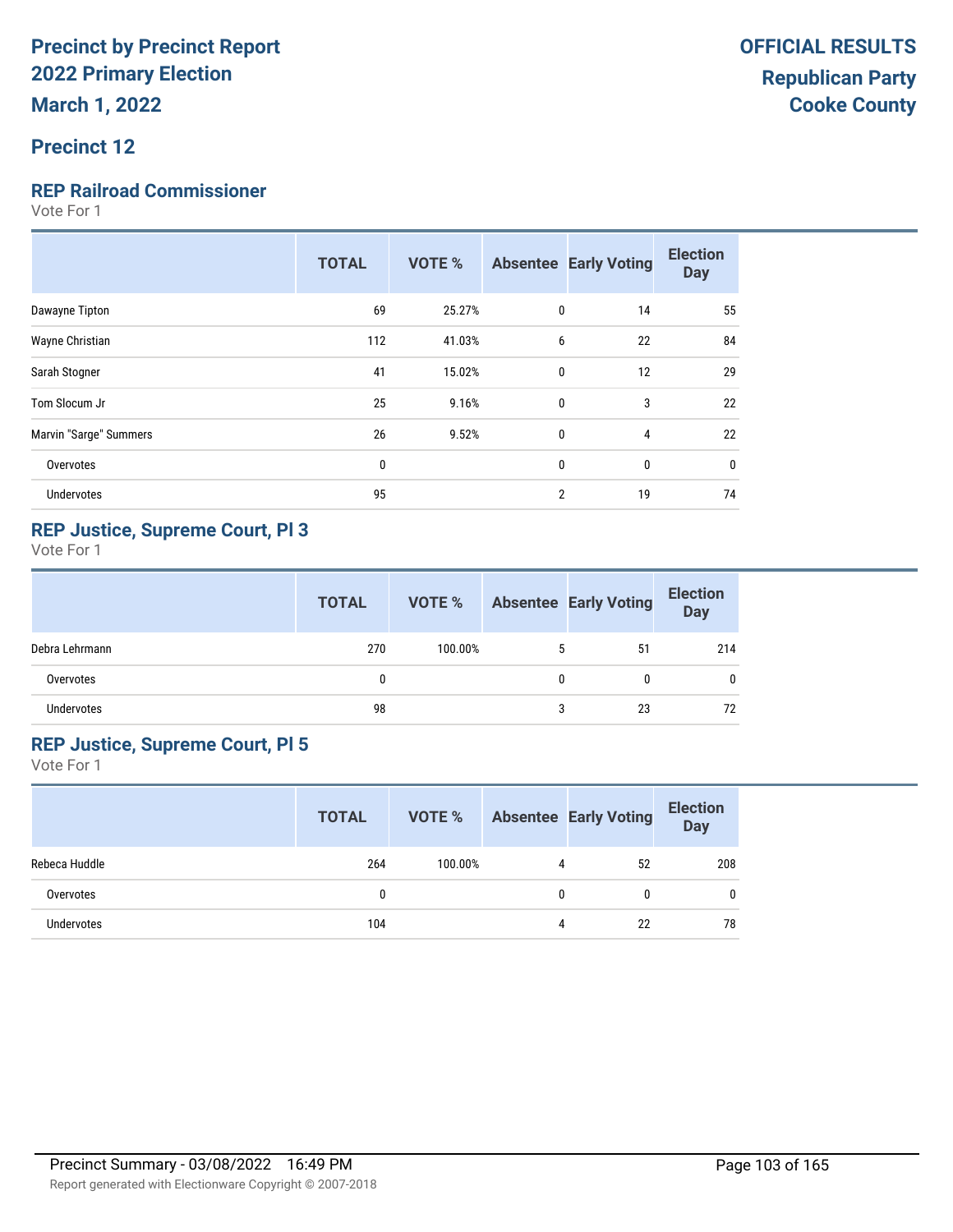### **Precinct 12**

#### **REP Justice, Supreme Court, Pl 9**

Vote For 1

|                   | <b>TOTAL</b> | VOTE % |   | <b>Absentee Early Voting</b> | <b>Election</b><br><b>Day</b> |
|-------------------|--------------|--------|---|------------------------------|-------------------------------|
| David J. Schenck  | 160          | 61.07% | 3 | 25                           | 132                           |
| Evan Young        | 102          | 38.93% | 3 | 26                           | 73                            |
| Overvotes         | 0            |        | 0 | $\mathbf{0}$                 | 0                             |
| <b>Undervotes</b> | 106          |        | ŋ | 23                           | 81                            |

#### **REP Judge, Ct of Crim App, Pl 2**

Vote For 1

|                   | <b>TOTAL</b> | VOTE %  |   | <b>Absentee Early Voting</b> | <b>Election</b><br>Day |
|-------------------|--------------|---------|---|------------------------------|------------------------|
| Mary Lou Keel     | 258          | 100.00% | 4 | 48                           | 206                    |
| Overvotes         | 0            |         | 0 |                              | 0                      |
| <b>Undervotes</b> | 110          |         | 4 | 26                           | 80                     |

#### **REP Judge, Ct of Crim App, Pl 5**

Vote For 1

|                     | <b>TOTAL</b> | <b>VOTE %</b> |   | <b>Absentee Early Voting</b> | <b>Election</b><br><b>Day</b> |
|---------------------|--------------|---------------|---|------------------------------|-------------------------------|
| <b>Scott Walker</b> | 166          | 64.34%        | 2 | 34                           | 130                           |
| Clint Morgan        | 92           | 35.66%        | 4 | 17                           | 71                            |
| Overvotes           | 0            |               | 0 | 0                            | $\mathbf{0}$                  |
| <b>Undervotes</b>   | 110          |               | 2 | 23                           | 85                            |

#### **REP Judge, Ct of Crim App, Pl 6**

|                       | <b>TOTAL</b> | VOTE %  |   | <b>Absentee Early Voting</b> | <b>Election</b><br><b>Day</b> |
|-----------------------|--------------|---------|---|------------------------------|-------------------------------|
| Jesse F. McClure, III | 254          | 100.00% | 4 | 48                           | 202                           |
| Overvotes             | 0            |         | 0 |                              | $\mathbf{0}$                  |
| <b>Undervotes</b>     | 114          |         | 4 | 26                           | 84                            |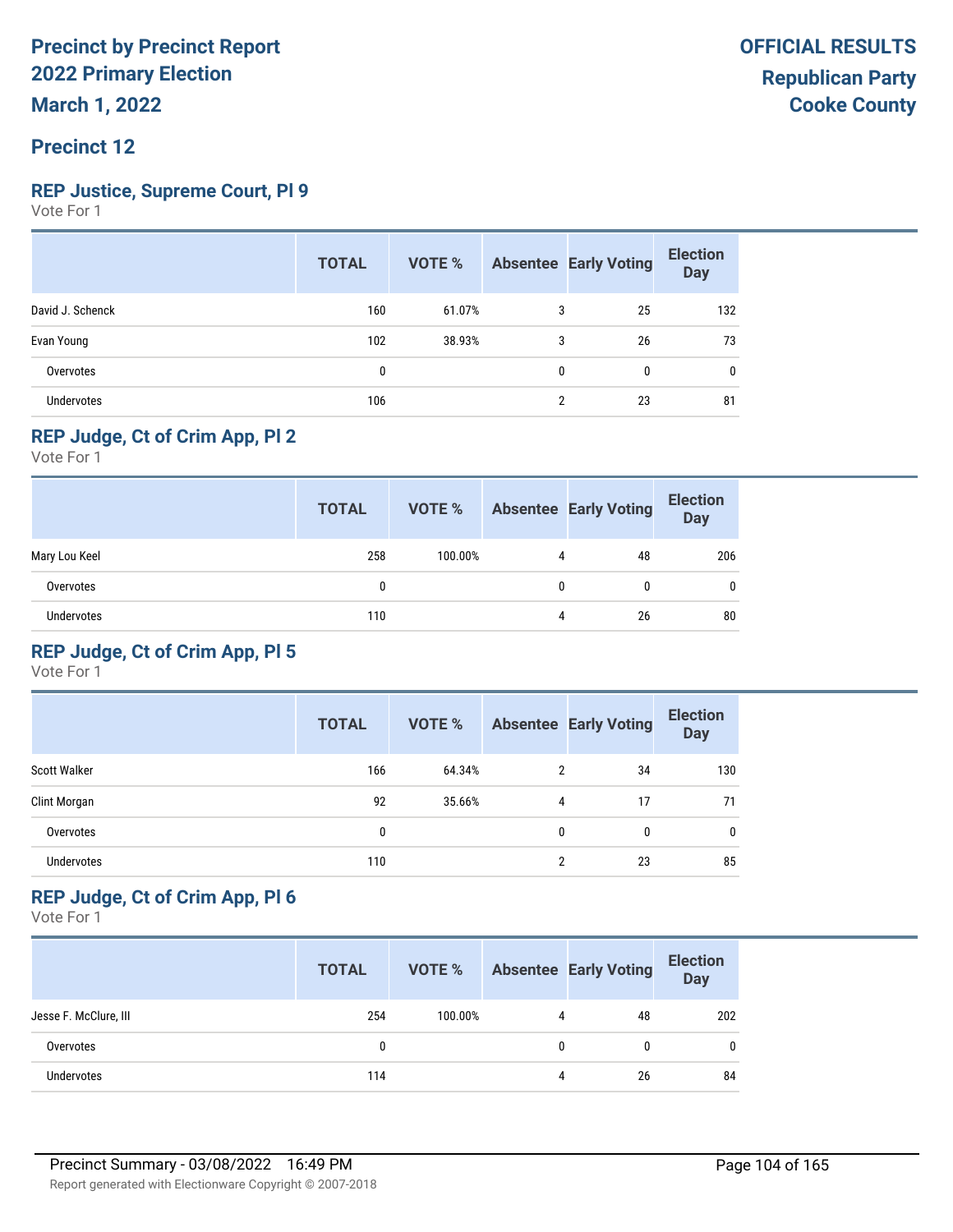### **Precinct 12**

#### **REP Member, State BoE, Dist 12**

Vote For 1

|                   | <b>TOTAL</b> |         |   | <b>VOTE %</b> Absentee Early Voting | <b>Election</b><br>Day |
|-------------------|--------------|---------|---|-------------------------------------|------------------------|
| Pam Little        | 260          | 100.00% |   | 48                                  | 208                    |
| Overvotes         |              |         |   | 0                                   |                        |
| <b>Undervotes</b> | 108          |         | 4 | 26                                  | 78                     |

#### **REP State Senator, Dist 30**

Vote For 1

|               | <b>TOTAL</b> | VOTE %  |              | <b>Absentee Early Voting</b> | <b>Election</b><br><b>Day</b> |
|---------------|--------------|---------|--------------|------------------------------|-------------------------------|
| Drew Springer | 290          | 100.00% | 6            | 56                           | 228                           |
| Overvotes     | 0            |         | $\mathbf{0}$ | 0                            | 0                             |
| Undervotes    | 78           |         |              | 18                           | 58                            |

#### **REP State Rep, Dist 68**

Vote For 1

|                     | <b>TOTAL</b> | <b>VOTE %</b> |                | <b>Absentee Early Voting</b> | <b>Election</b><br><b>Day</b> |
|---------------------|--------------|---------------|----------------|------------------------------|-------------------------------|
| <b>Craig Carter</b> | 26           | 7.83%         | $\mathbf 0$    | 4                            | 22                            |
| Mark Middleton      | 119          | 35.84%        | 5              | 14                           | 100                           |
| David Spiller       | 176          | 53.01%        | $\overline{2}$ | 44                           | 130                           |
| Gary W. Franklin    | 11           | 3.31%         | $\mathbf{0}$   | $\overline{2}$               | 9                             |
| Overvotes           | 0            |               | 0              | 0                            | $\mathbf 0$                   |
| <b>Undervotes</b>   | 36           |               | 1              | 10                           | 25                            |

#### **REP Justice, 2nd Ct of App Dist, Pl 3**

|                | <b>TOTAL</b> | VOTE %  |   | <b>Absentee Early Voting</b> | <b>Election</b><br><b>Day</b> |
|----------------|--------------|---------|---|------------------------------|-------------------------------|
| Elizabeth Kerr | 261          | 100.00% | 4 | 49                           | 208                           |
| Overvotes      | 0            |         | 0 |                              | 0                             |
| Undervotes     | 107          |         | 4 | 25                           | 78                            |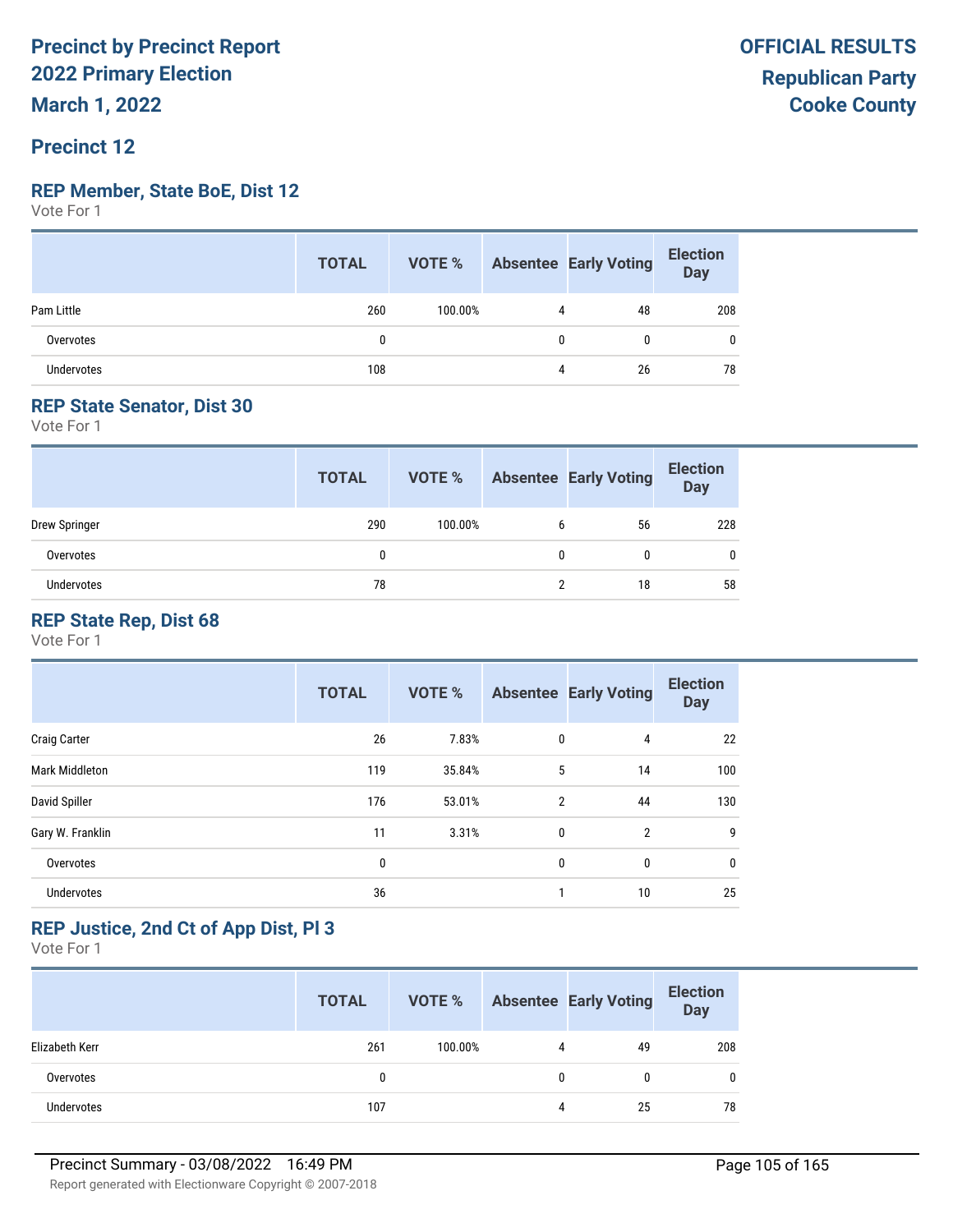#### **Precinct 12**

#### **REP County Judge**

Vote For 1

|                      | <b>TOTAL</b> | VOTE % |              | <b>Absentee Early Voting</b> | <b>Election</b><br><b>Day</b> |
|----------------------|--------------|--------|--------------|------------------------------|-------------------------------|
| Leon Klement         | 123          | 34.94% | 2            | 24                           | 97                            |
| John O. Roane        | 175          | 49.72% | 4            | 37                           | 134                           |
| <b>Steve Starnes</b> | 54           | 15.34% |              | 11                           | 42                            |
| Overvotes            | 0            |        | $\mathbf{0}$ | 0                            | 0                             |
| Undervotes           | 16           |        |              | 2                            | 13                            |

#### **REP Judge, County Court at Law**

Vote For 1

|                   | <b>TOTAL</b> | <b>VOTE %</b> |   | <b>Absentee Early Voting</b> | <b>Election</b><br><b>Day</b> |
|-------------------|--------------|---------------|---|------------------------------|-------------------------------|
| Lynn Switzer      | 149          | 45.99%        | 3 | 36                           | 110                           |
| John H. Morris    | 175          | 54.01%        | 3 | 31                           | 141                           |
| Overvotes         | 0            |               | 0 | 0                            | 0                             |
| <b>Undervotes</b> | 44           |               | 2 |                              | 35                            |

#### **REP District Clerk**

Vote For 1

|                  | <b>TOTAL</b> | VOTE %  |   | <b>Absentee Early Voting</b> | <b>Election</b><br>Day |
|------------------|--------------|---------|---|------------------------------|------------------------|
| Marci A. Gilbert | 286          | 100.00% | 5 | 54                           | 227                    |
| Overvotes        |              |         |   | 0                            | 0                      |
| Undervotes       | 82           |         | 3 | 20                           | 59                     |

#### **REP County Clerk**

|              | <b>TOTAL</b> | VOTE %  |   | <b>Absentee Early Voting</b> | <b>Election</b><br><b>Day</b> |
|--------------|--------------|---------|---|------------------------------|-------------------------------|
| Pam Harrison | 291          | 100.00% | 5 | 55                           | 231                           |
| Overvotes    |              |         | 0 |                              | 0                             |
| Undervotes   | 77           |         | 3 | 19                           | 55                            |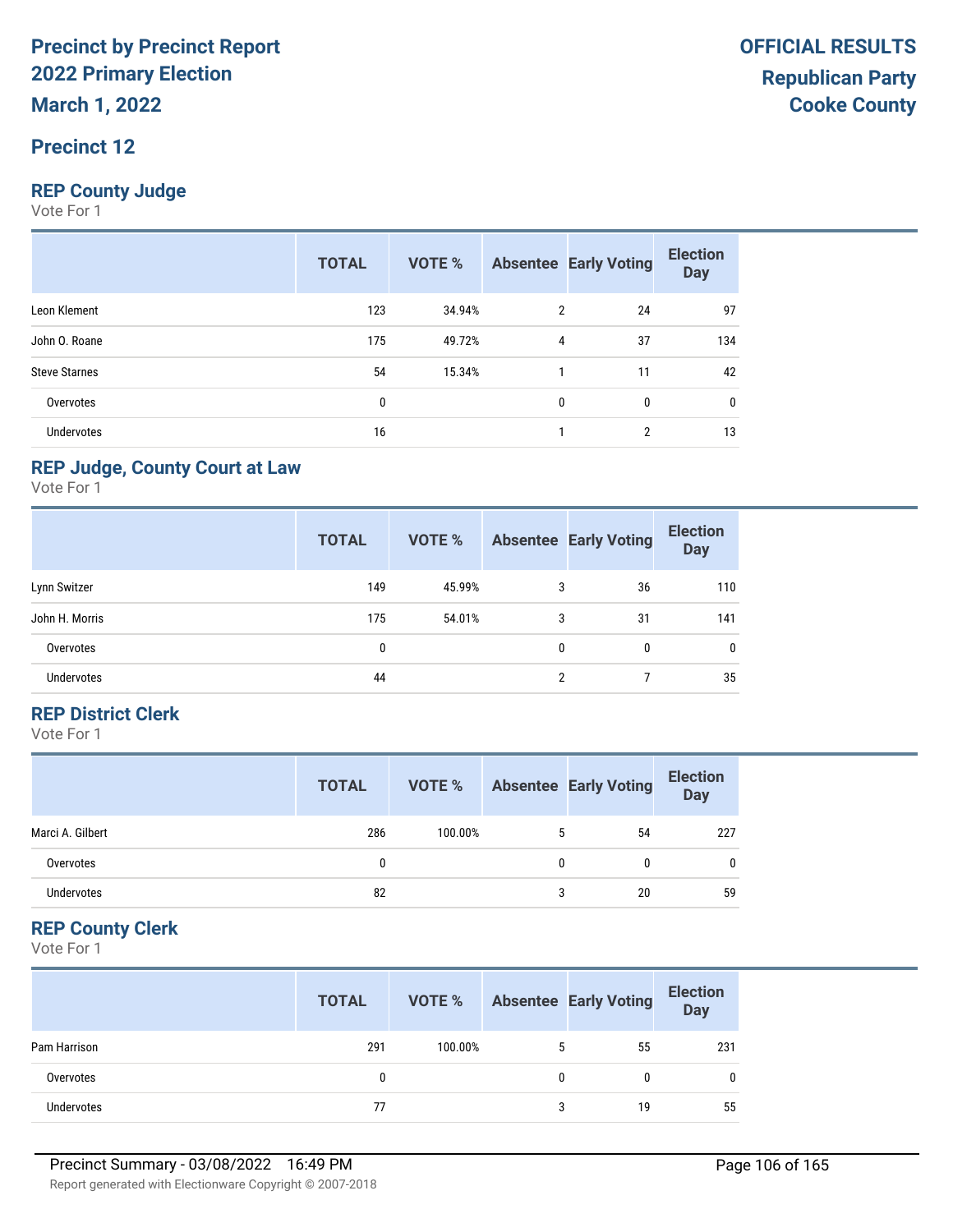**March 1, 2022**

#### **Precinct 12**

#### **REP County Treasurer**

Vote For 1

|                   | <b>TOTAL</b> |         |   | <b>VOTE %</b> Absentee Early Voting | <b>Election</b><br>Day |
|-------------------|--------------|---------|---|-------------------------------------|------------------------|
| Patty Brennan     | 285          | 100.00% | 3 | 52                                  | 230                    |
| Overvotes         | 0            |         | 0 | 0                                   |                        |
| <b>Undervotes</b> | 83           |         | ა | 22                                  | 56                     |

#### **REP JOP Pct 2**

Vote For 1

|                                | <b>TOTAL</b> | VOTE % |   | <b>Absentee Early Voting</b> | <b>Election</b><br><b>Day</b> |
|--------------------------------|--------------|--------|---|------------------------------|-------------------------------|
| <b>Bradley "Brad" Mitchell</b> | 178          | 53.45% |   | 37                           | 140                           |
| Carroll L. Johnson             | 155          | 46.55% | 3 | 23                           | 129                           |
| Overvotes                      | 0            |        | 0 | 0                            | $\mathbf{0}$                  |
| <b>Undervotes</b>              | 35           |        | 4 | 14                           | 17                            |

#### **REP County Chair**

Vote For 1

|                | <b>TOTAL</b> | VOTE %  |   | <b>Absentee Early Voting</b> | <b>Election</b><br><b>Day</b> |
|----------------|--------------|---------|---|------------------------------|-------------------------------|
| Chris McNamara | 274          | 100.00% | 5 | 49                           | 220                           |
| Overvotes      | 0            |         | 0 | 0                            | 0                             |
| Undervotes     | 94           |         | 3 | 25                           | 66                            |

#### **REP Proposition 1**

|                   | <b>TOTAL</b> | VOTE % |   | <b>Absentee Early Voting</b> | <b>Election</b><br><b>Day</b> |
|-------------------|--------------|--------|---|------------------------------|-------------------------------|
| <b>YES</b>        | 331          | 90.93% |   | 67                           | 257                           |
| N <sub>0</sub>    | 33           | 9.07%  |   |                              | 25                            |
| Overvotes         | 0            |        | 0 | 0                            | $\mathbf{0}$                  |
| <b>Undervotes</b> | 4            |        | 0 | 0                            | 4                             |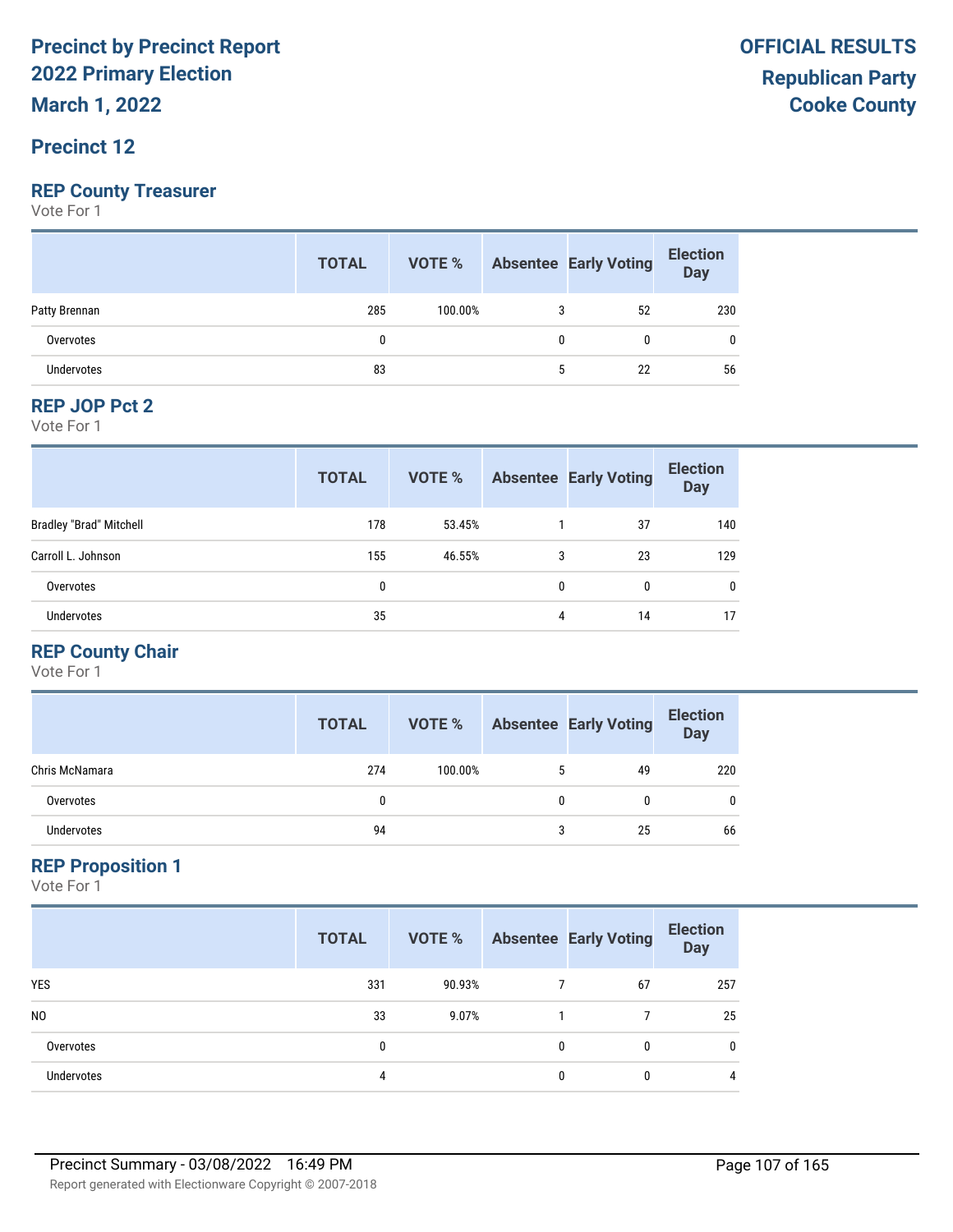**March 1, 2022**

#### **Precinct 12**

#### **REP Proposition 2**

Vote For 1

|                   | <b>TOTAL</b> | <b>VOTE %</b> Absentee Early Voting |   |              | <b>Election</b><br>Day |
|-------------------|--------------|-------------------------------------|---|--------------|------------------------|
| <b>YES</b>        | 271          | 78.32%                              |   | 54           | 210                    |
| N <sub>0</sub>    | 75           | 21.68%                              | 0 | 17           | 58                     |
| Overvotes         | 0            |                                     | 0 | $\mathbf{0}$ | 0                      |
| <b>Undervotes</b> | 22           |                                     |   | 3            | 18                     |

#### **REP Proposition 3**

Vote For 1

|                   | <b>TOTAL</b> | VOTE % |              | <b>Absentee Early Voting</b> | <b>Election</b><br><b>Day</b> |
|-------------------|--------------|--------|--------------|------------------------------|-------------------------------|
| <b>YES</b>        | 322          | 88.71% |              | 66                           | 249                           |
| N <sub>0</sub>    | 41           | 11.29% |              |                              | 33                            |
| Overvotes         | 0            |        | $\mathbf{0}$ | 0                            | $\mathbf{0}$                  |
| <b>Undervotes</b> | 5            |        | 0            |                              | 4                             |

#### **REP Proposition 4**

Vote For 1

|                | <b>TOTAL</b> | VOTE % |   | <b>Absentee Early Voting</b> | <b>Election</b><br><b>Day</b> |
|----------------|--------------|--------|---|------------------------------|-------------------------------|
| <b>YES</b>     | 317          | 88.80% | 6 | 58                           | 253                           |
| N <sub>0</sub> | 40           | 11.20% |   | 14                           | 25                            |
| Overvotes      | 0            |        | 0 | 0                            | 0                             |
| Undervotes     | 11           |        |   | ∩                            | 8                             |

#### **REP Proposition 5**

Vote For 1

|                | <b>TOTAL</b> | VOTE % |   | <b>Absentee Early Voting</b> | <b>Election</b><br><b>Day</b> |
|----------------|--------------|--------|---|------------------------------|-------------------------------|
| <b>YES</b>     | 303          | 86.32% | 6 | 55                           | 242                           |
| N <sub>0</sub> | 48           | 13.68% |   | 15                           | 32                            |
| Overvotes      | 0            |        | 0 | 0                            | 0                             |
| Undervotes     | 17           |        |   | 4                            | 12                            |

Report generated with Electionware Copyright © 2007-2018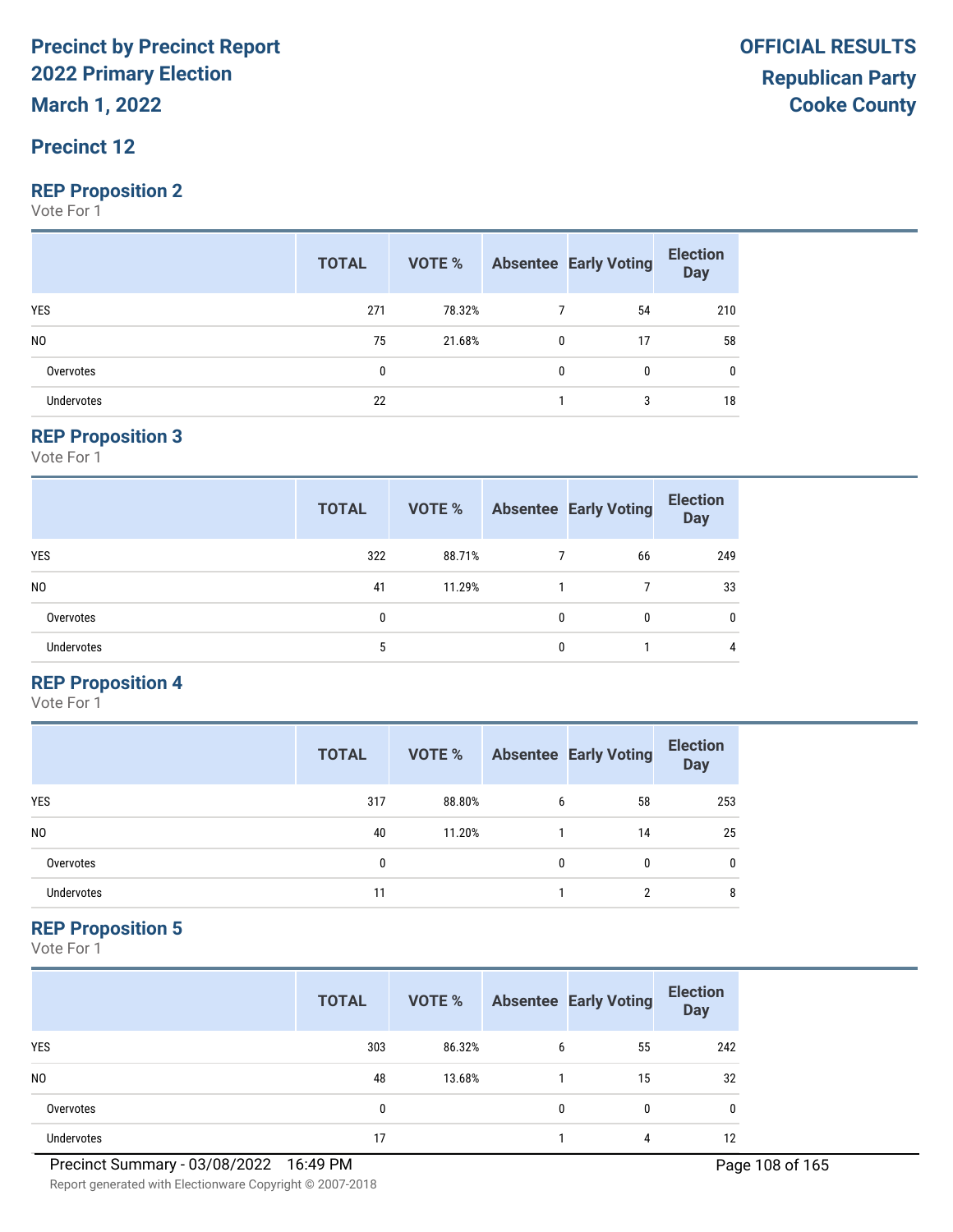**March 1, 2022**

#### **Precinct 12**

#### **REP Proposition 6**

Vote For 1

|                   | <b>TOTAL</b> |        |              | <b>VOTE %</b> Absentee Early Voting | <b>Election</b><br>Day |
|-------------------|--------------|--------|--------------|-------------------------------------|------------------------|
| <b>YES</b>        | 283          | 82.27% | 6            | 55                                  | 222                    |
| N <sub>0</sub>    | 61           | 17.73% |              | 14                                  | 46                     |
| Overvotes         | 0            |        | $\mathbf{0}$ | $\mathbf{0}$                        | 0                      |
| <b>Undervotes</b> | 24           |        |              | 5                                   | 18                     |

#### **REP Proposition 7**

Vote For 1

|                   | <b>TOTAL</b> | <b>VOTE %</b> |   | <b>Absentee Early Voting</b> | <b>Election</b><br><b>Day</b> |
|-------------------|--------------|---------------|---|------------------------------|-------------------------------|
| <b>YES</b>        | 344          | 95.03%        | 6 | 70                           | 268                           |
| N <sub>0</sub>    | 18           | 4.97%         |   | 4                            | 13                            |
| Overvotes         | 0            |               | 0 | 0                            | 0                             |
| <b>Undervotes</b> | 6            |               |   | 0                            | 5                             |

#### **REP Proposition 8**

Vote For 1

|                | <b>TOTAL</b> | VOTE % |   | <b>Absentee Early Voting</b> | <b>Election</b><br><b>Day</b> |
|----------------|--------------|--------|---|------------------------------|-------------------------------|
| <b>YES</b>     | 324          | 91.01% | 6 | 63                           | 255                           |
| N <sub>0</sub> | 32           | 8.99%  |   | g                            | 22                            |
| Overvotes      | 0            |        | 0 | 0                            | 0                             |
| Undervotes     | 12           |        |   | ∩                            | 9                             |

#### **REP Proposition 9**

Vote For 1

|                | <b>TOTAL</b> | VOTE % |   | <b>Absentee Early Voting</b> | <b>Election</b><br><b>Day</b> |
|----------------|--------------|--------|---|------------------------------|-------------------------------|
| <b>YES</b>     | 282          | 79.21% |   | 65                           | 210                           |
| N <sub>0</sub> | 74           | 20.79% |   | 8                            | 65                            |
| Overvotes      | 0            |        | 0 | $\Omega$                     | 0                             |
| Undervotes     | 12           |        | 0 |                              |                               |

Report generated with Electionware Copyright © 2007-2018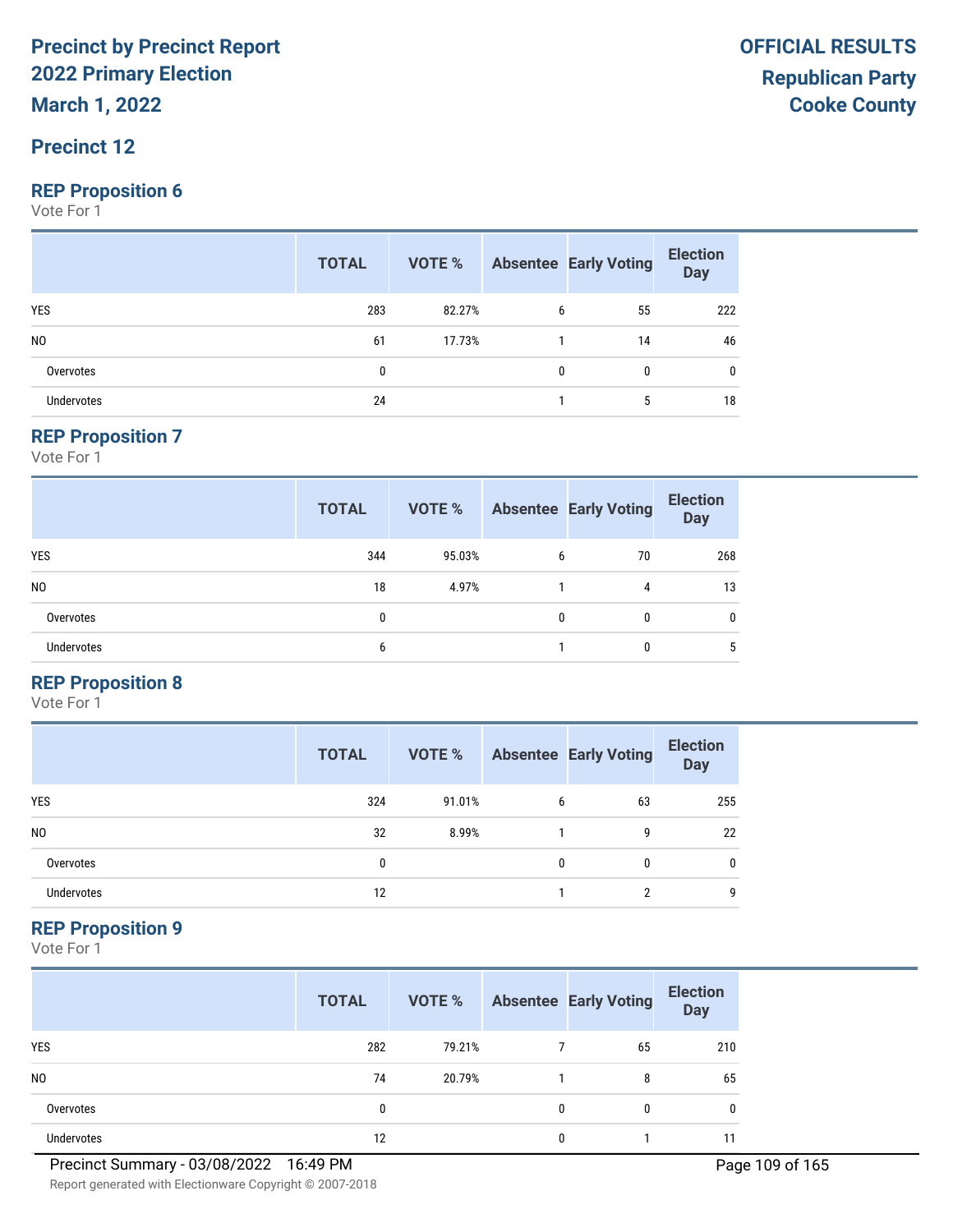**March 1, 2022**

#### **Precinct 12**

#### **REP Proposition 10**

|                   | <b>TOTAL</b> | VOTE % |   | <b>Absentee Early Voting</b> | <b>Election</b><br><b>Day</b> |
|-------------------|--------------|--------|---|------------------------------|-------------------------------|
| <b>YES</b>        | 337          | 96.01% |   | 66                           | 264                           |
| N <sub>0</sub>    | 14           | 3.99%  | 0 | 4                            | 10                            |
| Overvotes         | 0            |        | 0 | 0                            | 0                             |
| <b>Undervotes</b> | 17           |        |   | 4                            | 12                            |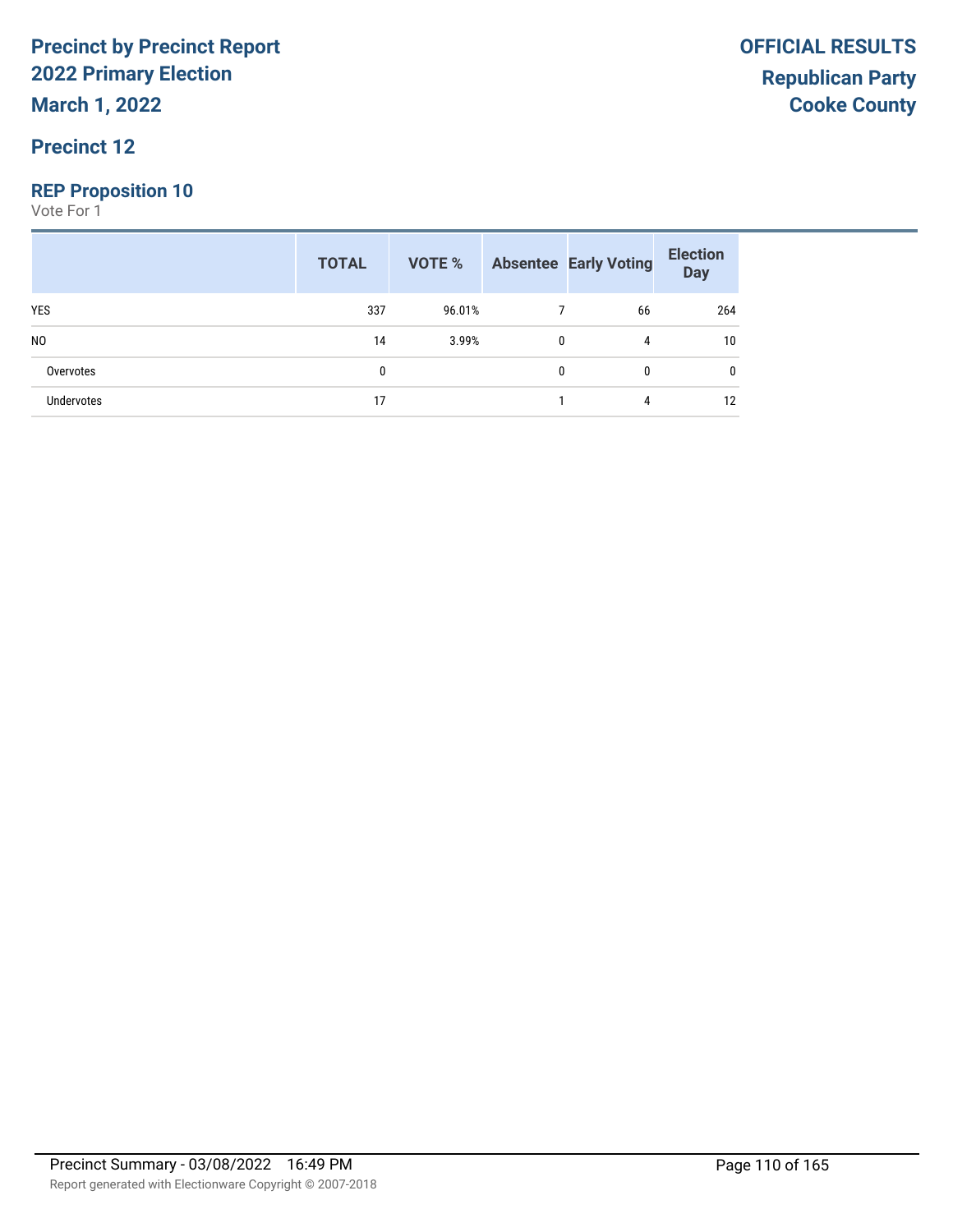|                                 | <b>TOTAL</b> | <b>Absentee</b> |    | <b>Early Voting Election Day</b> |
|---------------------------------|--------------|-----------------|----|----------------------------------|
| Registered Voters - Total       | 451          |                 |    |                                  |
| Ballots Cast - Republican Party | 208          |                 | 17 | 188                              |

### **REP US Rep, District 26**

Vote For 1

|                      | <b>TOTAL</b> | <b>VOTE %</b> |                | <b>Absentee Early Voting</b> | <b>Election</b><br><b>Day</b> |
|----------------------|--------------|---------------|----------------|------------------------------|-------------------------------|
| <b>Isaac Smith</b>   | 11           | 7.01%         | $\overline{2}$ | 0                            | 9                             |
| Vincent Gallo        | 16           | 10.19%        | $\mathbf 0$    | $\mathbf 0$                  | 16                            |
| Michael C. Burgess   | 119          | 75.80%        | 1              | 11                           | 107                           |
| <b>Brian Brazeal</b> | 7            | 4.46%         | $\mathbf 0$    | 1                            | 6                             |
| Raven Harrison       | 4            | 2.55%         | 0              | 1                            | 3                             |
| Overvotes            | 0            |               | $\mathbf{0}$   | $\mathbf{0}$                 | 0                             |
| Undervotes           | 51           |               | $\mathbf{0}$   | 4                            | 47                            |

#### **REP Governor**

|                     | <b>TOTAL</b>   | VOTE % |             | <b>Absentee Early Voting</b> | <b>Election</b><br><b>Day</b> |
|---------------------|----------------|--------|-------------|------------------------------|-------------------------------|
| Greg Abbott         | 132            | 64.08% | 3           | 12                           | 117                           |
| Don Huffines        | 23             | 11.16% | $\mathbf 0$ | 3                            | 20                            |
| <b>Chad Prather</b> | 15             | 7.28%  | $\mathbf 0$ | 1                            | 14                            |
| Danny Harrison      | 0              | 0.00%  | $\mathbf 0$ | $\mathbf 0$                  | $\mathbf 0$                   |
| Allen B. West       | 31             | 15.05% | $\mathbf 0$ | 1                            | 30                            |
| Kandy Kaye Horn     | 1              | 0.49%  | $\mathbf 0$ | $\mathbf{0}$                 | $\mathbf{1}$                  |
| <b>Rick Perry</b>   | 4              | 1.94%  | $\mathbf 0$ | $\mathbf{0}$                 | 4                             |
| Paul Belew          | 0              | 0.00%  | $\mathbf 0$ | $\mathbf 0$                  | 0                             |
| Overvotes           | 0              |        | $\mathbf 0$ | 0                            | $\mathbf 0$                   |
| Undervotes          | $\overline{2}$ |        | $\mathbf 0$ | 0                            | $\overline{2}$                |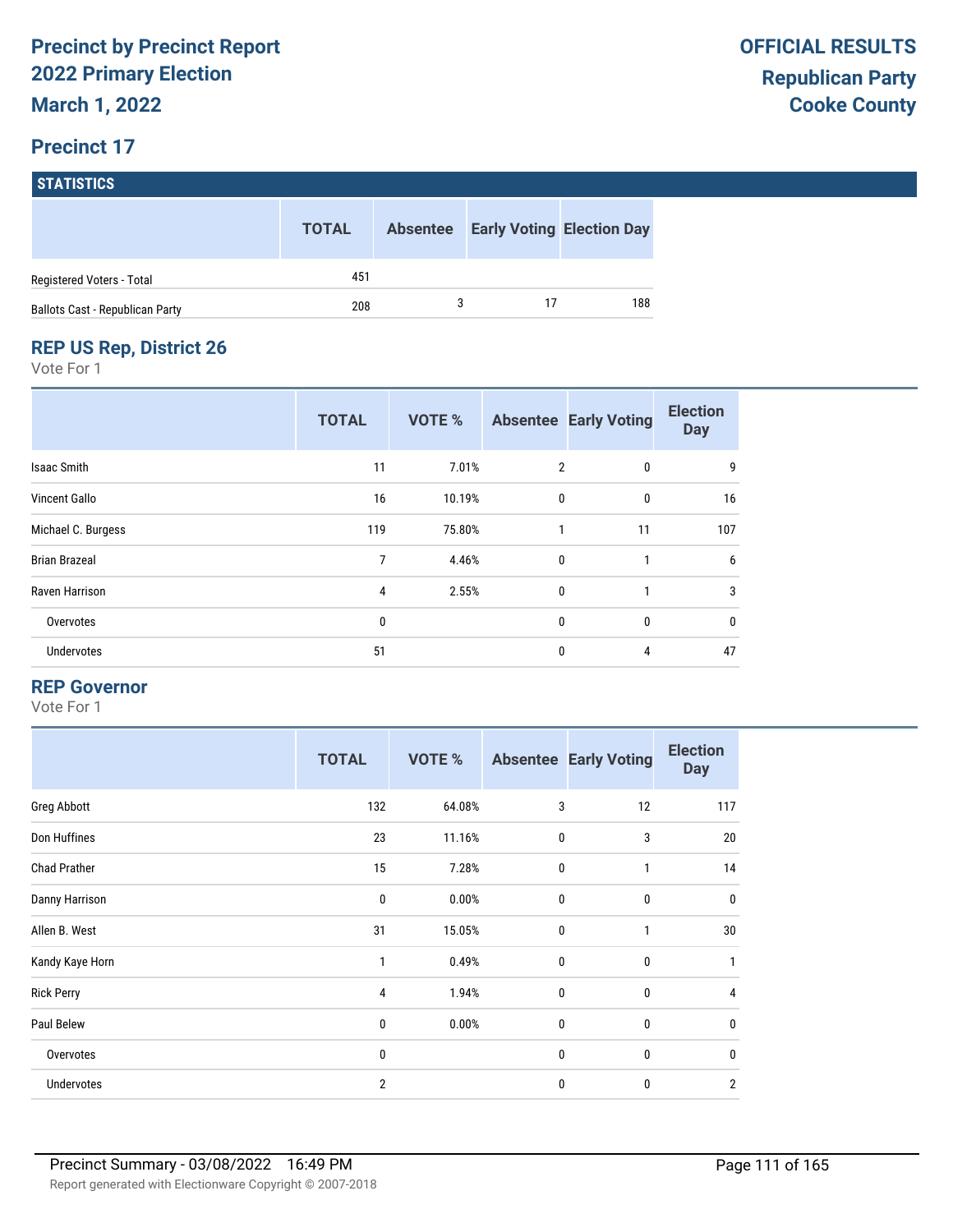#### **Precinct 17**

#### **REP Lieutenant Governor**

Vote For 1

|                        | <b>TOTAL</b> | <b>VOTE %</b> |                | <b>Absentee Early Voting</b> | <b>Election</b><br><b>Day</b> |
|------------------------|--------------|---------------|----------------|------------------------------|-------------------------------|
| Zach Vance             | 13           | 6.81%         | 1              | 1                            | 11                            |
| Dan Patrick            | 148          | 77.49%        | $\overline{2}$ | 14                           | 132                           |
| Todd M. Bullis         | 3            | 1.57%         | 0              | 0                            | 3                             |
| <b>Trayce Bradford</b> | 5            | 2.62%         | $\mathbf{0}$   | $\mathbf{0}$                 | 5                             |
| <b>Aaron Sorrells</b>  | 4            | 2.09%         | 0              | 0                            | 4                             |
| <b>Daniel Miller</b>   | 18           | 9.42%         | 0              | $\overline{2}$               | 16                            |
| Overvotes              | $\mathbf 0$  |               | 0              | 0                            | 0                             |
| Undervotes             | 17           |               | 0              | 0                            | 17                            |

#### **REP Attorney General**

Vote For 1

|                   | <b>TOTAL</b> | <b>VOTE %</b> |                | <b>Absentee Early Voting</b> | <b>Election</b><br><b>Day</b> |
|-------------------|--------------|---------------|----------------|------------------------------|-------------------------------|
| Louie Gohmert     | 45           | 22.50%        | 0              | 4                            | 41                            |
| Ken Paxton        | 76           | 38.00%        | 1              | 8                            | 67                            |
| George P. Bush    | 62           | 31.00%        | $\overline{2}$ | $\overline{2}$               | 58                            |
| Eva Guzman        | 17           | 8.50%         | 0              | $\overline{2}$               | 15                            |
| Overvotes         | 0            |               | 0              | $\mathbf{0}$                 | 0                             |
| <b>Undervotes</b> | 8            |               | $\mathbf{0}$   | 1                            | $\overline{7}$                |

#### **REP Comptroller of Public Accounts**

|                   | <b>TOTAL</b> | <b>VOTE %</b> |   | <b>Absentee Early Voting</b> | <b>Election</b><br><b>Day</b> |
|-------------------|--------------|---------------|---|------------------------------|-------------------------------|
| Glenn Hegar       | 152          | 90.48%        | 3 | 12                           | 137                           |
| Mark V. Goloby    | 16           | 9.52%         | 0 | 2                            | 14                            |
| Overvotes         | 0            |               | 0 | 0                            | $\mathbf{0}$                  |
| <b>Undervotes</b> | 40           |               | 0 | 3                            | 37                            |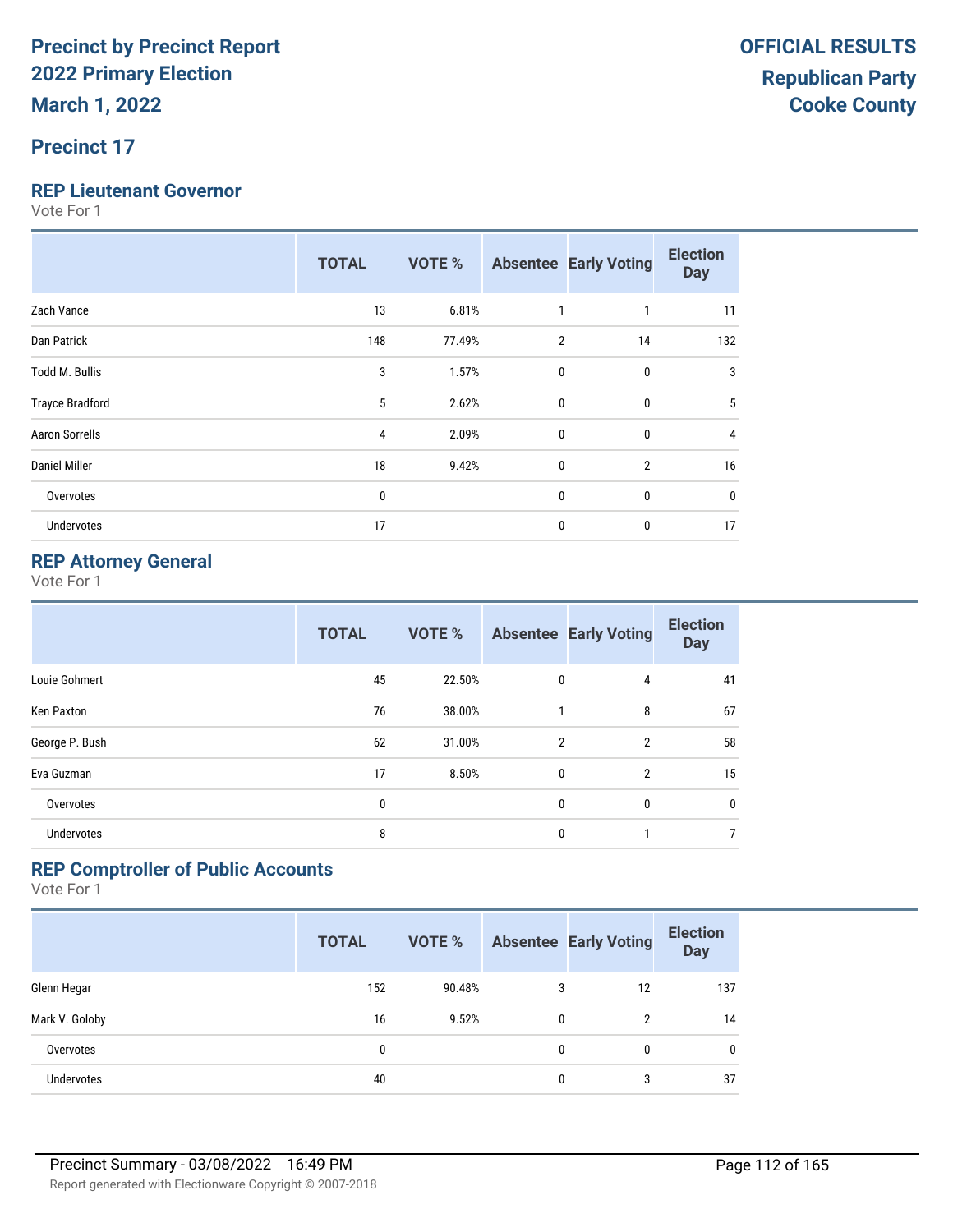### **Precinct 17**

#### **REP Comm General Land Office**

Vote For 1

|                        | <b>TOTAL</b> | <b>VOTE %</b> |                | <b>Absentee Early Voting</b> | <b>Election</b><br><b>Day</b> |
|------------------------|--------------|---------------|----------------|------------------------------|-------------------------------|
| Ben Armenta            | 8            | 6.15%         | $\mathbf{0}$   | 0                            | 8                             |
| Don W. Minton          | 10           | 7.69%         | 0              | 1                            | 9                             |
| <b>Tim Westley</b>     | 19           | 14.62%        | 0              | 1                            | 18                            |
| Dawn Buckingham        | 64           | 49.23%        | $\overline{2}$ | 8                            | 54                            |
| <b>Weston Martinez</b> | 4            | 3.08%         | $\mathbf 0$    | $\mathbf{1}$                 | 3                             |
| Rufus Lopez            | 4            | 3.08%         | $\mathbf{0}$   | $\mathbf{0}$                 | 4                             |
| Victor Avila           | 8            | 6.15%         | $\mathbf{0}$   | 0                            | 8                             |
| Jon Spiers             | 13           | 10.00%        | 0              | 1                            | 12                            |
| Overvotes              | 0            |               | $\mathbf{0}$   | 0                            | 0                             |
| <b>Undervotes</b>      | 78           |               |                | 5                            | 72                            |

#### **REP Commissioner of Agriculture**

|                  | <b>TOTAL</b> | VOTE % |                | <b>Absentee Early Voting</b> | <b>Election</b><br><b>Day</b> |
|------------------|--------------|--------|----------------|------------------------------|-------------------------------|
| Carey A. Counsil | 11           | 6.96%  | 0              | $\overline{2}$               | g                             |
| James White      | 50           | 31.65% |                | $\overline{2}$               | 47                            |
| Sid Miller       | 97           | 61.39% | $\mathfrak{p}$ | 9                            | 86                            |
| Overvotes        | 0            |        | 0              | 0                            | $\mathbf{0}$                  |
| Undervotes       | 50           |        | 0              | 4                            | 46                            |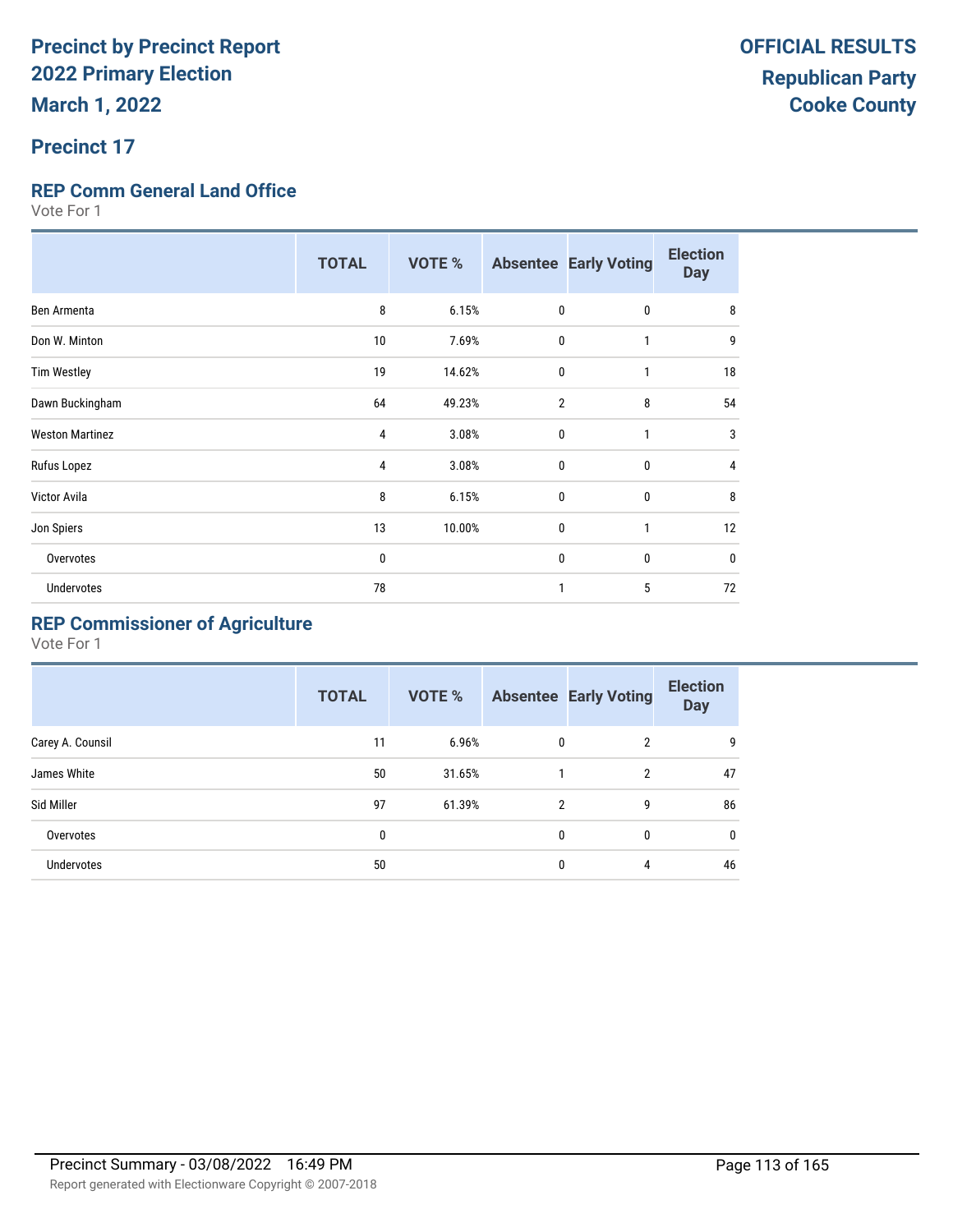### **Precinct 17**

#### **REP Railroad Commissioner**

Vote For 1

| 24<br>16.78%<br>0<br>23<br>Dawayne Tipton<br>$\overline{7}$<br>3<br>65<br>75<br>Wayne Christian<br>52.45%<br>22<br>24<br>16.78%<br>$\mathbf{0}$<br>$\overline{2}$<br>Sarah Stogner<br>10<br>$\mathbf{0}$<br>Tom Slocum Jr<br>6.99%<br>10<br>0<br>Marvin "Sarge" Summers<br>10<br>0<br>0<br>10<br>6.99%<br>0<br>$\mathbf{0}$<br>$\mathbf 0$<br>Overvotes<br>0<br>65<br>7<br>58<br>0<br>Undervotes | <b>TOTAL</b> | <b>VOTE %</b> | <b>Absentee Early Voting</b> | <b>Election</b><br><b>Day</b> |
|--------------------------------------------------------------------------------------------------------------------------------------------------------------------------------------------------------------------------------------------------------------------------------------------------------------------------------------------------------------------------------------------------|--------------|---------------|------------------------------|-------------------------------|
|                                                                                                                                                                                                                                                                                                                                                                                                  |              |               |                              |                               |
|                                                                                                                                                                                                                                                                                                                                                                                                  |              |               |                              |                               |
|                                                                                                                                                                                                                                                                                                                                                                                                  |              |               |                              |                               |
|                                                                                                                                                                                                                                                                                                                                                                                                  |              |               |                              |                               |
|                                                                                                                                                                                                                                                                                                                                                                                                  |              |               |                              |                               |
|                                                                                                                                                                                                                                                                                                                                                                                                  |              |               |                              |                               |
|                                                                                                                                                                                                                                                                                                                                                                                                  |              |               |                              |                               |

#### **REP Justice, Supreme Court, Pl 3**

Vote For 1

|                | <b>TOTAL</b> | VOTE %  |   | <b>Absentee Early Voting</b> | <b>Election</b><br>Day |
|----------------|--------------|---------|---|------------------------------|------------------------|
| Debra Lehrmann | 140          | 100.00% | 3 | 14                           | 123                    |
| Overvotes      | 0            |         | 0 | 0                            | 0                      |
| Undervotes     | 68           |         | 0 | 3                            | 65                     |

#### **REP Justice, Supreme Court, Pl 5**

|               | <b>TOTAL</b> | VOTE %  |   | <b>Absentee Early Voting</b> | <b>Election</b><br><b>Day</b> |
|---------------|--------------|---------|---|------------------------------|-------------------------------|
| Rebeca Huddle | 137          | 100.00% | 3 | 14                           | 120                           |
| Overvotes     |              |         |   |                              | 0                             |
| Undervotes    | 71           |         | 0 |                              | 68                            |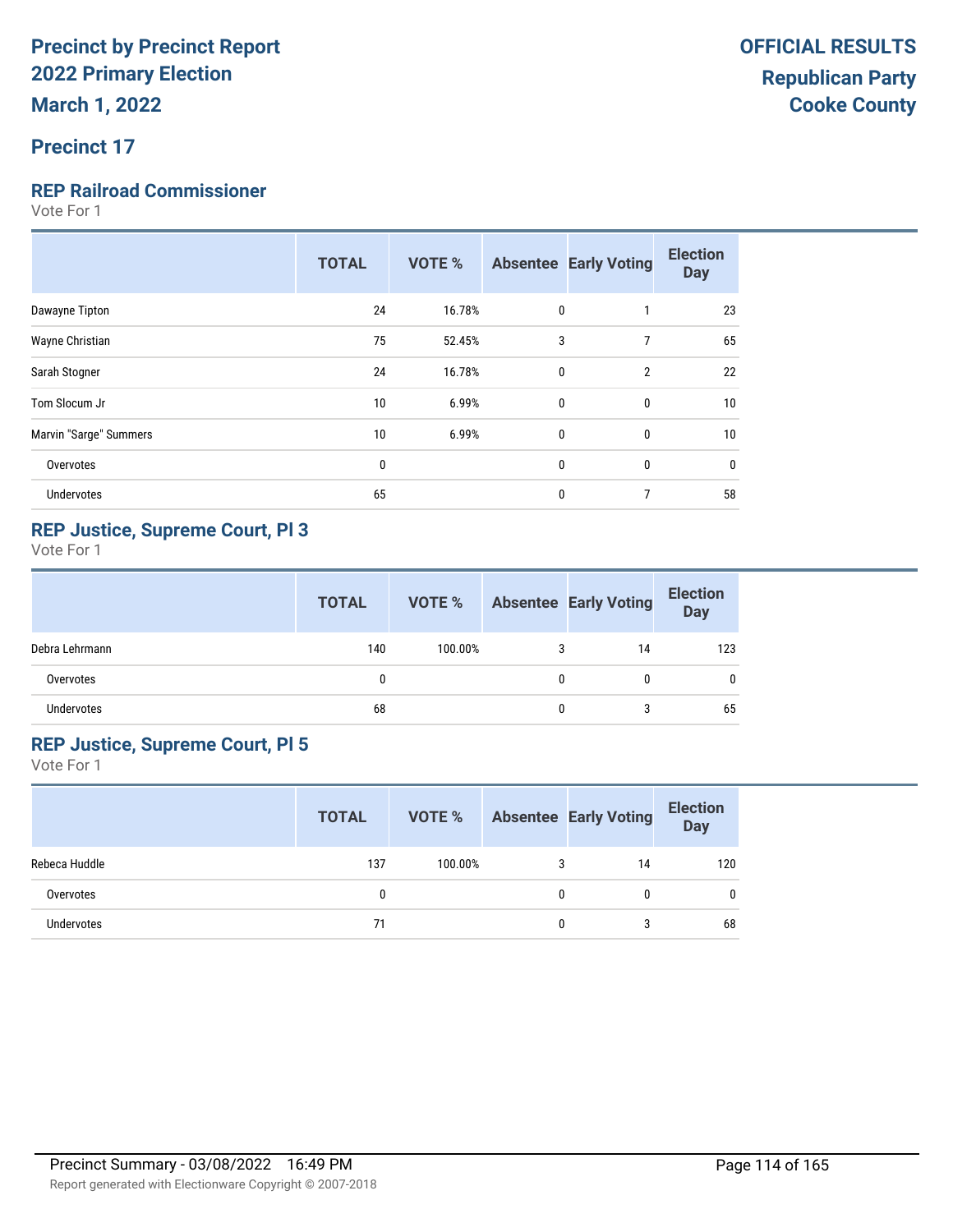### **Precinct 17**

#### **REP Justice, Supreme Court, Pl 9**

Vote For 1

|                   | <b>TOTAL</b> | <b>VOTE %</b> |   | <b>Absentee Early Voting</b> | <b>Election</b><br><b>Day</b> |
|-------------------|--------------|---------------|---|------------------------------|-------------------------------|
| David J. Schenck  | 86           | 63.24%        |   | 6                            | 79                            |
| Evan Young        | 50           | 36.76%        | 2 | 6                            | 42                            |
| Overvotes         | 0            |               | 0 | $\mathbf{0}$                 | 0                             |
| <b>Undervotes</b> | 72           |               | 0 | 5                            | 67                            |

#### **REP Judge, Ct of Crim App, Pl 2**

Vote For 1

|                   | <b>TOTAL</b> | VOTE %  |   | <b>Absentee Early Voting</b> | <b>Election</b><br>Day |
|-------------------|--------------|---------|---|------------------------------|------------------------|
| Mary Lou Keel     | 130          | 100.00% | 3 | 12                           | 115                    |
| Overvotes         | 0            |         | 0 | 0                            | 0                      |
| <b>Undervotes</b> | 78           |         | 0 | 5                            | 73                     |

#### **REP Judge, Ct of Crim App, Pl 5**

Vote For 1

|                     | <b>TOTAL</b> | VOTE % |   | <b>Absentee Early Voting</b> | <b>Election</b><br><b>Day</b> |
|---------------------|--------------|--------|---|------------------------------|-------------------------------|
| <b>Scott Walker</b> | 87           | 61.70% |   | 10                           | 76                            |
| Clint Morgan        | 54           | 38.30% | 2 | 3                            | 49                            |
| Overvotes           | 0            |        | 0 | 0                            | 0                             |
| <b>Undervotes</b>   | 67           |        | 0 | 4                            | 63                            |

#### **REP Judge, Ct of Crim App, Pl 6**

|                       | <b>TOTAL</b> | VOTE %  |   | <b>Absentee Early Voting</b> | <b>Election</b><br>Day |
|-----------------------|--------------|---------|---|------------------------------|------------------------|
| Jesse F. McClure, III | 130          | 100.00% | 3 | 12                           | 115                    |
| Overvotes             | 0            |         | 0 |                              | $\mathbf{0}$           |
| Undervotes            | 78           |         | 0 |                              | 73                     |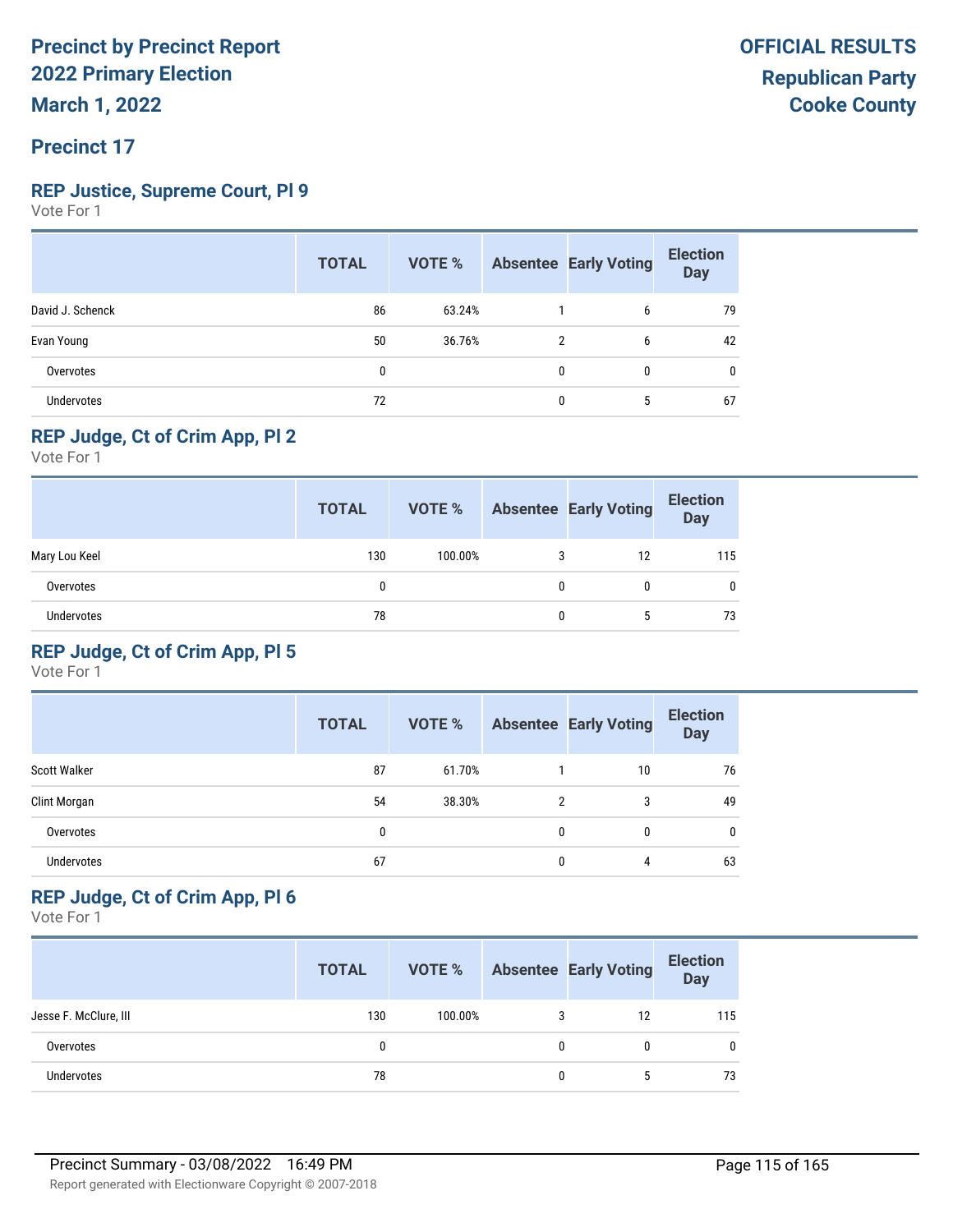**March 1, 2022**

#### **Precinct 17**

#### **REP Member, State BoE, Dist 12**

Vote For 1

|                   | <b>TOTAL</b> |         |   | <b>VOTE %</b> Absentee Early Voting | <b>Election</b><br>Day |
|-------------------|--------------|---------|---|-------------------------------------|------------------------|
| Pam Little        | 132          | 100.00% | 3 | 13                                  | 116                    |
| Overvotes         | 0            |         | 0 |                                     |                        |
| <b>Undervotes</b> | 76           |         | 0 | 4                                   | 72                     |

#### **REP State Senator, Dist 30**

Vote For 1

|               | <b>TOTAL</b> | VOTE %  |   | <b>Absentee Early Voting</b> | <b>Election</b><br><b>Day</b> |
|---------------|--------------|---------|---|------------------------------|-------------------------------|
| Drew Springer | 186          | 100.00% |   | 16                           | 167                           |
| Overvotes     |              |         | 0 |                              | 0                             |
| Undervotes    | 22           |         |   |                              | 21                            |

#### **REP State Rep, Dist 68**

Vote For 1

|                       | <b>TOTAL</b> | VOTE % |              | <b>Absentee Early Voting</b> | <b>Election</b><br><b>Day</b> |
|-----------------------|--------------|--------|--------------|------------------------------|-------------------------------|
| <b>Craig Carter</b>   | 18           | 9.73%  | 0            | 0                            | 18                            |
| <b>Mark Middleton</b> | 18           | 9.73%  | 0            | 1                            | 17                            |
| David Spiller         | 146          | 78.92% | 3            | 13                           | 130                           |
| Gary W. Franklin      | 3            | 1.62%  | $\mathbf{0}$ | 0                            | 3                             |
| Overvotes             | 0            |        | 0            | 0                            | 0                             |
| Undervotes            | 23           |        | 0            | 3                            | 20                            |

#### **REP Justice, 2nd Ct of App Dist, Pl 3**

|                   | <b>TOTAL</b> | VOTE %  |   | <b>Absentee Early Voting</b> | <b>Election</b><br>Day |
|-------------------|--------------|---------|---|------------------------------|------------------------|
| Elizabeth Kerr    | 130          | 100.00% | 3 | 13                           | 114                    |
| Overvotes         | 0            |         | 0 |                              |                        |
| <b>Undervotes</b> | 78           |         | 0 | 4                            | 74                     |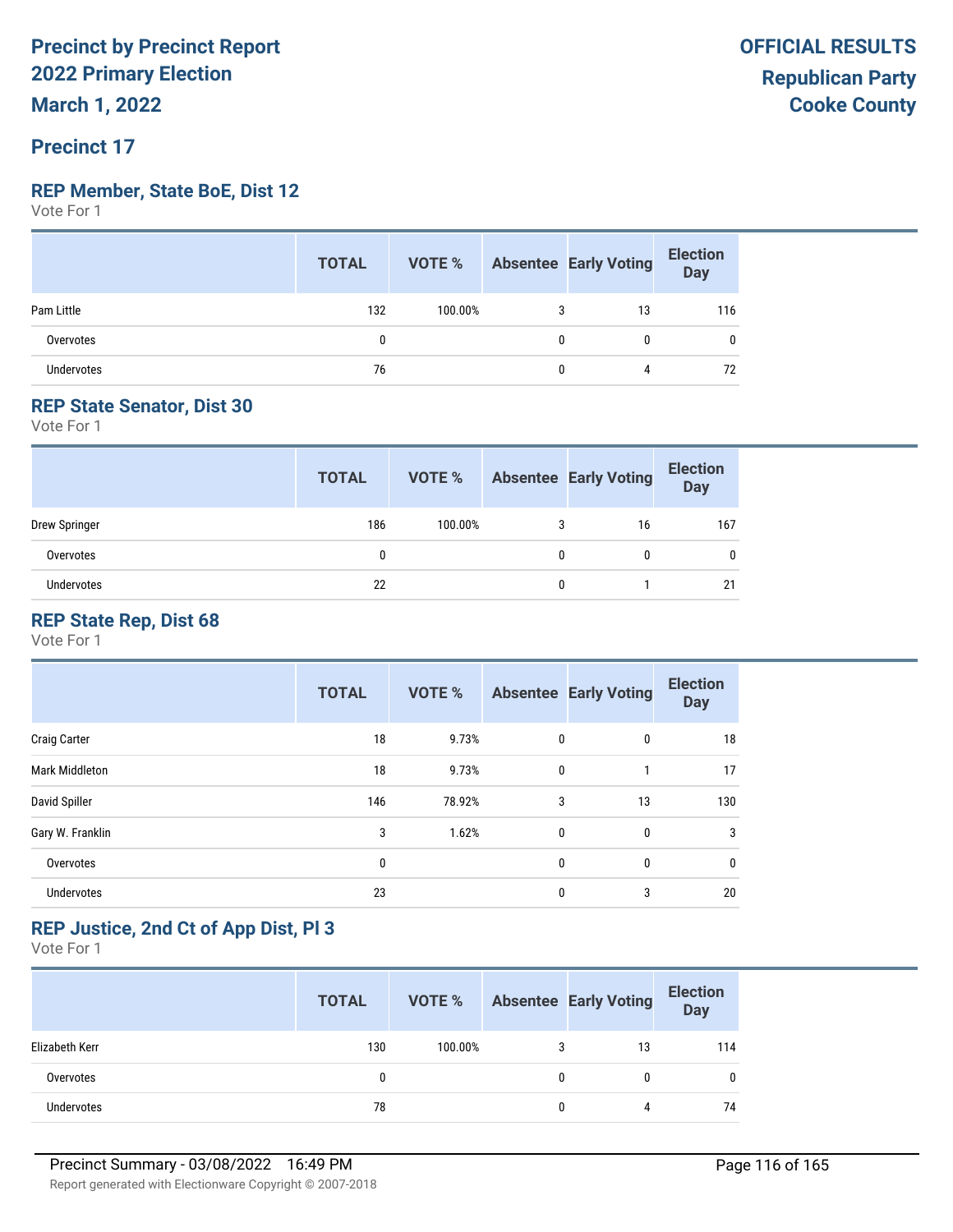#### **Precinct 17**

#### **REP County Judge**

Vote For 1

|                      | <b>TOTAL</b>   | VOTE % |              | <b>Absentee Early Voting</b> | <b>Election</b><br><b>Day</b> |
|----------------------|----------------|--------|--------------|------------------------------|-------------------------------|
| Leon Klement         | 90             | 43.69% | 2            | $\overline{2}$               | 86                            |
| John O. Roane        | 93             | 45.15% |              | 10                           | 82                            |
| <b>Steve Starnes</b> | 23             | 11.16% | 0            | 5                            | 18                            |
| Overvotes            | 0              |        | $\mathbf{0}$ | $\mathbf{0}$                 | 0                             |
| <b>Undervotes</b>    | $\overline{2}$ |        | 0            | 0                            | າ                             |

#### **REP Judge, County Court at Law**

Vote For 1

|                   | <b>TOTAL</b> | VOTE % |   | <b>Absentee Early Voting</b> | <b>Election</b><br><b>Day</b> |
|-------------------|--------------|--------|---|------------------------------|-------------------------------|
| Lynn Switzer      | 92           | 48.68% |   | 11                           | 80                            |
| John H. Morris    | 97           | 51.32% | 2 | 3                            | 92                            |
| Overvotes         | 0            |        | 0 | 0                            | $\mathbf 0$                   |
| <b>Undervotes</b> | 19           |        | 0 | 3                            | 16                            |

#### **REP District Clerk**

Vote For 1

|                   | <b>TOTAL</b> | VOTE %  |   | <b>Absentee Early Voting</b> | <b>Election</b><br>Day |
|-------------------|--------------|---------|---|------------------------------|------------------------|
| Marci A. Gilbert  | 146          | 100.00% | 3 | 13                           | 130                    |
| Overvotes         |              |         | 0 |                              | $\mathbf{0}$           |
| <b>Undervotes</b> | 62           |         |   | 4                            | 58                     |

#### **REP County Clerk**

|                   | <b>TOTAL</b> | VOTE %  |   | <b>Absentee Early Voting</b> | <b>Election</b><br>Day |
|-------------------|--------------|---------|---|------------------------------|------------------------|
| Pam Harrison      | 156          | 100.00% |   | 13                           | 140                    |
| Overvotes         |              |         | 0 |                              |                        |
| <b>Undervotes</b> | 52           |         | 0 |                              | 48                     |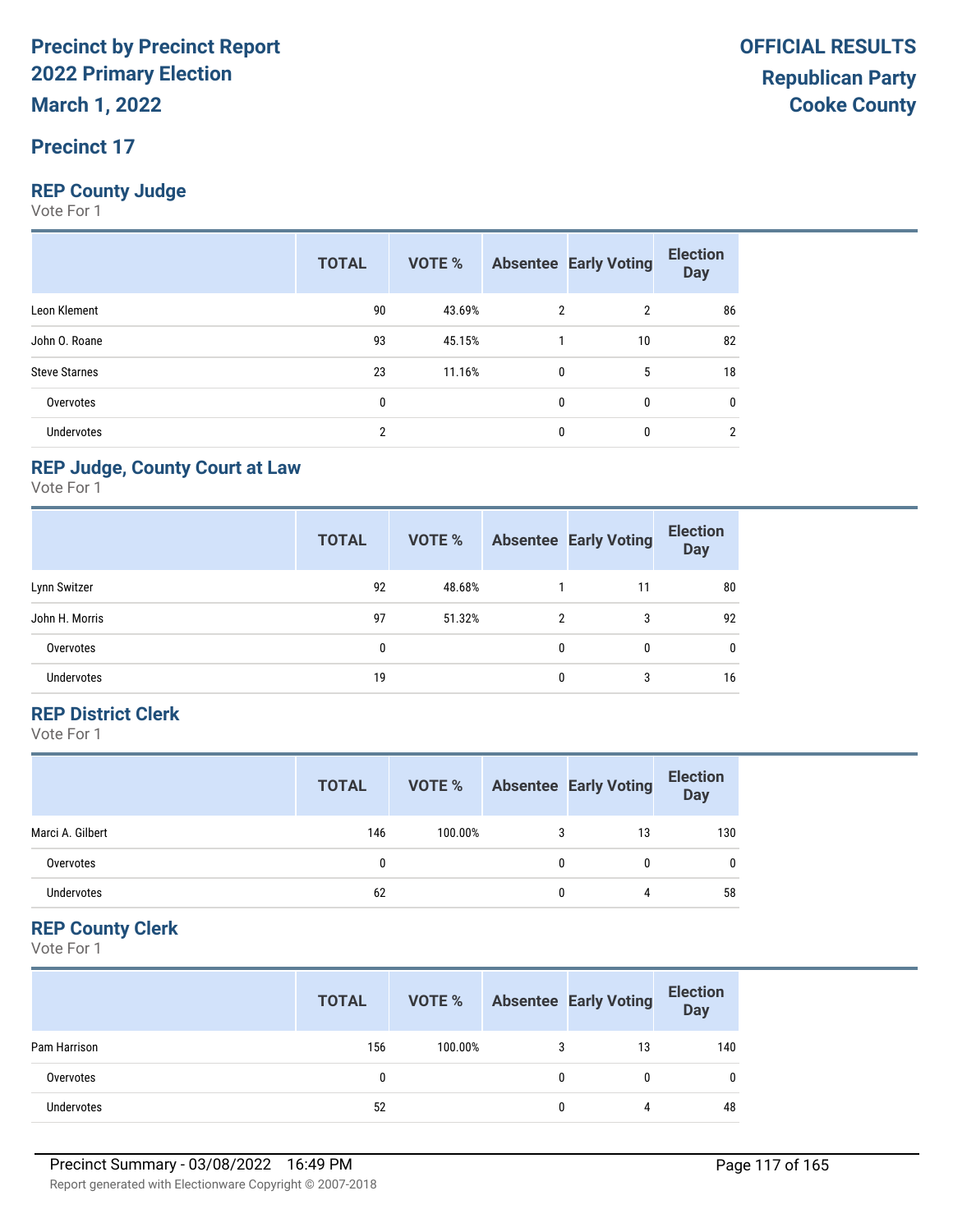**March 1, 2022**

#### **Precinct 17**

#### **REP County Treasurer**

Vote For 1

|                   | <b>TOTAL</b> | <b>VOTE %</b> | <b>Absentee Early Voting</b> | <b>Election</b><br>Day |
|-------------------|--------------|---------------|------------------------------|------------------------|
| Patty Brennan     | 144          | 100.00%       | 13                           | 128                    |
| Overvotes         |              |               | 0                            | 0                      |
| <b>Undervotes</b> | 64           |               | 4                            | 60                     |

#### **REP JOP Pct 2**

Vote For 1

|                                | <b>TOTAL</b> | <b>VOTE %</b> |   | <b>Absentee Early Voting</b> | <b>Election</b><br><b>Day</b> |
|--------------------------------|--------------|---------------|---|------------------------------|-------------------------------|
| <b>Bradley "Brad" Mitchell</b> | 95           | 66.90%        | 0 |                              | 88                            |
| Carroll L. Johnson             | 47           | 33.10%        |   | 6                            | 40                            |
| Overvotes                      | 0            |               | 0 | 0                            | $\mathbf{0}$                  |
| Undervotes                     | 66           |               | າ | 4                            | 60                            |

#### **REP County Chair**

Vote For 1

|                   | <b>TOTAL</b> | VOTE %  |   | <b>Absentee Early Voting</b> | <b>Election</b><br>Day |
|-------------------|--------------|---------|---|------------------------------|------------------------|
| Chris McNamara    | 140          | 100.00% |   | 13                           | 125                    |
| Overvotes         | 0            |         | 0 | 0                            | 0                      |
| <b>Undervotes</b> | 68           |         |   | 4                            | 63                     |

#### **REP Proposition 1**

|                   | <b>TOTAL</b> | VOTE % |   | <b>Absentee Early Voting</b> | <b>Election</b><br><b>Day</b> |
|-------------------|--------------|--------|---|------------------------------|-------------------------------|
| <b>YES</b>        | 193          | 96.50% | 3 | 16                           | 174                           |
| N <sub>0</sub>    |              | 3.50%  | 0 |                              | 6                             |
| Overvotes         | 0            |        | 0 | 0                            | $\mathbf{0}$                  |
| <b>Undervotes</b> | 8            |        | 0 | 0                            | 8                             |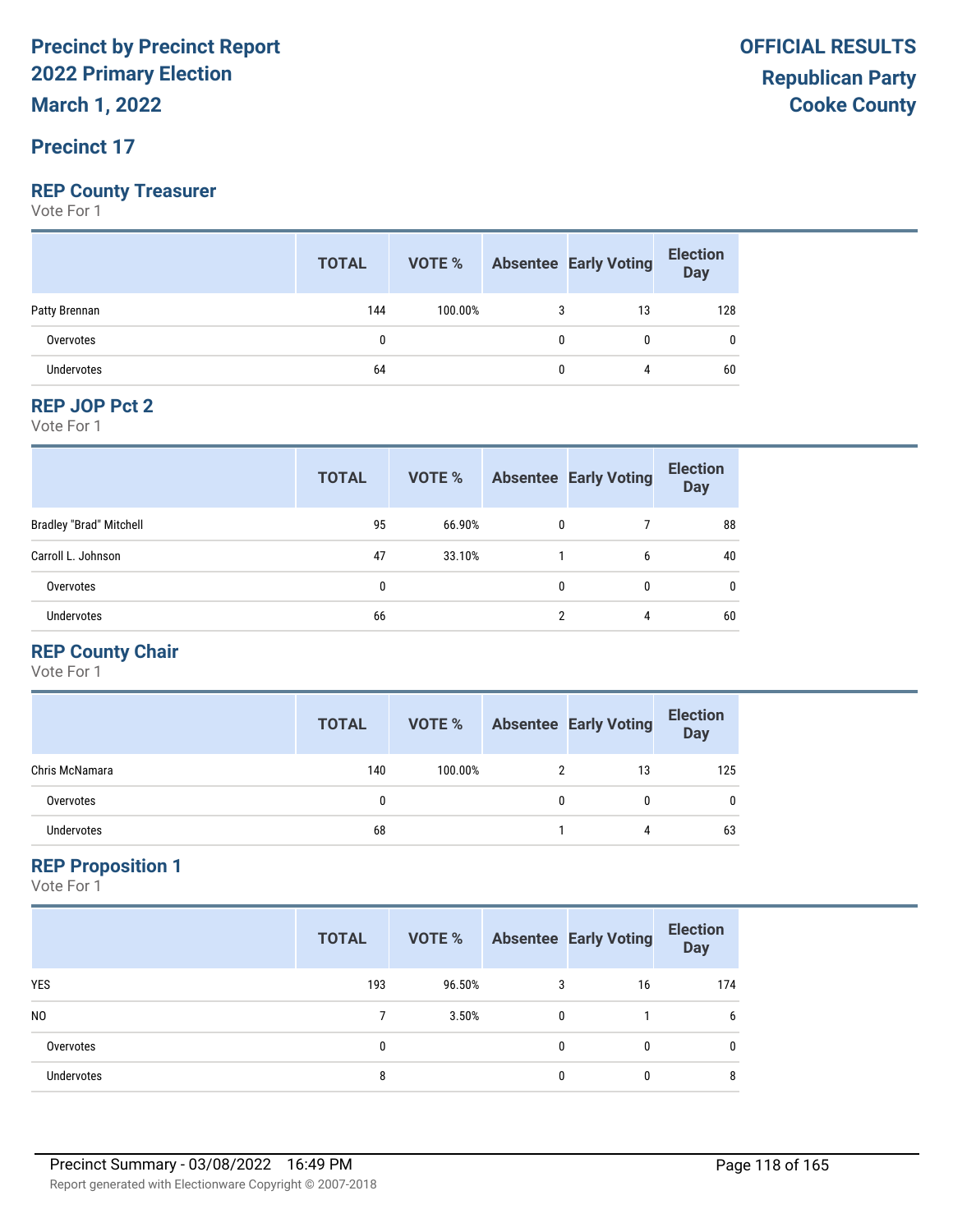**March 1, 2022**

#### **Precinct 17**

#### **REP Proposition 2**

Vote For 1

|                   | <b>TOTAL</b> | <b>VOTE %</b> Absentee Early Voting |              |    | <b>Election</b><br>Day |
|-------------------|--------------|-------------------------------------|--------------|----|------------------------|
| <b>YES</b>        | 151          | 80.75%                              | 3            | 13 | 135                    |
| N <sub>0</sub>    | 36           | 19.25%                              | $\mathbf{0}$ | 4  | 32                     |
| Overvotes         | 0            |                                     | 0            |    | 0                      |
| <b>Undervotes</b> | 21           |                                     | 0            |    | 21                     |

#### **REP Proposition 3**

Vote For 1

|                   | <b>TOTAL</b> | VOTE % |              | <b>Absentee Early Voting</b> | <b>Election</b><br><b>Day</b> |
|-------------------|--------------|--------|--------------|------------------------------|-------------------------------|
| YES               | 185          | 92.04% | 3            | 15                           | 167                           |
| N <sub>0</sub>    | 16           | 7.96%  | $\mathbf{0}$ | 2                            | 14                            |
| Overvotes         | 0            |        | 0            | 0                            | $\mathbf{0}$                  |
| <b>Undervotes</b> |              |        | $\theta$     | 0                            |                               |

#### **REP Proposition 4**

Vote For 1

|                | <b>TOTAL</b> | VOTE % |   | <b>Absentee Early Voting</b> | <b>Election</b><br><b>Day</b> |
|----------------|--------------|--------|---|------------------------------|-------------------------------|
| <b>YES</b>     | 184          | 94.36% | 3 | 16                           | 165                           |
| N <sub>0</sub> | 11           | 5.64%  | 0 |                              | 10                            |
| Overvotes      | 0            |        | 0 | $\Omega$                     | 0                             |
| Undervotes     | 13           |        | 0 |                              | 13                            |

#### **REP Proposition 5**

Vote For 1

|                   | <b>TOTAL</b> | VOTE % |              | <b>Absentee Early Voting</b> | <b>Election</b><br><b>Day</b> |
|-------------------|--------------|--------|--------------|------------------------------|-------------------------------|
| <b>YES</b>        | 183          | 93.85% | 3            | 15                           | 165                           |
| N <sub>0</sub>    | 12           | 6.15%  | $\mathbf{0}$ | 2                            | 10                            |
| Overvotes         | 0            |        | $\mathbf{0}$ | 0                            | 0                             |
| <b>Undervotes</b> | 13           |        | 0            | 0                            | 13                            |

Report generated with Electionware Copyright © 2007-2018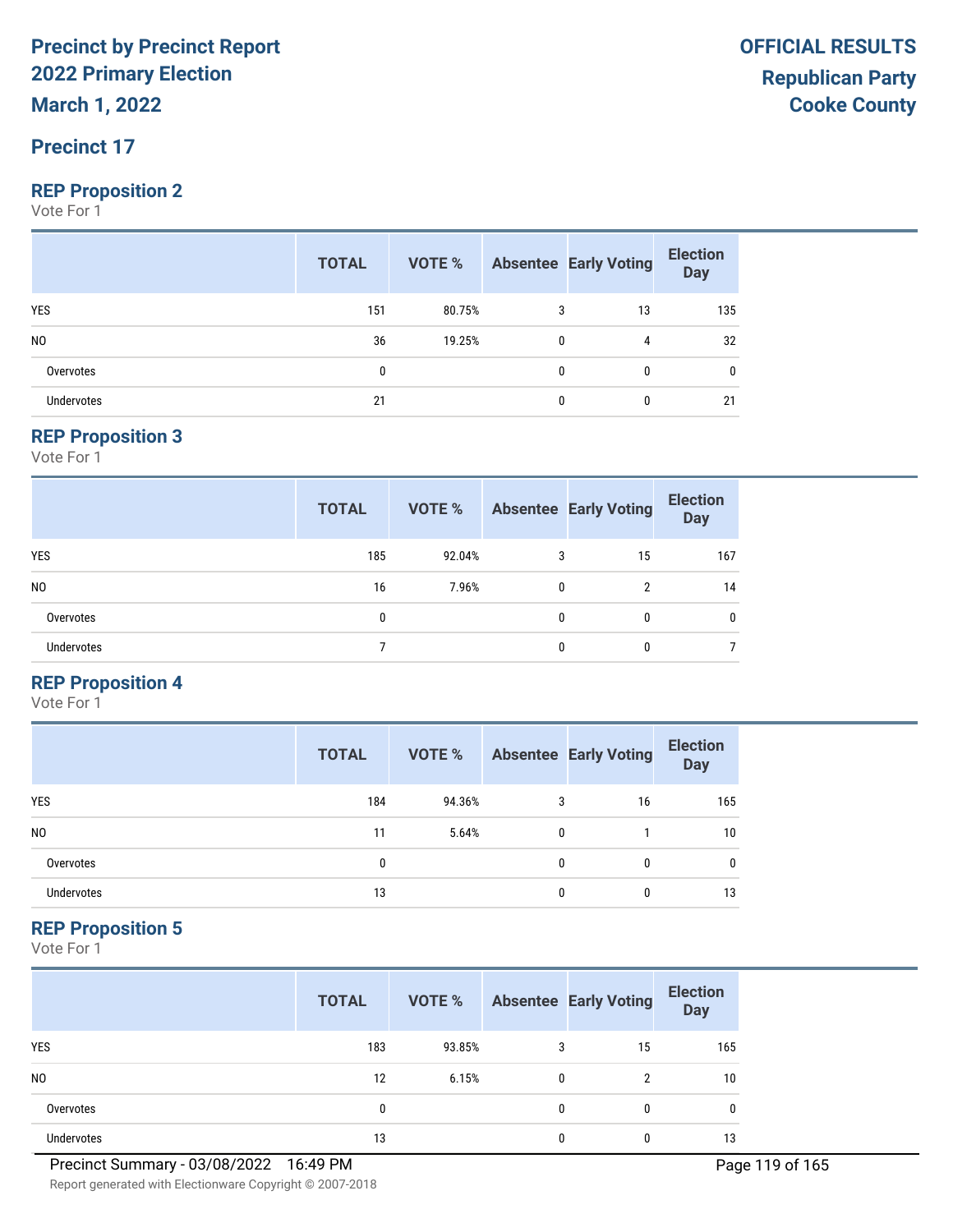**March 1, 2022**

#### **Precinct 17**

#### **REP Proposition 6**

Vote For 1

|                   | <b>TOTAL</b> | VOTE % |              | <b>Absentee Early Voting</b> | <b>Election</b><br><b>Day</b> |
|-------------------|--------------|--------|--------------|------------------------------|-------------------------------|
| YES               | 168          | 88.42% |              | 15                           | 150                           |
| N <sub>0</sub>    | 22           | 11.58% | $\mathbf{0}$ | 2                            | 20                            |
| Overvotes         | 0            |        | $\Omega$     | $\mathbf{0}$                 | 0                             |
| <b>Undervotes</b> | 18           |        | 0            | $\bf{0}$                     | 18                            |

#### **REP Proposition 7**

Vote For 1

|                   | <b>TOTAL</b> | VOTE % |              | <b>Absentee Early Voting</b> | <b>Election</b><br><b>Day</b> |
|-------------------|--------------|--------|--------------|------------------------------|-------------------------------|
| YES               | 196          | 98.00% | 3            | 16                           | 177                           |
| N <sub>0</sub>    | 4            | 2.00%  | $\mathbf{0}$ |                              | 3                             |
| Overvotes         | 0            |        | 0            | 0                            | $\mathbf{0}$                  |
| <b>Undervotes</b> | 8            |        | 0            | 0                            | 8                             |

#### **REP Proposition 8**

Vote For 1

|                | <b>TOTAL</b> | VOTE % |   | <b>Absentee Early Voting</b> | <b>Election</b><br><b>Day</b> |
|----------------|--------------|--------|---|------------------------------|-------------------------------|
| <b>YES</b>     | 192          | 96.00% | 3 | 16                           | 173                           |
| N <sub>0</sub> | 8            | 4.00%  | 0 |                              |                               |
| Overvotes      | 0            |        | 0 | 0                            | 0                             |
| Undervotes     | 8            |        | O |                              | 8                             |

#### **REP Proposition 9**

Vote For 1

|                | <b>TOTAL</b> | VOTE % |              | <b>Absentee Early Voting</b> | <b>Election</b><br><b>Day</b> |
|----------------|--------------|--------|--------------|------------------------------|-------------------------------|
| <b>YES</b>     | 143          | 71.50% | $\mathbf{0}$ | 14                           | 129                           |
| N <sub>0</sub> | 57           | 28.50% | 3            | 3                            | 51                            |
| Overvotes      | 0            |        | 0            | 0                            | 0                             |
| Undervotes     | 8            |        | 0            |                              | 8                             |

Report generated with Electionware Copyright © 2007-2018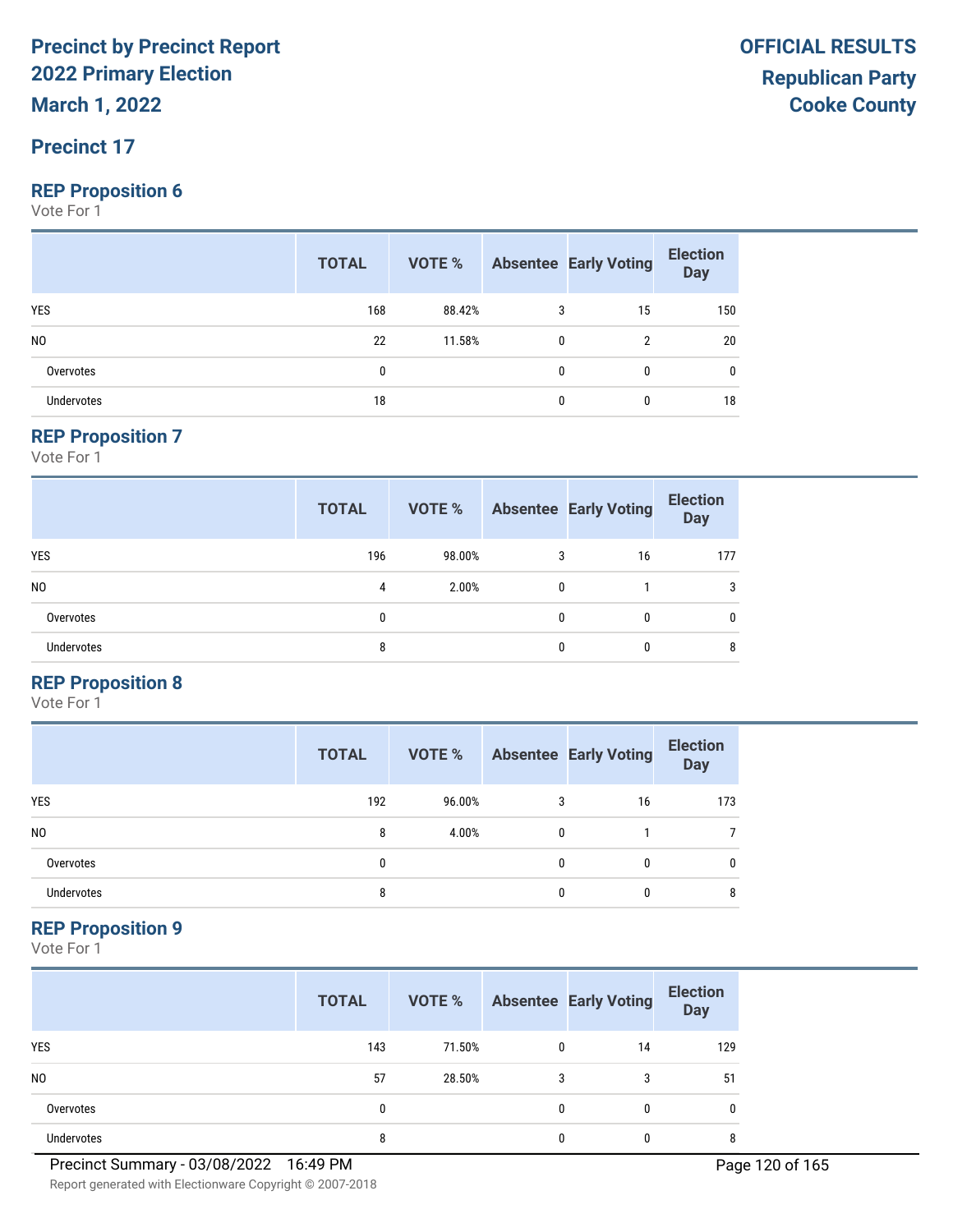**March 1, 2022**

#### **Precinct 17**

#### **REP Proposition 10**

|                | <b>TOTAL</b> |        |              | <b>VOTE %</b> Absentee Early Voting | <b>Election</b><br>Day |
|----------------|--------------|--------|--------------|-------------------------------------|------------------------|
| <b>YES</b>     | 188          | 95.92% | 3            | 16                                  | 169                    |
| N <sub>0</sub> | 8            | 4.08%  | $\mathbf{0}$ |                                     |                        |
| Overvotes      | 0            |        | 0            | 0                                   | 0                      |
| Undervotes     | 12           |        | 0            | 0                                   | 12                     |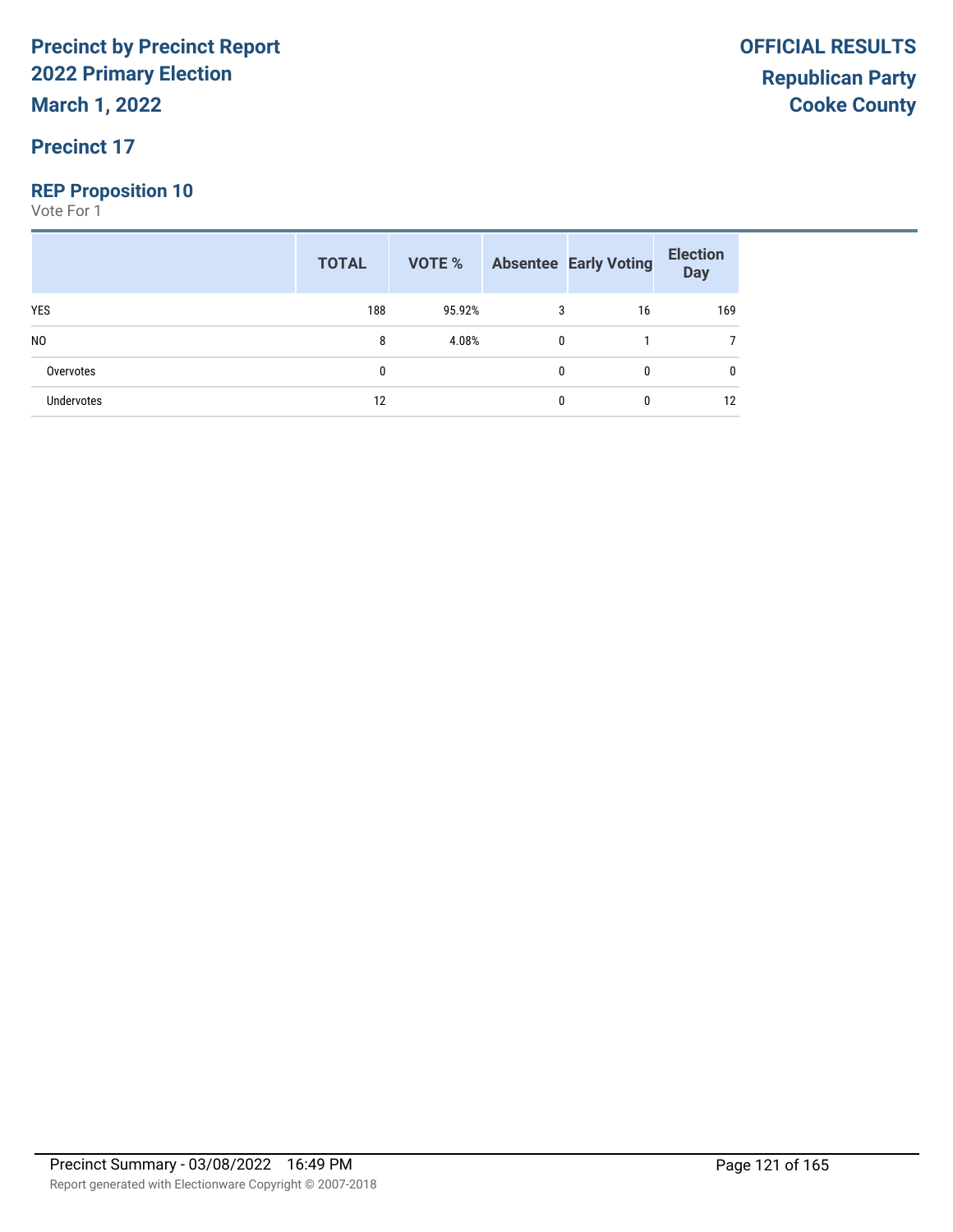#### **STATISTICS**

|                                        | <b>TOTAL</b> | <b>Absentee</b> | <b>Early Voting Election Day</b> |     |
|----------------------------------------|--------------|-----------------|----------------------------------|-----|
| Registered Voters - Total              | 1.894        |                 |                                  |     |
| <b>Ballots Cast - Republican Party</b> | 764          |                 | 105                              | 648 |

#### **REP US Rep, District 26**

Vote For 1

|                      | <b>TOTAL</b> | VOTE % |             | <b>Absentee Early Voting</b> | <b>Election</b><br><b>Day</b> |
|----------------------|--------------|--------|-------------|------------------------------|-------------------------------|
| Isaac Smith          | 63           | 10.71% |             | 9                            | 53                            |
| Vincent Gallo        | 78           | 13.27% | 1           | 17                           | 60                            |
| Michael C. Burgess   | 398          | 67.69% | 6           | 58                           | 334                           |
| <b>Brian Brazeal</b> | 28           | 4.76%  | $\mathbf 0$ | 5                            | 23                            |
| Raven Harrison       | 21           | 3.57%  | $\mathbf 0$ | $\overline{2}$               | 19                            |
| Overvotes            | 0            |        | $\mathbf 0$ | $\mathbf 0$                  | $\mathbf 0$                   |
| Undervotes           | 176          |        | 3           | 14                           | 159                           |

#### **REP Governor**

|                     | <b>TOTAL</b> | <b>VOTE %</b> |                | <b>Absentee Early Voting</b> | <b>Election</b><br><b>Day</b> |
|---------------------|--------------|---------------|----------------|------------------------------|-------------------------------|
| Greg Abbott         | 504          | 67.11%        | 8              | 76                           | 420                           |
| Don Huffines        | 78           | 10.39%        | 1              | 7                            | 70                            |
| <b>Chad Prather</b> | 46           | 6.13%         | $\overline{2}$ | 3                            | 41                            |
| Danny Harrison      | 5            | 0.67%         | $\mathbf 0$    | $\mathbf 0$                  | 5                             |
| Allen B. West       | 91           | 12.12%        | $\mathbf 0$    | 14                           | 77                            |
| Kandy Kaye Horn     | 5            | 0.67%         | $\mathbf 0$    | 0                            | $5\phantom{.0}$               |
| <b>Rick Perry</b>   | 19           | 2.53%         | $\mathbf 0$    | 3                            | 16                            |
| Paul Belew          | 3            | 0.40%         | $\mathbf 0$    | 1                            | $\overline{2}$                |
| Overvotes           | 0            |               | $\mathbf 0$    | $\bf{0}$                     | $\mathbf 0$                   |
| Undervotes          | 13           |               | $\mathbf 0$    | 1                            | 12                            |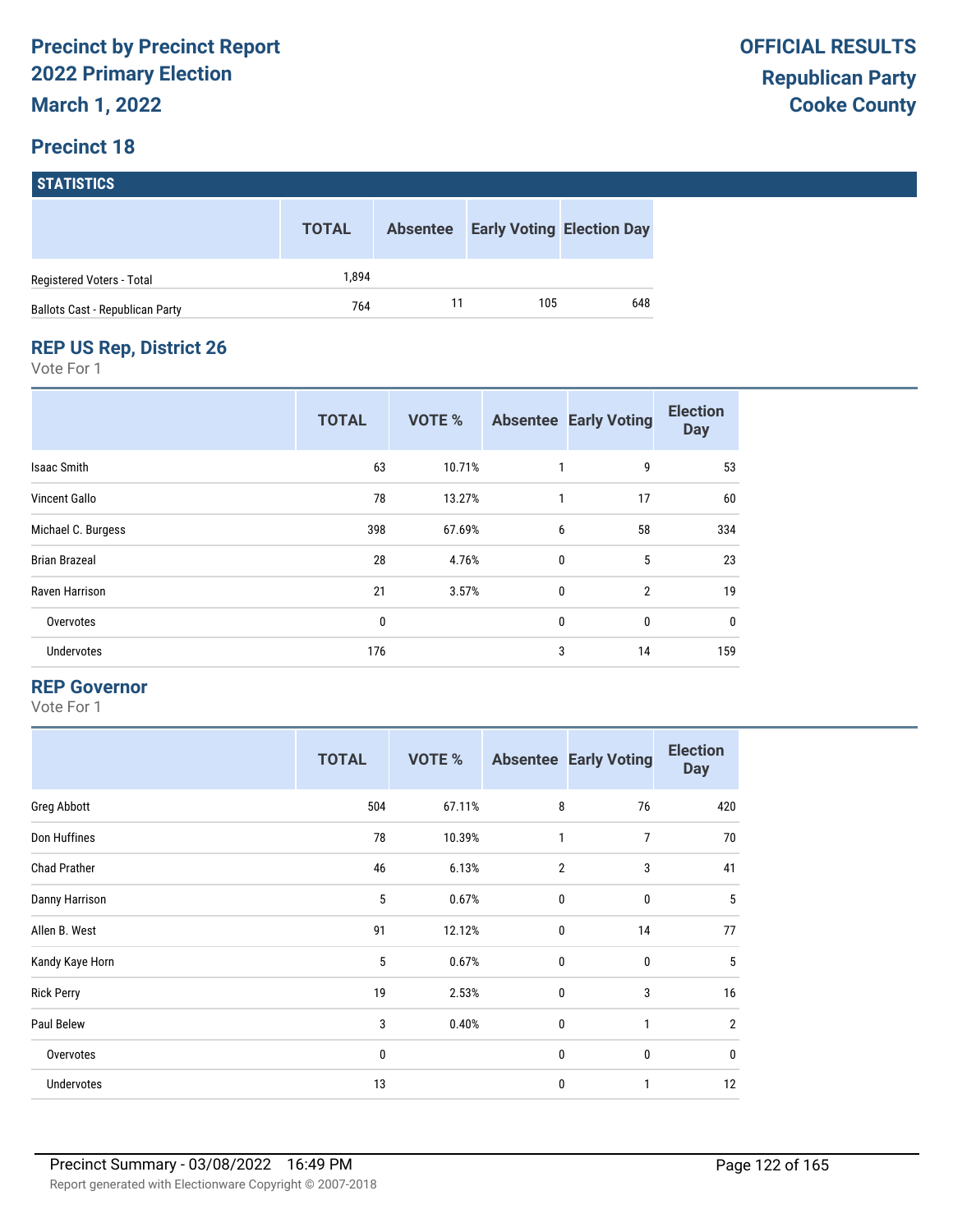# **Precinct 18**

#### **REP Lieutenant Governor**

Vote For 1

|                        | <b>TOTAL</b> | VOTE % |              | <b>Absentee Early Voting</b> | <b>Election</b><br><b>Day</b> |
|------------------------|--------------|--------|--------------|------------------------------|-------------------------------|
| Zach Vance             | 42           | 6.22%  | 0            | 9                            | 33                            |
| Dan Patrick            | 521          | 77.19% | 5            | 73                           | 443                           |
| <b>Todd M. Bullis</b>  | 9            | 1.33%  | $\mathbf{0}$ | 1                            | 8                             |
| <b>Trayce Bradford</b> | 34           | 5.04%  | $\mathbf{1}$ | 4                            | 29                            |
| <b>Aaron Sorrells</b>  | 10           | 1.48%  | $\mathbf{0}$ | $\overline{2}$               | 8                             |
| <b>Daniel Miller</b>   | 59           | 8.74%  | 1            | 10                           | 48                            |
| Overvotes              | 0            |        | 0            | 0                            | 0                             |
| Undervotes             | 89           |        | 4            | 6                            | 79                            |

#### **REP Attorney General**

Vote For 1

|                   | <b>TOTAL</b> | <b>VOTE %</b> |                | <b>Absentee Early Voting</b> | <b>Election</b><br><b>Day</b> |
|-------------------|--------------|---------------|----------------|------------------------------|-------------------------------|
| Louie Gohmert     | 115          | 15.84%        |                | 17                           | 97                            |
| Ken Paxton        | 277          | 38.15%        | 2              | 27                           | 248                           |
| George P. Bush    | 261          | 35.95%        | 5              | 40                           | 216                           |
| Eva Guzman        | 73           | 10.06%        | 1              | 19                           | 53                            |
| Overvotes         | 0            |               | $\mathbf{0}$   | 0                            | 0                             |
| <b>Undervotes</b> | 38           |               | $\overline{2}$ | $\overline{2}$               | 34                            |

#### **REP Comptroller of Public Accounts**

|                | <b>TOTAL</b> | <b>VOTE %</b> |   | <b>Absentee Early Voting</b> | <b>Election</b><br><b>Day</b> |
|----------------|--------------|---------------|---|------------------------------|-------------------------------|
| Glenn Hegar    | 511          | 87.95%        | 5 | 77                           | 429                           |
| Mark V. Goloby | 70           | 12.05%        |   | 10                           | 59                            |
| Overvotes      | 0            |               | 0 | 0                            | 0                             |
| Undervotes     | 183          |               | 5 | 18                           | 160                           |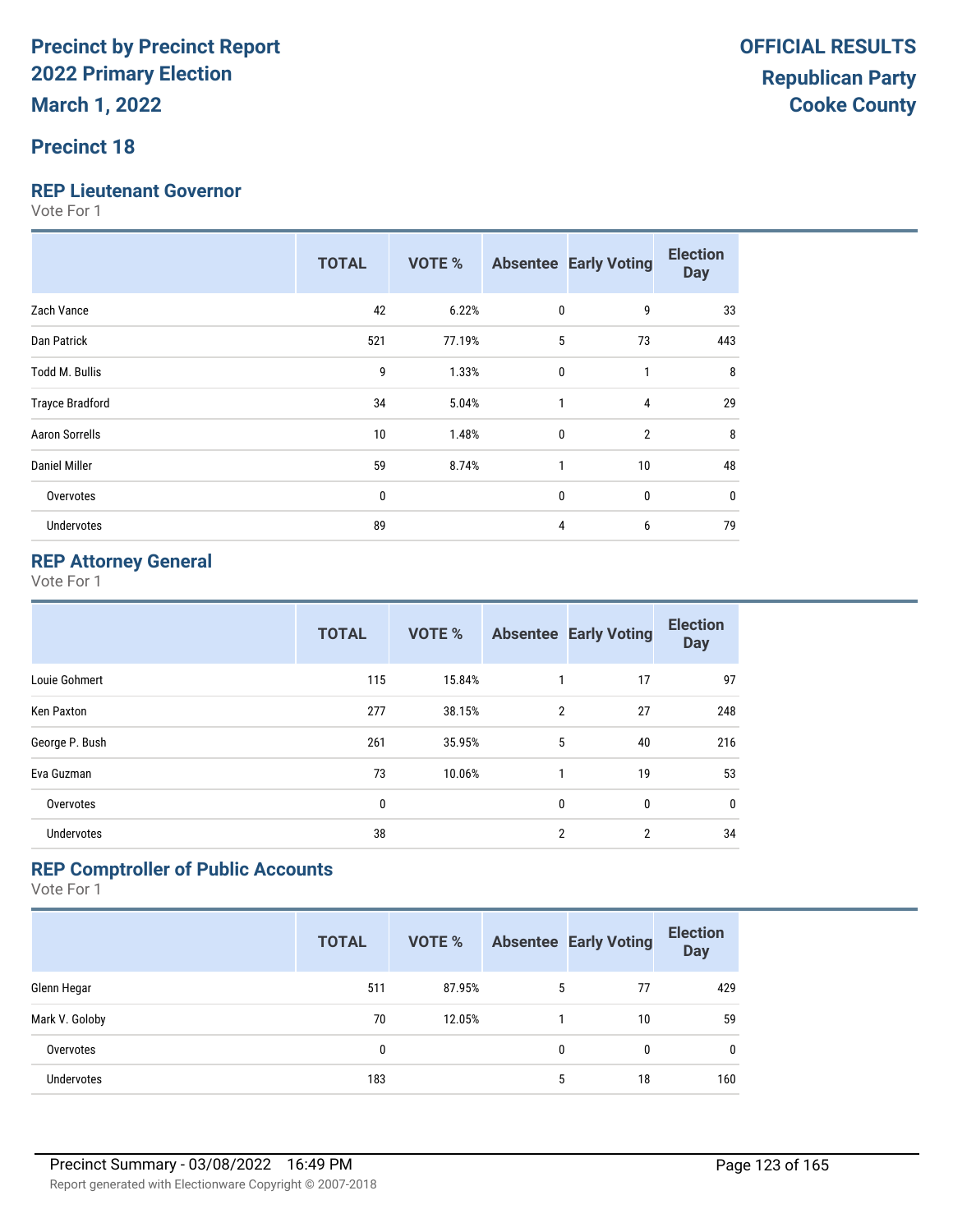#### **Precinct 18**

#### **REP Comm General Land Office**

Vote For 1

|                        | <b>TOTAL</b> | <b>VOTE %</b> |              | <b>Absentee Early Voting</b> | <b>Election</b><br><b>Day</b> |
|------------------------|--------------|---------------|--------------|------------------------------|-------------------------------|
| Ben Armenta            | 40           | 8.33%         | $\mathbf 0$  | 5                            | 35                            |
| Don W. Minton          | 62           | 12.92%        | $\mathbf 0$  | 12                           | 50                            |
| <b>Tim Westley</b>     | 96           | 20.00%        | $\mathbf 0$  | 9                            | 87                            |
| Dawn Buckingham        | 154          | 32.08%        | 4            | 28                           | 122                           |
| <b>Weston Martinez</b> | 12           | 2.50%         | $\mathbf 0$  | 0                            | 12                            |
| Rufus Lopez            | 17           | 3.54%         | $\mathbf{1}$ | $\overline{2}$               | 14                            |
| Victor Avila           | 29           | 6.04%         | $\mathbf{0}$ | 10                           | 19                            |
| Jon Spiers             | 70           | 14.58%        | 1            | 11                           | 58                            |
| Overvotes              | 0            |               | $\mathbf{0}$ | 0                            | $\mathbf 0$                   |
| <b>Undervotes</b>      | 284          |               | 5            | 28                           | 251                           |

### **REP Commissioner of Agriculture**

|                  | <b>TOTAL</b> | VOTE % |              | <b>Absentee Early Voting</b> | <b>Election</b><br><b>Day</b> |
|------------------|--------------|--------|--------------|------------------------------|-------------------------------|
| Carey A. Counsil | 54           | 9.54%  | 2            | 7                            | 45                            |
| James White      | 213          | 37.63% | 4            | 43                           | 166                           |
| Sid Miller       | 299          | 52.83% |              | 39                           | 259                           |
| Overvotes        |              |        | $\mathbf{0}$ | 0                            |                               |
| Undervotes       | 197          |        | 4            | 16                           | 177                           |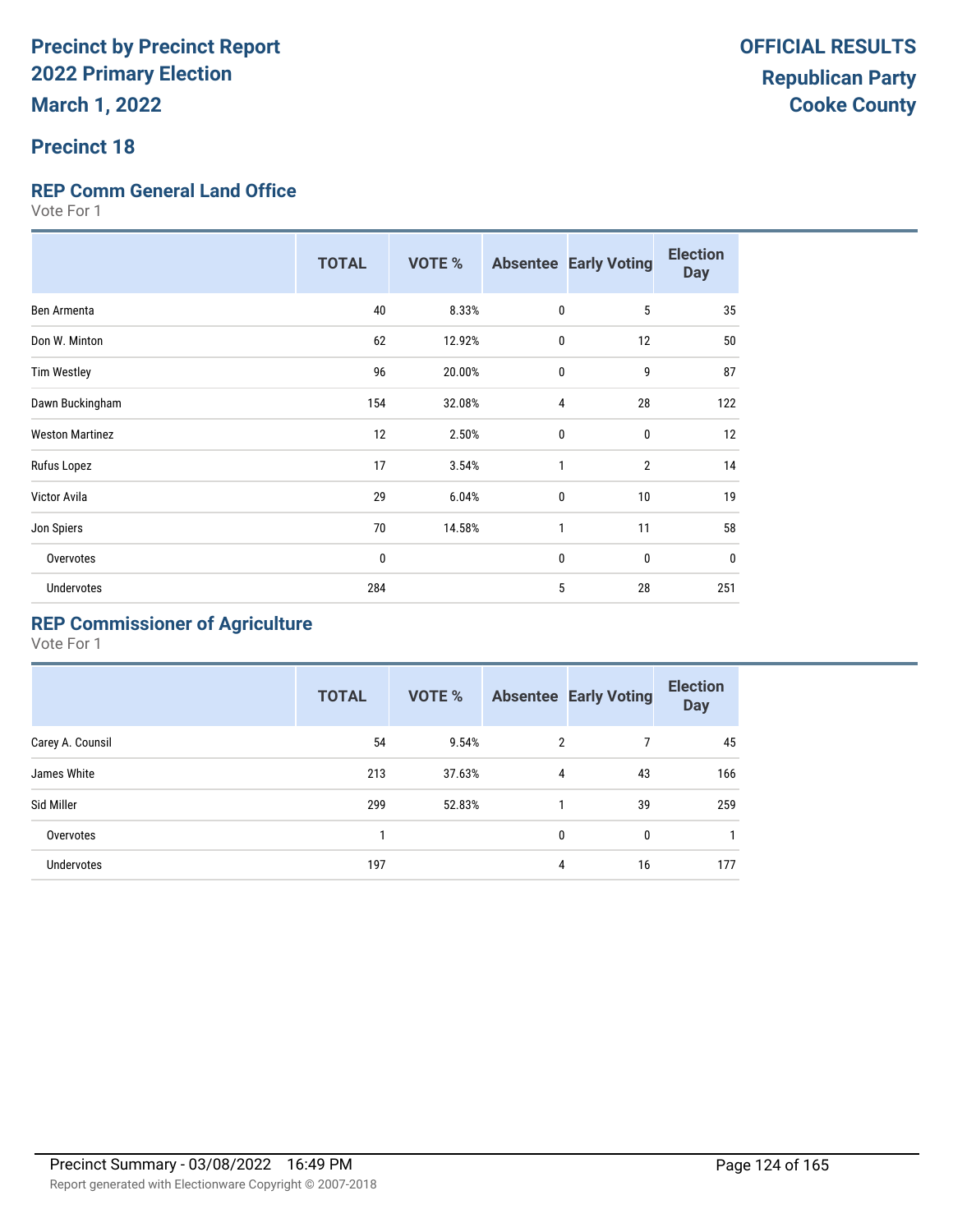#### **Precinct 18**

#### **REP Railroad Commissioner**

Vote For 1

| 17<br>111<br>21.26%<br>Dawayne Tipton<br>251<br>48.08%<br>$\overline{4}$<br>41<br>Wayne Christian<br>68<br>13.03%<br>$\mathbf{0}$<br>11<br>Sarah Stogner<br>41<br>9<br>Tom Slocum Jr<br>7.85%<br>$\mathbf{0}$<br>51<br>5<br>Marvin "Sarge" Summers<br>$\mathbf 0$<br>9.77%<br>0<br>$\mathbf 0$<br>Overvotes<br>1<br>Undervotes<br>241<br>22<br>6 | <b>TOTAL</b> | <b>VOTE %</b> | <b>Absentee Early Voting</b> | <b>Election</b><br><b>Day</b> |
|--------------------------------------------------------------------------------------------------------------------------------------------------------------------------------------------------------------------------------------------------------------------------------------------------------------------------------------------------|--------------|---------------|------------------------------|-------------------------------|
|                                                                                                                                                                                                                                                                                                                                                  |              |               |                              | 93                            |
|                                                                                                                                                                                                                                                                                                                                                  |              |               |                              | 206                           |
|                                                                                                                                                                                                                                                                                                                                                  |              |               |                              | 57                            |
|                                                                                                                                                                                                                                                                                                                                                  |              |               |                              | 32                            |
|                                                                                                                                                                                                                                                                                                                                                  |              |               |                              | 46                            |
|                                                                                                                                                                                                                                                                                                                                                  |              |               |                              |                               |
|                                                                                                                                                                                                                                                                                                                                                  |              |               |                              | 213                           |

#### **REP Justice, Supreme Court, Pl 3**

Vote For 1

|                   | <b>TOTAL</b> | VOTE %  |   | <b>Absentee Early Voting</b> | <b>Election</b><br><b>Day</b> |
|-------------------|--------------|---------|---|------------------------------|-------------------------------|
| Debra Lehrmann    | 516          | 100.00% | 6 | 76                           | 434                           |
| Overvotes         | $\mathbf{0}$ |         | 0 | 0                            | 0                             |
| <b>Undervotes</b> | 248          |         | 5 | 29                           | 214                           |

#### **REP Justice, Supreme Court, Pl 5**

|               | <b>TOTAL</b> | VOTE %  |   | <b>Absentee Early Voting</b> | <b>Election</b><br><b>Day</b> |
|---------------|--------------|---------|---|------------------------------|-------------------------------|
| Rebeca Huddle | 505          | 100.00% | b | 77                           | 422                           |
| Overvotes     |              |         | 0 | N                            | $\mathbf{0}$                  |
| Undervotes    | 259          |         | 5 | 28                           | 226                           |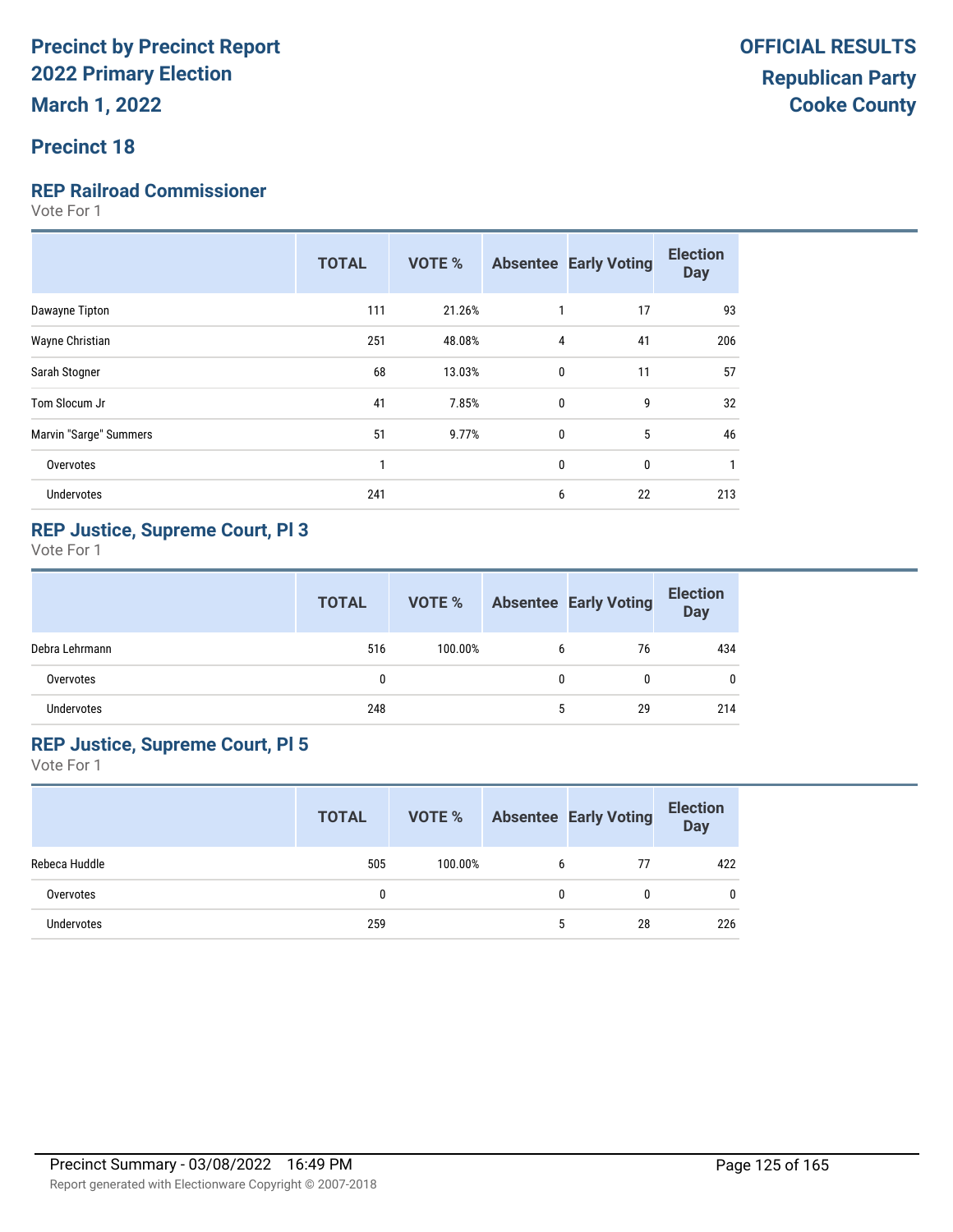#### **Precinct 18**

#### **REP Justice, Supreme Court, Pl 9**

Vote For 1

|                   | <b>TOTAL</b> | VOTE % |              | <b>Absentee Early Voting</b> | <b>Election</b><br><b>Day</b> |
|-------------------|--------------|--------|--------------|------------------------------|-------------------------------|
| David J. Schenck  | 305          | 64.35% | 3            | 48                           | 254                           |
| Evan Young        | 169          | 35.65% | 3            | 24                           | 142                           |
| Overvotes         | 0            |        | $\mathbf{0}$ | 0                            | 0                             |
| <b>Undervotes</b> | 290          |        | 5            | 33                           | 252                           |

#### **REP Judge, Ct of Crim App, Pl 2**

Vote For 1

|               | <b>TOTAL</b> | VOTE %  |   | <b>Absentee Early Voting</b> | <b>Election</b><br><b>Day</b> |
|---------------|--------------|---------|---|------------------------------|-------------------------------|
| Mary Lou Keel | 493          | 100.00% | 6 | 76                           | 411                           |
| Overvotes     | 0            |         | 0 |                              | 0                             |
| Undervotes    | 271          |         | 5 | 29                           | 237                           |

#### **REP Judge, Ct of Crim App, Pl 5**

Vote For 1

|                     | <b>TOTAL</b> | VOTE % |   | <b>Absentee Early Voting</b> | <b>Election</b><br><b>Day</b> |
|---------------------|--------------|--------|---|------------------------------|-------------------------------|
| <b>Scott Walker</b> | 307          | 65.46% | 5 | 43                           | 259                           |
| Clint Morgan        | 162          | 34.54% | 3 | 28                           | 131                           |
| Overvotes           |              |        | 0 | 0                            |                               |
| <b>Undervotes</b>   | 294          |        | 3 | 34                           | 257                           |

#### **REP Judge, Ct of Crim App, Pl 6**

|                       | <b>TOTAL</b> | VOTE %  |   | <b>Absentee Early Voting</b> | <b>Election</b><br><b>Day</b> |
|-----------------------|--------------|---------|---|------------------------------|-------------------------------|
| Jesse F. McClure, III | 487          | 100.00% |   | 73                           | 407                           |
| Overvotes             | 0            |         | 0 | 0                            | $\mathbf 0$                   |
| <b>Undervotes</b>     | 277          |         | 4 | 32                           | 241                           |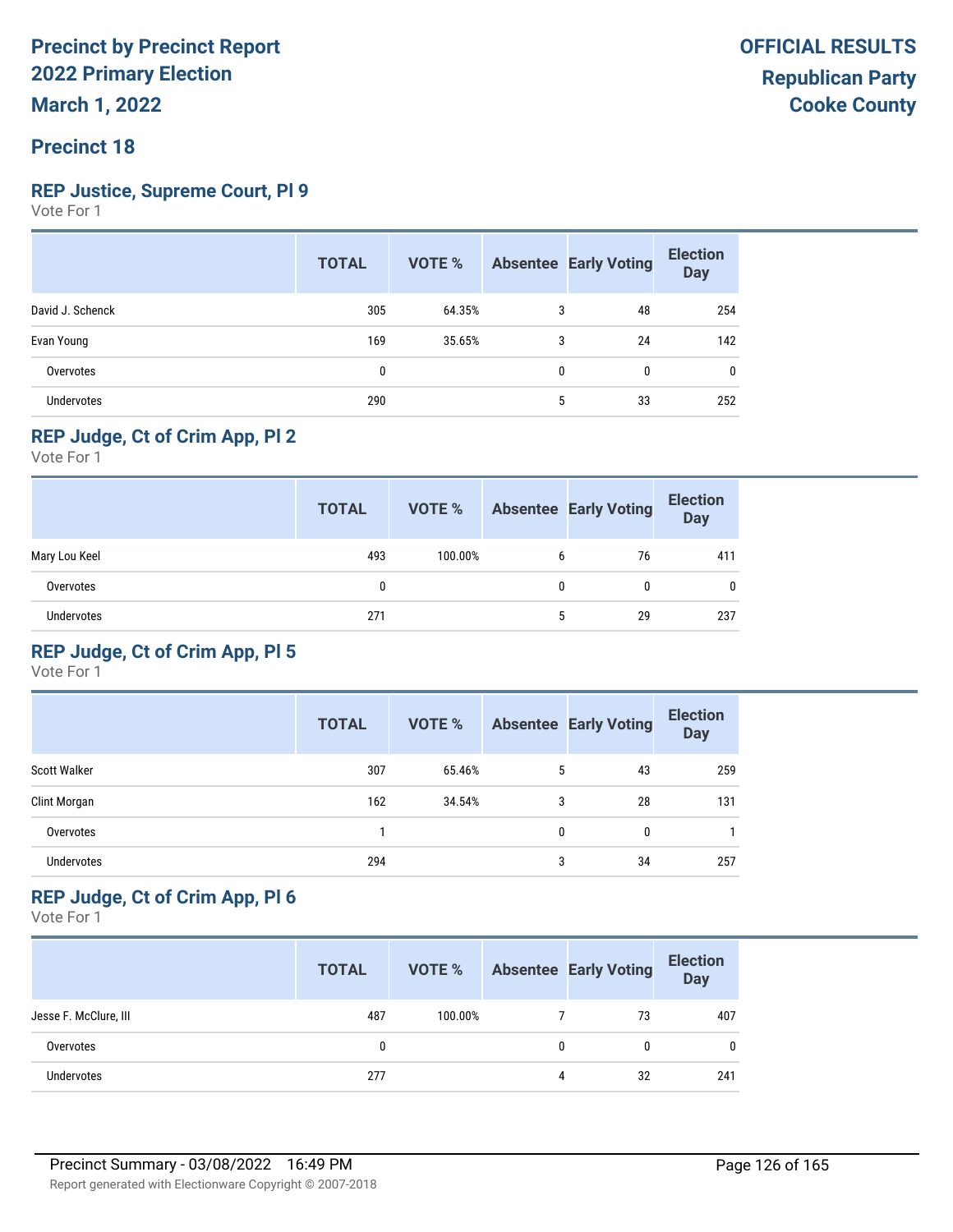# **Precinct 18**

#### **REP Member, State BoE, Dist 12**

Vote For 1

|                   | <b>TOTAL</b> |         |   | <b>VOTE %</b> Absentee Early Voting | <b>Election</b><br>Day |
|-------------------|--------------|---------|---|-------------------------------------|------------------------|
| Pam Little        | 492          | 100.00% |   | 75                                  | 410                    |
| Overvotes         | 0            |         | 0 |                                     | 0                      |
| <b>Undervotes</b> | 272          |         | 4 | 30                                  | 238                    |

#### **REP State Senator, Dist 30**

Vote For 1

|                   | <b>TOTAL</b> | VOTE %  |    | <b>Absentee Early Voting</b> | <b>Election</b><br><b>Day</b> |
|-------------------|--------------|---------|----|------------------------------|-------------------------------|
| Drew Springer     | 655          | 100.00% | 10 | 97                           | 548                           |
| Overvotes         | 0            |         |    |                              | 0                             |
| <b>Undervotes</b> | 109          |         |    | 8                            | 100                           |

#### **REP State Rep, Dist 68**

Vote For 1

|                     | <b>TOTAL</b> | <b>VOTE %</b> |             | <b>Absentee Early Voting</b> | <b>Election</b><br><b>Day</b> |
|---------------------|--------------|---------------|-------------|------------------------------|-------------------------------|
| <b>Craig Carter</b> | 85           | 12.50%        | $\mathbf 0$ | 9                            | 76                            |
| Mark Middleton      | 66           | 9.71%         | 0           | 5                            | 61                            |
| David Spiller       | 510          | 75.00%        | 11          | 86                           | 413                           |
| Gary W. Franklin    | 19           | 2.79%         | $\mathbf 0$ | 0                            | 19                            |
| Overvotes           | 0            |               | 0           | 0                            | 0                             |
| Undervotes          | 84           |               | 0           | 5                            | 79                            |

#### **REP Justice, 2nd Ct of App Dist, Pl 3**

|                   | <b>TOTAL</b> | VOTE %  |   | <b>Absentee Early Voting</b> | <b>Election</b><br><b>Day</b> |
|-------------------|--------------|---------|---|------------------------------|-------------------------------|
| Elizabeth Kerr    | 499          | 100.00% | b | 81                           | 412                           |
| Overvotes         | 0            |         | 0 |                              | 0                             |
| <b>Undervotes</b> | 265          |         | 5 | 24                           | 236                           |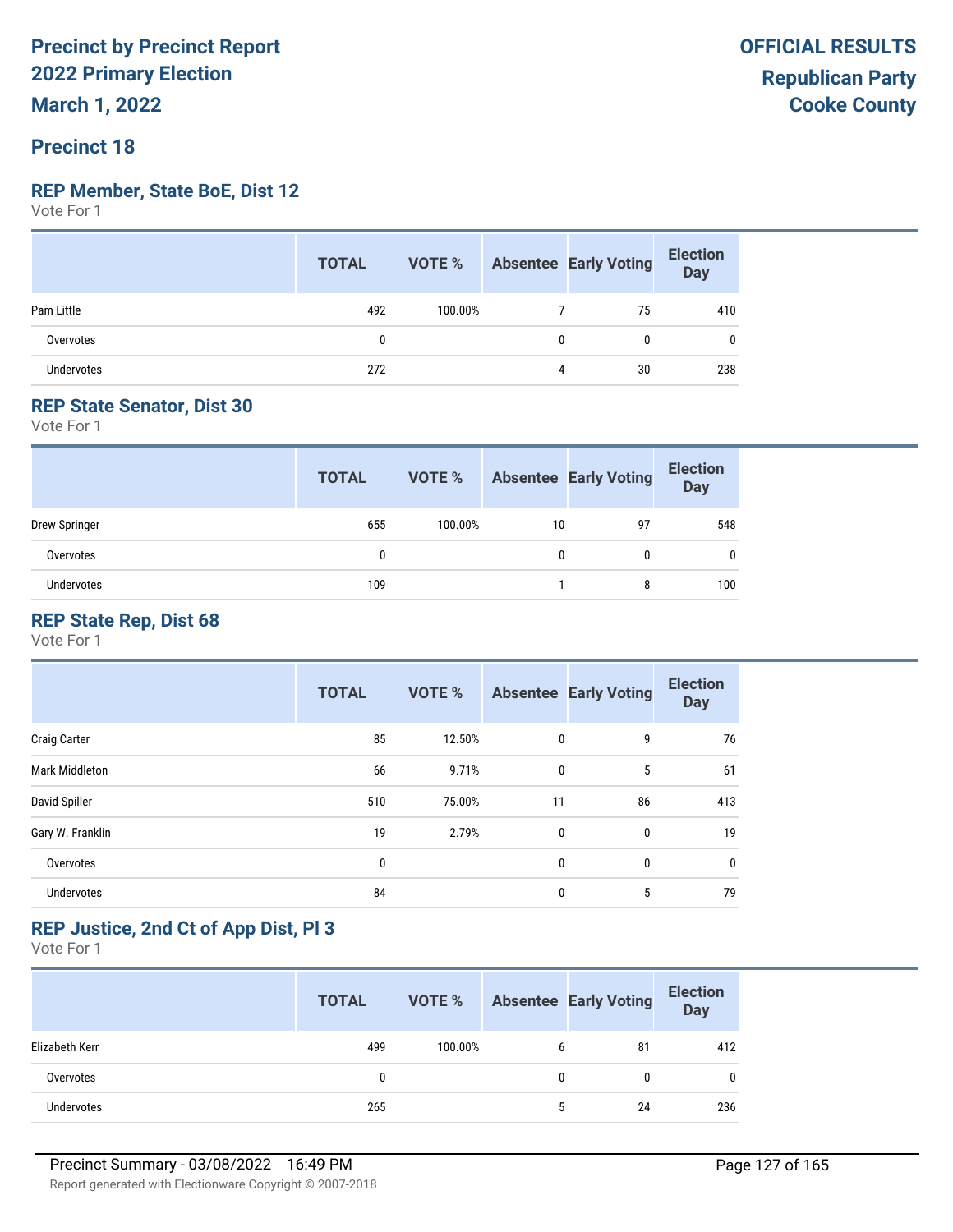#### **Precinct 18**

#### **REP County Judge**

Vote For 1

|                      | <b>TOTAL</b> | <b>VOTE %</b> |   | <b>Absentee Early Voting</b> | <b>Election</b><br><b>Day</b> |
|----------------------|--------------|---------------|---|------------------------------|-------------------------------|
| Leon Klement         | 493          | 65.56%        | 6 | 62                           | 425                           |
| John O. Roane        | 212          | 28.19%        | 3 | 28                           | 181                           |
| <b>Steve Starnes</b> | 47           | 6.25%         |   | 12                           | 34                            |
| Overvotes            | 0            |               | 0 | 0                            | 0                             |
| Undervotes           | 12           |               |   | 3                            | 8                             |

#### **REP Judge, County Court at Law**

Vote For 1

|                   | <b>TOTAL</b> | <b>VOTE %</b> |   | <b>Absentee Early Voting</b> | <b>Election</b><br><b>Day</b> |
|-------------------|--------------|---------------|---|------------------------------|-------------------------------|
| Lynn Switzer      | 352          | 51.76%        | 6 | 42                           | 304                           |
| John H. Morris    | 328          | 48.24%        | 4 | 54                           | 270                           |
| Overvotes         | 0            |               | 0 | 0                            | 0                             |
| <b>Undervotes</b> | 84           |               |   | 9                            | 74                            |

#### **REP District Clerk**

Vote For 1

|                  | <b>TOTAL</b> | VOTE %  |   | <b>Absentee Early Voting</b> | <b>Election</b><br>Day |
|------------------|--------------|---------|---|------------------------------|------------------------|
| Marci A. Gilbert | 548          | 100.00% | 8 | 87                           | 453                    |
| Overvotes        |              |         | 0 | 0                            | 0                      |
| Undervotes       | 216          |         | 3 | 18                           | 195                    |

#### **REP County Clerk**

|                   | <b>TOTAL</b> | VOTE %  |    | <b>Absentee Early Voting</b> | <b>Election</b><br><b>Day</b> |
|-------------------|--------------|---------|----|------------------------------|-------------------------------|
| Pam Harrison      | 567          | 100.00% | 10 | 90                           | 467                           |
| Overvotes         |              |         |    | 0                            | 0                             |
| <b>Undervotes</b> | 197          |         |    | 15                           | 181                           |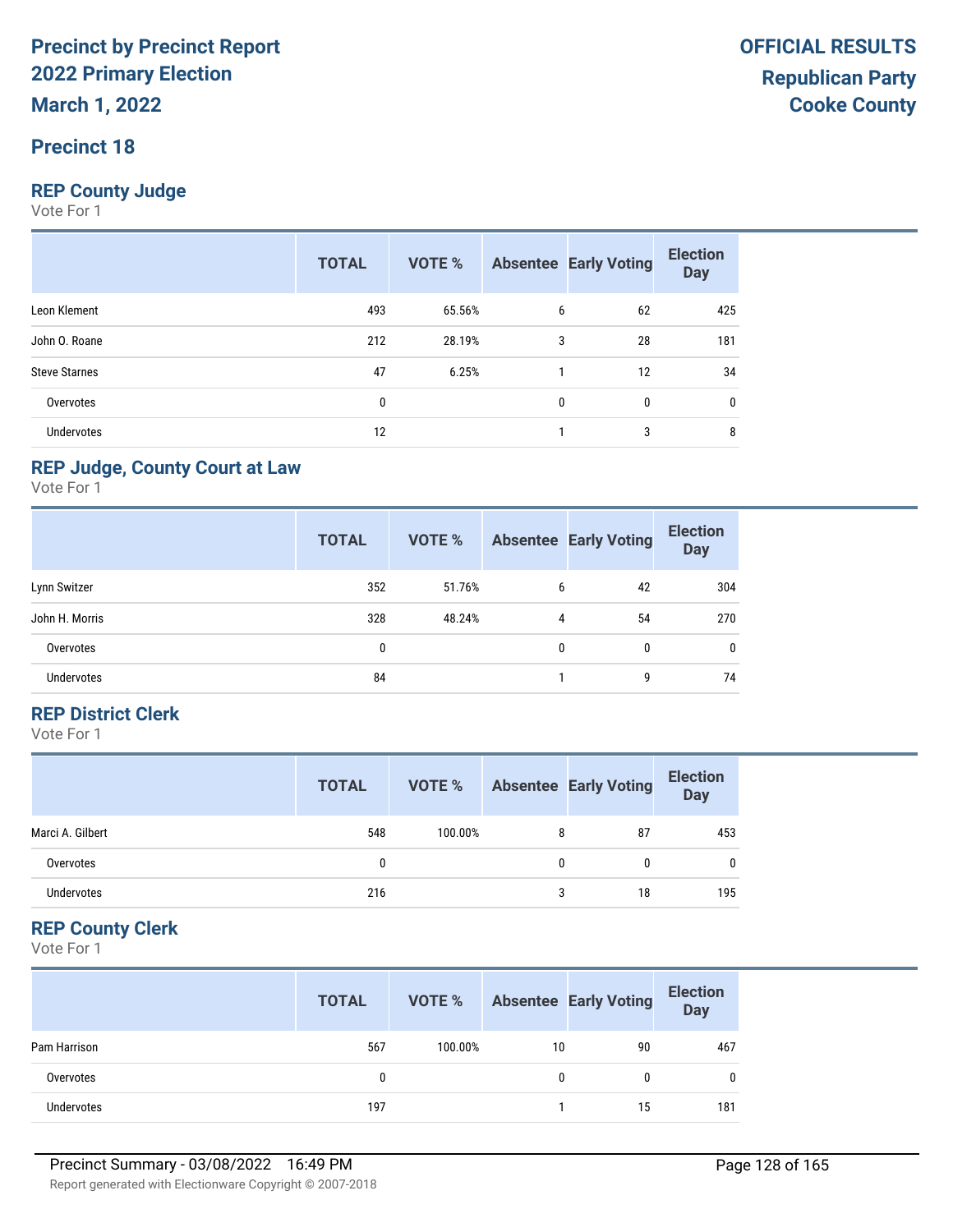**March 1, 2022**

#### **Precinct 18**

#### **REP County Treasurer**

Vote For 1

|               | <b>TOTAL</b> |         |   | <b>VOTE %</b> Absentee Early Voting | <b>Election</b><br>Day |
|---------------|--------------|---------|---|-------------------------------------|------------------------|
| Patty Brennan | 546          | 100.00% | 6 | 90                                  | 450                    |
| Overvotes     | 0            |         | 0 | 0                                   |                        |
| Undervotes    | 218          |         |   | 15                                  | 198                    |

#### **REP County Commissioner Pct 4**

Vote For 1

|                   | <b>TOTAL</b> | <b>VOTE %</b> |                | <b>Absentee Early Voting</b> | <b>Election</b><br><b>Day</b> |
|-------------------|--------------|---------------|----------------|------------------------------|-------------------------------|
| Jeremy Jay Bayer  | 186          | 24.80%        | 0              | 21                           | 165                           |
| John Metzler      | 141          | 18.80%        | $\overline{2}$ | 32                           | 107                           |
| Matt P. Sicking   | 423          | 56.40%        | 9              | 49                           | 365                           |
| Overvotes         | 0            |               | 0              | $\mathbf{0}$                 | $\mathbf{0}$                  |
| <b>Undervotes</b> | 14           |               | 0              | 3                            | 11                            |

#### **REP JOP Pct 1**

Vote For 1

|                      | <b>TOTAL</b> | VOTE %  | <b>Absentee Early Voting</b> | <b>Election</b><br>Day |
|----------------------|--------------|---------|------------------------------|------------------------|
| John J. "Jody" Henry | 567          | 100.00% | 89                           | 470                    |
| Overvotes            |              |         |                              | $\mathbf{0}$           |
| Undervotes           | 197          |         | 16                           | 178                    |

#### **REP County Chair**

|                | <b>TOTAL</b> | VOTE %  |   | <b>Absentee Early Voting</b> | <b>Election</b><br><b>Day</b> |
|----------------|--------------|---------|---|------------------------------|-------------------------------|
| Chris McNamara | 533          | 100.00% | 8 | 85                           | 440                           |
| Overvotes      | 0            |         | 0 | 0                            | $\mathbf{0}$                  |
| Undervotes     | 231          |         | 3 | 20                           | 208                           |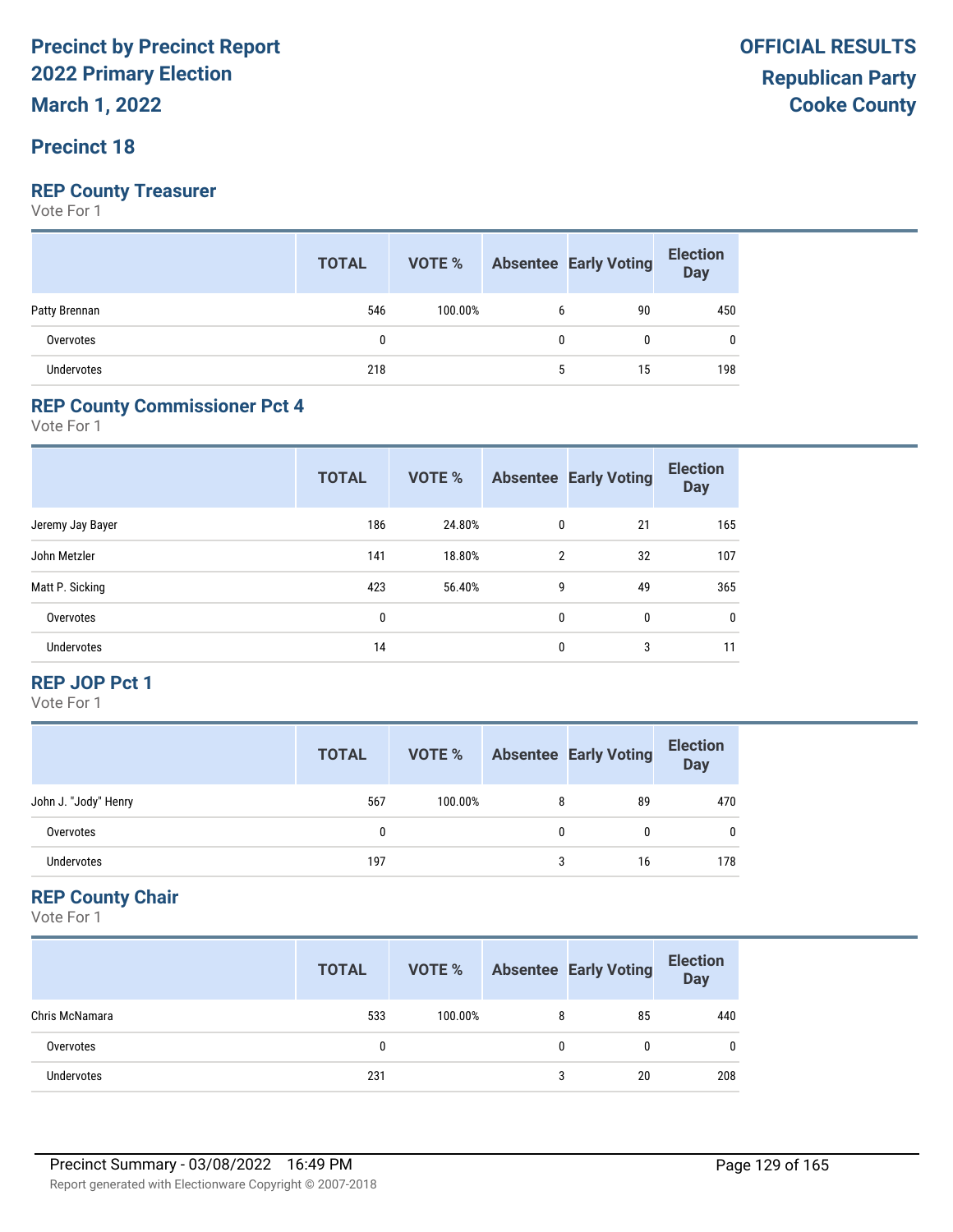**March 1, 2022**

#### **Precinct 18**

#### **REP Proposition 1**

Vote For 1

|                | <b>TOTAL</b> |        |    | <b>VOTE %</b> Absentee Early Voting | <b>Election</b><br>Day |
|----------------|--------------|--------|----|-------------------------------------|------------------------|
| <b>YES</b>     | 680          | 91.77% | 10 | 96                                  | 574                    |
| N <sub>0</sub> | 61           | 8.23%  |    | 8                                   | 52                     |
| Overvotes      | $\mathbf{0}$ |        | 0  | $\mathbf{0}$                        | 0                      |
| Undervotes     | 23           |        | 0  |                                     | 22                     |

#### **REP Proposition 2**

Vote For 1

|                   | <b>TOTAL</b> | <b>VOTE %</b> |              | <b>Absentee Early Voting</b> | <b>Election</b><br><b>Day</b> |
|-------------------|--------------|---------------|--------------|------------------------------|-------------------------------|
| <b>YES</b>        | 536          | 75.60%        | 6            | 78                           | 452                           |
| N <sub>0</sub>    | 173          | 24.40%        | 4            | 22                           | 147                           |
| Overvotes         | 2            |               | $\mathbf{0}$ | 0                            | 2                             |
| <b>Undervotes</b> | 53           |               |              | 5                            | 47                            |

#### **REP Proposition 3**

Vote For 1

|                | <b>TOTAL</b> | VOTE % |   | <b>Absentee Early Voting</b> | <b>Election</b><br><b>Day</b> |
|----------------|--------------|--------|---|------------------------------|-------------------------------|
| <b>YES</b>     | 672          | 91.55% | 9 | 88                           | 575                           |
| N <sub>0</sub> | 62           | 8.45%  |   | 12                           | 49                            |
| Overvotes      | C            |        | 0 | 0                            | $\mathcal{P}$                 |
| Undervotes     | 28           |        |   | 5                            | 22                            |

#### **REP Proposition 4**

Vote For 1

|                | <b>TOTAL</b> | VOTE % |              | <b>Absentee Early Voting</b> | <b>Election</b><br><b>Day</b> |
|----------------|--------------|--------|--------------|------------------------------|-------------------------------|
| <b>YES</b>     | 673          | 92.45% | 10           | 93                           | 570                           |
| N <sub>0</sub> | 55           | 7.55%  |              | 10                           | 44                            |
| Overvotes      | 0            |        | $\mathbf{0}$ | 0                            | 0                             |
| Undervotes     | 36           |        | 0            | c                            | 34                            |

Report generated with Electionware Copyright © 2007-2018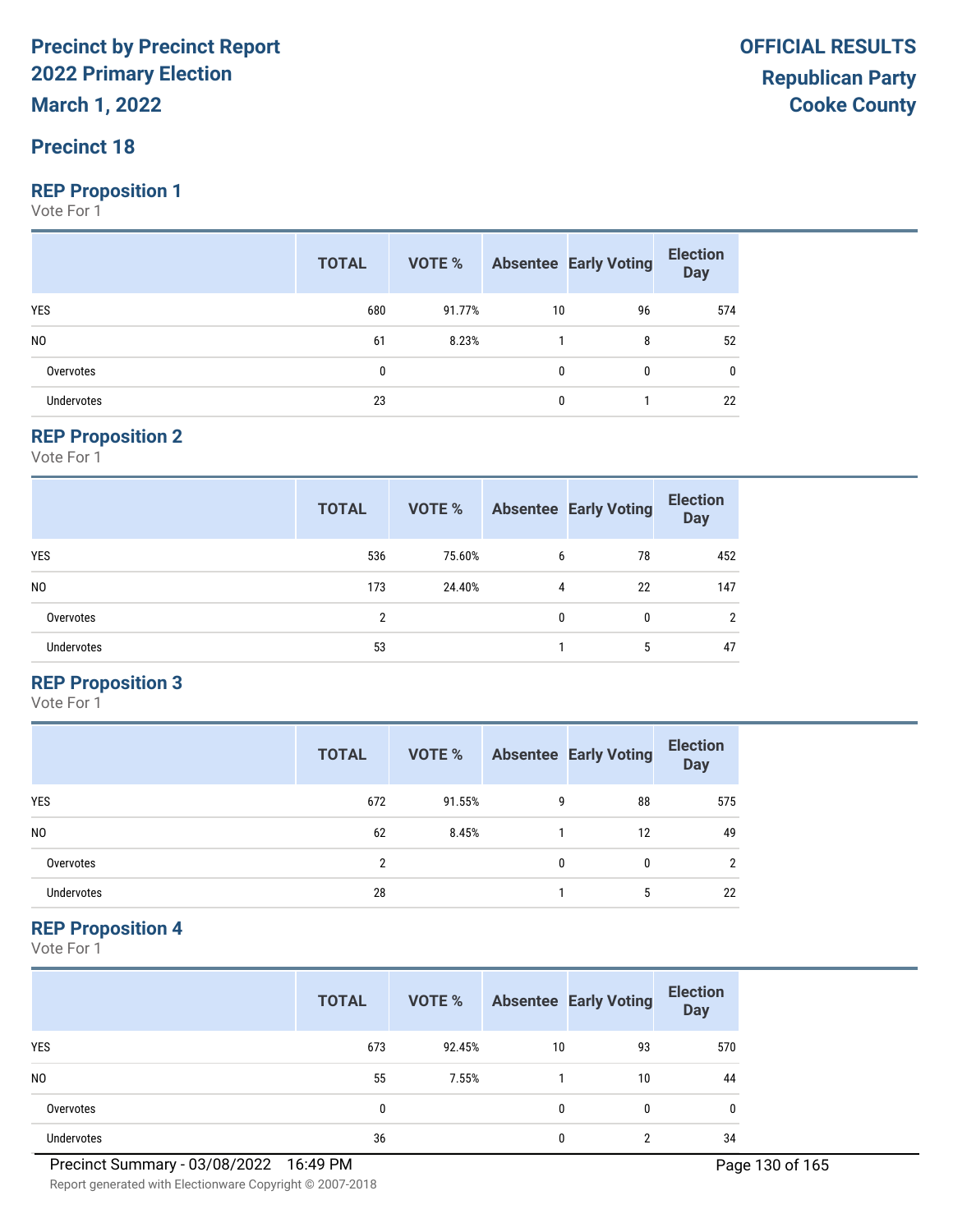**March 1, 2022**

#### **Precinct 18**

#### **REP Proposition 5**

Vote For 1

|                   | <b>TOTAL</b> |        |              | <b>VOTE %</b> Absentee Early Voting | <b>Election</b><br>Day |
|-------------------|--------------|--------|--------------|-------------------------------------|------------------------|
| <b>YES</b>        | 679          | 92.26% | 11           | 93                                  | 575                    |
| N <sub>0</sub>    | 57           | 7.74%  | $\mathbf{0}$ | 11                                  | 46                     |
| Overvotes         | 0            |        | 0            | 0                                   | 0                      |
| <b>Undervotes</b> | 28           |        | 0            |                                     | 27                     |

#### **REP Proposition 6**

Vote For 1

|                   | <b>TOTAL</b> | VOTE % |                | <b>Absentee Early Voting</b> | <b>Election</b><br><b>Day</b> |
|-------------------|--------------|--------|----------------|------------------------------|-------------------------------|
| <b>YES</b>        | 584          | 82.84% |                | 79                           | 498                           |
| N <sub>0</sub>    | 121          | 17.16% | 2              | 20                           | 99                            |
| Overvotes         |              |        | $\mathbf{0}$   | 0                            |                               |
| <b>Undervotes</b> | 58           |        | $\overline{2}$ | 6                            | 50                            |

#### **REP Proposition 7**

Vote For 1

|                | <b>TOTAL</b> | VOTE % |    | <b>Absentee Early Voting</b> | <b>Election</b><br><b>Day</b> |
|----------------|--------------|--------|----|------------------------------|-------------------------------|
| <b>YES</b>     | 712          | 96.09% | 10 | 98                           | 604                           |
| N <sub>0</sub> | 29           | 3.91%  |    |                              | 21                            |
| Overvotes      | 0            |        | 0  | 0                            | 0                             |
| Undervotes     | 23           |        | 0  | 0                            | 23                            |

#### **REP Proposition 8**

Vote For 1

|                | <b>TOTAL</b> | VOTE % |              | <b>Absentee Early Voting</b> | <b>Election</b><br><b>Day</b> |
|----------------|--------------|--------|--------------|------------------------------|-------------------------------|
| <b>YES</b>     | 699          | 94.20% | 10           | 98                           | 591                           |
| N <sub>0</sub> | 43           | 5.80%  | $\mathbf{0}$ | 5                            | 38                            |
| Overvotes      | 0            |        | 0            | $\Omega$                     | 0                             |
| Undervotes     | 22           |        |              | ∩                            | 19                            |

Report generated with Electionware Copyright © 2007-2018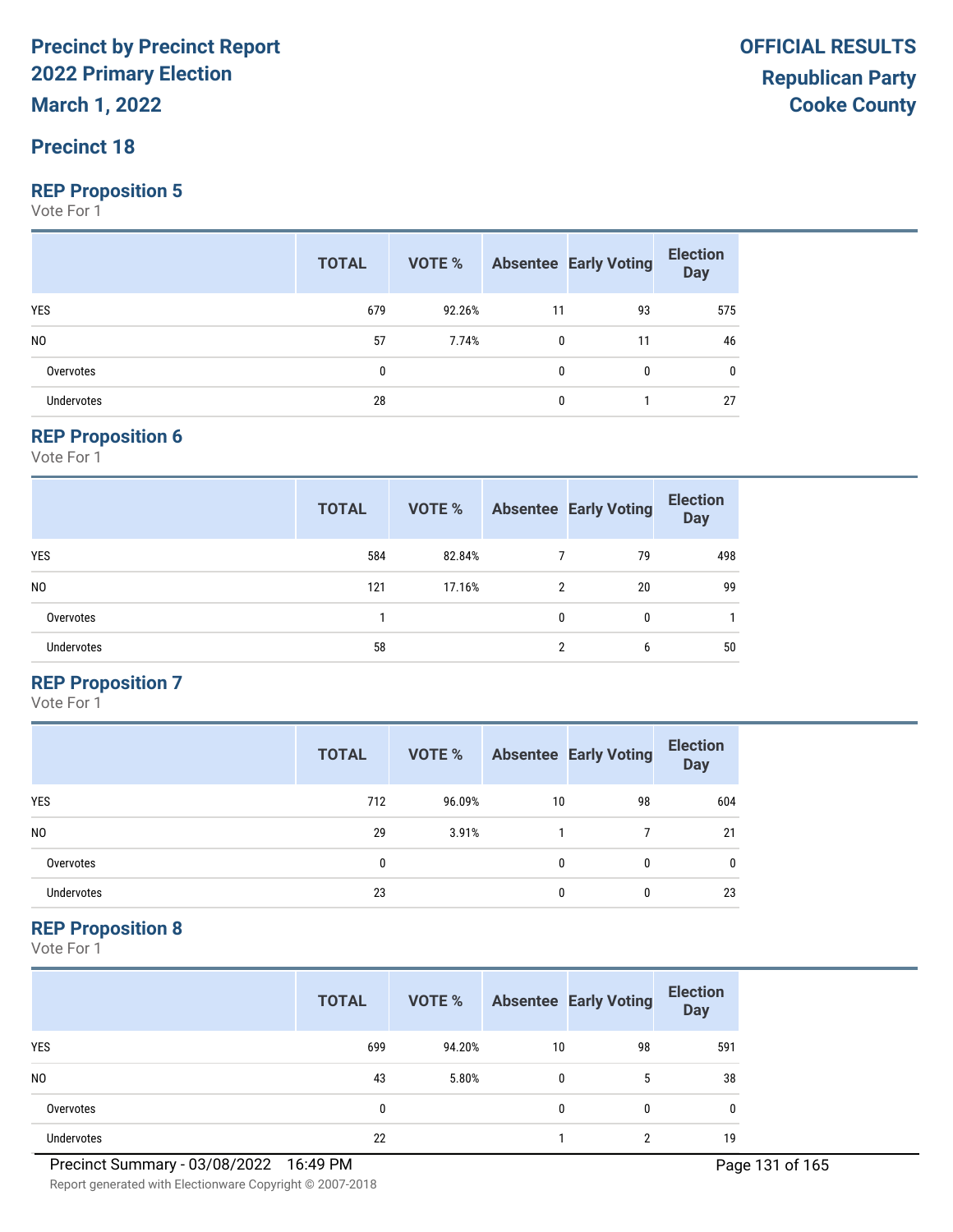**March 1, 2022**

#### **Precinct 18**

#### **REP Proposition 9**

Vote For 1

|                | <b>TOTAL</b> |        |   | <b>VOTE %</b> Absentee Early Voting | <b>Election</b><br>Day |
|----------------|--------------|--------|---|-------------------------------------|------------------------|
| YES            | 555          | 76.03% |   | 84                                  | 464                    |
| N <sub>0</sub> | 175          | 23.97% | 3 | 18                                  | 154                    |
| Overvotes      |              |        | 0 | $\bf{0}$                            |                        |
| Undervotes     | 33           |        |   | 3                                   | 29                     |

#### **REP Proposition 10**

|                   | <b>TOTAL</b> | VOTE % |    | <b>Absentee Early Voting</b> | <b>Election</b><br><b>Day</b> |
|-------------------|--------------|--------|----|------------------------------|-------------------------------|
| YES               | 670          | 93.44% | 10 | 93                           | 567                           |
| N <sub>0</sub>    | 47           | 6.56%  | 0  | 8                            | 39                            |
| Overvotes         | $\mathbf{0}$ |        | 0  | 0                            | $\mathbf{0}$                  |
| <b>Undervotes</b> | 47           |        |    | 4                            | 42                            |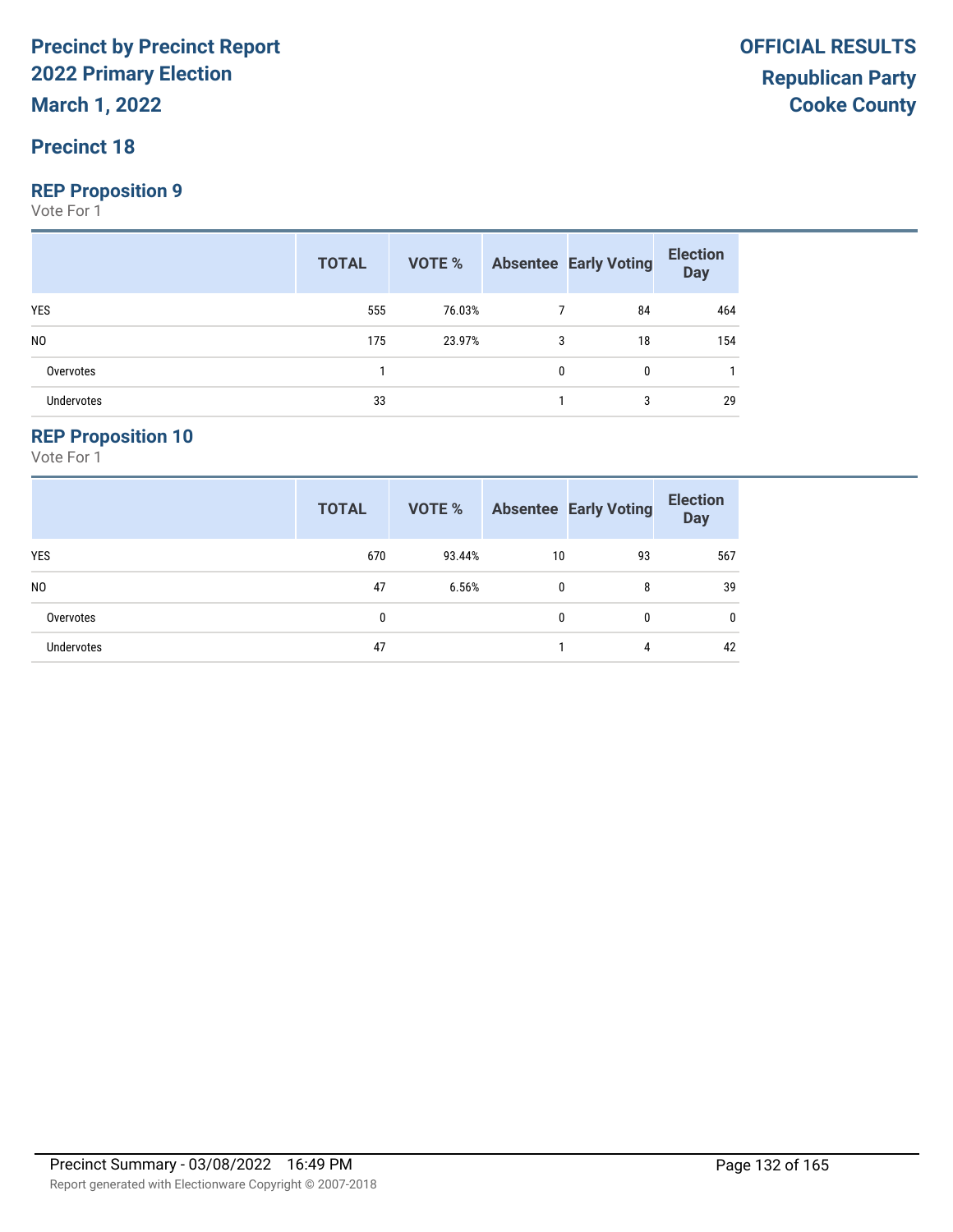# **STATISTICS**

|                                        | <b>TOTAL</b> | <b>Absentee</b> | <b>Early Voting Election Day</b> |     |
|----------------------------------------|--------------|-----------------|----------------------------------|-----|
| Registered Voters - Total              | 1.377        |                 |                                  |     |
| <b>Ballots Cast - Republican Party</b> | 541          |                 | 99                               | 434 |

#### **REP US Rep, District 26**

Vote For 1

|                      | <b>TOTAL</b> | <b>VOTE %</b> |                | <b>Absentee Early Voting</b> | <b>Election</b><br><b>Day</b> |
|----------------------|--------------|---------------|----------------|------------------------------|-------------------------------|
| Isaac Smith          | 22           | 4.76%         | 0              | 4                            | 18                            |
| <b>Vincent Gallo</b> | 37           | 8.01%         | $\mathbf{0}$   | 8                            | 29                            |
| Michael C. Burgess   | 357          | 77.27%        | 6              | 69                           | 282                           |
| <b>Brian Brazeal</b> | 27           | 5.84%         | $\mathbf{0}$   | 6                            | 21                            |
| Raven Harrison       | 19           | 4.11%         | $\mathbf{0}$   | $\mathbf{1}$                 | 18                            |
| Overvotes            | 0            |               | $\mathbf{0}$   | 0                            | 0                             |
| Undervotes           | 79           |               | $\overline{2}$ | 11                           | 66                            |

#### **REP Governor**

|                     | <b>TOTAL</b> | <b>VOTE %</b> |                  | <b>Absentee Early Voting</b> | <b>Election</b><br><b>Day</b> |
|---------------------|--------------|---------------|------------------|------------------------------|-------------------------------|
| Greg Abbott         | 401          | 74.95%        | $\overline{7}$   | 79                           | 315                           |
| Don Huffines        | 41           | 7.66%         | 1                | 4                            | 36                            |
| <b>Chad Prather</b> | 25           | 4.67%         | $\mathbf 0$      | 3                            | 22                            |
| Danny Harrison      | 1            | 0.19%         | $\mathbf{0}$     | $\mathbf 0$                  | 1                             |
| Allen B. West       | 57           | 10.65%        | $\boldsymbol{0}$ | 8                            | 49                            |
| Kandy Kaye Horn     | 2            | 0.37%         | $\mathbf{0}$     | $\mathbf{0}$                 | $\overline{2}$                |
| <b>Rick Perry</b>   | 8            | 1.50%         | $\mathbf 0$      | 4                            | 4                             |
| Paul Belew          | 0            | 0.00%         | $\mathbf 0$      | $\mathbf 0$                  | $\mathbf{0}$                  |
| Overvotes           | 0            |               | $\mathbf 0$      | 0                            | $\mathbf{0}$                  |
| Undervotes          | 6            |               | $\mathbf{0}$     | 1                            | 5                             |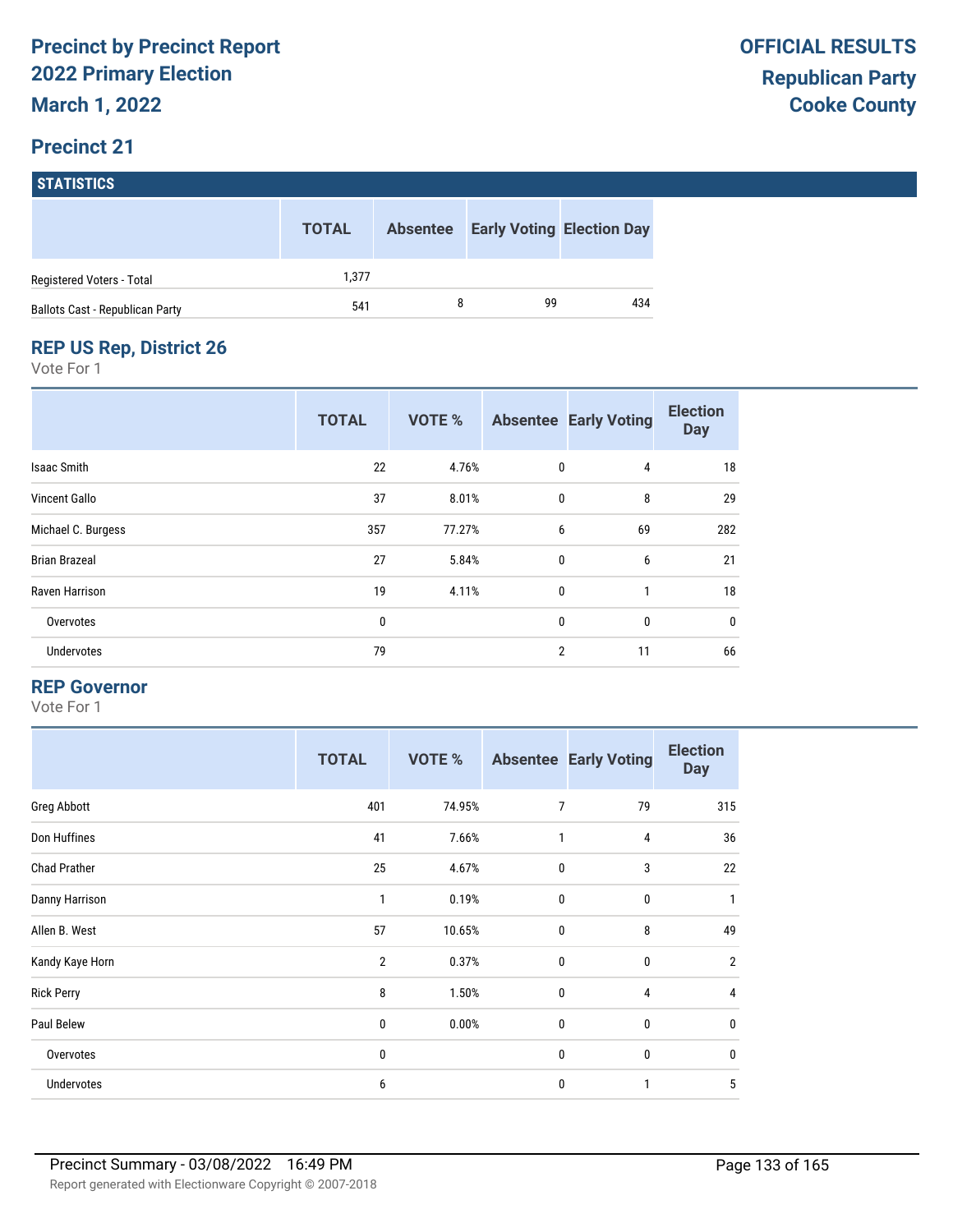#### **Precinct 21**

#### **REP Lieutenant Governor**

Vote For 1

|                        | <b>TOTAL</b> | <b>VOTE %</b> |   | <b>Absentee Early Voting</b> | <b>Election</b><br><b>Day</b> |
|------------------------|--------------|---------------|---|------------------------------|-------------------------------|
| Zach Vance             | 40           | 8.26%         | 0 | 7                            | 33                            |
| Dan Patrick            | 369          | 76.24%        | 6 | 77                           | 286                           |
| <b>Todd M. Bullis</b>  | 10           | 2.07%         | 1 | 1                            | 8                             |
| <b>Trayce Bradford</b> | 16           | 3.31%         | 0 | $\overline{2}$               | 14                            |
| <b>Aaron Sorrells</b>  | 13           | 2.69%         | 0 | 1                            | 12                            |
| Daniel Miller          | 36           | 7.44%         | 1 | 5                            | 30                            |
| Overvotes              | $\mathbf{0}$ |               | 0 | 0                            | $\mathbf{0}$                  |
| <b>Undervotes</b>      | 57           |               | 0 | 6                            | 51                            |

#### **REP Attorney General**

Vote For 1

|                | <b>TOTAL</b> | <b>VOTE %</b> |              | <b>Absentee Early Voting</b> | <b>Election</b><br><b>Day</b> |
|----------------|--------------|---------------|--------------|------------------------------|-------------------------------|
| Louie Gohmert  | 84           | 16.09%        | 3            | 19                           | 62                            |
| Ken Paxton     | 218          | 41.76%        | 5            | 38                           | 175                           |
| George P. Bush | 168          | 32.18%        | $\mathbf{0}$ | 26                           | 142                           |
| Eva Guzman     | 52           | 9.96%         | 0            | 14                           | 38                            |
| Overvotes      | 0            |               | $\mathbf{0}$ | 0                            | 0                             |
| Undervotes     | 19           |               | $\mathbf{0}$ | $\overline{2}$               | 17                            |

#### **REP Comptroller of Public Accounts**

|                   | <b>TOTAL</b> | <b>VOTE %</b> |   | <b>Absentee Early Voting</b> | <b>Election</b><br><b>Day</b> |
|-------------------|--------------|---------------|---|------------------------------|-------------------------------|
| Glenn Hegar       | 378          | 87.70%        | 8 | 72                           | 298                           |
| Mark V. Goloby    | 53           | 12.30%        | 0 | 4                            | 49                            |
| Overvotes         | 0            |               | 0 | 0                            | $\mathbf{0}$                  |
| <b>Undervotes</b> | 110          |               | 0 | 23                           | 87                            |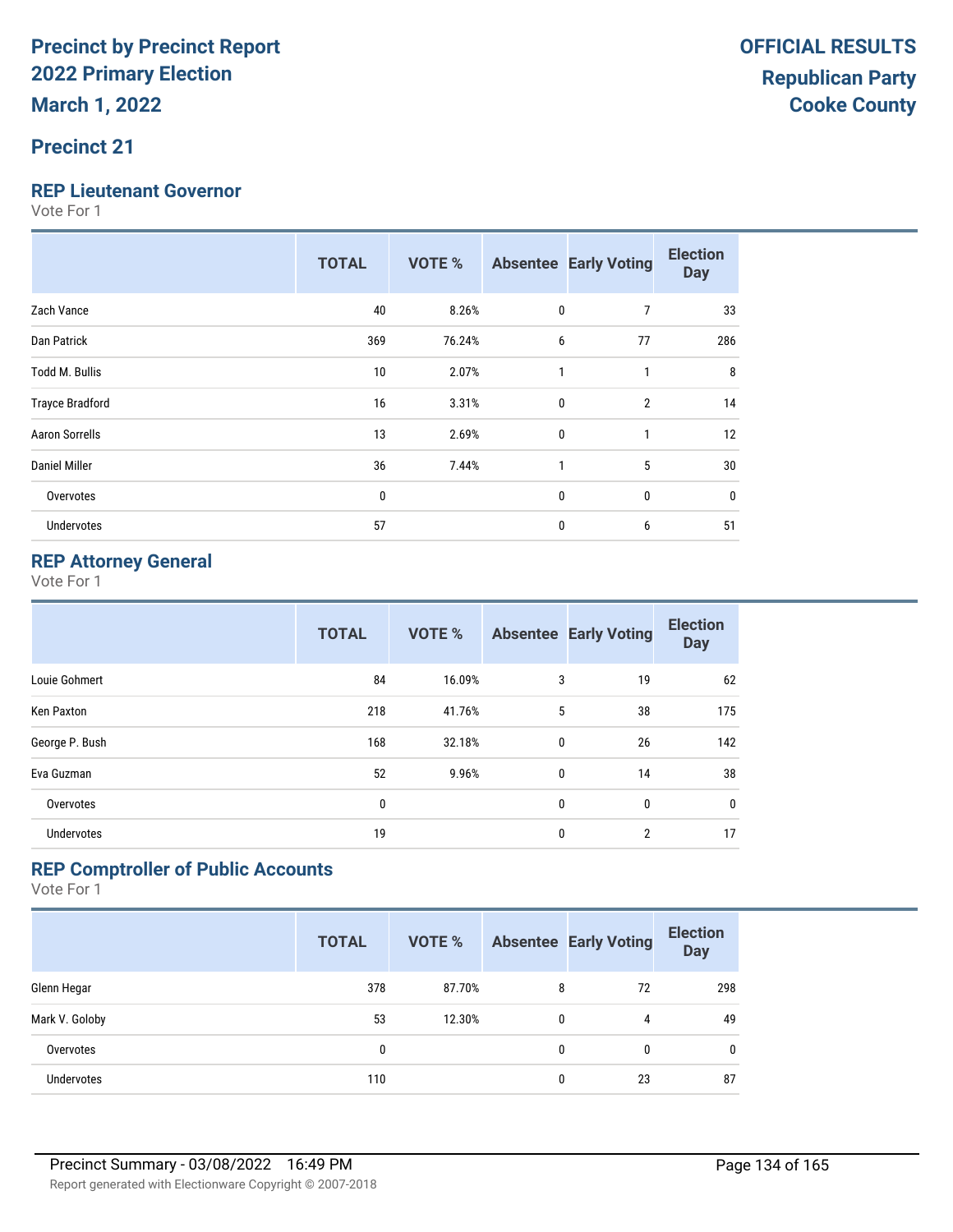#### **Precinct 21**

#### **REP Comm General Land Office**

Vote For 1

|                        | <b>TOTAL</b> | <b>VOTE %</b> |              | <b>Absentee Early Voting</b> | <b>Election</b><br><b>Day</b> |
|------------------------|--------------|---------------|--------------|------------------------------|-------------------------------|
| Ben Armenta            | 32           | 9.88%         | $\mathbf{1}$ | 5                            | 26                            |
| Don W. Minton          | 50           | 15.43%        | 0            | 9                            | 41                            |
| <b>Tim Westley</b>     | 69           | 21.30%        | 1            | 11                           | 57                            |
| Dawn Buckingham        | 91           | 28.09%        | 1            | 16                           | 74                            |
| <b>Weston Martinez</b> | 3            | 0.93%         | 0            | $\mathbf{0}$                 | 3                             |
| Rufus Lopez            | 8            | 2.47%         | $\mathbf{0}$ | $\overline{2}$               | 6                             |
| Victor Avila           | 17           | 5.25%         | 0            | 6                            | 11                            |
| Jon Spiers             | 54           | 16.67%        | 3            | 4                            | 47                            |
| Overvotes              | 0            |               | 0            | $\mathbf{0}$                 | 0                             |
| <b>Undervotes</b>      | 217          |               | 2            | 46                           | 169                           |

### **REP Commissioner of Agriculture**

|                  | <b>TOTAL</b> | VOTE % |   | <b>Absentee Early Voting</b> | <b>Election</b><br><b>Day</b> |
|------------------|--------------|--------|---|------------------------------|-------------------------------|
| Carey A. Counsil | 32           | 7.77%  |   | 9                            | 22                            |
| James White      | 144          | 34.95% | 3 | 23                           | 118                           |
| Sid Miller       | 236          | 57.28% | 2 | 39                           | 195                           |
| Overvotes        | 0            |        | 0 | 0                            | 0                             |
| Undervotes       | 129          |        | 2 | 28                           | 99                            |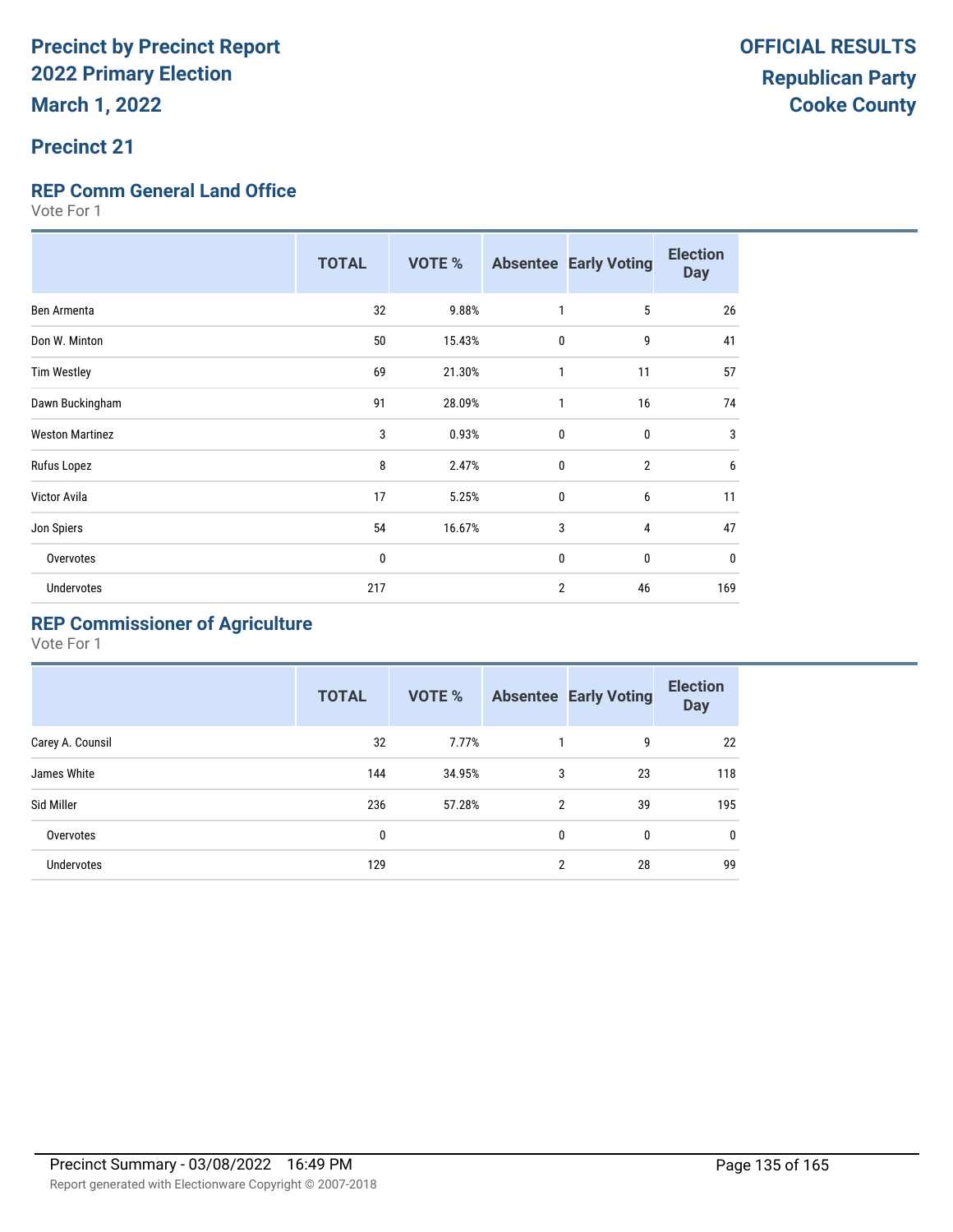#### **Precinct 21**

#### **REP Railroad Commissioner**

Vote For 1

| 78<br>22.16%<br>17<br>60<br>Dawayne Tipton<br>1<br>123<br>Wayne Christian<br>153<br>43.47%<br>4<br>26<br>54<br>42<br>15.34%<br>11<br>Sarah Stogner<br>1<br>23<br>6.53%<br>$\mathbf{0}$<br>23<br>Tom Slocum Jr<br>$\mathbf{0}$<br>38<br>Marvin "Sarge" Summers<br>44<br>$\mathbf 0$<br>6<br>12.50%<br>0<br>$\mathbf{0}$<br>$\mathbf{0}$<br>Overvotes<br>0<br>$\overline{2}$<br>39<br>148<br>Undervotes<br>189 | <b>TOTAL</b> | <b>VOTE %</b> | <b>Absentee Early Voting</b> | <b>Election</b><br><b>Day</b> |
|--------------------------------------------------------------------------------------------------------------------------------------------------------------------------------------------------------------------------------------------------------------------------------------------------------------------------------------------------------------------------------------------------------------|--------------|---------------|------------------------------|-------------------------------|
|                                                                                                                                                                                                                                                                                                                                                                                                              |              |               |                              |                               |
|                                                                                                                                                                                                                                                                                                                                                                                                              |              |               |                              |                               |
|                                                                                                                                                                                                                                                                                                                                                                                                              |              |               |                              |                               |
|                                                                                                                                                                                                                                                                                                                                                                                                              |              |               |                              |                               |
|                                                                                                                                                                                                                                                                                                                                                                                                              |              |               |                              |                               |
|                                                                                                                                                                                                                                                                                                                                                                                                              |              |               |                              |                               |
|                                                                                                                                                                                                                                                                                                                                                                                                              |              |               |                              |                               |

#### **REP Justice, Supreme Court, Pl 3**

Vote For 1

|                   | <b>TOTAL</b> | VOTE %  |   | <b>Absentee Early Voting</b> | <b>Election</b><br><b>Day</b> |
|-------------------|--------------|---------|---|------------------------------|-------------------------------|
| Debra Lehrmann    | 382          | 100.00% | 5 | 62                           | 315                           |
| Overvotes         | 0            |         | 0 | 0                            | 0                             |
| <b>Undervotes</b> | 159          |         | 3 | 37                           | 119                           |

#### **REP Justice, Supreme Court, Pl 5**

|               | <b>TOTAL</b> | VOTE %  |   | <b>Absentee Early Voting</b> | <b>Election</b><br><b>Day</b> |
|---------------|--------------|---------|---|------------------------------|-------------------------------|
| Rebeca Huddle | 378          | 100.00% | 5 | 61                           | 312                           |
| Overvotes     |              |         | 0 | N                            | $\mathbf{0}$                  |
| Undervotes    | 163          |         | 3 | 38                           | 122                           |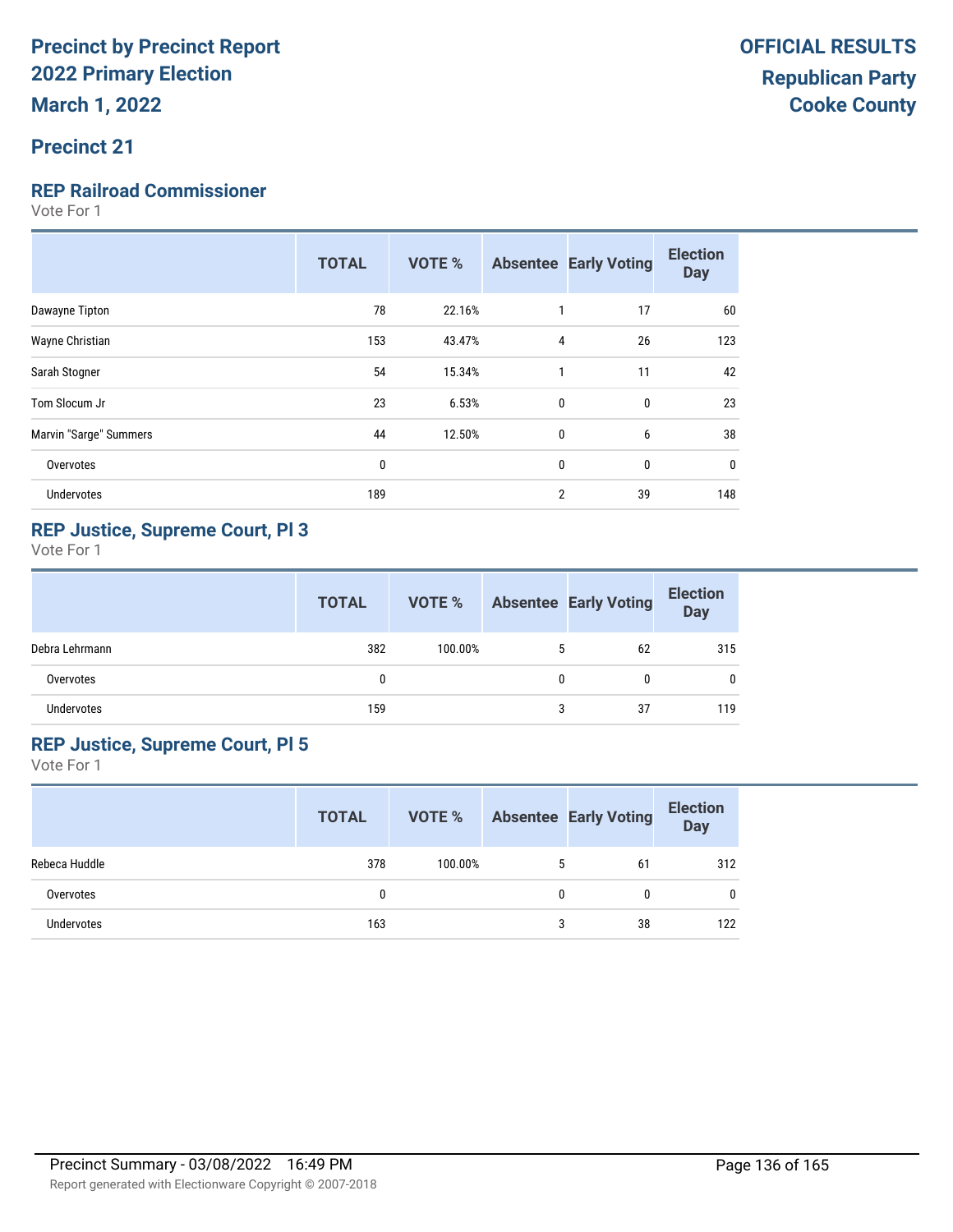#### **Precinct 21**

#### **REP Justice, Supreme Court, Pl 9**

Vote For 1

|                   | <b>TOTAL</b> | VOTE % |   | <b>Absentee Early Voting</b> | <b>Election</b><br><b>Day</b> |
|-------------------|--------------|--------|---|------------------------------|-------------------------------|
| David J. Schenck  | 226          | 64.02% | 4 | 32                           | 190                           |
| Evan Young        | 127          | 35.98% | 2 | 27                           | 98                            |
| Overvotes         | 0            |        | 0 | $\Omega$                     | $\mathbf{0}$                  |
| <b>Undervotes</b> | 188          |        | 2 | 40                           | 146                           |

#### **REP Judge, Ct of Crim App, Pl 2**

Vote For 1

|                   | <b>TOTAL</b> | VOTE %  |   | <b>Absentee Early Voting</b> | <b>Election</b><br><b>Day</b> |
|-------------------|--------------|---------|---|------------------------------|-------------------------------|
| Mary Lou Keel     | 368          | 100.00% | 5 | 61                           | 302                           |
| Overvotes         | 0            |         | 0 |                              | $\mathbf{0}$                  |
| <b>Undervotes</b> | 173          |         | 3 | 38                           | 132                           |

#### **REP Judge, Ct of Crim App, Pl 5**

Vote For 1

|                     | <b>TOTAL</b> | <b>VOTE %</b> |   | <b>Absentee Early Voting</b> | <b>Election</b><br><b>Day</b> |
|---------------------|--------------|---------------|---|------------------------------|-------------------------------|
| <b>Scott Walker</b> | 235          | 66.76%        | 5 | 45                           | 185                           |
| Clint Morgan        | 117          | 33.24%        |   | 19                           | 97                            |
| Overvotes           | 0            |               | 0 | 0                            | 0                             |
| <b>Undervotes</b>   | 189          |               | 2 | 35                           | 152                           |

#### **REP Judge, Ct of Crim App, Pl 6**

|                       | <b>TOTAL</b> | VOTE %  |   | <b>Absentee Early Voting</b> | <b>Election</b><br><b>Day</b> |
|-----------------------|--------------|---------|---|------------------------------|-------------------------------|
| Jesse F. McClure, III | 362          | 100.00% |   | 62                           | 295                           |
| Overvotes             | 0            |         | 0 |                              | $\mathbf{0}$                  |
| Undervotes            | 179          |         | 3 | 37                           | 139                           |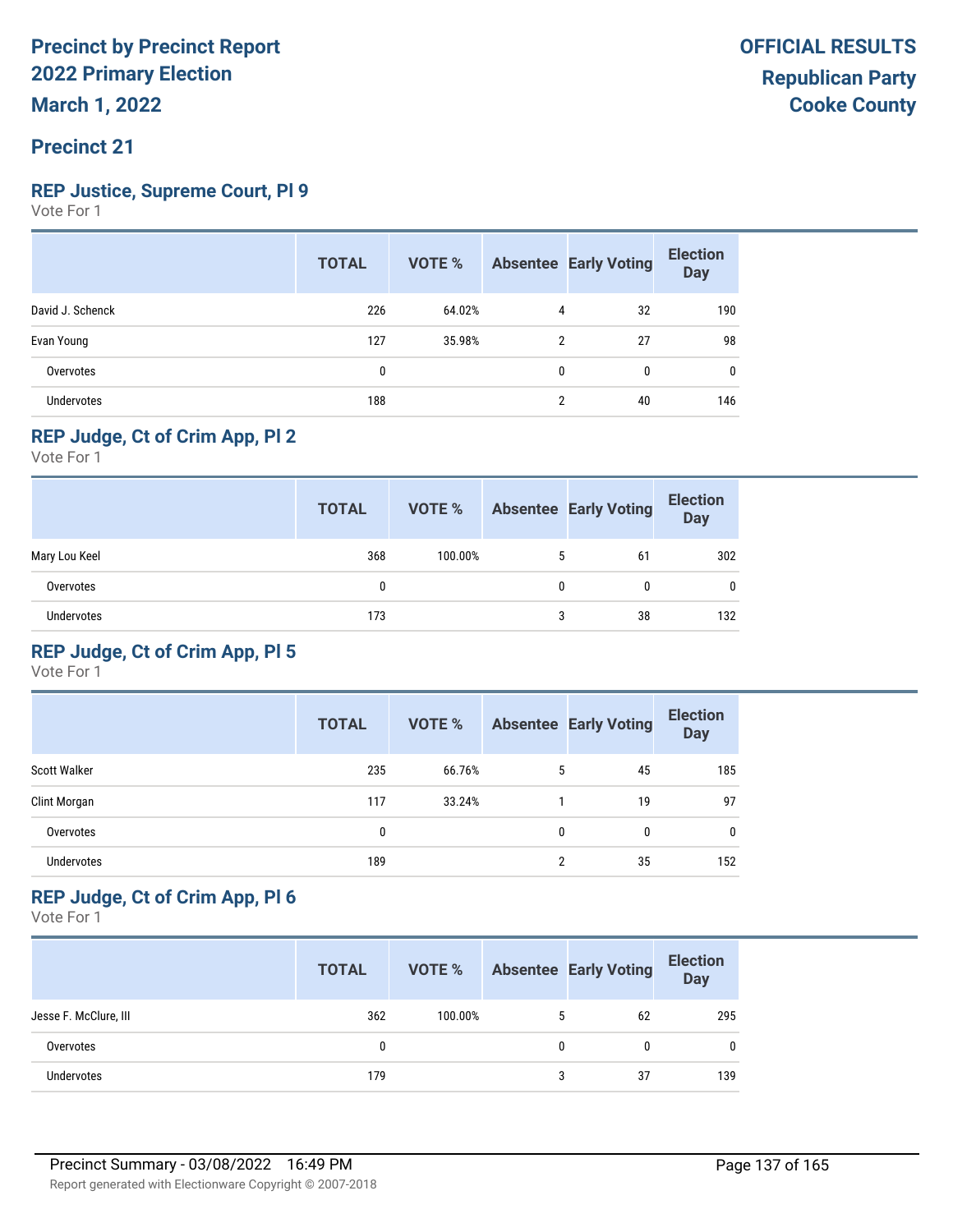#### **REP Member, State BoE, Dist 12**

Vote For 1

|                   | <b>TOTAL</b> | VOTE %  |   | Absentee Early Voting | <b>Election</b><br>Day |
|-------------------|--------------|---------|---|-----------------------|------------------------|
| Pam Little        | 361          | 100.00% | 5 | 61                    | 295                    |
| Overvotes         | 0            |         | 0 |                       | 0                      |
| <b>Undervotes</b> | 180          |         | 3 | 38                    | 139                    |

#### **REP State Senator, Dist 30**

Vote For 1

|               | <b>TOTAL</b> | VOTE %  |   | <b>Absentee Early Voting</b> | <b>Election</b><br>Day |
|---------------|--------------|---------|---|------------------------------|------------------------|
| Drew Springer | 476          | 100.00% | 8 | 89                           | 379                    |
| Overvotes     | 0            |         | 0 |                              | 0                      |
| Undervotes    | 65           |         |   | 10                           | 55                     |

#### **REP State Rep, Dist 68**

Vote For 1

|                     | <b>TOTAL</b> | <b>VOTE %</b> |              | <b>Absentee Early Voting</b> | <b>Election</b><br><b>Day</b> |
|---------------------|--------------|---------------|--------------|------------------------------|-------------------------------|
| <b>Craig Carter</b> | 75           | 15.46%        | 0            | 12                           | 63                            |
| Mark Middleton      | 58           | 11.96%        | 0            | 9                            | 49                            |
| David Spiller       | 346          | 71.34%        | 8            | 70                           | 268                           |
| Gary W. Franklin    | 6            | 1.24%         | $\mathbf{0}$ | $\overline{1}$               | 5                             |
| Overvotes           | 0            |               | 0            | $\mathbf{0}$                 | $\mathbf{0}$                  |
| Undervotes          | 56           |               | $\mathbf{0}$ | 7                            | 49                            |

#### **REP Justice, 2nd Ct of App Dist, Pl 3**

|                | <b>TOTAL</b> | VOTE %  |   | <b>Absentee Early Voting</b> | <b>Election</b><br>Day |
|----------------|--------------|---------|---|------------------------------|------------------------|
| Elizabeth Kerr | 370          | 100.00% | 5 | 62                           | 303                    |
| Overvotes      | 0            |         | 0 |                              | 0                      |
| Undervotes     | 171          |         | 3 | 37                           | 131                    |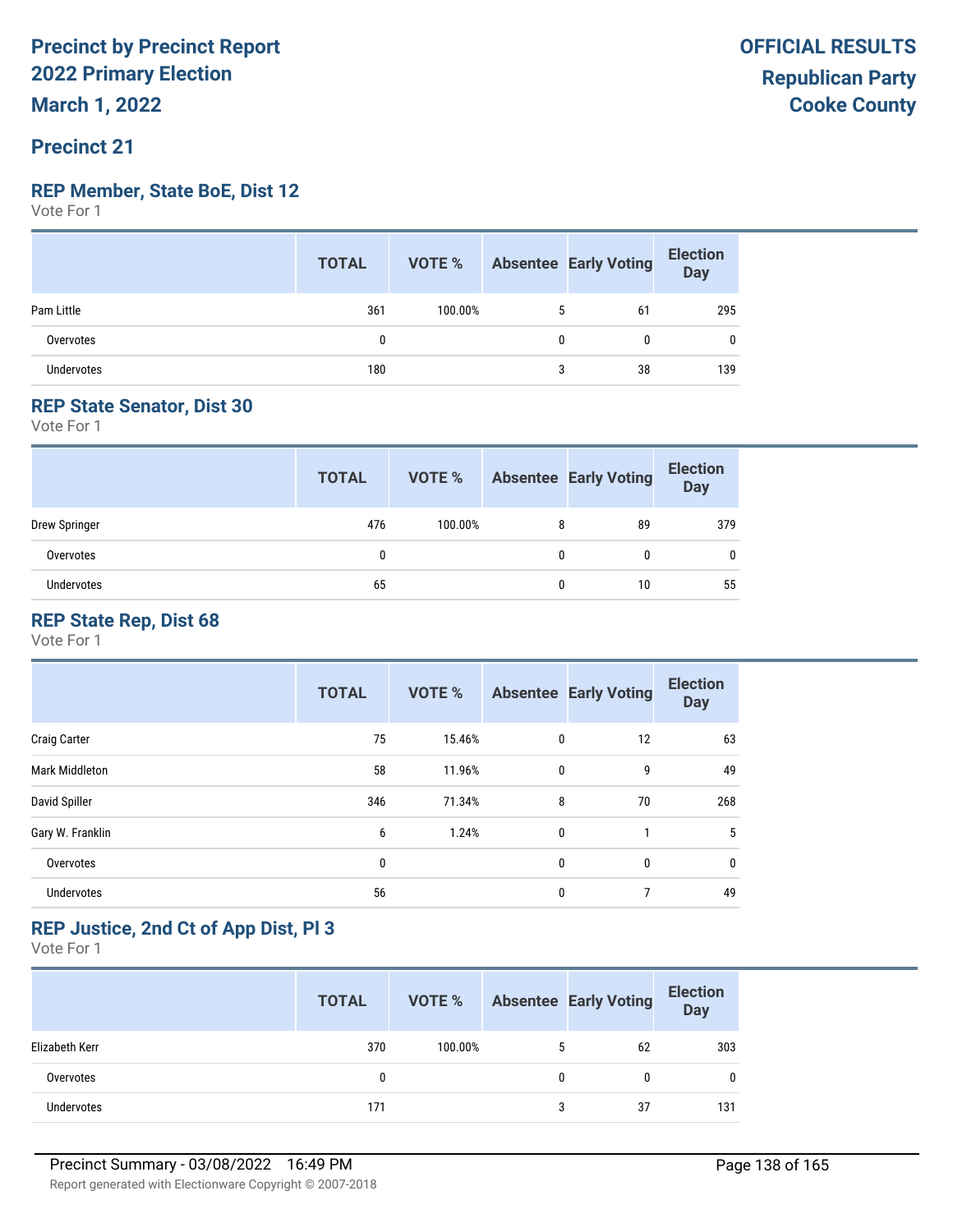#### **Precinct 21**

#### **REP County Judge**

Vote For 1

|                      | <b>TOTAL</b> | <b>VOTE %</b> |   | <b>Absentee Early Voting</b> | <b>Election</b><br><b>Day</b> |
|----------------------|--------------|---------------|---|------------------------------|-------------------------------|
| Leon Klement         | 235          | 44.51%        | 6 | 36                           | 193                           |
| John O. Roane        | 155          | 29.36%        |   | 31                           | 123                           |
| <b>Steve Starnes</b> | 138          | 26.14%        |   | 31                           | 106                           |
| Overvotes            | 0            |               | 0 | 0                            | 0                             |
| <b>Undervotes</b>    | 13           |               | 0 |                              | 12                            |

#### **REP Judge, County Court at Law**

Vote For 1

|                   | <b>TOTAL</b> | VOTE % |   | <b>Absentee Early Voting</b> | <b>Election</b><br><b>Day</b> |
|-------------------|--------------|--------|---|------------------------------|-------------------------------|
| Lynn Switzer      | 248          | 49.01% | 0 | 45                           | 203                           |
| John H. Morris    | 258          | 50.99% | 8 | 46                           | 204                           |
| Overvotes         | 0            |        | 0 | $\mathbf{0}$                 | $\mathbf{0}$                  |
| <b>Undervotes</b> | 35           |        | 0 | 8                            | 27                            |

#### **REP District Clerk**

Vote For 1

|                  | <b>TOTAL</b> | VOTE %  |   | <b>Absentee Early Voting</b> | <b>Election</b><br><b>Day</b> |
|------------------|--------------|---------|---|------------------------------|-------------------------------|
| Marci A. Gilbert | 436          | 100.00% | 8 | 76                           | 352                           |
| Overvotes        |              |         | 0 |                              | $\mathbf{0}$                  |
| Undervotes       | 105          |         | 0 | 23                           | 82                            |

#### **REP County Clerk**

|              | <b>TOTAL</b> | VOTE %  |              | <b>Absentee Early Voting</b> | <b>Election</b><br>Day |
|--------------|--------------|---------|--------------|------------------------------|------------------------|
| Pam Harrison | 440          | 100.00% | 8            | 78                           | 354                    |
| Overvotes    | 0            |         | $\mathbf{0}$ | 0                            |                        |
| Undervotes   | 101          |         | 0            | 21                           | 80                     |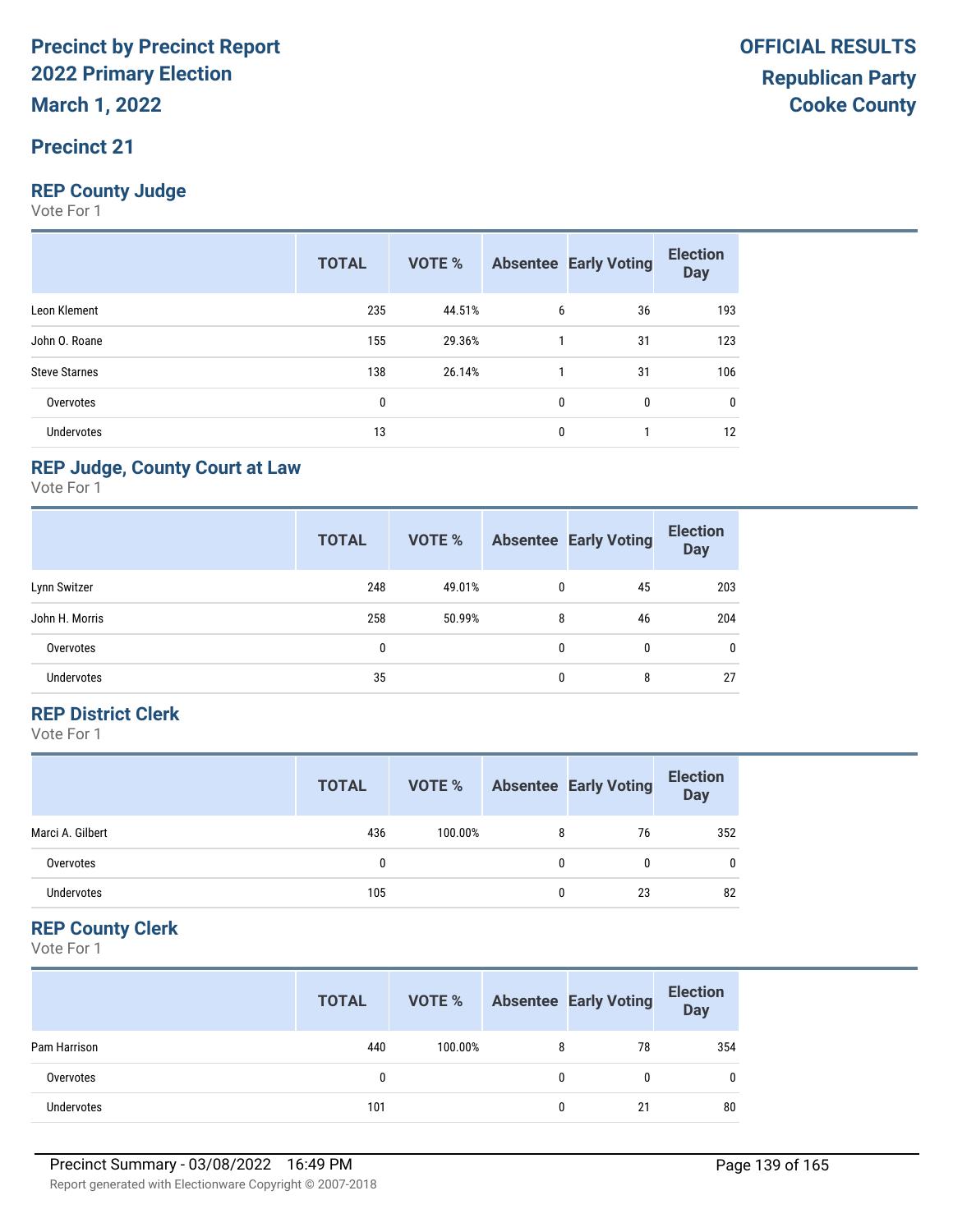#### **Precinct 21**

#### **REP County Treasurer**

Vote For 1

|                   | <b>TOTAL</b> | VOTE %  |   | Absentee Early Voting | <b>Election</b><br>Day |
|-------------------|--------------|---------|---|-----------------------|------------------------|
| Patty Brennan     | 416          | 100.00% |   | 76                    | 333                    |
| Overvotes         |              |         | 0 | 0                     |                        |
| <b>Undervotes</b> | 125          |         |   | 23                    | 101                    |

#### **REP County Commissioner Pct 4**

Vote For 1

|                   | <b>TOTAL</b> | <b>VOTE %</b> |   | <b>Absentee Early Voting</b> | <b>Election</b><br><b>Day</b> |
|-------------------|--------------|---------------|---|------------------------------|-------------------------------|
| Jeremy Jay Bayer  | 177          | 33.27%        | 3 | 22                           | 152                           |
| John Metzler      | 224          | 42.11%        | 4 | 54                           | 166                           |
| Matt P. Sicking   | 131          | 24.62%        |   | 23                           | 107                           |
| Overvotes         | 0            |               | 0 | $\mathbf{0}$                 | $\mathbf{0}$                  |
| <b>Undervotes</b> | 9            |               | 0 | $\mathbf{0}$                 | 9                             |

#### **REP JOP Pct 1**

Vote For 1

|                      | <b>TOTAL</b> | VOTE %  | <b>Absentee Early Voting</b> | <b>Election</b><br>Day |
|----------------------|--------------|---------|------------------------------|------------------------|
| John J. "Jody" Henry | 479          | 100.00% | 82                           | 390                    |
| Overvotes            |              |         |                              | $\mathbf{0}$           |
| Undervotes           | 62           |         | 17                           | 44                     |

#### **REP County Chair**

|                   | <b>TOTAL</b> | VOTE %  |   | <b>Absentee Early Voting</b> | <b>Election</b><br>Day |
|-------------------|--------------|---------|---|------------------------------|------------------------|
| Chris McNamara    | 416          | 100.00% | 8 |                              | 337                    |
| Overvotes         |              |         | 0 |                              | 0                      |
| <b>Undervotes</b> | 125          |         | 0 | 28                           | 97                     |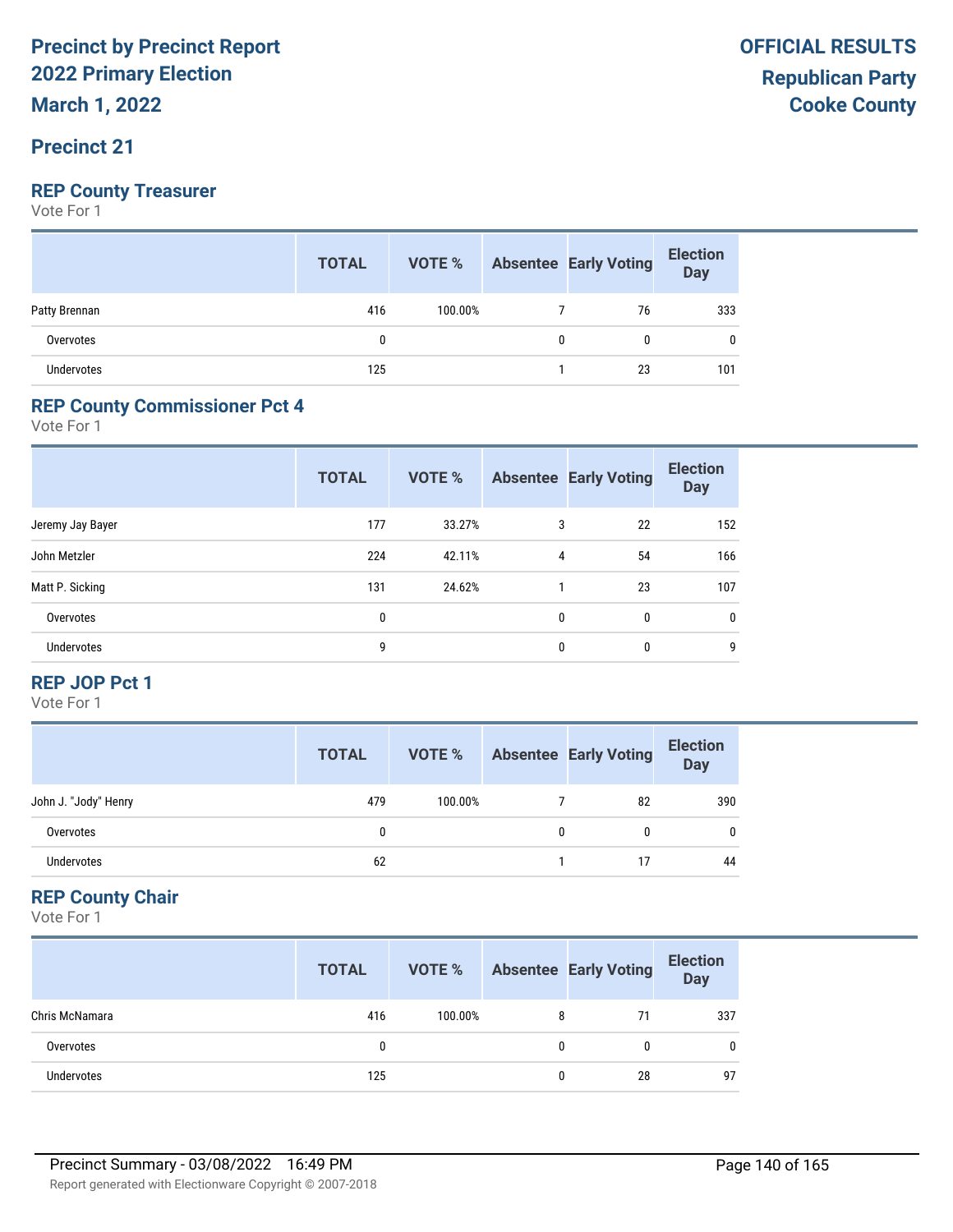**March 1, 2022**

#### **Precinct 21**

#### **REP Proposition 1**

Vote For 1

|                   | <b>TOTAL</b> |        |              | <b>VOTE %</b> Absentee Early Voting | <b>Election</b><br>Day |
|-------------------|--------------|--------|--------------|-------------------------------------|------------------------|
| YES               | 501          | 94.00% | 8            | 94                                  | 399                    |
| N <sub>0</sub>    | 32           | 6.00%  | 0            | 4                                   | 28                     |
| Overvotes         | 0            |        | $\mathbf{0}$ | 0                                   | 0                      |
| <b>Undervotes</b> | 8            |        | 0            |                                     |                        |

#### **REP Proposition 2**

Vote For 1

|                   | <b>TOTAL</b> | VOTE % |   | <b>Absentee Early Voting</b> | <b>Election</b><br><b>Day</b> |
|-------------------|--------------|--------|---|------------------------------|-------------------------------|
| <b>YES</b>        | 383          | 75.39% | 6 | 76                           | 301                           |
| N <sub>0</sub>    | 125          | 24.61% | 2 | 17                           | 106                           |
| Overvotes         | 0            |        | 0 | 0                            | $\mathbf{0}$                  |
| <b>Undervotes</b> | 33           |        | 0 | 6                            | 27                            |

#### **REP Proposition 3**

Vote For 1

|                | <b>TOTAL</b> | VOTE % |   | <b>Absentee Early Voting</b> | <b>Election</b><br><b>Day</b> |
|----------------|--------------|--------|---|------------------------------|-------------------------------|
| <b>YES</b>     | 483          | 90.96% | 8 | 84                           | 391                           |
| N <sub>0</sub> | 48           | 9.04%  | 0 | 13                           | 35                            |
| Overvotes      | 0            |        | 0 | $\Omega$                     | 0                             |
| Undervotes     | 10           |        | 0 | ∩                            | 8                             |

#### **REP Proposition 4**

Vote For 1

|                   | <b>TOTAL</b> | VOTE % |   | <b>Absentee Early Voting</b> | <b>Election</b><br><b>Day</b> |
|-------------------|--------------|--------|---|------------------------------|-------------------------------|
| <b>YES</b>        | 477          | 91.73% | 8 | 92                           | 377                           |
| N <sub>0</sub>    | 43           | 8.27%  |   | 4                            | 39                            |
| Overvotes         | 0            |        | 0 | 0                            | 0                             |
| <b>Undervotes</b> | 21           |        |   | 3                            | 18                            |

Report generated with Electionware Copyright © 2007-2018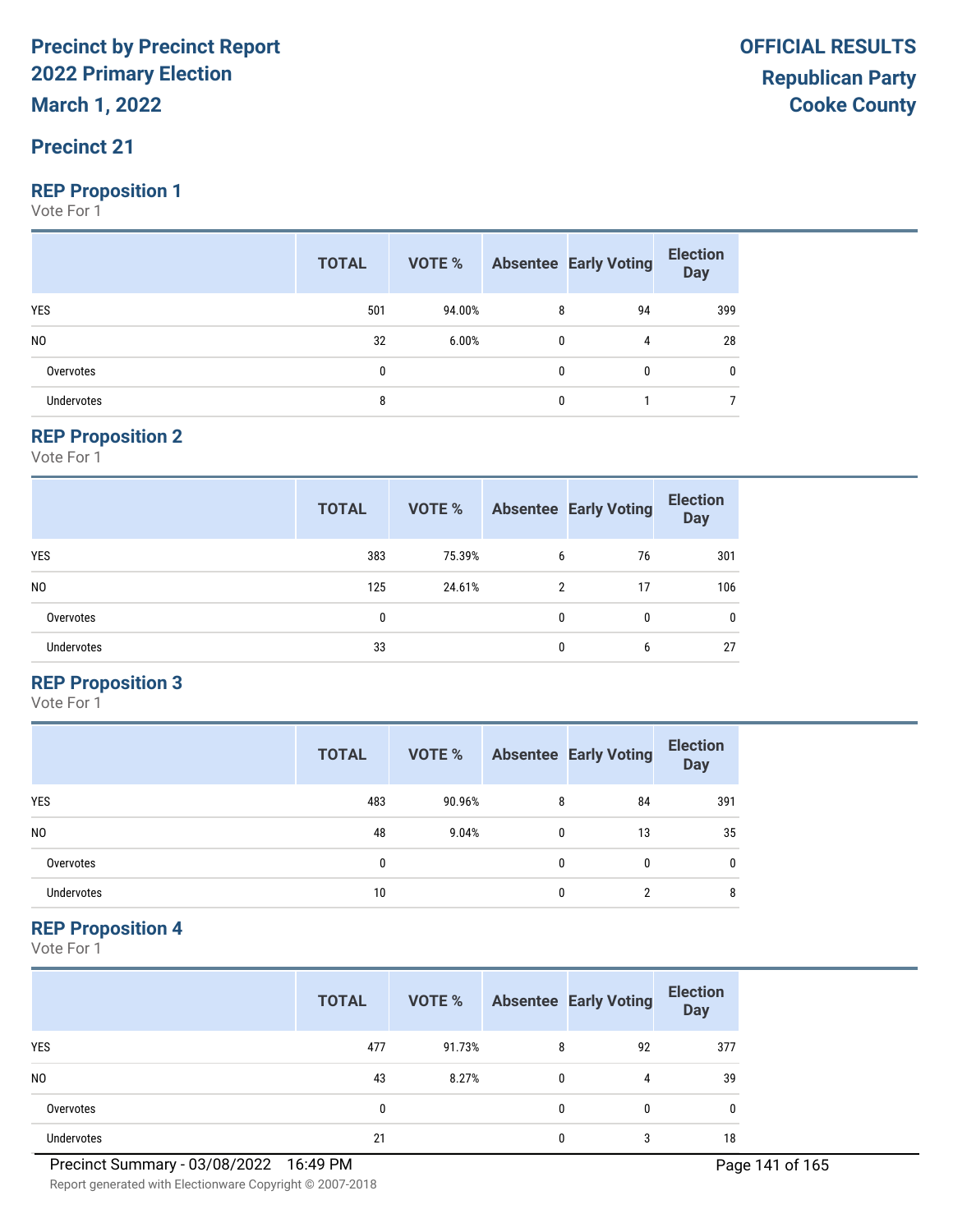**March 1, 2022**

#### **Precinct 21**

#### **REP Proposition 5**

Vote For 1

|                   | <b>TOTAL</b> |        |              | <b>VOTE %</b> Absentee Early Voting | <b>Election</b><br>Day |
|-------------------|--------------|--------|--------------|-------------------------------------|------------------------|
| <b>YES</b>        | 499          | 94.51% | 8            | 92                                  | 399                    |
| N <sub>0</sub>    | 29           | 5.49%  | $\mathbf{0}$ | 5                                   | 24                     |
| Overvotes         | 0            |        | $\Omega$     |                                     | 0                      |
| <b>Undervotes</b> | 13           |        | $\Omega$     |                                     | 11                     |

#### **REP Proposition 6**

Vote For 1

|                   | <b>TOTAL</b> | VOTE % |   | <b>Absentee Early Voting</b> | <b>Election</b><br><b>Day</b> |
|-------------------|--------------|--------|---|------------------------------|-------------------------------|
| <b>YES</b>        | 426          | 85.71% | 8 | 78                           | 340                           |
| N <sub>0</sub>    | 71           | 14.29% | 0 | 16                           | 55                            |
| Overvotes         | 0            |        | 0 | 0                            | $\mathbf{0}$                  |
| <b>Undervotes</b> | 44           |        | 0 | 5                            | 39                            |

#### **REP Proposition 7**

Vote For 1

|                | <b>TOTAL</b> | VOTE % |   | <b>Absentee Early Voting</b> | <b>Election</b><br><b>Day</b> |
|----------------|--------------|--------|---|------------------------------|-------------------------------|
| <b>YES</b>     | 520          | 98.67% | 8 | 95                           | 417                           |
| N <sub>0</sub> |              | 1.33%  | 0 |                              | 6                             |
| Overvotes      | 0            |        | 0 | 0                            | 0                             |
| Undervotes     | 14           |        | O | 3                            | 11                            |

#### **REP Proposition 8**

Vote For 1

|                | <b>TOTAL</b> | VOTE % |              | <b>Absentee Early Voting</b> | <b>Election</b><br><b>Day</b> |
|----------------|--------------|--------|--------------|------------------------------|-------------------------------|
| <b>YES</b>     | 506          | 95.83% | 8            | 94                           | 404                           |
| N <sub>0</sub> | 22           | 4.17%  | $\mathbf{0}$ | 3                            | 19                            |
| Overvotes      | 0            |        | $\mathbf{0}$ | 0                            | 0                             |
| Undervotes     | 13           |        | 0            | ∩                            |                               |

Report generated with Electionware Copyright © 2007-2018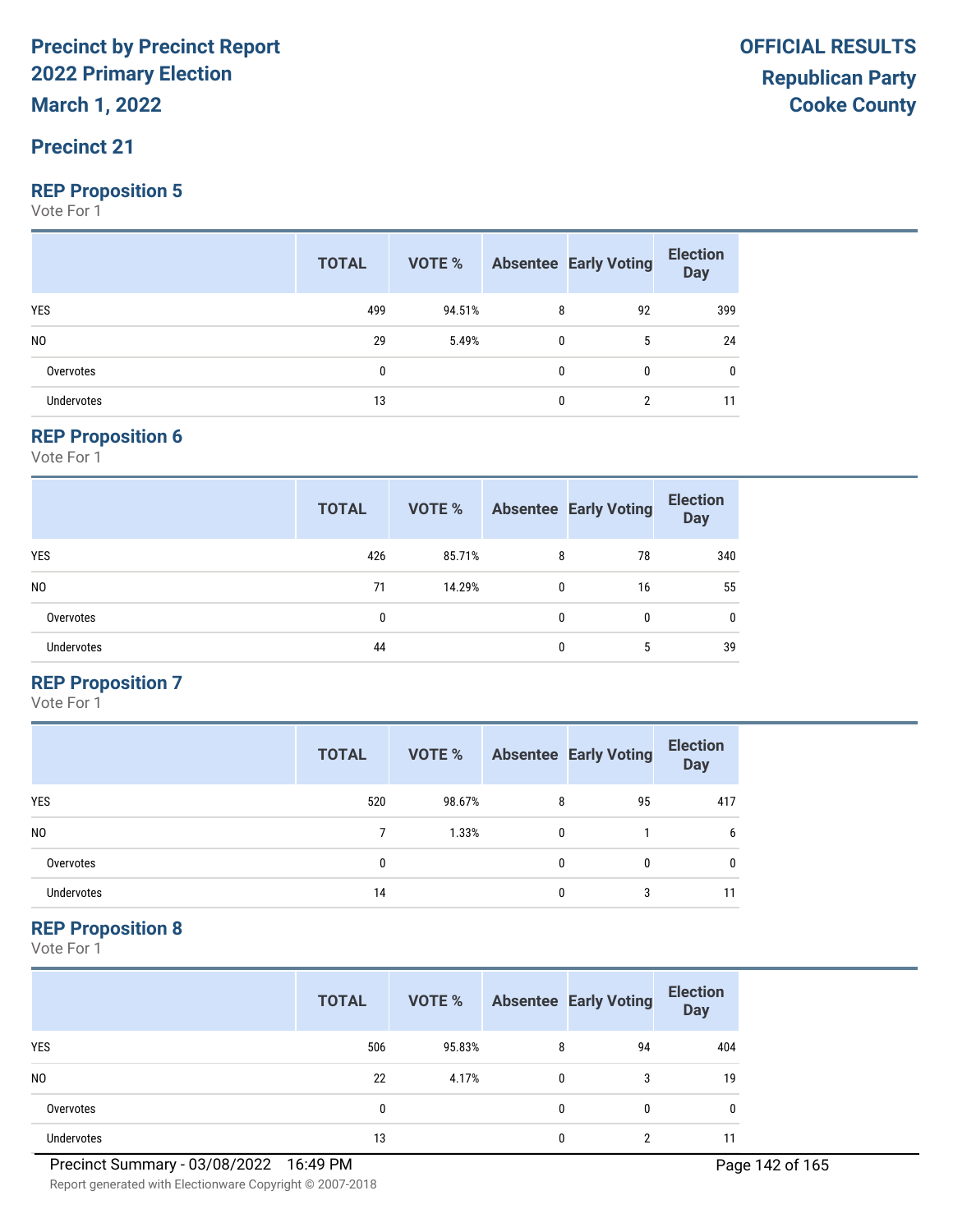#### **Precinct 21**

#### **REP Proposition 9**

Vote For 1

|                   | <b>TOTAL</b> |        |              | <b>VOTE %</b> Absentee Early Voting | <b>Election</b><br>Day |
|-------------------|--------------|--------|--------------|-------------------------------------|------------------------|
| YES               | 410          | 79.30% | 8            | 80                                  | 322                    |
| N <sub>0</sub>    | 107          | 20.70% | 0            | 15                                  | 92                     |
| Overvotes         | 0            |        | $\mathbf{0}$ | 0                                   | 0                      |
| <b>Undervotes</b> | 24           |        | 0            | 4                                   | 20                     |

#### **REP Proposition 10**

|                   | <b>TOTAL</b> | <b>VOTE %</b> |   | <b>Absentee Early Voting</b> | <b>Election</b><br><b>Day</b> |
|-------------------|--------------|---------------|---|------------------------------|-------------------------------|
| <b>YES</b>        | 490          | 94.59%        | 8 | 91                           | 391                           |
| N <sub>0</sub>    | 28           | 5.41%         | 0 | 3                            | 25                            |
| Overvotes         | 0            |               | 0 | 0                            | 0                             |
| <b>Undervotes</b> | 23           |               | 0 | 5                            | 18                            |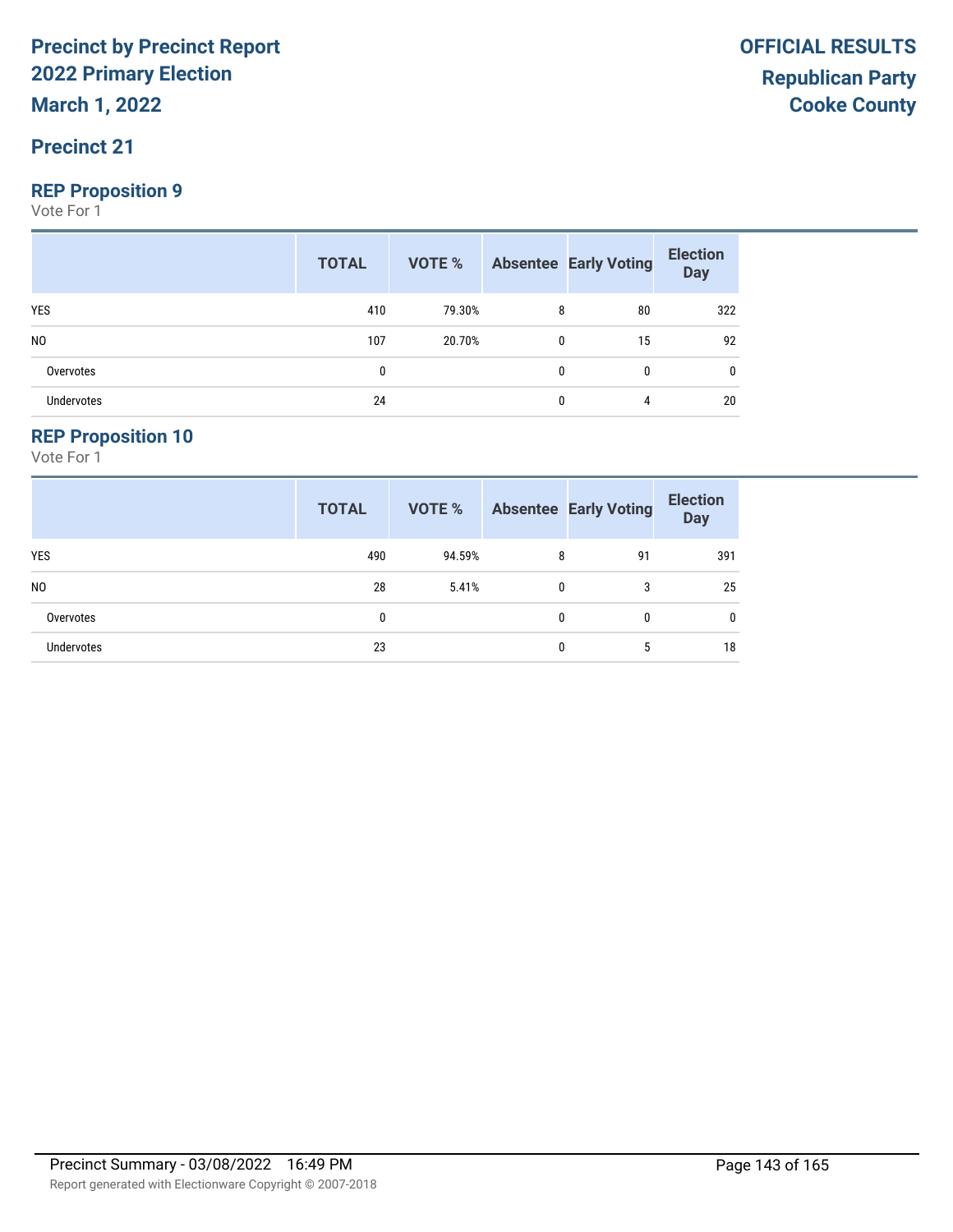|                                 | <b>TOTAL</b> | <b>Absentee</b> | <b>Early Voting Election Day</b> |     |
|---------------------------------|--------------|-----------------|----------------------------------|-----|
| Registered Voters - Total       | 2.167        |                 |                                  |     |
| Ballots Cast - Republican Party | 750          | 20              | 201                              | 529 |

#### **REP US Rep, District 26**

Vote For 1

|                      | <b>TOTAL</b> | <b>VOTE %</b> |                | <b>Absentee Early Voting</b> | <b>Election</b><br><b>Day</b> |
|----------------------|--------------|---------------|----------------|------------------------------|-------------------------------|
| <b>Isaac Smith</b>   | 106          | 16.13%        | 0              | 32                           | 74                            |
| <b>Vincent Gallo</b> | 44           | 6.70%         | 0              | 15                           | 29                            |
| Michael C. Burgess   | 455          | 69.25%        | 18             | 121                          | 316                           |
| <b>Brian Brazeal</b> | 22           | 3.35%         | $\mathbf 0$    | 6                            | 16                            |
| Raven Harrison       | 30           | 4.57%         | $\overline{2}$ | 3                            | 25                            |
| Overvotes            | $\mathbf{0}$ |               | $\mathbf 0$    | 0                            | 0                             |
| Undervotes           | 93           |               | 0              | 24                           | 69                            |

#### **REP Governor**

|                     | <b>TOTAL</b>   | VOTE % |             | <b>Absentee Early Voting</b> | <b>Election</b><br><b>Day</b> |
|---------------------|----------------|--------|-------------|------------------------------|-------------------------------|
| Greg Abbott         | 420            | 56.45% | 15          | 120                          | 285                           |
| Don Huffines        | 59             | 7.93%  | $\mathbf 0$ | 11                           | 48                            |
| <b>Chad Prather</b> | 14             | 1.88%  | $\mathbf 0$ | 5                            | 9                             |
| Danny Harrison      | $\overline{2}$ | 0.27%  | $\mathbf 0$ | 1                            | 1                             |
| Allen B. West       | 225            | 30.24% | 5           | 59                           | 161                           |
| Kandy Kaye Horn     | 5              | 0.67%  | $\mathbf 0$ | $\mathbf{0}$                 | 5                             |
| <b>Rick Perry</b>   | 14             | 1.88%  | $\mathbf 0$ | $\overline{2}$               | 12                            |
| Paul Belew          | 5              | 0.67%  | $\mathbf 0$ | $\overline{2}$               | 3                             |
| Overvotes           | 0              |        | $\mathbf 0$ | 0                            | $\mathbf 0$                   |
| Undervotes          | 6              |        | $\mathbf 0$ | 1                            | 5                             |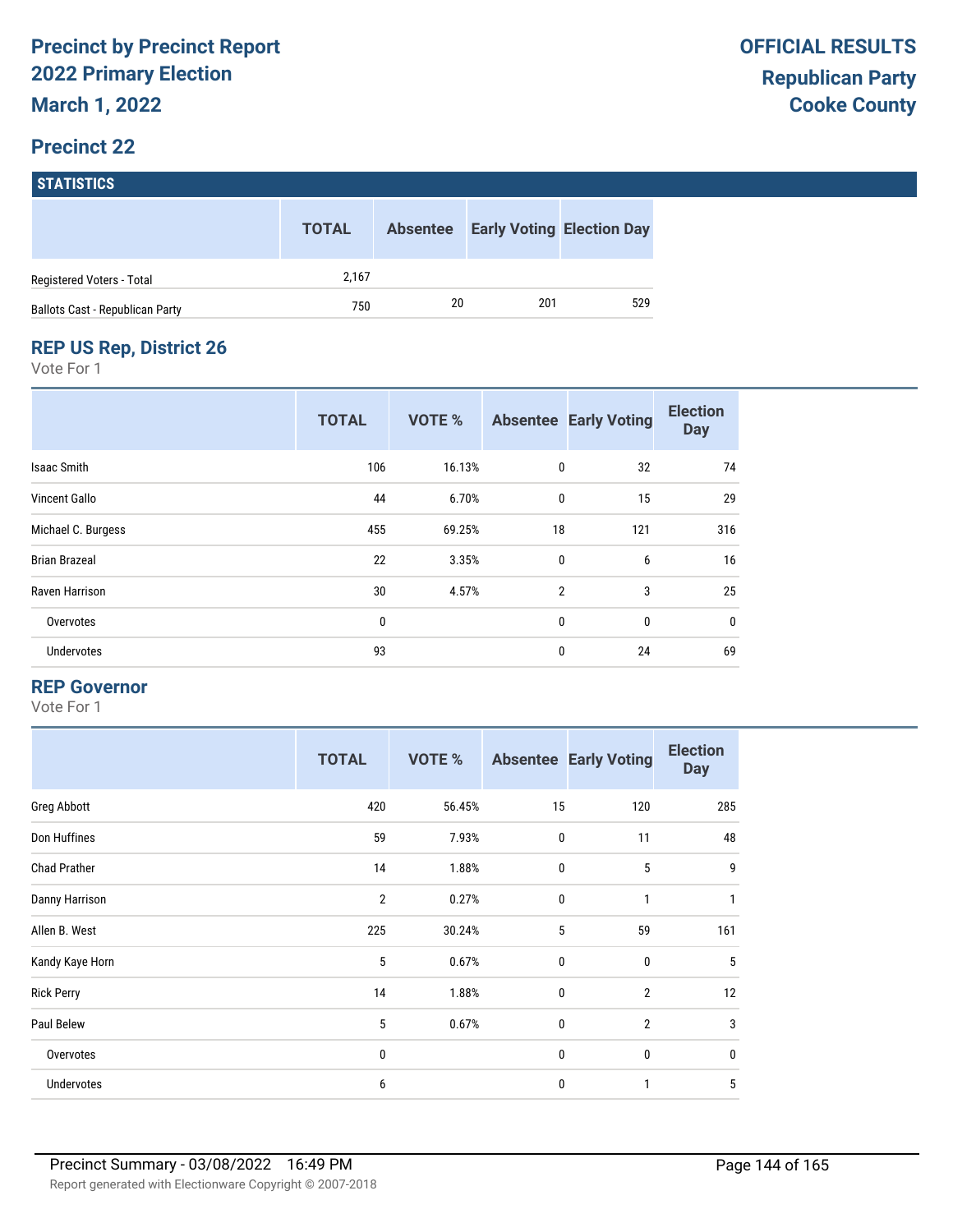# **Precinct 22**

#### **REP Lieutenant Governor**

Vote For 1

|                        | <b>TOTAL</b> | <b>VOTE %</b> |                | <b>Absentee Early Voting</b> | <b>Election</b><br><b>Day</b> |
|------------------------|--------------|---------------|----------------|------------------------------|-------------------------------|
| Zach Vance             | 40           | 5.77%         | $\overline{2}$ | 10                           | 28                            |
| Dan Patrick            | 490          | 70.71%        | 18             | 129                          | 343                           |
| <b>Todd M. Bullis</b>  | 4            | 0.58%         | $\mathbf{0}$   | 0                            | 4                             |
| <b>Trayce Bradford</b> | 77           | 11.11%        | $\mathbf{0}$   | 17                           | 60                            |
| Aaron Sorrells         | 25           | 3.61%         | $\mathbf{0}$   | 6                            | 19                            |
| Daniel Miller          | 57           | 8.23%         | $\mathbf{0}$   | 19                           | 38                            |
| Overvotes              | $\mathbf{0}$ |               | $\mathbf{0}$   | 0                            | 0                             |
| <b>Undervotes</b>      | 57           |               | 0              | 20                           | 37                            |

### **REP Attorney General**

Vote For 1

|                   | <b>TOTAL</b> | <b>VOTE %</b> |                | <b>Absentee Early Voting</b> | <b>Election</b><br><b>Day</b> |
|-------------------|--------------|---------------|----------------|------------------------------|-------------------------------|
| Louie Gohmert     | 204          | 27.91%        | 4              | 57                           | 143                           |
| Ken Paxton        | 215          | 29.41%        | 7              | 47                           | 161                           |
| George P. Bush    | 223          | 30.51%        | $\overline{4}$ | 60                           | 159                           |
| Eva Guzman        | 89           | 12.18%        | 5              | 34                           | 50                            |
| Overvotes         | 0            |               | $\mathbf{0}$   | 0                            | $\mathbf 0$                   |
| <b>Undervotes</b> | 19           |               | 0              | 3                            | 16                            |

## **REP Comptroller of Public Accounts**

|                   | <b>TOTAL</b> | <b>VOTE %</b> |    | <b>Absentee Early Voting</b> | <b>Election</b><br><b>Day</b> |
|-------------------|--------------|---------------|----|------------------------------|-------------------------------|
| Glenn Hegar       | 471          | 76.96%        | 14 | 125                          | 332                           |
| Mark V. Goloby    | 141          | 23.04%        |    | 40                           | 100                           |
| Overvotes         | 0            |               | 0  | 0                            | $\mathbf{0}$                  |
| <b>Undervotes</b> | 138          |               | 5  | 36                           | 97                            |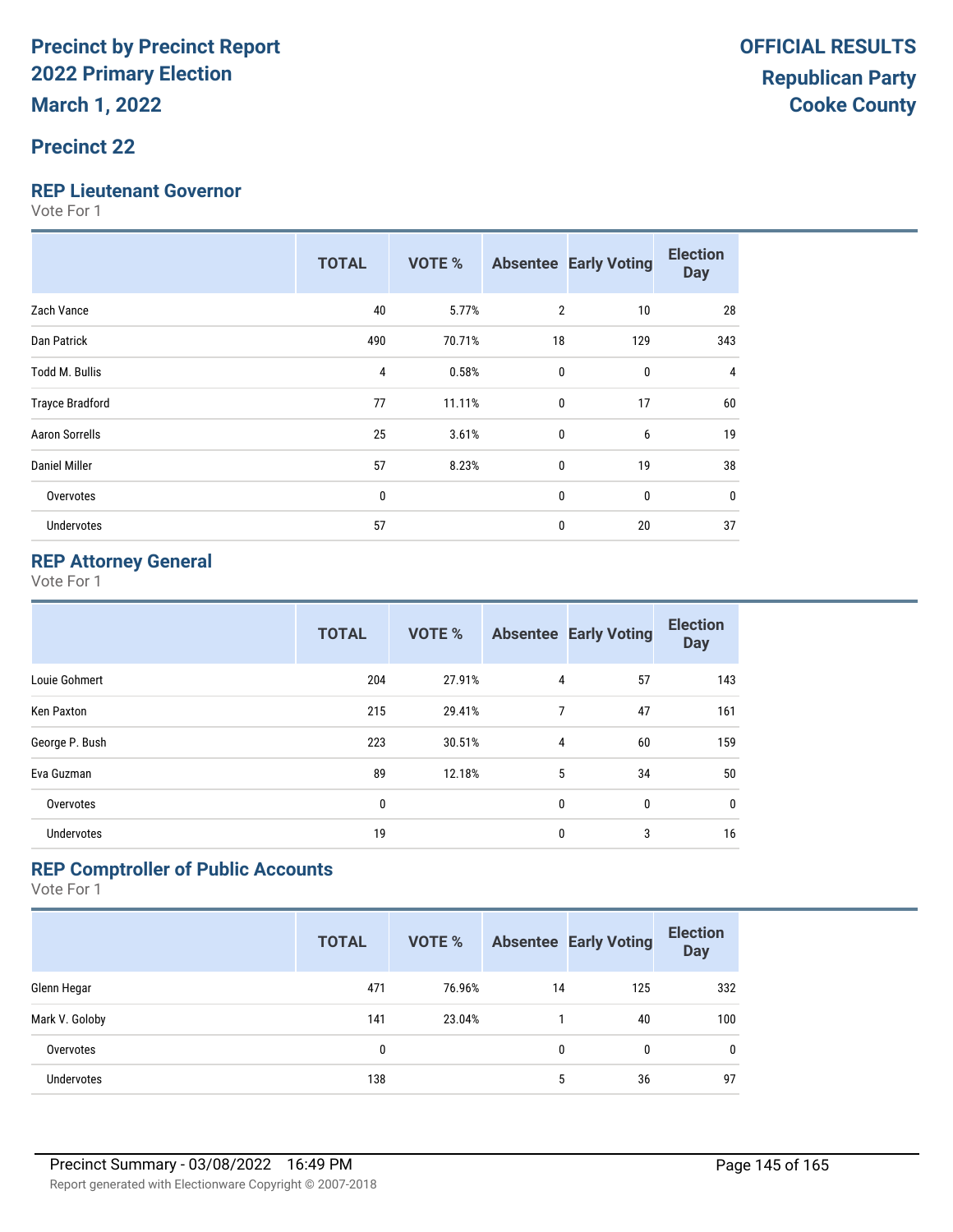## **Precinct 22**

#### **REP Comm General Land Office**

Vote For 1

|                        | <b>TOTAL</b> | <b>VOTE %</b> |                | <b>Absentee Early Voting</b> | <b>Election</b><br><b>Day</b> |
|------------------------|--------------|---------------|----------------|------------------------------|-------------------------------|
| Ben Armenta            | 29           | 5.38%         | $\mathbf{1}$   | 11                           | 17                            |
| Don W. Minton          | 77           | 14.29%        | 5              | 24                           | 48                            |
| <b>Tim Westley</b>     | 74           | 13.73%        | $\mathbf{0}$   | 20                           | 54                            |
| Dawn Buckingham        | 141          | 26.16%        | $\overline{7}$ | 29                           | 105                           |
| <b>Weston Martinez</b> | 16           | 2.97%         | $\overline{2}$ | 4                            | 10                            |
| Rufus Lopez            | 13           | 2.41%         | $\mathbf{0}$   | $\overline{4}$               | 9                             |
| <b>Victor Avila</b>    | 62           | 11.50%        | $\overline{2}$ | 22                           | 38                            |
| Jon Spiers             | 127          | 23.56%        | 3              | 25                           | 99                            |
| Overvotes              | 0            |               | $\mathbf{0}$   | $\mathbf{0}$                 | 0                             |
| <b>Undervotes</b>      | 211          |               | 0              | 62                           | 149                           |

# **REP Commissioner of Agriculture**

|                  | <b>TOTAL</b> | <b>VOTE %</b> |                | <b>Absentee Early Voting</b> | <b>Election</b><br><b>Day</b> |
|------------------|--------------|---------------|----------------|------------------------------|-------------------------------|
| Carey A. Counsil | 69           | 12.21%        |                | 21                           | 47                            |
| James White      | 188          | 33.27%        | $\overline{2}$ | 50                           | 136                           |
| Sid Miller       | 308          | 54.51%        | 13             | 79                           | 216                           |
| Overvotes        | 0            |               | 0              | 0                            | 0                             |
| Undervotes       | 185          |               | 4              | 51                           | 130                           |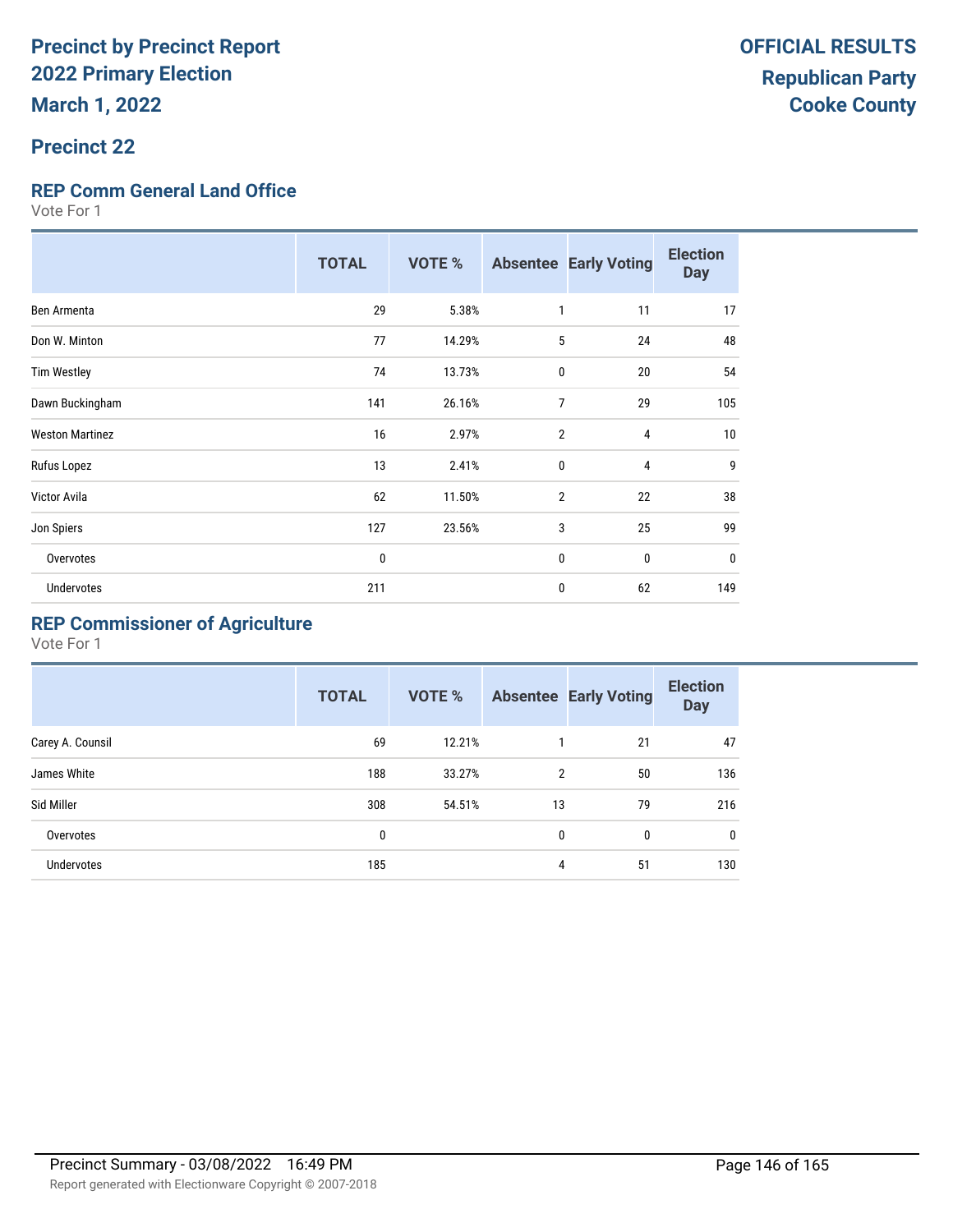#### **Precinct 22**

#### **REP Railroad Commissioner**

Vote For 1

|                        | <b>TOTAL</b> | <b>VOTE %</b> |                | <b>Absentee Early Voting</b> | <b>Election</b><br><b>Day</b> |
|------------------------|--------------|---------------|----------------|------------------------------|-------------------------------|
| Dawayne Tipton         | 80           | 14.76%        | 5              | 22                           | 53                            |
| Wayne Christian        | 241          | 44.46%        | 7              | 65                           | 169                           |
| Sarah Stogner          | 96           | 17.71%        | 3              | 22                           | 71                            |
| Tom Slocum Jr          | 70           | 12.92%        | $\overline{2}$ | 18                           | 50                            |
| Marvin "Sarge" Summers | 55           | 10.15%        | $\mathbf 0$    | 17                           | 38                            |
| Overvotes              | 0            |               | $\mathbf{0}$   | $\mathbf 0$                  | 0                             |
| <b>Undervotes</b>      | 208          |               | 3              | 57                           | 148                           |
|                        |              |               |                |                              |                               |

#### **REP Justice, Supreme Court, Pl 3**

Vote For 1

|                | <b>TOTAL</b> | VOTE %  |    | <b>Absentee Early Voting</b> | <b>Election</b><br><b>Day</b> |
|----------------|--------------|---------|----|------------------------------|-------------------------------|
| Debra Lehrmann | 564          | 100.00% | 16 | 145                          | 403                           |
| Overvotes      | 0            |         | 0  | 0                            | 0                             |
| Undervotes     | 186          |         | 4  | 56                           | 126                           |

### **REP Justice, Supreme Court, Pl 5**

|               | <b>TOTAL</b> | VOTE %  |    | <b>Absentee Early Voting</b> | <b>Election</b><br><b>Day</b> |
|---------------|--------------|---------|----|------------------------------|-------------------------------|
| Rebeca Huddle | 559          | 100.00% | 16 | 144                          | 399                           |
| Overvotes     | 0            |         | 0  | N                            | $\mathbf{0}$                  |
| Undervotes    | 191          |         | 4  | 57                           | 130                           |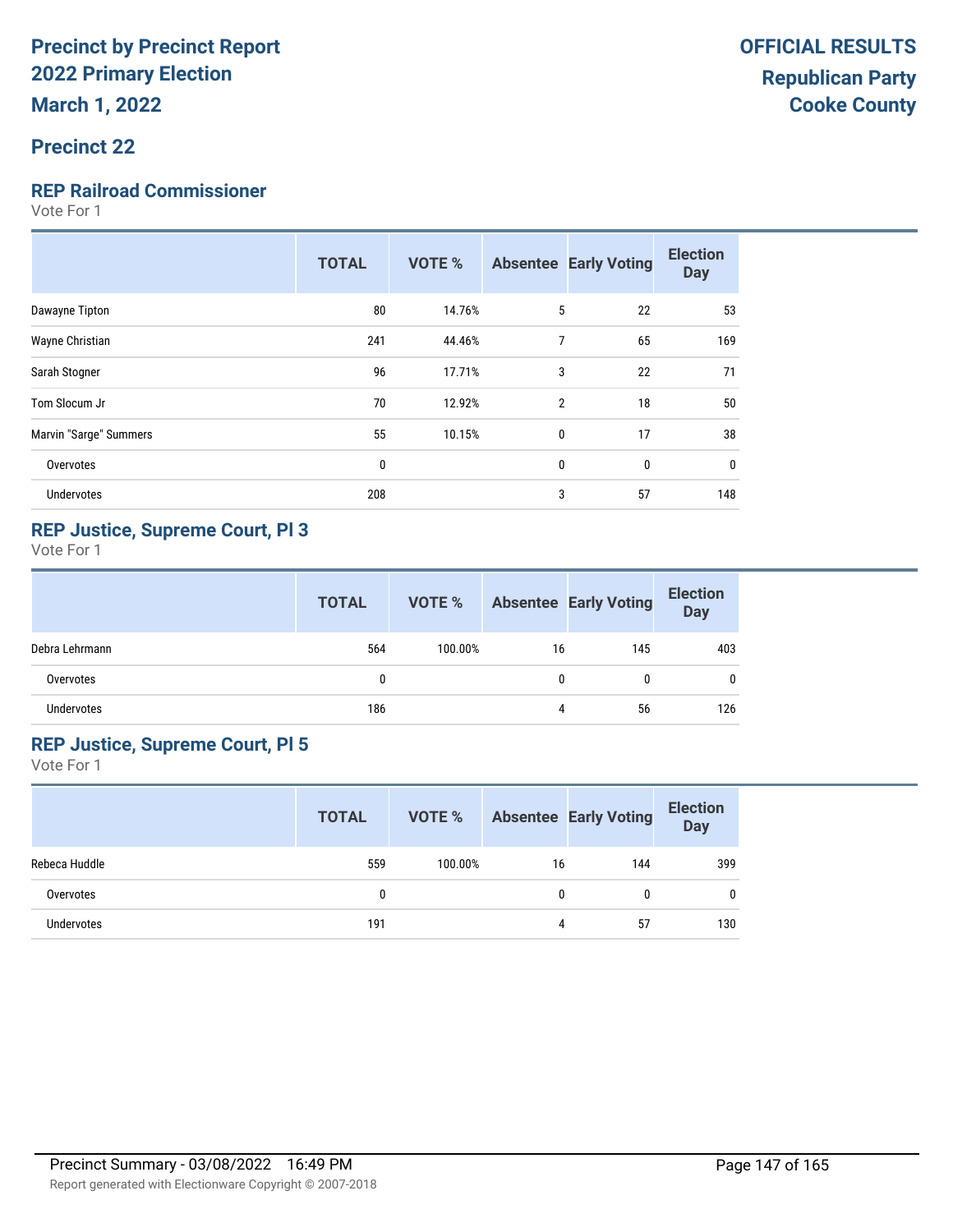#### **Precinct 22**

#### **REP Justice, Supreme Court, Pl 9**

Vote For 1

|                  | <b>TOTAL</b> | VOTE % |    | <b>Absentee Early Voting</b> | <b>Election</b><br><b>Day</b> |
|------------------|--------------|--------|----|------------------------------|-------------------------------|
| David J. Schenck | 358          | 66.42% | 10 | 93                           | 255                           |
| Evan Young       | 181          | 33.58% | 8  | 49                           | 124                           |
| Overvotes        | 0            |        | 0  | $\mathbf{0}$                 | 0                             |
| Undervotes       | 211          |        | 2  | 59                           | 150                           |

# **REP Judge, Ct of Crim App, Pl 2**

Vote For 1

|                   | <b>TOTAL</b> | VOTE %  |    | <b>Absentee Early Voting</b> | <b>Election</b><br><b>Day</b> |
|-------------------|--------------|---------|----|------------------------------|-------------------------------|
| Mary Lou Keel     | 554          | 100.00% | 16 | 144                          | 394                           |
| Overvotes         | 0            |         | 0  | 0                            | $\mathbf{0}$                  |
| <b>Undervotes</b> | 196          |         | 4  | 57                           | 135                           |

## **REP Judge, Ct of Crim App, Pl 5**

Vote For 1

|                     | <b>TOTAL</b> | <b>VOTE %</b> |    | <b>Absentee Early Voting</b> | <b>Election</b><br><b>Day</b> |
|---------------------|--------------|---------------|----|------------------------------|-------------------------------|
| <b>Scott Walker</b> | 327          | 59.78%        | 13 | 78                           | 236                           |
| Clint Morgan        | 220          | 40.22%        | 3  | 64                           | 153                           |
| Overvotes           | 0            |               | 0  | 0                            | 0                             |
| <b>Undervotes</b>   | 203          |               | 4  | 59                           | 140                           |

### **REP Judge, Ct of Crim App, Pl 6**

|                       | <b>TOTAL</b> | VOTE %  |    | <b>Absentee Early Voting</b> | <b>Election</b><br>Day |
|-----------------------|--------------|---------|----|------------------------------|------------------------|
| Jesse F. McClure, III | 538          | 100.00% | 15 | 140                          | 383                    |
| Overvotes             | 0            |         | 0  |                              | $\mathbf{0}$           |
| <b>Undervotes</b>     | 212          |         | 5  | 61                           | 146                    |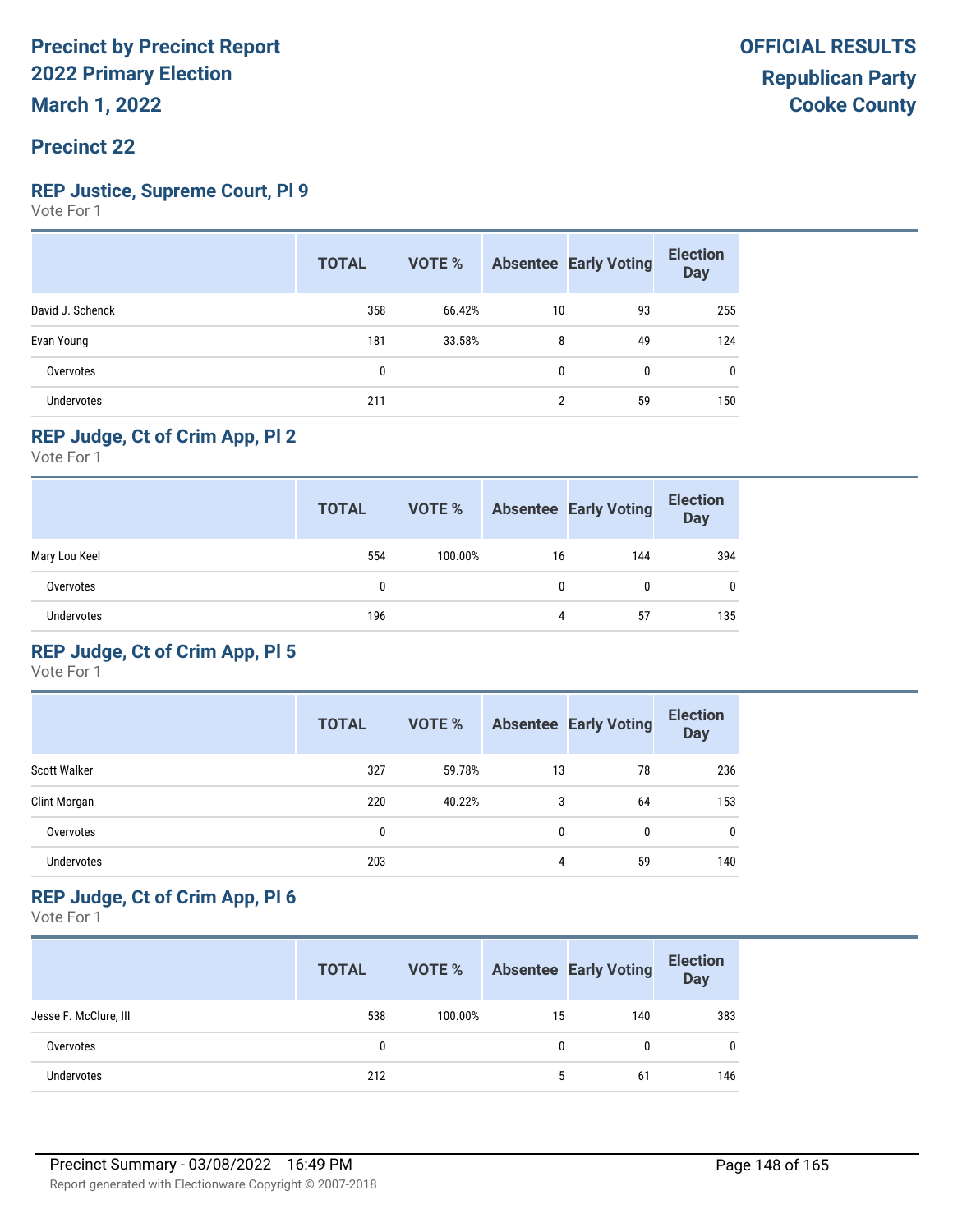# **Precinct 22**

#### **REP Member, State BoE, Dist 12**

Vote For 1

|                   | <b>TOTAL</b> |         |             | <b>VOTE %</b> Absentee Early Voting | <b>Election</b><br>Day |
|-------------------|--------------|---------|-------------|-------------------------------------|------------------------|
| Pam Little        | 547          | 100.00% | 15          | 143                                 | 389                    |
| Overvotes         |              |         | U           | 0                                   | $\mathbf{0}$           |
| <b>Undervotes</b> | 203          |         | $5^{\circ}$ | 58                                  | 140                    |

## **REP State Senator, Dist 30**

Vote For 1

|               | <b>TOTAL</b> | VOTE %  |              | <b>Absentee Early Voting</b> | <b>Election</b><br><b>Day</b> |
|---------------|--------------|---------|--------------|------------------------------|-------------------------------|
| Drew Springer | 614          | 100.00% | 16           | 162                          | 436                           |
| Overvotes     | 0            |         | $\mathbf{0}$ | 0                            | $\mathbf{0}$                  |
| Undervotes    | 136          |         | 4            | 39                           | 93                            |

#### **REP State Rep, Dist 68**

Vote For 1

|                       | <b>TOTAL</b> | <b>VOTE %</b> |                | <b>Absentee Early Voting</b> | <b>Election</b><br><b>Day</b> |
|-----------------------|--------------|---------------|----------------|------------------------------|-------------------------------|
| <b>Craig Carter</b>   | 58           | 8.96%         | 1              | 15                           | 42                            |
| <b>Mark Middleton</b> | 136          | 21.02%        | $\overline{2}$ | 37                           | 97                            |
| David Spiller         | 432          | 66.77%        | 16             | 117                          | 299                           |
| Gary W. Franklin      | 21           | 3.25%         | 0              | 10                           | 11                            |
| Overvotes             | 0            |               | 0              | 0                            | 0                             |
| <b>Undervotes</b>     | 103          |               | 1              | 22                           | 80                            |

## **REP Justice, 2nd Ct of App Dist, Pl 3**

|                | <b>TOTAL</b> | VOTE %  |    | <b>Absentee Early Voting</b> | <b>Election</b><br><b>Day</b> |
|----------------|--------------|---------|----|------------------------------|-------------------------------|
| Elizabeth Kerr | 548          | 100.00% | 16 | 146                          | 386                           |
| Overvotes      | 0            |         | 0  |                              | 0                             |
| Undervotes     | 202          |         | 4  | 55                           | 143                           |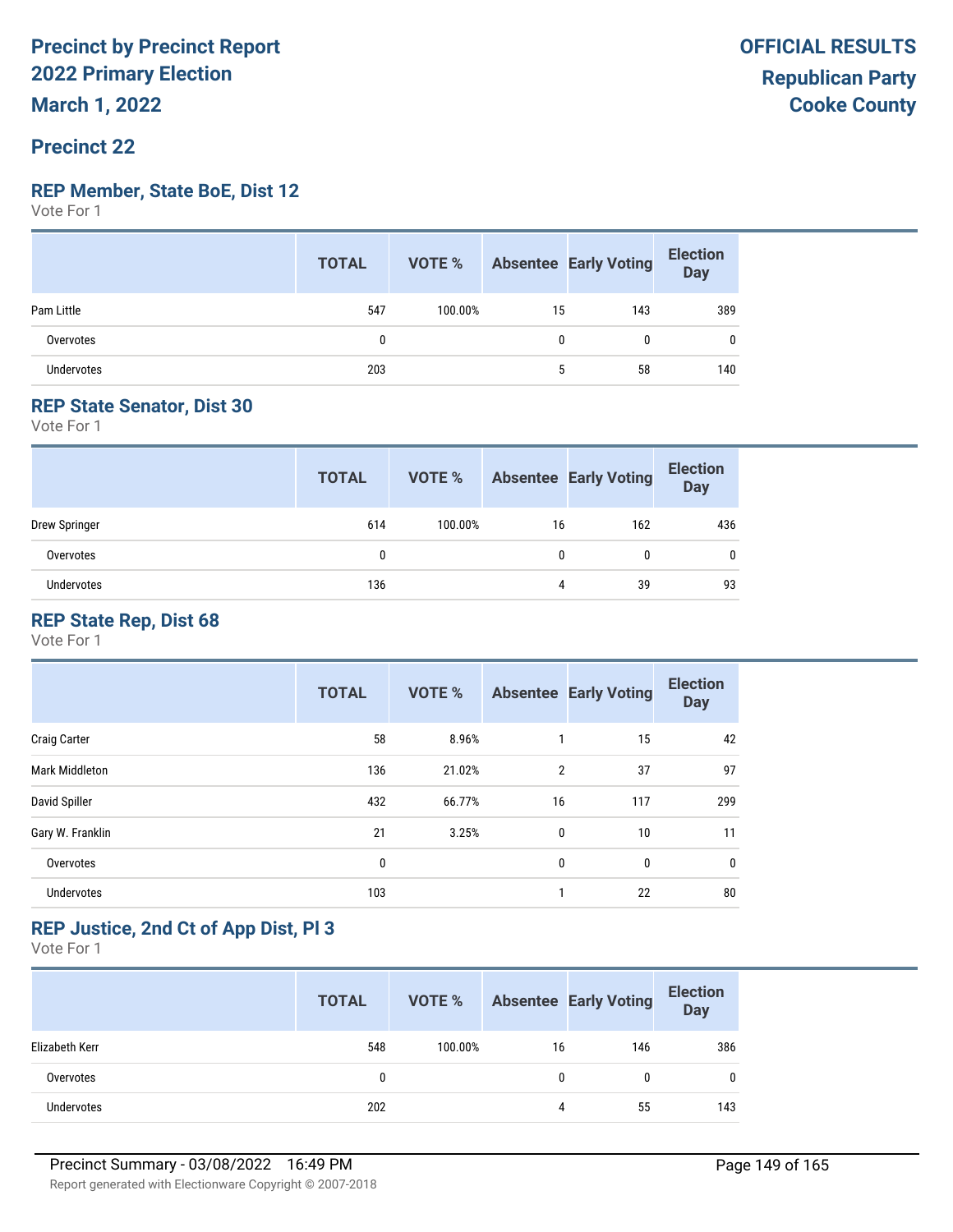## **Precinct 22**

### **REP County Judge**

Vote For 1

|                      | <b>TOTAL</b> | <b>VOTE %</b> |                | <b>Absentee Early Voting</b> | <b>Election</b><br><b>Day</b> |
|----------------------|--------------|---------------|----------------|------------------------------|-------------------------------|
| Leon Klement         | 238          | 36.96%        | 8              | 75                           | 155                           |
| John O. Roane        | 141          | 21.89%        |                | 34                           | 106                           |
| <b>Steve Starnes</b> | 265          | 41.15%        | 9              | 69                           | 187                           |
| Overvotes            | 0            |               | $\mathbf{0}$   | 0                            | 0                             |
| <b>Undervotes</b>    | 106          |               | $\overline{2}$ | 23                           | 81                            |

#### **REP Judge, County Court at Law**

Vote For 1

|                   | <b>TOTAL</b> | <b>VOTE %</b> |    | <b>Absentee Early Voting</b> | <b>Election</b><br><b>Day</b> |
|-------------------|--------------|---------------|----|------------------------------|-------------------------------|
| Lynn Switzer      | 433          | 61.51%        | 11 | 120                          | 302                           |
| John H. Morris    | 271          | 38.49%        |    | 71                           | 193                           |
| Overvotes         | 0            |               | 0  | 0                            | 0                             |
| <b>Undervotes</b> | 46           |               | 2  | 10                           | 34                            |

#### **REP District Clerk**

Vote For 1

|                   | <b>TOTAL</b> | VOTE %  |    | <b>Absentee Early Voting</b> | <b>Election</b><br><b>Day</b> |
|-------------------|--------------|---------|----|------------------------------|-------------------------------|
| Marci A. Gilbert  | 568          | 100.00% | 17 | 157                          | 394                           |
| Overvotes         |              |         | 0  | 0                            | $\mathbf{0}$                  |
| <b>Undervotes</b> | 182          |         | 3  | 44                           | 135                           |

## **REP County Clerk**

|                   | <b>TOTAL</b> | VOTE %  |    | <b>Absentee Early Voting</b> | <b>Election</b><br><b>Day</b> |
|-------------------|--------------|---------|----|------------------------------|-------------------------------|
| Pam Harrison      | 577          | 100.00% | 17 | 156                          | 404                           |
| Overvotes         |              |         |    |                              | 0                             |
| <b>Undervotes</b> | 173          |         | 3  | 45                           | 125                           |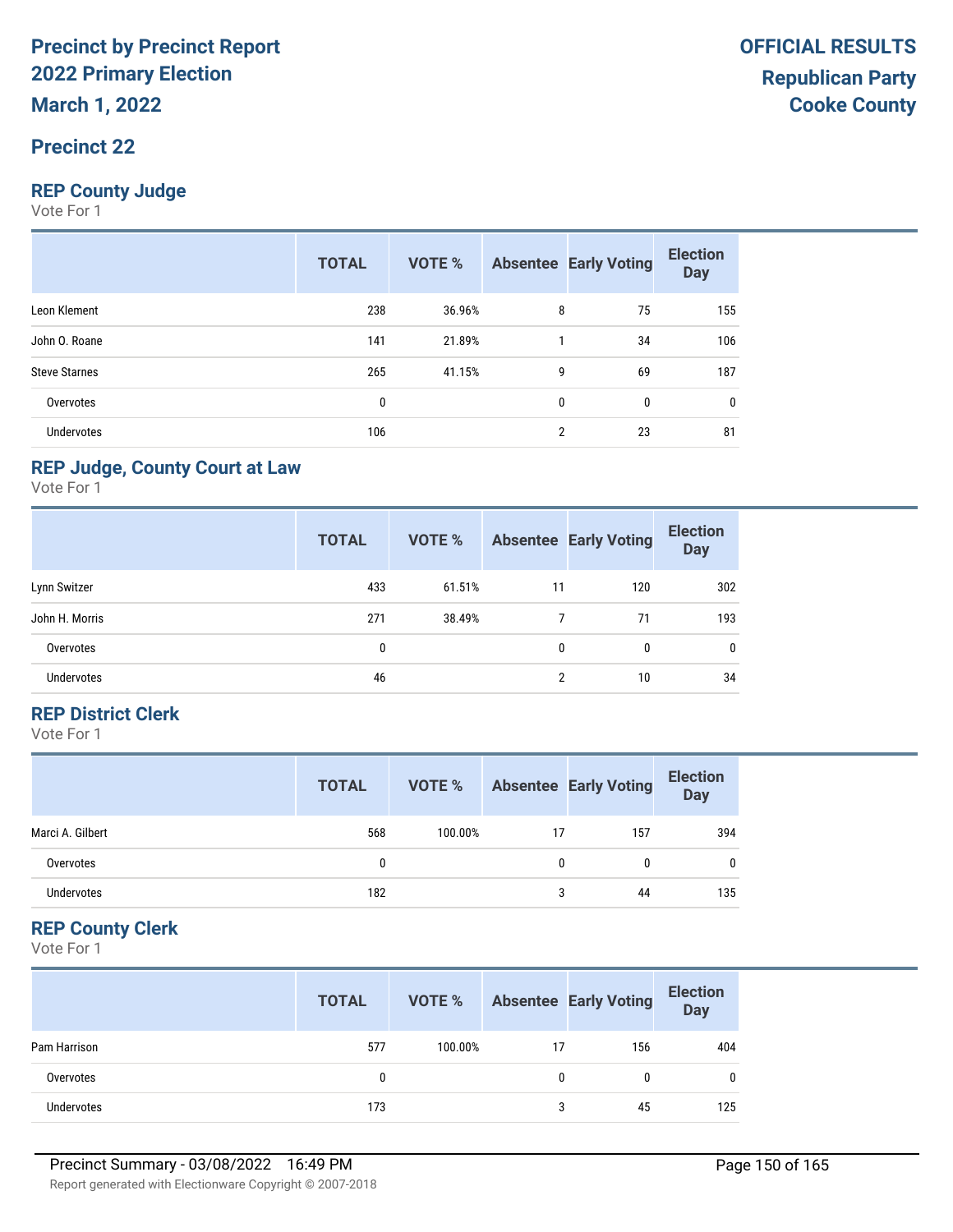**March 1, 2022**

## **Precinct 22**

### **REP County Treasurer**

Vote For 1

|               | <b>TOTAL</b> |         |    | <b>VOTE %</b> Absentee Early Voting | <b>Election</b><br><b>Day</b> |
|---------------|--------------|---------|----|-------------------------------------|-------------------------------|
| Patty Brennan | 561          | 100.00% | 14 | 152                                 | 395                           |
| Overvotes     | 0            |         | 0  | 0                                   | 0                             |
| Undervotes    | 189          |         | 6  | 49                                  | 134                           |

## **REP County Commissioner Pct 2**

Vote For 1

|                 | <b>TOTAL</b> | VOTE %  |    | <b>Absentee Early Voting</b> | <b>Election</b><br><b>Day</b> |
|-----------------|--------------|---------|----|------------------------------|-------------------------------|
| Jason M. Snuggs | 581          | 100.00% | 14 | 154                          | 413                           |
| Overvotes       |              |         | 0  | 0                            |                               |
| Undervotes      | 169          |         | 6  | 47                           | 116                           |

#### **REP JOP Pct 2**

Vote For 1

|                                | <b>TOTAL</b> | VOTE % |   | <b>Absentee Early Voting</b> | <b>Election</b><br><b>Day</b> |
|--------------------------------|--------------|--------|---|------------------------------|-------------------------------|
| <b>Bradley "Brad" Mitchell</b> | 269          | 45.13% |   | 75                           | 187                           |
| Carroll L. Johnson             | 327          | 54.87% | 9 | 87                           | 231                           |
| Overvotes                      | 0            |        | 0 | 0                            | 0                             |
| <b>Undervotes</b>              | 154          |        | 4 | 39                           | 111                           |

## **REP County Chair**

|                | <b>TOTAL</b> | VOTE %  |    | <b>Absentee Early Voting</b> | <b>Election</b><br><b>Day</b> |
|----------------|--------------|---------|----|------------------------------|-------------------------------|
| Chris McNamara | 551          | 100.00% | 14 | 148                          | 389                           |
| Overvotes      | 0            |         | 0  | 0                            | $\mathbf{0}$                  |
| Undervotes     | 199          |         | 6  | 53                           | 140                           |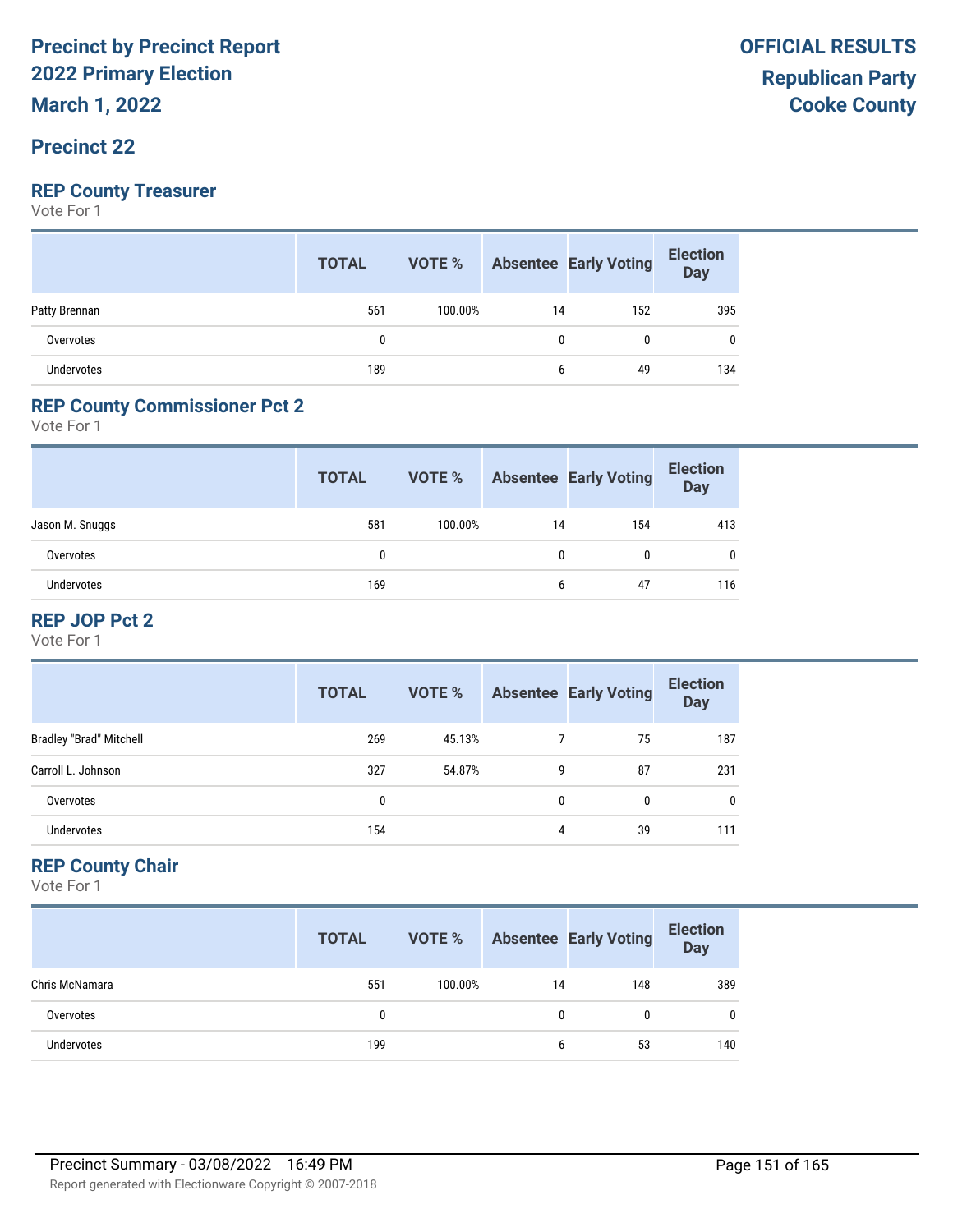**March 1, 2022**

## **Precinct 22**

#### **REP Proposition 1**

Vote For 1

|                   | <b>TOTAL</b> |        |    | <b>VOTE %</b> Absentee Early Voting | <b>Election</b><br>$\overline{$ Day |
|-------------------|--------------|--------|----|-------------------------------------|-------------------------------------|
| <b>YES</b>        | 672          | 90.69% | 18 | 180                                 | 474                                 |
| N <sub>0</sub>    | 69           | 9.31%  |    | 21                                  | 47                                  |
| Overvotes         | 0            |        | 0  | 0                                   | 0                                   |
| <b>Undervotes</b> | g            |        |    |                                     | 8                                   |

#### **REP Proposition 2**

Vote For 1

|                   | <b>TOTAL</b> | VOTE % |    | <b>Absentee Early Voting</b> | <b>Election</b><br><b>Day</b> |
|-------------------|--------------|--------|----|------------------------------|-------------------------------|
| <b>YES</b>        | 507          | 70.71% | 18 | 135                          | 354                           |
| N <sub>0</sub>    | 210          | 29.29% |    | 56                           | 153                           |
| Overvotes         | 0            |        | 0  | 0                            | $\mathbf{0}$                  |
| <b>Undervotes</b> | 33           |        |    | 10                           | 22                            |

#### **REP Proposition 3**

Vote For 1

|                | <b>TOTAL</b> | VOTE % |    | <b>Absentee Early Voting</b> | <b>Election</b><br><b>Day</b> |
|----------------|--------------|--------|----|------------------------------|-------------------------------|
| <b>YES</b>     | 653          | 88.24% | 16 | 169                          | 468                           |
| N <sub>0</sub> | 87           | 11.76% | 3  | 30                           | 54                            |
| Overvotes      | 0            |        | 0  | 0                            | 0                             |
| Undervotes     | 10           |        |    | ∩                            |                               |

#### **REP Proposition 4**

Vote For 1

|                | <b>TOTAL</b> | VOTE % |    | <b>Absentee Early Voting</b> | <b>Election</b><br><b>Day</b> |
|----------------|--------------|--------|----|------------------------------|-------------------------------|
| <b>YES</b>     | 660          | 90.66% | 17 | 177                          | 466                           |
| N <sub>0</sub> | 68           | 9.34%  |    | 17                           | 50                            |
| Overvotes      | 0            |        | 0  | 0                            | 0                             |
| Undervotes     | 22           |        | ŋ  |                              | 13                            |

Report generated with Electionware Copyright © 2007-2018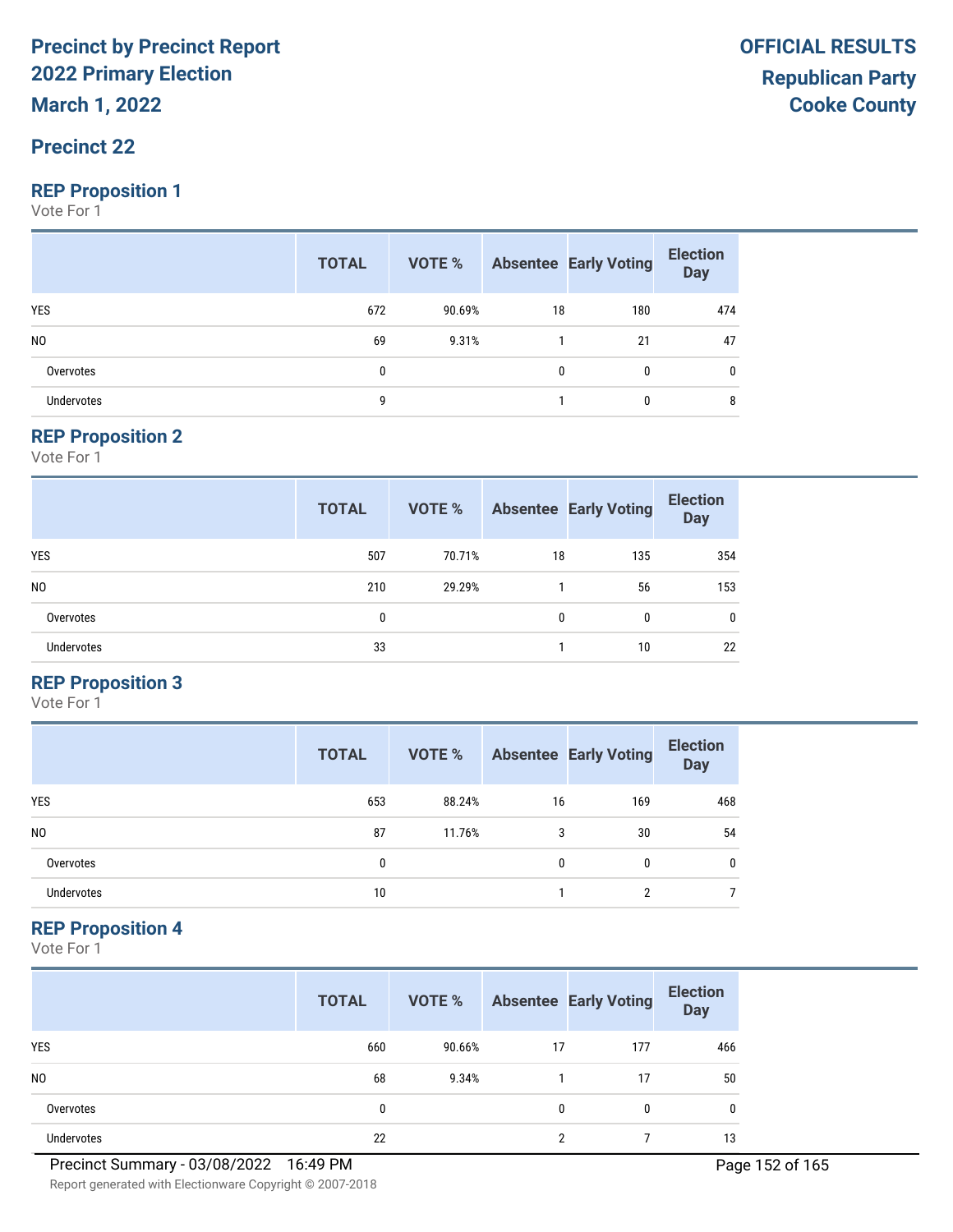**March 1, 2022**

## **Precinct 22**

#### **REP Proposition 5**

Vote For 1

|                   | <b>TOTAL</b> |        |              | <b>VOTE %</b> Absentee Early Voting | <b>Election</b><br>Day |
|-------------------|--------------|--------|--------------|-------------------------------------|------------------------|
| <b>YES</b>        | 596          | 82.66% | 15           | 155                                 | 426                    |
| N <sub>0</sub>    | 125          | 17.34% | 3            | 36                                  | 86                     |
| Overvotes         | 0            |        | $\mathbf{0}$ | 0                                   | 0                      |
| <b>Undervotes</b> | 29           |        | ŋ            | 10                                  | 17                     |

#### **REP Proposition 6**

Vote For 1

|                   | <b>TOTAL</b> | <b>VOTE %</b> |    | <b>Absentee Early Voting</b> | <b>Election</b><br><b>Day</b> |
|-------------------|--------------|---------------|----|------------------------------|-------------------------------|
| <b>YES</b>        | 572          | 79.44%        | 13 | 153                          | 406                           |
| N <sub>0</sub>    | 148          | 20.56%        | 6  | 43                           | 99                            |
| Overvotes         | 0            |               | 0  | 0                            | $\mathbf{0}$                  |
| <b>Undervotes</b> | 30           |               |    | 5                            | 24                            |

#### **REP Proposition 7**

Vote For 1

|                | <b>TOTAL</b> | VOTE % |    | <b>Absentee Early Voting</b> | <b>Election</b><br><b>Day</b> |
|----------------|--------------|--------|----|------------------------------|-------------------------------|
| <b>YES</b>     | 702          | 95.12% | 18 | 183                          | 501                           |
| N <sub>0</sub> | 36           | 4.88%  |    | 15                           | 20                            |
| Overvotes      | 0            |        | 0  | 0                            | 0                             |
| Undervotes     | 12           |        |    | 3                            | 8                             |

#### **REP Proposition 8**

Vote For 1

|                   | <b>TOTAL</b> | VOTE % |              | <b>Absentee Early Voting</b> | <b>Election</b><br><b>Day</b> |
|-------------------|--------------|--------|--------------|------------------------------|-------------------------------|
| <b>YES</b>        | 671          | 92.17% | 19           | 176                          | 476                           |
| N <sub>0</sub>    | 57           | 7.83%  | $\mathbf{0}$ | 15                           | 42                            |
| Overvotes         | 0            |        | $\mathbf{0}$ | 0                            | 0                             |
| <b>Undervotes</b> | 22           |        |              | 10                           |                               |

Report generated with Electionware Copyright © 2007-2018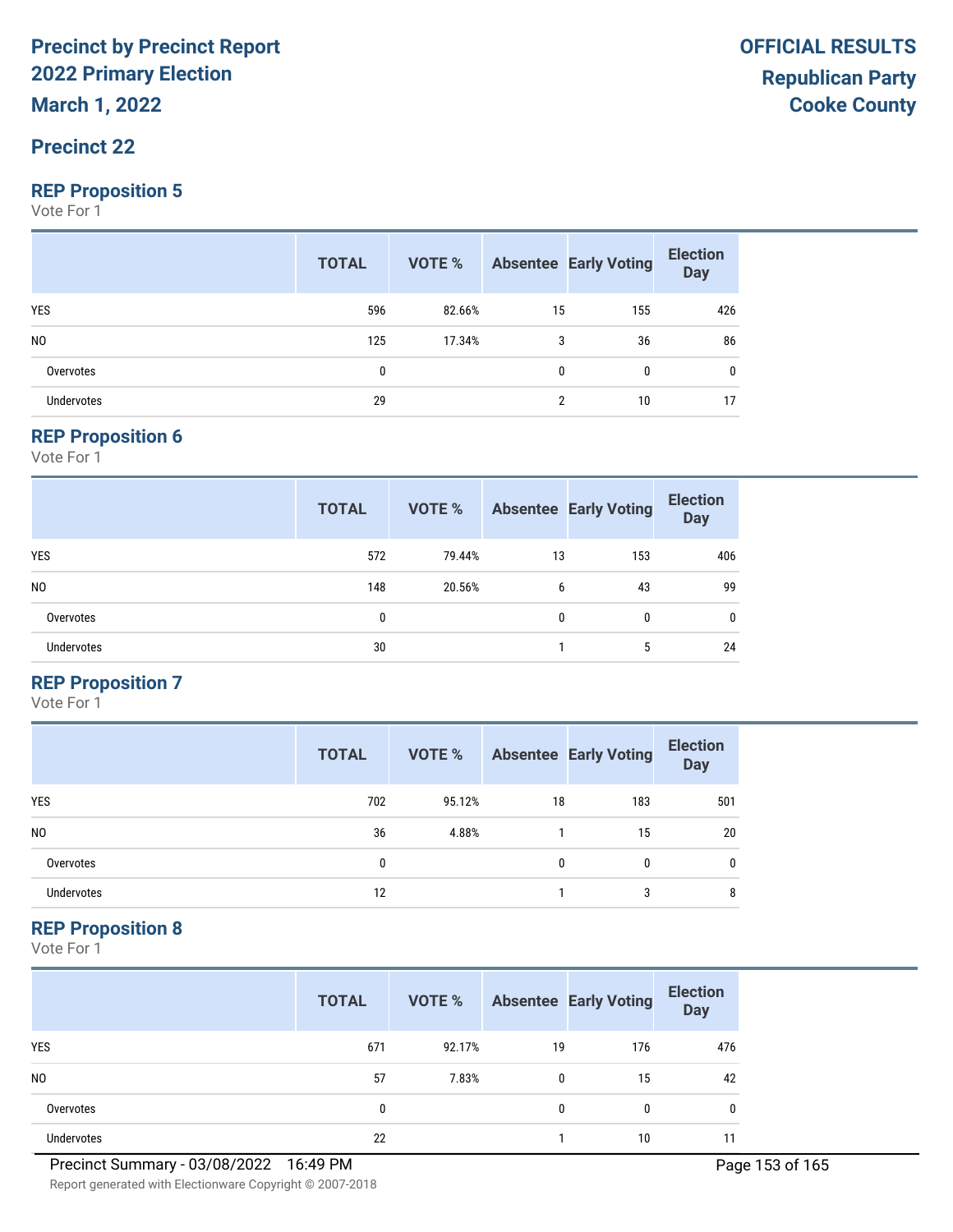**March 1, 2022**

## **Precinct 22**

#### **REP Proposition 9**

Vote For 1

|                   | <b>TOTAL</b> |        |    | <b>VOTE %</b> Absentee Early Voting | <b>Election</b><br>Day |
|-------------------|--------------|--------|----|-------------------------------------|------------------------|
| <b>YES</b>        | 596          | 81.20% | 13 | 165                                 | 418                    |
| N <sub>0</sub>    | 138          | 18.80% |    | 32                                  | 99                     |
| Overvotes         | 0            |        |    | 0                                   | 0                      |
| <b>Undervotes</b> | 16           |        |    | 4                                   | 12                     |

#### **REP Proposition 10**

|                   | <b>TOTAL</b> | <b>VOTE %</b> |    | <b>Absentee Early Voting</b> | <b>Election</b><br><b>Day</b> |
|-------------------|--------------|---------------|----|------------------------------|-------------------------------|
| <b>YES</b>        | 667          | 91.37%        | 18 | 177                          | 472                           |
| N <sub>0</sub>    | 63           | 8.63%         | 2  | 19                           | 42                            |
| Overvotes         | 0            |               | 0  | 0                            | 0                             |
| <b>Undervotes</b> | 20           |               | 0  | 5                            | 15                            |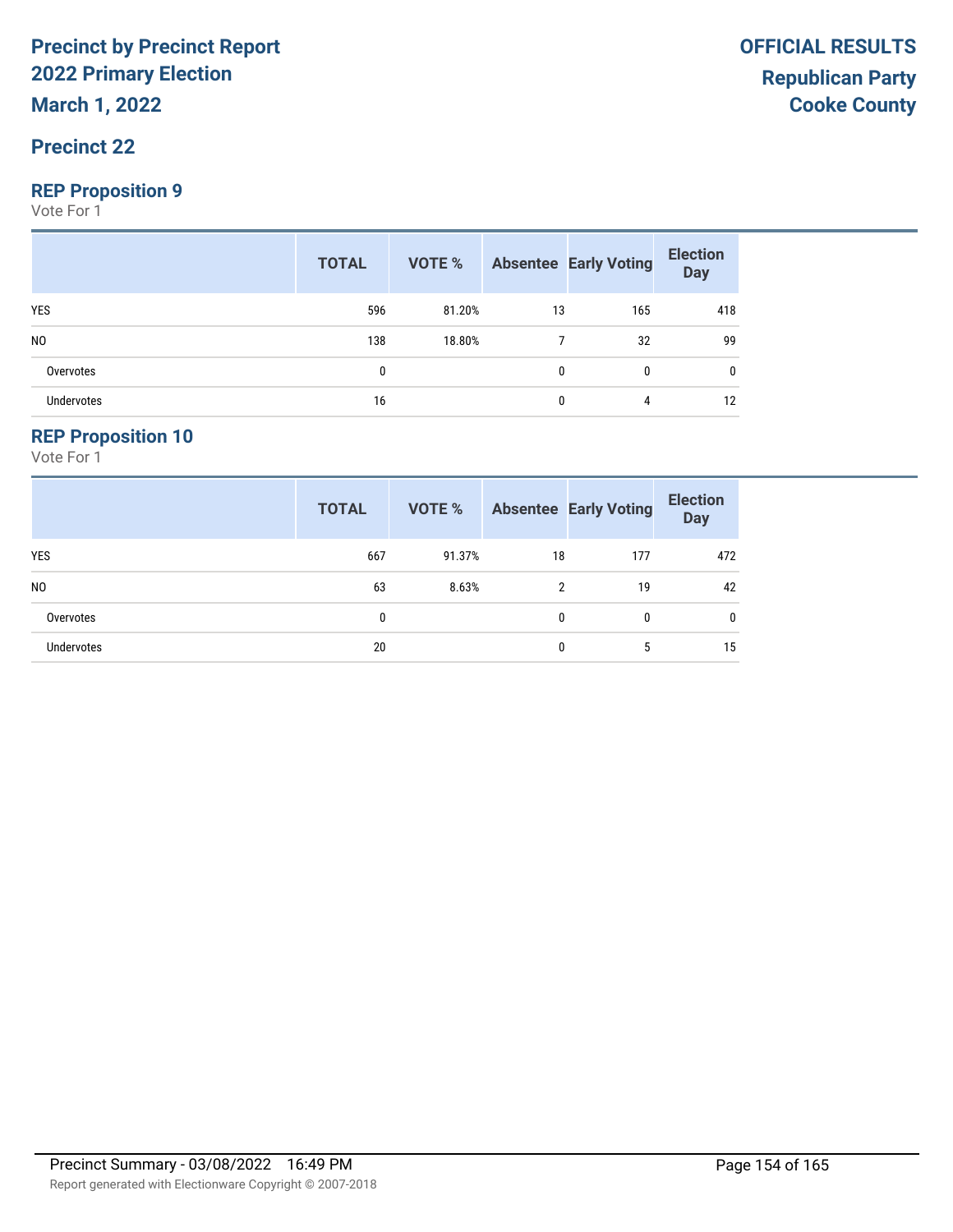|                                 | <b>TOTAL</b> | <b>Absentee</b> |    | <b>Early Voting Election Day</b> |
|---------------------------------|--------------|-----------------|----|----------------------------------|
| Registered Voters - Total       | 520          |                 |    |                                  |
| Ballots Cast - Republican Party | 146          |                 | 44 | 102                              |

# **REP US Rep, District 26**

Vote For 1

|                      | <b>TOTAL</b> | <b>VOTE %</b> |             | <b>Absentee Early Voting</b> | <b>Election</b><br><b>Day</b> |
|----------------------|--------------|---------------|-------------|------------------------------|-------------------------------|
| Isaac Smith          | 7            | 5.74%         | 0           |                              | 6                             |
| Vincent Gallo        | 3            | 2.46%         | $\mathbf 0$ | 1                            | $\overline{2}$                |
| Michael C. Burgess   | 99           | 81.15%        | 0           | 32                           | 67                            |
| <b>Brian Brazeal</b> | 6            | 4.92%         | $\mathbf 0$ | $\overline{2}$               | 4                             |
| Raven Harrison       | 7            | 5.74%         | $\mathbf 0$ | $\overline{2}$               | 5                             |
| Overvotes            | 0            |               | 0           | 0                            | $\mathbf 0$                   |
| <b>Undervotes</b>    | 24           |               | 0           | 6                            | 18                            |

#### **REP Governor**

|                     | <b>TOTAL</b> | <b>VOTE %</b> |              | <b>Absentee Early Voting</b> | <b>Election</b><br><b>Day</b> |
|---------------------|--------------|---------------|--------------|------------------------------|-------------------------------|
| Greg Abbott         | 93           | 65.04%        | $\mathbf 0$  | 26                           | 67                            |
| Don Huffines        | 21           | 14.69%        | $\mathbf 0$  | 9                            | 12                            |
| <b>Chad Prather</b> | 11           | 7.69%         | $\mathbf 0$  | 4                            | $\overline{7}$                |
| Danny Harrison      | 0            | 0.00%         | $\mathbf 0$  | $\mathbf 0$                  | $\mathbf 0$                   |
| Allen B. West       | 14           | 9.79%         | $\mathbf 0$  | 3                            | 11                            |
| Kandy Kaye Horn     | 0            | 0.00%         | $\mathbf{0}$ | $\mathbf{0}$                 | $\mathbf 0$                   |
| <b>Rick Perry</b>   | 3            | 2.10%         | $\mathbf{0}$ | 1                            | $\overline{2}$                |
| Paul Belew          | 1            | 0.70%         | $\mathbf 0$  | $\mathbf 0$                  | $\mathbf{1}$                  |
| Overvotes           | 0            |               | $\mathbf 0$  | 0                            | $\mathbf 0$                   |
| Undervotes          | 3            |               | $\mathbf 0$  | 1                            | $\overline{2}$                |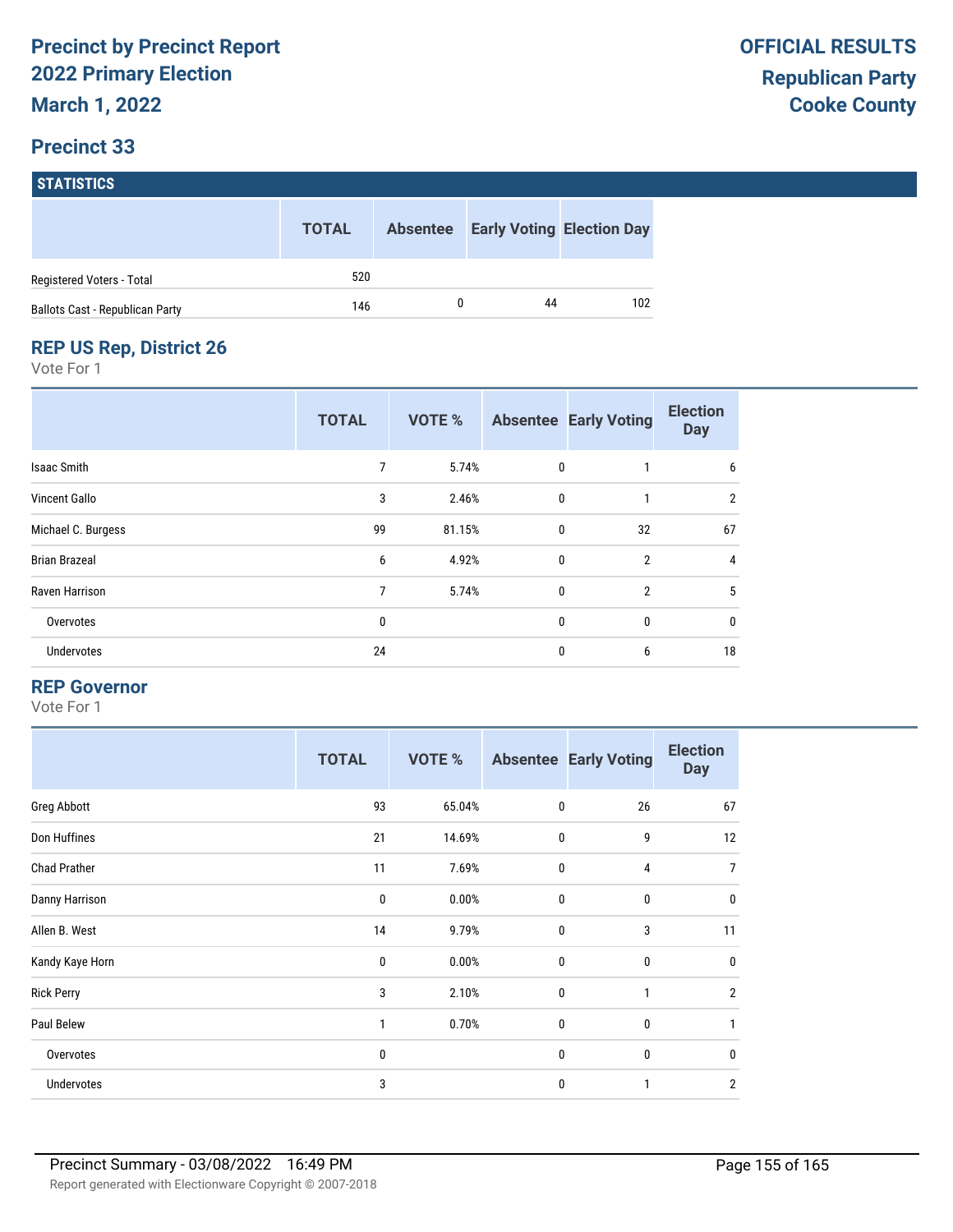# **Precinct 33**

#### **REP Lieutenant Governor**

Vote For 1

|                        | <b>TOTAL</b>   | VOTE % |              | <b>Absentee Early Voting</b> | <b>Election</b><br><b>Day</b> |
|------------------------|----------------|--------|--------------|------------------------------|-------------------------------|
| Zach Vance             | 8              | 6.15%  | $\mathbf 0$  | 4                            | 4                             |
| Dan Patrick            | 102            | 78.46% | $\mathbf 0$  | 25                           | 77                            |
| <b>Todd M. Bullis</b>  |                | 0.77%  | $\mathbf{0}$ | $\bf{0}$                     |                               |
| <b>Trayce Bradford</b> | 9              | 6.92%  | $\mathbf{0}$ | 5                            | 4                             |
| <b>Aaron Sorrells</b>  | $\overline{2}$ | 1.54%  | $\mathbf 0$  | $\mathbf{0}$                 | $\overline{2}$                |
| <b>Daniel Miller</b>   | 8              | 6.15%  | $\mathbf 0$  | $\overline{2}$               | 6                             |
| Overvotes              | 0              |        | $\mathbf 0$  | $\bf{0}$                     | 0                             |
| Undervotes             | 16             |        | 0            | 8                            | 8                             |

### **REP Attorney General**

Vote For 1

|                   | <b>TOTAL</b> | <b>VOTE %</b> |              | <b>Absentee Early Voting</b> | <b>Election</b><br><b>Day</b> |
|-------------------|--------------|---------------|--------------|------------------------------|-------------------------------|
| Louie Gohmert     | 17           | 12.23%        | 0            |                              | 16                            |
| <b>Ken Paxton</b> | 53           | 38.13%        | 0            | 10                           | 43                            |
| George P. Bush    | 59           | 42.45%        | 0            | 24                           | 35                            |
| Eva Guzman        | 10           | 7.19%         | 0            | 9                            | 1                             |
| Overvotes         | 0            |               | $\mathbf{0}$ | $\mathbf{0}$                 | 0                             |
| <b>Undervotes</b> |              |               | $\mathbf{0}$ | 0                            | 7                             |

#### **REP Comptroller of Public Accounts**

|                   | <b>TOTAL</b> | <b>VOTE %</b> |   | <b>Absentee Early Voting</b> | <b>Election</b><br><b>Day</b> |
|-------------------|--------------|---------------|---|------------------------------|-------------------------------|
| Glenn Hegar       | 104          | 89.66%        | 0 | 31                           | 73                            |
| Mark V. Goloby    | 12           | 10.34%        | 0 | 4                            | 8                             |
| Overvotes         | 0            |               | 0 | 0                            | 0                             |
| <b>Undervotes</b> | 30           |               | 0 | 9                            | 21                            |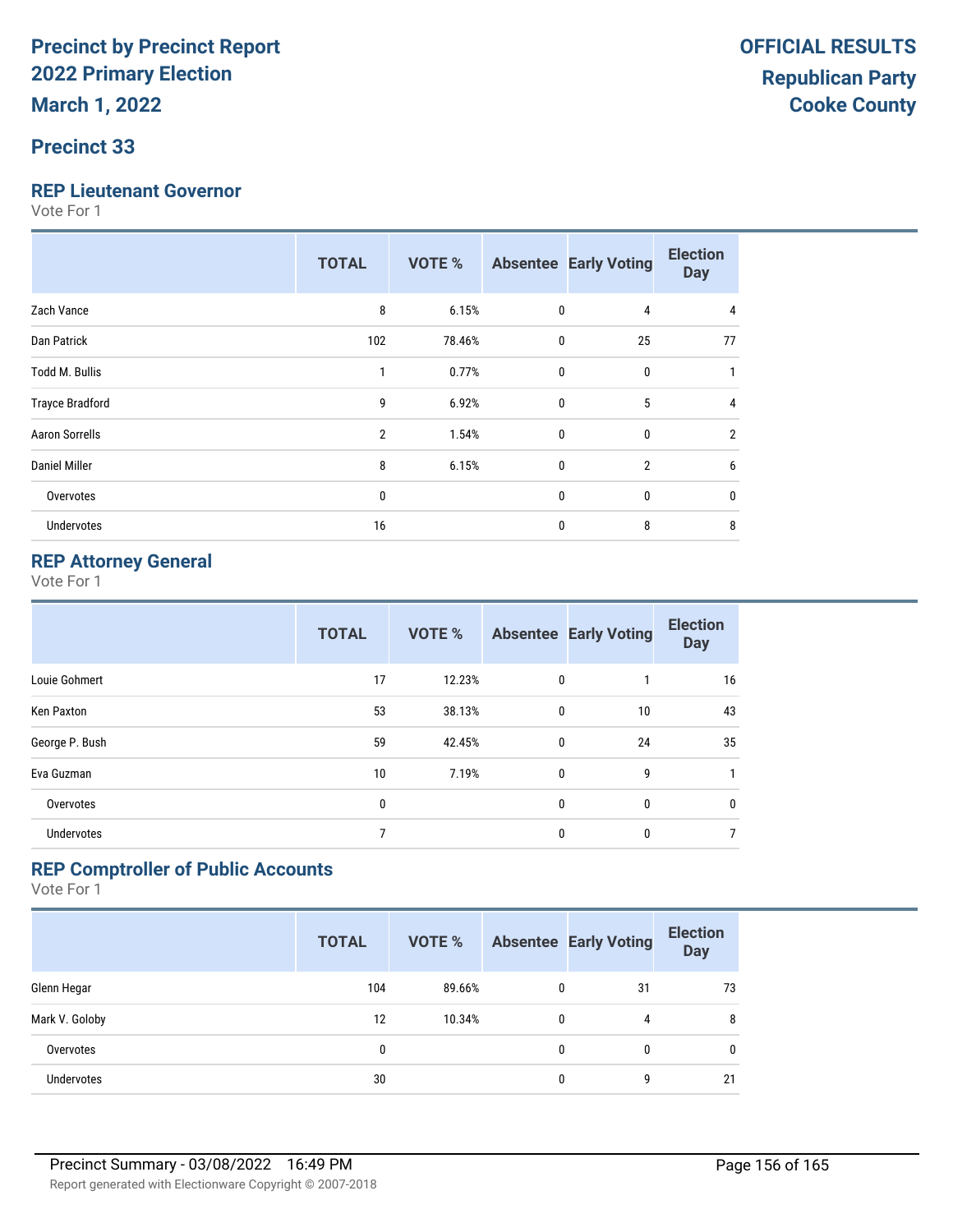## **Precinct 33**

#### **REP Comm General Land Office**

Vote For 1

|                        | <b>TOTAL</b>   | <b>VOTE %</b> |              | <b>Absentee Early Voting</b> | <b>Election</b><br><b>Day</b> |
|------------------------|----------------|---------------|--------------|------------------------------|-------------------------------|
| Ben Armenta            | 5              | 5.32%         | $\mathbf{0}$ | $\overline{2}$               | 3                             |
| Don W. Minton          | 12             | 12.77%        | $\mathbf 0$  | 3                            | 9                             |
| <b>Tim Westley</b>     | 23             | 24.47%        | $\mathbf 0$  | 3                            | 20                            |
| Dawn Buckingham        | 24             | 25.53%        | $\mathbf 0$  | 10                           | 14                            |
| <b>Weston Martinez</b> | 6              | 6.38%         | $\mathbf 0$  | $\mathbf{1}$                 | 5                             |
| Rufus Lopez            | $\overline{2}$ | 2.13%         | $\mathbf{0}$ | $\mathbf{0}$                 | $\overline{2}$                |
| Victor Avila           | 6              | 6.38%         | $\mathbf{0}$ | $\overline{2}$               | 4                             |
| Jon Spiers             | 16             | 17.02%        | $\mathbf 0$  | 6                            | 10                            |
| Overvotes              | 0              |               | $\mathbf 0$  | 0                            | $\mathbf{0}$                  |
| <b>Undervotes</b>      | 52             |               | $\mathbf 0$  | 17                           | 35                            |

# **REP Commissioner of Agriculture**

|                  | <b>TOTAL</b> | VOTE % |              | <b>Absentee Early Voting</b> | <b>Election</b><br><b>Day</b> |
|------------------|--------------|--------|--------------|------------------------------|-------------------------------|
| Carey A. Counsil | 12           | 11.01% | 0            | $\overline{2}$               | 10                            |
| James White      | 37           | 33.94% | $\mathbf{0}$ | 12                           | 25                            |
| Sid Miller       | 60           | 55.05% | 0            | 19                           | 41                            |
| Overvotes        | 0            |        | 0            | 0                            | 0                             |
| Undervotes       | 37           |        | 0            | 11                           | 26                            |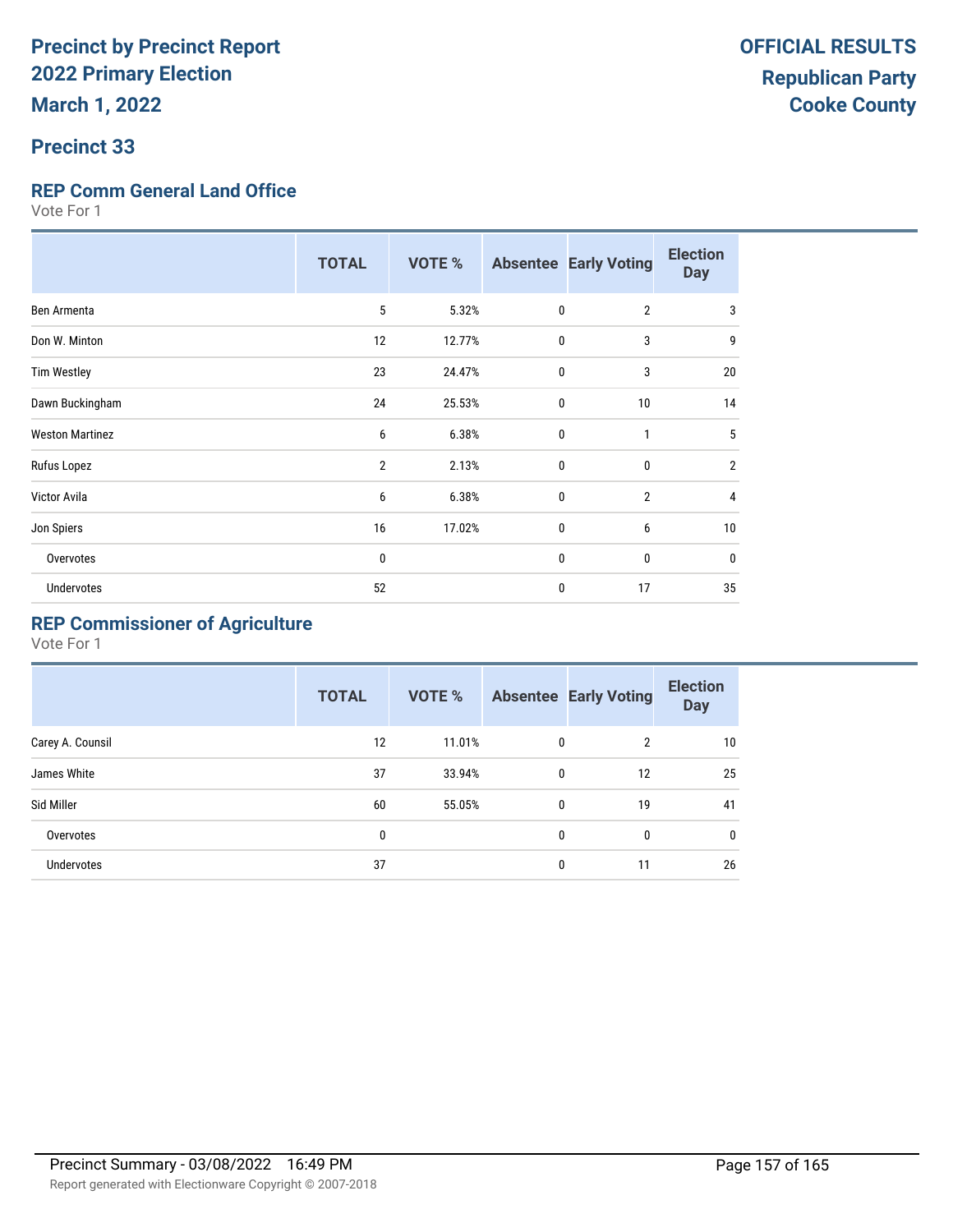#### **Precinct 33**

#### **REP Railroad Commissioner**

Vote For 1

| <b>TOTAL</b> | <b>VOTE %</b> |    | <b>Election</b><br><b>Day</b>                                                                               |
|--------------|---------------|----|-------------------------------------------------------------------------------------------------------------|
| 21           | 20.79%        | 7  | 14                                                                                                          |
| 42           | 41.58%        | 10 | 32                                                                                                          |
| 15           | 14.85%        | 8  | 7                                                                                                           |
| 6            | 5.94%         | 0  | 6                                                                                                           |
| 17           | 16.83%        | 4  | 13                                                                                                          |
| $\mathbf{0}$ |               | 0  | 0                                                                                                           |
| 45           |               | 15 | 30                                                                                                          |
|              |               |    | <b>Absentee Early Voting</b><br>0<br>$\mathbf{0}$<br>$\mathbf{0}$<br>$\mathbf{0}$<br>$\mathbf{0}$<br>0<br>0 |

## **REP Justice, Supreme Court, Pl 3**

Vote For 1

|                | <b>TOTAL</b> | VOTE %  |   | <b>Absentee Early Voting</b> | <b>Election</b><br><b>Day</b> |
|----------------|--------------|---------|---|------------------------------|-------------------------------|
| Debra Lehrmann | 97           | 100.00% | 0 | 30                           | 67                            |
| Overvotes      | 0            |         | 0 |                              |                               |
| Undervotes     | 49           |         | 0 | 14                           | 35                            |

#### **REP Justice, Supreme Court, Pl 5**

|               | <b>TOTAL</b> | VOTE %  |   | <b>Absentee Early Voting</b> | <b>Election</b><br><b>Day</b> |
|---------------|--------------|---------|---|------------------------------|-------------------------------|
| Rebeca Huddle | 96           | 100.00% |   | 30                           | 66                            |
| Overvotes     |              |         | 0 |                              | $\mathbf{0}$                  |
| Undervotes    | 50           |         | 0 | 14                           | 36                            |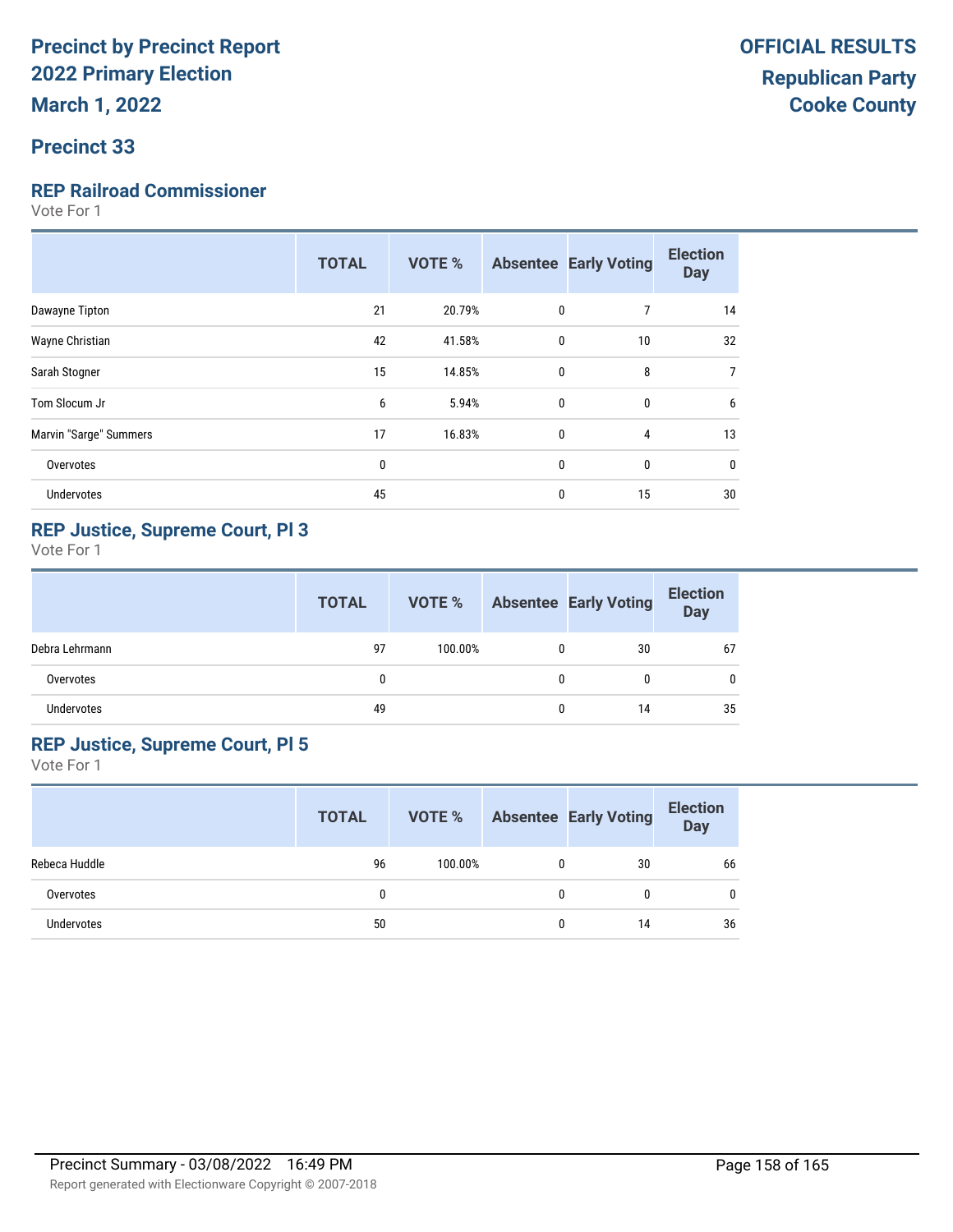## **Precinct 33**

#### **REP Justice, Supreme Court, Pl 9**

Vote For 1

|                   | <b>TOTAL</b> | VOTE % |              | <b>Absentee Early Voting</b> | <b>Election</b><br><b>Day</b> |
|-------------------|--------------|--------|--------------|------------------------------|-------------------------------|
| David J. Schenck  | 63           | 66.32% | $\mathbf{0}$ | 22                           | 41                            |
| Evan Young        | 32           | 33.68% | $\mathbf{0}$ |                              | 25                            |
| Overvotes         | 0            |        | 0            | 0                            | 0                             |
| <b>Undervotes</b> | 51           |        | 0            | 15                           | 36                            |

# **REP Judge, Ct of Crim App, Pl 2**

Vote For 1

|               | <b>TOTAL</b> | <b>VOTE %</b> |   | <b>Absentee Early Voting</b> | <b>Election</b><br><b>Day</b> |
|---------------|--------------|---------------|---|------------------------------|-------------------------------|
| Mary Lou Keel | 95           | 100.00%       | 0 | 31                           | 64                            |
| Overvotes     | 0            |               | 0 |                              | 0                             |
| Undervotes    | 51           |               | 0 | 13                           | 38                            |

## **REP Judge, Ct of Crim App, Pl 5**

Vote For 1

|                     | <b>TOTAL</b> | VOTE % |   | <b>Absentee Early Voting</b> | <b>Election</b><br><b>Day</b> |
|---------------------|--------------|--------|---|------------------------------|-------------------------------|
| <b>Scott Walker</b> | 64           | 67.37% | 0 | 24                           | 40                            |
| Clint Morgan        | 31           | 32.63% | 0 | 5                            | 26                            |
| Overvotes           | 0            |        | 0 | 0                            | 0                             |
| <b>Undervotes</b>   | 51           |        | 0 | 15                           | 36                            |

### **REP Judge, Ct of Crim App, Pl 6**

|                       | <b>TOTAL</b> | VOTE %  |   | <b>Absentee Early Voting</b> | <b>Election</b><br>Day |
|-----------------------|--------------|---------|---|------------------------------|------------------------|
| Jesse F. McClure, III | 94           | 100.00% |   | 31                           | 63                     |
| Overvotes             |              |         | 0 |                              | 0                      |
| Undervotes            | 52           |         | 0 | 13                           | 39                     |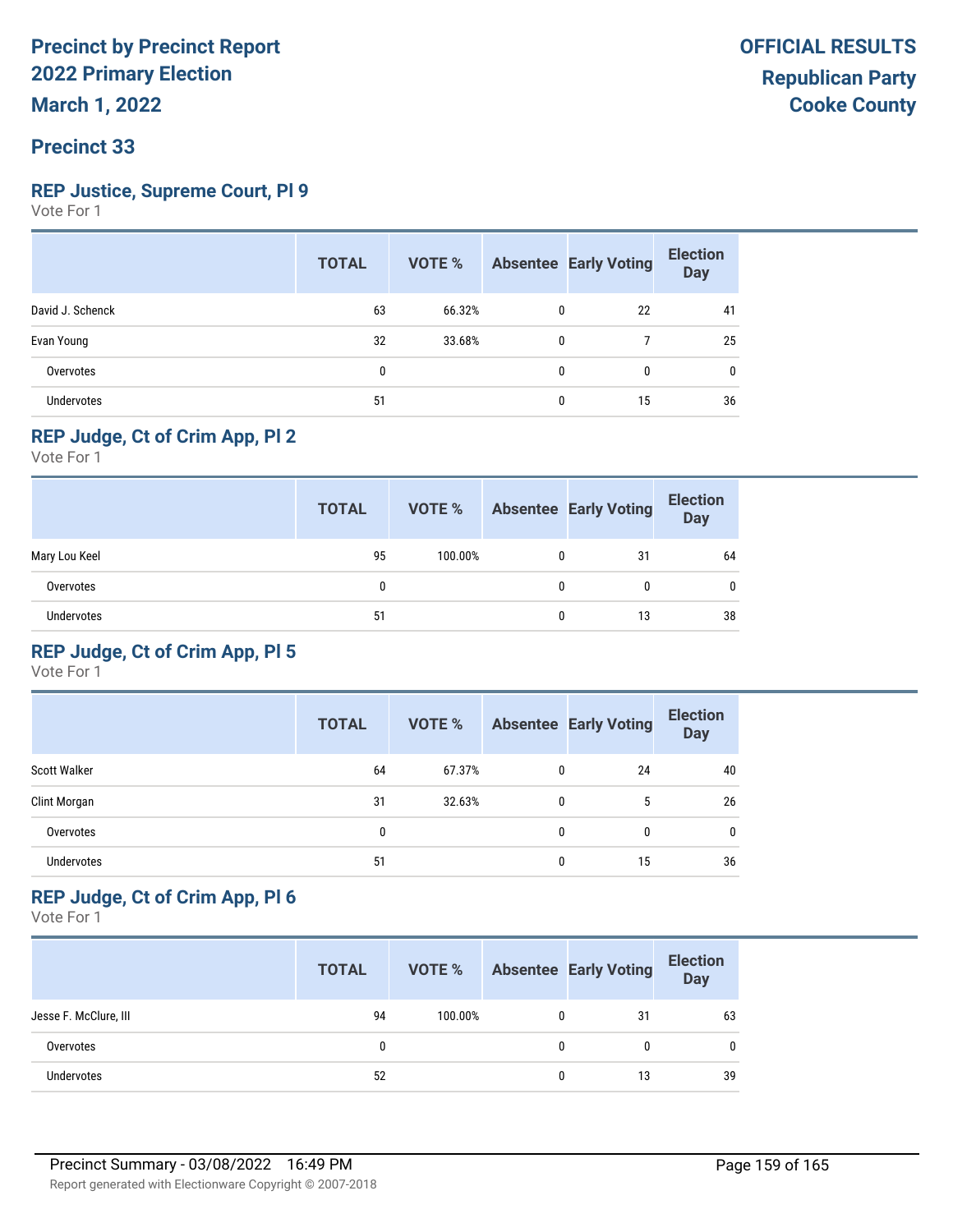# **Precinct 33**

#### **REP Member, State BoE, Dist 12**

Vote For 1

|                   | <b>TOTAL</b> |         |              | VOTE % Absentee Early Voting | <b>Election</b><br>Day |
|-------------------|--------------|---------|--------------|------------------------------|------------------------|
| Pam Little        | 93           | 100.00% |              | 31                           | 62                     |
| Overvotes         |              |         | 0            | 0                            | 0                      |
| <b>Undervotes</b> | 53           |         | $\mathbf{0}$ | 13                           | 40                     |

#### **REP State Senator, Dist 30**

Vote For 1

|               | <b>TOTAL</b> | VOTE %  |              | <b>Absentee Early Voting</b> | <b>Election</b><br><b>Day</b> |
|---------------|--------------|---------|--------------|------------------------------|-------------------------------|
| Drew Springer | 119          | 100.00% | $\mathbf{0}$ | 35                           | 84                            |
| Overvotes     | 0            |         | 0            | 0                            | 0                             |
| Undervotes    | 27           |         | 0            | 9                            | 18                            |

## **REP State Rep, Dist 68**

Vote For 1

|                       | <b>TOTAL</b>   | <b>VOTE %</b> |   | <b>Absentee Early Voting</b> | <b>Election</b><br><b>Day</b> |
|-----------------------|----------------|---------------|---|------------------------------|-------------------------------|
| <b>Craig Carter</b>   | 11             | 9.17%         | 0 | 3                            | 8                             |
| <b>Mark Middleton</b> | 15             | 12.50%        | 0 | $\overline{2}$               | 13                            |
| David Spiller         | 92             | 76.67%        | 0 | 30                           | 62                            |
| Gary W. Franklin      | $\overline{2}$ | 1.67%         | 0 | 0                            | $\overline{2}$                |
| Overvotes             | 0              |               | 0 | 0                            | $\mathbf{0}$                  |
| <b>Undervotes</b>     | 26             |               | 0 | 9                            | 17                            |

## **REP Justice, 2nd Ct of App Dist, Pl 3**

|                   | <b>TOTAL</b> | VOTE %  |   | <b>Absentee Early Voting</b> | <b>Election</b><br>Day |
|-------------------|--------------|---------|---|------------------------------|------------------------|
| Elizabeth Kerr    | 91           | 100.00% | 0 | 31                           | 60                     |
| Overvotes         | 0            |         | 0 |                              |                        |
| <b>Undervotes</b> | 55           |         | 0 | 13                           | 42                     |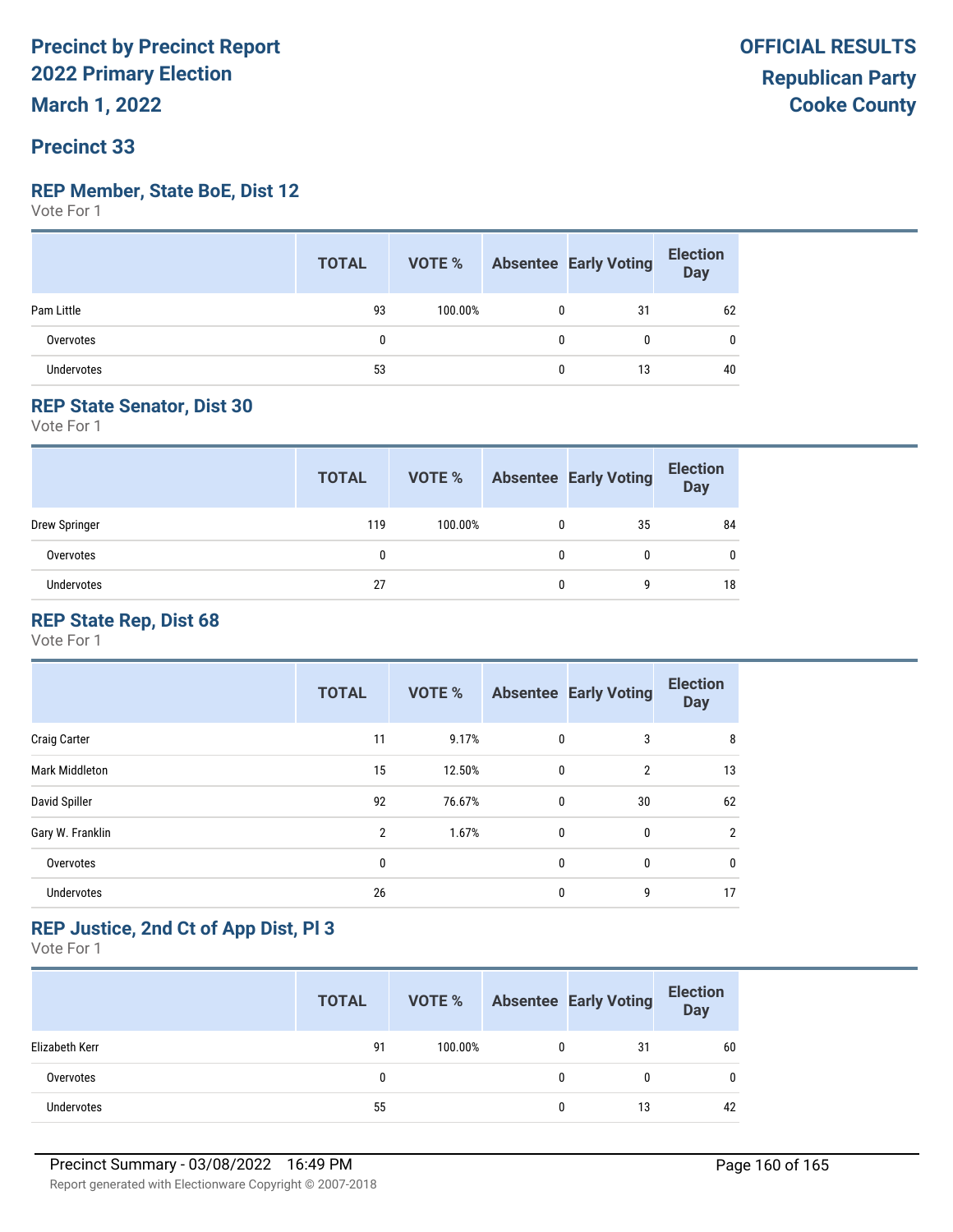# **Precinct 33**

#### **REP County Judge**

Vote For 1

|                      | <b>TOTAL</b> | VOTE % |   | <b>Absentee Early Voting</b> | <b>Election</b><br><b>Day</b> |
|----------------------|--------------|--------|---|------------------------------|-------------------------------|
| Leon Klement         | 69           | 51.11% | 0 | 26                           | 43                            |
| John O. Roane        | 36           | 26.67% | 0 | 5                            | 31                            |
| <b>Steve Starnes</b> | 30           | 22.22% | 0 | 9                            | 21                            |
| Overvotes            | 0            |        | 0 | 0                            | 0                             |
| <b>Undervotes</b>    | 11           |        | 0 | 4                            |                               |

#### **REP Judge, County Court at Law**

Vote For 1

|                   | <b>TOTAL</b> | <b>VOTE %</b> |   | <b>Absentee Early Voting</b> | <b>Election</b><br><b>Day</b> |
|-------------------|--------------|---------------|---|------------------------------|-------------------------------|
| Lynn Switzer      | 69           | 52.67%        | 0 | 26                           | 43                            |
| John H. Morris    | 62           | 47.33%        | 0 | 13                           | 49                            |
| Overvotes         | 0            |               | 0 | 0                            | 0                             |
| <b>Undervotes</b> | 15           |               | 0 | 5                            | 10                            |

#### **REP District Clerk**

Vote For 1

|                  | <b>TOTAL</b> | VOTE %  |   | <b>Absentee Early Voting</b> | <b>Election</b><br><b>Day</b> |
|------------------|--------------|---------|---|------------------------------|-------------------------------|
| Marci A. Gilbert | 105          | 100.00% |   | 34                           | 71                            |
| Overvotes        |              |         | 0 | 0                            | 0                             |
| Undervotes       | 41           |         | 0 | 10                           | 31                            |

## **REP County Clerk**

|              | <b>TOTAL</b> | VOTE %  |              | <b>Absentee Early Voting</b> | <b>Election</b><br>Day |
|--------------|--------------|---------|--------------|------------------------------|------------------------|
| Pam Harrison | 108          | 100.00% | $\mathbf{0}$ | 34                           | 74                     |
| Overvotes    |              |         | $\mathbf{0}$ | 0                            |                        |
| Undervotes   | 38           |         | 0            | 10                           | 28                     |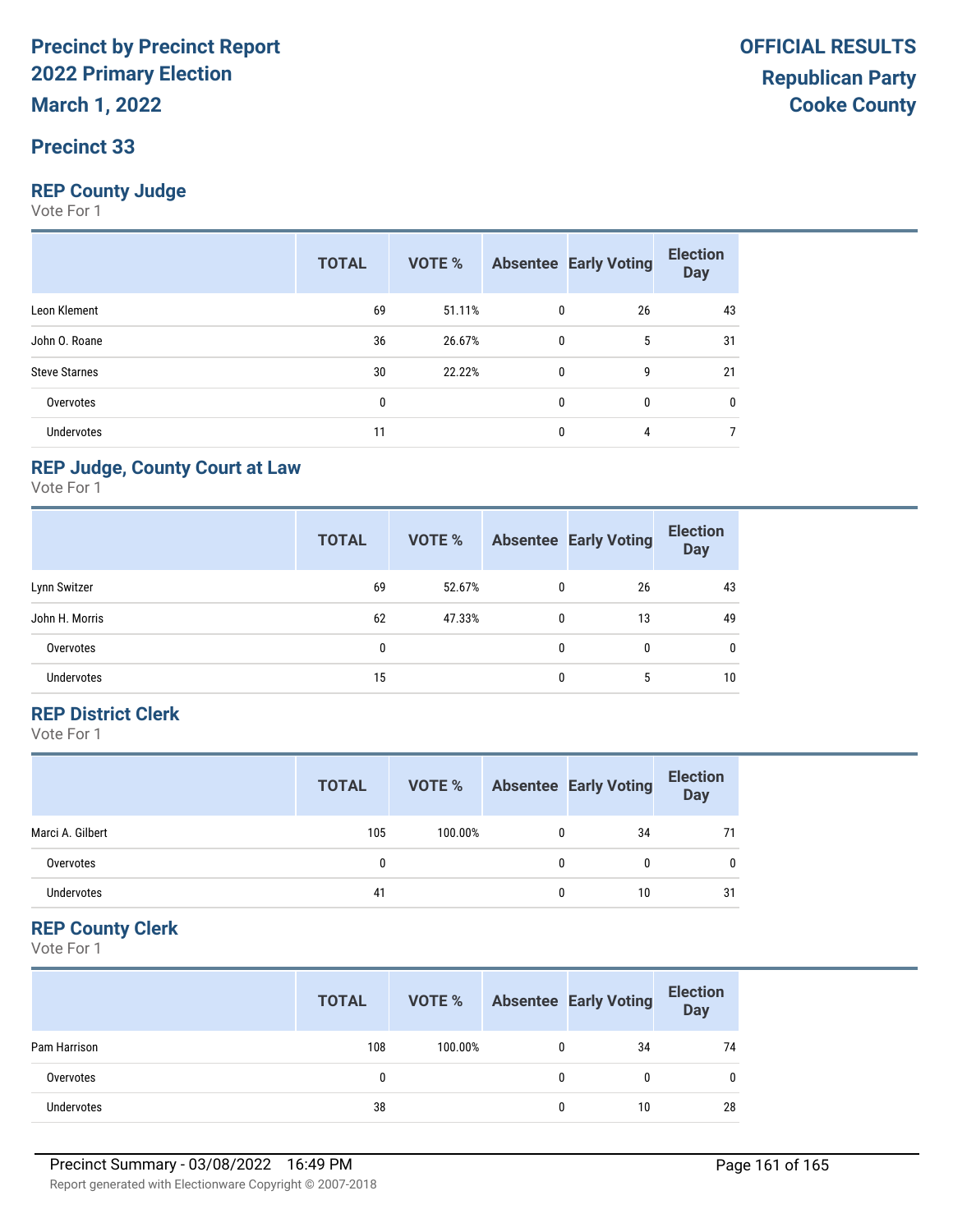**March 1, 2022**

## **Precinct 33**

# **REP County Treasurer**

Vote For 1

|                   | <b>TOTAL</b> | <b>VOTE %</b> Absentee Early Voting |   |    | <b>Election</b><br>Day |
|-------------------|--------------|-------------------------------------|---|----|------------------------|
| Patty Brennan     | 108          | 100.00%                             | 0 | 34 | 74                     |
| Overvotes         | 0            |                                     | 0 | 0  | 0                      |
| <b>Undervotes</b> | 38           |                                     | 0 | 10 | 28                     |

#### **REP County Commissioner Pct 4**

Vote For 1

|                   | <b>TOTAL</b> | <b>VOTE %</b> |              | <b>Absentee Early Voting</b> | <b>Election</b><br><b>Day</b> |
|-------------------|--------------|---------------|--------------|------------------------------|-------------------------------|
| Jeremy Jay Bayer  | 20           | 14.39%        | $\mathbf{0}$ | 5                            | 15                            |
| John Metzler      | 70           | 50.36%        | 0            | 22                           | 48                            |
| Matt P. Sicking   | 49           | 35.25%        | $\mathbf{0}$ | 15                           | 34                            |
| Overvotes         | 0            |               | 0            | $\mathbf{0}$                 | $\mathbf{0}$                  |
| <b>Undervotes</b> |              |               | 0            | $\overline{2}$               | 5                             |

#### **REP JOP Pct 1**

Vote For 1

|                      | <b>TOTAL</b> | VOTE %  | <b>Absentee Early Voting</b> | <b>Election</b><br>Day |
|----------------------|--------------|---------|------------------------------|------------------------|
| John J. "Jody" Henry | 116          | 100.00% | 38                           | 78                     |
| Overvotes            |              |         |                              | $\mathbf{0}$           |
| Undervotes           | 30           |         |                              | 24                     |

#### **REP County Chair**

|                | <b>TOTAL</b> | VOTE %  |   | <b>Absentee Early Voting</b> | <b>Election</b><br><b>Day</b> |
|----------------|--------------|---------|---|------------------------------|-------------------------------|
| Chris McNamara | 103          | 100.00% | 0 | 35                           | 68                            |
| Overvotes      |              |         | 0 | 0                            | $\mathbf{0}$                  |
| Undervotes     | 43           |         | 0 |                              | 34                            |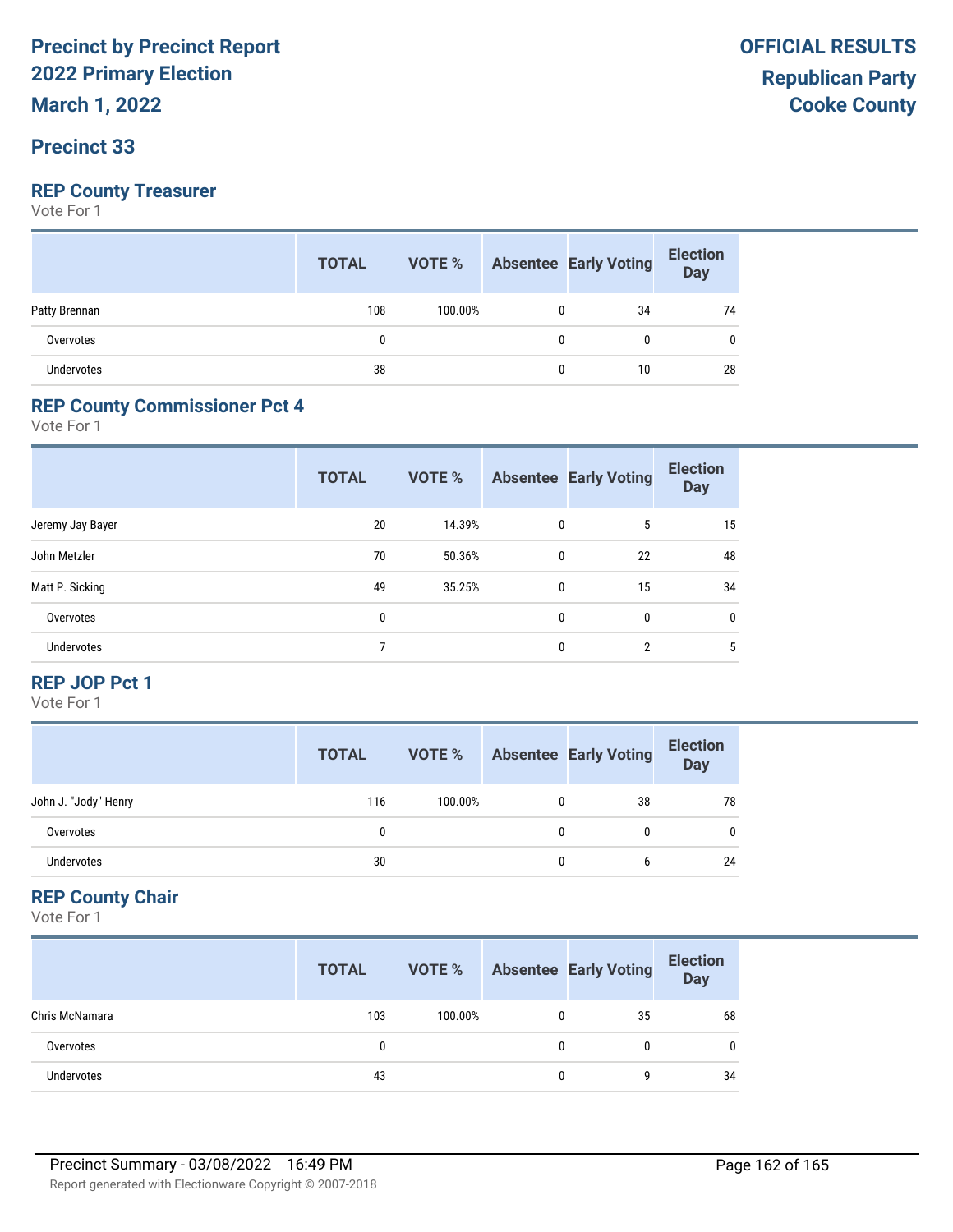**March 1, 2022**

# **Precinct 33**

#### **REP Proposition 1**

Vote For 1

|                   | <b>TOTAL</b> | <b>VOTE %</b> Absentee Early Voting |              |              | <b>Election</b><br><b>Day</b> |
|-------------------|--------------|-------------------------------------|--------------|--------------|-------------------------------|
| <b>YES</b>        | 133          | 93.66%                              | $\mathbf{0}$ | 39           | 94                            |
| N <sub>0</sub>    | 9            | 6.34%                               | $\mathbf{0}$ | 5            | 4                             |
| Overvotes         | 0            |                                     | $\Omega$     | $\mathbf{0}$ | 0                             |
| <b>Undervotes</b> | 4            |                                     | 0            | $\mathbf{0}$ | 4                             |

#### **REP Proposition 2**

Vote For 1

|                   | <b>TOTAL</b> | VOTE % |              | <b>Absentee Early Voting</b> | <b>Election</b><br><b>Day</b> |
|-------------------|--------------|--------|--------------|------------------------------|-------------------------------|
| <b>YES</b>        | 106          | 77.94% | 0            | 26                           | 80                            |
| N <sub>0</sub>    | 30           | 22.06% | $\mathbf{0}$ | 16                           | 14                            |
| Overvotes         | 0            |        | 0            | 0                            | $\mathbf{0}$                  |
| <b>Undervotes</b> | 10           |        | 0            | າ                            | 8                             |

#### **REP Proposition 3**

Vote For 1

|                | <b>TOTAL</b> | VOTE % |   | <b>Absentee Early Voting</b> | <b>Election</b><br><b>Day</b> |
|----------------|--------------|--------|---|------------------------------|-------------------------------|
| <b>YES</b>     | 129          | 91.49% | 0 | 38                           | 91                            |
| N <sub>0</sub> | 12           | 8.51%  | 0 | 5                            |                               |
| Overvotes      | 0            |        | 0 | 0                            | 0                             |
| Undervotes     |              |        | O |                              | 4                             |

#### **REP Proposition 4**

|                   | <b>TOTAL</b> | VOTE % |   | <b>Absentee Early Voting</b> | <b>Election</b><br><b>Day</b> |
|-------------------|--------------|--------|---|------------------------------|-------------------------------|
| <b>YES</b>        | 132          | 92.96% | 0 | 38                           | 94                            |
| N <sub>0</sub>    | 10           | 7.04%  |   | 5                            | 5                             |
| Overvotes         | 0            |        |   | 0                            | 0                             |
| <b>Undervotes</b> | 4            |        |   |                              | 3                             |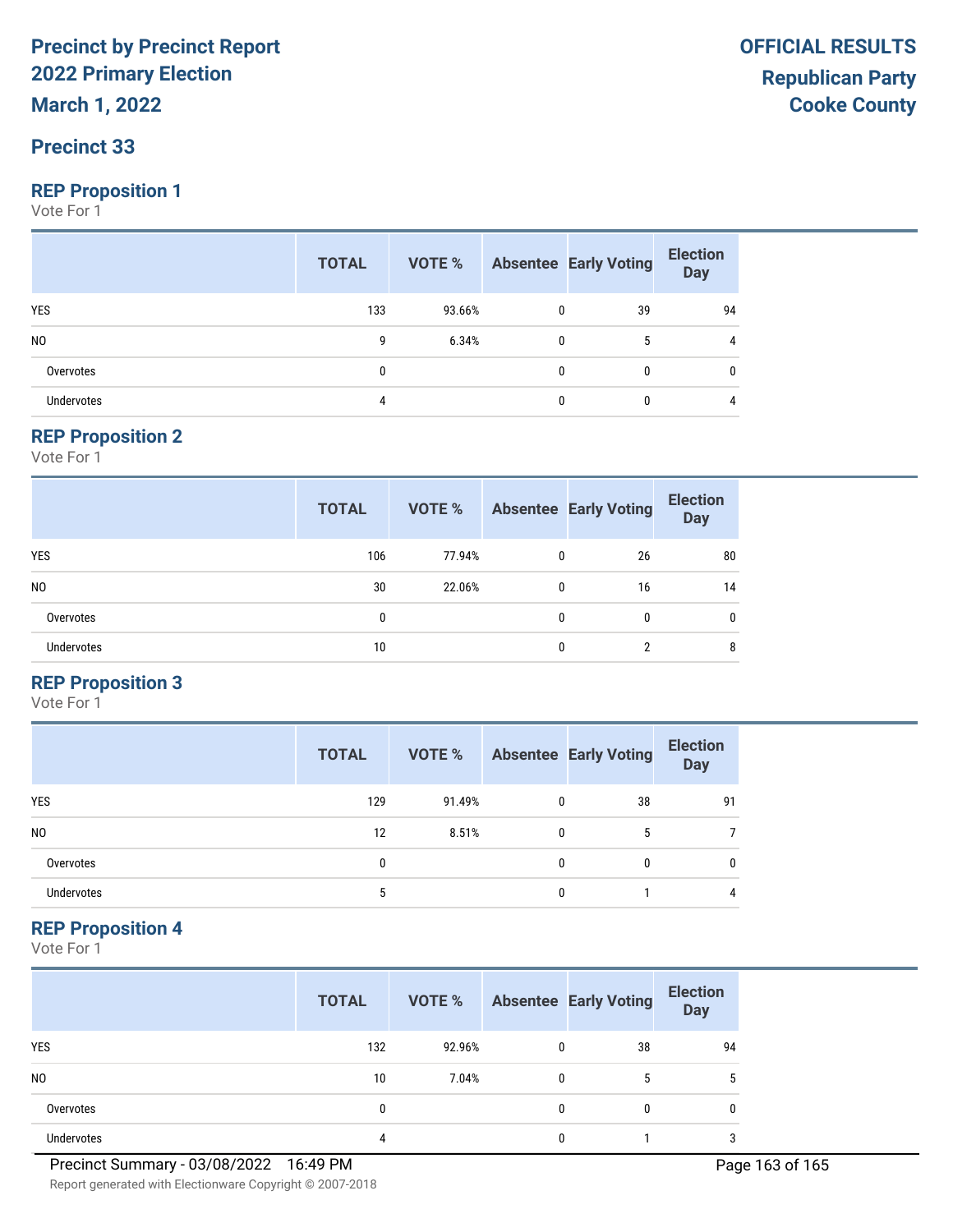**March 1, 2022**

## **Precinct 33**

#### **REP Proposition 5**

Vote For 1

|                   | <b>TOTAL</b> |        |              | <b>VOTE %</b> Absentee Early Voting | <b>Election</b><br>Day |
|-------------------|--------------|--------|--------------|-------------------------------------|------------------------|
| <b>YES</b>        | 116          | 82.86% | 0            | 30                                  | 86                     |
| N <sub>0</sub>    | 24           | 17.14% | $\mathbf{0}$ | 13                                  | 11                     |
| Overvotes         | 0            |        | $\mathbf{0}$ | 0                                   | 0                      |
| <b>Undervotes</b> | b            |        | 0            |                                     | 5                      |

#### **REP Proposition 6**

Vote For 1

|                   | <b>TOTAL</b> | VOTE % |   | <b>Absentee Early Voting</b> | <b>Election</b><br><b>Day</b> |
|-------------------|--------------|--------|---|------------------------------|-------------------------------|
| <b>YES</b>        | 111          | 82.22% | 0 | 30                           | 81                            |
| N <sub>0</sub>    | 24           | 17.78% | 0 | 13                           | 11                            |
| Overvotes         | 0            |        | 0 | 0                            | $\mathbf{0}$                  |
| <b>Undervotes</b> | 11           |        | 0 |                              | 10                            |

#### **REP Proposition 7**

Vote For 1

|                | <b>TOTAL</b> | VOTE % |   | <b>Absentee Early Voting</b> | <b>Election</b><br><b>Day</b> |
|----------------|--------------|--------|---|------------------------------|-------------------------------|
| <b>YES</b>     | 140          | 97.90% | 0 | 40                           | 100                           |
| N <sub>0</sub> | 3            | 2.10%  | 0 | 3                            | 0                             |
| Overvotes      | 0            |        | 0 | 0                            | 0                             |
| Undervotes     | 3            |        | O |                              | 2                             |

### **REP Proposition 8**

|                   | <b>TOTAL</b> | VOTE % |   | <b>Absentee Early Voting</b> | <b>Election</b><br><b>Day</b> |
|-------------------|--------------|--------|---|------------------------------|-------------------------------|
| <b>YES</b>        | 133          | 95.00% | 0 | 38                           | 95                            |
| N <sub>0</sub>    |              | 5.00%  |   | 4                            | 3                             |
| Overvotes         | 0            |        |   | 0                            | 0                             |
| <b>Undervotes</b> | 6            |        |   | ∩                            | 4                             |